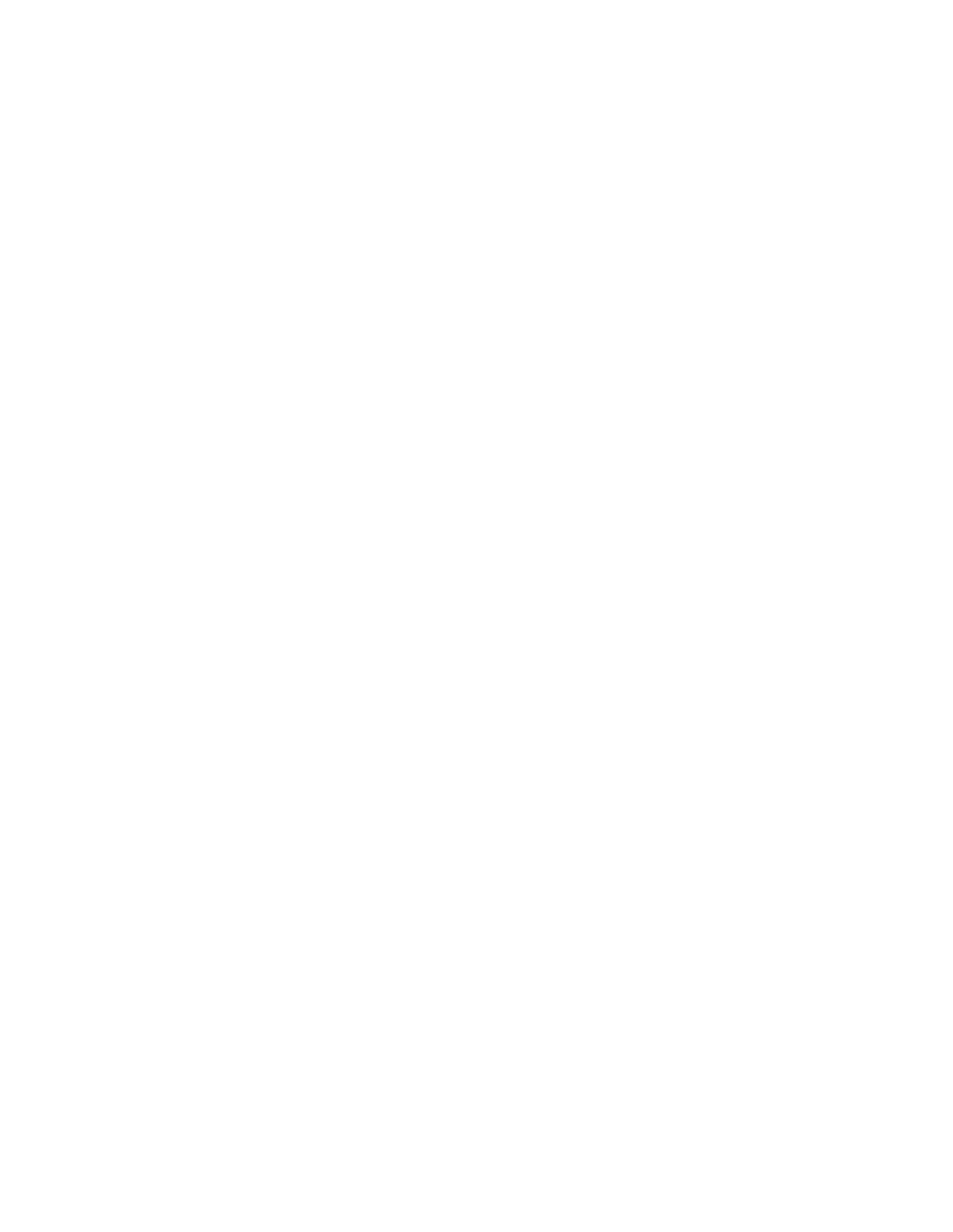## **Table of Contents**

|                                                                                                                                                                                                                                                                                                                                                                                                                                                                                                                                                                                                                                                               | Page |
|---------------------------------------------------------------------------------------------------------------------------------------------------------------------------------------------------------------------------------------------------------------------------------------------------------------------------------------------------------------------------------------------------------------------------------------------------------------------------------------------------------------------------------------------------------------------------------------------------------------------------------------------------------------|------|
|                                                                                                                                                                                                                                                                                                                                                                                                                                                                                                                                                                                                                                                               |      |
| <b>Summary Tables</b>                                                                                                                                                                                                                                                                                                                                                                                                                                                                                                                                                                                                                                         |      |
|                                                                                                                                                                                                                                                                                                                                                                                                                                                                                                                                                                                                                                                               |      |
|                                                                                                                                                                                                                                                                                                                                                                                                                                                                                                                                                                                                                                                               |      |
|                                                                                                                                                                                                                                                                                                                                                                                                                                                                                                                                                                                                                                                               |      |
| Details by Department, Agency and Crown Corporation                                                                                                                                                                                                                                                                                                                                                                                                                                                                                                                                                                                                           |      |
| AGRICULTURE AND AGRI-FOOD                                                                                                                                                                                                                                                                                                                                                                                                                                                                                                                                                                                                                                     |      |
|                                                                                                                                                                                                                                                                                                                                                                                                                                                                                                                                                                                                                                                               |      |
|                                                                                                                                                                                                                                                                                                                                                                                                                                                                                                                                                                                                                                                               |      |
| ATLANTIC CANADA OPPORTUNITIES AGENCY                                                                                                                                                                                                                                                                                                                                                                                                                                                                                                                                                                                                                          |      |
|                                                                                                                                                                                                                                                                                                                                                                                                                                                                                                                                                                                                                                                               |      |
|                                                                                                                                                                                                                                                                                                                                                                                                                                                                                                                                                                                                                                                               |      |
| <b>CANADIAN HERITAGE</b>                                                                                                                                                                                                                                                                                                                                                                                                                                                                                                                                                                                                                                      |      |
|                                                                                                                                                                                                                                                                                                                                                                                                                                                                                                                                                                                                                                                               |      |
|                                                                                                                                                                                                                                                                                                                                                                                                                                                                                                                                                                                                                                                               |      |
|                                                                                                                                                                                                                                                                                                                                                                                                                                                                                                                                                                                                                                                               |      |
|                                                                                                                                                                                                                                                                                                                                                                                                                                                                                                                                                                                                                                                               |      |
|                                                                                                                                                                                                                                                                                                                                                                                                                                                                                                                                                                                                                                                               |      |
|                                                                                                                                                                                                                                                                                                                                                                                                                                                                                                                                                                                                                                                               |      |
|                                                                                                                                                                                                                                                                                                                                                                                                                                                                                                                                                                                                                                                               |      |
| CITIZENSHIP AND IMMIGRATION<br>$\textbf{Department} \textbf{Output} \textbf{Output} \textbf{Output} \textbf{Output} \textbf{Output} \textbf{Output} \textbf{Description} \textbf{Output} \textbf{Description:} \textbf{Output} \textbf{Description:} \textbf{Output} \textbf{Description:} \textbf{Output} \textbf{Output} \textbf{Output} \textbf{Output} \textbf{Output} \textbf{Output} \textbf{Output} \textbf{Output} \textbf{Output} \textbf{Output} \textbf{Output} \textbf{Output} \textbf{Output} \textbf{Output} \textbf{Output} \textbf{Output} \textbf{Output} \textbf{Output} \textbf{Output} \textbf{Output} \textbf{Output} \textbf{Output} \$ |      |
|                                                                                                                                                                                                                                                                                                                                                                                                                                                                                                                                                                                                                                                               |      |
| <b>ENVIRONMENT</b>                                                                                                                                                                                                                                                                                                                                                                                                                                                                                                                                                                                                                                            |      |
|                                                                                                                                                                                                                                                                                                                                                                                                                                                                                                                                                                                                                                                               |      |
|                                                                                                                                                                                                                                                                                                                                                                                                                                                                                                                                                                                                                                                               |      |
| <b>FINANCE</b>                                                                                                                                                                                                                                                                                                                                                                                                                                                                                                                                                                                                                                                |      |
|                                                                                                                                                                                                                                                                                                                                                                                                                                                                                                                                                                                                                                                               |      |
|                                                                                                                                                                                                                                                                                                                                                                                                                                                                                                                                                                                                                                                               |      |
| FOREIGN AFFAIRS AND INTERNATIONAL TRADE                                                                                                                                                                                                                                                                                                                                                                                                                                                                                                                                                                                                                       |      |
|                                                                                                                                                                                                                                                                                                                                                                                                                                                                                                                                                                                                                                                               |      |
|                                                                                                                                                                                                                                                                                                                                                                                                                                                                                                                                                                                                                                                               |      |
|                                                                                                                                                                                                                                                                                                                                                                                                                                                                                                                                                                                                                                                               |      |
|                                                                                                                                                                                                                                                                                                                                                                                                                                                                                                                                                                                                                                                               |      |
| <b>HEALTH</b>                                                                                                                                                                                                                                                                                                                                                                                                                                                                                                                                                                                                                                                 |      |
|                                                                                                                                                                                                                                                                                                                                                                                                                                                                                                                                                                                                                                                               |      |
|                                                                                                                                                                                                                                                                                                                                                                                                                                                                                                                                                                                                                                                               |      |
|                                                                                                                                                                                                                                                                                                                                                                                                                                                                                                                                                                                                                                                               |      |
| HUMAN RESOURCES AND SKILLS DEVELOPMENT                                                                                                                                                                                                                                                                                                                                                                                                                                                                                                                                                                                                                        |      |
|                                                                                                                                                                                                                                                                                                                                                                                                                                                                                                                                                                                                                                                               |      |
|                                                                                                                                                                                                                                                                                                                                                                                                                                                                                                                                                                                                                                                               |      |
| INDIAN AFFAIRS AND NORTHERN DEVELOPMENT                                                                                                                                                                                                                                                                                                                                                                                                                                                                                                                                                                                                                       |      |
|                                                                                                                                                                                                                                                                                                                                                                                                                                                                                                                                                                                                                                                               |      |
| <b>INDUSTRY</b>                                                                                                                                                                                                                                                                                                                                                                                                                                                                                                                                                                                                                                               |      |
|                                                                                                                                                                                                                                                                                                                                                                                                                                                                                                                                                                                                                                                               |      |
|                                                                                                                                                                                                                                                                                                                                                                                                                                                                                                                                                                                                                                                               |      |
|                                                                                                                                                                                                                                                                                                                                                                                                                                                                                                                                                                                                                                                               |      |
|                                                                                                                                                                                                                                                                                                                                                                                                                                                                                                                                                                                                                                                               |      |
|                                                                                                                                                                                                                                                                                                                                                                                                                                                                                                                                                                                                                                                               |      |
|                                                                                                                                                                                                                                                                                                                                                                                                                                                                                                                                                                                                                                                               |      |
|                                                                                                                                                                                                                                                                                                                                                                                                                                                                                                                                                                                                                                                               |      |
|                                                                                                                                                                                                                                                                                                                                                                                                                                                                                                                                                                                                                                                               |      |
| <b>JUSTICE</b>                                                                                                                                                                                                                                                                                                                                                                                                                                                                                                                                                                                                                                                |      |
|                                                                                                                                                                                                                                                                                                                                                                                                                                                                                                                                                                                                                                                               |      |
| NATIONAL DEFENCE                                                                                                                                                                                                                                                                                                                                                                                                                                                                                                                                                                                                                                              |      |
|                                                                                                                                                                                                                                                                                                                                                                                                                                                                                                                                                                                                                                                               |      |
|                                                                                                                                                                                                                                                                                                                                                                                                                                                                                                                                                                                                                                                               |      |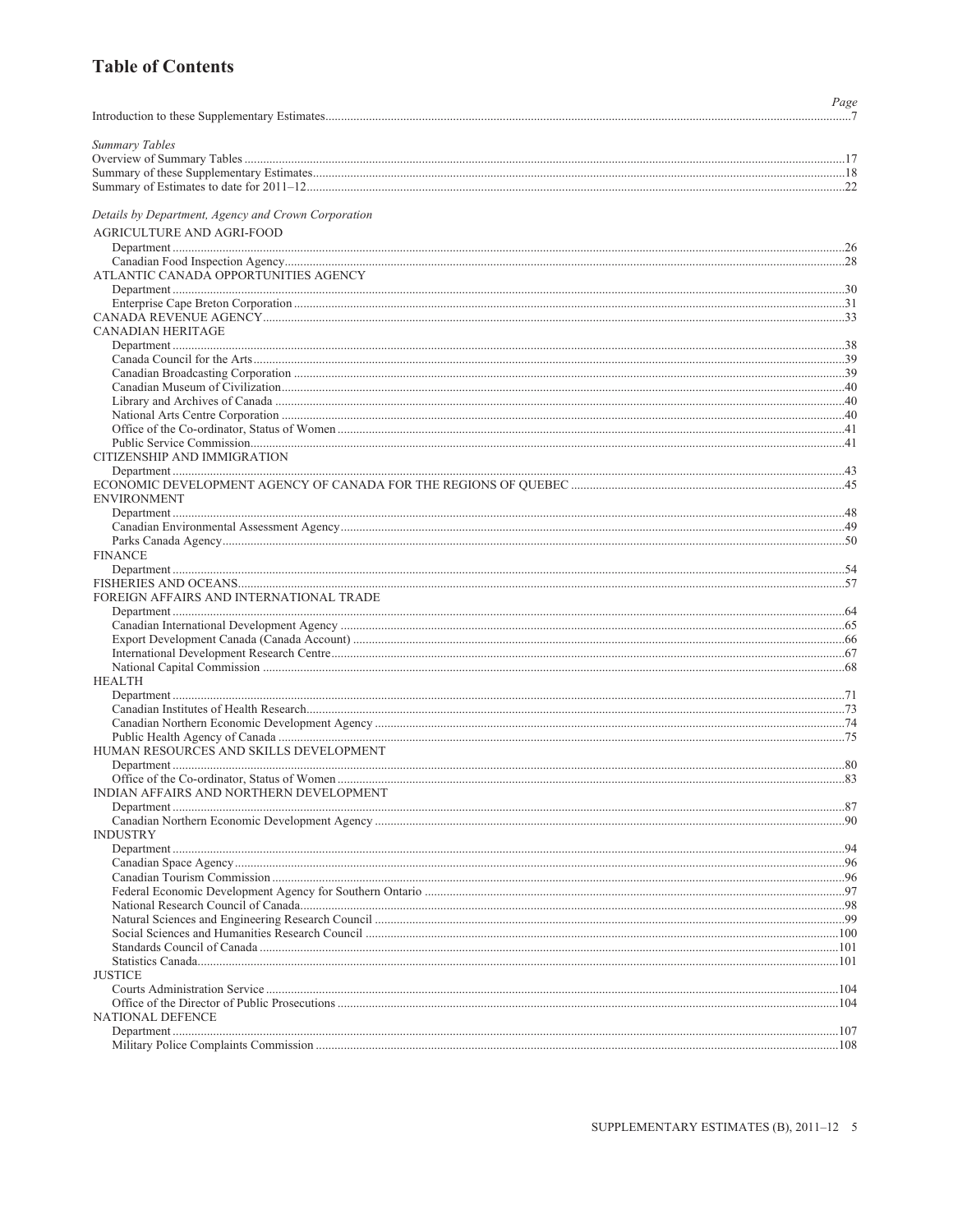## **Table of Contents**

| NATURAL RESOURCES                        |  |
|------------------------------------------|--|
|                                          |  |
|                                          |  |
|                                          |  |
|                                          |  |
|                                          |  |
| PRIVY COUNCIL                            |  |
|                                          |  |
|                                          |  |
| PUBLIC SAFETY AND EMERGENCY PREPAREDNESS |  |
|                                          |  |
|                                          |  |
|                                          |  |
|                                          |  |
|                                          |  |
|                                          |  |
|                                          |  |
| PUBLIC WORKS AND GOVERNMENT SERVICES     |  |
|                                          |  |
|                                          |  |
| <b>TRANSPORT</b>                         |  |
|                                          |  |
|                                          |  |
|                                          |  |
|                                          |  |
|                                          |  |
|                                          |  |
|                                          |  |
| TREASURY BOARD                           |  |
|                                          |  |
| <b>VETERANS AFFAIRS</b>                  |  |
|                                          |  |
|                                          |  |
|                                          |  |
| Annex                                    |  |
|                                          |  |
|                                          |  |
|                                          |  |
|                                          |  |
|                                          |  |
|                                          |  |
|                                          |  |
|                                          |  |
|                                          |  |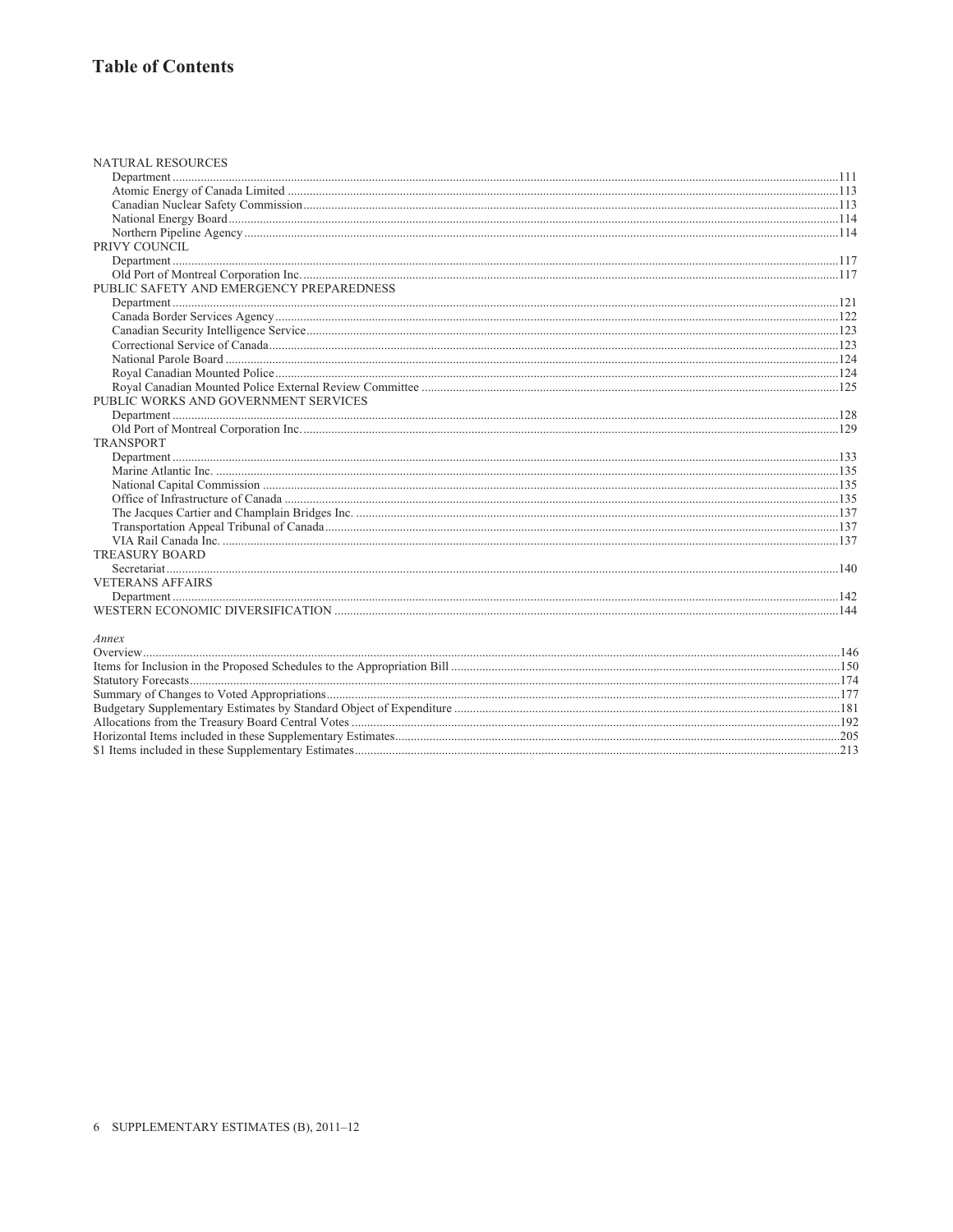### *Structure of these Supplementary Estimates*

This Supplementary Estimates document is presented in four sections:

- 1. *Introduction to Supplementary Estimates*;
- 2. *Summary Tables*;
- 3. *Detail by Department, Agency and Crown Corporation*; and
- 4. *Annex*.

<span id="page-4-0"></span>l

#### *Purpose and General Information*

The purpose of Supplementary Estimates is to present to Parliament information on the Government of Canada's spending requirements which were either not sufficiently developed in time for inclusion in the Main Estimates, or have subsequently been refined to account for developments in particular programs and services.

Supplementary Estimates also provide updated information on changes to expenditure forecasts of major statutory items as well as on such items as: transfers of money between Votes; debt deletion; loan guarantees; new or increased grants; and changes to Vote wording.

Supplementary Estimates documents are normally tabled in Parliament approximately one month in advance of the related Appropriation Act that provides the necessary authority for the Government of Canada to spend monies from the Consolidated Revenue Fund to carry out its programs and services. This period is intended to provide the various Standing Committees of Parliament with sufficient time to review proposed spending before the introduction of the Appropriation Act.

Since the spring of 2007, the practice has been to table a Supplementary Estimate for each of the three Parliamentary Supply periods ending June 23, December 10, and March 26. These Supplementary Estimates (B) are the second Supplementary Estimates planned for this fiscal year, for consideration by Parliament in the Supply period ending December 10, 2011.

#### *Summary of Estimates to Date – Fiscal Year ending March 31, 2012*

The 2011–12 Main Estimates were tabled on March 1, 2011, supporting the government's request to Parliament for authority through annual appropriations to spend \$91.8 billion in budgetary expenditures and \$0.1 billion in non-budgetary expenditures and presenting information on the statutory amounts of \$159.0 billion in budgetary expenditures and \$0.7 billion in net non-budgetary recoveries.

**Main Estimates** 

Due to the dissolution of Parliament for the purposes of a general election, the appropriation bill to provide interim supply was not voted upon. Consequently, Governor General Special Warrants (Special Warrants) were issued to support the operations of government.

The 2011–12 Main Estimates were re-tabled on June 3, 2011 and Royal Assent for *Appropriation Act No. 1, 2011-12* was granted on June 26, 2011.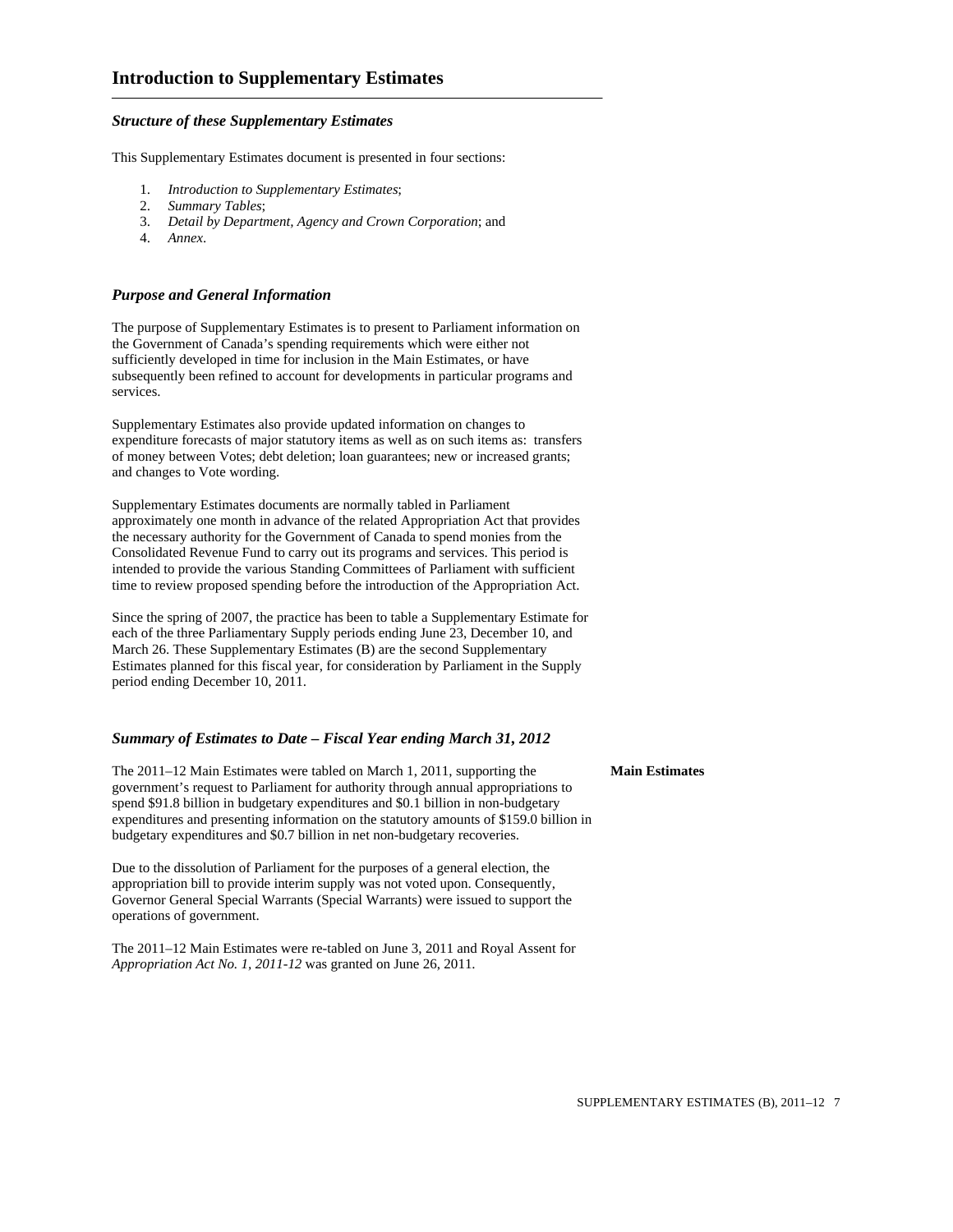## **Introduction to Supplementary Estimates**

Given the timing of the dissolution and reconvening of Parliament, Supplementary Estimates (A), 2011–12 were limited to items needing additional expenditure or grant authority before the next Supply period.

The Supplementary Estimates (A), 2011–12 were tabled June 8, 2011 and provided information in support of Parliament's approval of \$2.0 billion in Voted budgetary appropriations which represents an increase of 2.2% over Main Estimates. Also presented was information related to an increase forecast of \$0.9 million in forecast statutory budgetary expenditures. Royal Assent for *Appropriation Act No. 2, 2011-12* was granted on June 26, 2011.

The Supplementary Estimates (B), 2011–12 provide information in support of requests for Parliament's approval of \$4.3 billion in voted appropriations which represents an increase of 4.7% over Main Estimates. The \$4.3 billion includes funds not used in the previous fiscal year that are being included again (reprofiled) in the request for this fiscal year. These funds are for large initiatives where numerous factors can delay implementation dates. Examples are \$708 million for projects under the Infrastructure Stimulus Fund, \$163 million for Building Canada Fund Communities Component Top Up and \$35 million for Recreational Infrastructure Canada Program. Also presented in this document is information related to an increase of \$0.8 billion in forecast statutory expenditures.

#### **Table 1: Total 2011–12 Supplementary Estimates (B) (\$ billions)**

|                               | Budgetary | Non-Budgetary |
|-------------------------------|-----------|---------------|
| Voted Appropriations          |           |               |
| <b>Statutory Expenditures</b> |           | 1.4           |
| `otal                         | რ.ტ       |               |

**Notes:** 

1. Budgetary expenditures include the cost of servicing the public debt; operating and capital expenditures; transfer payments to other levels of government, organizations or individuals; and payments to Crown corporations.

2. Non-budgetary expenditures (loans, investments and advances) are outlays that represent changes in the composition of the financial assets of the Government of Canada.

- 3. Voted Appropriations are those for which parliamentary authority is sought through an Appropriation bill.
- 4. Statutory Expenditures are those authorized by Parliament through enabling legislation and for which forecasts are provided for information purposes.

## *Highlights of these Supplementary Estimates*

The following provides an overview of the major items included in these Supplementary Estimates.

*Major voted initiatives included in these Supplementary Estimates requiring Parliamentary approval:*

#### **Funding to support the Infrastructure Stimulus Fund in order to complete construction-ready provincial, territorial and municipal infrastructure projects – \$708.6 million**

The Infrastructure Stimulus Fund is designed to provide funding to provincial, territorial and municipal infrastructure projects in order to provide short-term stimulus to the economy through construction-ready infrastructure projects. Eligible projects include water, wastewater, transit, roads, culture, parks, trails and community services infrastructure. This funding supports the completion of projects approved and underway.

**Office of Infrastructure of Canada**  *\$708.6 million* 

*Voted items*

#### **Supplementary Estimates (A)**

**These Supplementary Estimates**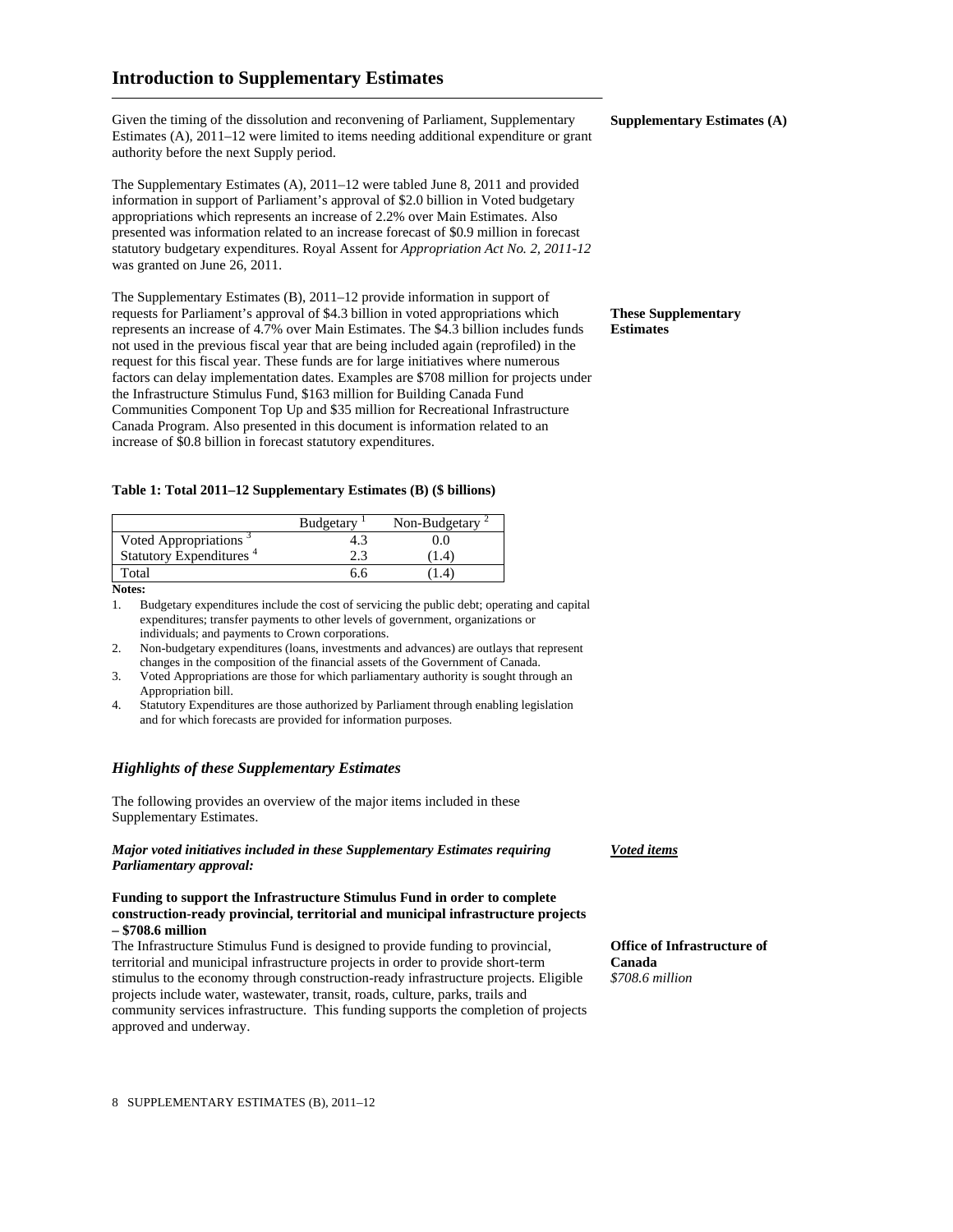l

#### **Funding in support of clean energy programs to strengthen Canada's economy and improve its environmental performance– \$473.5 million**

Clean Energy initiatives increase the supply of clean energy, improve energy efficiency and reduce greenhouse gas emissions and other pollutants. This funding will be used to provide grants to homeowners who implement energy efficiency improvements; fund research, development and demonstration activities of clean energy technologies; and target improved energy efficiency through regulations, standards and information tools. Funding for Indian Affairs and Northern Development is for an Aboriginal and Northern Communities Initiative – ecoENERGY.

#### **Funding to maintain the provision of Supplementary Health Benefits (Non-Insured Health Benefits Program) and to ensure continuity of access to Clinical and Client Care nursing services in remote and isolated First Nations communities – \$218.2 million**

This funding will be used to sustain basic service levels in the Non-Insured Health Benefits (NIHB) program—a demand-driven insurance plan that funds benefit claims for a limited range of medically-necessary health-related goods and services for 846,000 eligible First Nations and Inuit—and in Clinical and Client Care, to ensure continued provision of nursing services and emergency care on a 24 hours, 7 days per week basis, in 138 remote and isolated First Nations communities. It also includes funding to cover NIHB costs associated with an increased number of eligible First Nations clients resulting from the recent creation of the Qalipu Mi'kmaq First Nations band in Newfoundland and Labrador.

#### **Funding related to the assessment, management and remediation of contaminated sites – \$217.9 million**

This funding will support the Federal Contaminated Sites Action Plan to reduce and eventually eliminate federal financial liability for contaminated sites. Funding sought through these Supplementary Estimates will be allocated to federal departments, agencies and crown corporations to continue the assessment, remediation and/or risk management of contaminated sites.

**Funding to meet operational requirements and ongoing programs such as ensuring continued isotope production; addressing legacy costs associated with the wind-down of the Dedicated Isotopes Facility; implementing health and safety upgrades; investing in new build reactor technology development and addressing refurbishment project shortfalls and restructuring costs – \$200.5 million**

This funding will allow Atomic Energy of Canada Ltd. to meet costs associated with continued isotope production; winding down of the Dedicated Isotopes Facility; addressing infrastructure and operational upgrades related to health, safety, security and environmental priorities at Chalk River Laboratories; developing new build reactor technology; funding shortfalls in reactor life extension projects; and managing operational pressures and restructuring costs.

**Natural Resources**  *\$469.7 million* 

**Indian Affairs and Northern Development**  *\$3.8 million* 

**Health**  *\$218.2 million*

**17 organizations**  *\$217.9 million* 

**Atomic Energy of Canada Limited**  *\$200.5 million*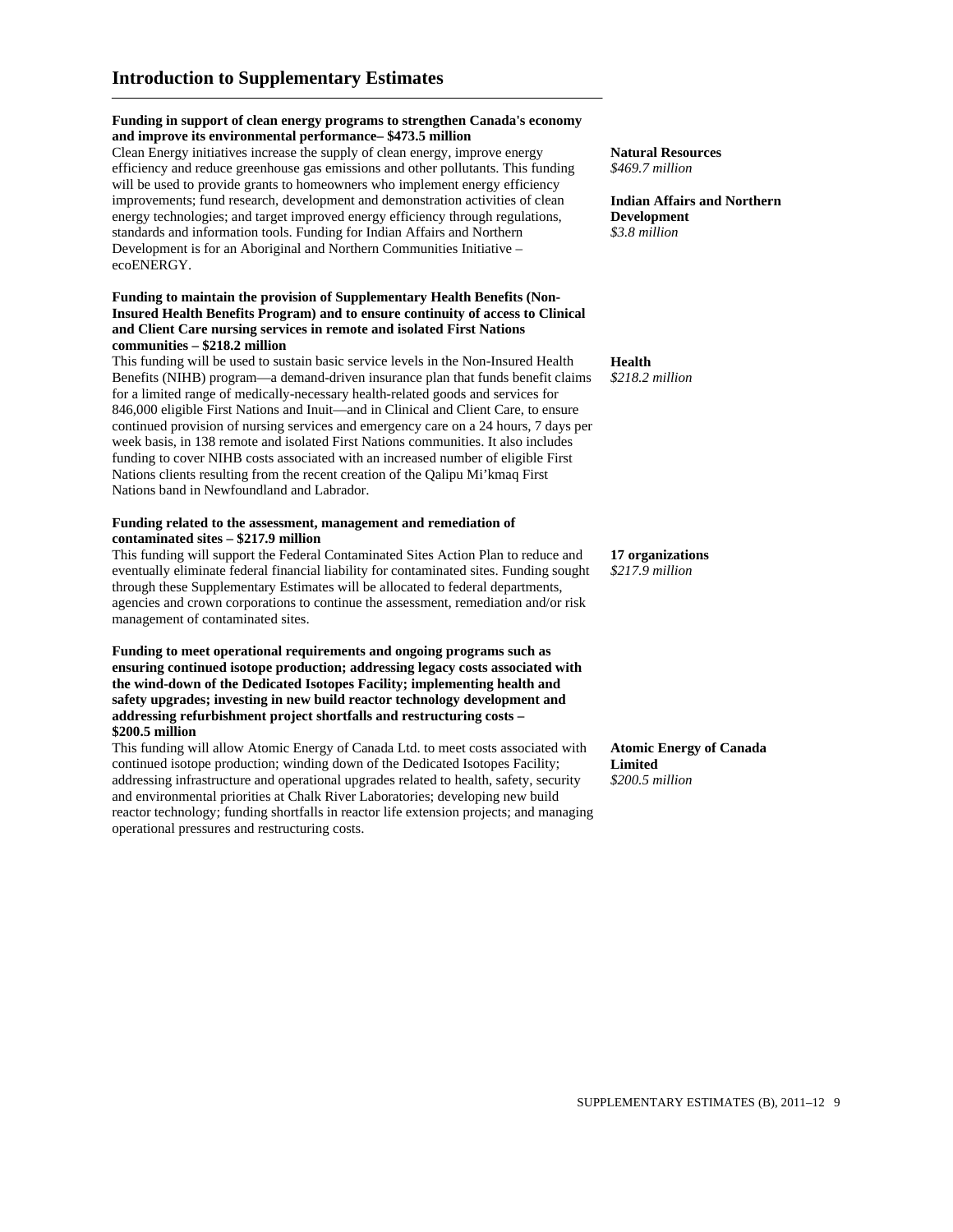#### **Funding of awards to claimants resulting from the Independent Assessment Process and Alternative Dispute Resolution related to the Indian Residential Schools Settlement Agreement, including other settlement agreement costs that directly benefit claimants – \$179.4 million**

In 2006, funds were set aside as part of the Indian Residential Settlement Agreement to pay awards under the Alternative Dispute Resolution process and the Independent Assessment process for serious and sexual abuse. This amount was equally distributed over the six years of the Agreement with the understanding that it might need to be adjusted to reflect the timing and amount of claims and awards to be processed. As both the number of abuse-related claims and the level of payment awards continue to run significantly above what was originally expected, Indian Affairs and Northern Development is seeking an adjustment to continue to process these court-ordered payments.

#### **Funding for the Building Canada Fund Communities Component Top Up to complete short-term or construction ready infrastructure needs of smaller communities – \$163.0 million**

As part of the Economic Action Plan, the Building Canada Fund Communities Component Top-up targets projects in communities with populations of less than 100,000. The top-up funds projects in three areas of national importance: a growing economy, a clean environment, and strong and prosperous communities. This funding supports the completion of projects approved and underway.

#### **Funding for the write-off of debts owed to the Crown for unrecoverable Canada Student Loans – \$149.5 million**

An amount of \$149,541,766 is requested to write-off 61,791 debts related to direct Canada Student Loans. The Canada Student Loans Program provides financial assistance for post-secondary students in financial need. Amounts being written off are old debts for which all reasonable efforts to collect the amounts owed, as well as repayment assistance opportunities, have been exhausted.

#### **Funding for additional grants to international organizations to help address emerging global requirements for development assistance, food aid and nutrition, sustainable agriculture development, research and development, and education – \$125.0 million**

The Canadian International Development Agency (CIDA) is seeking to transfer available contribution funding into its grant program to provide CIDA with the flexibility to respond to unforeseen food and non-food humanitarian assistance needs that could emerge before year-end relating to the current global food aid crisis.

**Indian Affairs and Northern Development**  *\$179.4 million*

**Office of Infrastructure of Canada**  *\$163.0 million*

**Human Resources and Skills Development**  *\$149.5 million*

**Canadian International Development Agency**  *\$125.0 million*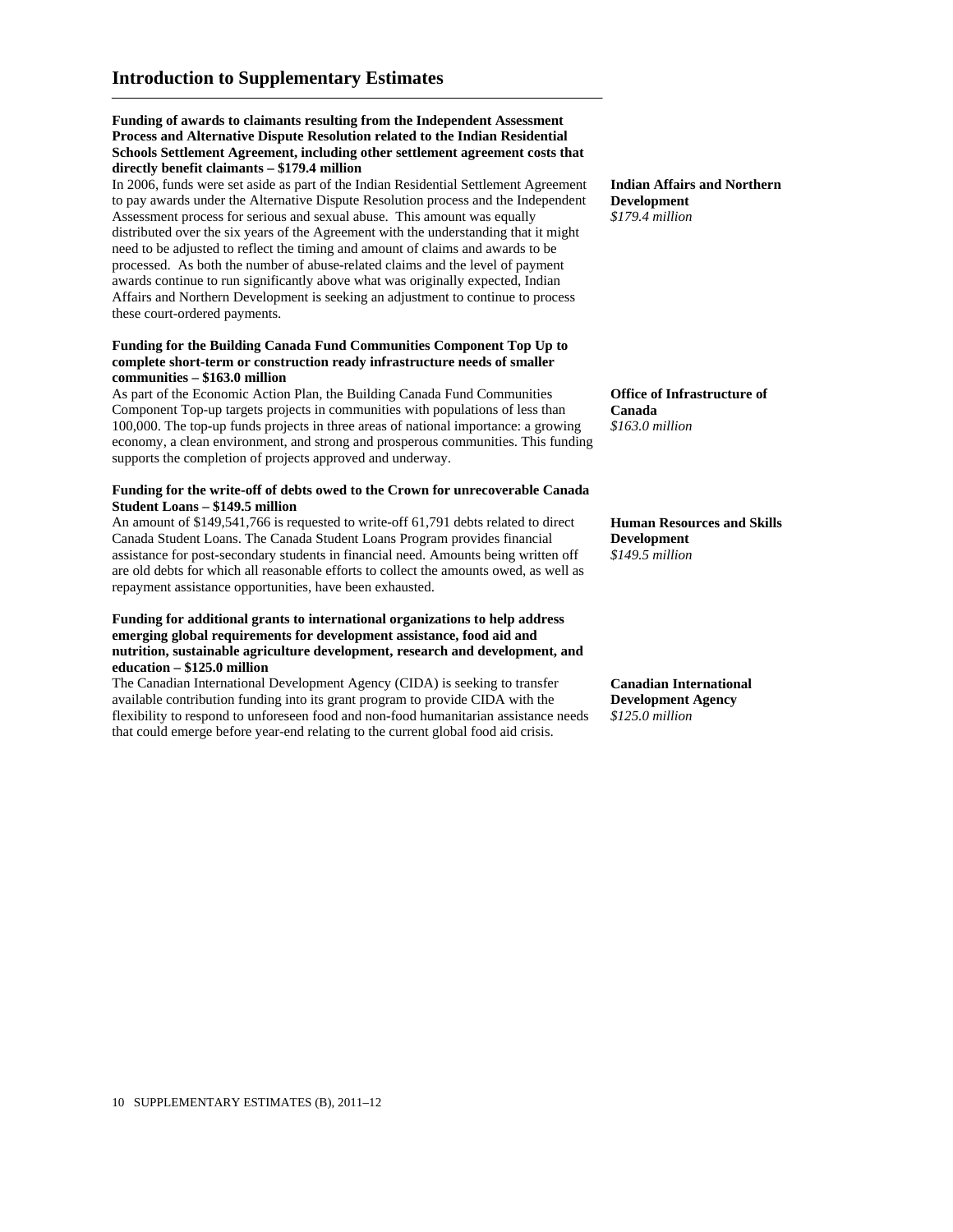## **Introduction to Supplementary Estimates**

Equalization in that fiscal year.

l

| Significant updates to statutory forecasts included in these Supplementary<br><b>Estimates for information purposes:</b>                                                                                                                                                                                                                                    | S       |
|-------------------------------------------------------------------------------------------------------------------------------------------------------------------------------------------------------------------------------------------------------------------------------------------------------------------------------------------------------------|---------|
| <b>Additional Fiscal Equalization Payment - Total Transfer Protection (Part I -</b><br>Federal-Provincial Fiscal Arrangements Act) – \$952.1 million<br>Total Transfer Protection payments are made to provinces that would have otherwise<br>experienced a decline in major transfers from the federal government between<br>$2010 - 11$ and $2011 - 12$ . | F<br>\$ |
| <b>Transitional Payment to Newfoundland and Labrador (Nova Scotia and</b><br>Newfoundland and Labrador Additional Fiscal Equalization Offset Payments Act)<br>$-$ \$536.1 million                                                                                                                                                                           |         |
| This payment is the result of the 2005 Offshore Arrangement between the                                                                                                                                                                                                                                                                                     | F       |
| Government of Canada and Newfoundland and Labrador, which included the<br>requirement for a Transitional payment in $2011-12$ should the province not receive                                                                                                                                                                                               | \$      |

#### **Funding for expenditures directly associated with the divestiture of the CANDU Reactor Division of Atomic Energy of Canada Limited – \$284.9 million**

This funding is directly associated with the divestiture of the CANDU Reactor Division, including completion of existing life extension projects, investment in new reactor development and workforce transition.

#### **Funding to provide disaster assistance to producers affected by excess moisture conditions in Alberta, Saskatchewan, Manitoba and Quebec (Agricultural Disaster Relief Program) – \$275.1 million**

Excess moisture conditions were experienced in the spring of 2011 in Alberta, Saskatchewan, Manitoba and Quebec. Those provinces experienced record high levels of precipitation, which fell in fields already saturated from a wet 2010. Disaster relief funding was provided to producers to mitigate long term damage to pasture land and to offset extraordinary feed and transportation costs to maintain producers' herds.

#### **Revised forecast of Public Debt Charges due to a downward revision in forecast short-term interest rates – (\$410 million)**

The Department of Finance has a statutory authority to manage interest costs on federal government borrowing. The decrease is caused by a downwards revision to the interest rate forecast.

#### **Adjustment of Payments to Export Development Canada to discharge obligations incurred pursuant to Section 23 of the** *Export Development Act* **(Canada Account) for the purpose of facilitating and developing trade between Canada and other countries (Non-budgetary) – (\$1,594 million)**

Export Development Canada (EDC) is Canada's export credit agency, wholly owned by the Government of Canada and operated on commercial principles and in a financially self-sustaining manner. EDC offers innovative financing, insurance and risk management solutions to help Canadian exporters and investors expand their international business. The Canada Account facilitates trade by supporting transactions that exceed EDC's risk threshold but are determined by the Government to be in the public interest. This adjustment reflects advance payments received from Chrysler Canada and the cancellation of forecast transactions. Repayments of Canada Account transactions are deposited back into the Consolidated Revenue Fund.

*<u>statutory</u> items* 

**Finance**  *\$952.1 million*

**Finance**  *\$536.1 million*

**Atomic Energy of Canada Limited**  *\$284.9 million*

**Agriculture and Agri-food**  *\$275.1 million*

**Finance**  *(\$410 million)* 

**Export Development Canada**  *(\$1,594 million)* 

SUPPLEMENTARY ESTIMATES (B), 2011–12 11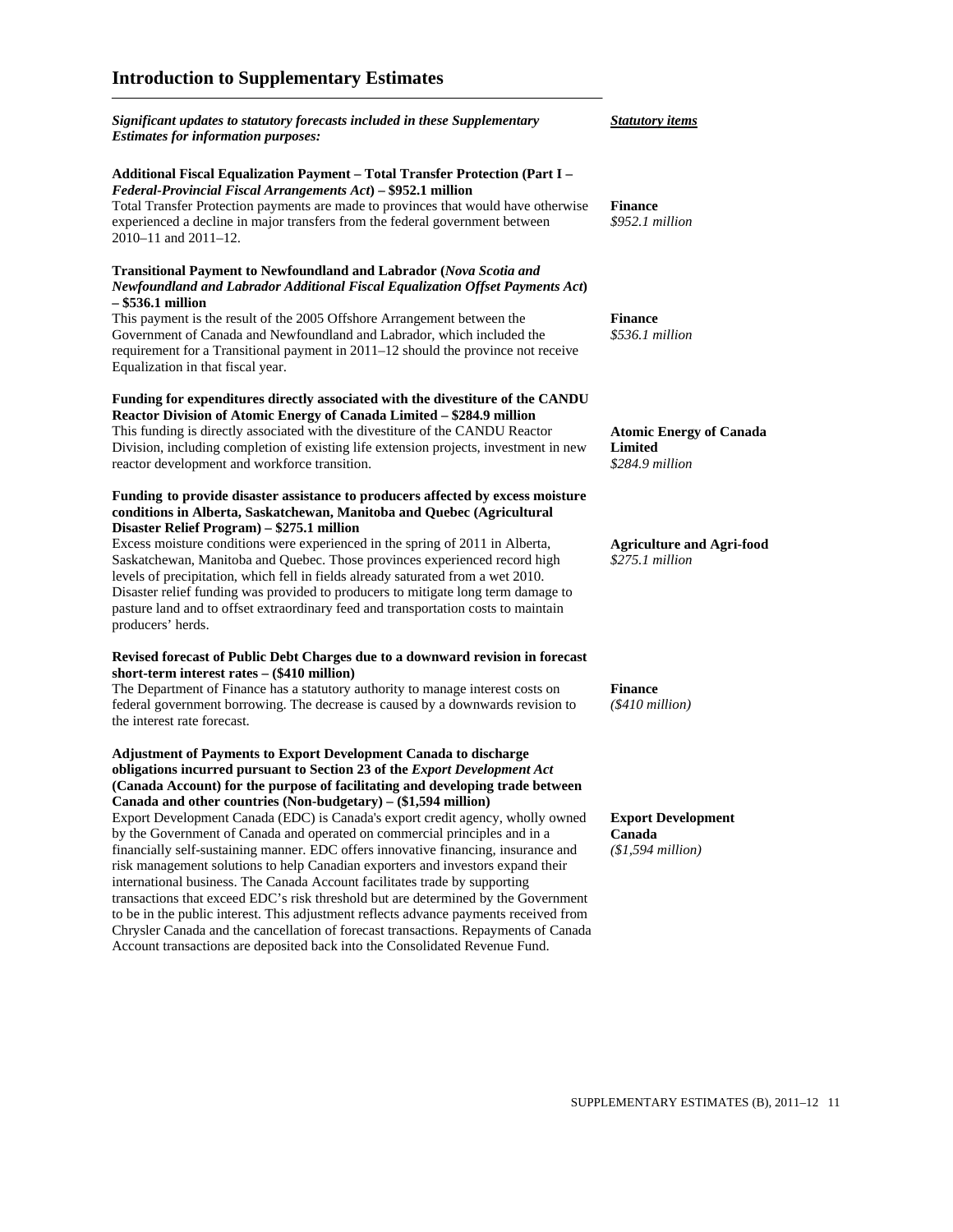## *New Vote and Statutory Authorities Presented in these Supplementary Estimates*

#### **Changes to Government Structure and New Authorities Being Sought**

In June 2011, section 31.1 (below) was added to the *Financial Administration Act* through the passage of the *Supporting Vulnerable Seniors and Strengthening Canada's Economy Act*.

> 31.1 If an order is made under section 2 of the *Public Service Rearrangement and Transfer of Duties Act*, all of the unexpended money authorized by an Act of Parliament to be paid and applied for the purposes of any power, duty or function or control or supervision of a portion of the federal public administration that is transferred as a result of the operation of sections 2 and 3 of that Act is deemed to have been appropriated for the purposes of the power, duty, function, control or supervision to the department in, or portion of, the federal public administration to which it has been transferred.

Under section 31.1, a transfer of responsibilities under the *Public Service Rearrangement and Transfer of Duties Act* is accompanied by the movement of the associated spending authority.

Shared Services Canada was announced in August 2011 and created by a *Public Service Rearrangement and Transfer of Duties Act* Order in Council. Shared Services Canada will become the provider of email, data centre, and network services for federal departments and agencies. Section 31.1 of the *Financial Administration Act* gives Shared Services Canada the authority to make expenditures related to its duties. No parliamentary authority is required for appropriations through these Estimates.

#### **Changes to the structure of Government reflected in these Supplementary Estimates include:**

**Structure** 

- National Capital Commission Order in Council P.C. 2011-0583 designates the Minister of Foreign Affairs, a member of the Queen's Privy Council for Canada, as the Minister for the purposes of the *National Capital Act*, effective May 18, 2011.
- Old Port of Montreal Corporation Inc. Order in Council P.C. 2011-0585 designates the Minister of Public Works and Government Services, a member of the Queen's Privy Council for Canada, as the appropriate Minister for the Canada Lands Company Limited for the purposes of the *Financial Administration Act*, effective May 18, 2011.
- Canadian Northern Economic Development Agency Order in Council P.C. 2011-0586 designates the Minister of Health as the appropriate Minister for the Canadian Northern Economic Development Agency for the purposes of the *Financial Administration Act*, effective May 18, 2011.
- Office of the Co-ordinator, Status of Women Order in Council P.C. 2011-0588 designates the Minister of Human Resources and Skills Development as the appropriate Minister for the Office of the Co-ordinator, Status of Women for the purposes of the *Financial Administration Act*, effective May 18, 2011.
- Public Service Commission Order in Council 2011-0796 transfers the Internal Electronic Staffing Process from Human Resources and Skills Development to the Public Service Commission, effective July 1, 2011.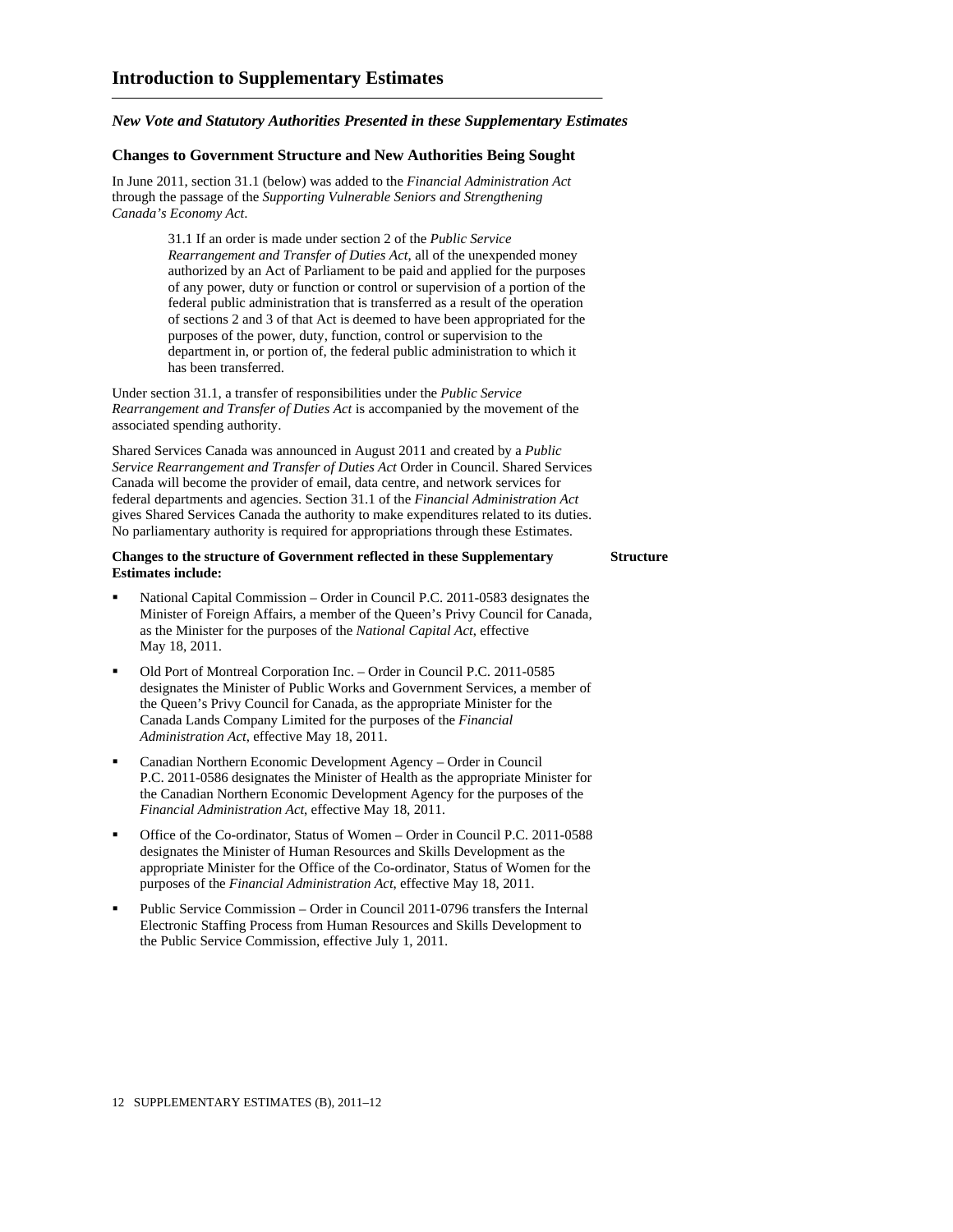## **Introduction to Supplementary Estimates**

#### **Changes to voted and statutory authorities being sought in these Supplementary Estimates include:**

New vote authorities are being sought by:

l

**New Votes** 

**Amendments to Votes** 

- Canadian Northern Economic Development Agency (Votes 27b and 29b)
- Citizenship and Immigration (Vote 7b)
- **Foreign Affairs and International Trade (Vote 17b)**
- **Human Resources and Skills Development (Vote 7b)**
- National Capital Commission (Votes 52b and 54b)
- Office of the Co-ordinator, Status of Women (Votes 26b and 28b)
- Old Port of Montreal Corporation Inc. (Vote 13b)
- **Public Service Commission (Vote 102b)**
- **Treasury Board (15b)**

Amendments to the wording of voted authorities are being sought by:

- Finance (Vote L15b)
- **Foreign Affairs and International Affairs (Vote 15b)**
- National Defence (Vote 1b)
- Royal Canadian Mounted Police (Vote 45b)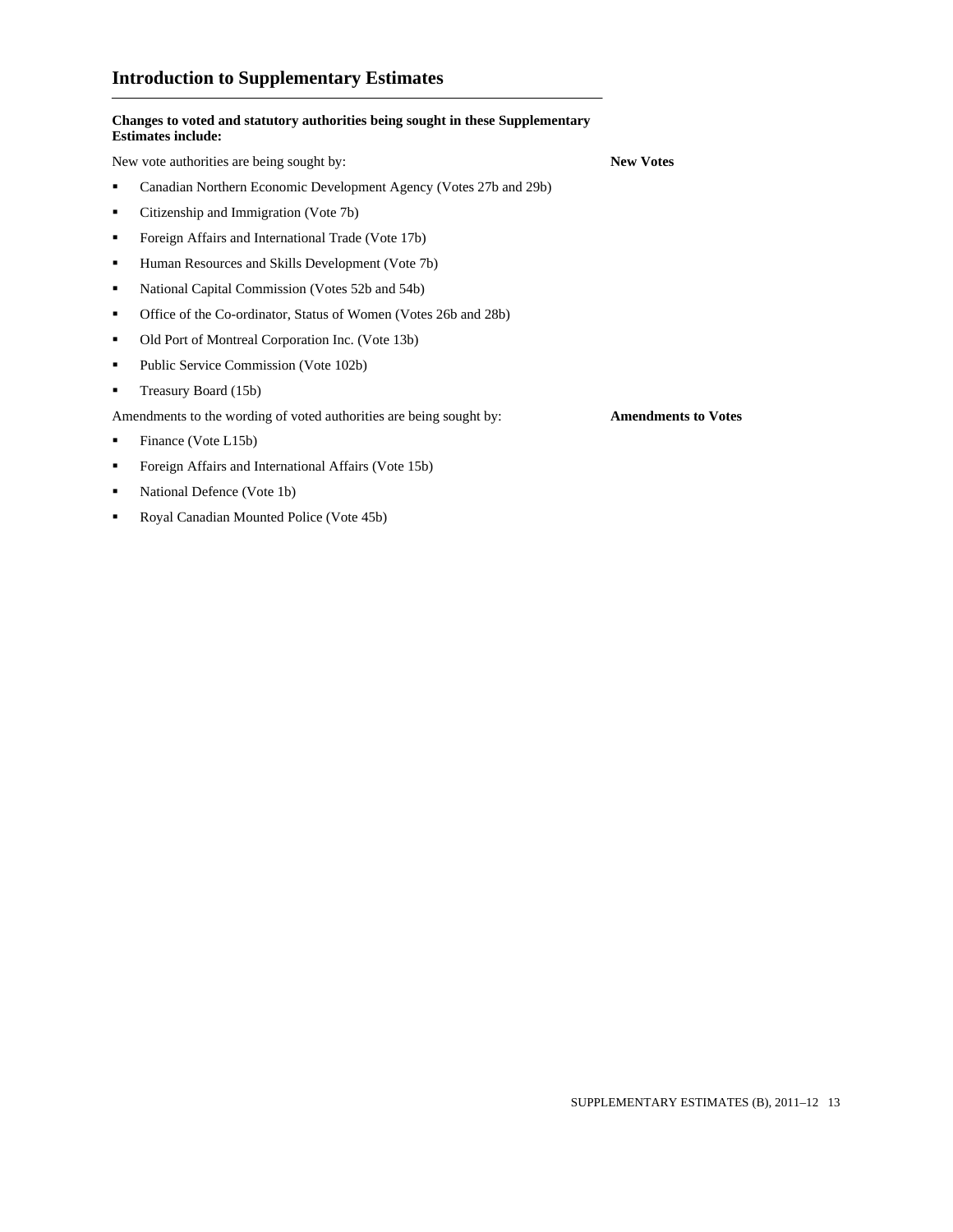New statutory authorities included in these Supplementary Estimates are:

- Agriculture and Agri-Food Contribution payments for the Agricultural Disaster Relief program/AgriRecovery
- Atlantic Canada Opportunities Agency Minister of State (Atlantic Canada Opportunities Agency) (La Francophonie) – Motor car allowance
- Atomic Energy of Canada Limited Pursuant to section 2146 of the *Jobs and Economic Growth Act*, for the divestiture of Atomic Energy of Canada Limited
- Canadian International Development Agency Pursuant to section 144 of the *Budget and Economic Statement Implementation Act, 2007*, a payment to the World Bank for the Advance Market Commitment for Pneumococcal Vaccines in respect of the period commencing on April 1, 2011 and ending on March 31, 2012, in an amount not to exceed \$22,926,021
- Finance Minister of State Motor car allowance
- Finance Additional Fiscal Equalization Payment Total Transfer Protection (Part I – *Federal-Provincial Fiscal Arrangements Act*)
- Finance Transitional Payment to Newfoundland and Labrador (*Nova Scotia and Newfoundland and Labrador Additional Fiscal Equalization Offset Payments Act*)
- Finance Incentive for Provinces to Eliminate Taxes on Capital (Part IV *Federal-Provincial Fiscal Arrangements Act*)
- Finance Additional Fiscal Equalization Offset Payment to Nova Scotia (*Nova Scotia and Newfoundland and Labrador Additional Fiscal Equalization Offset Payments Act*)
- Finance Fiscal Equalization to Nova Scotia (Part I *Federal-Provincial Fiscal Arrangements Act*)
- Finance Payments to Ontario and Prince Edward Island (Part I.01 *Federal-Provincial Fiscal Arrangements Act*)
- Industry Contributions under the Knowledge Infrastructure Program
- Industry Contributions to the Canadian Youth Business Foundation
- National Defence Associate Minister of National Defence salary and motor car allowance
- Office of Infrastructure of Canada Infrastructure Stimulus Fund

#### **New statutory authorities**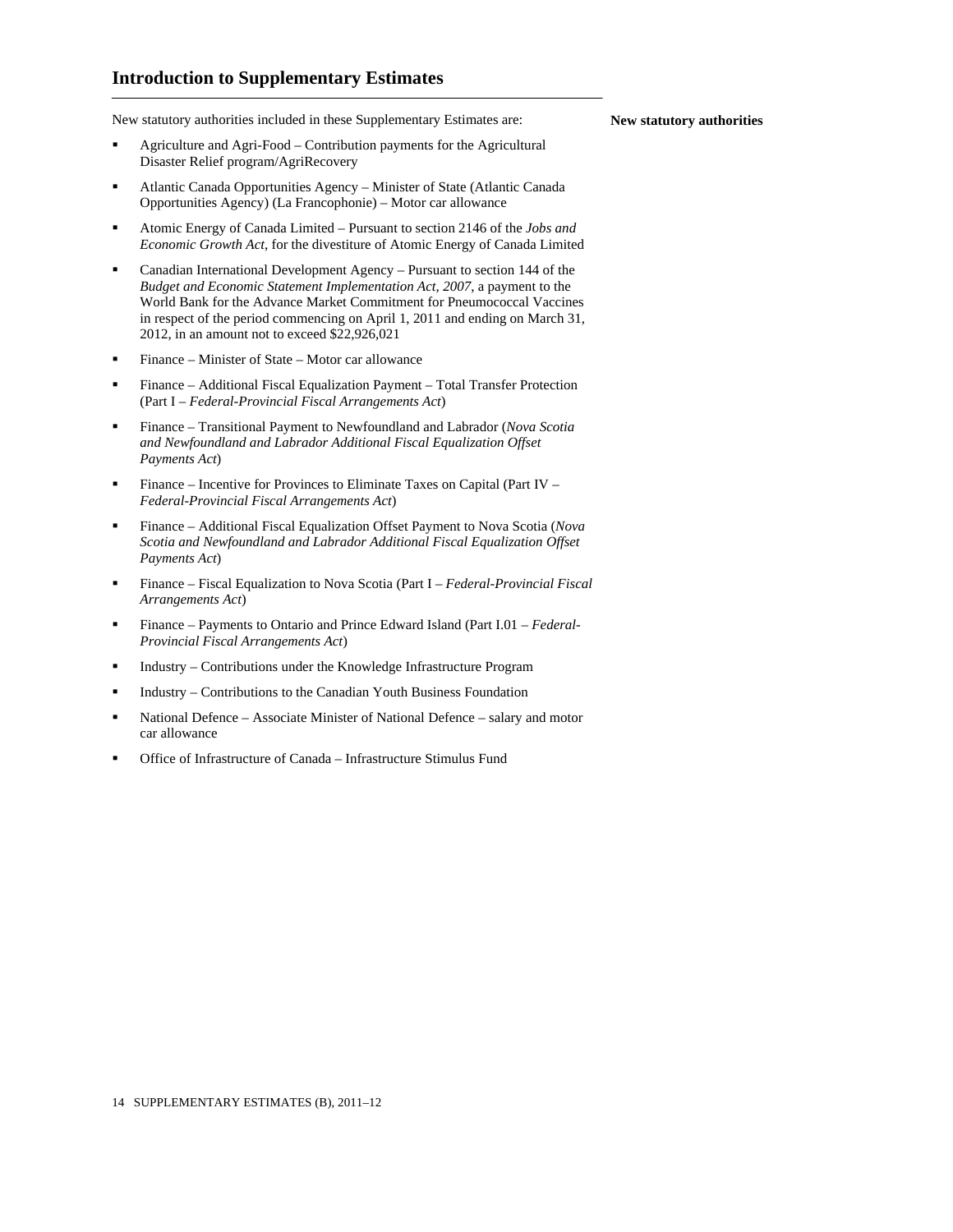## **SUMMARY TABLES**

**Overview of Summary Tables Summary of these Supplementary Estimates Summary of Estimates to Date for 2011–12**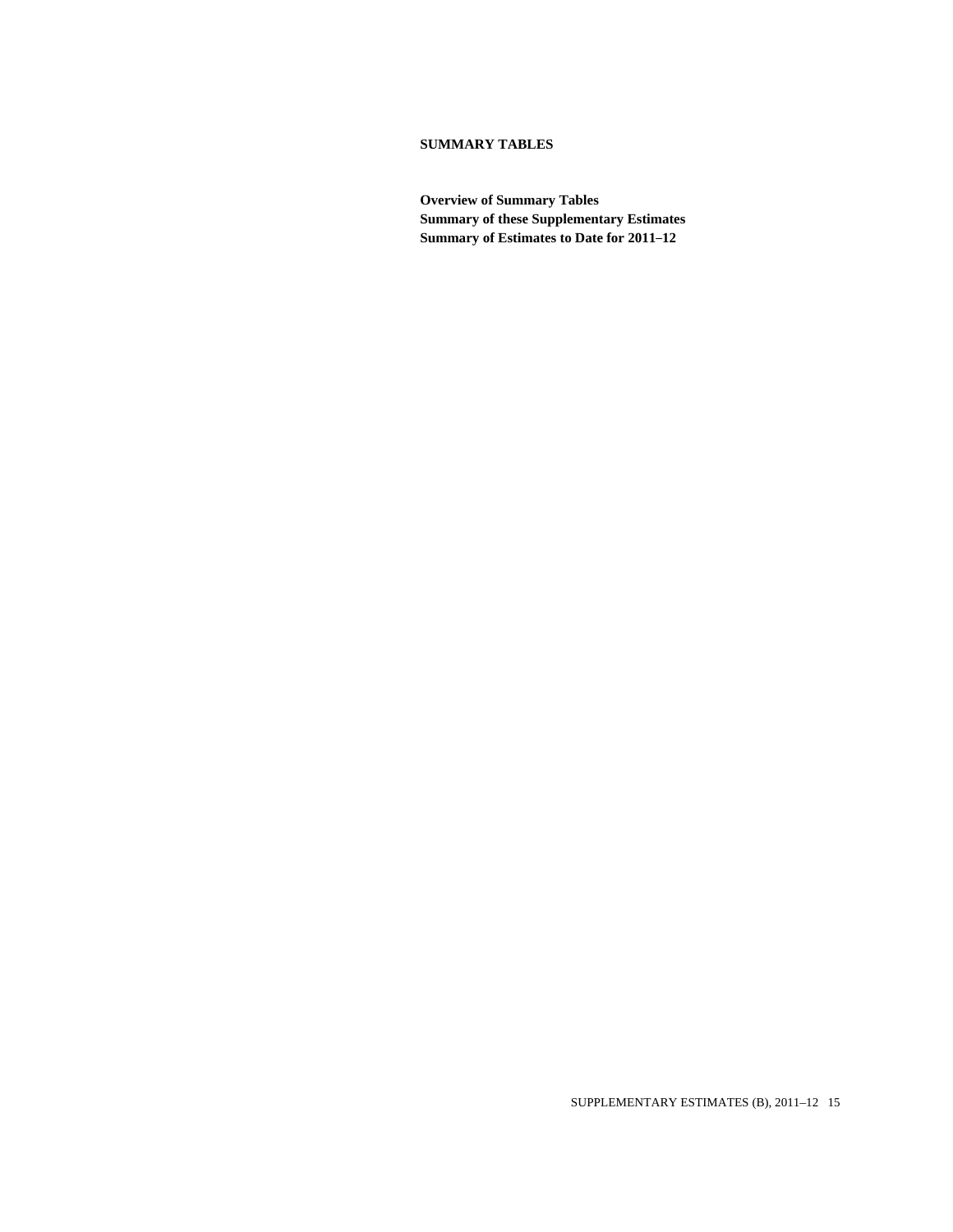16 SUPPLEMENTARY ESTIMATES (B), 2011–12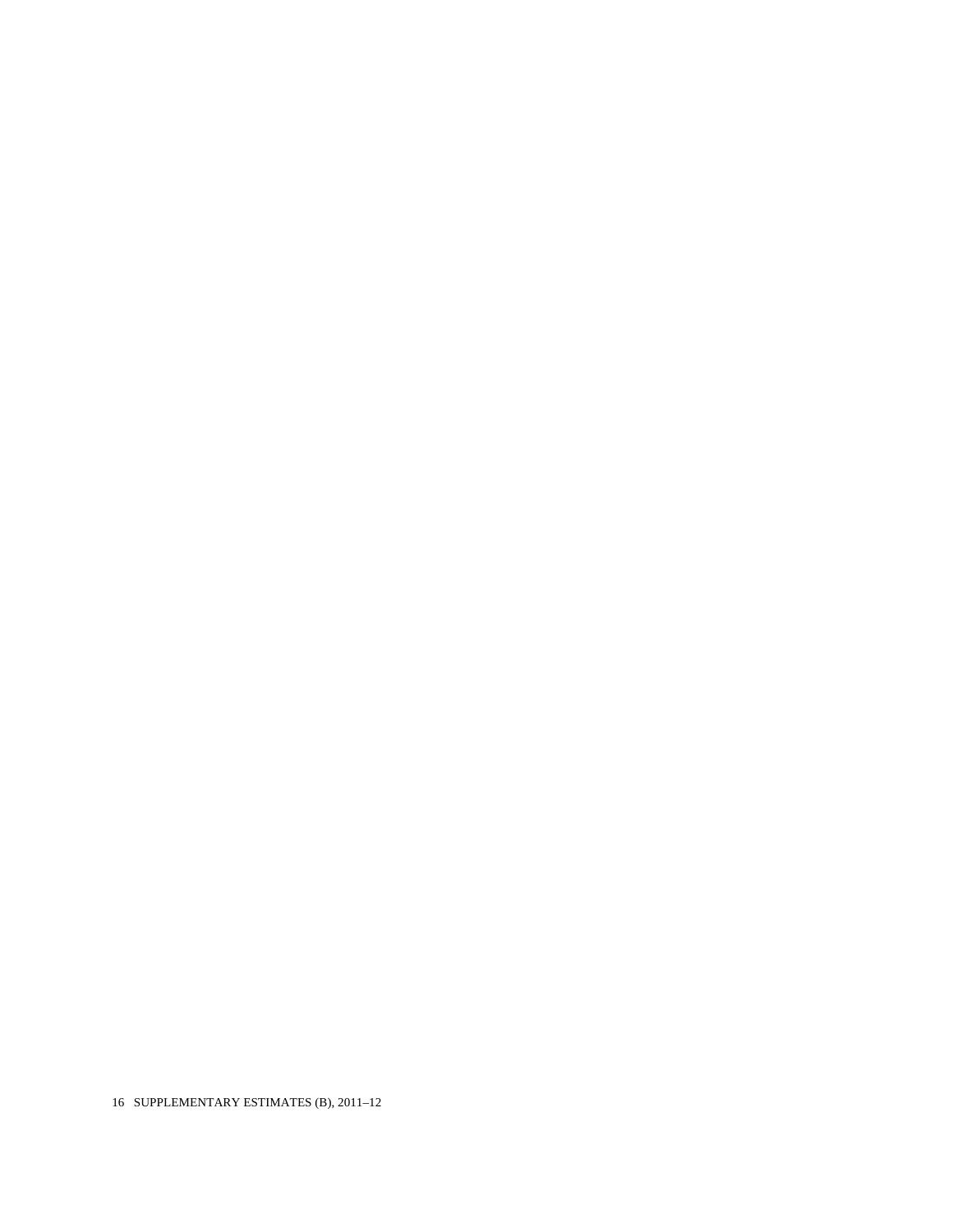## <span id="page-14-0"></span>*Overview of Summary Tables*

This section provides an overview of the following summary tables:

## **1. Summary of these Supplementary Estimates**

This table identifies Budgetary and Non-Budgetary Estimates by department, agency and Crown corporation; and by type of parliamentary authority (annual Votes and Statutory requirements).

## **2. Summary of Estimates to Date for 2011–12**

This table displays previous Estimates publications and amounts being requested in these Supplementary Estimates. It also contains a breakdown of funding by Budgetary and Non-Budgetary/Voted and Statutory requirements.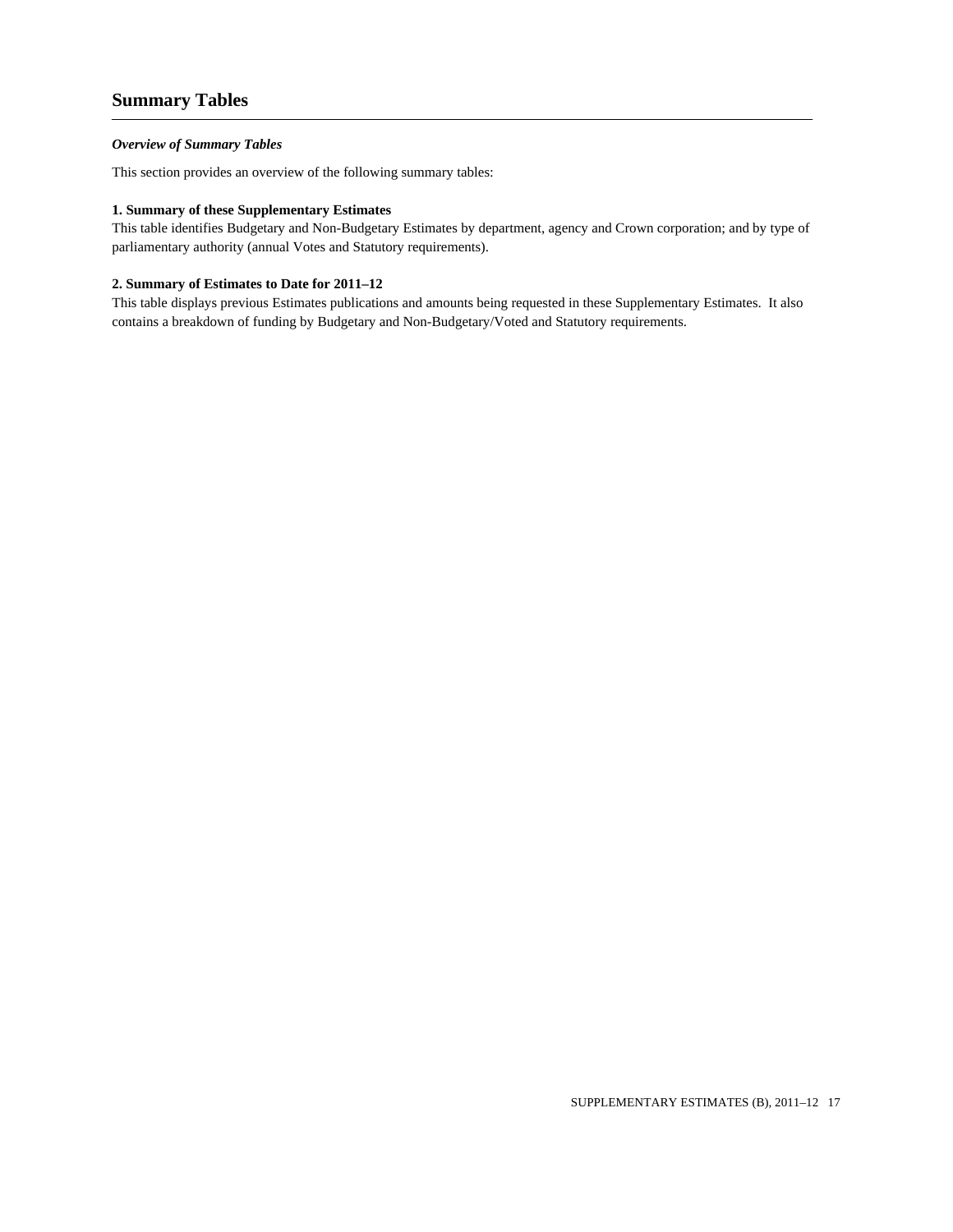## <span id="page-15-0"></span>**Summary of these Supplementary Estimates**

|                                               |                                | <b>Budgetary Expenditures</b>                                                                 |                                                  |
|-----------------------------------------------|--------------------------------|-----------------------------------------------------------------------------------------------|--------------------------------------------------|
| Department, Agency or Crown corporation       | Previous<br><b>Authorities</b> | Permanent<br>Allocations<br>from TB<br>Central Votes                                          | Total<br>Authorities to<br>Date                  |
|                                               |                                | S                                                                                             | \$                                               |
| AGRICULTURE AND AGRI-FOOD                     | \$                             |                                                                                               |                                                  |
|                                               | 2,571,509,163                  | 45,366,844                                                                                    | 2,616,876,007                                    |
|                                               | 719,058,393                    | 25,168,720                                                                                    | 744,227,113                                      |
| ATLANTIC CANADA OPPORTUNITIES AGENCY          |                                |                                                                                               |                                                  |
|                                               | 317,944,780                    | 4,239,841                                                                                     | 322,184,621                                      |
|                                               | 65,026,000                     | $\mathcal{L}(\mathcal{A}^{\prime},\mathcal{A}^{\prime},\mathcal{A}^{\prime})$                 | 65,026,000                                       |
|                                               | 4,471,053,332                  | .                                                                                             | 4,471,053,332                                    |
| <b>CANADIAN HERITAGE</b>                      |                                |                                                                                               |                                                  |
|                                               | 1,143,301,402                  | 11,075,525                                                                                    | 1,154,376,927                                    |
|                                               | 181,760,816<br>1,074,319,060   | $\alpha$ , $\alpha$ , $\alpha$ , $\alpha$<br>$\mathbb{Z}^2$ , $\mathbb{Z}^2$ , $\mathbb{Z}^2$ | 181,760,816<br>1,074,319,060                     |
|                                               | 63,378,730                     | $\cdots$                                                                                      | 63,378,730                                       |
|                                               | 112,959,833                    | 3,637,980                                                                                     | 116,597,813                                      |
|                                               | 35,631,174                     | $\mathcal{L}^{\mathcal{A}}$ . The set of $\mathcal{A}$                                        | 35,631,174                                       |
|                                               | 29,473,124                     | 485,874                                                                                       | 29,958,998                                       |
|                                               | 97,888,130                     | 4,988,324                                                                                     | 102,876,454                                      |
| CITIZENSHIP AND IMMIGRATION                   |                                |                                                                                               |                                                  |
|                                               | 1,490,742,185                  | 20,115,400                                                                                    | 1,510,857,585                                    |
| ECONOMIC DEVELOPMENT AGENCY OF CANADA FOR THE |                                |                                                                                               |                                                  |
|                                               | 296,548,920                    | 3,909,515                                                                                     | 300,458,435                                      |
| <b>ENVIRONMENT</b>                            | 872,114,042                    |                                                                                               |                                                  |
|                                               | 30,006,908                     | 42, 364, 233<br>1,139,746                                                                     | 914,478,275<br>31,146,654                        |
|                                               | 734,973,654                    | $\alpha$ , $\alpha$ , $\alpha$                                                                | 734,973,654                                      |
| <b>FINANCE</b>                                |                                |                                                                                               |                                                  |
|                                               | 85,636,775,449                 | 7,696,833                                                                                     | 85,644,472,282                                   |
|                                               | 1,822,685,252                  | 59, 134, 258                                                                                  | 1,881,819,510                                    |
| FOREIGN AFFAIRS AND INTERNATIONAL TRADE       |                                |                                                                                               |                                                  |
|                                               | 2,615,047,211                  | 107,995,322                                                                                   | 2,723,042,533                                    |
|                                               | 3,434,289,204                  | 10,423,662                                                                                    | 3,444,712,866                                    |
|                                               | 500,000                        | .                                                                                             | 500,000                                          |
|                                               | 207,370,244                    | $\alpha$ , $\alpha$ , $\alpha$                                                                | 207, 370, 244                                    |
| <b>HEALTH</b>                                 | $\ldots$                       | $\alpha$ , $\alpha$ , $\alpha$                                                                | $\mathbb{R}^n$ . In the $\mathbb{R}^n$           |
|                                               | 3, 343, 786, 619               | 128,386,666                                                                                   | 3,472,173,285                                    |
|                                               | 983, 364, 192                  | $\alpha$ , $\alpha$ , $\alpha$                                                                | 983, 364, 192                                    |
|                                               |                                |                                                                                               |                                                  |
|                                               | 622, 659, 323                  | 21,439,711                                                                                    | 644,099,034                                      |
| HUMAN RESOURCES AND SKILLS DEVELOPMENT        |                                |                                                                                               |                                                  |
|                                               | 45,463,823,568                 | 68,961,688                                                                                    | 45, 532, 785, 256                                |
|                                               | $\ldots$                       | $\cdots$                                                                                      | $\mathbb{Z}^n$ . $\mathbb{Z}^n$ , $\mathbb{Z}^n$ |
| INDIAN AFFAIRS AND NORTHERN DEVELOPMENT       |                                |                                                                                               |                                                  |
|                                               | 7,308,306,191                  | 13,383,010                                                                                    | 7,321,689,201                                    |
|                                               | 44,178,557                     | 931,741                                                                                       | 45,110,298                                       |
| <b>INDUSTRY</b>                               | 1,333,697,912                  | 22,090,139                                                                                    | 1,355,788,051                                    |
|                                               | 424,616,382                    | 14,414,944                                                                                    | 439,031,326                                      |
|                                               | 76,032,802                     | $\sim$ $\sim$ $\sim$                                                                          | 76,032,802                                       |
|                                               | 267,402,752                    | 1,700,544                                                                                     | 269, 103, 296                                    |
|                                               | 690,836,076                    | 3,413,062                                                                                     | 694,249,138                                      |
|                                               | 1,050,120,308                  | 2,125,551                                                                                     | 1,052,245,859                                    |
|                                               | 677,548,498                    | 1,013,610                                                                                     | 678, 562, 108                                    |
|                                               | 7,129,000                      |                                                                                               | 7,129,000                                        |
|                                               | 741,560,516                    | 30,550,057                                                                                    | 772,110,573                                      |
| <b>JUSTICE</b>                                |                                |                                                                                               |                                                  |
|                                               | 68,133,366                     | 1,245,046                                                                                     | 69,378,412                                       |
|                                               | 172, 170, 352                  | 6,260,559                                                                                     | 178,430,911                                      |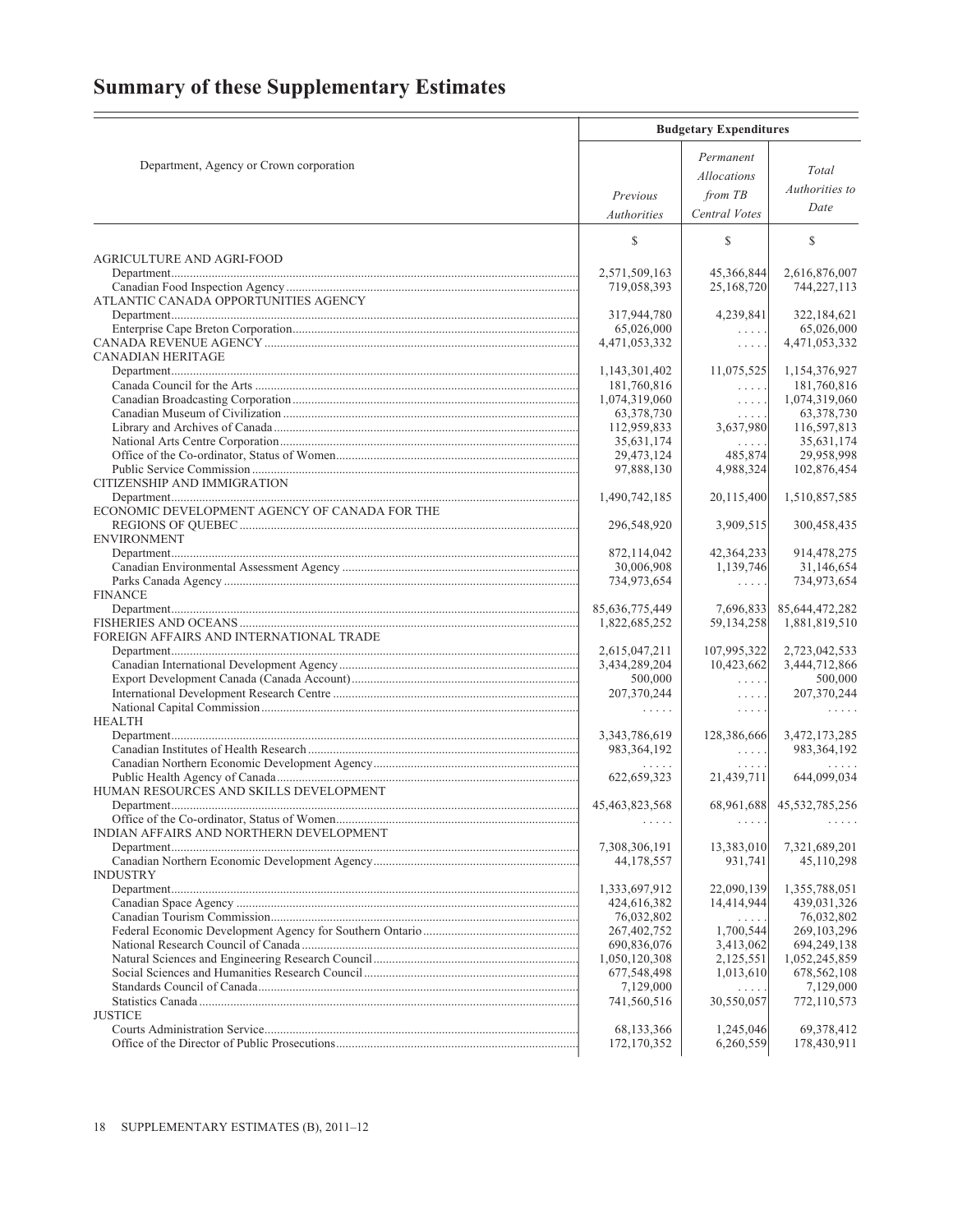| <b>Budgetary Expenditures</b>                                        |                                        |                                                                 |                                            | Non-Budgetary Authorities (Loans, Investments and Advances) |                             |                               |                                                                                                 |
|----------------------------------------------------------------------|----------------------------------------|-----------------------------------------------------------------|--------------------------------------------|-------------------------------------------------------------|-----------------------------|-------------------------------|-------------------------------------------------------------------------------------------------|
|                                                                      | These Supplementary Estimates          |                                                                 |                                            |                                                             |                             | These Supplementary Estimates |                                                                                                 |
| Transfers                                                            | To be Voted                            | Statutory                                                       | Total<br>Estimates<br>to Date              | Previous<br>Authorities                                     | To be<br>Voted              | Statutory                     | Total<br>Estimates<br>to Date                                                                   |
| \$                                                                   | \$                                     | \$                                                              | \$                                         | \$                                                          | \$                          | \$                            | \$                                                                                              |
| (17, 418, 936)                                                       | 45,608,847                             | 300,042,000                                                     | 2,945,107,918                              | $\ldots$                                                    | $\cdots$                    | .                             | .                                                                                               |
| 7,730,536                                                            | 2                                      | .                                                               | 751,957,651                                | .                                                           | .                           | .                             | .                                                                                               |
| 1,917,315<br>$\mathbb{Z}^2$ . The set of $\mathbb{Z}^2$<br>(100,000) | 12,425,838<br>15,097,000<br>26,274,945 | 2,000<br>$\mathbb{R}^n \times \mathbb{R}^n \times \mathbb{R}^n$ | 336,529,774<br>80,123,000<br>4,497,228,277 | .<br>.                                                      | .<br>.                      | .<br>.                        | .                                                                                               |
| (1,158,096)                                                          | 165,884,322                            | $\ldots$<br>$\ldots$                                            | 1,319,103,153                              | .<br>.                                                      | .<br>.                      | .<br>.                        | .<br>.                                                                                          |
| 157,000                                                              | 1                                      | $\mathbb{R}^n$ . In the $\mathbb{R}^n$                          | 181,917,817                                | .                                                           | .                           | .                             | .                                                                                               |
| $\ldots$                                                             | 60,000,000                             | .                                                               | 1,134,319,060                              | .                                                           | .                           | .                             | .                                                                                               |
| $\ldots$                                                             | 665,000                                | $\mathbb{R}^n \times \mathbb{R}^n \times \mathbb{R}^n$          | 64,043,730                                 | .                                                           | .                           | .                             | .                                                                                               |
| 445,804                                                              | 1                                      | $\ldots$                                                        | 117,043,618                                | .                                                           | .                           | .                             | .                                                                                               |
| 150,000                                                              | 1                                      | .                                                               | 35,781,175                                 | .                                                           | .                           | .                             | .                                                                                               |
| (27,313,573)                                                         | .                                      | .                                                               | 2,645,425                                  | .                                                           | .                           | .                             | .                                                                                               |
| $\mathbb{Z}^2$ . The set of $\mathbb{Z}^2$                           | 1                                      | .                                                               | 102,876,455                                | .                                                           | .                           | .                             | .                                                                                               |
| 10,099,700                                                           | 53,449,598                             | $\alpha$ is a second .                                          | 1,574,406,883                              | 1                                                           | .                           | .                             | 1                                                                                               |
| (80, 921)                                                            | 21,288,281                             | $\alpha$ is a second .                                          | 321,665,795                                | .                                                           | .                           | .                             | .                                                                                               |
| (275, 593)                                                           | 135,632,664                            | $\ldots$                                                        | 1,049,835,346                              | .                                                           | .                           | .                             | .                                                                                               |
| $\alpha$ is a second                                                 | 2,100,000                              | $\ldots$                                                        | 33,246,654                                 | .                                                           | .                           | .                             | .                                                                                               |
| 773,500                                                              | 22,212,165                             | $\mathbb{Z}^2$ . $\mathbb{Z}^2$ , $\mathbb{Z}^2$                | 757,959,319                                | $\ldots$                                                    | $\cdots$                    | .                             | .                                                                                               |
| (6,000)                                                              | 11,940,846                             | 1,173,759,000                                                   | 86,830,166,128                             | 20,610,641                                                  | 1                           | 151,454,000                   | 172,064,642                                                                                     |
| (1,101,125)                                                          | 62,924,365                             | .                                                               | 1,943,642,750                              | .                                                           | $\cdots$                    | .                             | .                                                                                               |
| 62,487,068                                                           | 13,914,815                             | .                                                               | 2,799,444,416                              | .                                                           | .                           | $\ldots$                      | .                                                                                               |
| (3,402,358)<br>.<br>2,175,705                                        | 5,000,000<br>.<br>861,700              | 22,926,021<br>.<br>$\ldots$                                     | 3,469,236,529<br>500,000<br>210,407,649    | 84,279,962<br>363,300,000<br>$\ldots$                       | .<br>.<br>.                 | .<br>$\cdots$                 | 84,279,962<br>$(1,594,000,000)$ $(1,230,700,000)$<br>$\mathbb{Z}^2$ . The set of $\mathbb{Z}^2$ |
| 93,716,605<br>8,475,841                                              | 3,300,000<br>321,845,149               | $\alpha$ , $\alpha$ , $\alpha$<br>$\ldots$                      | 97,016,605<br>3,802,494,275                | $\ldots$<br>.                                               | .                           | $\cdots$<br>.                 | .<br>.                                                                                          |
| 543,438<br>42,897,512<br>793,195                                     | 24,949,250<br>2,005,850<br>29,873,992  | .<br>$\ldots$<br>$\ldots$                                       | 1,008,856,880<br>44,903,362<br>674,766,221 | .<br>.<br>$\ldots$                                          | .<br>.<br>.<br>.            | .<br>.<br>.                   | .<br>.<br>.                                                                                     |
| (310, 800)                                                           | 166,224,274                            | 43,800,000                                                      | 45,742,498,730                             | 816, 141, 015                                               | $\cdots$                    | $\ldots$                      | 816, 141, 015                                                                                   |
| 27,313,573                                                           | 2                                      | $\epsilon$ , $\epsilon$ , $\epsilon$ , $\epsilon$               | 27,313,575                                 | $\cdots$                                                    | .                           | .                             | .                                                                                               |
| 1,992,479                                                            | 541,689,363                            | $\cdots$                                                        | 7,865,371,043                              | 77,803,000                                                  | .                           | .                             | 77,803,000                                                                                      |
| (42, 598, 212)                                                       | .                                      | $\cdots$                                                        | 2,512,086                                  | $\ldots$                                                    | $\cdots\cdots\cdots$        | .                             | .                                                                                               |
| (388, 965)                                                           | 74,731,778                             | 250,348,052                                                     | 1,680,478,916                              | 800,000                                                     | .                           | .                             | 800,000                                                                                         |
| $\mathbb{Z}^2$ . The set of $\mathbb{Z}^2$                           | 391,363                                | .                                                               | 439,422,689                                | $\ldots$                                                    | .                           | .                             | .                                                                                               |
| $\ldots$                                                             | 5,000,000                              | .                                                               | 81,032,802                                 | $\sim$ $\sim$ $\sim$ $\sim$ $\sim$                          | $\cdots\cdots\cdots$        | .                             | .                                                                                               |
| 467,860                                                              | 8,931,537                              | .                                                               | 278,502,693                                | $\sim$ $\sim$ $\sim$ $\sim$ $\sim$                          | .                           | .                             | .                                                                                               |
| 626,200                                                              | 30,201,600                             | .                                                               | 725,076,938                                | $\ldots$ .                                                  | .                           | .                             | .                                                                                               |
| (706, 775)                                                           | 35,925,203                             | .                                                               | 1,087,464,287                              | $\cdots\cdots\cdots$                                        | .                           | .                             | .                                                                                               |
| (885, 729)                                                           | 20,298,544                             | $\cdots$                                                        | 697,974,923                                | $\sim$ $\sim$ $\sim$ $\sim$ $\sim$                          | $\cdots\cdots\cdots$        | .                             | .                                                                                               |
| $\ldots$                                                             | 500,000                                | $\cdots$                                                        | 7,629,000                                  | $\cdots\cdots\cdots$                                        | .                           | .                             | .                                                                                               |
| $\mathbb{Z}^2$ . The set of $\mathbb{Z}^2$                           | 6,034,092                              | $\epsilon$ , $\epsilon$ , $\epsilon$ , $\epsilon$               | 778,144,665                                | $\sim$ $\sim$ $\sim$ $\sim$ $\sim$                          | .                           | .                             | .                                                                                               |
| $\ldots$                                                             | 2,481,139                              | $\ldots$                                                        | 71,859,551                                 | $\cdots\cdots\cdots$                                        | $\cdots\cdots\cdots$        | $\cdots\cdots\cdots$          | .                                                                                               |
| 127,190                                                              | 4,738,905                              | .                                                               | 183,297,006                                | $\sim$ $\sim$ $\sim$ $\sim$ $\sim$                          | $\sim$ $\sim$ $\sim$ $\sim$ | $\cdots\cdots$                |                                                                                                 |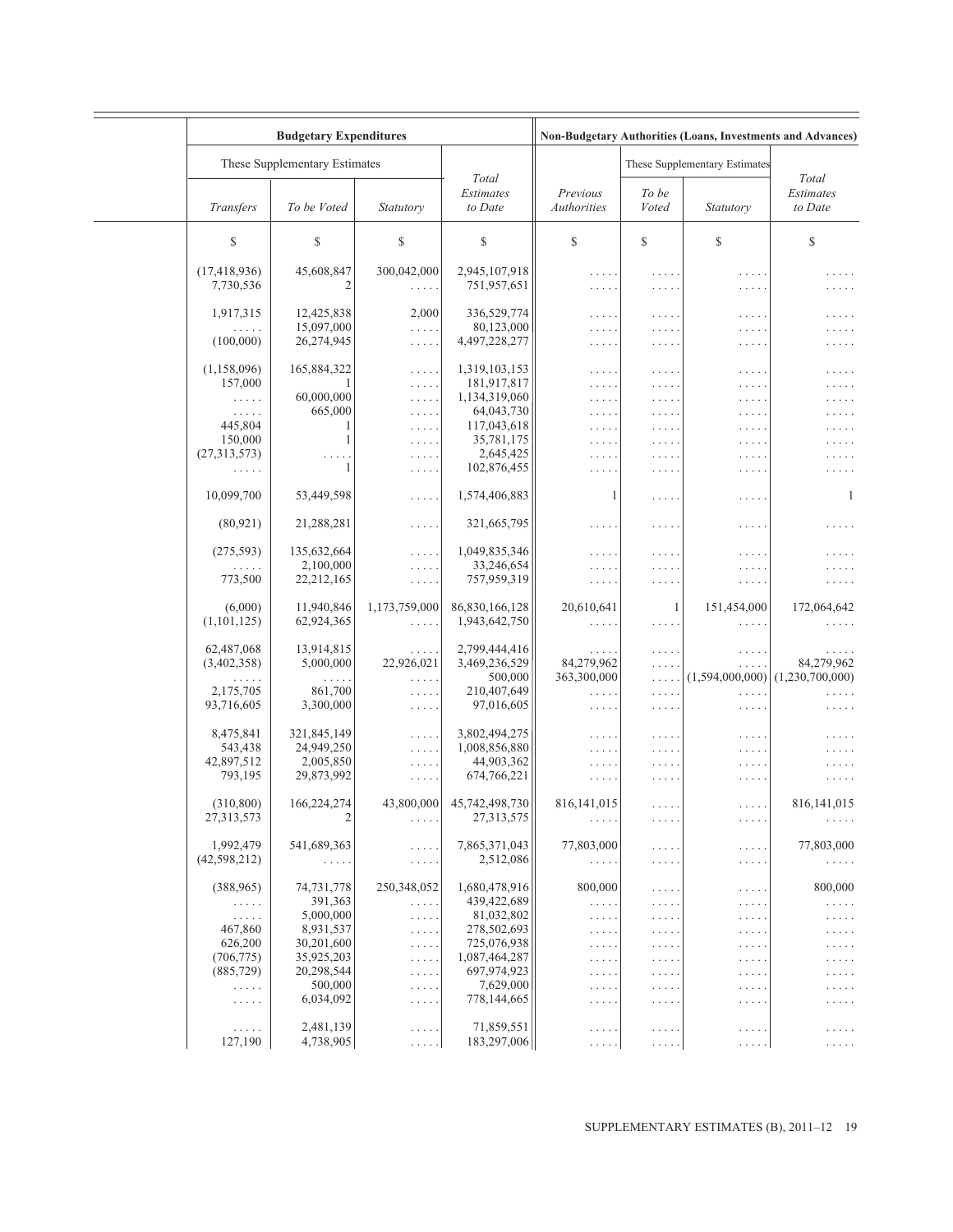## **Summary of these Supplementary Estimates**

|                                                                             | <b>Budgetary Expenditures</b>  |                                                             |                                 |  |
|-----------------------------------------------------------------------------|--------------------------------|-------------------------------------------------------------|---------------------------------|--|
| Department, Agency or Crown corporation                                     | Previous<br><b>Authorities</b> | Permanent<br><b>Allocations</b><br>from TB<br>Central Votes | Total<br>Authorities to<br>Date |  |
|                                                                             | \$                             | $\mathbb{S}$                                                | $\mathcal{S}$                   |  |
| NATIONAL DEFENCE                                                            |                                |                                                             |                                 |  |
|                                                                             | 21,293,330,014                 | .                                                           | 21,293,330,014                  |  |
|                                                                             | 3,507,908                      | 159,761                                                     | 3,667,669                       |  |
| <b>NATURAL RESOURCES</b>                                                    |                                |                                                             |                                 |  |
|                                                                             | 3,659,447,430                  | 35,910,376                                                  | 3,695,357,806                   |  |
|                                                                             | 246,631,084                    | .                                                           | 246.631.084                     |  |
|                                                                             | 118,263,578                    | 1,428,361                                                   | 119,691,939                     |  |
|                                                                             | 59,829,450                     | 2,293,084                                                   | 62,122,534                      |  |
|                                                                             | 1,328,100                      | 60,150                                                      | 1,388,250                       |  |
| PRIVY COUNCIL                                                               |                                |                                                             |                                 |  |
|                                                                             | 140,688,340                    | 6,283,904                                                   | 146,972,244                     |  |
|                                                                             | 28,373,000                     | $\ldots$                                                    | 28,373,000                      |  |
| PUBLIC SAFETY AND EMERGENCY PREPAREDNESS                                    |                                |                                                             |                                 |  |
|                                                                             | 414,636,514                    | 6,876,680                                                   | 421,513,194                     |  |
|                                                                             | 2,025,002,707                  | 11,244,921                                                  | 2,036,247,628                   |  |
|                                                                             | 509,032,642                    | 19,404,546                                                  | 528,437,188                     |  |
|                                                                             | 2,981,856,616                  | 112,559,702                                                 | 3,094,416,318                   |  |
|                                                                             | 49,234,667                     | 2,428,485                                                   | 51,663,152                      |  |
|                                                                             | 2,882,990,342                  | 153,496,938                                                 | 3,036,487,280                   |  |
|                                                                             | 1,469,467                      | 79,708                                                      | 1,549,175                       |  |
| PUBLIC WORKS AND GOVERNMENT SERVICES                                        |                                |                                                             |                                 |  |
|                                                                             | 2,581,746,151                  | 130,760,282                                                 | 2,712,506,433                   |  |
|                                                                             | .                              | .                                                           | .                               |  |
| <b>TRANSPORT</b>                                                            |                                |                                                             |                                 |  |
|                                                                             | 1,553,103,587                  | 30,158,405                                                  | 1,583,261,992                   |  |
|                                                                             | 200,585,000                    | $\ldots$                                                    | 200,585,000                     |  |
|                                                                             | 110,361,834                    | $\ldots$                                                    | 110,361,834                     |  |
|                                                                             | 4,881,172,018                  | 2,094,018                                                   | 4,883,266,036                   |  |
|                                                                             | 130,752,000                    | $\sim 1.1$ , $\sim$                                         | 130,752,000                     |  |
|                                                                             | 1,414,660                      | 47,191                                                      | 1,461,851                       |  |
|                                                                             | 506,309,000                    | $\ldots$                                                    | 506,309,000                     |  |
| TREASURY BOARD                                                              |                                |                                                             |                                 |  |
|                                                                             | 7,178,117,291                  | (1,266,597,549)                                             | 5,911,519,742                   |  |
| <b>VETERANS AFFAIRS</b>                                                     |                                |                                                             |                                 |  |
|                                                                             | 3,523,194,699                  | 5,915,183                                                   | 3,529,109,882                   |  |
|                                                                             | 195,530,017                    | 3,956,932                                                   | 199,486,949                     |  |
| All other departments, agencies or Crown corporations not included in these |                                |                                                             |                                 |  |
|                                                                             | 6,215,501,614                  | 77,780,517                                                  | 6,293,183,604                   |  |
|                                                                             | 20,573,646,752                 | .                                                           | 20,573,646,752                  |  |
|                                                                             |                                |                                                             |                                 |  |
|                                                                             | 253,366,779,902                |                                                             | $\ldots$ 253,366,681,375        |  |

Notes:

The Previous Authorities to Date amount includes funds for Canada Revenue Agency, Parks Canada Agency and Canada Border Services Agency that were appropriated in 2010–11 and will be spent in 2011–12.

The column "Permanent Allocations from TB Central Votes" does not include allocations from TB Vote 15, as shown on pages 194 to 197, since they will only be allocated once Royal Assent of Supply has been received for these Supplementary Estimates.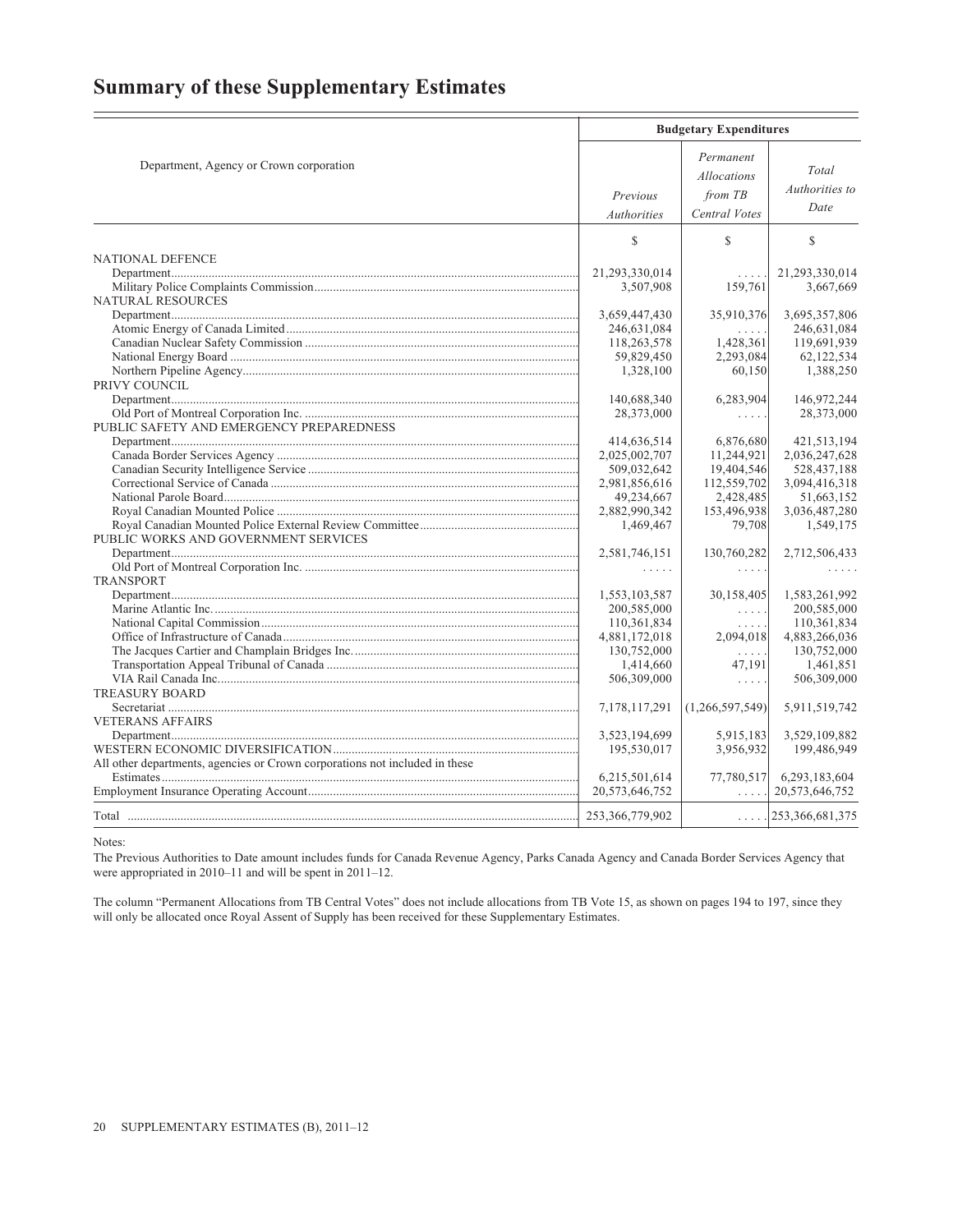|                                                                                                                                                                                                                                                                                                                                                                                                              | <b>Budgetary Expenditures</b>                                                                                                                                                                                                                |                                                                                                                                                                                                                                                                                                                                                         |                                                                                                                                                                                                                                                                                                                                            |                                                                                                                   |                                                                                                                                                                                  |                                                                                                                     | Non-Budgetary Authorities (Loans, Investments and Advances) |  |  |
|--------------------------------------------------------------------------------------------------------------------------------------------------------------------------------------------------------------------------------------------------------------------------------------------------------------------------------------------------------------------------------------------------------------|----------------------------------------------------------------------------------------------------------------------------------------------------------------------------------------------------------------------------------------------|---------------------------------------------------------------------------------------------------------------------------------------------------------------------------------------------------------------------------------------------------------------------------------------------------------------------------------------------------------|--------------------------------------------------------------------------------------------------------------------------------------------------------------------------------------------------------------------------------------------------------------------------------------------------------------------------------------------|-------------------------------------------------------------------------------------------------------------------|----------------------------------------------------------------------------------------------------------------------------------------------------------------------------------|---------------------------------------------------------------------------------------------------------------------|-------------------------------------------------------------|--|--|
|                                                                                                                                                                                                                                                                                                                                                                                                              | These Supplementary Estimates                                                                                                                                                                                                                |                                                                                                                                                                                                                                                                                                                                                         |                                                                                                                                                                                                                                                                                                                                            | These Supplementary Estimates                                                                                     |                                                                                                                                                                                  |                                                                                                                     |                                                             |  |  |
| Transfers                                                                                                                                                                                                                                                                                                                                                                                                    | To be Voted                                                                                                                                                                                                                                  | Statutory                                                                                                                                                                                                                                                                                                                                               | Total<br>Estimates<br>to Date                                                                                                                                                                                                                                                                                                              | Previous<br>Authorities                                                                                           | To be<br>Voted                                                                                                                                                                   | Statutory                                                                                                           | Total<br>Estimates<br>to Date                               |  |  |
| $\mathbb{S}$                                                                                                                                                                                                                                                                                                                                                                                                 | \$                                                                                                                                                                                                                                           | $\mathbb{S}$                                                                                                                                                                                                                                                                                                                                            | $\mathbb{S}$                                                                                                                                                                                                                                                                                                                               | $\mathcal{S}$                                                                                                     | \$                                                                                                                                                                               | \$                                                                                                                  | \$                                                          |  |  |
| (5,750,631)<br>$\alpha$ is a second                                                                                                                                                                                                                                                                                                                                                                          | 5,350,225<br>2,299,803                                                                                                                                                                                                                       | 77,516<br>$\ldots$                                                                                                                                                                                                                                                                                                                                      | 21,293,007,124<br>5,967,472                                                                                                                                                                                                                                                                                                                | .<br>.                                                                                                            | .<br>.                                                                                                                                                                           | .<br>.                                                                                                              |                                                             |  |  |
| (441,700)<br>$\alpha$ is a second .<br>255,000<br>2,000,000<br>$\mathbb{Z}^2$ . The set of $\mathbb{Z}^2$<br>(208, 800)<br>(24,826,375)<br>(35,003,356)<br>(819,714)<br>5,694,835<br>$\mathbb{Z}^2$ . The set of $\mathbb{Z}^2$<br>$\mathbb{Z}^2$ . The set of $\mathbb{Z}^2$<br>37,769,776<br>480,000<br>(5,959,101)<br>24,826,375<br>(1,863,557)<br>.<br>(92, 936, 605)<br>$\ldots$<br>$\ldots$<br>310,698 | 550,297,550<br>275,511,917<br>13,107,396<br>1,700,000<br>11,620,963<br>$\ldots$<br>24,772,567<br>40,996,333<br>4,376,260<br>1<br>440,000<br>62,327,411<br>1<br>131,370,830<br>1<br>78,068,491<br>1,500,000<br>.<br>990,810,219<br>23,135,000 | .<br>284,856,355<br>$\ldots$<br>$\alpha$ is a second .<br>$\mathbb{R}^n$ . In the $\mathbb{R}^n$<br>.<br>$\mathbb{R}^n$ . In the $\mathbb{R}^n$<br>.<br>.<br>$\ldots$<br>$\ldots$<br>$\sim$ $\sim$ $\sim$ $\sim$ $\sim$<br>$\ldots$<br>$\ldots$<br>$\ldots$<br>.<br>.<br>.<br>.<br>181,914,880<br>$\mathbb{R}^2$ . $\mathbb{R}^2$ , $\mathbb{R}^2$<br>. | 4,245,213,656<br>806,999,356<br>133,054,335<br>64, 122, 535<br>3,088,250<br>158,384,407<br>3,546,625<br>411,282,405<br>2,076,424,247<br>538,508,283<br>3,094,416,319<br>52,103,152<br>3,136,584,467<br>2,029,176<br>2,837,918,162<br>24,826,376<br>1,659,466,926<br>202,085,000<br>17,425,229<br>6,055,991,135<br>153,887,000<br>1,772,550 | .<br>.<br>.<br>.<br>.<br>.<br>.<br>.<br>.<br>.<br>.<br>.<br>$\cdots$<br>.<br>.<br>.<br>.<br>.<br>.<br>.<br>.<br>. | .<br>.<br>.<br>.<br>.<br>$\ldots$<br>.<br>.<br>$\ldots$ .<br>$\ldots$<br>$\sim$ $\sim$ $\sim$ $\sim$<br>$\ldots$<br>$\ldots$<br>.<br>.<br>.<br>.<br>$\ldots$<br>.<br>.<br>.<br>. | $\cdots$<br>.<br>.<br>.<br>.<br>.<br>.<br>.<br>.<br>.<br>$\cdots$<br>.<br>.<br>.<br>.<br>.<br>.<br>.<br>.<br>.<br>. | .<br>.<br>.<br>.<br>.<br>.<br>.<br>.<br>.<br>.<br>.         |  |  |
| $\mathbb{Z}^2$ . $\mathbb{Z}^2$ , $\mathbb{Z}^2$<br>(70, 845, 283)                                                                                                                                                                                                                                                                                                                                           | 50,000,000<br>39,216,892                                                                                                                                                                                                                     | $\ldots$<br>$\ldots$                                                                                                                                                                                                                                                                                                                                    | 556,309,000<br>5,879,891,351                                                                                                                                                                                                                                                                                                               | .<br>.                                                                                                            | .<br>.                                                                                                                                                                           | .<br>.                                                                                                              | .<br>.                                                      |  |  |
| 175,000<br>$\mathbb{Z}^2$ . The set of $\mathbb{Z}^2$<br>$\sim$ $\sim$ $\sim$ $\sim$ $\sim$                                                                                                                                                                                                                                                                                                                  | 64, 101, 286<br>16,353,451<br>$\cdots\cdots\cdots$                                                                                                                                                                                           | $\sim$ $\sim$ $\sim$ $\sim$ $\sim$<br>.<br>$\alpha$ , $\alpha$ , $\alpha$                                                                                                                                                                                                                                                                               | 3,593,386,168<br>215,840,400                                                                                                                                                                                                                                                                                                               | .<br>.<br>$6,293,183,604$ (1,951,342,000)                                                                         | .<br>.<br>.                                                                                                                                                                      | .<br>.<br>.                                                                                                         | 1.1.1.1<br>(1,951,342,000)                                  |  |  |
| $\mathbb{Z}^n$ . In the $\mathbb{Z}^n$<br>$\mathbf{r}$ is a set of                                                                                                                                                                                                                                                                                                                                           | $\ldots$<br>4,321,759,032                                                                                                                                                                                                                    | $\ldots$ .                                                                                                                                                                                                                                                                                                                                              | 20,573,646,752<br>2,257,725,824 259,946,166,231                                                                                                                                                                                                                                                                                            | (588, 407, 381)                                                                                                   | $\ldots$                                                                                                                                                                         | $\ldots$<br>1 (1,442,546,000) (2,030,953,380)                                                                       |                                                             |  |  |

\* A negative amount is for information only and will not be included in the proposed schedules to the appropriation bill.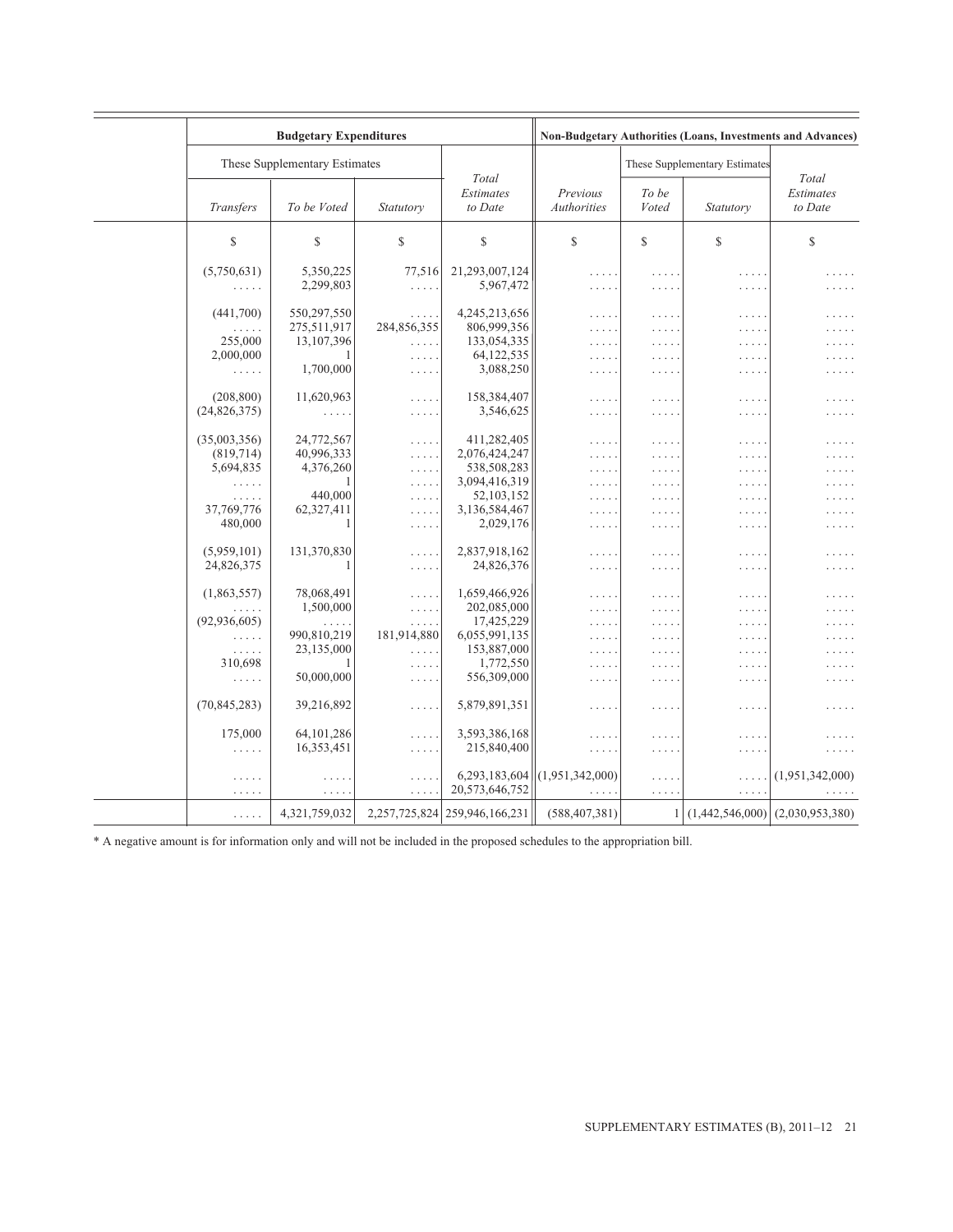## <span id="page-19-0"></span>Summary of Estimates to Date for 2011-12

Previous Estimates: 

 $\overline{\phantom{0}}$ 

Note: The Main Estimates amount includes funds for Canada Revenue Agency, Parks Canada Agency and Canada Border Services Agency that were appropriated in 2010-11 and will be spent in 2011-12.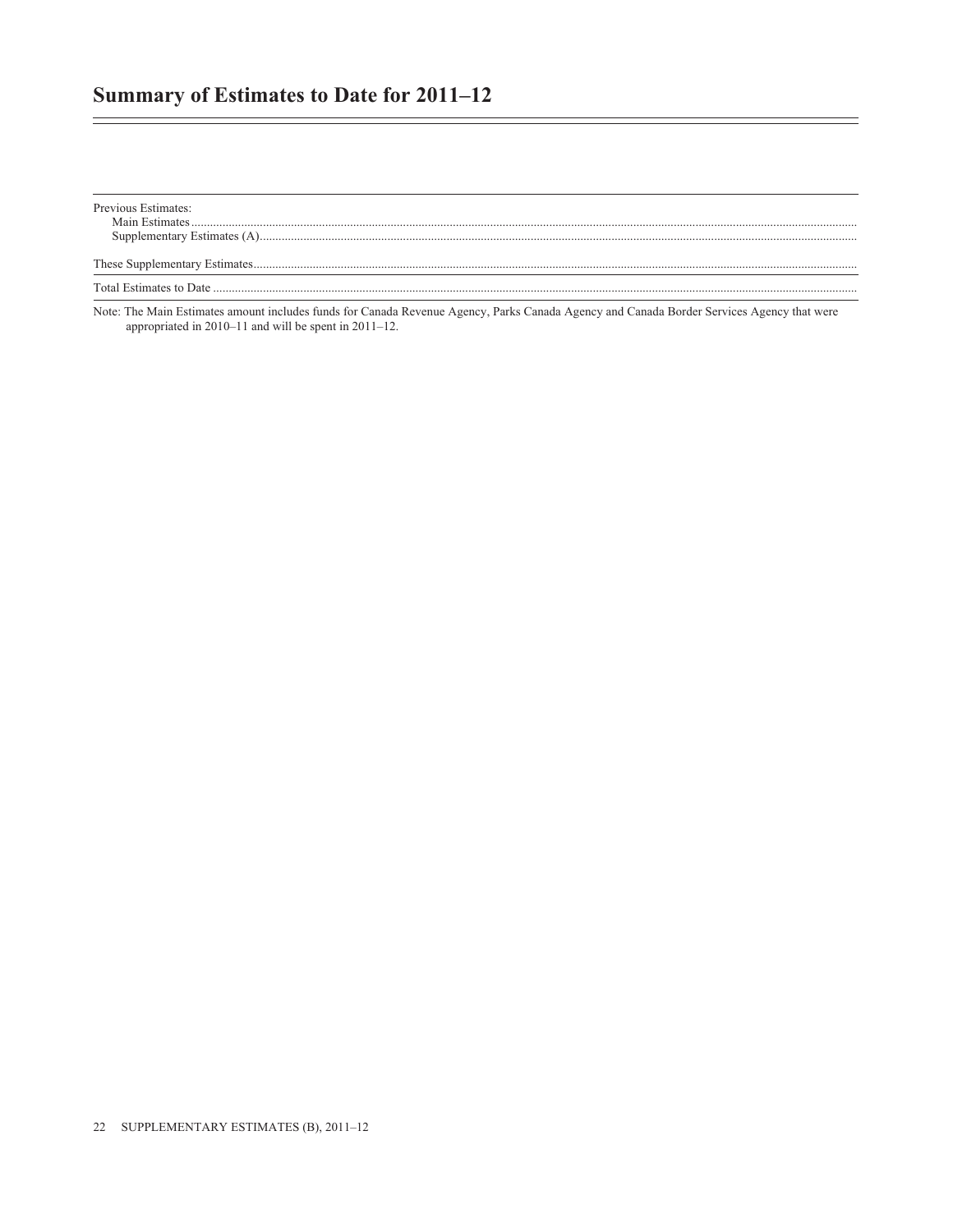|                                    | Budgetary                  |                                  |                 | Non-Budgetary        |                      |
|------------------------------------|----------------------------|----------------------------------|-----------------|----------------------|----------------------|
| To be Voted                        | Statutory                  | Total                            | To be Voted     | Statutory            | Total                |
| \$                                 | \$                         | \$                               | S               | \$                   | \$                   |
| 92, 357, 868, 287<br>2,026,401,314 | 158,981,602,549<br>908,000 | 251,339,470,836<br>2,027,309,314 | 99,213,643<br>. | (687, 621, 024)<br>. | (588, 407, 381)<br>. |
| 94, 384, 269, 601                  | 158,982,510,549            | 253, 366, 780, 150               | 99,213,643      | (687, 621, 024)      | (588, 407, 381)      |
| 4,321,759,032                      | 2,257,725,824              | 6,579,484,856                    |                 | (1,442,546,000)      | (1,442,545,999)      |
| 98,706,028,633                     | 161,240,236,373            | 259,946,265,006                  | 99,213,644      | (2,130,167,024)      | (2,030,953,380)      |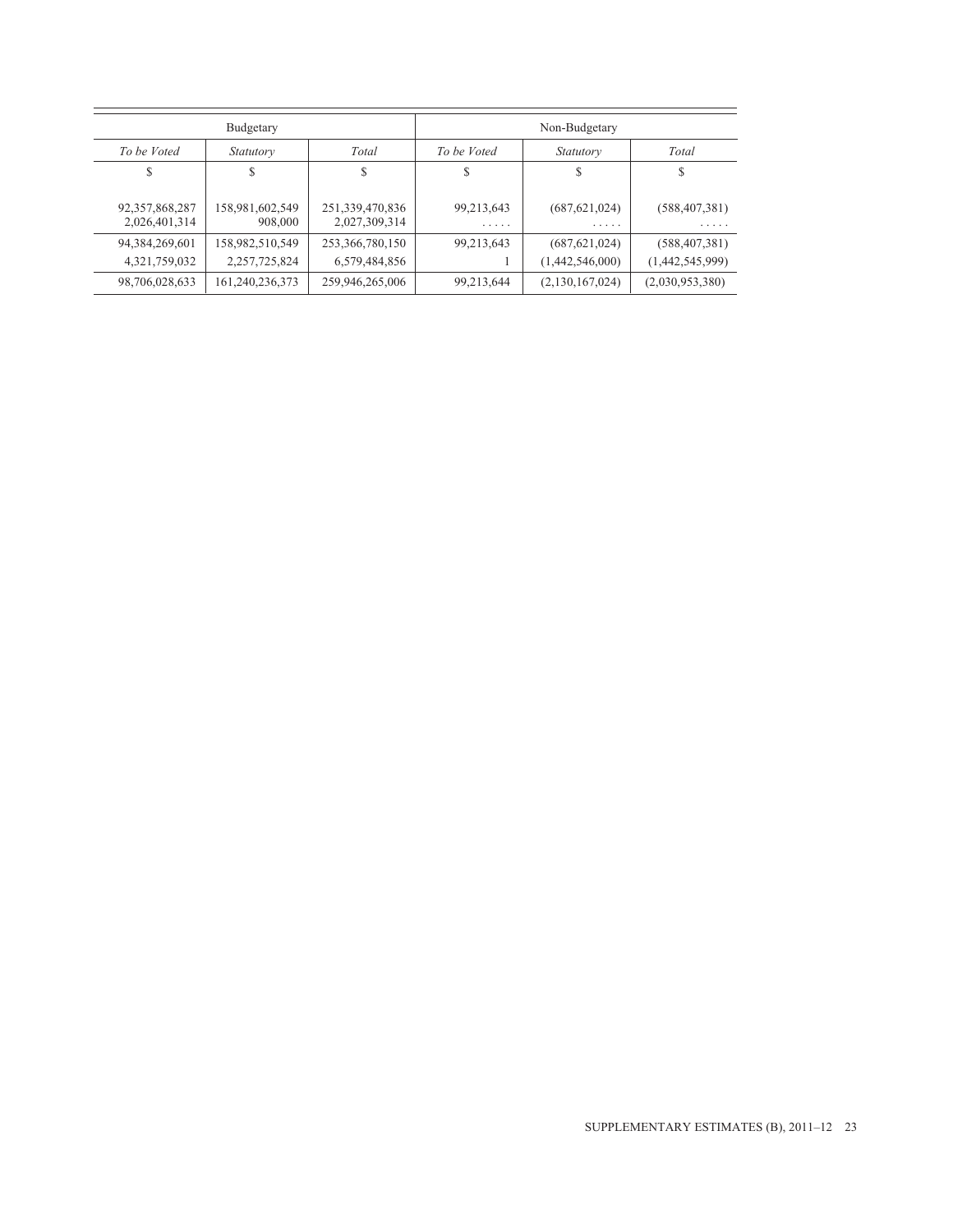|  | <b>Ministry Summary - Budgetary</b> |  |
|--|-------------------------------------|--|
|--|-------------------------------------|--|

| These Supplementary Estimates                                                                                    |               |                  |                    |                        |
|------------------------------------------------------------------------------------------------------------------|---------------|------------------|--------------------|------------------------|
|                                                                                                                  | Authorities   |                  |                    | <b>Total Estimates</b> |
| Vote (dollars)                                                                                                   | to date       | <b>Transfers</b> | <b>Adjustments</b> | to date                |
|                                                                                                                  |               |                  |                    |                        |
|                                                                                                                  |               |                  |                    |                        |
| Department<br>1 <sub>b</sub>                                                                                     |               |                  |                    |                        |
| Operating expenditures and, pursuant to<br>paragraph $29.1(2)(a)$ of the <i>Financial Administration</i>         |               |                  |                    |                        |
| Act, authority to expend revenues received from, and                                                             |               |                  |                    |                        |
| to offset expenditures incurred in the fiscal year for,                                                          |               |                  |                    |                        |
| collaborative research agreements and research                                                                   |               |                  |                    |                        |
| services, the grazing and breeding activities of the                                                             |               |                  |                    |                        |
| Community Pastures Program and the administration                                                                |               |                  |                    |                        |
| of the AgriStability program; and the payment to each                                                            |               |                  |                    |                        |
| member of the Queen's Privy Council for Canada                                                                   |               |                  |                    |                        |
| who is a Minister without Portfolio or a Minister of                                                             |               |                  |                    |                        |
| State who does not preside over a Ministry of State of                                                           |               |                  |                    |                        |
| a salary not to exceed the salary paid to Ministers of<br>State who preside over Ministries of State under the   |               |                  |                    |                        |
| Salaries Act, as adjusted pursuant to the Parliament of                                                          |               |                  |                    |                        |
| <i>Canada Act</i> and pro rata for any period less than a                                                        |               |                  |                    |                        |
| $year - To authorize the transfer of $208,900 from$                                                              |               |                  |                    |                        |
| Foreign Affairs and International Trade Vote 1,                                                                  |               |                  |                    |                        |
| Appropriation Act No. 1, 2011–12 for the purposes of                                                             |               |                  |                    |                        |
|                                                                                                                  | 756,292,110   | (17, 418, 936)   | 21,437,422         | 760,310,596            |
| 5                                                                                                                | 34,150,756    | .                | .                  | 34,150,756             |
| 10 <sub>b</sub><br>The grants listed in the Estimates and contributions                                          | 409,425,666   |                  | 24, 171, 425       | 433,597,091            |
| (S)                                                                                                              | 84,309,446    | .                | .                  | 84,309,446             |
| (S)<br>Minister of Agriculture and Agri-Food and Minister<br>for the Canadian Wheat Board - Salary and motor car |               |                  |                    |                        |
|                                                                                                                  | 77,516        |                  |                    | 77,516                 |
| Contribution payments for the AgriStability program<br>(S)                                                       | 500,964,000   |                  |                    | 500,964,000            |
| Contribution payments for the Agril nsurance program<br>(S)                                                      | 452,000,000   | .                | .                  | 452,000,000            |
| (S)<br>Contribution payments for the Agricultural Disaster                                                       |               |                  |                    |                        |
|                                                                                                                  | .             | .                | 300,042,000        | 300,042,000            |
| (S)                                                                                                              | 139,400,000   | .                | .                  | 139,400,000            |
| Payments in connection with the <i>Agricultural</i><br>(S)                                                       |               |                  |                    |                        |
| <i>Marketing Programs Act</i> (S.C., 1997, c. C-34)                                                              | 106,000,000   |                  |                    | 106,000,000            |
| (S)<br>Grant payments for the AgriStability program                                                              | 95,452,000    | .                | .                  | 95,452,000             |
| (S)<br>Contribution payments for the AgriInvest program                                                          | 20,089,000    | .                | .                  | 20,089,000             |
| Loan guarantees under the Canadian Agricultural<br>(S)                                                           | 13, 111, 013  |                  |                    | 13, 111, 013           |
| Canadian Cattlemen's Association Legacy Fund<br>(S)                                                              | 5,000,000     | .<br>.           | .<br>.             | 5,000,000              |
| Contributions in support of the Assistance to the Pork<br>(S)                                                    |               |                  |                    |                        |
|                                                                                                                  | 404,500       | .                | .                  | 404,500                |
| Grants to agencies established under the Farm<br>(S)                                                             |               |                  |                    |                        |
| Products Agencies Act (R.S.C., 1985, c. F-4)                                                                     | 200,000       | .                | .                  | 200,000                |
| (S)                                                                                                              |               | .                |                    |                        |
|                                                                                                                  | 2,616,876,007 | (17, 418, 936)   | 345,650,847        | 2,945,107,918          |
| <b>Canadian Dairy Commission</b>                                                                                 |               |                  |                    |                        |
| 15                                                                                                               | 3,930,000     |                  |                    | 3,930,000              |
|                                                                                                                  | 3,930,000     | .                | .                  | 3,930,000              |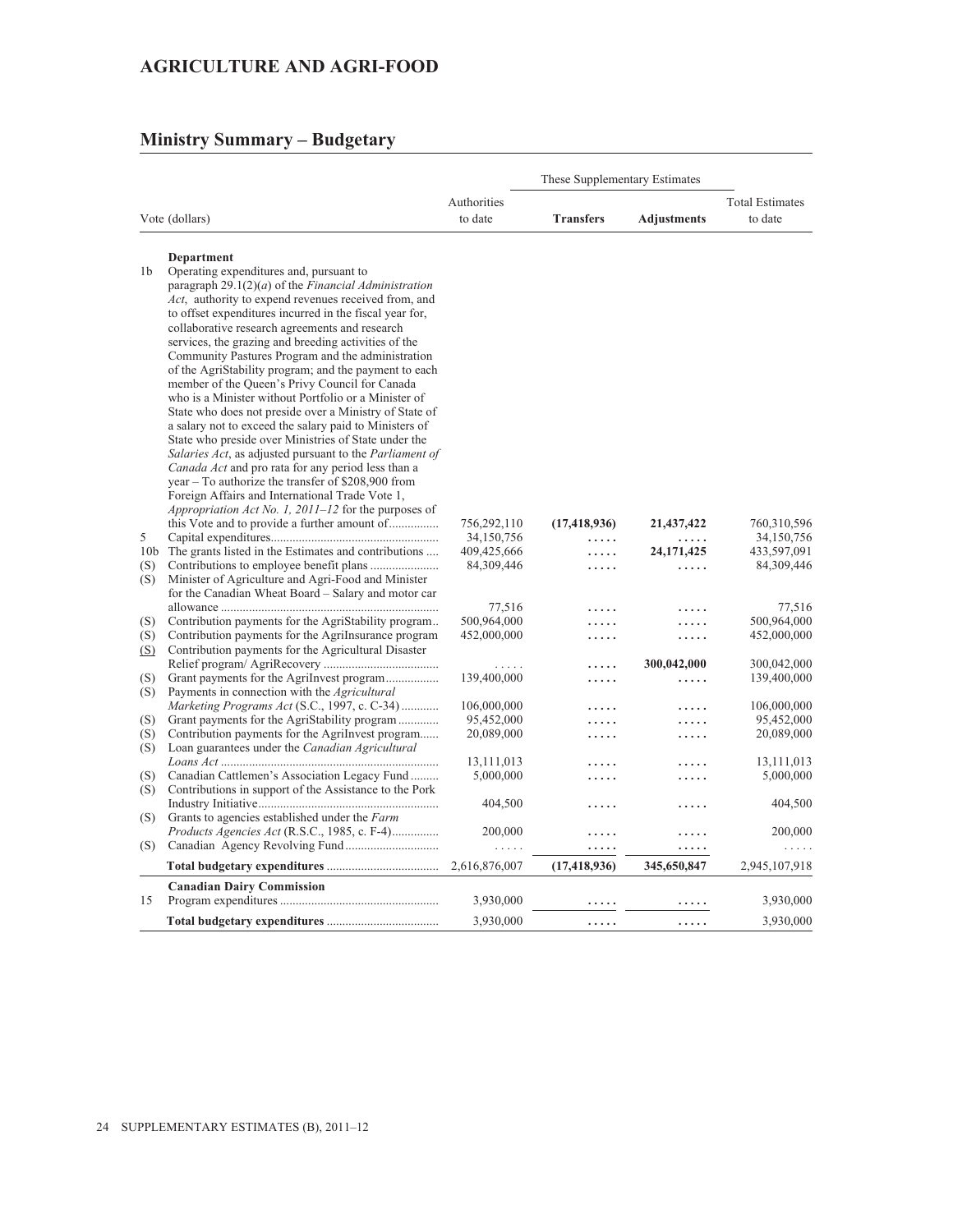## **Ministry Summary – Budgetary**

|                  |                                                                                                                                                                                                      |                                    | These Supplementary Estimates |                    |                                    |
|------------------|------------------------------------------------------------------------------------------------------------------------------------------------------------------------------------------------------|------------------------------------|-------------------------------|--------------------|------------------------------------|
| Vote (dollars)   |                                                                                                                                                                                                      | Authorities<br>to date             | <b>Transfers</b>              | <b>Adjustments</b> | <b>Total Estimates</b><br>to date  |
|                  | <b>Canadian Food Inspection Agency</b><br>$20b$ Operating expenditures and contributions $-$ To<br>authorize the transfer of \$7,215,136 from Agriculture                                            |                                    |                               |                    |                                    |
|                  | and Agri-Food Vote 1, Appropriation Act No. 1,<br>25b Capital expenditures – To authorize the transfer of<br>\$634,000 from National Defence Vote 5,                                                 | 585, 377, 777                      | 7,096,536                     | 1                  | 592,474,314                        |
|                  | <i>Appropriation Act No. 1, 2011–12</i> for the purposes of                                                                                                                                          | 23,796,195                         | 634,000                       | 1                  | 24,430,196                         |
| (S)<br>(S)       | Spending of Revenues pursuant to section 30 of the                                                                                                                                                   | 81,394,985                         |                               |                    | 81,394,985                         |
| (S)              | Compensation payments in accordance with<br>requirements established by Regulations under the<br>Health of Animals Act and the Plant Protection Act,<br>and authorized pursuant to the Canadian Food | 52,158,156                         |                               |                    | 52,158,156                         |
|                  |                                                                                                                                                                                                      | 1,500,000                          |                               |                    | 1,500,000                          |
|                  |                                                                                                                                                                                                      | 744,227,113                        | 7,730,536                     | $\mathbf{2}$       | 751,957,651                        |
| 30<br>(S)<br>(S) | <b>Canadian Grain Commission</b><br>Canadian Grain Commission Revolving Fund                                                                                                                         | 35,169,247<br>622,222<br>(120,001) |                               |                    | 35,169,247<br>622,222<br>(120,001) |
|                  |                                                                                                                                                                                                      | 35,671,468                         | .                             | .                  | 35,671,468                         |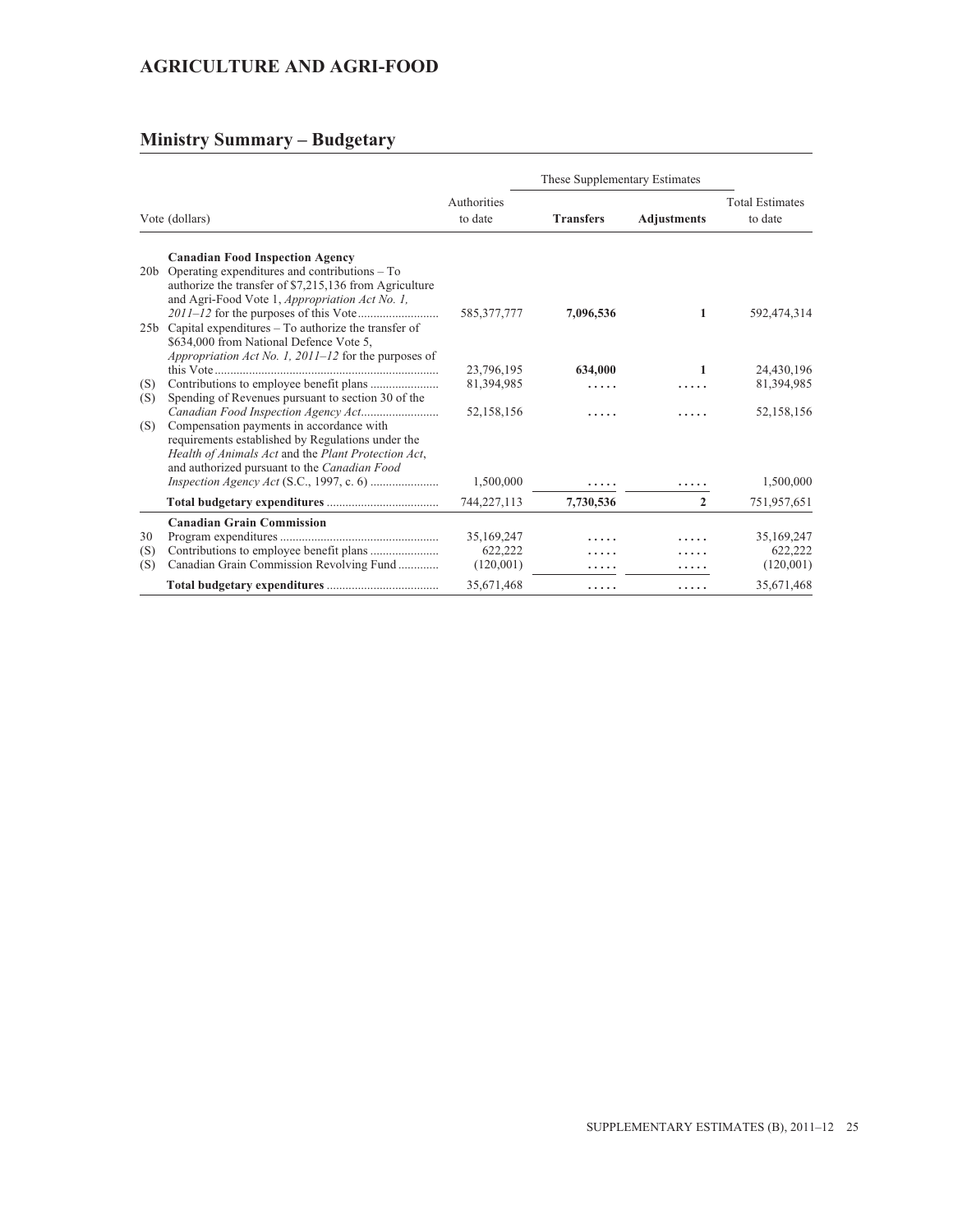## <span id="page-23-0"></span>**Department**

## **Explanation of Requirements (thousands of dollars)**

| <b>Voted Appropriations</b>                                                                                                                                                                                                                     | Vote 1  | Vote 10  | Total   |
|-------------------------------------------------------------------------------------------------------------------------------------------------------------------------------------------------------------------------------------------------|---------|----------|---------|
| Funding to support a profitable and innovative agriculture and an agri-food and<br>agri-based products industry that seizes opportunities in responding to market<br>demands and contributes to the health and well-being of Canadians (Growing |         |          |         |
| Funding for biosecurity, research, and long-term risk management solutions that will                                                                                                                                                            |         | 39,171   | 39,171  |
| contribute to the prosperity and stability of the sector (Initiative for the Control of                                                                                                                                                         | .       | 15,400   | 15,400  |
| Funding to assist livestock producers with the impacts of severe forage shortages as a<br>result of drought in Alberta and excess moisture in Saskatchewan and for the                                                                          |         |          |         |
| Funding for the implementation of the Agricultural Flexibility Fund to help the                                                                                                                                                                 | 11,857  | .        | 11,857  |
| agriculture sector adapt to pressures and improve its competitiveness                                                                                                                                                                           | .       | 7,700    | 7,700   |
|                                                                                                                                                                                                                                                 | 6,491   | .        | 6,491   |
| Funding for the renewal of the Genomics Research and Development Initiative                                                                                                                                                                     |         |          |         |
| Funding to Canada's red meat packing and processing industry to strengthen the                                                                                                                                                                  | 5,340   | .        | 5,340   |
| competitiveness, increase sector productivity and fill regional capacity gaps<br>Funding to develop an integrated service delivery system to support the application                                                                            | 1.1.1.1 | 5,000    | 5,000   |
| process, program delivery and monitoring of grant and contribution programs<br>Funding to administer the <i>Canadian Agricultural Loans Act</i> and to develop and                                                                              | 3,454   | .        | 3,454   |
| operate an electronic information management and program delivery system to<br>Funding to develop a web-based discovery service to provide information about                                                                                    | 1,995   | $\cdots$ | 1,995   |
| federal/provincial/territorial programs and services (AgPal project)<br>Funding to support Canada's participation in international organizations in the areas                                                                                   | 1,592   | .        | 1,592   |
| of agriculture, agri-food, agri-based products and agri-environment<br>Funding related to the assessment, management and remediation of federal                                                                                                 | .       | 673      | 673     |
| Reinvestment of revenues from sales and services related to research, facilities and                                                                                                                                                            | 332     | .        | 332     |
|                                                                                                                                                                                                                                                 | 77      | .        | 77      |
| Gross Voted Appropriations                                                                                                                                                                                                                      | 31,138  | 67,944   | 99,082  |
| <b>Funds Available</b>                                                                                                                                                                                                                          |         |          |         |
|                                                                                                                                                                                                                                                 | 9,700   | 43,773   | 53,473  |
| <b>Total Voted Appropriations</b>                                                                                                                                                                                                               | 21,438  | 24,171   | 45,609  |
| <b>Statutory Appropriations</b>                                                                                                                                                                                                                 |         |          |         |
| Funding to provide disaster assistance to producers affected by excess moisture<br>conditions in Alberta, Saskatchewan, Manitoba and Quebec (Agricultural Disaster                                                                              |         |          |         |
| Funding to assist livestock producers with the impacts of severe forage shortages as a<br>result of drought in Alberta and excess moisture in Saskatchewan and for the                                                                          |         |          | 275,142 |
|                                                                                                                                                                                                                                                 |         |          | 24,900  |
| <b>Total Statutory Appropriations</b>                                                                                                                                                                                                           |         |          | 300,042 |
| <b>Total Adjustments to Appropriations</b>                                                                                                                                                                                                      |         |          | 345,651 |

Note: Figures in "Explanation of Requirements" may not agree with the "Ministry Summary" due to rounding.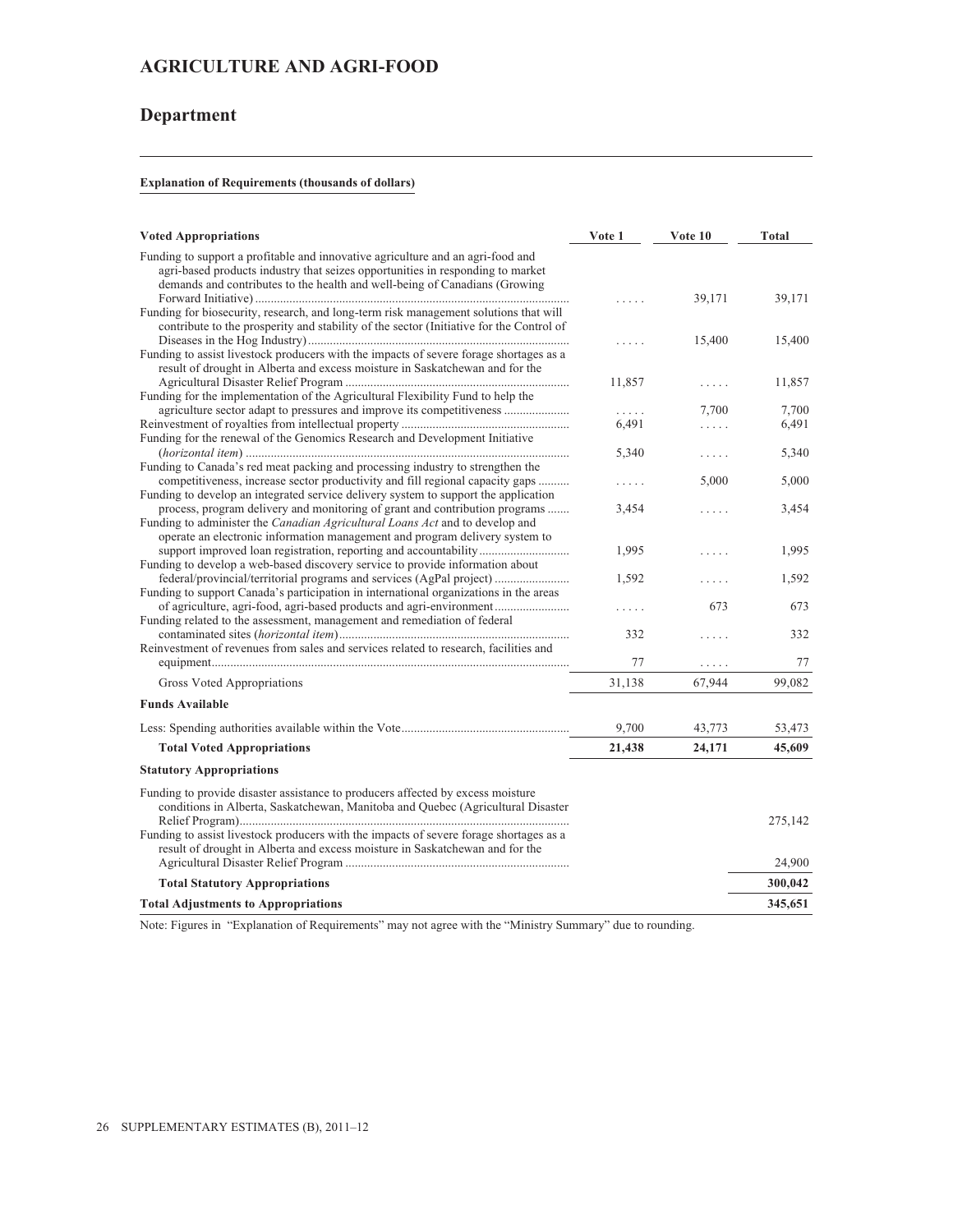## **Department**

#### **Explanation of Requirements (thousands of dollars)**

| <b>Transfers</b>                                                                                                                                                                                                                         | Vote 1    | Vote 10 | Total     |
|------------------------------------------------------------------------------------------------------------------------------------------------------------------------------------------------------------------------------------------|-----------|---------|-----------|
| Transfer from Foreign Affairs and International Trade – Adjustment to funding<br>previously provided for departmental staff located at missions abroad<br>Transfer to the Canadian Food Inspection Agency – To share the financial       | 209       | .       | 209       |
|                                                                                                                                                                                                                                          | (40)      | .       | (40)      |
| Transfer to the Canadian Food Inspection Agency – To support the World<br>Organization for Animal Health in providing Canadian expertise on capacity<br>building and regional activities which contribute to science-based standards for |           |         |           |
|                                                                                                                                                                                                                                          | (570)     |         | (570)     |
| Transfer to Foreign Affairs and International Trade - To provide support to                                                                                                                                                              | (588)     |         | (588)     |
| Transfer to the Canadian Food Inspection Agency – To support the National Baseline<br>Study relating to Salmonella and in broiler chickens (Agricultural Flexibility                                                                     |           |         |           |
| Transfer to the Canadian Food Inspection Agency - To support programs that address                                                                                                                                                       | (2,030)   |         | (2,030)   |
| food safety, biosecurity and traceability (Canadian Integrated Food Safety                                                                                                                                                               |           |         |           |
| Transfer to Health – To protect and promote health while being more responsive to                                                                                                                                                        | (4,575)   | 1.1.1.1 | (4,575)   |
| innovation and industry advances and issues identified by the agriculture and                                                                                                                                                            |           |         |           |
|                                                                                                                                                                                                                                          | (9,825)   |         | (9,825)   |
| <b>Total Transfers</b>                                                                                                                                                                                                                   | (17, 419) | .       | (17, 419) |
| <b>These Supplementary Estimates</b>                                                                                                                                                                                                     | 4,019     | 24,171  | 328,232   |

#### **Explanation of Funds Available (dollars)**

**Vote 1**: \$9,700,000 in total authorities is available within the Vote due to a reallocation of Agricultural Disaster Relief Program funds to offset statutory payments to crop and livestock producers affected by excessive moisture and flooding conditions in 2011.

**Vote 10**: \$43,773,000 in total authorities is available within the Vote from the Agricultural Flexibility Fund which enables targeted actions that take advantage of emerging opportunities and address market pressures to offset statutory payments to crop and livestock producers affected by excessive moisture and flooding conditions in 2011 (\$43,100,000); and a realignment of funding from the Growing Forward initiative to provide grants to foreign recipients for participation in international organizations supporting agriculture (\$673,000).

| <b>Transfer Payments (dollars)</b>                                                       | <b>Voted</b> | <b>Statutory</b> |
|------------------------------------------------------------------------------------------|--------------|------------------|
| <b>Grants</b>                                                                            |              |                  |
| Grants to foreign recipients for participation in international organizations supporting | 673,000      |                  |
| <b>Total Gross Grants</b>                                                                | 673,000      |                  |
| <b>Contributions</b>                                                                     |              |                  |
| (S) Contribution payments for the Agricultural Disaster Relief program/AgriRecovery      | .            | 300,042,000      |
| Contribution payments for the control of diseases in the hog industry – Phase 2          | 15,400,000   |                  |
|                                                                                          | 9,973,368    |                  |
|                                                                                          | 9,967,850    |                  |
| Contributions to enhance the Safety and Security of Canada's Food System                 | 9,959,218    |                  |
|                                                                                          | 8,025,484    | .                |
|                                                                                          | 7,700,000    | .                |
| Contributions to strengthen the competitiveness of Canada's red meat packing and         |              |                  |
|                                                                                          | 5,000,000    |                  |
| Contributions to transform Canada's Strengths into Domestic and Global Success           | 717,200      |                  |
| Contributions to accelerate the Pace of Innovation and Facilitate the Adoption of New    |              |                  |
|                                                                                          | 528,305      |                  |
| <b>Total Gross Contributions</b>                                                         | 67,271,425   | 300,042,000      |
| <b>Total Gross Transfer Payments</b>                                                     | 67,944,425   | 300,042,000      |
|                                                                                          | 43,773,000   | .                |
| <b>Net Transfer Payments</b>                                                             | 24, 171, 425 | 300,042,000      |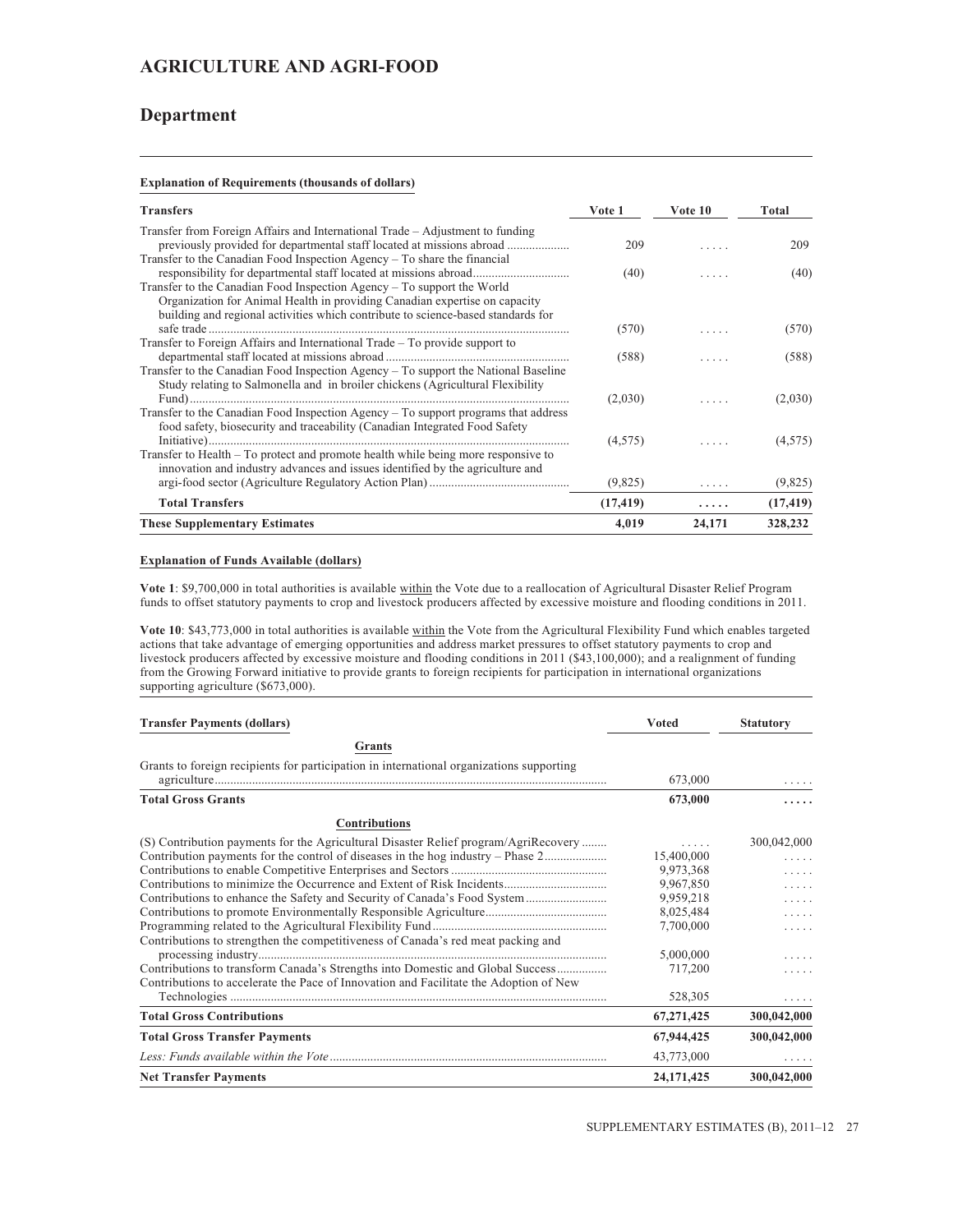## <span id="page-25-0"></span>**Canadian Food Inspection Agency**

## **Explanation of Requirements (thousands of dollars)**

| <b>Transfers</b>                                                                                                                                                     | Vote 20 | Vote 25      | Total            |
|----------------------------------------------------------------------------------------------------------------------------------------------------------------------|---------|--------------|------------------|
| Transfer from Agriculture and Agri-Food – To support programs that address food<br>safety, biosecurity and traceability (Canadian Integrated Food Safety Initiative) | 4,575   | 1.1.1.1      | 4,575            |
| Transfer from Agriculture and Agri-Food – To support the National Baseline Study<br>relating to Salmonella and Campylobacter in broiler chickens (Agricultural       |         |              |                  |
|                                                                                                                                                                      | 2,030   |              | 2,030            |
| Transfer from National Defence - For public security related to the Chemical,                                                                                        |         |              |                  |
| Biological, Radiological and Nuclear Research and Technology Initiative<br>Transfer from Agriculture and Agri-Food – To support the World Organization for           |         | 634          | 634              |
| Animal Health in providing Canadian expertise on capacity building and regional                                                                                      |         |              |                  |
| activities which contribute to science-based standards for safe trade                                                                                                | 570     |              | 570              |
| Transfer from Agriculture and Agri-Food $-$ To share the financial responsibility for                                                                                |         |              | 40               |
| Transfer to Foreign Affairs and International Trade – To provide support to                                                                                          | 40      |              |                  |
|                                                                                                                                                                      | (119)   | .            | (119)            |
| <b>These Supplementary Estimates</b>                                                                                                                                 | 7,096   | 634          | 7,730            |
| <b>Transfer Payments (dollars)</b>                                                                                                                                   |         | <b>Voted</b> | <b>Statutory</b> |
| <b>Contributions</b>                                                                                                                                                 |         |              |                  |
| Contributions in support of those initiatives that contribute to the improvement,                                                                                    |         | 569,436      |                  |

Note: Figures in the "Explanation of Requirements" may not agree with the "Ministry Summary" due to rounding.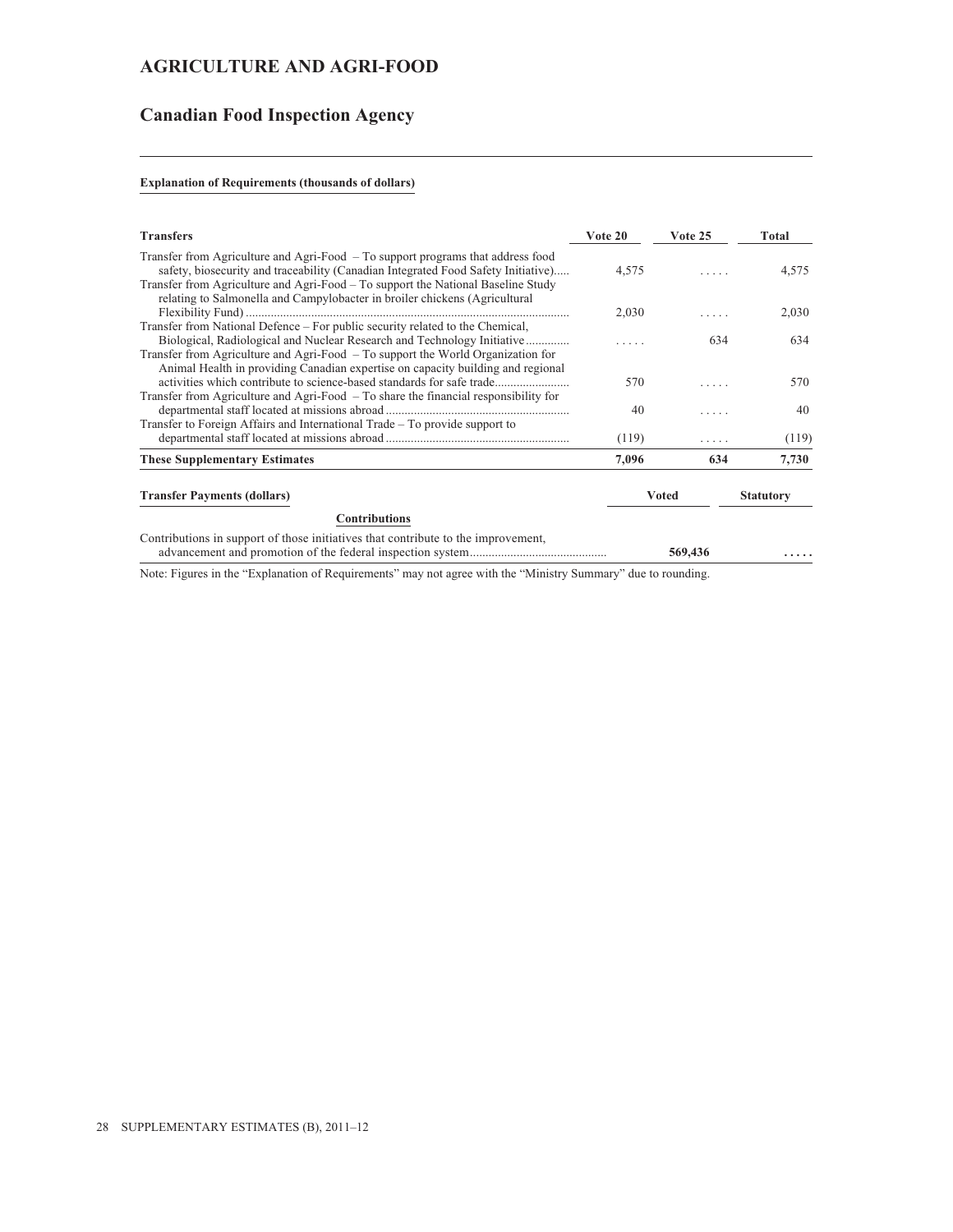## **ATLANTIC CANADA OPPORTUNITIES AGENCY**

|                |                                                                                                                                                                                                                                                                                                                                                                                                                                                          |                        | These Supplementary Estimates |                    |                                   |  |
|----------------|----------------------------------------------------------------------------------------------------------------------------------------------------------------------------------------------------------------------------------------------------------------------------------------------------------------------------------------------------------------------------------------------------------------------------------------------------------|------------------------|-------------------------------|--------------------|-----------------------------------|--|
|                | Vote (dollars)                                                                                                                                                                                                                                                                                                                                                                                                                                           | Authorities<br>to date | <b>Transfers</b>              | <b>Adjustments</b> | <b>Total Estimates</b><br>to date |  |
|                | Department                                                                                                                                                                                                                                                                                                                                                                                                                                               |                        |                               |                    |                                   |  |
| 1 <sub>b</sub> | Operating expenditures and the payment to each<br>member of the Queen's Privy Council for Canada<br>who is a Minister without Portfolio or a Minister of<br>State who does not preside over a Ministry of State of<br>a salary not to exceed the salary paid to Ministers of<br>State who preside over Ministries of State under the<br>Salaries Act, as adjusted pursuant to the Parliament of<br>Canada Act and pro rata for any period of less than a | 86,579,985             | (2,343,674)                   |                    | 84,236,311                        |  |
| 5b             | The grants listed in the Estimates and contributions –<br>To authorize the transfer of \$2,343,674 from Atlantic<br>Canada Opportunities Agency Vote 1, and \$1,917,315<br>from National Defence Vote 1, Appropriation Act<br>No. 1, 2011–12 for the purposes of this Vote and to                                                                                                                                                                        |                        |                               |                    |                                   |  |
|                |                                                                                                                                                                                                                                                                                                                                                                                                                                                          | 226,783,293            | 4,260,989                     | 12,425,838         | 243,470,120                       |  |
| (S)<br>(S)     | Minister of State (Atlantic Canada Opportunities                                                                                                                                                                                                                                                                                                                                                                                                         | 8,821,343              |                               |                    | 8,821,343                         |  |
|                | Agency) (La Francophonie) – Motor car allowance                                                                                                                                                                                                                                                                                                                                                                                                          |                        |                               | 2,000              | 2,000                             |  |
|                |                                                                                                                                                                                                                                                                                                                                                                                                                                                          | 322,184,621            | 1,917,315                     | 12,427,838         | 336,529,774                       |  |
|                | <b>Enterprise Cape Breton Corporation</b><br>10b Payments to the Enterprise Cape Breton Corporation<br>pursuant to the Enterprise Cape Breton Corporation                                                                                                                                                                                                                                                                                                |                        |                               |                    |                                   |  |
|                |                                                                                                                                                                                                                                                                                                                                                                                                                                                          | 65,026,000             |                               | 15,097,000         | 80,123,000                        |  |
|                |                                                                                                                                                                                                                                                                                                                                                                                                                                                          | 65,026,000             | .                             | 15,097,000         | 80,123,000                        |  |

## **Ministry Summary – Budgetary**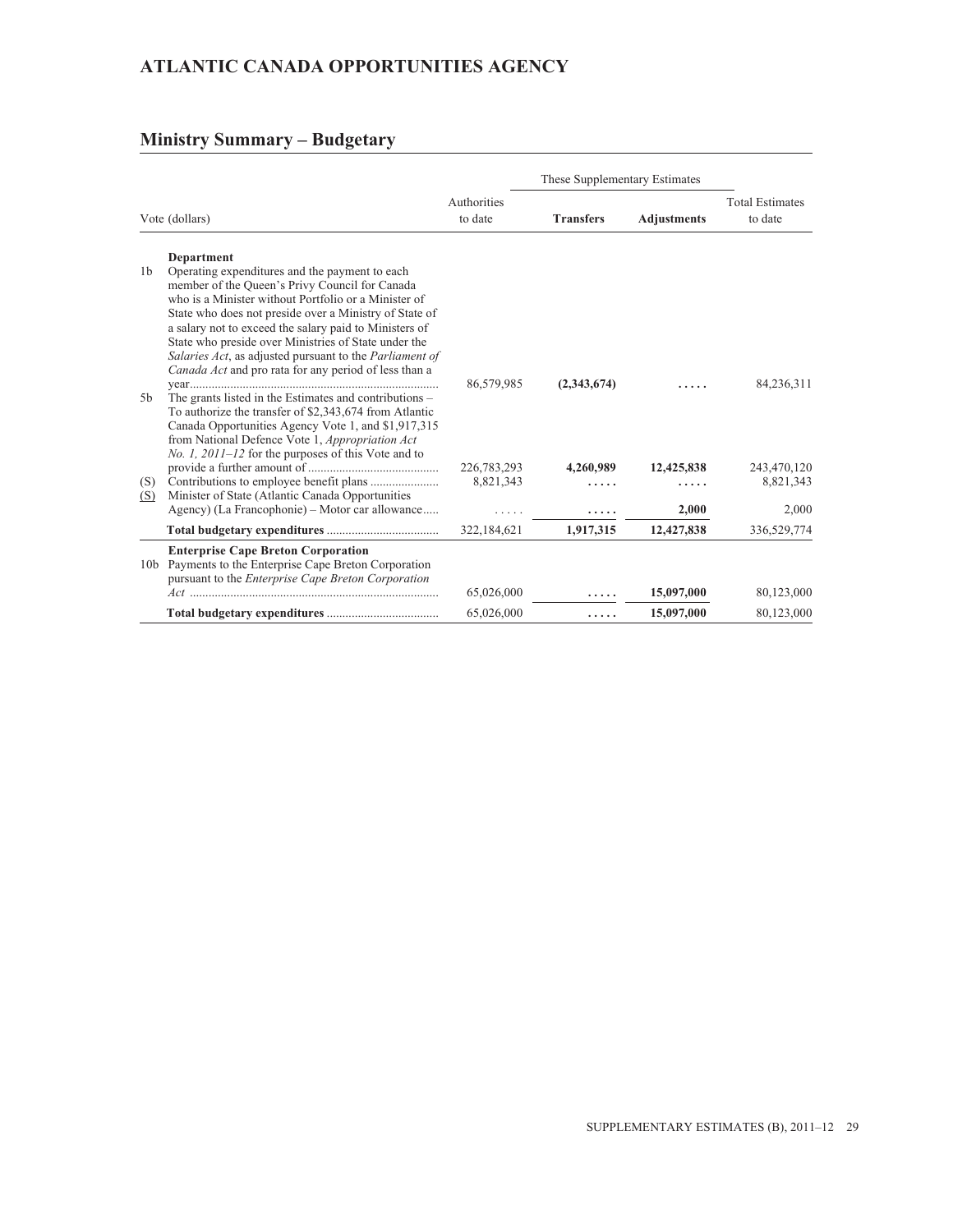## <span id="page-27-0"></span>**ATLANTIC CANADA OPPORTUNITIES AGENCY Department**

#### **Explanation of Requirements (thousands of dollars)**

| <b>Voted Appropriations</b>                                                                                                                                                 | Vote 1   | Vote 5         | Total          |
|-----------------------------------------------------------------------------------------------------------------------------------------------------------------------------|----------|----------------|----------------|
| Funding to support community economic development priorities in New Brunswick<br>by investing in projects such as the establishment of multifunctional facilities and       |          | 7,000          | 7,000          |
| Reinvestment of receipts from repayable contributions to support activities related to<br>fostering the development of institutions and enterprises, with emphasis on those |          | 6,994          | 6,994          |
| Funding to support construction activities related to recreational infrastructure<br>Funding for the delivery of large-scale and community-based infrastructure projects    |          | 3,376          | 3,376          |
|                                                                                                                                                                             | 504      | .              | 504            |
| Gross Voted Appropriations                                                                                                                                                  | 504      | 17,370         | 17,874         |
| <b>Funds Available</b>                                                                                                                                                      |          |                |                |
|                                                                                                                                                                             | 504      | 2.600<br>2,344 | 3.104<br>2,344 |
| <b>Total Funds Available</b>                                                                                                                                                | 504      | 4.944          | 5,448          |
| <b>Total Voted Appropriations</b>                                                                                                                                           | .        | 12,426         | 12,426         |
| <b>Statutory Appropriations</b>                                                                                                                                             |          |                |                |
| Minister of State (Atlantic Canada Opportunities Agency) (La Francophonie) – Motor                                                                                          |          |                | 2              |
| <b>Total Adjustments to Appropriations</b>                                                                                                                                  |          |                | 12,428         |
| <b>Transfers</b>                                                                                                                                                            | Vote 1   | Vote 5         | <b>Total</b>   |
| Transfer from National Defence – To assist in the organization and delivery of the                                                                                          | .        | 1,917          | 1,917          |
| Internal reallocation of resources - To reduce the amount of new appropriations                                                                                             | (2,344)  | 2,344          | .              |
| <b>Total Transfers</b>                                                                                                                                                      | (2,344)  | 4,261          | 1,917          |
| <b>These Supplementary Estimates</b>                                                                                                                                        | (2, 344) | 16,687         | 14,345         |

#### **Explanation of Funds Available (dollars)**

Vote 1: \$504,160 in total authorities is available within the Vote due to savings identified as part of the government's ongoing strategic review of departmental spending.

Vote 5: \$4,943,674 in total authorities is available: \$2,600,000 within the Vote and \$2,343,674 from Vote 1 due to savings identified as part of the government's ongoing strategic review of departmental spending.

| <b>Transfer Payments (dollars)</b>   | Voted      | <b>Statutory</b> |
|--------------------------------------|------------|------------------|
| <b>Contributions</b>                 |            |                  |
|                                      | 8,911,112  | .                |
|                                      | 7,000,000  | .                |
|                                      | 3,375,715  | .                |
| <b>Total Gross Transfer Payments</b> | 19,286,827 | .                |
|                                      | 2,600,000  | .                |
| <b>Net Transfer Payments</b>         | 16,686,827 | .                |

Note: Figures in the "Explanation of Requirements" may not agree with the "Ministry Summary" due to rounding.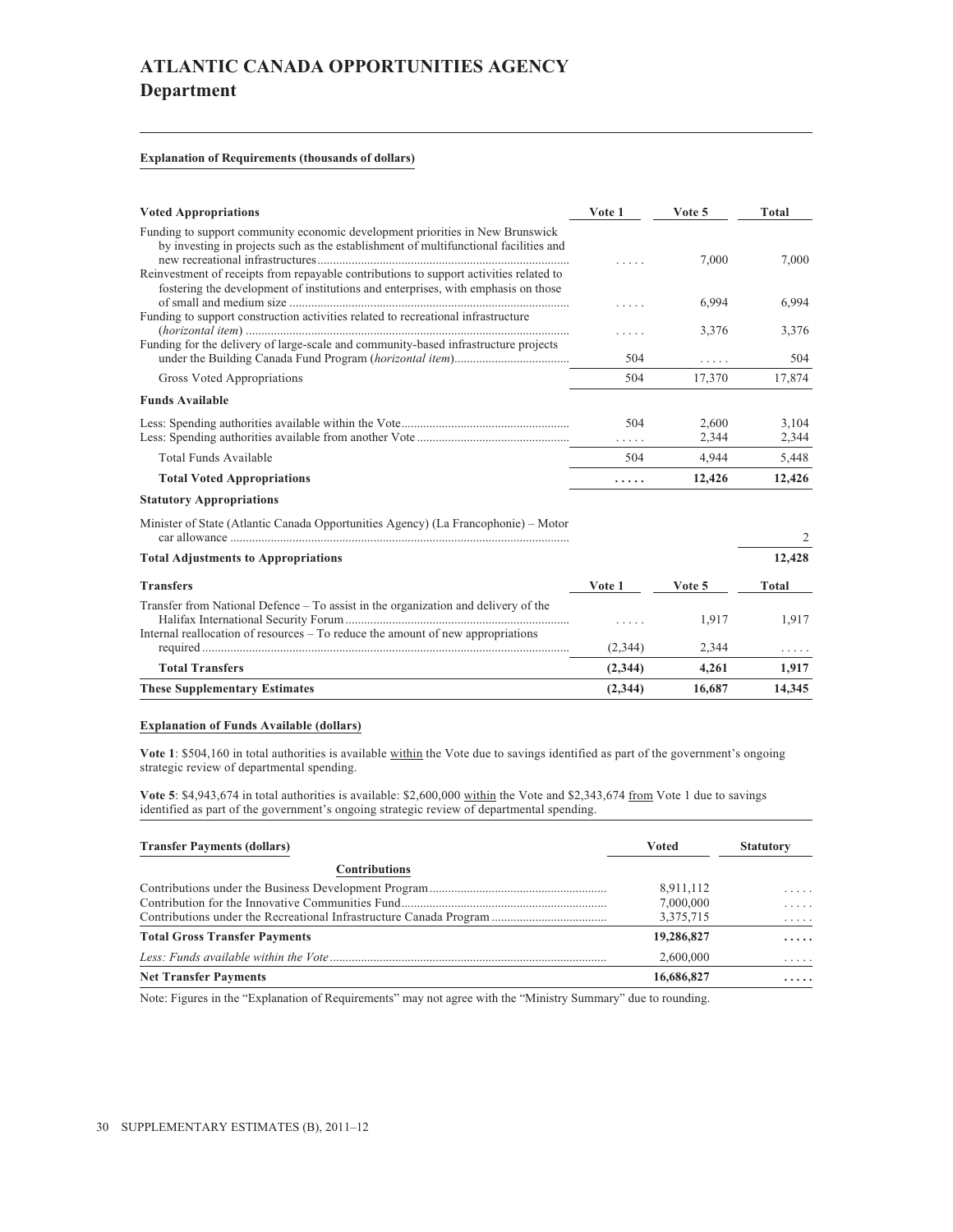## <span id="page-28-0"></span>**ATLANTIC CANADA OPPORTUNITIES AGENCY Enterprise Cape Breton Corporation**

## **Explanation of Requirements (thousands of dollars)**

| <b>Voted Appropriations</b>                                                                                      | Vote 10 |
|------------------------------------------------------------------------------------------------------------------|---------|
| Funding for the environmental remediation and human resource obligations related to former mine sites and former |         |
|                                                                                                                  | 15,097  |

Note: Figures in the "Explanation of Requirements" may not agree with the "Ministry Summary" due to rounding.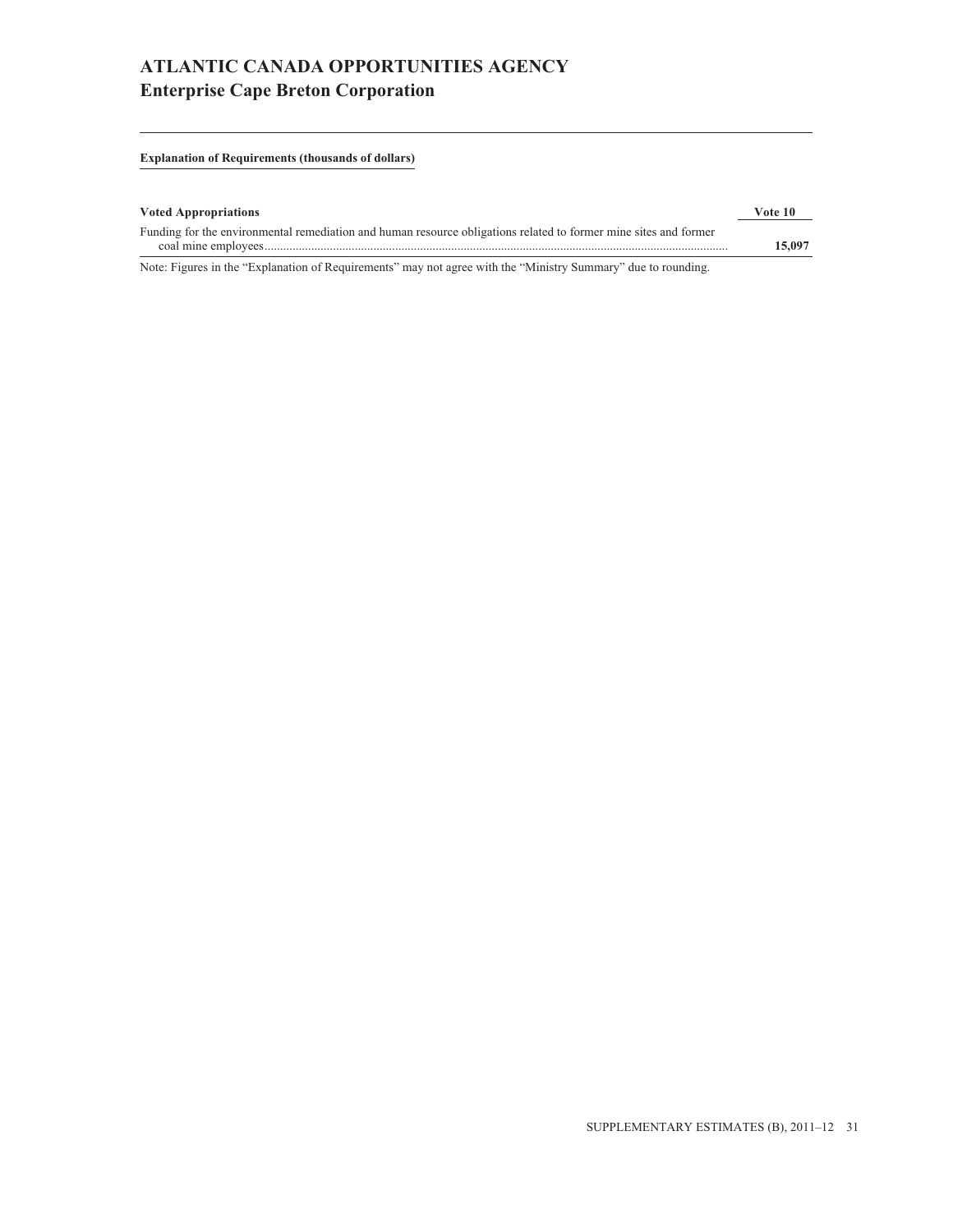## **CANADA REVENUE AGENCY**

## **Ministry Summary – Budgetary**

|                |                                                                                                                                                                                                                                                                                                                                                            |                        | These Supplementary Estimates |                    |                                   |  |
|----------------|------------------------------------------------------------------------------------------------------------------------------------------------------------------------------------------------------------------------------------------------------------------------------------------------------------------------------------------------------------|------------------------|-------------------------------|--------------------|-----------------------------------|--|
|                | Vote (dollars)                                                                                                                                                                                                                                                                                                                                             | Authorities<br>to date | <b>Transfers</b>              | <b>Adjustments</b> | <b>Total Estimates</b><br>to date |  |
|                |                                                                                                                                                                                                                                                                                                                                                            |                        |                               |                    |                                   |  |
| 1 <sub>b</sub> | Operating expenditures, contributions and recoverable<br>expenditures on behalf of the Canada Pension Plan<br>and the <i>Employment Insurance <math>Act - To</math></i> authorize the<br>transfer of \$115,942,486 from Canada Revenue<br>Agency Vote 5, <i>Appropriation Act No. 1, 2011–12</i> for<br>the purposes of this Vote and to provide a further |                        |                               |                    |                                   |  |
|                |                                                                                                                                                                                                                                                                                                                                                            | 3,210,166,101          | 115,842,486                   | 24,392,657         | 3,350,401,244                     |  |
| 5 <sub>b</sub> | Capital expenditures and recoverable expenditures on<br>behalf of the <i>Canada Pension Plan</i> and the                                                                                                                                                                                                                                                   |                        |                               |                    |                                   |  |
|                |                                                                                                                                                                                                                                                                                                                                                            | 203,093,769            | (115, 942, 486)               | 1,882,288          | 89,033,571                        |  |
| (S)<br>(S)     | Minister of National Revenue – Salary and motor car                                                                                                                                                                                                                                                                                                        | 460,028,178            |                               |                    | 460,028,178                       |  |
| (S)            | Spending of revenues received through the conduct of<br>its operations pursuant to section 60 of the Canada                                                                                                                                                                                                                                                | 77,516                 |                               |                    | 77,516                            |  |
|                |                                                                                                                                                                                                                                                                                                                                                            | 230,687,768            |                               |                    | 230,687,768                       |  |
| (S)<br>(S)     | Disbursements to provinces under the Softwood                                                                                                                                                                                                                                                                                                              | 227,000,000            |                               |                    | 227,000,000                       |  |
|                | Lumber Products Export Charge Act, 2006                                                                                                                                                                                                                                                                                                                    | 140,000,000            | .                             |                    | 140,000,000                       |  |
|                |                                                                                                                                                                                                                                                                                                                                                            | 4,471,053,332          | (100,000)                     | 26,274,945         | 4,497,228,277                     |  |

Note: The "Authorities to date" amount for Canada Revenue Agency includes \$126,259,844 in Vote 1 and \$51,747,299 in Vote 5, which was appropriated in 2010–11 and will be spent in 2011–12.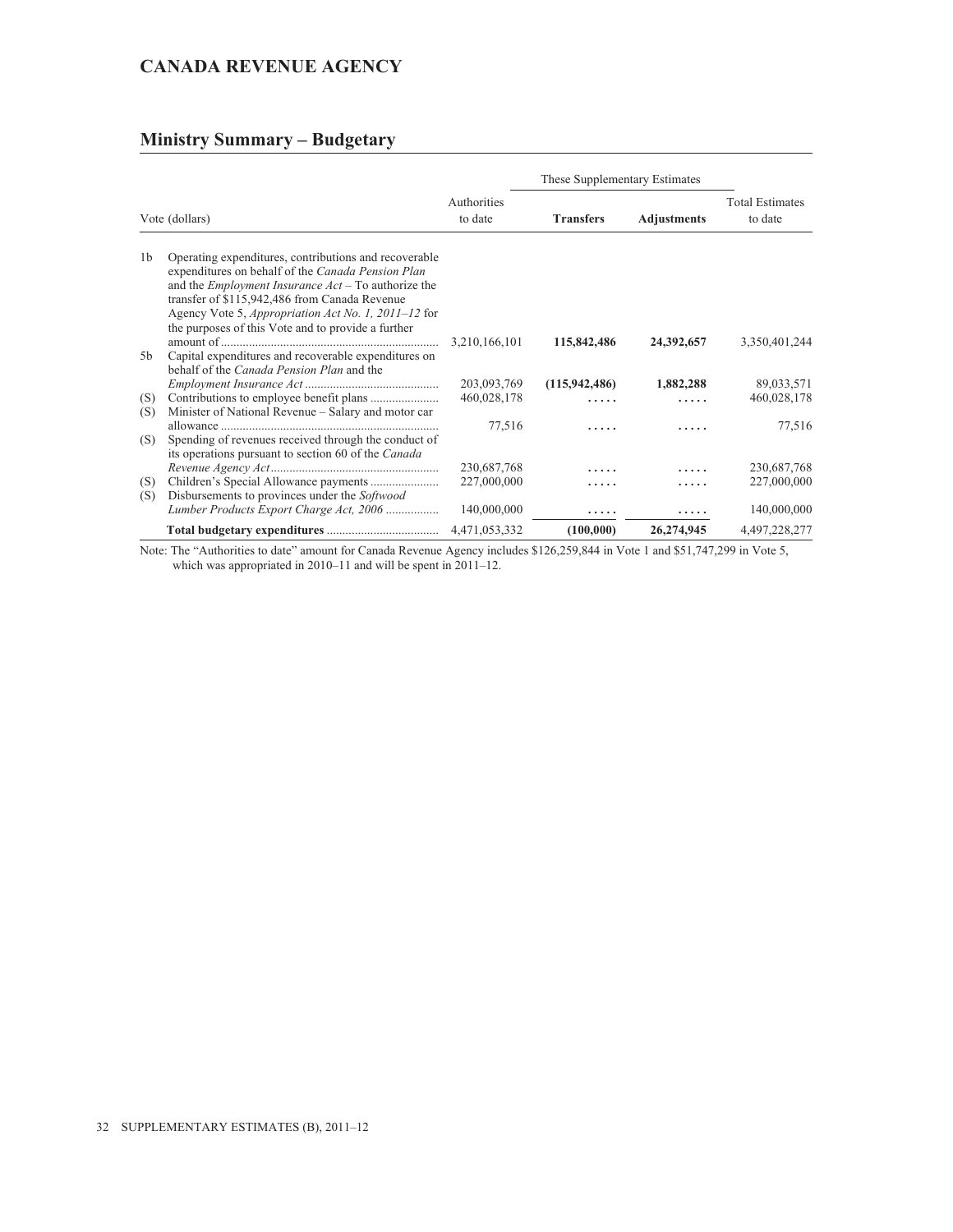## <span id="page-30-0"></span>**CANADA REVENUE AGENCY**

## **Explanation of Requirements (thousands of dollars)**

| <b>Voted Appropriations</b>                                                                                                                                       | Vote 1  | Vote 5     | Total  |
|-------------------------------------------------------------------------------------------------------------------------------------------------------------------|---------|------------|--------|
| Funding for the implementation and administration of Budget 2011 tax measures that<br>affect individuals, benefit recipients, trusts, businesses and charitable   |         |            |        |
| Funding to undertake planning activities for the upgrade of the personal income tax                                                                               | 17,177  | 1.882      | 19,059 |
|                                                                                                                                                                   | 6,216   | .          | 6,216  |
|                                                                                                                                                                   | 1,000   | .          | 1,000  |
| <b>Total Voted Appropriations</b>                                                                                                                                 | 24,393  | 1,882      | 26,275 |
| <b>Transfers</b>                                                                                                                                                  |         |            |        |
| Internal reallocation of resources – To correct capital budgets when Canada Revenue<br>Transfer to Treasury Board Secretariat – To support the National Managers' | 115,942 | (115, 942) |        |
|                                                                                                                                                                   | (100)   | .          | (100)  |
| <b>Total Transfers</b>                                                                                                                                            | 115,842 | (115, 942) | (100)  |
| <b>These Supplementary Estimates</b>                                                                                                                              | 140,235 | (114,060)  | 26,175 |

Note: Figures in the "Explanation of Requirements" may not agree with the "Ministry Summary" due to rounding.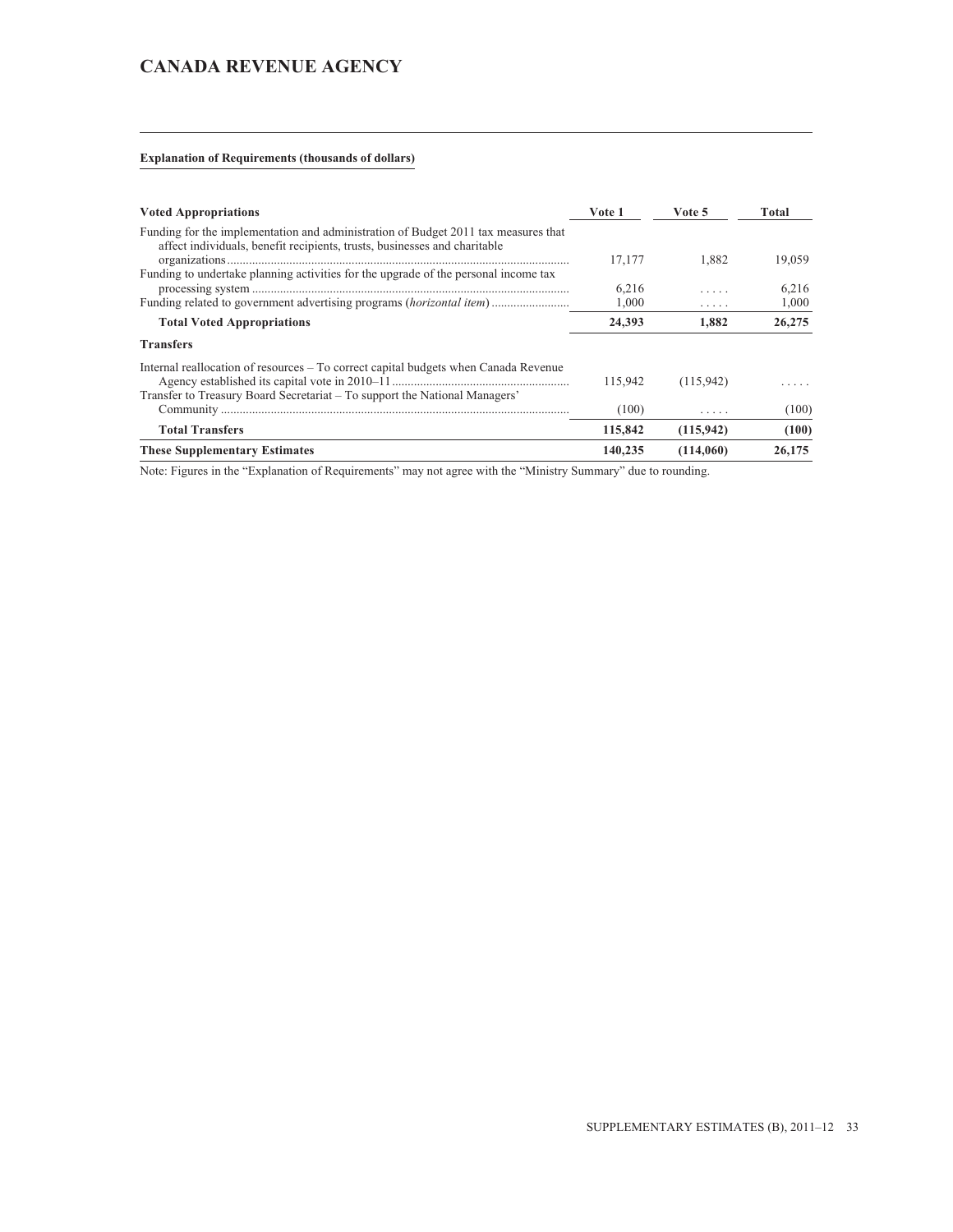|            |                                                                                                                                                                                                                                                                                                                                                                                                                                                                                                                                                                                                                                                                                                                                                                                                                                                                                                                                                                           |                              | These Supplementary Estimates |                    |                                   |
|------------|---------------------------------------------------------------------------------------------------------------------------------------------------------------------------------------------------------------------------------------------------------------------------------------------------------------------------------------------------------------------------------------------------------------------------------------------------------------------------------------------------------------------------------------------------------------------------------------------------------------------------------------------------------------------------------------------------------------------------------------------------------------------------------------------------------------------------------------------------------------------------------------------------------------------------------------------------------------------------|------------------------------|-------------------------------|--------------------|-----------------------------------|
|            | Vote (dollars)                                                                                                                                                                                                                                                                                                                                                                                                                                                                                                                                                                                                                                                                                                                                                                                                                                                                                                                                                            | Authorities<br>to date       | <b>Transfers</b>              | <b>Adjustments</b> | <b>Total Estimates</b><br>to date |
| 1b         | Department<br>Operating expenditures and, pursuant to<br>paragraph $29.1(2)(a)$ of the <i>Financial Administration</i><br>Act, authority to expend revenues received during the<br>fiscal year by the Canadian Conservation Institute, the<br>Canadian Heritage Information Network and the<br>Canadian Audio-Visual Certification Office, and the<br>payment to each member of the Queen's Privy<br>Council for Canada who is a Minister without<br>Portfolio or a Minister of State who does not preside<br>over a Ministry of State of a salary not to exceed the<br>salary paid to Ministers of State who preside over<br>Ministries of State under the Salaries Act, as adjusted<br>pursuant to the Parliament of Canada Act and pro rata<br>for any period of less than a year $-$ To authorize the<br>transfer of \$20,000 from Canadian Heritage Vote 10,<br>Appropriation Act No. 1, 2011–12 for the purposes of<br>this Vote and to provide a further amount of | 198,687,463                  | (425, 804)                    | 7,953,692          | 206, 215, 351                     |
| 5b         | The grants listed in the Estimates and contributions –<br>To authorize the transfer of \$207,000 from Indian<br>Affairs and Northern Development Vote 5,<br>Appropriation Act No. 1, $2011-12$ for the purposes of<br>this Vote and to provide a further amount of                                                                                                                                                                                                                                                                                                                                                                                                                                                                                                                                                                                                                                                                                                        | 932,804,044                  | (732, 292)                    | 157,930,630        | 1,090,002,382                     |
| (S)<br>(S) | Minister of Canadian Heritage and Official                                                                                                                                                                                                                                                                                                                                                                                                                                                                                                                                                                                                                                                                                                                                                                                                                                                                                                                                | 20,790,904                   |                               |                    | 20,790,904                        |
| (S)        | Languages – Salary and motor car allowance<br>Minister of State (Sport) – Motor car allowance                                                                                                                                                                                                                                                                                                                                                                                                                                                                                                                                                                                                                                                                                                                                                                                                                                                                             | 77,516<br>2,000              |                               |                    | 77,516<br>2,000                   |
| (S)<br>(S) | Payments under the Lieutenant-Governors                                                                                                                                                                                                                                                                                                                                                                                                                                                                                                                                                                                                                                                                                                                                                                                                                                                                                                                                   | 1,196,000                    |                               |                    | 1,196,000                         |
| (S)        | Supplementary Retirement Benefits - Former                                                                                                                                                                                                                                                                                                                                                                                                                                                                                                                                                                                                                                                                                                                                                                                                                                                                                                                                | 637,000                      |                               |                    | 637,000                           |
|            |                                                                                                                                                                                                                                                                                                                                                                                                                                                                                                                                                                                                                                                                                                                                                                                                                                                                                                                                                                           | 182,000                      |                               | .                  | 182,000                           |
|            |                                                                                                                                                                                                                                                                                                                                                                                                                                                                                                                                                                                                                                                                                                                                                                                                                                                                                                                                                                           | 1,154,376,927                | (1,158,096)                   | 165,884,322        | 1,319,103,153                     |
|            | <b>Canada Council for the Arts</b><br>10b Payments to the Canada Council for the Arts under<br>section 18 of the Canada Council for the Arts Act, to<br>be used for the furtherance of the objects set out in<br>section 8 of that $Act - To$ authorize the transfer of<br>\$177,000 from Canadian Heritage Vote 5,<br>Appropriation Act No. 1, 2011–12 for the purposes of                                                                                                                                                                                                                                                                                                                                                                                                                                                                                                                                                                                               | 181,760,816                  | 157,000                       | 1                  | 181,917,817                       |
|            |                                                                                                                                                                                                                                                                                                                                                                                                                                                                                                                                                                                                                                                                                                                                                                                                                                                                                                                                                                           | 181,760,816                  | 157,000                       | 1                  | 181,917,817                       |
| 20         | <b>Canadian Broadcasting Corporation</b><br>15b Payments to the Canadian Broadcasting Corporation<br>Payments to the Canadian Broadcasting Corporation                                                                                                                                                                                                                                                                                                                                                                                                                                                                                                                                                                                                                                                                                                                                                                                                                    | 968,047,060<br>4,000,000     |                               | 60,000,000         | 1,028,047,060<br>4,000,000        |
| 25         | Payments to the Canadian Broadcasting Corporation                                                                                                                                                                                                                                                                                                                                                                                                                                                                                                                                                                                                                                                                                                                                                                                                                                                                                                                         |                              | .                             | .                  |                                   |
|            |                                                                                                                                                                                                                                                                                                                                                                                                                                                                                                                                                                                                                                                                                                                                                                                                                                                                                                                                                                           | 102,272,000<br>1,074,319,060 | .<br>.                        | .<br>60,000,000    | 102,272,000<br>1,134,319,060      |
|            | <b>Canadian Museum for Human Rights</b>                                                                                                                                                                                                                                                                                                                                                                                                                                                                                                                                                                                                                                                                                                                                                                                                                                                                                                                                   |                              |                               |                    |                                   |
| 30         | Payments to the Canadian Museum for Human Rights                                                                                                                                                                                                                                                                                                                                                                                                                                                                                                                                                                                                                                                                                                                                                                                                                                                                                                                          | 31,700,000                   |                               |                    | 31,700,000                        |
|            |                                                                                                                                                                                                                                                                                                                                                                                                                                                                                                                                                                                                                                                                                                                                                                                                                                                                                                                                                                           | 31,700,000                   | .                             | .                  | 31,700,000                        |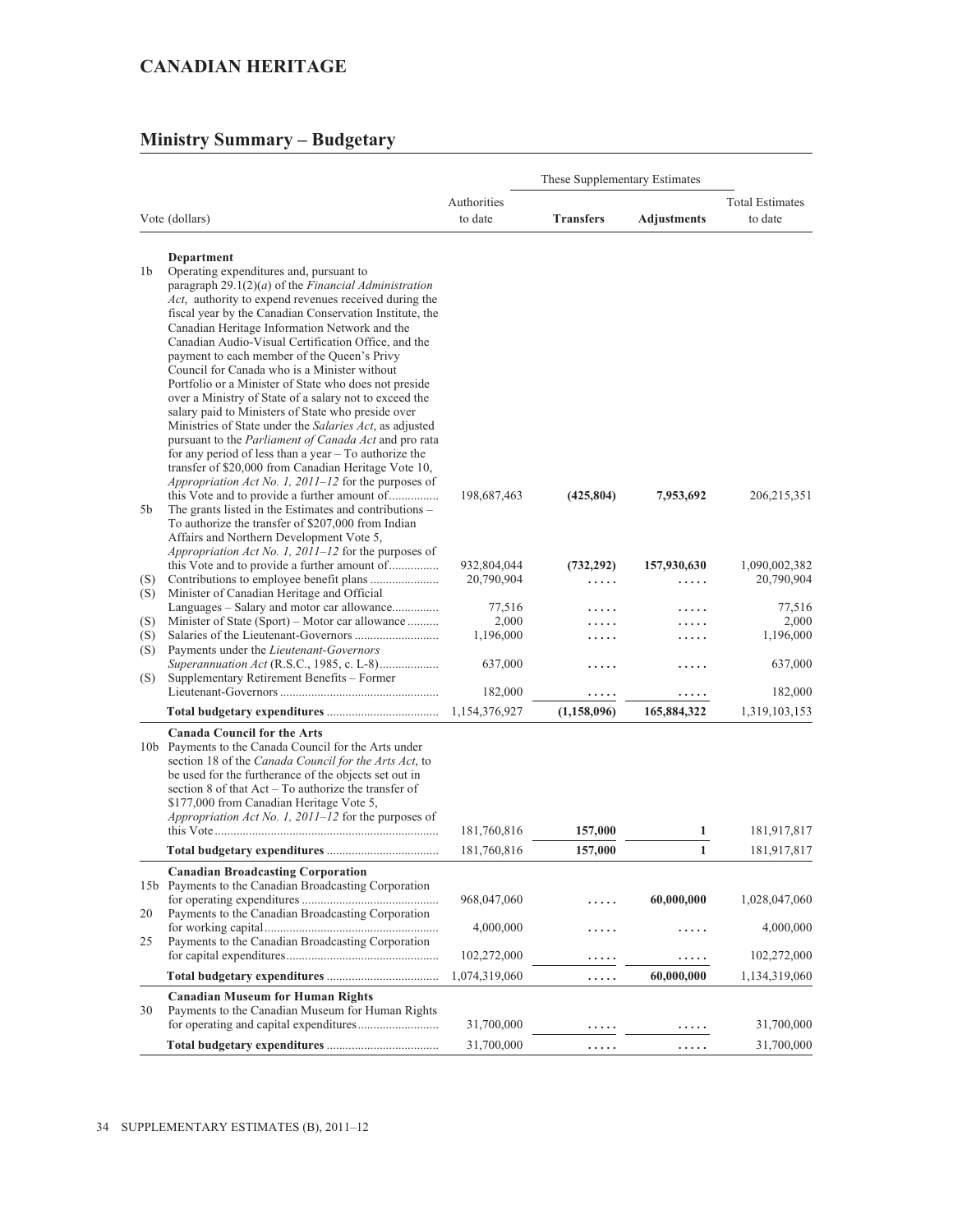## **Ministry Summary – Budgetary**

|                  |                                                                                                                                                                                                                                                                                                                                                                                                                                                                                                                                                 | These Supplementary Estimates          |                    |                    |                                        |
|------------------|-------------------------------------------------------------------------------------------------------------------------------------------------------------------------------------------------------------------------------------------------------------------------------------------------------------------------------------------------------------------------------------------------------------------------------------------------------------------------------------------------------------------------------------------------|----------------------------------------|--------------------|--------------------|----------------------------------------|
|                  | Vote (dollars)                                                                                                                                                                                                                                                                                                                                                                                                                                                                                                                                  | Authorities<br>to date                 | <b>Transfers</b>   | <b>Adjustments</b> | <b>Total Estimates</b><br>to date      |
|                  | <b>Canadian Museum of Civilization</b><br>35b Payments to the Canadian Museum of Civilization for                                                                                                                                                                                                                                                                                                                                                                                                                                               | 63,378,730                             | .                  | 665,000            | 64,043,730                             |
|                  |                                                                                                                                                                                                                                                                                                                                                                                                                                                                                                                                                 | 63,378,730                             | .                  | 665,000            | 64,043,730                             |
| 40               | <b>Canadian Museum of Nature</b><br>Payments to the Canadian Museum of Nature for                                                                                                                                                                                                                                                                                                                                                                                                                                                               | 28,554,904                             |                    |                    | 28,554,904                             |
|                  |                                                                                                                                                                                                                                                                                                                                                                                                                                                                                                                                                 | 28,554,904                             | .                  | .                  | 28,554,904                             |
|                  | <b>Canadian Museum of Immigration at Pier 21</b><br>37a Payments to the Canadian Museum of Immigration at<br>Pier 21 for operating and capital expenditures                                                                                                                                                                                                                                                                                                                                                                                     | 9,974,440                              |                    |                    | 9,974,440                              |
|                  |                                                                                                                                                                                                                                                                                                                                                                                                                                                                                                                                                 | 9,974,440                              | .                  | .                  | 9,974,440                              |
| (S)              | <b>Canadian Radio-television and</b><br><b>Telecommunications Commission</b><br>45a Program expenditures and, pursuant to<br>paragraph $29.1(2)(a)$ of the <i>Financial Administration</i><br>Act, authority to expend revenues received during the<br>fiscal year pursuant to the Telecommunications Fees<br>Regulations, 2010, Broadcasting Licence Fee<br>Regulations, 1997, and other activities related to the<br>conduct of its operations, up to amounts approved by                                                                     | 8,586,168<br>6,473,124                 | .                  | .                  | 8,586,168<br>6,473,124                 |
|                  |                                                                                                                                                                                                                                                                                                                                                                                                                                                                                                                                                 | 15,059,292                             | .                  | .                  | 15,059,292                             |
| 55<br>(S)        | Library and Archives of Canada<br>50b Operating expenditures, the grants listed in the<br>Estimates and contributions and pursuant to<br>paragraph $29.1(2)(a)$ of the <i>Financial Administration</i><br>Act, authority to expend revenues received to offset<br>related expenditures incurred in the fiscal year arising<br>from access to and reproduction of materials from the<br>collection – To authorize the transfer of $$445,804$<br>from Canadian Heritage Vote 1, Appropriation Act<br>No. 1, 2011-12 for the purposes of this Vote | 94,493,147<br>10,350,000<br>11,754,666 | 445,804<br>.<br>.  | 1<br>.<br>.        | 94,938,952<br>10,350,000<br>11,754,666 |
|                  |                                                                                                                                                                                                                                                                                                                                                                                                                                                                                                                                                 | 116,597,813                            | 445,804            | 1                  | 117,043,618                            |
|                  | <b>National Arts Centre Corporation</b><br>60b Payments to the National Arts Centre Corporation for<br>operating expenditures - To authorize the transfer of<br>\$150,000 from Canadian Heritage Vote 5,<br>Appropriation Act No. 1, 2011–12 for the purposes of                                                                                                                                                                                                                                                                                | 35,631,174                             | 150,000<br>150,000 | 1<br>1             | 35,781,175                             |
|                  |                                                                                                                                                                                                                                                                                                                                                                                                                                                                                                                                                 | 35,631,174                             |                    |                    | 35,781,175                             |
| 65<br>(S)<br>(S) | <b>National Battlefields Commission</b><br>Contributions to employee benefit plans<br>Expenditures pursuant to paragraph $29.1(1)$ of the                                                                                                                                                                                                                                                                                                                                                                                                       | 7,520,729<br>407,061                   |                    |                    | 7,520,729<br>407,061<br>1,700,000      |
|                  |                                                                                                                                                                                                                                                                                                                                                                                                                                                                                                                                                 | 1,700,000<br>9,627,790                 |                    |                    | 9,627,790                              |
|                  |                                                                                                                                                                                                                                                                                                                                                                                                                                                                                                                                                 |                                        |                    |                    |                                        |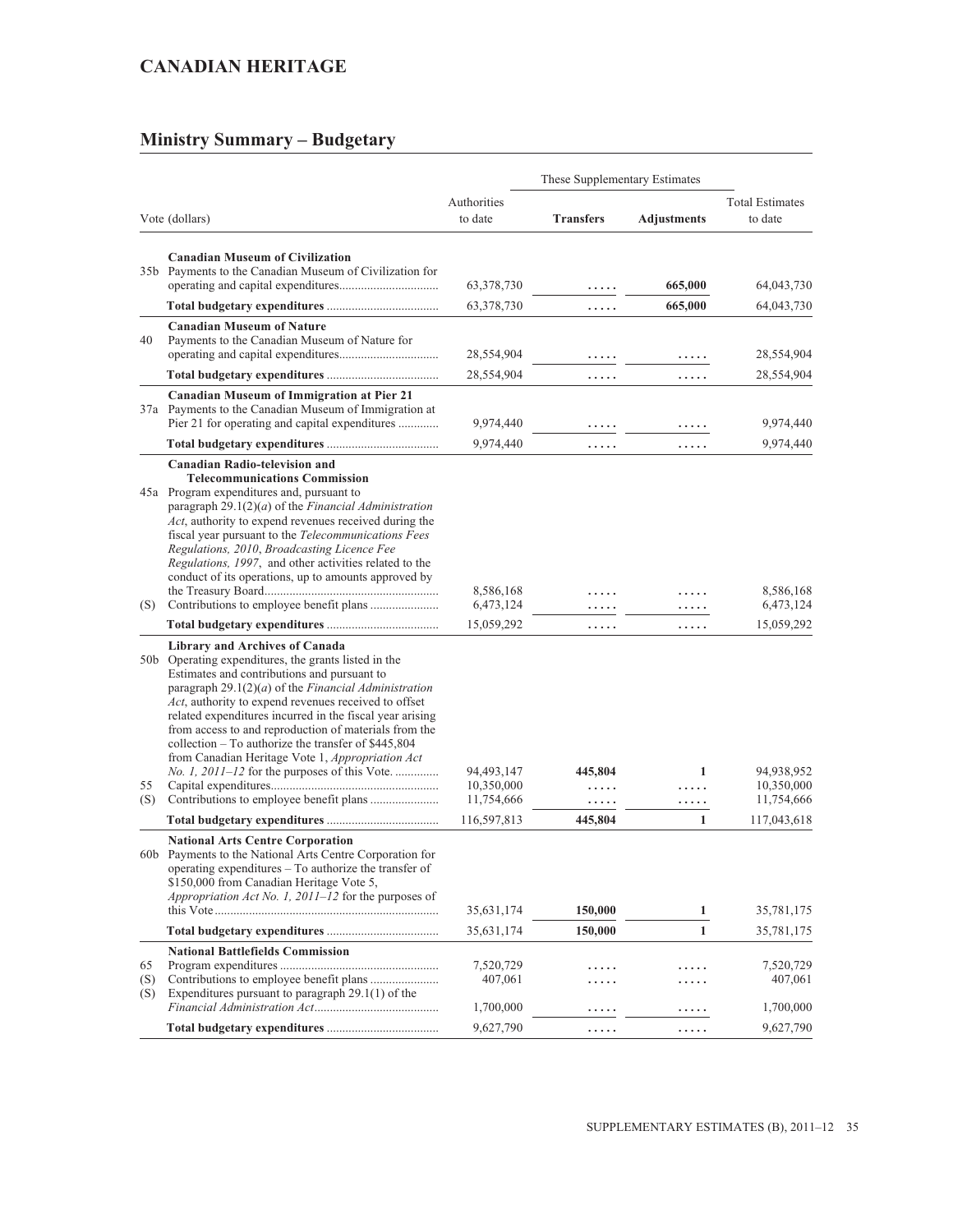## **Ministry Summary – Budgetary**

| Vote (dollars) |                                                                                                                                                                                                                                                                                                                                                                                                                                                                                                                                      | These Supplementary Estimates        |                                    |                        |                                   |
|----------------|--------------------------------------------------------------------------------------------------------------------------------------------------------------------------------------------------------------------------------------------------------------------------------------------------------------------------------------------------------------------------------------------------------------------------------------------------------------------------------------------------------------------------------------|--------------------------------------|------------------------------------|------------------------|-----------------------------------|
|                |                                                                                                                                                                                                                                                                                                                                                                                                                                                                                                                                      | Authorities<br>to date               | <b>Transfers</b>                   | <b>Adjustments</b>     | <b>Total Estimates</b><br>to date |
| 70<br>(S)      | <b>National Film Board</b><br>Program expenditures, the grants listed in the                                                                                                                                                                                                                                                                                                                                                                                                                                                         | 67,913,329<br>.                      | .                                  | .<br>.                 | 67,913,329                        |
|                |                                                                                                                                                                                                                                                                                                                                                                                                                                                                                                                                      | 67,913,329                           | .                                  | .                      | 67,913,329                        |
| 75<br>80       | <b>National Gallery of Canada</b><br>Payments to the National Gallery of Canada for<br>Payment to the National Gallery of Canada for the<br>acquisition of objects for the Collection and other                                                                                                                                                                                                                                                                                                                                      | 40,606,120<br>8,000,000              | .                                  | .                      | 40,606,120<br>8,000,000           |
|                |                                                                                                                                                                                                                                                                                                                                                                                                                                                                                                                                      | 48,606,120                           | .                                  | .                      | 48,606,120                        |
| 85             | <b>National Museum of Science and Technology</b><br>Payments to the National Museum of Science and<br>Technology for operating and capital expenditures                                                                                                                                                                                                                                                                                                                                                                              | 29,041,340                           | .                                  | .                      | 29,041,340                        |
|                | Office of the Co-ordinator, Status of Women                                                                                                                                                                                                                                                                                                                                                                                                                                                                                          | 29,041,340                           | .                                  | .                      | 29,041,340                        |
| (S)            | 90b Operating expenditures and the payment to each<br>member of the Queen's Privy Council for Canada<br>who is a Minister without Portfolio or a Minister of<br>State who does not preside over a Ministry of State of<br>a salary not to exceed the salary paid to Ministers of<br>State who preside over Ministries of State under the<br><i>Salaries Act</i> , as adjusted pursuant to the <i>Parliament of</i><br>Canada Act and pro rata for any period less than a<br>95b The grants listed in the Estimates and contributions | 9,755,658<br>18,950,000<br>1,253,340 | (8,857,151)<br>(18, 456, 422)<br>. | .                      | 898,507<br>493,578<br>1,253,340   |
|                |                                                                                                                                                                                                                                                                                                                                                                                                                                                                                                                                      | 29,958,998                           | (27,313,573)                       | .                      | 2,645,425                         |
| (S)            | <b>Public Service Commission</b><br>100b Program expenditures and, pursuant to<br>paragraph $29.1(2)(a)$ of the Financial Administration<br>Act, authority to expend revenues received in a fiscal<br>year to offset expenditures incurred in that fiscal year<br>arising from the provision of assessment and<br>counselling services and products – To authorize the<br>transfer from Vote 102, a deemed appropriation<br>pursuant to section 31.1 of the Financial<br><i>Administration Act</i> for the purposes of this Vote     | 88,284,852<br>543,528<br>14,048,074  | 543,528<br>(543, 528)<br>.         | $\mathbf{1}$<br>.<br>. | 88,828,381<br>14,048,074          |
|                |                                                                                                                                                                                                                                                                                                                                                                                                                                                                                                                                      | 102,876,454                          | .                                  | $\mathbf{1}$           | 102,876,455                       |
|                | <b>Public Service Labour Relations Board</b>                                                                                                                                                                                                                                                                                                                                                                                                                                                                                         |                                      |                                    |                        |                                   |
| (S)            |                                                                                                                                                                                                                                                                                                                                                                                                                                                                                                                                      | 13,038,818<br>1,330,189              | .<br>.                             | .<br>.                 | 13,038,818<br>1,330,189           |
|                |                                                                                                                                                                                                                                                                                                                                                                                                                                                                                                                                      | 14,369,007                           | .                                  | .                      | 14,369,007                        |

Note: Order in Council P.C. 2011-0588 designates the Minister of Human Resources and Skills Development as the appropriate Minister for the Office of the Co-ordinator, Status of Women for the purposes of the *Financial Administration Act*, effective May 18, 2011.

\* Pursuant to s. 31.1 of the *Financial Administration Act* and Order in Council P.C. 2011-0796 effective July 1, 2011, \$543,528 is deemed to have been appropriated to Public Service Commission Vote 102, which results in a reduction of the same amount in Human Resources and Skills Development Vote 1, *Appropriation Act No. 1, 2011–12.*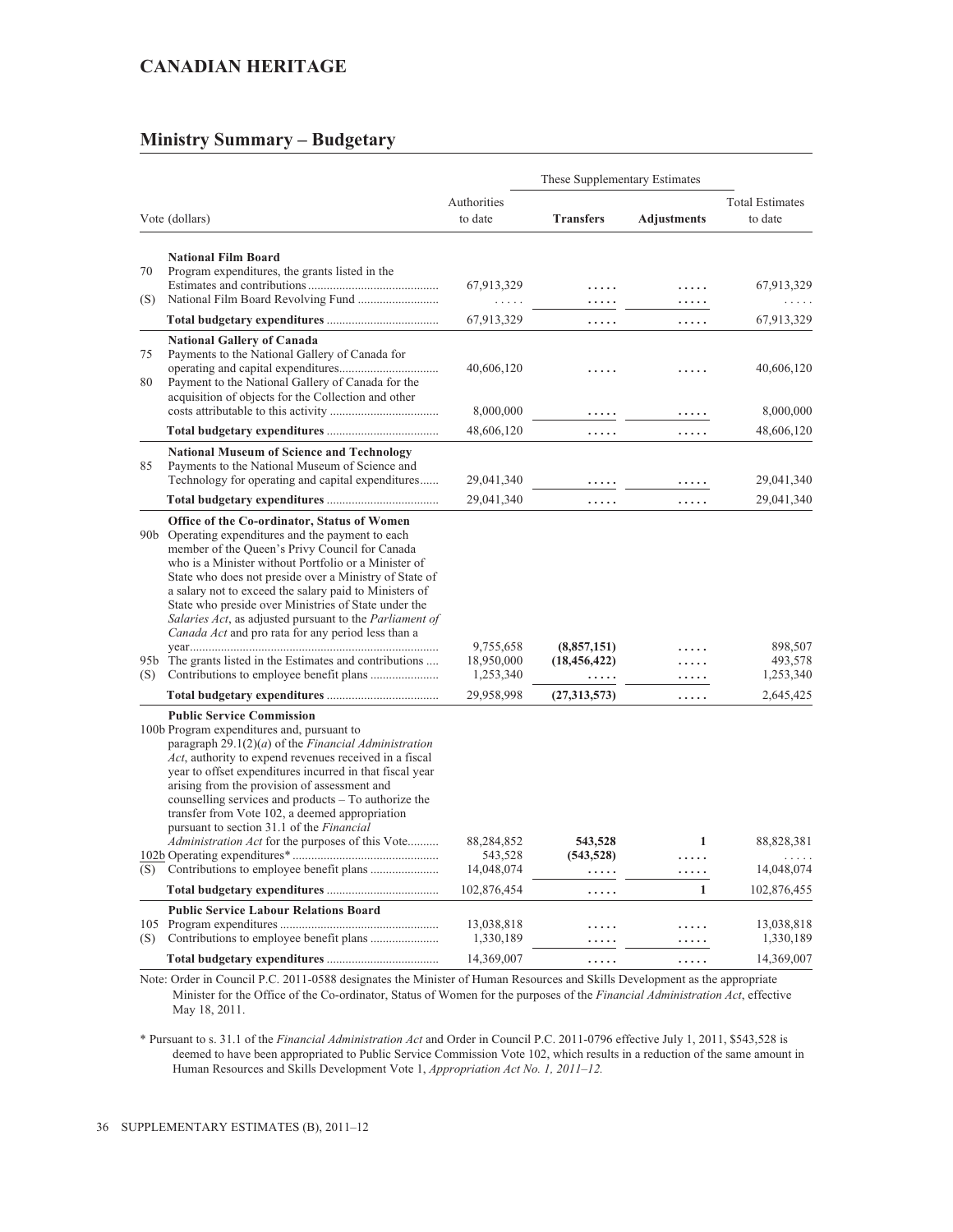## **Ministry Summary – Budgetary**

|                |                                                                                                                  |                        | These Supplementary Estimates |                    | <b>Total Estimates</b><br>to date |
|----------------|------------------------------------------------------------------------------------------------------------------|------------------------|-------------------------------|--------------------|-----------------------------------|
| Vote (dollars) |                                                                                                                  | Authorities<br>to date | <b>Transfers</b>              | <b>Adjustments</b> |                                   |
| 110<br>(S)     | <b>Public Service Staffing Tribunal</b>                                                                          | 5,119,678<br>576,919   | .                             | .<br>.             | 5,119,678<br>576,919              |
|                |                                                                                                                  | 5,696,597              | .                             | .                  | 5,696,597                         |
|                | <b>Registry of the Public Servants Disclosure</b><br><b>Protection Tribunal</b>                                  |                        |                               |                    |                                   |
| 115<br>(S)     |                                                                                                                  | 1,726,200<br>194,400   | .                             | .<br>.             | 1,726,200<br>194,400              |
|                |                                                                                                                  | 1,920,600              | .                             | .                  | 1,920,600                         |
| 120            | Telefilm Canada<br>Payments to Telefilm Canada to be used for the<br>purposes set out in the Telefilm Canada Act | 105,667,144            | .                             | .                  | 105,667,144                       |
|                |                                                                                                                  | 105,667,144            | .                             | .                  | 105,667,144                       |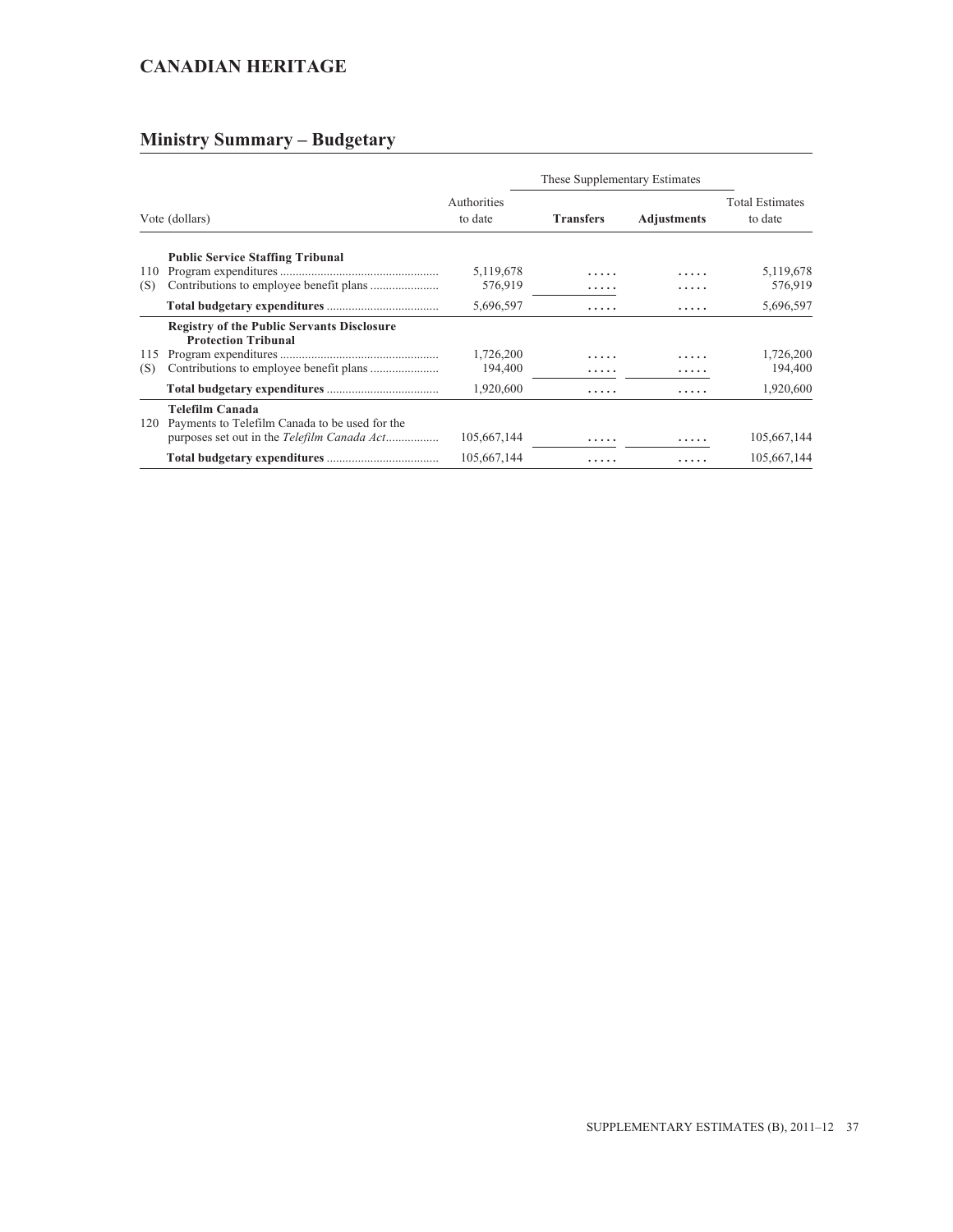## <span id="page-35-0"></span>**Department**

## **Explanation of Requirements (thousands of dollars)**

| Funding to support the creation of the Canada Media Fund to ensure Canadian<br>100,000<br>450<br>99,550<br>Funding for Cultural Connections for Aboriginal Youths to support the civic<br>1,938<br>22,740<br>24,678<br>Funding for the Canada Periodical Fund to sustain the creation of, and access to,<br>240<br>15,000<br>14,760<br>Funding for the Hosting Program to support the Government of Canada's<br>Contribution to the Capital Budget of the Toronto 2015 Pan American and<br>13,455<br>13,455<br>Funding for the Aboriginal Languages Initiative in order to support Aboriginal<br>4,981<br>4,925<br>56<br>Funding for the bicentennial commemoration of the War of 1812 ( <i>horizontal item</i> )<br>2,339<br>2,500<br>4,839<br>Funding related to government advertising programs (horizontal item)<br>2,700<br>2,700<br>.<br>Funding for the corporate alliance and commercial operator revenues arising from<br>Expo 2010 and its contract with Cirque du Soleil which the department remitted<br>231<br>231<br>.<br><b>Total Voted Appropriations</b><br>7,954<br>157,930<br>165,884<br><b>Transfers</b><br>Transfer from Indian Affairs and Northern Development $-$ To promote public<br>awareness and community participation in National Aboriginal Day activities<br>207<br>207<br>Transfer from Canada Council for the Arts $-$ To support statistical analysis and<br>20<br>20<br>.<br>Transfer to Canada Council for the Arts $-$ To jointly support a research study on the<br>(50)<br>Transfer to Canada Council for the Arts – To support multilateral cooperation<br>projects in French language, as well as to ensure Canada's participation in<br>(127)<br>Transfer to the National Arts Centre Corporation – For the 2011 edition of the<br>biennial meeting "Zones théâtrales" whose mandate is to give exposure to<br>Canadian francophone communities' and Quebec regions' professional theatre<br>(150)<br>.<br>Transfer to Veterans Affairs – To support the Historica-Dominion Institute's Memory<br>Project and help educate Canadian youth about the importance of remembrance<br>(175)<br>Transfer to the Social Sciences and Humanities Research Council – For research to<br>(437)<br>Transfer to Library and Archives of Canada - To fund film acquisition and<br>preservation activities under the Preservation and Access Component of the<br>(446)<br>.<br><b>Total Transfers</b><br>(426)<br>(732)<br><b>These Supplementary Estimates</b><br>7,528<br>157,198<br>164,726 | <b>Voted Appropriations</b> | Vote 1 | Vote 5 | <b>Total</b> |
|------------------------------------------------------------------------------------------------------------------------------------------------------------------------------------------------------------------------------------------------------------------------------------------------------------------------------------------------------------------------------------------------------------------------------------------------------------------------------------------------------------------------------------------------------------------------------------------------------------------------------------------------------------------------------------------------------------------------------------------------------------------------------------------------------------------------------------------------------------------------------------------------------------------------------------------------------------------------------------------------------------------------------------------------------------------------------------------------------------------------------------------------------------------------------------------------------------------------------------------------------------------------------------------------------------------------------------------------------------------------------------------------------------------------------------------------------------------------------------------------------------------------------------------------------------------------------------------------------------------------------------------------------------------------------------------------------------------------------------------------------------------------------------------------------------------------------------------------------------------------------------------------------------------------------------------------------------------------------------------------------------------------------------------------------------------------------------------------------------------------------------------------------------------------------------------------------------------------------------------------------------------------------------------------------------------------------------------------------------------------------------------------------------------------------------------------------------------------------------------------------------------------------|-----------------------------|--------|--------|--------------|
|                                                                                                                                                                                                                                                                                                                                                                                                                                                                                                                                                                                                                                                                                                                                                                                                                                                                                                                                                                                                                                                                                                                                                                                                                                                                                                                                                                                                                                                                                                                                                                                                                                                                                                                                                                                                                                                                                                                                                                                                                                                                                                                                                                                                                                                                                                                                                                                                                                                                                                                              |                             |        |        |              |
|                                                                                                                                                                                                                                                                                                                                                                                                                                                                                                                                                                                                                                                                                                                                                                                                                                                                                                                                                                                                                                                                                                                                                                                                                                                                                                                                                                                                                                                                                                                                                                                                                                                                                                                                                                                                                                                                                                                                                                                                                                                                                                                                                                                                                                                                                                                                                                                                                                                                                                                              |                             |        |        |              |
|                                                                                                                                                                                                                                                                                                                                                                                                                                                                                                                                                                                                                                                                                                                                                                                                                                                                                                                                                                                                                                                                                                                                                                                                                                                                                                                                                                                                                                                                                                                                                                                                                                                                                                                                                                                                                                                                                                                                                                                                                                                                                                                                                                                                                                                                                                                                                                                                                                                                                                                              |                             |        |        |              |
|                                                                                                                                                                                                                                                                                                                                                                                                                                                                                                                                                                                                                                                                                                                                                                                                                                                                                                                                                                                                                                                                                                                                                                                                                                                                                                                                                                                                                                                                                                                                                                                                                                                                                                                                                                                                                                                                                                                                                                                                                                                                                                                                                                                                                                                                                                                                                                                                                                                                                                                              |                             |        |        |              |
|                                                                                                                                                                                                                                                                                                                                                                                                                                                                                                                                                                                                                                                                                                                                                                                                                                                                                                                                                                                                                                                                                                                                                                                                                                                                                                                                                                                                                                                                                                                                                                                                                                                                                                                                                                                                                                                                                                                                                                                                                                                                                                                                                                                                                                                                                                                                                                                                                                                                                                                              |                             |        |        |              |
|                                                                                                                                                                                                                                                                                                                                                                                                                                                                                                                                                                                                                                                                                                                                                                                                                                                                                                                                                                                                                                                                                                                                                                                                                                                                                                                                                                                                                                                                                                                                                                                                                                                                                                                                                                                                                                                                                                                                                                                                                                                                                                                                                                                                                                                                                                                                                                                                                                                                                                                              |                             |        |        |              |
|                                                                                                                                                                                                                                                                                                                                                                                                                                                                                                                                                                                                                                                                                                                                                                                                                                                                                                                                                                                                                                                                                                                                                                                                                                                                                                                                                                                                                                                                                                                                                                                                                                                                                                                                                                                                                                                                                                                                                                                                                                                                                                                                                                                                                                                                                                                                                                                                                                                                                                                              |                             |        |        |              |
|                                                                                                                                                                                                                                                                                                                                                                                                                                                                                                                                                                                                                                                                                                                                                                                                                                                                                                                                                                                                                                                                                                                                                                                                                                                                                                                                                                                                                                                                                                                                                                                                                                                                                                                                                                                                                                                                                                                                                                                                                                                                                                                                                                                                                                                                                                                                                                                                                                                                                                                              |                             |        |        |              |
|                                                                                                                                                                                                                                                                                                                                                                                                                                                                                                                                                                                                                                                                                                                                                                                                                                                                                                                                                                                                                                                                                                                                                                                                                                                                                                                                                                                                                                                                                                                                                                                                                                                                                                                                                                                                                                                                                                                                                                                                                                                                                                                                                                                                                                                                                                                                                                                                                                                                                                                              |                             |        |        |              |
|                                                                                                                                                                                                                                                                                                                                                                                                                                                                                                                                                                                                                                                                                                                                                                                                                                                                                                                                                                                                                                                                                                                                                                                                                                                                                                                                                                                                                                                                                                                                                                                                                                                                                                                                                                                                                                                                                                                                                                                                                                                                                                                                                                                                                                                                                                                                                                                                                                                                                                                              |                             |        |        |              |
|                                                                                                                                                                                                                                                                                                                                                                                                                                                                                                                                                                                                                                                                                                                                                                                                                                                                                                                                                                                                                                                                                                                                                                                                                                                                                                                                                                                                                                                                                                                                                                                                                                                                                                                                                                                                                                                                                                                                                                                                                                                                                                                                                                                                                                                                                                                                                                                                                                                                                                                              |                             |        |        |              |
|                                                                                                                                                                                                                                                                                                                                                                                                                                                                                                                                                                                                                                                                                                                                                                                                                                                                                                                                                                                                                                                                                                                                                                                                                                                                                                                                                                                                                                                                                                                                                                                                                                                                                                                                                                                                                                                                                                                                                                                                                                                                                                                                                                                                                                                                                                                                                                                                                                                                                                                              |                             |        |        |              |
|                                                                                                                                                                                                                                                                                                                                                                                                                                                                                                                                                                                                                                                                                                                                                                                                                                                                                                                                                                                                                                                                                                                                                                                                                                                                                                                                                                                                                                                                                                                                                                                                                                                                                                                                                                                                                                                                                                                                                                                                                                                                                                                                                                                                                                                                                                                                                                                                                                                                                                                              |                             |        |        |              |
|                                                                                                                                                                                                                                                                                                                                                                                                                                                                                                                                                                                                                                                                                                                                                                                                                                                                                                                                                                                                                                                                                                                                                                                                                                                                                                                                                                                                                                                                                                                                                                                                                                                                                                                                                                                                                                                                                                                                                                                                                                                                                                                                                                                                                                                                                                                                                                                                                                                                                                                              |                             |        |        | (50)         |
|                                                                                                                                                                                                                                                                                                                                                                                                                                                                                                                                                                                                                                                                                                                                                                                                                                                                                                                                                                                                                                                                                                                                                                                                                                                                                                                                                                                                                                                                                                                                                                                                                                                                                                                                                                                                                                                                                                                                                                                                                                                                                                                                                                                                                                                                                                                                                                                                                                                                                                                              |                             |        |        | (127)        |
|                                                                                                                                                                                                                                                                                                                                                                                                                                                                                                                                                                                                                                                                                                                                                                                                                                                                                                                                                                                                                                                                                                                                                                                                                                                                                                                                                                                                                                                                                                                                                                                                                                                                                                                                                                                                                                                                                                                                                                                                                                                                                                                                                                                                                                                                                                                                                                                                                                                                                                                              |                             |        |        | (150)        |
|                                                                                                                                                                                                                                                                                                                                                                                                                                                                                                                                                                                                                                                                                                                                                                                                                                                                                                                                                                                                                                                                                                                                                                                                                                                                                                                                                                                                                                                                                                                                                                                                                                                                                                                                                                                                                                                                                                                                                                                                                                                                                                                                                                                                                                                                                                                                                                                                                                                                                                                              |                             |        |        | (175)        |
|                                                                                                                                                                                                                                                                                                                                                                                                                                                                                                                                                                                                                                                                                                                                                                                                                                                                                                                                                                                                                                                                                                                                                                                                                                                                                                                                                                                                                                                                                                                                                                                                                                                                                                                                                                                                                                                                                                                                                                                                                                                                                                                                                                                                                                                                                                                                                                                                                                                                                                                              |                             |        |        | (437)        |
|                                                                                                                                                                                                                                                                                                                                                                                                                                                                                                                                                                                                                                                                                                                                                                                                                                                                                                                                                                                                                                                                                                                                                                                                                                                                                                                                                                                                                                                                                                                                                                                                                                                                                                                                                                                                                                                                                                                                                                                                                                                                                                                                                                                                                                                                                                                                                                                                                                                                                                                              |                             |        |        |              |
|                                                                                                                                                                                                                                                                                                                                                                                                                                                                                                                                                                                                                                                                                                                                                                                                                                                                                                                                                                                                                                                                                                                                                                                                                                                                                                                                                                                                                                                                                                                                                                                                                                                                                                                                                                                                                                                                                                                                                                                                                                                                                                                                                                                                                                                                                                                                                                                                                                                                                                                              |                             |        |        | (446)        |
|                                                                                                                                                                                                                                                                                                                                                                                                                                                                                                                                                                                                                                                                                                                                                                                                                                                                                                                                                                                                                                                                                                                                                                                                                                                                                                                                                                                                                                                                                                                                                                                                                                                                                                                                                                                                                                                                                                                                                                                                                                                                                                                                                                                                                                                                                                                                                                                                                                                                                                                              |                             |        |        | (1, 158)     |
|                                                                                                                                                                                                                                                                                                                                                                                                                                                                                                                                                                                                                                                                                                                                                                                                                                                                                                                                                                                                                                                                                                                                                                                                                                                                                                                                                                                                                                                                                                                                                                                                                                                                                                                                                                                                                                                                                                                                                                                                                                                                                                                                                                                                                                                                                                                                                                                                                                                                                                                              |                             |        |        |              |

Note: Figures in the "Explanation of Requirements" may not agree with the "Ministry Summary" due to rounding.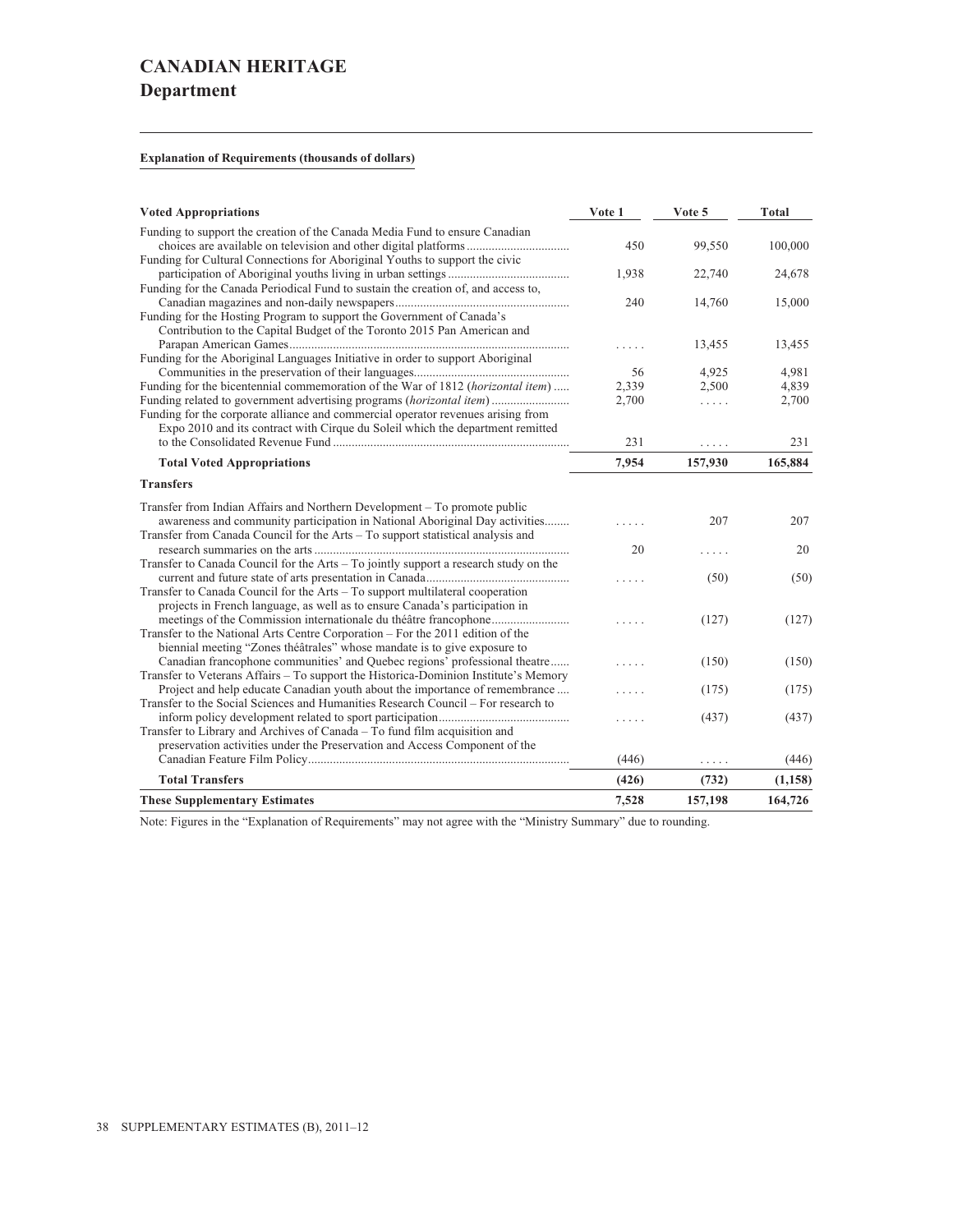## **CANADIAN HERITAGE Department**

| <b>Transfer Payments (dollars)</b>                                        | <b>Voted</b>  | <b>Statutory</b> |
|---------------------------------------------------------------------------|---------------|------------------|
| <b>Grants</b>                                                             |               |                  |
| Grants to support Canadian periodicals through the Canada Periodical Fund | 14,760,000    | .                |
|                                                                           | 2,000,000     | .                |
| <b>Total Gross Grants</b>                                                 | 16,760,000    | .                |
| <b>Contributions</b>                                                      |               |                  |
|                                                                           | 99,550,000    | .                |
|                                                                           | 27,665,128    | .                |
|                                                                           | 13,455,502    | .                |
| Contributions in support of the Celebration and Commemoration Program     | 500,000       | .                |
| <b>Total Gross Contributions</b>                                          | 141,170,630   | .                |
| <b>Total Gross Transfer Payments</b>                                      | 157,930,630   | .                |
|                                                                           | 732,292       | .                |
| <b>Net Transfer Payments</b>                                              | 157, 198, 338 | .                |

### **Canada Council for the Arts**

### **Explanation of Requirements (thousands of dollars)**

| <b>Transfers</b>                                                                                                 | Vote 10 |
|------------------------------------------------------------------------------------------------------------------|---------|
| Transfer from Canadian Heritage – To support multilateral cooperation projects in French language, as well as to |         |
| Transfer from Canadian Heritage – To jointly support a research study on the current and future state of arts    | 50.     |
|                                                                                                                  | 20)     |
| <b>These Supplementary Estimates</b>                                                                             | 157     |

Note: Figures in the "Explanation of Requirements" may not agree with the "Ministry Summary" due to rounding.

### **Canadian Broadcasting Corporation**

### **Explanation of Requirements (thousands of dollars)**

| <b>Voted Appropriations</b>                                                                                   | Vote 15 |
|---------------------------------------------------------------------------------------------------------------|---------|
|                                                                                                               | 60,000  |
| Note: Figures in the "Explanation of Requirements" may not agree with the "Ministry Summary" due to rounding. |         |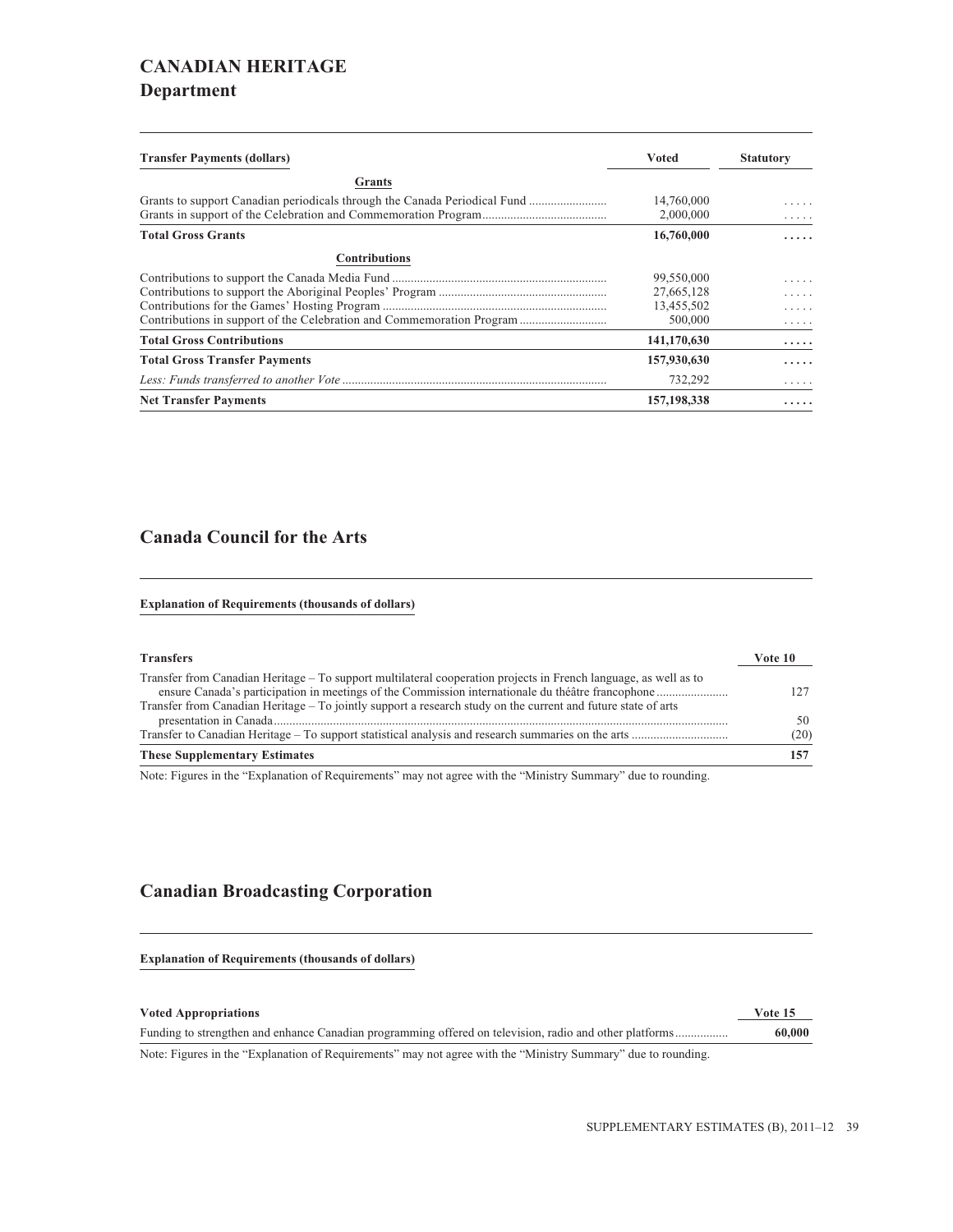## **CANADIAN HERITAGE Canadian Museum of Civilization**

### **Explanation of Requirements (thousands of dollars)**

| <b>Voted Appropriations</b>                     | Vote 35 |
|-------------------------------------------------|---------|
|                                                 | 665     |
| are mind and in one was a find and in the mind. |         |

Note: Figures in the "Explanation of Requirements" may not agree with the "Ministry Summary" due to rounding.

### **Library and Archives of Canada**

**Explanation of Requirements (thousands of dollars)**

| <b>Transfers</b>                                                                                                  | Vote 50 |
|-------------------------------------------------------------------------------------------------------------------|---------|
| Transfer from Canadian Heritage – To fund film acquisition and preservation activities under the Preservation and | 446     |
| Note: Figures in the "Explanation of Requirements" may not agree with the "Ministry Summary" due to rounding.     |         |

**National Arts Centre Corporation**

**Explanation of Requirements (thousands of dollars)**

| <b>Transfers</b>                                                                                                   | Vote 60 |
|--------------------------------------------------------------------------------------------------------------------|---------|
| Transfer from Canadian Heritage – For the 2011 edition of the biennial meeting "Zones théâtrales" whose mandate is |         |
|                                                                                                                    | 150-    |
|                                                                                                                    |         |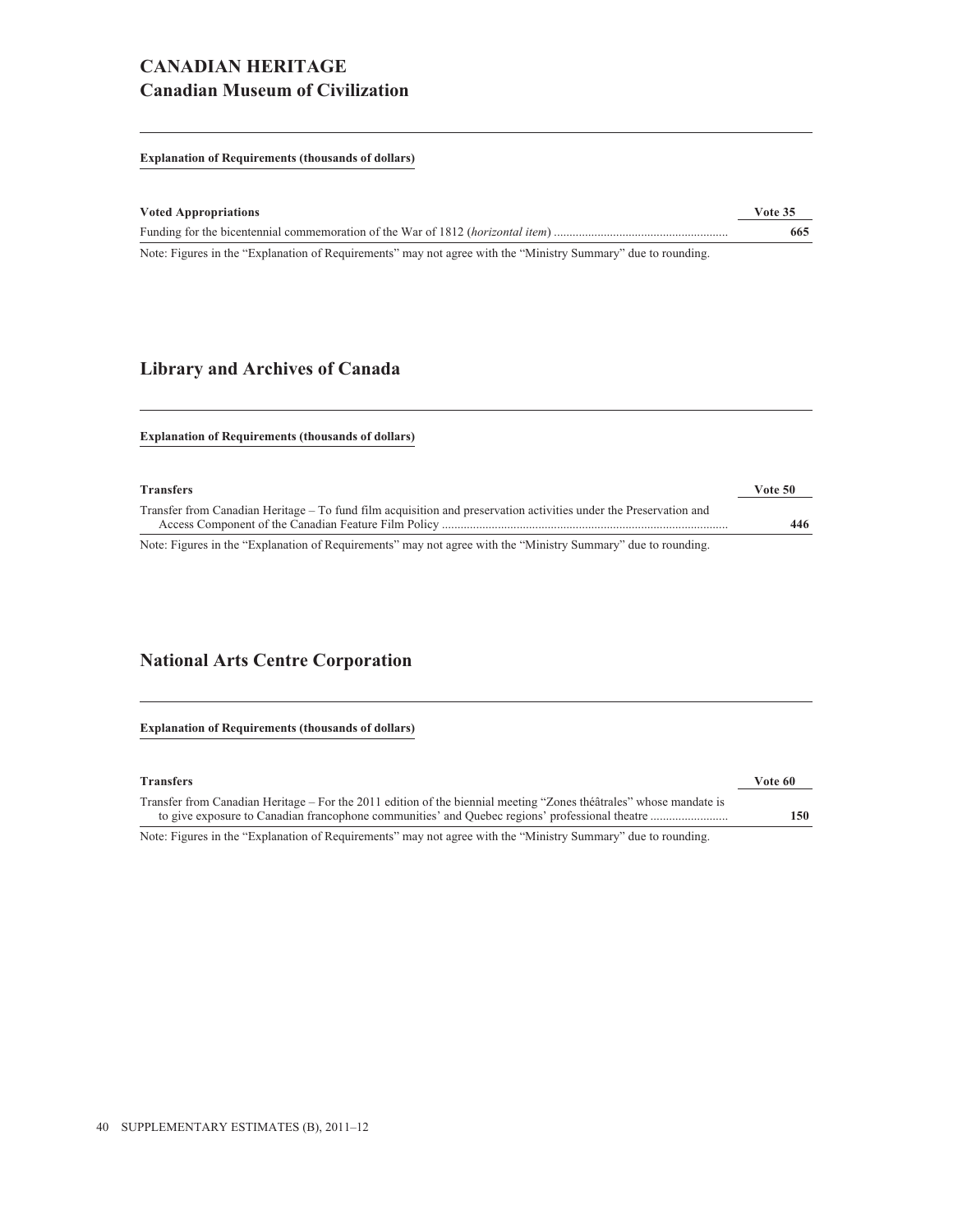## **CANADIAN HERITAGE Office of the Co-ordinator, Status of Women**

### **Explanation of Requirements (thousands of dollars)**

| <b>Transfers</b>                                                                                                                                                | Vote 90 | Vote 95   | Total    |
|-----------------------------------------------------------------------------------------------------------------------------------------------------------------|---------|-----------|----------|
| Transfer of the Office of the Co-ordinator, Status of Women from the Canadian<br>Heritage portfolio to the Human Resources and Skills Development portfolio due |         |           |          |
|                                                                                                                                                                 | (8.857) | (18, 456) | (27.313) |

Note: Figures in the "Explanation of Requirements" may not agree with the "Ministry Summary" due to rounding.

### **Public Service Commission**

| <b>Explanation of Requirements (thousands of dollars)</b>                                                                                                                  |                 |                 |       |
|----------------------------------------------------------------------------------------------------------------------------------------------------------------------------|-----------------|-----------------|-------|
| <b>Transfers</b>                                                                                                                                                           | <b>Vote 100</b> | <b>Vote 102</b> | Total |
| Internal reallocation of resources – To transfer the deemed appropriations received<br>for the control and supervision of the portion of the federal public administration | 544             | (544)           | .     |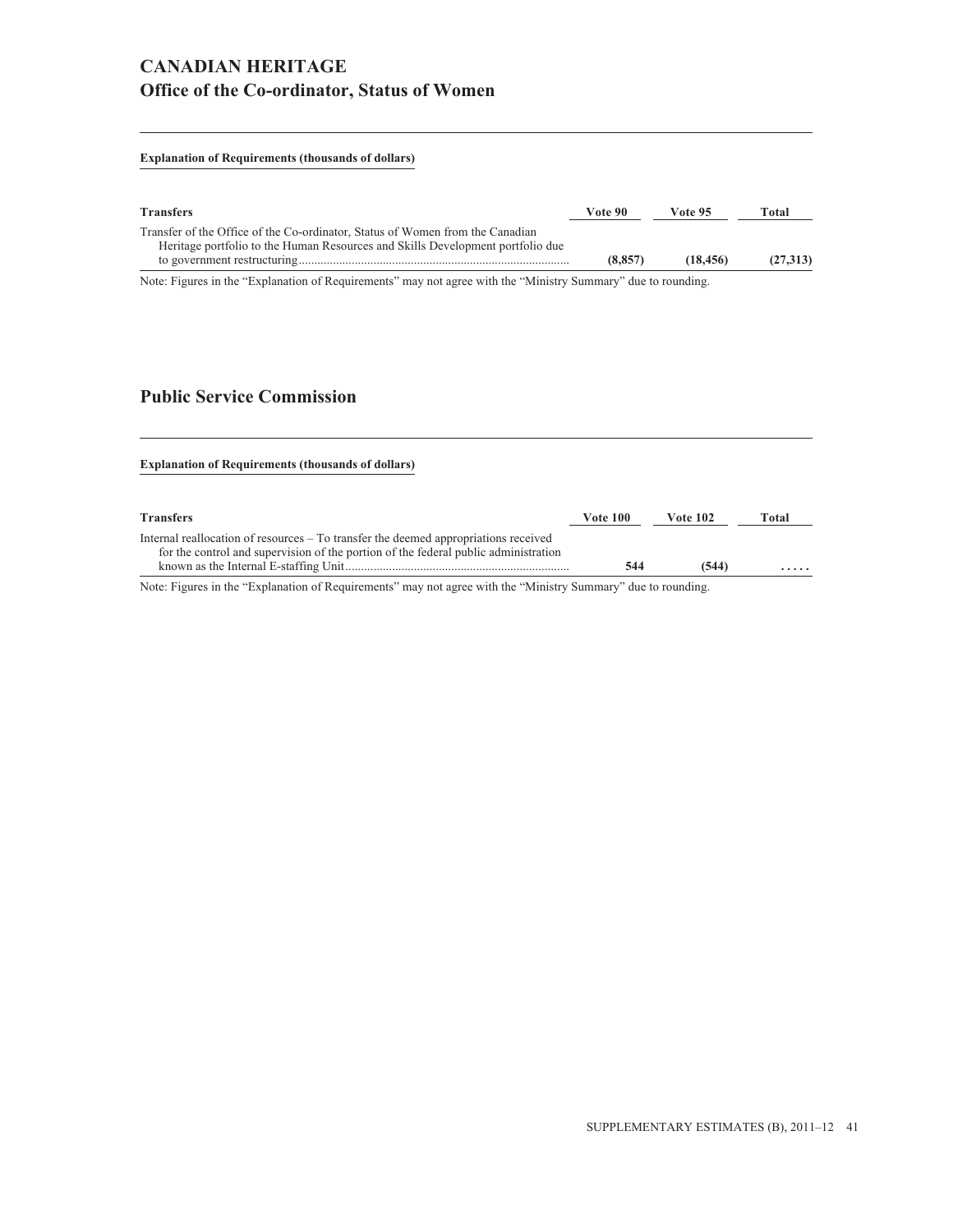# **CITIZENSHIP AND IMMIGRATION**

|  | <b>Ministry Summary - Budgetary</b> |  |
|--|-------------------------------------|--|
|--|-------------------------------------|--|

|                            |                                                                                                                                                                                                                                                                                                                                                                                                                                                                                                                                                                                                                                                                                                                                                                                                                                                                                                                                                                                                                                                                                                                                                                                                                                                                                                                                 |                             | These Supplementary Estimates          |                 |                                   |  |
|----------------------------|---------------------------------------------------------------------------------------------------------------------------------------------------------------------------------------------------------------------------------------------------------------------------------------------------------------------------------------------------------------------------------------------------------------------------------------------------------------------------------------------------------------------------------------------------------------------------------------------------------------------------------------------------------------------------------------------------------------------------------------------------------------------------------------------------------------------------------------------------------------------------------------------------------------------------------------------------------------------------------------------------------------------------------------------------------------------------------------------------------------------------------------------------------------------------------------------------------------------------------------------------------------------------------------------------------------------------------|-----------------------------|----------------------------------------|-----------------|-----------------------------------|--|
| Vote (dollars)             |                                                                                                                                                                                                                                                                                                                                                                                                                                                                                                                                                                                                                                                                                                                                                                                                                                                                                                                                                                                                                                                                                                                                                                                                                                                                                                                                 | Authorities<br>to date      | <b>Transfers</b><br><b>Adjustments</b> |                 | <b>Total Estimates</b><br>to date |  |
| 1 <sub>b</sub><br>5b<br>7b | Department<br>Operating expenditures and the payment to each<br>member of the Queen's Privy Council for Canada<br>who is a Minister without Portfolio or a Minister of<br>State who does not preside over a Ministry of State of<br>a salary not to exceed the salary paid to Ministers of<br>State who preside over Ministries of State under the<br>Salaries Act, as adjusted pursuant to the Parliament of<br>Canada Act and pro rata for any period of less than a<br>year $-$ To authorize the transfer of \$10,099,700 from<br>Foreign Affairs and International Trade Vote 1,<br><i>Appropriation Act No. 1, 2011–12</i> for the purposes of<br>The grants listed in the Estimates and contributions<br>Pursuant to section 25(2) of the Financial<br>Administration Act, to write-off from the Accounts of<br>Canada 4,726 debts due to Her Majesty in right of<br>Canada amounting to \$1,709,358 in the amount of<br>\$1,700,056 in 2011-12 related to immigration loans<br>issued pursuant to section 88 of the Immigration and<br><i>Refugee Protection Act in order to write-off loans</i><br>related to the immigration loan program $-$ To<br>authorize the transfer of \$9,302 from Citizenship and<br>Immigration Vote 1, Appropriation Act No. 1,<br>$2011 - 12$ for the purposes of this Vote and to provide | 512,647,597<br>944,970,969  | 10,090,398                             | 51,749,542      | 574,487,537<br>944,970,969        |  |
| (S)<br>(S)                 | Minister of Citizenship, Immigration and                                                                                                                                                                                                                                                                                                                                                                                                                                                                                                                                                                                                                                                                                                                                                                                                                                                                                                                                                                                                                                                                                                                                                                                                                                                                                        | 53,161,503                  | 9,302<br>.                             | 1,700,056<br>.  | 1,709,358<br>53,161,503           |  |
|                            | Multiculturalism – Salary and motor car allowance                                                                                                                                                                                                                                                                                                                                                                                                                                                                                                                                                                                                                                                                                                                                                                                                                                                                                                                                                                                                                                                                                                                                                                                                                                                                               | 77,516<br>1,510,857,585     | .<br>10,099,700                        | .<br>53,449,598 | 77,516<br>1,574,406,883           |  |
|                            | <b>Immigration and Refugee Board</b>                                                                                                                                                                                                                                                                                                                                                                                                                                                                                                                                                                                                                                                                                                                                                                                                                                                                                                                                                                                                                                                                                                                                                                                                                                                                                            |                             |                                        |                 |                                   |  |
| 10<br>(S)                  | Immigration and Refugee Board of Canada – Program                                                                                                                                                                                                                                                                                                                                                                                                                                                                                                                                                                                                                                                                                                                                                                                                                                                                                                                                                                                                                                                                                                                                                                                                                                                                               | 141, 191, 982<br>16,459,481 |                                        |                 | 141, 191, 982<br>16,459,481       |  |
|                            |                                                                                                                                                                                                                                                                                                                                                                                                                                                                                                                                                                                                                                                                                                                                                                                                                                                                                                                                                                                                                                                                                                                                                                                                                                                                                                                                 | 157,651,463                 | .                                      | .               | 157,651,463                       |  |

# **Ministry Summary – Non-Budgetary Authorities**

|                |                                                                                                                                                                  |                        | These Supplementary Estimates |                    |                                   |
|----------------|------------------------------------------------------------------------------------------------------------------------------------------------------------------|------------------------|-------------------------------|--------------------|-----------------------------------|
| Vote (dollars) |                                                                                                                                                                  | Authorities<br>to date | <b>Transfers</b>              | <b>Adjustments</b> | <b>Total Estimates</b><br>to date |
| (S)            | Department<br>Loans to immigrants and refugees to facilitate the<br>arrival of newcomers pursuant to section 88 of<br>the Immigration and Refugee Protection Act |                        |                               |                    |                                   |
|                |                                                                                                                                                                  |                        | .<br>.                        | .<br>.             |                                   |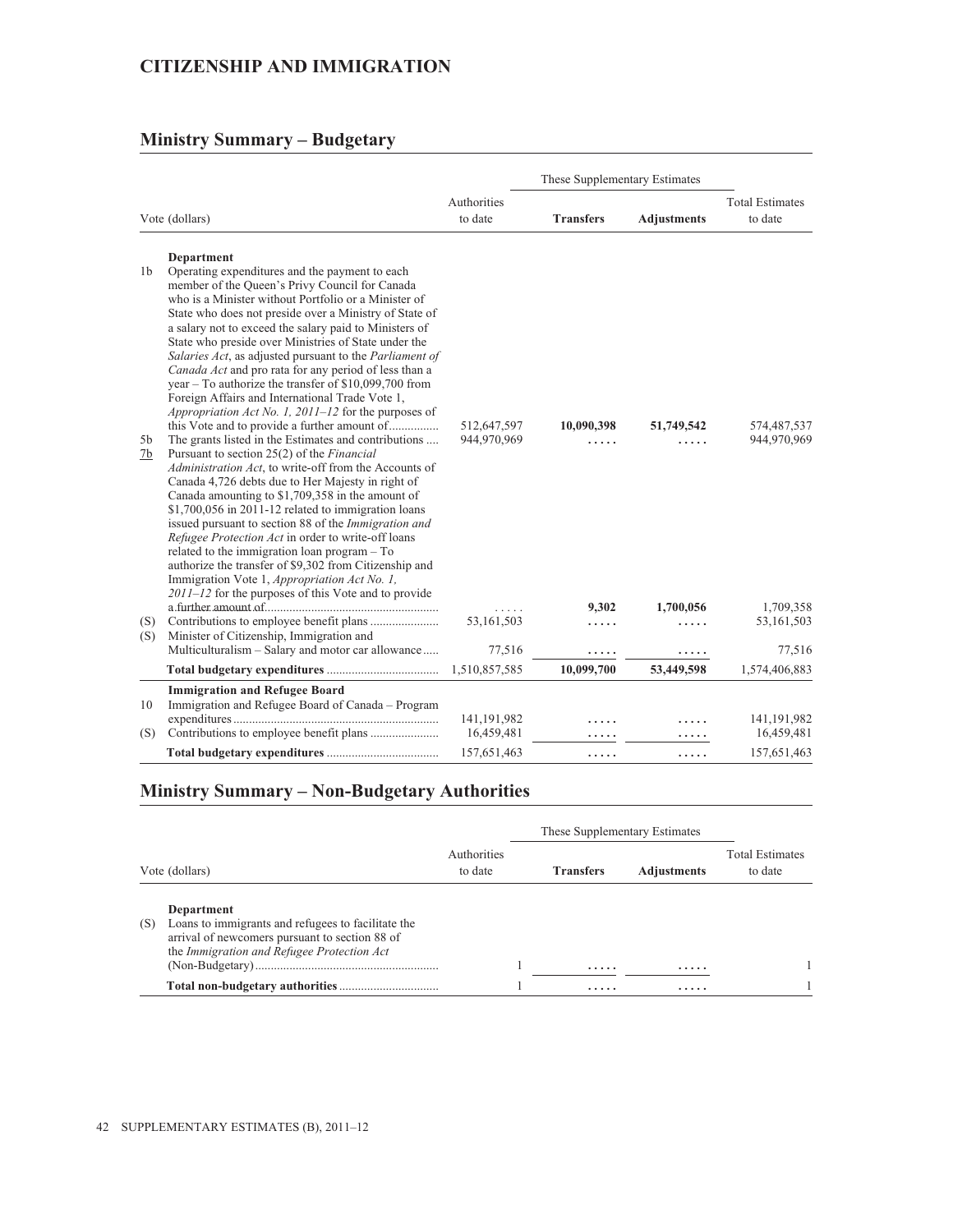# **CITIZENSHIP AND IMMIGRATION Department**

#### **Explanation of Requirements (thousands of dollars)**

| <b>Voted Appropriations</b>                                                                                                            | Vote 1     | Vote 5 | Vote 7     | <b>Total</b>   |
|----------------------------------------------------------------------------------------------------------------------------------------|------------|--------|------------|----------------|
| Funding to support the Interim Federal Health program which<br>Funding to continue work on the inclusion of biometrics in the          | 33,303     | .      | .          | 33,303         |
|                                                                                                                                        | 11,701     |        | .          | 11,701         |
| Funding to modernize the immigration system and manage backlogs.<br>Funding related to government advertising programs (horizontal     | 9,472      |        | .          | 9,472          |
|                                                                                                                                        | 5,500      | .      | .          | 5,500          |
| Funding for the renewal of Canada's Program on Crime Against                                                                           | 1,848<br>. | .<br>. | .<br>1,700 | 1,848<br>1,700 |
| Gross Voted Appropriations                                                                                                             | 61,824     | .      | 1,700      | 63,524         |
| <b>Funds Available</b>                                                                                                                 |            |        |            |                |
|                                                                                                                                        | 10,076     |        | .          | 10,076         |
| <b>Total Voted Appropriations</b>                                                                                                      | 51,748     | .      | 1,700      | 53,448         |
| <b>Transfers</b>                                                                                                                       |            |        |            |                |
| Transfer from Foreign Affairs and International Trade - Adjustment<br>to funding previously provided for departmental staff located at | 7,350      |        |            | 7,350          |
| Transfer from Foreign Affairs and International Trade – For<br>processing of applications under the International Experience           | 2,750      |        |            | 2,750          |
| Internal reallocation of resources – Write-off of outstanding                                                                          |            | .      |            |                |
|                                                                                                                                        | (9)        | .      | 9          | .              |
| <b>Total Transfers</b>                                                                                                                 | 10,091     | .      | 9          | 10,100         |
| <b>These Supplementary Estimates</b>                                                                                                   | 61,839     | .      | 1,709      | 63,548         |

#### **Explanation of Funds Available (dollars)**

Vote 1: \$10,075,800 in total authorities is available within the Vote due to reduced requirements to implement the amendment to the Immigration and Refugee Protection Regulations that imposed visa requirements on Mexico (\$6,300,000) and funds set aside to offset foregone revenue related to regulatory amendments and fee remissions (\$3,775,800).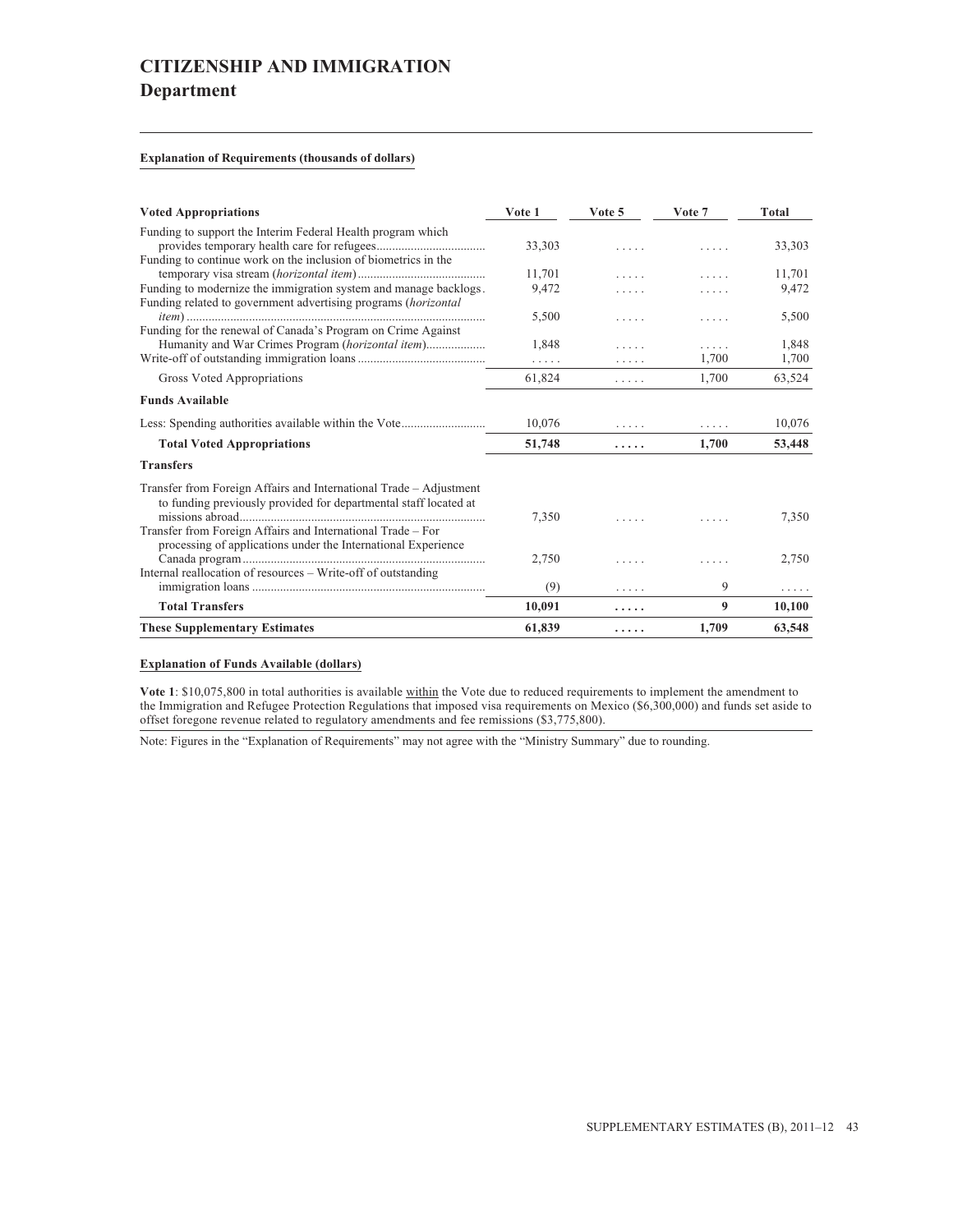# **ECONOMIC DEVELOPMENT AGENCY OF CANADA FOR THE REGIONS OF QUEBEC**

|                |                                                                                                                                                                                                                                                                                                                                                                                                                                                                                |                        | These Supplementary Estimates          |            |                                   |
|----------------|--------------------------------------------------------------------------------------------------------------------------------------------------------------------------------------------------------------------------------------------------------------------------------------------------------------------------------------------------------------------------------------------------------------------------------------------------------------------------------|------------------------|----------------------------------------|------------|-----------------------------------|
| Vote (dollars) |                                                                                                                                                                                                                                                                                                                                                                                                                                                                                | Authorities<br>to date | <b>Transfers</b><br><b>Adjustments</b> |            | <b>Total Estimates</b><br>to date |
| 1 <sub>b</sub> | Operating expenditures and the payment to each<br>member of the Queen's Privy Council for Canada<br>who is a Minister without Portfolio or a Minister of<br>State who does not preside over a Ministry of State of<br>a salary not to exceed the salary paid to Ministers of<br>State who preside over Ministries of State under the<br><i>Salaries Act</i> , as adjusted pursuant to the <i>Parliament of</i><br><i>Canada Act</i> and pro rata for any period of less than a |                        |                                        |            |                                   |
| .5b            | The grants listed in the Estimates and contributions –<br>To authorize the transfer of \$450,000 from Foreign<br>Affairs and International Trade Vote 30,<br><i>Appropriation Act No. 1, 2011–12</i> for the purposes of                                                                                                                                                                                                                                                       | 47,862,153             |                                        | 1,621,125  | 49, 483, 278                      |
|                |                                                                                                                                                                                                                                                                                                                                                                                                                                                                                | 247,037,301            | (80, 921)                              | 19,667,156 | 266, 623, 536                     |
| (S)            |                                                                                                                                                                                                                                                                                                                                                                                                                                                                                | 5,556,981              |                                        |            | 5,556,981                         |
| (S)            |                                                                                                                                                                                                                                                                                                                                                                                                                                                                                | 2,000                  | .                                      | .          | 2,000                             |
|                |                                                                                                                                                                                                                                                                                                                                                                                                                                                                                | 300,458,435            | (80, 921)                              | 21,288,281 | 321,665,795                       |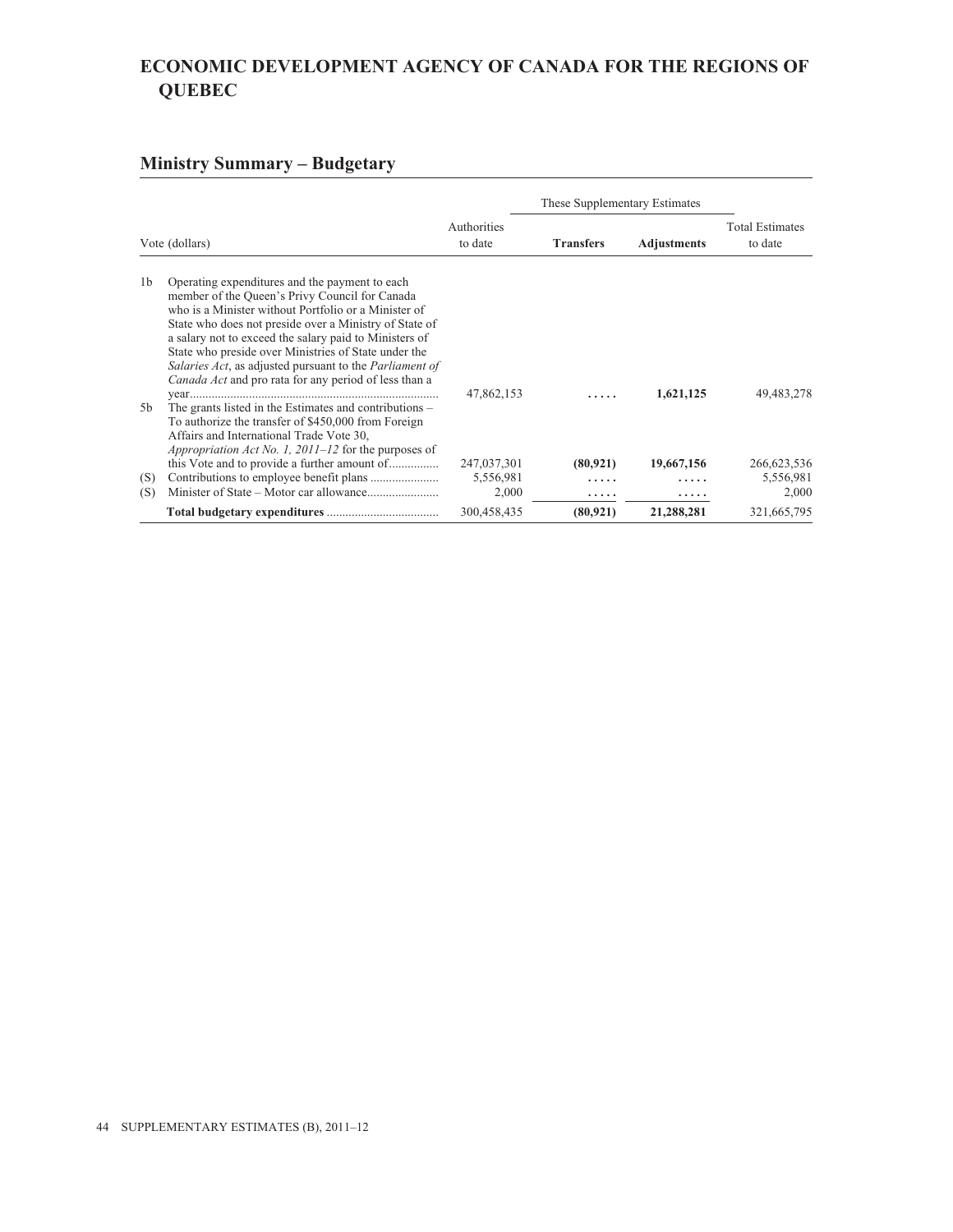## **ECONOMIC DEVELOPMENT AGENCY OF CANADA FOR THE REGIONS OF QUEBEC**

### **Explanation of Requirements (thousands of dollars)**

| <b>Voted Appropriations</b>                                                                                                                                                                                                                       | Vote 1 | Vote 5 | Total  |
|---------------------------------------------------------------------------------------------------------------------------------------------------------------------------------------------------------------------------------------------------|--------|--------|--------|
| Funding to support construction activities related to recreational infrastructure<br>Funding to strengthen and increase economic activities in areas affected by the                                                                              | 301    | 16,492 | 16,793 |
| forestry crisis so as to create and maintain jobs (Temporary Initiative for the<br>Funding for the delivery of large-scale and community-based infrastructure projects                                                                            |        | 10,000 | 10,000 |
|                                                                                                                                                                                                                                                   | 1,320  | .      | 1,320  |
| Gross Voted Appropriations                                                                                                                                                                                                                        | 1,621  | 26,492 | 28,113 |
| <b>Funds Available</b>                                                                                                                                                                                                                            |        |        |        |
|                                                                                                                                                                                                                                                   | .      | 6,825  | 6,825  |
| <b>Total Voted Appropriations</b>                                                                                                                                                                                                                 | 1,621  | 19,667 | 21,288 |
| <b>Transfers</b>                                                                                                                                                                                                                                  |        |        |        |
| Transfer from Canadian International Development Agency – To provide funding to<br>ensure Canada's presence at the International Economic Forum of the Americas<br>Transfer to Foreign Affairs and International Trade – For Canada's Annual Host |        | 450    | 450    |
| Country Grant to the Secretariat of the United Nations Convention on Biological                                                                                                                                                                   |        |        |        |
|                                                                                                                                                                                                                                                   | .      | (531)  | (531)  |
| <b>Total Transfers</b>                                                                                                                                                                                                                            | .      | (81)   | (81)   |
| <b>These Supplementary Estimates</b>                                                                                                                                                                                                              | 1,621  | 19,586 | 21,207 |

#### **Explanation of Funds Available (dollars)**

**Vote 5**: \$6,825,000 in total authorities is available within the Vote due to savings identified as part of the government's ongoing strategic review of departmental spending.

| <b>Transfer Payments (dollars)</b>   | Voted      | <b>Statutory</b> |
|--------------------------------------|------------|------------------|
| <b>Contributions</b>                 |            |                  |
|                                      | 16,492,156 | .                |
|                                      | 10,000,000 | .                |
|                                      | 450,000    | .                |
| <b>Total Gross Transfer Payments</b> | 26,942,156 | .                |
|                                      | 6,825,000  | .                |
|                                      | 530.921    | .                |
| <b>Net Transfer Payments</b>         | 19,586,235 | .                |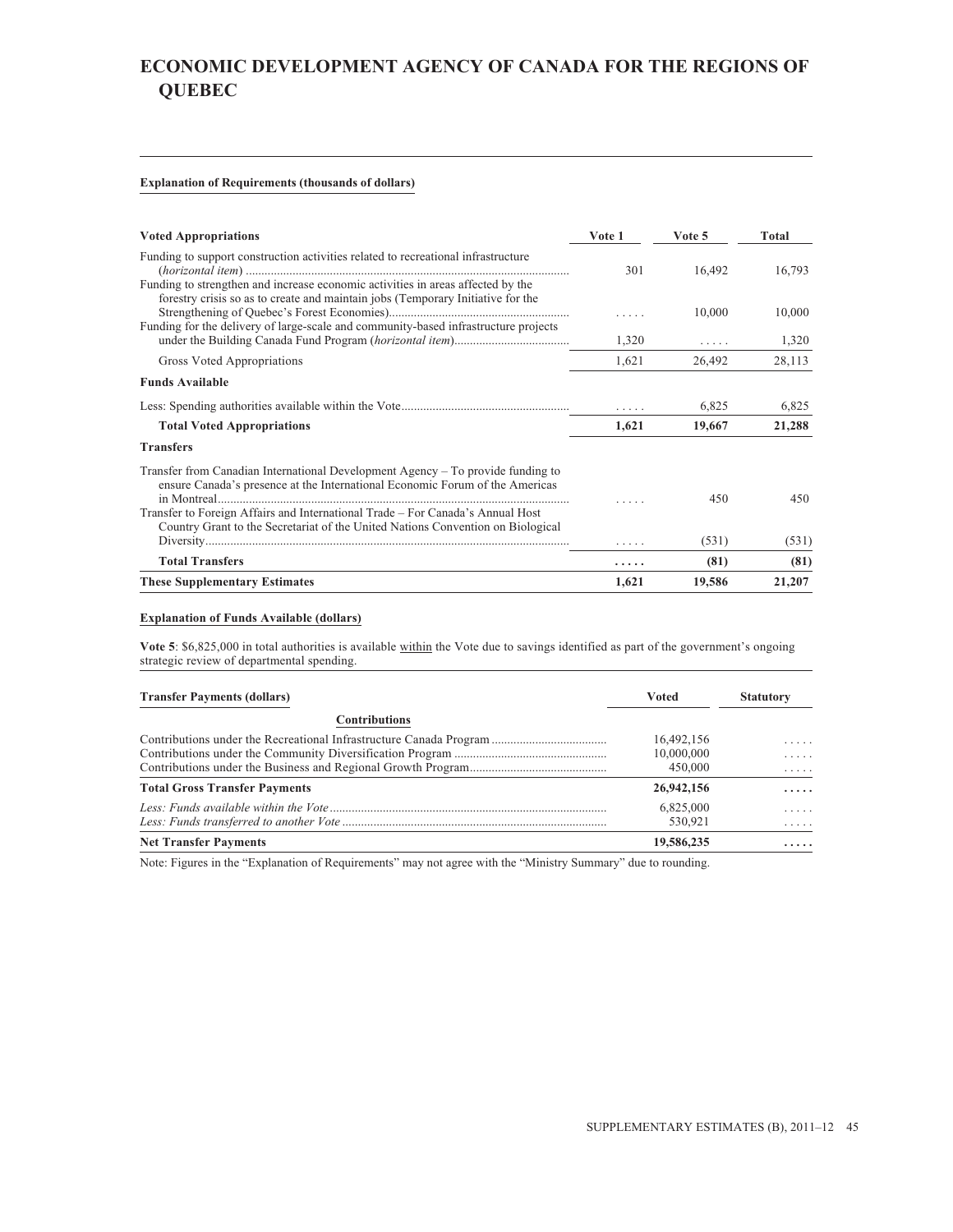|                |                                                                                                                 |              | These Supplementary Estimates |                    |                        |
|----------------|-----------------------------------------------------------------------------------------------------------------|--------------|-------------------------------|--------------------|------------------------|
|                |                                                                                                                 | Authorities  |                               |                    | <b>Total Estimates</b> |
|                | Vote (dollars)                                                                                                  | to date      | <b>Transfers</b>              | <b>Adjustments</b> | to date                |
|                |                                                                                                                 |              |                               |                    |                        |
|                | Department                                                                                                      |              |                               |                    |                        |
| 1 <sub>b</sub> | Operating expenditures, and<br>( <i>a</i> ) recoverable expenditures incurred in respect of the                 |              |                               |                    |                        |
|                | Prairie Provinces Water Board, the Qu'Appelle Basin                                                             |              |                               |                    |                        |
|                | Study Board and the St. John River Basin Study                                                                  |              |                               |                    |                        |
|                | Board:                                                                                                          |              |                               |                    |                        |
|                | $(b)$ authority for the Minister of the Environment to                                                          |              |                               |                    |                        |
|                | engage such consultants as may be required by the                                                               |              |                               |                    |                        |
|                | Boards identified in paragraph (a), at such                                                                     |              |                               |                    |                        |
|                | remuneration as those Boards may determine;                                                                     |              |                               |                    |                        |
|                | $(c)$ recoverable expenditures incurred in respect of<br>Regional Water Resources Planning Investigations       |              |                               |                    |                        |
|                | and Water Resources Inventories;                                                                                |              |                               |                    |                        |
|                | (d) authority to make recoverable advances not                                                                  |              |                               |                    |                        |
|                | exceeding the aggregate of the amount of the shares                                                             |              |                               |                    |                        |
|                | of the Provinces of Manitoba and Ontario of the cost                                                            |              |                               |                    |                        |
|                | of regulating the levels of Lake of the Woods and Lac                                                           |              |                               |                    |                        |
|                | Seul:                                                                                                           |              |                               |                    |                        |
|                | (e) authority to make recoverable advances not<br>exceeding the aggregate of the amount of the shares           |              |                               |                    |                        |
|                | of provincial and outside agencies of the cost of                                                               |              |                               |                    |                        |
|                | hydrometric surveys;                                                                                            |              |                               |                    |                        |
|                | (f) pursuant to paragraph $29.1(2)(a)$ of the <i>Financial</i>                                                  |              |                               |                    |                        |
|                | Administration Act, authority to expend in the current                                                          |              |                               |                    |                        |
|                | fiscal year revenues received during the fiscal year                                                            |              |                               |                    |                        |
|                | arising from the operations of the department funded<br>from this Vote; and                                     |              |                               |                    |                        |
|                | $(g)$ the payment to each member of the Queen's Privy                                                           |              |                               |                    |                        |
|                | Council for Canada who is a Minister without                                                                    |              |                               |                    |                        |
|                | Portfolio or a Minister of State who does not preside                                                           |              |                               |                    |                        |
|                | over a Ministry of State of a salary not to exceed the                                                          |              |                               |                    |                        |
|                | salary paid to Ministers of State who preside over                                                              |              |                               |                    |                        |
|                | Ministries of State under the Salaries Act, as adjusted                                                         |              |                               |                    |                        |
|                | pursuant to the Parliament of Canada Act and pro rata                                                           |              |                               |                    |                        |
|                | for any period of less than a year $-$ To authorize the<br>transfer of \$81,500 from Treasury Board Secretariat |              |                               |                    |                        |
|                | Vote 1, <i>Appropriation Act No. 1, 2011–12</i> for the                                                         |              |                               |                    |                        |
|                | purposes of this Vote and to provide a further amount                                                           |              |                               |                    |                        |
|                |                                                                                                                 | 687,399,840  | (638, 800)                    | 126, 155, 164      | 812,916,204            |
| 5b             | Capital expenditures and authority to make payments                                                             |              |                               |                    |                        |
|                | to provinces or municipalities as contributions                                                                 |              |                               |                    |                        |
|                | towards construction done by those bodies and<br>authority to make recoverable advances not exceeding           |              |                               |                    |                        |
|                | the amount of the shares of provincial and outside                                                              |              |                               |                    |                        |
|                | agencies of the cost of joint projects including                                                                |              |                               |                    |                        |
|                | expenditures on other than federal property $-$ To                                                              |              |                               |                    |                        |
|                | authorize the transfer of \$325,000 from National                                                               |              |                               |                    |                        |
|                | Defence Vote 5, <i>Appropriation Act No. 1, 2011–12</i>                                                         |              |                               |                    |                        |
|                | for the purposes of this Vote and to provide a further                                                          |              |                               |                    |                        |
|                |                                                                                                                 | 49, 107, 248 | 325,000                       | 7,117,500          | 56,549,748             |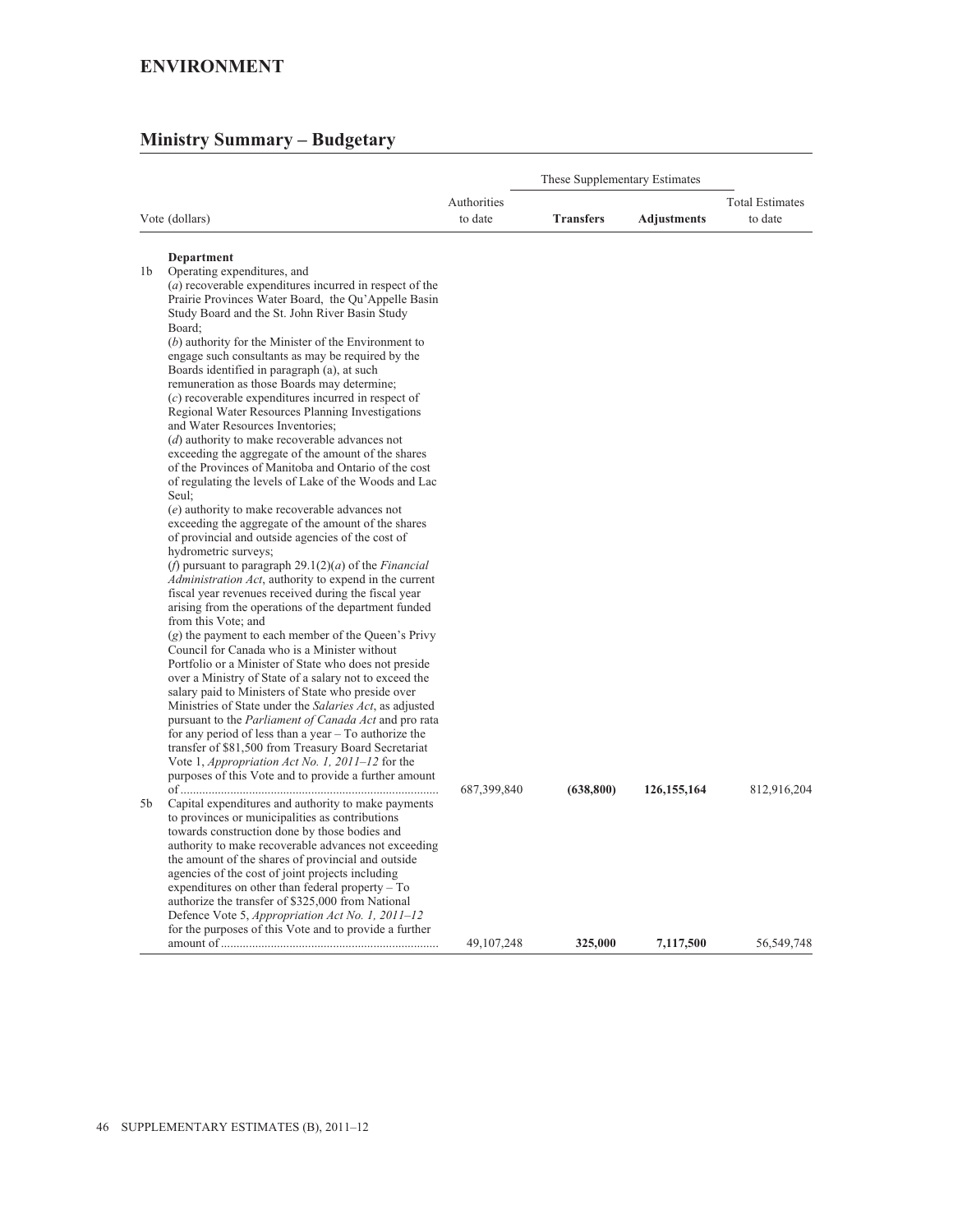### **ENVIRONMENT**

|  | <b>Ministry Summary - Budgetary</b> |  |
|--|-------------------------------------|--|
|--|-------------------------------------|--|

|                  |                                                                                                                                                                                                                                                                                                                                                                                                                                                                                                                                                                                                                                                                                                                                                                                                                                                                                                                                                                                     |                                                     | These Supplementary Estimates |                    |                                                     |  |
|------------------|-------------------------------------------------------------------------------------------------------------------------------------------------------------------------------------------------------------------------------------------------------------------------------------------------------------------------------------------------------------------------------------------------------------------------------------------------------------------------------------------------------------------------------------------------------------------------------------------------------------------------------------------------------------------------------------------------------------------------------------------------------------------------------------------------------------------------------------------------------------------------------------------------------------------------------------------------------------------------------------|-----------------------------------------------------|-------------------------------|--------------------|-----------------------------------------------------|--|
|                  |                                                                                                                                                                                                                                                                                                                                                                                                                                                                                                                                                                                                                                                                                                                                                                                                                                                                                                                                                                                     | Authorities                                         |                               |                    | <b>Total Estimates</b>                              |  |
|                  | Vote (dollars)                                                                                                                                                                                                                                                                                                                                                                                                                                                                                                                                                                                                                                                                                                                                                                                                                                                                                                                                                                      | to date                                             | <b>Transfers</b>              | <b>Adjustments</b> | to date                                             |  |
|                  | 10b The grants listed in the Estimates and contributions,<br>and contributions to developing countries in<br>accordance with the Multilateral Fund of the Montreal<br>Protocol taking the form of cash payments or the<br>provision of goods, equipment or services – To<br>authorize the transfer of \$605,175 from Fisheries and<br>Oceans Vote 10, Appropriation Act No. 1, 2011-12<br>for the purposes of this Vote and to provide a further                                                                                                                                                                                                                                                                                                                                                                                                                                                                                                                                    | 93,398,106                                          | 38,207                        | 2,360,000          | 95,796,313                                          |  |
| (S)<br>(S)       | Minister of the Environment – Salary and motor car                                                                                                                                                                                                                                                                                                                                                                                                                                                                                                                                                                                                                                                                                                                                                                                                                                                                                                                                  | 84,495,565<br>77,516                                |                               |                    | 84,495,565<br>77,516                                |  |
|                  |                                                                                                                                                                                                                                                                                                                                                                                                                                                                                                                                                                                                                                                                                                                                                                                                                                                                                                                                                                                     | 914,478,275                                         | .<br>(275, 593)               | .<br>135,632,664   | 1,049,835,346                                       |  |
|                  | <b>Canadian Environmental Assessment Agency</b><br>15b Program expenditures, contributions and, pursuant to<br>paragraph $29.1(2)(a)$ of the Financial Administration<br>Act, authority to expend revenues received during the<br>fiscal year arising from the provision of<br>environmental assessment services including the<br>conduct of panel reviews, comprehensive studies,<br>mediations, training and information publications by<br>the Canadian Environmental Assessment Agency                                                                                                                                                                                                                                                                                                                                                                                                                                                                                          | 28,274,219                                          |                               | 2,100,000          | 30, 374, 219                                        |  |
| (S)              |                                                                                                                                                                                                                                                                                                                                                                                                                                                                                                                                                                                                                                                                                                                                                                                                                                                                                                                                                                                     | 2,872,435                                           |                               | .                  | 2,872,435                                           |  |
|                  |                                                                                                                                                                                                                                                                                                                                                                                                                                                                                                                                                                                                                                                                                                                                                                                                                                                                                                                                                                                     | 31,146,654                                          | .                             | 2,100,000          | 33,246,654                                          |  |
|                  | <b>National Round Table on the Environment and</b>                                                                                                                                                                                                                                                                                                                                                                                                                                                                                                                                                                                                                                                                                                                                                                                                                                                                                                                                  |                                                     |                               |                    |                                                     |  |
| 20<br>(S)        | the Economy<br>Contributions to employee benefit plans                                                                                                                                                                                                                                                                                                                                                                                                                                                                                                                                                                                                                                                                                                                                                                                                                                                                                                                              | 5,051,265<br>439,195                                | .                             | .<br>.             | 5,051,265<br>439,195                                |  |
|                  |                                                                                                                                                                                                                                                                                                                                                                                                                                                                                                                                                                                                                                                                                                                                                                                                                                                                                                                                                                                     | 5,490,460                                           | .                             | .                  | 5,490,460                                           |  |
| 30<br>(S)<br>(S) | Parks Canada Agency<br>25b Program expenditures, including capital expenditures,<br>the grants listed in the Estimates and contributions,<br>including expenditures on other than federal property,<br>and payments to provinces and municipalities as<br>contributions towards the cost of undertakings carried<br>out by those bodies - To authorize the transfer of<br>\$500,000 from Environment Vote 10, \$200,000 from<br>National Defence Vote 1 and \$73,500 from National<br>Defence Vote 5, Appropriation Act No. 1, 2011-12<br>for the purposes of this Vote and to provide a further<br>Payments to the New Parks and Historic Sites<br>Account for the purposes of establishing new national<br>parks, national historic sites and related heritage<br>areas, as set out in section 21 of the Parks Canada<br>Contributions to employee benefit plans<br>Expenditures equivalent to revenues resulting from<br>the conduct of operations pursuant to section 20 of the | 575,531,457<br>500,000<br>47,942,197<br>111,000,000 | 773,500                       | 22, 212, 165       | 598,517,122<br>500,000<br>47,942,197<br>111,000,000 |  |
|                  |                                                                                                                                                                                                                                                                                                                                                                                                                                                                                                                                                                                                                                                                                                                                                                                                                                                                                                                                                                                     |                                                     | 773,500                       |                    |                                                     |  |
|                  |                                                                                                                                                                                                                                                                                                                                                                                                                                                                                                                                                                                                                                                                                                                                                                                                                                                                                                                                                                                     | 734,973,654                                         |                               | 22, 212, 165       | 757,959,319                                         |  |

Note: The "Authorities to date" amount for Parks Canada Agency includes \$ 44,438,248 in Vote 25, which was appropriated in 2010–11 and will be spent in 2011–12.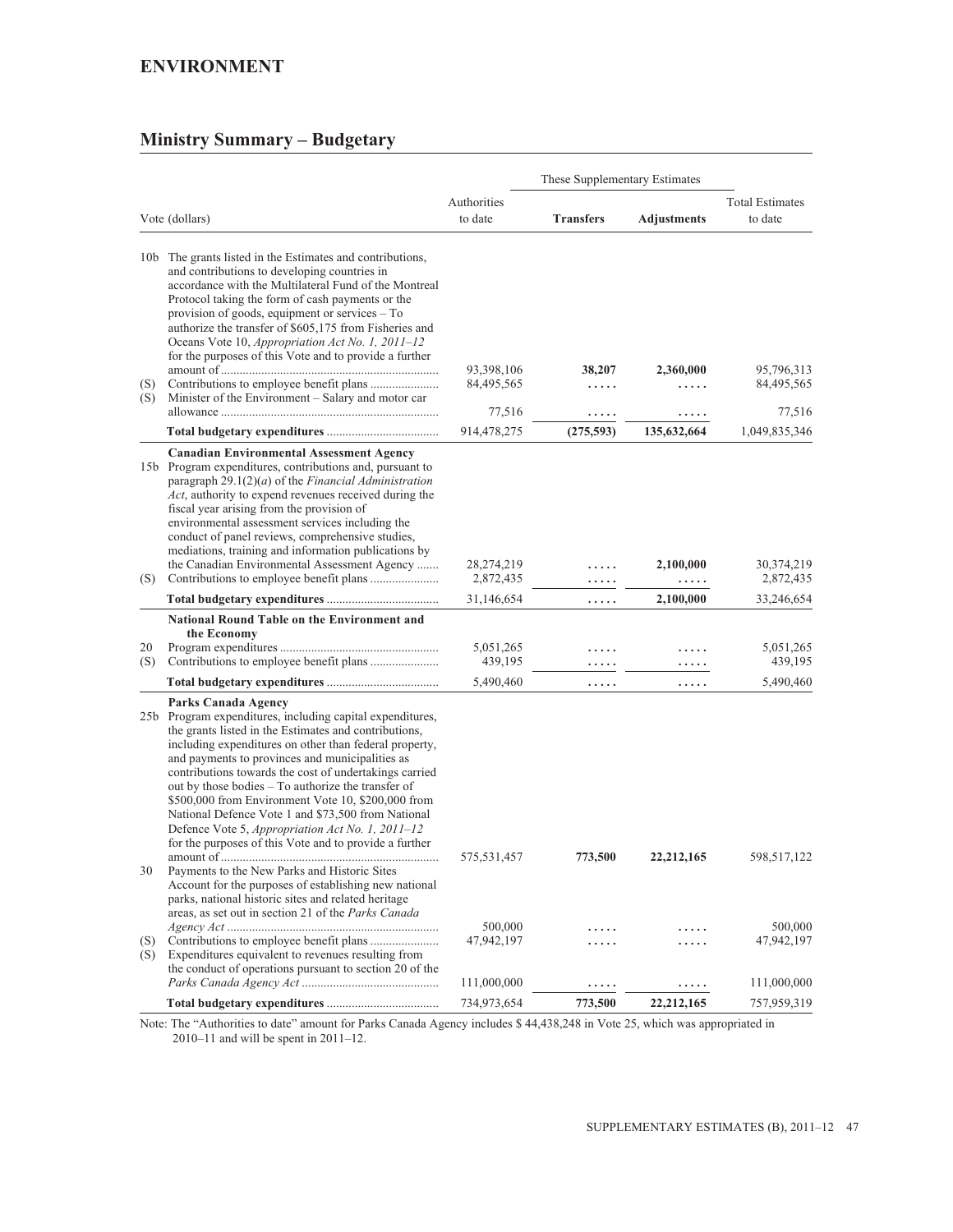# **ENVIRONMENT**

## **Department**

### **Explanation of Requirements (thousands of dollars)**

| <b>Voted Appropriations</b>                                                                                                           | Vote 1                                     | Vote 5 | Vote 10  | Total            |
|---------------------------------------------------------------------------------------------------------------------------------------|--------------------------------------------|--------|----------|------------------|
| Funding for the renewal of the Clean Air Regulatory Agenda                                                                            | 77,248                                     | 5,580  | 1.660    | 84,488           |
| Funding to protect Canadians' health and the environment through a<br>renewed Chemicals Management Plan ( <i>horizontal item</i> )    | 24,787                                     | 140    | 200      | 25,127           |
| Funding to ensure the integrity of the Government of Canada's<br>weather and environmental monitoring and supercomputing              |                                            |        |          |                  |
|                                                                                                                                       | 9,487                                      | 398    | .        | 9,885            |
| Funding related to the assessment, management and remediation of<br>Funding to help Canadians adapt to the impacts of climate change  | 6,706                                      | .      | .        | 6,706            |
| under Canada's Clean Air Agenda (horizontal item)                                                                                     | 5,141                                      | .      | .        | 5,141            |
| Funding to reduce air pollution and greenhouse gas emissions related<br>to transportation under Canada's Clean Air Agenda (horizontal |                                            |        |          |                  |
|                                                                                                                                       | 1,711                                      | .      | .        | 1,711            |
| Funding for the procurement of capital items in support of the<br>National Hydrometric Program and to allow for the recovery of       | $\mathbb{Z}^2$ . The set of $\mathbb{Z}^2$ | 1,000  | .        | 1,000            |
| Funding for the renewal of the Genomics Research and Development                                                                      | 950                                        | .      | .        | 950              |
|                                                                                                                                       | .                                          |        | 500      | 500              |
| Reinvestment of royalties from intellectual property                                                                                  | 126                                        | .      | .        | 126              |
| <b>Total Voted Appropriations</b>                                                                                                     | 126,156                                    | 7,118  | 2,360    | 135,634          |
| <b>Transfers</b>                                                                                                                      |                                            |        |          |                  |
| Transfer from Fisheries and Oceans – To support Aboriginal<br>involvement in activities intended to protect terrestrial species at    |                                            |        | 605      | 605              |
| Transfer from National Defence - For public security related to the<br>Chemical, Biological, Radiological and Nuclear Research and    |                                            |        |          |                  |
|                                                                                                                                       |                                            | 325    | .        | 325              |
| Transfer from Treasury Board Secretariat – To support the                                                                             | 82                                         |        |          | 82               |
| Transfer to Foreign Affairs and International Trade - For Canada's<br>Annual Host Country Grant to the Secretariat of the United      |                                            | .      | $\cdots$ |                  |
| Transfer to Parks Canada Agency – To support the building of the                                                                      |                                            | .      | (67)     | (67)             |
|                                                                                                                                       | .                                          | .      | (500)    | (500)            |
| Transfer to Fisheries and Oceans – To continue the environmental<br>restoration of key aquatic areas of concern identified under      |                                            |        |          |                  |
|                                                                                                                                       | (720)                                      | .      | $\cdots$ | (720)            |
| <b>Total Transfers</b>                                                                                                                | (638)                                      | 325    | 38       | (275)            |
| <b>These Supplementary Estimates</b>                                                                                                  | 125,518                                    | 7,443  | 2,398    | 135,359          |
| <b>Transfer Payments (dollars)</b>                                                                                                    |                                            |        | Voted    | <b>Statutory</b> |
| <b>Contributions</b>                                                                                                                  |                                            |        |          |                  |

| Contributions                                                                  |           |   |
|--------------------------------------------------------------------------------|-----------|---|
|                                                                                | 1,660,000 | . |
|                                                                                | 200,000   | . |
| Contributions to support environmental and sustainable development initiatives | 605,175   | . |
| <b>Total Gross Transfer Payments</b>                                           | 2,465,175 | . |
|                                                                                | 66.968    | . |
| <b>Net Transfer Payments</b>                                                   | 2,398,207 | . |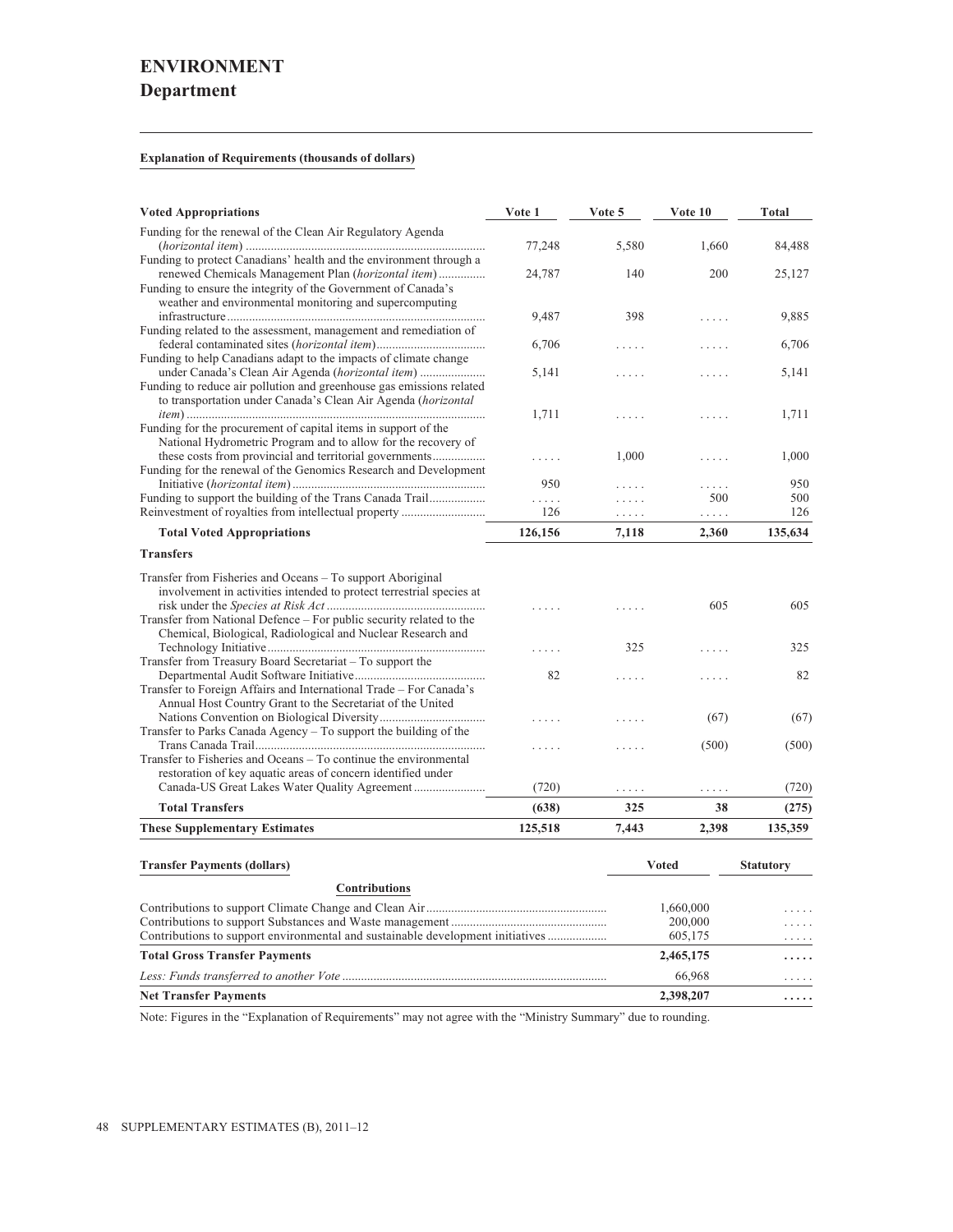# **ENVIRONMENT Canadian Environmental Assessment Agency**

### **Explanation of Requirements (thousands of dollars)**

| <b>Voted Appropriations</b>                                                                                |           | Vote 15          |  |  |
|------------------------------------------------------------------------------------------------------------|-----------|------------------|--|--|
| Funding for the Participant Funding Program to proactively lead Aboriginal consultations for environmental |           |                  |  |  |
| <b>Transfer Payments (dollars)</b>                                                                         | Voted     | <b>Statutory</b> |  |  |
| <b>Contributions</b>                                                                                       |           |                  |  |  |
| Contributions for the support of public participation in the environmental assessment                      | 2.100.000 | .                |  |  |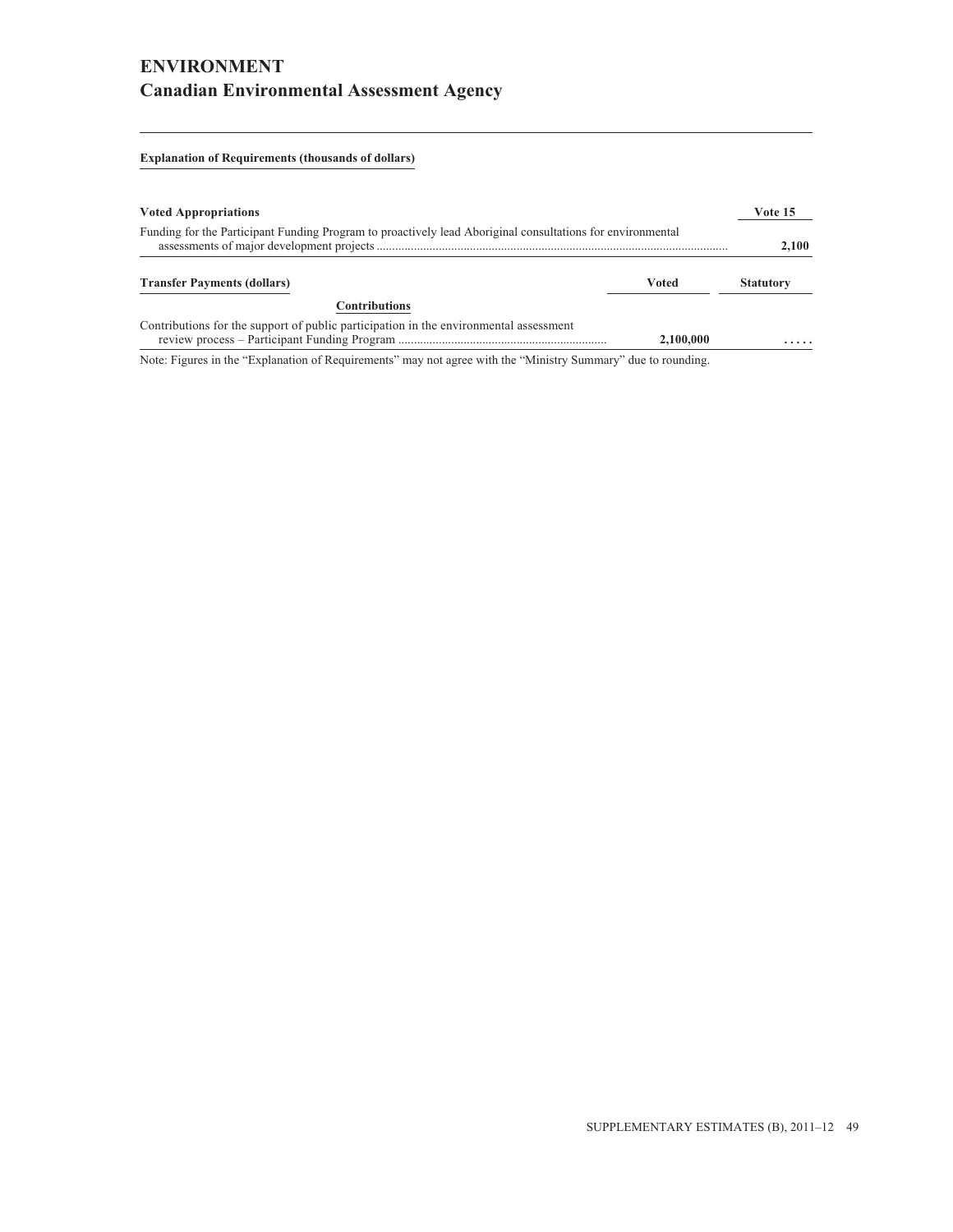### **ENVIRONMENT**

### **Parks Canada Agency**

### **Explanation of Requirements (thousands of dollars)**

| <b>Voted Appropriations</b>                                                                                                                                                                                                   | Vote 25 |
|-------------------------------------------------------------------------------------------------------------------------------------------------------------------------------------------------------------------------------|---------|
| Funding for emergency response to natural disasters, and unanticipated health and safety related capital repairs                                                                                                              | 16,666  |
|                                                                                                                                                                                                                               | 5,000   |
|                                                                                                                                                                                                                               | 4,860   |
| Funding related to the assessment, management and remediation of federal contaminated sites (horizontal item)<br>Funding to help Canadians adapt to the impacts of climate change under Canada's Clean Air Agenda (horizontal | 2,845   |
|                                                                                                                                                                                                                               | 484     |
| Funding for the Tulita District Benefits Corporation to establish a scholarship program and to assist the Corporation                                                                                                         | 250     |
| Gross Voted Appropriations                                                                                                                                                                                                    | 30,105  |
| <b>Funds Available</b>                                                                                                                                                                                                        |         |
|                                                                                                                                                                                                                               | 7,892   |
| <b>Total Voted Appropriations</b>                                                                                                                                                                                             | 22,213  |
| <b>Transfers</b>                                                                                                                                                                                                              |         |
|                                                                                                                                                                                                                               | 500     |
| Transfer from National Defence – For investments in search and rescue prevention and coordination initiatives across                                                                                                          |         |
|                                                                                                                                                                                                                               | 274     |
| <b>Total Transfers</b>                                                                                                                                                                                                        | 774     |
| <b>These Supplementary Estimates</b>                                                                                                                                                                                          | 22,987  |

#### **Explanation of Funds Available (dollars)**

**Vote 25**: \$7,891,754 in total authorities is available within the Vote due to the realignment of funding from other operating to personnel (\$7,641,754) and the internal reallocation of operating funds for the Grants to the Tulita District Benefits Corporation (\$250,000).

| <b>Transfer Payments (dollars)</b>                                                            | <b>Voted</b> | <b>Statutory</b> |
|-----------------------------------------------------------------------------------------------|--------------|------------------|
| Grants                                                                                        |              |                  |
|                                                                                               | 250,000      | .                |
| <b>Total Gross Grants</b>                                                                     | 250,000      | .                |
| <b>Contributions</b>                                                                          |              |                  |
| Contributions in support of activities or projects related to national parks, national marine | 6,130,000    | .                |
| <b>Total Transfer Payments</b>                                                                | 6.380,000    | .                |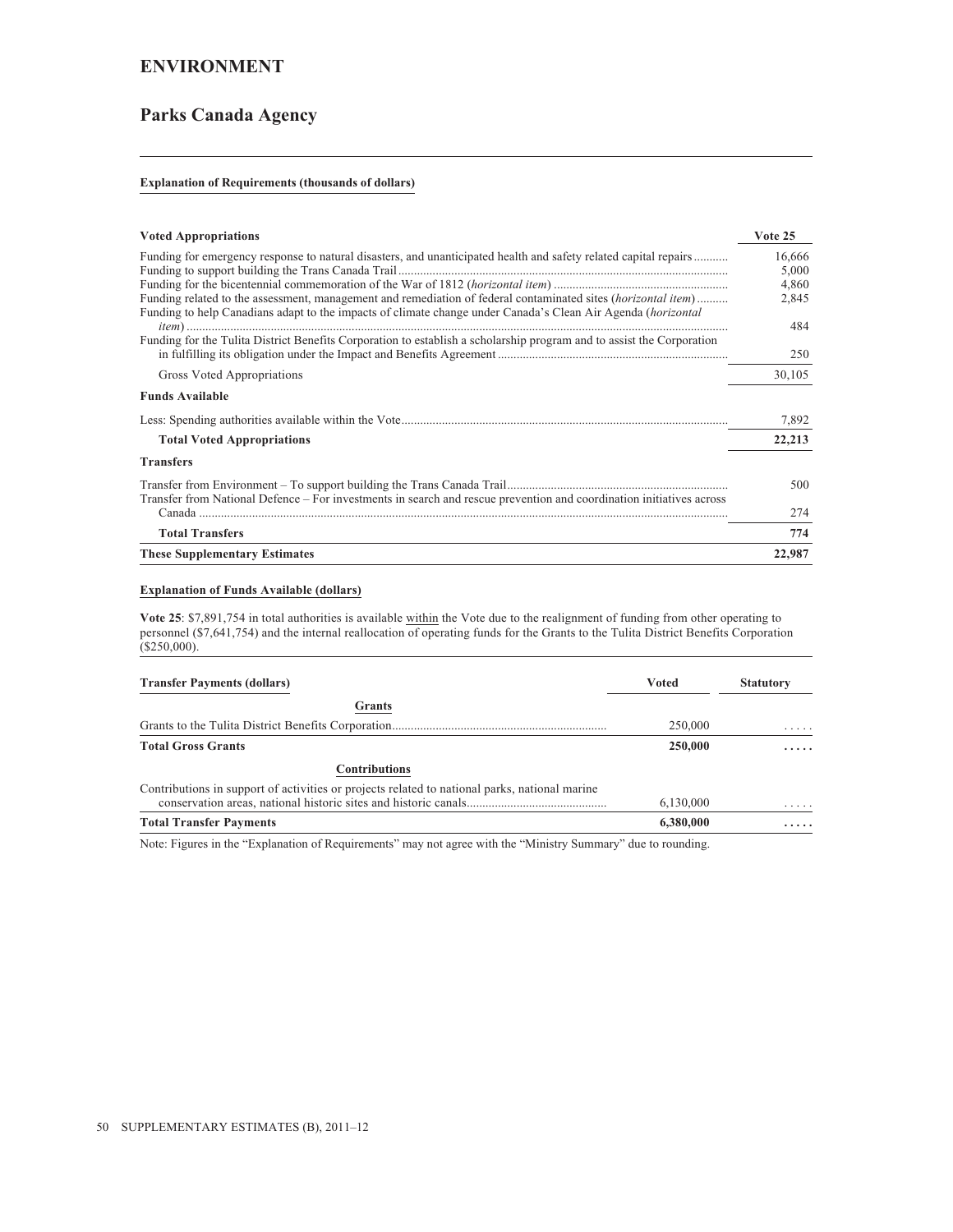|     |                                                                                                                   |                 | These Supplementary Estimates |                    |                        |
|-----|-------------------------------------------------------------------------------------------------------------------|-----------------|-------------------------------|--------------------|------------------------|
|     |                                                                                                                   | Authorities     |                               |                    | <b>Total Estimates</b> |
|     | Vote (dollars)                                                                                                    | to date         | <b>Transfers</b>              | <b>Adjustments</b> | to date                |
|     |                                                                                                                   |                 |                               |                    |                        |
| 1b  | Department<br>Operating expenditures and the payment to each                                                      |                 |                               |                    |                        |
|     | member of the Queen's Privy Council for Canada                                                                    |                 |                               |                    |                        |
|     | who is a Minister without Portfolio or a Minister of                                                              |                 |                               |                    |                        |
|     | State who does not preside over a Ministry of State of                                                            |                 |                               |                    |                        |
|     | a salary not to exceed the salary paid to Ministers of                                                            |                 |                               |                    |                        |
|     | State who preside over Ministries of State under the                                                              |                 |                               |                    |                        |
|     | Salaries Act, as adjusted pursuant to the Parliament of                                                           |                 |                               |                    |                        |
|     | Canada Act and pro rata for any period of less than a                                                             |                 |                               |                    |                        |
|     | year and authority to expend revenue received during                                                              |                 |                               |                    |                        |
|     |                                                                                                                   | 108,580,268     | (6,000)                       | 4,940,846          | 113,515,114            |
| 5b  | The grants listed in the Estimates and contributions                                                              | 181,416,000     | .                             | 7,000,000          | 188,416,000            |
| (S) | Contributions to employee benefit plans                                                                           | 12,789,809      | .                             | .                  | 12,789,809             |
| (S) | Minister of Finance – Salary and motor car allowance                                                              | 77,516          | .                             | .                  | 77,516                 |
| (S) |                                                                                                                   | $\ldots$        | .                             | 2,000              | 2,000                  |
| (S) |                                                                                                                   |                 | .                             | (410,000,000)      | 29,841,000,000         |
| (S) | Canada Health Transfer (Part V.1 -                                                                                |                 |                               |                    |                        |
| (S) | Federal-Provincial Fiscal Arrangements Act)  26,951,863,000<br>Fiscal Equalization (Part $I$ – Federal-Provincial |                 |                               | .                  | 26,951,863,000         |
|     |                                                                                                                   |                 |                               | .                  | 14,658,570,000         |
| (S) | Canada Social Transfer (Part V.1 -                                                                                |                 |                               |                    |                        |
|     | Federal-Provincial Fiscal Arrangements Act)  11,514,064,000                                                       |                 |                               | .                  | 11,514,064,000         |
| (S) | Territorial Financing (Part I.1 - Federal-Provincial                                                              |                 |                               |                    |                        |
|     |                                                                                                                   | 2,876,083,006   | .                             | .                  | 2,876,083,006          |
| (S) | Transitional assistance to provinces entering into the                                                            |                 |                               |                    |                        |
|     | harmonized value-added tax framework (Part III.1 -                                                                |                 |                               |                    |                        |
|     | Federal-Provincial Fiscal Arrangements Act)                                                                       | 1,880,000,000   |                               |                    | 1,880,000,000          |
| (S) | Payments to International Development Association                                                                 | 384,280,000     |                               |                    | 384,280,000            |
| (S) | Wait Times Reduction Transfer (Part V.1 –                                                                         |                 |                               |                    |                        |
|     | Federal-Provincial Fiscal Arrangements Act)                                                                       | 250,000,000     |                               |                    | 250,000,000            |
| (S) | Establishment of a Canadian Securities Regulation                                                                 |                 |                               |                    |                        |
|     | Regime and Canadian Regulatory Authority (Budget                                                                  |                 |                               |                    |                        |
|     |                                                                                                                   | 150,000,000     |                               |                    | 150,000,000            |
| (S) |                                                                                                                   | 130,000,000     |                               |                    | 130,000,000            |
| (S) | Debt payments on behalf of poor countries to                                                                      |                 |                               |                    |                        |
|     | International Organizations pursuant to section 18(1)                                                             |                 |                               |                    |                        |
|     |                                                                                                                   | 51,200,000      |                               |                    | 51,200,000             |
| (S) | Statutory Subsidies (Constitution Acts, 1867-1982,                                                                |                 |                               |                    | 32,148,683             |
| (S) | Canadian Securities Regulation Regime Transition                                                                  | 32,148,683      |                               |                    |                        |
|     | Office (Canadian Securities Regulation Regime                                                                     |                 |                               |                    |                        |
|     |                                                                                                                   | 11,000,000      |                               |                    | 11,000,000             |
| (S) | Youth Allowances Recovery (Federal-Provincial                                                                     |                 |                               |                    |                        |
|     |                                                                                                                   | (685, 644, 000) |                               | (7,953,000)        | (693, 597, 000)        |
| (S) | Alternative Payments for Standing Programs (Part VI                                                               |                 |                               |                    |                        |
|     | - Federal-Provincial Fiscal Arrangements Act)  (3,112,956,000)                                                    |                 | .                             | (34,591,000)       | (3,147,547,000)        |
| (S) | Additional Fiscal Equalization Payment - Total                                                                    |                 |                               |                    |                        |
|     | Transfer Protection (Part I – Federal-Provincial                                                                  |                 |                               |                    |                        |
|     |                                                                                                                   | .               |                               | 952,107,000        | 952,107,000            |
| (S) | Transitional Payment to Newfoundland and Labrador                                                                 |                 |                               |                    |                        |
|     | (Nova Scotia and Newfoundland and Labrador                                                                        |                 |                               |                    |                        |
|     | Additional Fiscal Equalization Offset Payments Act)                                                               | .               |                               | 536,121,000        | 536,121,000            |
| (S) | Incentive for Provinces to Eliminate Taxes on Capital                                                             |                 |                               |                    |                        |
|     | (Part IV – Federal-Provincial Fiscal Arrangements                                                                 |                 |                               |                    |                        |
|     |                                                                                                                   | .               | .                             | 86,390,000         | 86,390,000             |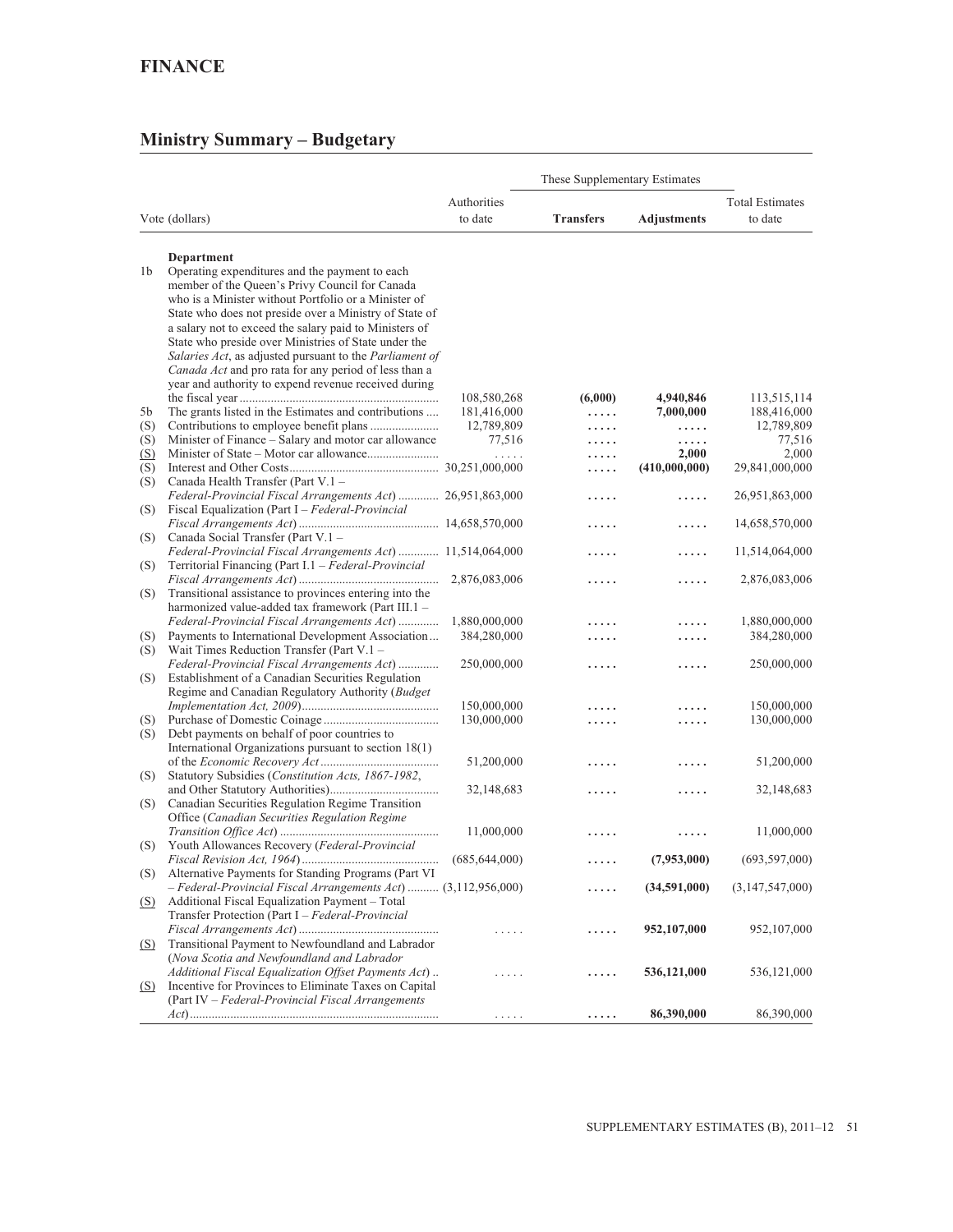# **FINANCE**

| Authorities<br><b>Total Estimates</b><br><b>Transfers</b><br>Vote (dollars)<br>to date<br><b>Adjustments</b><br>to date<br>Additional Fiscal Equalization Offset Payment to<br>(S)<br>Nova Scotia (Nova Scotia and Newfoundland and<br>Labrador Additional Fiscal Equalization Offset<br>33,695,000<br>33,695,000<br>.<br>(S) Additional Fiscal Equalization to Nova Scotia (Part I)<br>- Federal-Provincial Fiscal Arrangements Act)<br>17,988,000<br>17,988,000<br>.<br>(6,000)<br>1,185,699,846<br>86, 830, 166, 128<br><b>Auditor General</b><br>20<br>Program expenditures and, pursuant to paragraph<br>$29.1(2)(a)$ of the Financial Administration Act,<br>authority to expend revenues received to offset related<br>expenditures incurred in the fiscal year arising from<br>audit professional services provided to members of<br>the Canadian Council of Legislative Auditors<br>(CCOLA) and the annual financial and performance<br>audits and of contribution audits for the International<br>78,297,061<br>.<br>Contributions to employee benefit plans<br>10,439,256<br>(S)<br>10,439,256<br>.<br>.<br>88,736,317<br>88,736,317<br>.<br>.<br><b>Canadian International Trade Tribunal</b><br>25<br>10,519,591<br>.<br>.<br>1,477,598<br>(S)<br>.<br>.<br>11,997,189<br>11,997,189<br>.<br>.<br><b>Financial Transactions and Reports Analysis</b><br><b>Centre of Canada</b><br>53,214,822<br>.<br>.<br>3,892,779<br>(S)<br>.<br>.<br>57,107,601<br>57,107,601<br>.<br>.<br><b>Office of the Superintendent of Financial</b><br><b>Institutions</b><br>910,226<br>35<br>(S)<br>Spending of revenues pursuant to subsection $17(2)$ of<br>the Office of the Superintendent of Financial<br>$\mathbf{1}$<br>910,227<br>.<br>.<br>PPP Canada Inc.<br>Payments to PPP Canada Inc. for operations and<br>40<br>12,700,000<br>Payments to PPP Canada Inc. for P3 Fund<br>45<br>275,000,000<br>275,000,000<br>.<br>. |  | These Supplementary Estimates |   |   |                         |  |
|-------------------------------------------------------------------------------------------------------------------------------------------------------------------------------------------------------------------------------------------------------------------------------------------------------------------------------------------------------------------------------------------------------------------------------------------------------------------------------------------------------------------------------------------------------------------------------------------------------------------------------------------------------------------------------------------------------------------------------------------------------------------------------------------------------------------------------------------------------------------------------------------------------------------------------------------------------------------------------------------------------------------------------------------------------------------------------------------------------------------------------------------------------------------------------------------------------------------------------------------------------------------------------------------------------------------------------------------------------------------------------------------------------------------------------------------------------------------------------------------------------------------------------------------------------------------------------------------------------------------------------------------------------------------------------------------------------------------------------------------------------------------------------------------------------------------------------------------------------------------------------------------------------------------------------|--|-------------------------------|---|---|-------------------------|--|
|                                                                                                                                                                                                                                                                                                                                                                                                                                                                                                                                                                                                                                                                                                                                                                                                                                                                                                                                                                                                                                                                                                                                                                                                                                                                                                                                                                                                                                                                                                                                                                                                                                                                                                                                                                                                                                                                                                                               |  |                               |   |   |                         |  |
|                                                                                                                                                                                                                                                                                                                                                                                                                                                                                                                                                                                                                                                                                                                                                                                                                                                                                                                                                                                                                                                                                                                                                                                                                                                                                                                                                                                                                                                                                                                                                                                                                                                                                                                                                                                                                                                                                                                               |  |                               |   |   |                         |  |
|                                                                                                                                                                                                                                                                                                                                                                                                                                                                                                                                                                                                                                                                                                                                                                                                                                                                                                                                                                                                                                                                                                                                                                                                                                                                                                                                                                                                                                                                                                                                                                                                                                                                                                                                                                                                                                                                                                                               |  |                               |   |   |                         |  |
|                                                                                                                                                                                                                                                                                                                                                                                                                                                                                                                                                                                                                                                                                                                                                                                                                                                                                                                                                                                                                                                                                                                                                                                                                                                                                                                                                                                                                                                                                                                                                                                                                                                                                                                                                                                                                                                                                                                               |  |                               |   |   |                         |  |
|                                                                                                                                                                                                                                                                                                                                                                                                                                                                                                                                                                                                                                                                                                                                                                                                                                                                                                                                                                                                                                                                                                                                                                                                                                                                                                                                                                                                                                                                                                                                                                                                                                                                                                                                                                                                                                                                                                                               |  |                               |   |   | 78,297,061              |  |
|                                                                                                                                                                                                                                                                                                                                                                                                                                                                                                                                                                                                                                                                                                                                                                                                                                                                                                                                                                                                                                                                                                                                                                                                                                                                                                                                                                                                                                                                                                                                                                                                                                                                                                                                                                                                                                                                                                                               |  |                               |   |   |                         |  |
|                                                                                                                                                                                                                                                                                                                                                                                                                                                                                                                                                                                                                                                                                                                                                                                                                                                                                                                                                                                                                                                                                                                                                                                                                                                                                                                                                                                                                                                                                                                                                                                                                                                                                                                                                                                                                                                                                                                               |  |                               |   |   | 10,519,591<br>1,477,598 |  |
|                                                                                                                                                                                                                                                                                                                                                                                                                                                                                                                                                                                                                                                                                                                                                                                                                                                                                                                                                                                                                                                                                                                                                                                                                                                                                                                                                                                                                                                                                                                                                                                                                                                                                                                                                                                                                                                                                                                               |  |                               |   |   |                         |  |
|                                                                                                                                                                                                                                                                                                                                                                                                                                                                                                                                                                                                                                                                                                                                                                                                                                                                                                                                                                                                                                                                                                                                                                                                                                                                                                                                                                                                                                                                                                                                                                                                                                                                                                                                                                                                                                                                                                                               |  |                               |   |   | 53,214,822<br>3,892,779 |  |
|                                                                                                                                                                                                                                                                                                                                                                                                                                                                                                                                                                                                                                                                                                                                                                                                                                                                                                                                                                                                                                                                                                                                                                                                                                                                                                                                                                                                                                                                                                                                                                                                                                                                                                                                                                                                                                                                                                                               |  |                               |   |   |                         |  |
|                                                                                                                                                                                                                                                                                                                                                                                                                                                                                                                                                                                                                                                                                                                                                                                                                                                                                                                                                                                                                                                                                                                                                                                                                                                                                                                                                                                                                                                                                                                                                                                                                                                                                                                                                                                                                                                                                                                               |  |                               |   |   | 910,226                 |  |
|                                                                                                                                                                                                                                                                                                                                                                                                                                                                                                                                                                                                                                                                                                                                                                                                                                                                                                                                                                                                                                                                                                                                                                                                                                                                                                                                                                                                                                                                                                                                                                                                                                                                                                                                                                                                                                                                                                                               |  |                               |   |   | 1                       |  |
|                                                                                                                                                                                                                                                                                                                                                                                                                                                                                                                                                                                                                                                                                                                                                                                                                                                                                                                                                                                                                                                                                                                                                                                                                                                                                                                                                                                                                                                                                                                                                                                                                                                                                                                                                                                                                                                                                                                               |  |                               |   |   | 910,227                 |  |
|                                                                                                                                                                                                                                                                                                                                                                                                                                                                                                                                                                                                                                                                                                                                                                                                                                                                                                                                                                                                                                                                                                                                                                                                                                                                                                                                                                                                                                                                                                                                                                                                                                                                                                                                                                                                                                                                                                                               |  |                               |   |   | 12,700,000              |  |
|                                                                                                                                                                                                                                                                                                                                                                                                                                                                                                                                                                                                                                                                                                                                                                                                                                                                                                                                                                                                                                                                                                                                                                                                                                                                                                                                                                                                                                                                                                                                                                                                                                                                                                                                                                                                                                                                                                                               |  | 287,700,000                   | . | . | 287,700,000             |  |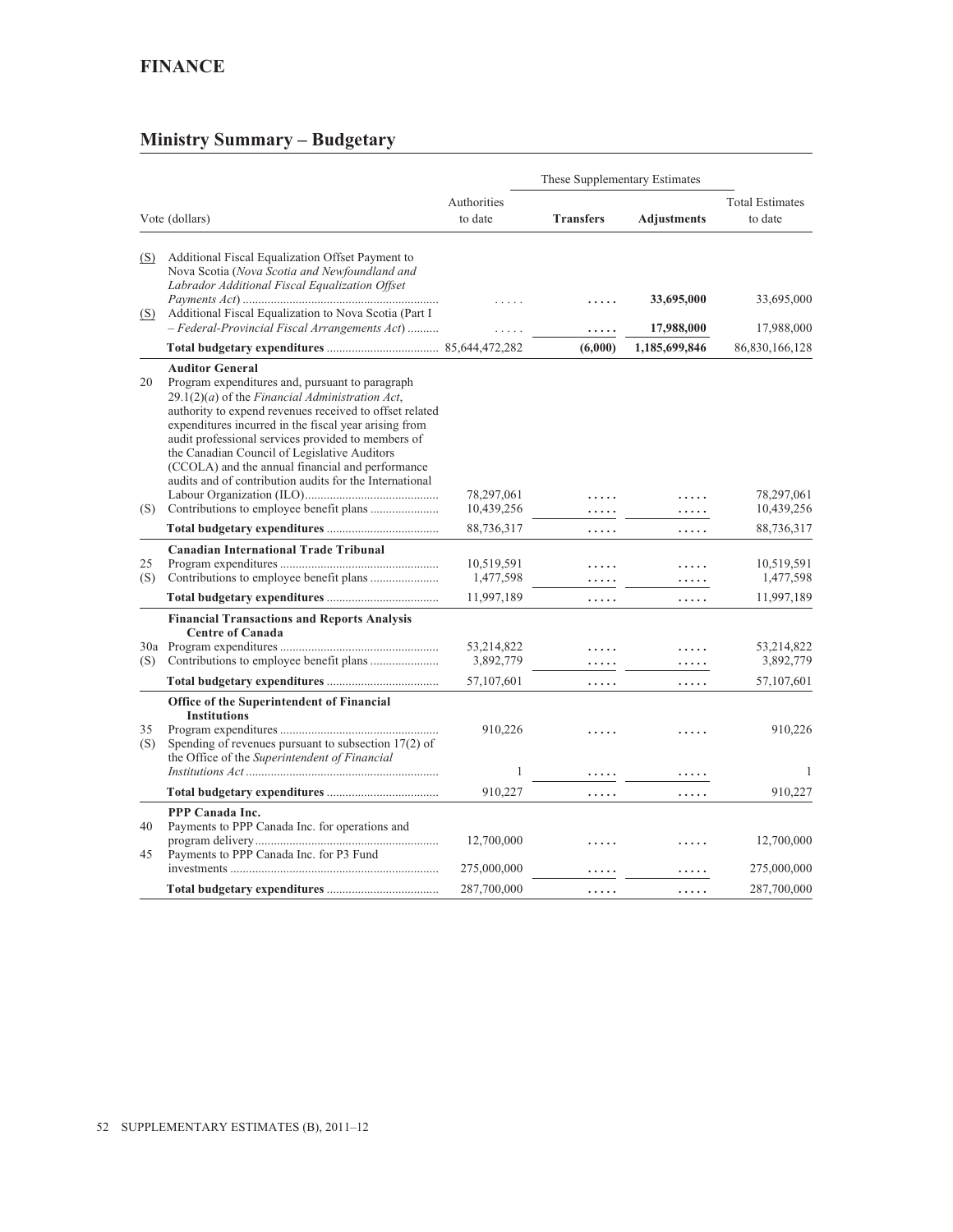|            |                                                                                                                                                                                                                                                                                                                                                                                                                                                                                                                                                                                     |                        | These Supplementary Estimates |                    |                                   |
|------------|-------------------------------------------------------------------------------------------------------------------------------------------------------------------------------------------------------------------------------------------------------------------------------------------------------------------------------------------------------------------------------------------------------------------------------------------------------------------------------------------------------------------------------------------------------------------------------------|------------------------|-------------------------------|--------------------|-----------------------------------|
|            | Vote (dollars)                                                                                                                                                                                                                                                                                                                                                                                                                                                                                                                                                                      | Authorities<br>to date | <b>Transfers</b>              | <b>Adjustments</b> | <b>Total Estimates</b><br>to date |
|            | Department<br>L10 Pursuant to paragraph 8(c) of Bretton Woods and<br><i>Related Agreements Act</i> , the amount of financial<br>assistance provided by the Minister of Finance for the<br>purchase on behalf of Her Majesty in right of Canada<br>of shares of the International Bank for Reconstruction<br>and Development shall not exceed an amount of<br>\$98,141,398 in United States dollars over the period<br>$2011 - 12$ to $2015 - 16$ , and in respect of the period<br>commencing on April 1, 2011 and ending on<br>March 31, 2012, an amount of \$20,082,471 in United |                        |                               |                    |                                   |
|            | States dollars, notwithstanding that the amount may<br>exceed the equivalent in Canadian dollars estimated at<br>L15b In accordance with the <i>Bretton Woods and Related</i><br><i>Agreements Act</i> , the issuance and payment of                                                                                                                                                                                                                                                                                                                                                | 20,610,640             |                               |                    | 20,610,640                        |
| <u>(S)</u> | non-interest bearing, non-negotiable demand notes in<br>an amount not to exceed \$441,620,000 to the<br>Payments to Ontario and Prince Edward Island<br>(Part I.01 – Federal-Provincial Fiscal Arrangements                                                                                                                                                                                                                                                                                                                                                                         | 1                      |                               | 1<br>151,454,000   | 2<br>151,454,000                  |
|            |                                                                                                                                                                                                                                                                                                                                                                                                                                                                                                                                                                                     | 20,610,641             |                               | 151,454,001        | 172,064,642                       |

# **Ministry Summary – Non-Budgetary Authorities**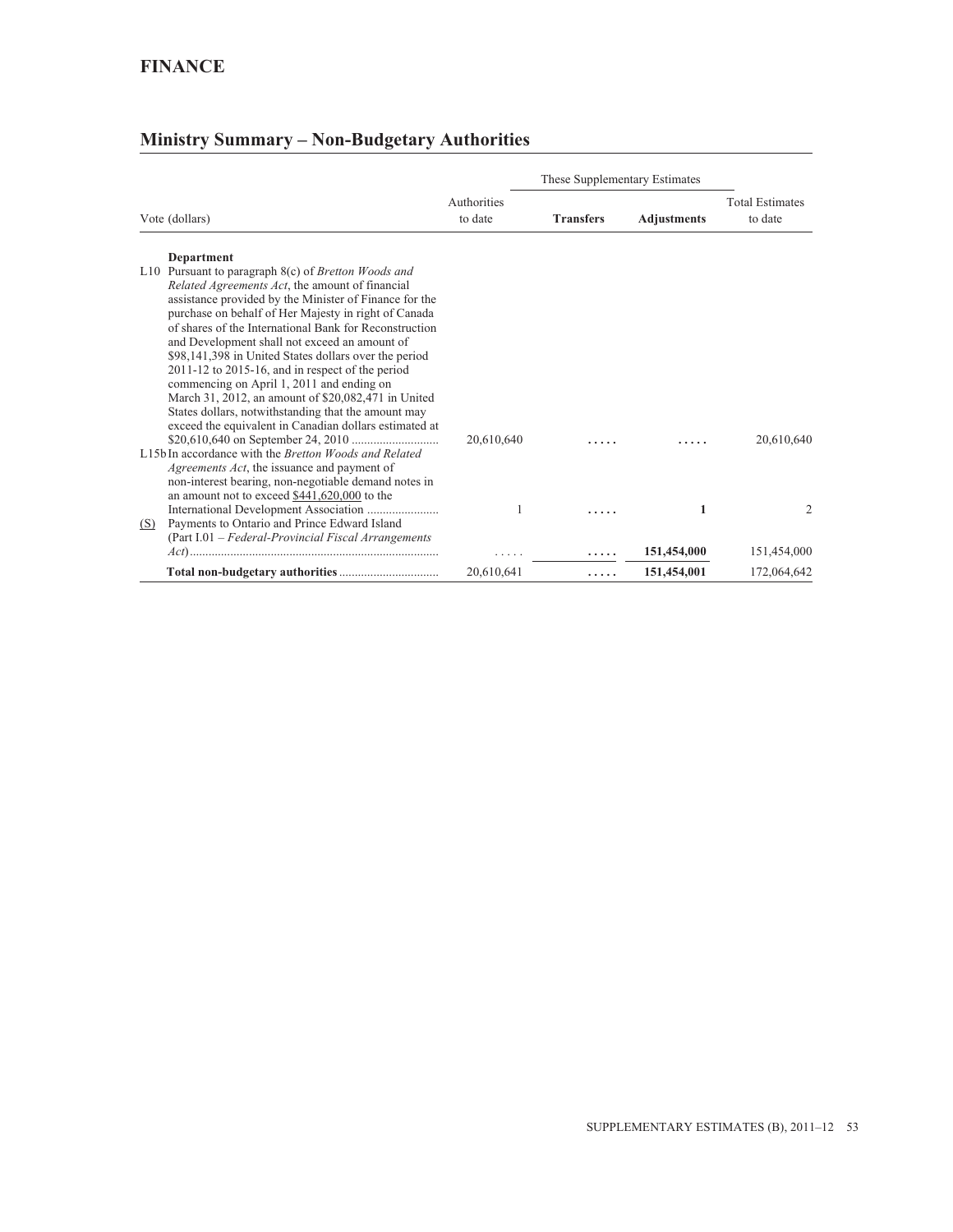### **Explanation of Requirements (thousands of dollars)**

| <b>Voted Appropriations</b>                                                                                                                                                                     | Vote 1 | Vote 5 | Vote L15 | <b>Total</b> |
|-------------------------------------------------------------------------------------------------------------------------------------------------------------------------------------------------|--------|--------|----------|--------------|
| Funding related to government advertising programs (horizontal                                                                                                                                  |        | 7,000  |          | 7,000        |
|                                                                                                                                                                                                 | 2,400  | .      |          | 2,400        |
| Funding for the ongoing implementation of the Harmonized Sales<br>Tax, Harmonized Sales Tax Credit, and Nova Scotia Affordable                                                                  |        |        |          |              |
|                                                                                                                                                                                                 | 1,566  |        |          | 1,566        |
| Funding for the Task Force for the Payments System Review                                                                                                                                       | 600    |        |          | 600          |
| Authority to make payments from April 1, 2011 to March 31, 2012<br>under the Bretton Woods and Related Agreements Act, to the<br>International Development Association to reflect the triennial | 375    |        |          | 375          |
|                                                                                                                                                                                                 |        |        |          |              |
| <b>Total Voted Appropriations</b>                                                                                                                                                               | 4.941  | 7,000  | .        | 11,941       |
| <b>Statutory Appropriations</b>                                                                                                                                                                 |        |        |          |              |
| Additional Fiscal Equalization Payment – Total Transfer Protection<br>(Part I – Federal-Provincial Fiscal Arrangements Act)<br>Transitional Payment to Newfoundland and Labrador (Nova Scotia   |        |        |          | 952,107      |
| and Newfoundland and Labrador Additional Fiscal Equalization                                                                                                                                    |        |        |          | 536,121      |
| Incentive for Provinces to Eliminate Taxes on Capital (Part IV –                                                                                                                                |        |        |          | 86,390       |
| Additional Fiscal Equalization Offset Payment to Nova Scotia (Nova<br>Scotia and Newfoundland and Labrador Additional Fiscal                                                                    |        |        |          |              |
|                                                                                                                                                                                                 |        |        |          | 33,695       |
| Additional Fiscal Equalization to Nova Scotia (Part I –                                                                                                                                         |        |        |          | 17,988       |
| Revised Forecast for Youth Allowances Recovery                                                                                                                                                  |        |        |          | 2            |
| (Federal-Provincial Fiscal Revision Act, 1964)<br>Revised Forecast for Alternative Payments for Standing Programs                                                                               |        |        |          | (7,953)      |
| (Part VI – Federal-Provincial Fiscal Arrangements Act)<br>Revised Forecast of Public Debt Charges due to a downward                                                                             |        |        |          | (34, 591)    |
| revision in forecast short-term interest rates                                                                                                                                                  |        |        |          | (410,000)    |
| <b>Total Statutory Appropriations</b>                                                                                                                                                           |        |        |          | 1,173,759    |
| <b>Total Adjustments to Appropriations</b>                                                                                                                                                      |        |        |          | 1,185,700    |
| <b>Transfers</b>                                                                                                                                                                                |        |        |          |              |
| Transfer to Foreign Affairs and International Trade - To provide<br>support to departmental staff located at missions abroad                                                                    | (6)    | .      |          | (6)          |
| <b>These Supplementary Estimates</b>                                                                                                                                                            | 4,935  | 7,000  | .        | 1,185,694    |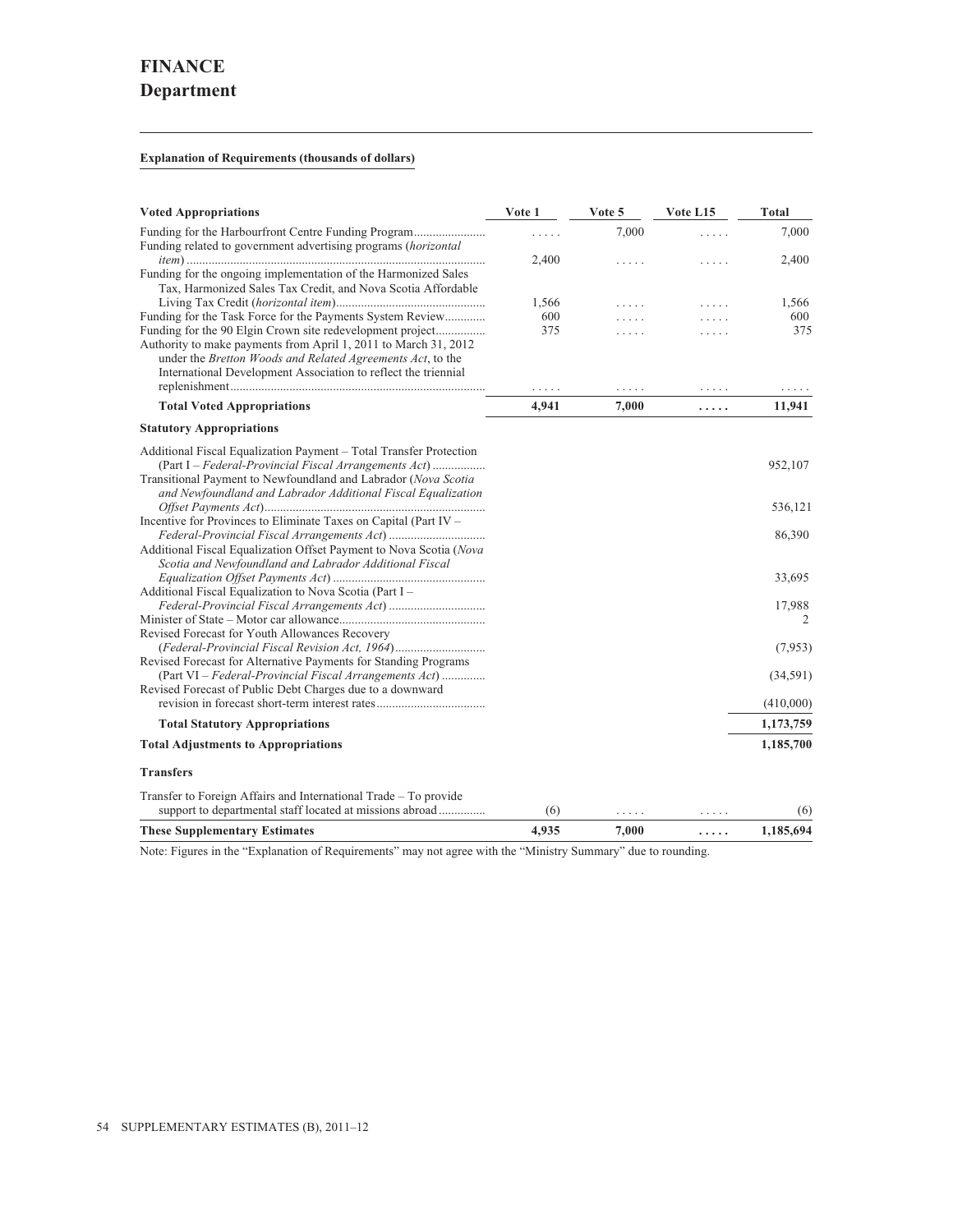# **FINANCE Department**

| <b>Transfer Payments (dollars)</b>                                                            | <b>Voted</b> | <b>Statutory</b> |
|-----------------------------------------------------------------------------------------------|--------------|------------------|
| <b>Contributions</b>                                                                          |              |                  |
|                                                                                               | 7,000,000    |                  |
| <b>Other Transfer Payments</b>                                                                |              |                  |
| (S) Additional Fiscal Equalization – Total Transfer Protection (Part $I$ – Federal-Provincial |              |                  |
|                                                                                               |              | 952,107,000      |
| (S) Transitional Payment to Newfoundland and Labrador (Nova Scotia and Newfoundland           |              |                  |
| and Labrador Additional Fiscal Equalization Offset Payments Act)                              |              | 536,121,000      |
| (S) Incentive for Provinces to Eliminate Taxes on Capital (Part IV – Federal-Provincial       |              |                  |
|                                                                                               |              | 86,390,000       |
| (S) Additional Fiscal Equalization Offset Payment to Nova Scotia (Nova Scotia and             |              |                  |
| Newfoundland and Labrador Additional Fiscal Equalization Offset Payments Act)                 |              | 33,695,000       |
| (S) Additional Fiscal Equalization to Nova Scotia (Part I – Federal-Provincial Fiscal         |              |                  |
|                                                                                               | .            | 17,988,000       |
|                                                                                               |              | (7,953,000)      |
| (S) Alternative Payments for Standing Programs (Part VI – Federal-Provincial Fiscal           |              |                  |
|                                                                                               | .            | (34,591,000)     |
| <b>Total Other Transfer Payments</b>                                                          | .            | 1,583,757,000    |
| <b>Total Transfer Payments</b>                                                                | 7,000,000    | 1,583,757,000    |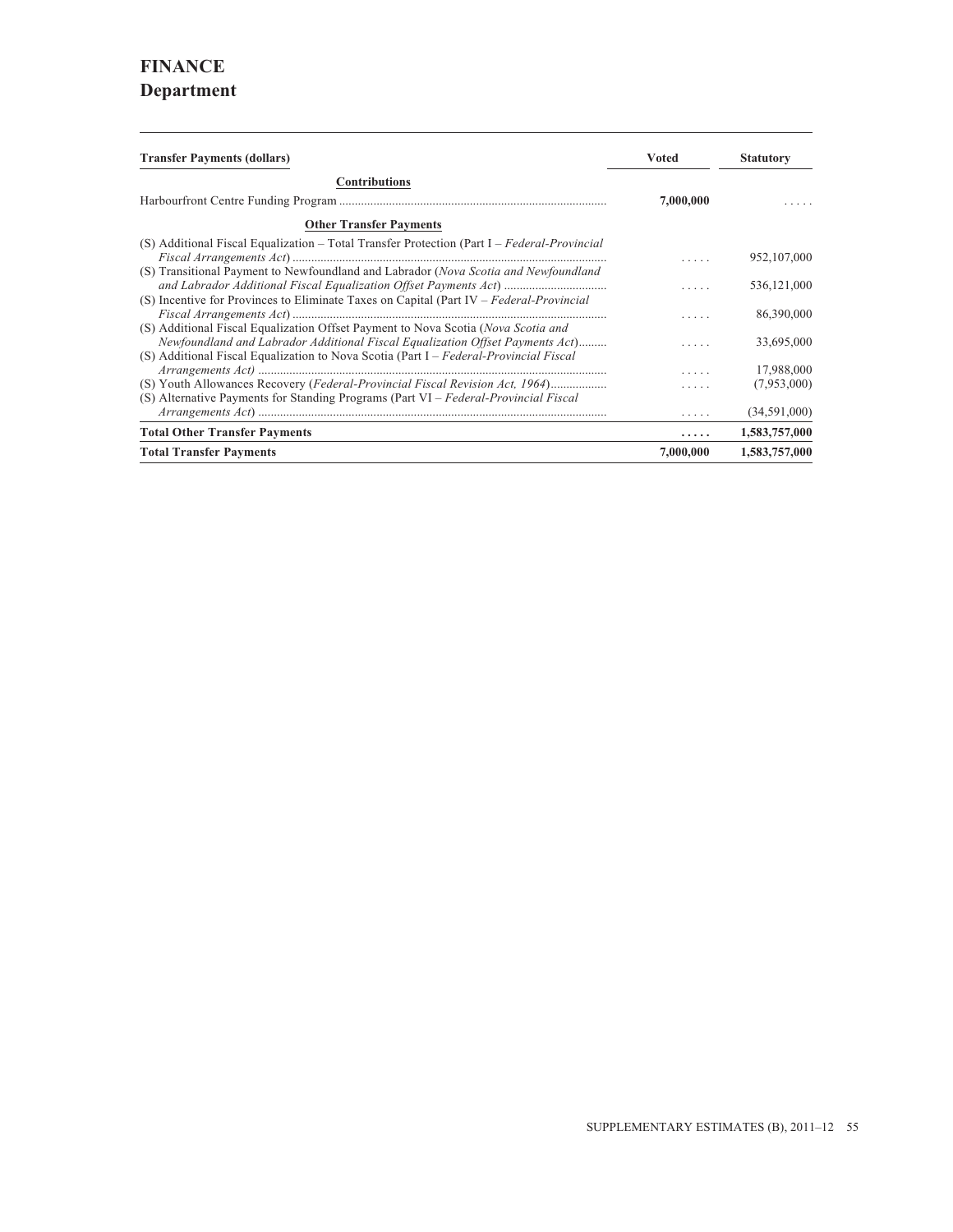## **FISHERIES AND OCEANS**

|     |                                                                                                                                                                                                                                                                                                                                                                                                                                                                                                                                                                                                                                                                                                                                                                                                                                                                                                                                                                                                                                                                                                                                                                                                                                                                                              |               | These Supplementary Estimates |                    |                        |
|-----|----------------------------------------------------------------------------------------------------------------------------------------------------------------------------------------------------------------------------------------------------------------------------------------------------------------------------------------------------------------------------------------------------------------------------------------------------------------------------------------------------------------------------------------------------------------------------------------------------------------------------------------------------------------------------------------------------------------------------------------------------------------------------------------------------------------------------------------------------------------------------------------------------------------------------------------------------------------------------------------------------------------------------------------------------------------------------------------------------------------------------------------------------------------------------------------------------------------------------------------------------------------------------------------------|---------------|-------------------------------|--------------------|------------------------|
|     |                                                                                                                                                                                                                                                                                                                                                                                                                                                                                                                                                                                                                                                                                                                                                                                                                                                                                                                                                                                                                                                                                                                                                                                                                                                                                              | Authorities   |                               |                    | <b>Total Estimates</b> |
|     | Vote (dollars)                                                                                                                                                                                                                                                                                                                                                                                                                                                                                                                                                                                                                                                                                                                                                                                                                                                                                                                                                                                                                                                                                                                                                                                                                                                                               | to date       | <b>Transfers</b>              | <b>Adjustments</b> | to date                |
|     |                                                                                                                                                                                                                                                                                                                                                                                                                                                                                                                                                                                                                                                                                                                                                                                                                                                                                                                                                                                                                                                                                                                                                                                                                                                                                              |               |                               |                    |                        |
| 1b  | Operating expenditures, and<br>$(a)$ Canada's share of expenses of the International<br>Fisheries Commissions, authority to provide free<br>accommodation for the International Fisheries<br>Commissions and authority to make recoverable<br>advances in the amounts of the shares of the<br>International Fisheries Commissions of joint cost<br>projects:<br>$(b)$ authority to make recoverable advances for<br>transportation, stevedoring and other shipping<br>services performed on behalf of individuals, outside<br>agencies and other governments in the course of, or<br>arising out of, the exercise of jurisdiction in<br>navigation, including aids to navigation and shipping;<br>(c) pursuant to paragraph $29.1(2)(a)$ of the <i>Financial</i><br>Administration Act, authority to expend revenue<br>received during the fiscal year in the course of, or<br>arising from, the activities of the Canadian Coast<br>Guard; and<br>$(d)$ the payment to each member of the Queen's Privy<br>Council for Canada who is a Minister without<br>Portfolio or a Minister of State who does not preside<br>over a Ministry of State of a salary not to exceed the<br>salary paid to Ministers of State who preside over<br>Ministries of State under the Salaries Act, as adjusted |               |                               |                    |                        |
|     | pursuant to the <i>Parliament of Canada Act</i> and pro rata<br>for any period of less than a year $-$ To authorize the<br>transfer of \$5,000,000 from Fisheries and Oceans<br>Vote 10, \$720,300 from Environment Vote 1,<br>\$101,000 from Treasury Board Vote 1, \$30,000 from<br>National Defence Vote 1, and \$22,750 from Transport<br>Vote 1, Appropriation Act No. 1, 2011-12 for the<br>purposes of this Vote and to provide a further amount                                                                                                                                                                                                                                                                                                                                                                                                                                                                                                                                                                                                                                                                                                                                                                                                                                      |               |                               |                    |                        |
| 5b  | Capital expenditures and authority to make payments<br>to provinces, municipalities and local or private<br>authorities as contributions towards construction done<br>by those bodies and authority for the purchase and                                                                                                                                                                                                                                                                                                                                                                                                                                                                                                                                                                                                                                                                                                                                                                                                                                                                                                                                                                                                                                                                     | 1,266,642,148 | 2,578,845                     | 40,051,864         | 1,309,272,857          |
|     | 10b The grants listed in the Estimates and contributions –<br>To authorize the transfer of \$2,055,205 from Fisheries<br>and Oceans Vote 1, and \$100,000 from National<br>Defence Vote 1, <i>Appropriation Act No. 1, 2011–12</i>                                                                                                                                                                                                                                                                                                                                                                                                                                                                                                                                                                                                                                                                                                                                                                                                                                                                                                                                                                                                                                                           | 349,604,985   |                               | 22,872,500         | 372,477,485            |
|     |                                                                                                                                                                                                                                                                                                                                                                                                                                                                                                                                                                                                                                                                                                                                                                                                                                                                                                                                                                                                                                                                                                                                                                                                                                                                                              | 127,653,239   | (3,679,970)                   | 1                  | 123,973,270            |
| (S) |                                                                                                                                                                                                                                                                                                                                                                                                                                                                                                                                                                                                                                                                                                                                                                                                                                                                                                                                                                                                                                                                                                                                                                                                                                                                                              | 137,841,622   | .                             | .                  | 137,841,622            |
| (S) | Minister of Fisheries and Oceans and Minister for the                                                                                                                                                                                                                                                                                                                                                                                                                                                                                                                                                                                                                                                                                                                                                                                                                                                                                                                                                                                                                                                                                                                                                                                                                                        |               |                               |                    |                        |
|     | Atlantic Gateway – Salary and motor car allowance                                                                                                                                                                                                                                                                                                                                                                                                                                                                                                                                                                                                                                                                                                                                                                                                                                                                                                                                                                                                                                                                                                                                                                                                                                            | 77,516        | .                             | .                  | 77,516                 |
|     |                                                                                                                                                                                                                                                                                                                                                                                                                                                                                                                                                                                                                                                                                                                                                                                                                                                                                                                                                                                                                                                                                                                                                                                                                                                                                              | 1,881,819,510 | (1,101,125)                   | 62,924,365         | 1,943,642,750          |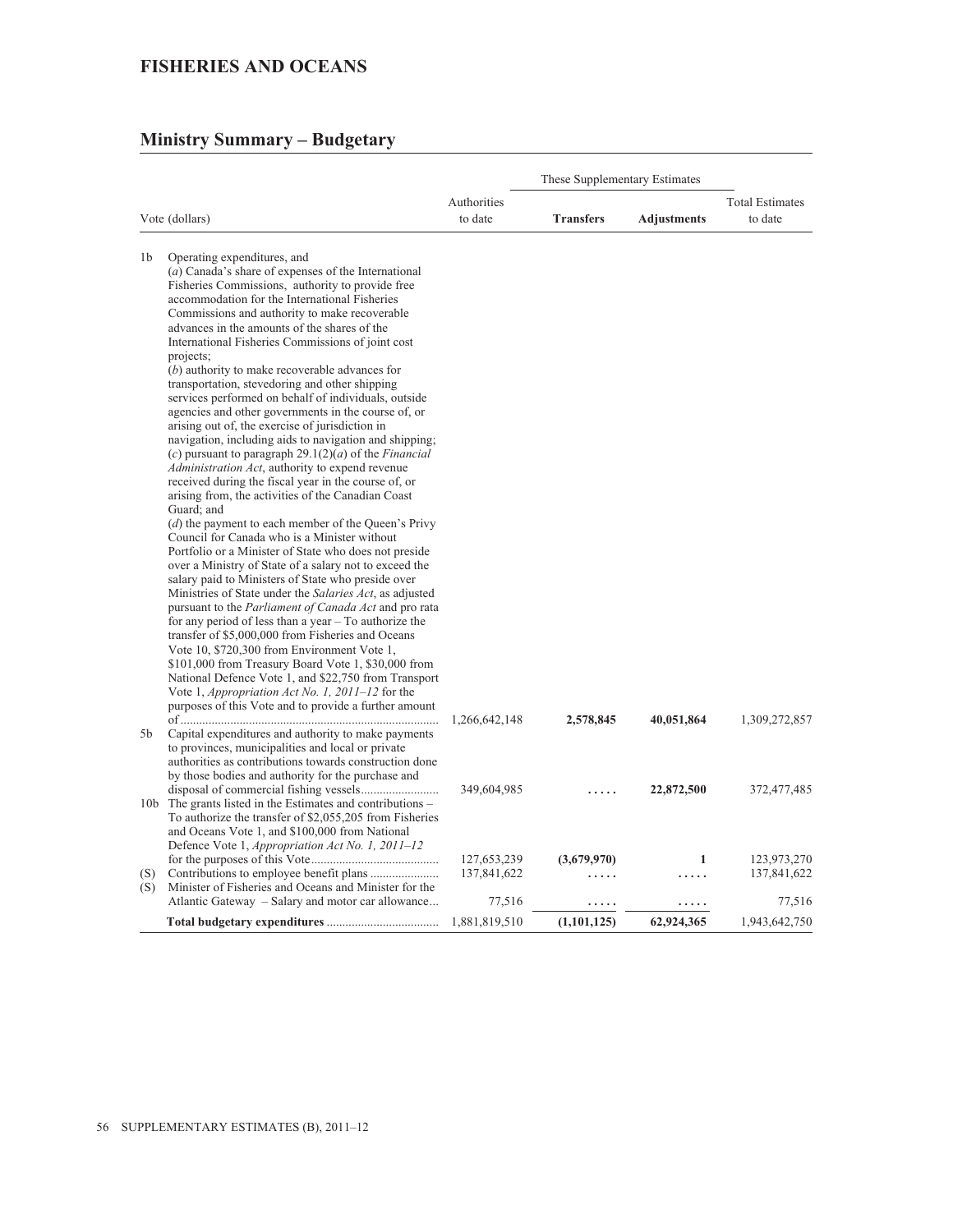## **FISHERIES AND OCEANS**

### **Explanation of Requirements (thousands of dollars)**

| <b>Voted Appropriations</b>                                                                                                                                                                                  | Vote 1         | Vote 5   | Vote 10                                   | <b>Total</b>                   |
|--------------------------------------------------------------------------------------------------------------------------------------------------------------------------------------------------------------|----------------|----------|-------------------------------------------|--------------------------------|
| Funding relief for extraordinary storm events in Atlantic Canada,<br>Funding to support construction of the Pangnirtung Small Craft                                                                          | 31,557         | 11,362   | .                                         | 42,919                         |
|                                                                                                                                                                                                              | 178            | 11,510   | .                                         | 11,688                         |
| Funding for the operation of the Commission of Inquiry into the<br>Decline of Sockeye Salmon in the Fraser River (horizontal item).<br>Funding related to the assessment, management and remediation of      | 5,315          | .        | .                                         | 5,315                          |
|                                                                                                                                                                                                              | 5,169          |          | .                                         | 5,169                          |
| Reinvestment of royalties from intellectual property<br>Funding to help Canadians adapt to the impacts of climate change                                                                                     | 2,273          | .        | $\cdots$                                  | 2,273                          |
| Funding for the renewal of the Genomics Research and Development                                                                                                                                             | 2,130          | .        | .                                         | 2,130                          |
| Reinvestment of revenue received from polluters or the Ship-Source<br>Oil Source Pollution Fund for clean up costs associated with oil                                                                       | 855            | .        | .                                         | 855                            |
|                                                                                                                                                                                                              | 777            |          | $\cdots$                                  | 777                            |
| Reinvestment of revenues from the sale or transfer of real property<br>Funding for amendments to the Pacific Salmon Treaty that support<br>reductions of pacific salmon catch limits to address conservation | 512            | .        | .                                         | 512                            |
|                                                                                                                                                                                                              | 131            | .        | .                                         | 131                            |
| Gross Voted Appropriations                                                                                                                                                                                   | 48,897         | 22,872   | $\alpha$ , $\alpha$ , $\alpha$ , $\alpha$ | 71,769                         |
| <b>Funds Available</b>                                                                                                                                                                                       |                |          |                                           |                                |
| Less: Spending authorities available from another Vote                                                                                                                                                       | 3,845<br>5,000 | .        | .<br>.                                    | 3,845<br>5,000                 |
| Total Funds Available                                                                                                                                                                                        | 8,845          | $\ldots$ | .                                         | 8,845                          |
| <b>Total Voted Appropriations</b>                                                                                                                                                                            | 40,052         | 22,872   | .                                         | 62,924                         |
| <b>Transfers</b>                                                                                                                                                                                             |                |          |                                           |                                |
| Transfer from Environment - To continue the environmental<br>restoration of key aquatic areas of concern identified under the                                                                                | 720            | .        | .                                         | 720                            |
| Transfer from National Defence - For investments in search and                                                                                                                                               |                |          |                                           |                                |
| rescue prevention and coordination initiatives across Canada<br>Transfer from Treasury Board Secretariat – For the implementation                                                                            | 30             | .        | 100                                       | 130                            |
| of the Departmental Audit Management Software Initiative<br>Transfer from Transport – For the Canadian Maritime Domain                                                                                       | 101            |          |                                           | 101                            |
| Internal reallocation of resources – To reduce the amount of new                                                                                                                                             | 23             | .        | .                                         | 23                             |
| Internal reallocation of resources – To support projects under the                                                                                                                                           | 5,000          | .        | (5,000)                                   |                                |
| Internal reallocation of resources – To support organizations that<br>research, develop, manage and promote fisheries and                                                                                    | (714)          | .        | 714                                       | $\alpha$ , $\alpha$ , $\alpha$ |
| Internal reallocation of resources - To support academic research                                                                                                                                            | (639)          | .        | 639                                       |                                |
| and development related to science priorities (Academic<br>Internal reallocation of resources - To support fisheries and                                                                                     | (552)          |          | 552                                       |                                |
| conservation enforcement capacity (Aboriginal Aquatic Resource<br>Transfer to Indian Affairs and Northern Development - To support                                                                           | (150)          | .        | 150                                       |                                |
| the Integrated Oceans Management process in the Inuvialuit                                                                                                                                                   | (40)           | .        |                                           | (40)                           |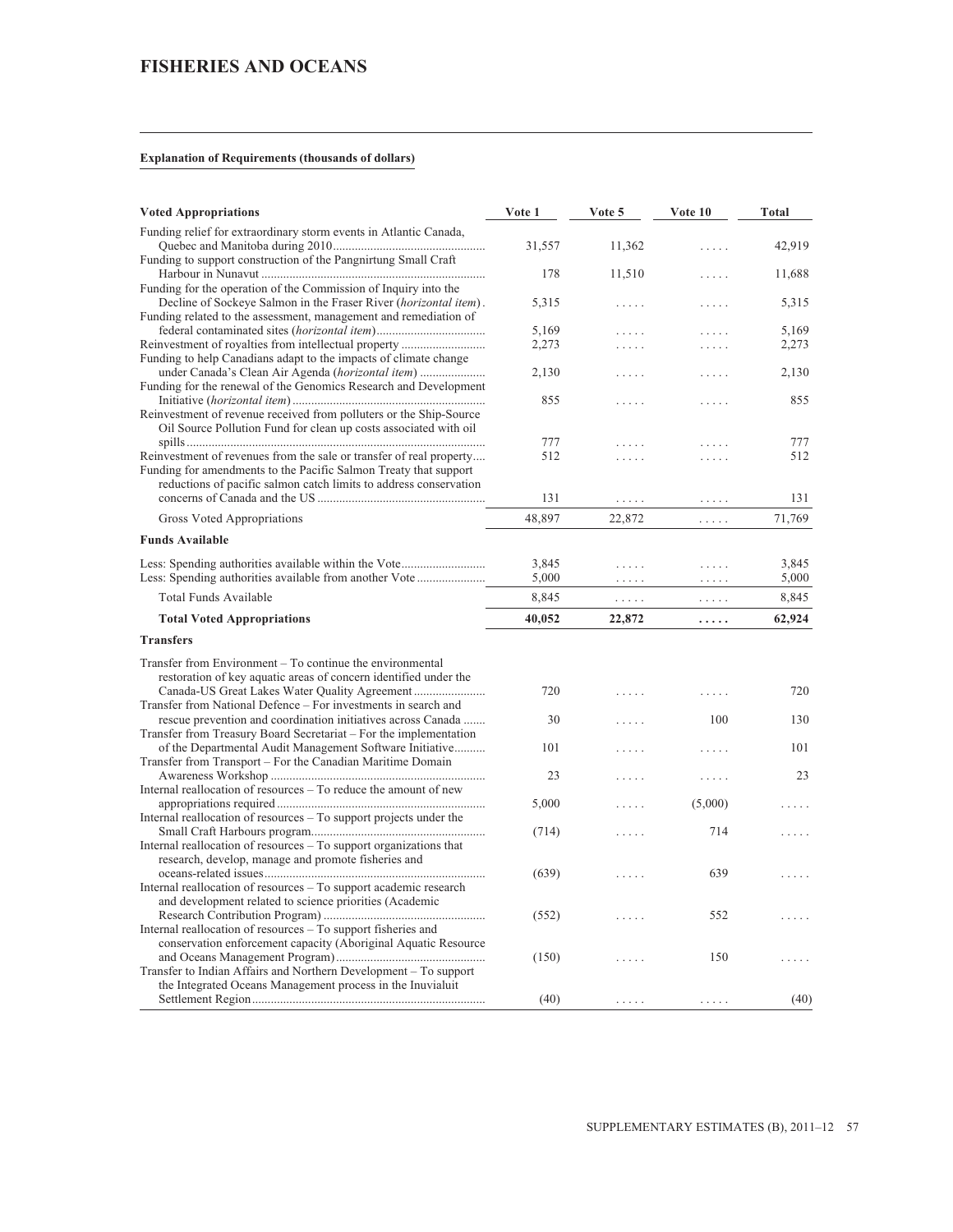### **FISHERIES AND OCEANS**

### **Explanation of Requirements (thousands of dollars)**

| <b>Transfers</b>                                                                                                                                                                                                                                                                                                                             | Vote 1  | Vote 5 | Vote 10 | Total   |
|----------------------------------------------------------------------------------------------------------------------------------------------------------------------------------------------------------------------------------------------------------------------------------------------------------------------------------------------|---------|--------|---------|---------|
| Transfer to Indian Affairs and Northern Development – To support<br>fisheries management in the Labrador Inuit Settlement Area,<br>specifically for the Guardian Program and English River project<br>Transfer to Environment - To support Aboriginal involvement in<br>activities intended to protect terrestrial species at risk under the |         | .      | (230)   | (230)   |
|                                                                                                                                                                                                                                                                                                                                              |         |        | (605)   | (605)   |
| Transfer to National Defence – Return of unused funds for public<br>security initiatives related to Marine Security Operations Centres                                                                                                                                                                                                       | (1,200) | .      | .       | (1,200) |
| <b>Total Transfers</b>                                                                                                                                                                                                                                                                                                                       | 2,579   | .      | (3,680) | (1,101) |
| <b>These Supplementary Estimates</b>                                                                                                                                                                                                                                                                                                         | 42,631  | 22,872 | (3,680) | 61,823  |

### **Explanation of Funds Available (dollars)**

8,844,724 in total authorities is available: \$3,844,724 within Vote 1 and \$5,000,000 from Vote 10 due to savings identified as part of the strategic review announced in Budget 2011.

| <b>Transfer Payments (dollars)</b>                                                                                                                                       | <b>Voted</b> | <b>Statutory</b> |
|--------------------------------------------------------------------------------------------------------------------------------------------------------------------------|--------------|------------------|
| Grants                                                                                                                                                                   |              |                  |
| Grants to support organizations associated with research, development, management, and                                                                                   | 203,900      |                  |
|                                                                                                                                                                          | 139,000      | .                |
| <b>Total Gross Grants</b>                                                                                                                                                | 342,900      |                  |
| <b>Contributions</b>                                                                                                                                                     |              |                  |
| Contribution to support the Academic Research Contribution Program for the support of                                                                                    |              |                  |
|                                                                                                                                                                          | 552,311      |                  |
| Contributions to support the Small Craft Harbours Class Contribution Program                                                                                             | 510,000      |                  |
| Contributions to support organizations associated with research, development,                                                                                            |              |                  |
|                                                                                                                                                                          | 499,994      |                  |
| Contributions under the Aboriginal Aquatic Resource and Oceans Management Program                                                                                        | 150,000      |                  |
| Contribution agreements with the Canadian Coast Guard Auxiliary for the provision of<br>voluntary search and rescue services and the promotion of boating safety through |              |                  |
|                                                                                                                                                                          | 100,000      |                  |
| <b>Total Gross Contributions</b>                                                                                                                                         | 1,812,305    |                  |
| <b>Total Gross Transfer Payments</b>                                                                                                                                     | 2,155,205    |                  |
|                                                                                                                                                                          | 5,835,175    |                  |
| <b>Net Transfer Payments</b>                                                                                                                                             | (3,679,970)  |                  |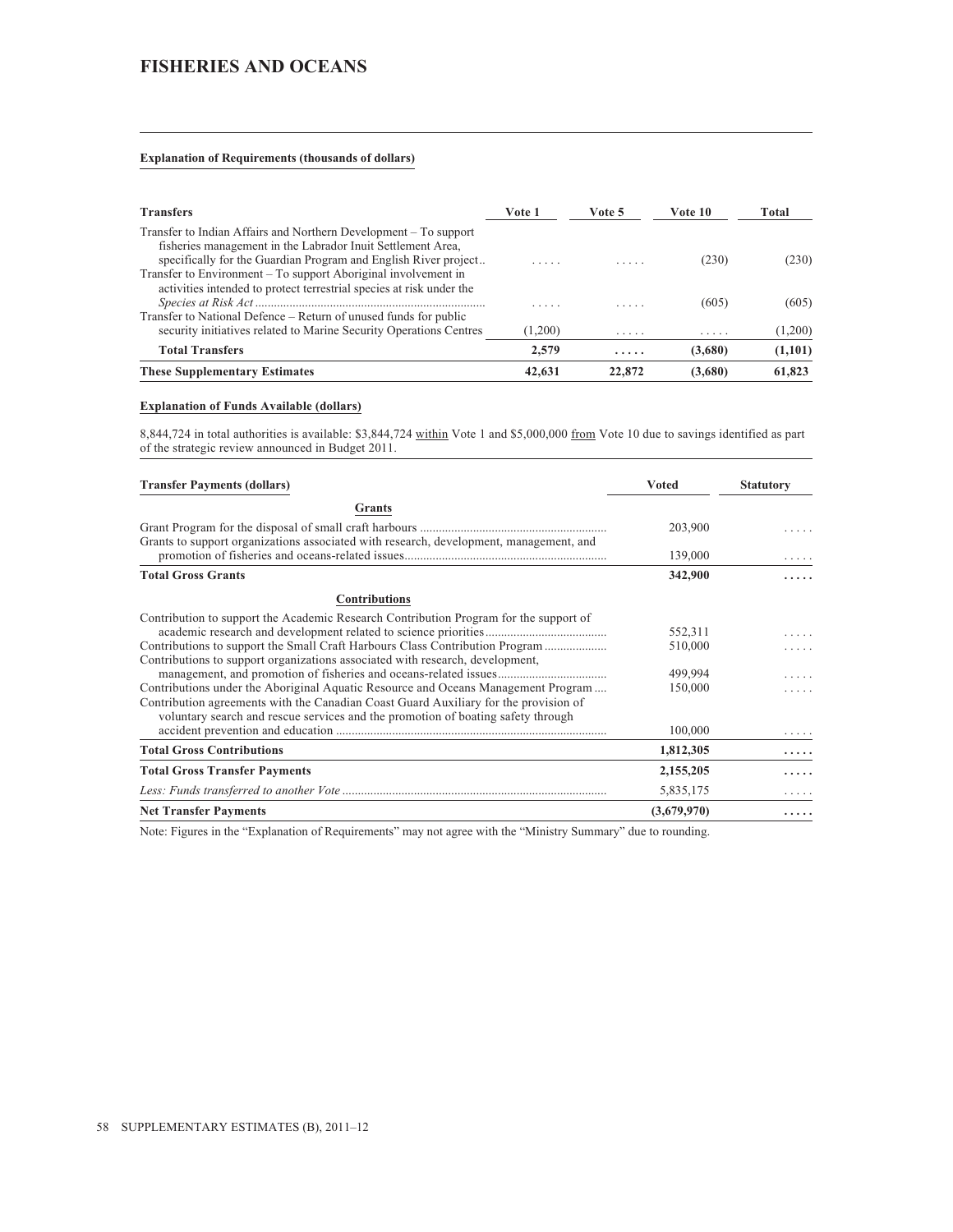| Authorities      |                    | <b>Total Estimates</b> |
|------------------|--------------------|------------------------|
| <b>Transfers</b> | <b>Adjustments</b> | to date                |
|                  | to date            |                        |

### **Department**

| 1b | Operating expenditures, including the payment of              |             |           |               |
|----|---------------------------------------------------------------|-------------|-----------|---------------|
|    | remuneration and other expenditures subject to the            |             |           |               |
|    | approval of the Governor in Council in connection             |             |           |               |
|    | with the assignment by the Canadian Government of             |             |           |               |
|    | Canadians to the staffs of international organizations        |             |           |               |
|    | and authority to make recoverable advances in                 |             |           |               |
|    | amounts not exceeding the amounts of the shares of            |             |           |               |
|    | such organizations of such expenses; authority for the        |             |           |               |
|    | appointment and fixing of salaries by the Governor in         |             |           |               |
|    | Council of High Commissioners, Ambassadors,                   |             |           |               |
|    | Ministers Plenipotentiary, Consuls, Representatives           |             |           |               |
|    | on International Commissions, the staff of such               |             |           |               |
|    | officials and other persons to represent Canada in            |             |           |               |
|    | another country; expenditures in respect of the               |             |           |               |
|    | provision of office accommodation for the                     |             |           |               |
|    | International Civil Aviation Organization;                    |             |           |               |
|    | recoverable expenditures for assistance to and                |             |           |               |
|    | repatriation of distressed Canadian citizens and              |             |           |               |
|    | Canadian residents living abroad, including their             |             |           |               |
|    | dependants; cultural relations and academic exchange          |             |           |               |
|    | programs with other countries; and, pursuant to               |             |           |               |
|    | paragraph $29.1(2)(a)$ of the <i>Financial Administration</i> |             |           |               |
|    | Act, authority to expend revenues received in a fiscal        |             |           |               |
|    | year from, and to offset related expenditures incurred        |             |           |               |
|    | in the fiscal year arising from the provision of              |             |           |               |
|    | services related to: training services provided by the        |             |           |               |
|    | Canadian Foreign Service Institute; trade fairs,              |             |           |               |
|    | missions and other international business                     |             |           |               |
|    | development services; investment development                  |             |           |               |
|    | services; international telecommunication services;           |             |           |               |
|    | departmental publications; other services provided            |             |           |               |
|    | abroad to other government departments, agencies,             |             |           |               |
|    | Crown corporations and other non-federal                      |             |           |               |
|    | organizations; specialized consular services; and             |             |           |               |
|    | international youth employment exchange programs              |             |           |               |
|    | and the payment to each member of the Queen's                 |             |           |               |
|    | Privy Council for Canada who is a Minister without            |             |           |               |
|    | Portfolio or a Minister of State who does not preside         |             |           |               |
|    | over a Ministry of State of a salary not to exceed the        |             |           |               |
|    | salary paid to Ministers of State who preside over            |             |           |               |
|    | Ministries of State under the Salaries Act, as adjusted       |             |           |               |
|    | pursuant to the <i>Parliament of Canada Act</i> and pro rata  |             |           |               |
|    | for any period of less than a year $-$ To authorize the       |             |           |               |
|    | transfer of \$2,532,311 from Foreign Affairs and              |             |           |               |
|    | International Trade Vote 30, \$2,111,700 from                 |             |           |               |
|    | National Defence Vote 1, \$891,200 from Public                |             |           |               |
|    | Safety and Emergency Preparedness Vote 10,                    |             |           |               |
|    | \$587,700 from Agriculture and Agri-Food Vote 1,              |             |           |               |
|    | \$328,200 from Public Safety and Emergency                    |             |           |               |
|    | Preparedness Vote 1, \$138,800 from Privy Council             |             |           |               |
|    | Vote 1, \$118,600 from Agriculture and Agri-Food              |             |           |               |
|    | Vote 20, \$106,900 from Health Vote 1, \$94,756 from          |             |           |               |
|    | Transport Vote 1, \$30,000 from Public Safety and             |             |           |               |
|    | Emergency Preparedness Vote 45 and \$6,000 from               |             |           |               |
|    | Finance Vote 1, Appropriation Act No. 1, 2011-12 for          |             |           |               |
|    | the purposes of this Vote and to provide a further            |             |           |               |
|    |                                                               | (2,652,868) | 6,353,680 | 1,454,378,621 |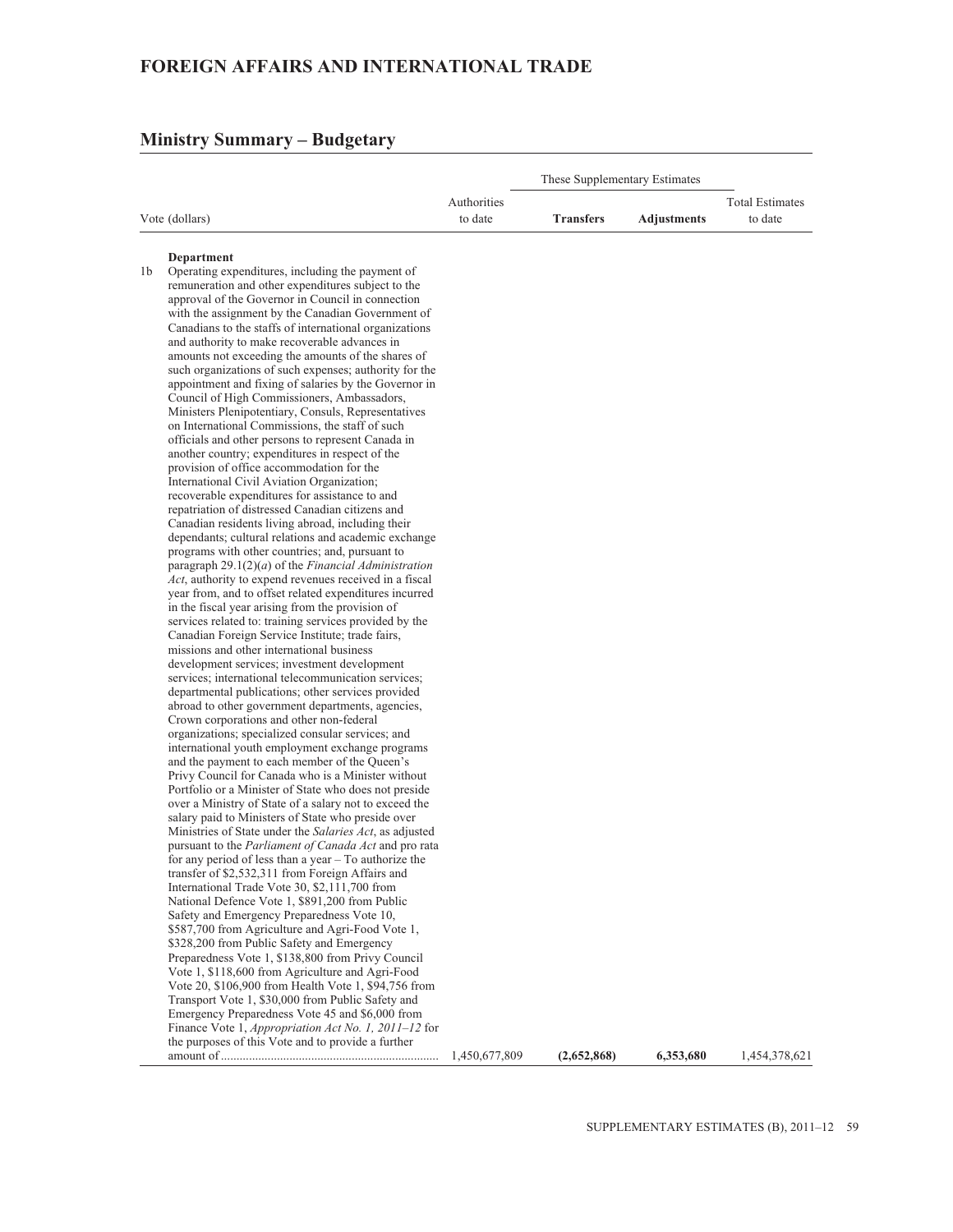|                                                                                                                                                                                                                                                                                                                                                                                                                                                                                                                                                                                                                                                                                                                                                                                                                                                                                                                                                                                                                                                                                                                                                                                                                                                                                                                                                                                                                                                                                                                                                                                                                                                                                                                                                                                                   |                 | These Supplementary Estimates |                    |                          |
|---------------------------------------------------------------------------------------------------------------------------------------------------------------------------------------------------------------------------------------------------------------------------------------------------------------------------------------------------------------------------------------------------------------------------------------------------------------------------------------------------------------------------------------------------------------------------------------------------------------------------------------------------------------------------------------------------------------------------------------------------------------------------------------------------------------------------------------------------------------------------------------------------------------------------------------------------------------------------------------------------------------------------------------------------------------------------------------------------------------------------------------------------------------------------------------------------------------------------------------------------------------------------------------------------------------------------------------------------------------------------------------------------------------------------------------------------------------------------------------------------------------------------------------------------------------------------------------------------------------------------------------------------------------------------------------------------------------------------------------------------------------------------------------------------|-----------------|-------------------------------|--------------------|--------------------------|
|                                                                                                                                                                                                                                                                                                                                                                                                                                                                                                                                                                                                                                                                                                                                                                                                                                                                                                                                                                                                                                                                                                                                                                                                                                                                                                                                                                                                                                                                                                                                                                                                                                                                                                                                                                                                   | Authorities     |                               |                    | <b>Total Estimates</b>   |
| Vote (dollars)                                                                                                                                                                                                                                                                                                                                                                                                                                                                                                                                                                                                                                                                                                                                                                                                                                                                                                                                                                                                                                                                                                                                                                                                                                                                                                                                                                                                                                                                                                                                                                                                                                                                                                                                                                                    | to date         | <b>Transfers</b>              | <b>Adjustments</b> | to date                  |
| 5b<br>Capital expenditures $-$ To authorize the transfer of<br>\$175,000 from Public Safety and Emergency<br>Preparedness Vote 15, Appropriation Act No. 1,                                                                                                                                                                                                                                                                                                                                                                                                                                                                                                                                                                                                                                                                                                                                                                                                                                                                                                                                                                                                                                                                                                                                                                                                                                                                                                                                                                                                                                                                                                                                                                                                                                       |                 |                               |                    |                          |
| 10b The grants listed in the Estimates, contributions,<br>which may include: with respect to Canada's Global<br>Partnership Program (under the G8 Global<br>Partnership), cash payments or the provision of<br>goods, equipment and services for the purpose of<br>worldwide international security assistance; with<br>respect to Canada's Counter-Terrorism Capacity<br>Building Program and the Anti-Crime Capacity<br>Building Program, cash payments or the provision of<br>goods and services for the purpose of<br>counter-terrorism and anti-crime assistance to states<br>and government entities; and, with respect to the<br>Global Peace and Security Program, Global Peace<br>Operations Program and Glyn Berry Program, cash<br>payments or the provision of goods, services,<br>equipment and technology for the purpose of global<br>peace and security assistance; and the authority to<br>make commitments for the current fiscal year not<br>exceeding \$30,000,000, in respect of contributions to<br>persons, groups of persons, councils and associations<br>to promote the development of Canadian export sales;<br>and, the authority to pay assessments in the amounts<br>and in the currencies in which they are levied as well<br>as the authority to pay other amounts specified in the<br>currencies of the countries indicated, notwithstanding<br>that the total of such payments may exceed the<br>equivalent in Canadian dollars, estimated as of<br>September $2010 - To$ authorize the transfer of<br>\$420,047 from Foreign Affairs and International<br>Trade Vote 30, \$530,921 from Economic<br>Development Agency of Canada for the Regions of<br>Quebec Vote 5 and \$66,968 from Environment<br>Vote 10, <i>Appropriation Act No. 1, 2011–12</i> for the | 253,713,404     | (6,018,000)                   | $\mathbf{1}$       | 247,695,405              |
| purposes of this Vote and to provide a further amount<br>15b Passport Office Revolving Fund - In accordance with                                                                                                                                                                                                                                                                                                                                                                                                                                                                                                                                                                                                                                                                                                                                                                                                                                                                                                                                                                                                                                                                                                                                                                                                                                                                                                                                                                                                                                                                                                                                                                                                                                                                                  | 879,829,814     | 1,017,936                     | 7,561,132          | 888,408,882              |
| section 12 of the <i>Revolving Funds Act</i> (R.S., 1985,<br>c. R-8), to amend subsection $4(3)$ of that Act by<br>increasing from \$4,000,000 to \$131,204,000,<br>commencing April 1, 2011, the amount by which the<br>aggregate of expenditures made for the purpose of the                                                                                                                                                                                                                                                                                                                                                                                                                                                                                                                                                                                                                                                                                                                                                                                                                                                                                                                                                                                                                                                                                                                                                                                                                                                                                                                                                                                                                                                                                                                    |                 |                               |                    |                          |
| fund may exceed the revenues for Passport Canada<br>17b Payments, in respect of pension, insurance and social<br>security programs or other arrangements for<br>employees locally engaged outside of Canada, or in<br>respect of the administration of such programs or<br>arrangements, including premiums, contributions,<br>benefit payments, fees and other expenditures made<br>in respect of employees locally engaged outside<br>Canada and for such other persons, as Treasury Board<br>determines - To authorize the transfer of \$70,140,000<br>from Treasury Board Vote 20, Appropriation Act                                                                                                                                                                                                                                                                                                                                                                                                                                                                                                                                                                                                                                                                                                                                                                                                                                                                                                                                                                                                                                                                                                                                                                                          | 1               |                               | 1                  | 2                        |
| No. 1, 2011–12 for the purposes of this Vote<br>Contributions to employee benefit plans<br>(S)                                                                                                                                                                                                                                                                                                                                                                                                                                                                                                                                                                                                                                                                                                                                                                                                                                                                                                                                                                                                                                                                                                                                                                                                                                                                                                                                                                                                                                                                                                                                                                                                                                                                                                    | .<br>92,990,473 | 70,140,000<br>.               | $\mathbf{1}$<br>.  | 70,140,001<br>92,990,473 |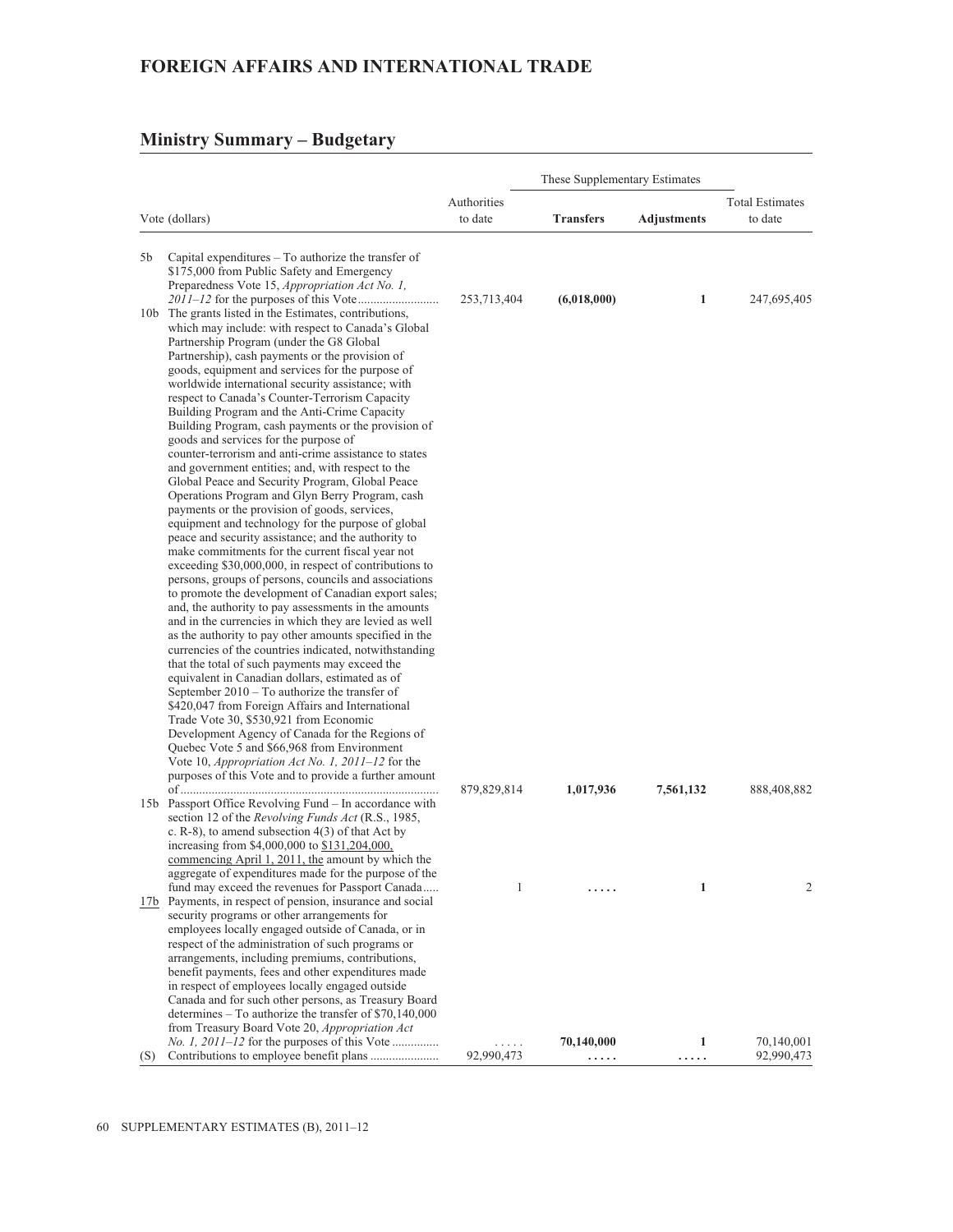|            |                                                                                                                                                                                                                                                                                                                                                                                                                                                                                                                                                                                                                                                                                                                                                                                                                                                                                                                                                                                                                                                                                                                                                                                                                                                                                                      | These Supplementary Estimates |                  |             |                                   |  |
|------------|------------------------------------------------------------------------------------------------------------------------------------------------------------------------------------------------------------------------------------------------------------------------------------------------------------------------------------------------------------------------------------------------------------------------------------------------------------------------------------------------------------------------------------------------------------------------------------------------------------------------------------------------------------------------------------------------------------------------------------------------------------------------------------------------------------------------------------------------------------------------------------------------------------------------------------------------------------------------------------------------------------------------------------------------------------------------------------------------------------------------------------------------------------------------------------------------------------------------------------------------------------------------------------------------------|-------------------------------|------------------|-------------|-----------------------------------|--|
|            | Vote (dollars)                                                                                                                                                                                                                                                                                                                                                                                                                                                                                                                                                                                                                                                                                                                                                                                                                                                                                                                                                                                                                                                                                                                                                                                                                                                                                       | Authorities<br>to date        | <b>Transfers</b> | Adjustments | <b>Total Estimates</b><br>to date |  |
| (S)        | Minister of Foreign Affairs - Salary and motor car                                                                                                                                                                                                                                                                                                                                                                                                                                                                                                                                                                                                                                                                                                                                                                                                                                                                                                                                                                                                                                                                                                                                                                                                                                                   | 77,516                        |                  |             | 77,516                            |  |
| (S)        | Minister of International Trade and Minister for the<br>Asia-Pacific Gateway - Salary and motor car                                                                                                                                                                                                                                                                                                                                                                                                                                                                                                                                                                                                                                                                                                                                                                                                                                                                                                                                                                                                                                                                                                                                                                                                  |                               |                  |             |                                   |  |
| (S)        | Minister of State of Foreign Affairs (Americas and                                                                                                                                                                                                                                                                                                                                                                                                                                                                                                                                                                                                                                                                                                                                                                                                                                                                                                                                                                                                                                                                                                                                                                                                                                                   | 77,516                        |                  |             | 77,516                            |  |
|            |                                                                                                                                                                                                                                                                                                                                                                                                                                                                                                                                                                                                                                                                                                                                                                                                                                                                                                                                                                                                                                                                                                                                                                                                                                                                                                      | 2,000                         |                  |             | 2,000                             |  |
| (S)<br>(S) | Passport Office Revolving Fund (Revolving Funds<br>Payments under the Diplomatic Service (Special)                                                                                                                                                                                                                                                                                                                                                                                                                                                                                                                                                                                                                                                                                                                                                                                                                                                                                                                                                                                                                                                                                                                                                                                                   | 45,424,000                    | .                | .           | 45,424,000                        |  |
|            | <i>Superannuation Act</i> (R.S.C., 1985, c. D-2)                                                                                                                                                                                                                                                                                                                                                                                                                                                                                                                                                                                                                                                                                                                                                                                                                                                                                                                                                                                                                                                                                                                                                                                                                                                     | 250,000                       | .                | .           | 250,000                           |  |
|            |                                                                                                                                                                                                                                                                                                                                                                                                                                                                                                                                                                                                                                                                                                                                                                                                                                                                                                                                                                                                                                                                                                                                                                                                                                                                                                      | 2,723,042,533                 | 62,487,068       | 13,914,815  | 2,799,444,416                     |  |
| 20         | <b>Canadian Commercial Corporation</b><br>Payments to the Canadian Commercial Corporation                                                                                                                                                                                                                                                                                                                                                                                                                                                                                                                                                                                                                                                                                                                                                                                                                                                                                                                                                                                                                                                                                                                                                                                                            | 15,481,540                    |                  | .           | 15,481,540                        |  |
|            |                                                                                                                                                                                                                                                                                                                                                                                                                                                                                                                                                                                                                                                                                                                                                                                                                                                                                                                                                                                                                                                                                                                                                                                                                                                                                                      | 15,481,540                    | .                | .           | 15,481,540                        |  |
| 25         | <b>Canadian International Development Agency</b><br>Operating expenditures and authority to:<br>(a) engage persons for service in developing countries<br>and in countries in transition; and<br>(b) provide education or training for persons from<br>developing countries and from countries in transition,<br>in accordance with the Technical Assistance<br>Regulations, made by Order in Council<br>P.C. 1986-993 of April 24, 1986 (and registered as<br>SOR/86-475), as may be amended, or any other<br>regulations that may be made by the Governor in<br>Council with respect to:<br>(i) the remuneration payable to persons for service in<br>developing countries and in countries in transition,<br>and the payment of their expenses or of allowances<br>with respect thereto,<br>(ii) the maintenance of persons from developing<br>countries and from countries in transition who are<br>undergoing education or training, and the payment of<br>their expenses or of allowances with respect thereto,<br>and<br>(iii) the payment of special expenses directly or<br>indirectly related to the service of persons in<br>developing countries and in countries in transition or<br>the education or training of persons from developing<br>countries and from countries in transition | 211,325,207                   |                  |             | 211,325,207                       |  |
|            | 30b The grants listed in the Estimates, contributions and<br>payments to international financial institutions in<br>accordance with the International Development<br>(Financial Institutions) Assistance Act, for<br>international development assistance, international<br>humanitarian assistance and other specified purposes,<br>in the form of cash payments or the provision of                                                                                                                                                                                                                                                                                                                                                                                                                                                                                                                                                                                                                                                                                                                                                                                                                                                                                                                | 2,958,149,605                 | (3,402,358)      | 5,000,000   | 2,959,747,247                     |  |
| (S)        |                                                                                                                                                                                                                                                                                                                                                                                                                                                                                                                                                                                                                                                                                                                                                                                                                                                                                                                                                                                                                                                                                                                                                                                                                                                                                                      | 27,047,538                    | .                | .           | 27,047,538                        |  |
| (S)<br>(S) | Minister of International Cooperation – Salary and<br>Encashment of notes issued to the development<br>assistance funds of the international financial<br>institutions in accordance with the International                                                                                                                                                                                                                                                                                                                                                                                                                                                                                                                                                                                                                                                                                                                                                                                                                                                                                                                                                                                                                                                                                          | 77,516                        | .                | .           | 77,516                            |  |
|            | Development (Financial Institutions) Assistance Act                                                                                                                                                                                                                                                                                                                                                                                                                                                                                                                                                                                                                                                                                                                                                                                                                                                                                                                                                                                                                                                                                                                                                                                                                                                  | 248,113,000                   |                  |             | 248,113,000                       |  |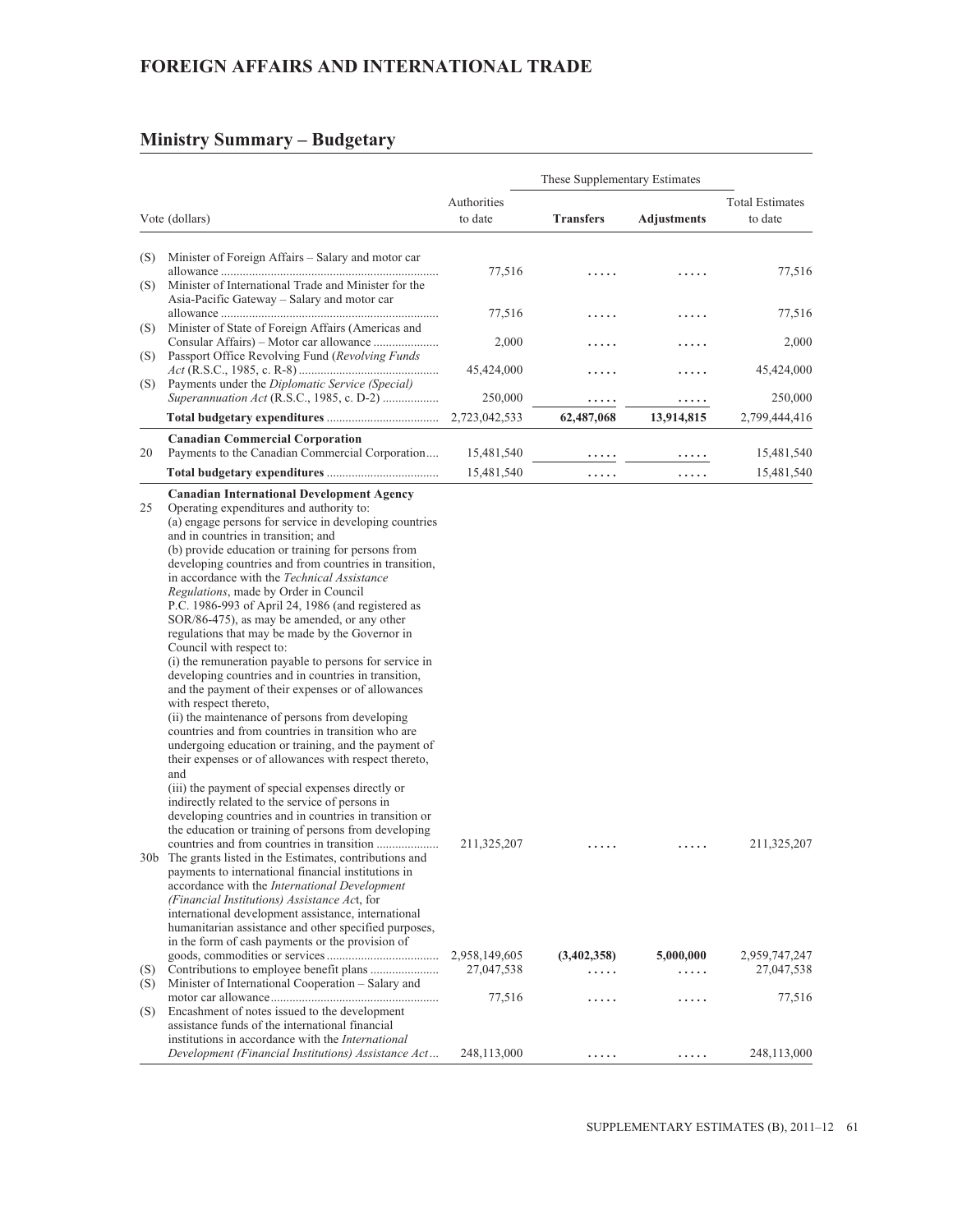|           |                                                                                                                                                                                                                                                                                                                                                                                                                                                                                                                                                                                      |                        | These Supplementary Estimates |                      |                                   |  |
|-----------|--------------------------------------------------------------------------------------------------------------------------------------------------------------------------------------------------------------------------------------------------------------------------------------------------------------------------------------------------------------------------------------------------------------------------------------------------------------------------------------------------------------------------------------------------------------------------------------|------------------------|-------------------------------|----------------------|-----------------------------------|--|
|           | Vote (dollars)                                                                                                                                                                                                                                                                                                                                                                                                                                                                                                                                                                       | Authorities<br>to date | <b>Transfers</b>              | <b>Adjustments</b>   | <b>Total Estimates</b><br>to date |  |
| (S)       | Pursuant to section 144 of the <i>Budget and Economic</i><br>Statement Implementation Act, 2007, a payment to the<br>World Bank for the Advance Market Commitment for<br>Pneumococcal Vaccines in respect of the period<br>commencing on April 1, 2011 and ending on<br>March 31, 2012, in an amount not to exceed                                                                                                                                                                                                                                                                   |                        |                               | 22,926,021           | 22,926,021                        |  |
|           |                                                                                                                                                                                                                                                                                                                                                                                                                                                                                                                                                                                      | 3,444,712,866          | (3,402,358)                   | 27,926,021           | 3,469,236,529                     |  |
| (S)       | Export Development Canada (Canada Account)<br>Payments to Export Development Canada to<br>discharge obligations incurred pursuant to Section 23<br>of the Export Development Act (Canada Account) for<br>the purpose of facilitating and developing trade<br>between Canada and other countries                                                                                                                                                                                                                                                                                      | 500,000                | .                             |                      | 500,000                           |  |
|           | <b>International Development Research Centre</b>                                                                                                                                                                                                                                                                                                                                                                                                                                                                                                                                     | 500,000                | .                             | .                    | 500,000                           |  |
|           | 45b Payments to the International Development Research<br>Centre – To authorize the transfer of $$1,200,000$ from<br>Health Vote 25, \$925,926 from Industry Vote 80,<br>\$648,148 from Industry Vote 95, \$175,705 from<br>Health Vote 40, \$74,074 from Industry Vote 75 and<br>\$51,852 from Industry Vote 90, Appropriation Act<br>No. 1, 2011–12 for the purposes of this Vote and to                                                                                                                                                                                           | 207,370,244            | 2,175,705                     | 861,700              | 210,407,649                       |  |
|           |                                                                                                                                                                                                                                                                                                                                                                                                                                                                                                                                                                                      | 207,370,244            | 2,175,705                     | 861,700              | 210,407,649                       |  |
| 50<br>(S) | <b>International Joint Commission (Canadian</b><br>Section)<br>Program expenditures – Salaries and expenses of the<br>Canadian Section, expenses of studies, surveys and<br>investigations by the Commission under International<br>References and expenses of the Commission under<br>the Canada/United States Great Lakes Water Quality                                                                                                                                                                                                                                            | 8,064,617<br>596,943   | .                             | .                    | 8,064,617<br>596,943              |  |
|           |                                                                                                                                                                                                                                                                                                                                                                                                                                                                                                                                                                                      | 8,661,560              | .                             | .                    | 8,661,560                         |  |
|           | <b>National Capital Commission</b><br>52b Payments to the National Capital Commission for<br>operating expenditures – To authorize the transfer of<br>\$65,157,730 from Transport Vote 40, \$450,000 from<br>Public Works and Government Services Vote 1, and<br>\$330,000 from National Defence Vote 5,<br>Appropriation Act No. 1, 2011–12 for the purposes of<br>this Vote and to provide a further amount of<br>54b Payments to the National Capital Commission for<br>capital expenditures - To authorize the transfer of<br>\$27,778,875 from Transport Vote 45, Appropriation |                        | 65,937,730                    | 3,070,000            | 69,007,730                        |  |
|           | Act No. 1, 2011-12 for the purposes of this Vote                                                                                                                                                                                                                                                                                                                                                                                                                                                                                                                                     |                        | 27,778,875<br>93,716,605      | 230,000<br>3,300,000 | 28,008,875<br>97,016,605          |  |
|           |                                                                                                                                                                                                                                                                                                                                                                                                                                                                                                                                                                                      |                        |                               |                      |                                   |  |

### **Ministry Summary – Budgetary**

Note: Order in Council P.C. 2011-0583 designates the Minister of Foreign Affairs, a member of the Queen's Privy Council for Canada, as the appropriate Minister for the purposes of the *National Capital Act*, effective May 18, 2011.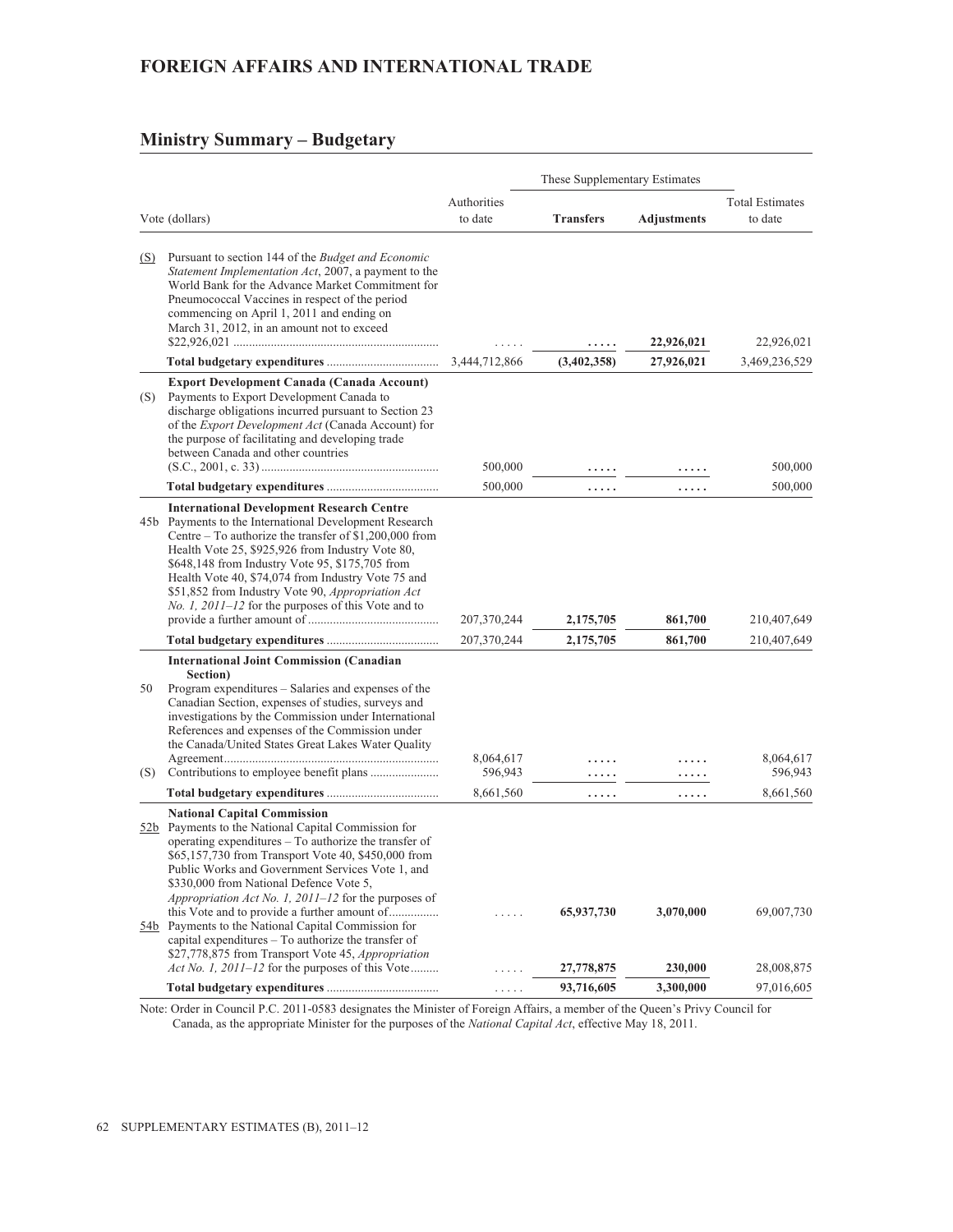|     |                                                                                                                                                                                                                                                                                                                                                                                                                                                                                                                                                                                                                                                                                                                                                                                                                                                                                                                                                                                                                                                                                                                        |                        | These Supplementary Estimates |                    |                                   |
|-----|------------------------------------------------------------------------------------------------------------------------------------------------------------------------------------------------------------------------------------------------------------------------------------------------------------------------------------------------------------------------------------------------------------------------------------------------------------------------------------------------------------------------------------------------------------------------------------------------------------------------------------------------------------------------------------------------------------------------------------------------------------------------------------------------------------------------------------------------------------------------------------------------------------------------------------------------------------------------------------------------------------------------------------------------------------------------------------------------------------------------|------------------------|-------------------------------|--------------------|-----------------------------------|
|     | Vote (dollars)                                                                                                                                                                                                                                                                                                                                                                                                                                                                                                                                                                                                                                                                                                                                                                                                                                                                                                                                                                                                                                                                                                         | Authorities<br>to date | <b>Transfers</b>              | <b>Adjustments</b> | <b>Total Estimates</b><br>to date |
|     | <b>Canadian International Development Agency</b><br>L35 The issuance and payment of non-interest bearing,<br>non-negotiable demand notes in an amount not to<br>exceed \$248,113,000 in accordance with the<br>International Development (Financial Institutions)<br><i>Assistance Act</i> , for the purpose of contributions to the<br>International Financial Institution Fund Accounts<br>L40 Pursuant to paragraph $3(c)$ of the <i>International</i><br>Development (Financial Institutions) Assistance Act,<br>the amount of financial assistance provided by the<br>Minister of Foreign Affairs, in consultation with the<br>Minister of Finance for participation in General<br>Capital Increase for International Financial<br>Institutions to respond to the global economic crisis<br>and to the longer-term development needs in Africa,<br>Americas, Asia and the Caribbean, shall not exceed,<br>in respect of the period commencing on April 1, 2011<br>and ending on March 31, 2012, an amount of<br>\$82,176,248 US which amount is estimated in<br>Canadian dollars at \$84,279,960 on September 24, | 1                      |                               |                    | 1                                 |
| (S) | Payments to International Financial Institutions -                                                                                                                                                                                                                                                                                                                                                                                                                                                                                                                                                                                                                                                                                                                                                                                                                                                                                                                                                                                                                                                                     | 1<br>84,279,960        | .                             | .                  | $\mathbf{1}$<br>84,279,960        |
|     |                                                                                                                                                                                                                                                                                                                                                                                                                                                                                                                                                                                                                                                                                                                                                                                                                                                                                                                                                                                                                                                                                                                        | 84,279,962             | .                             | .                  | 84,279,962                        |
| (S) | <b>Export Development Canada (Canada Account)</b><br>Payments to Export Development Canada to<br>discharge obligations incurred pursuant to Section 23<br>of the <i>Export Development Act</i> (Canada Account) for<br>the purpose of facilitating and developing trade<br>between Canada and other countries                                                                                                                                                                                                                                                                                                                                                                                                                                                                                                                                                                                                                                                                                                                                                                                                          | 363,300,000            |                               | (1,594,000,000)    | (1,230,700,000)                   |
|     |                                                                                                                                                                                                                                                                                                                                                                                                                                                                                                                                                                                                                                                                                                                                                                                                                                                                                                                                                                                                                                                                                                                        | 363,300,000            | .                             | (1,594,000,000)    | (1,230,700,000)                   |

## **Ministry Summary – Non-Budgetary Authorities**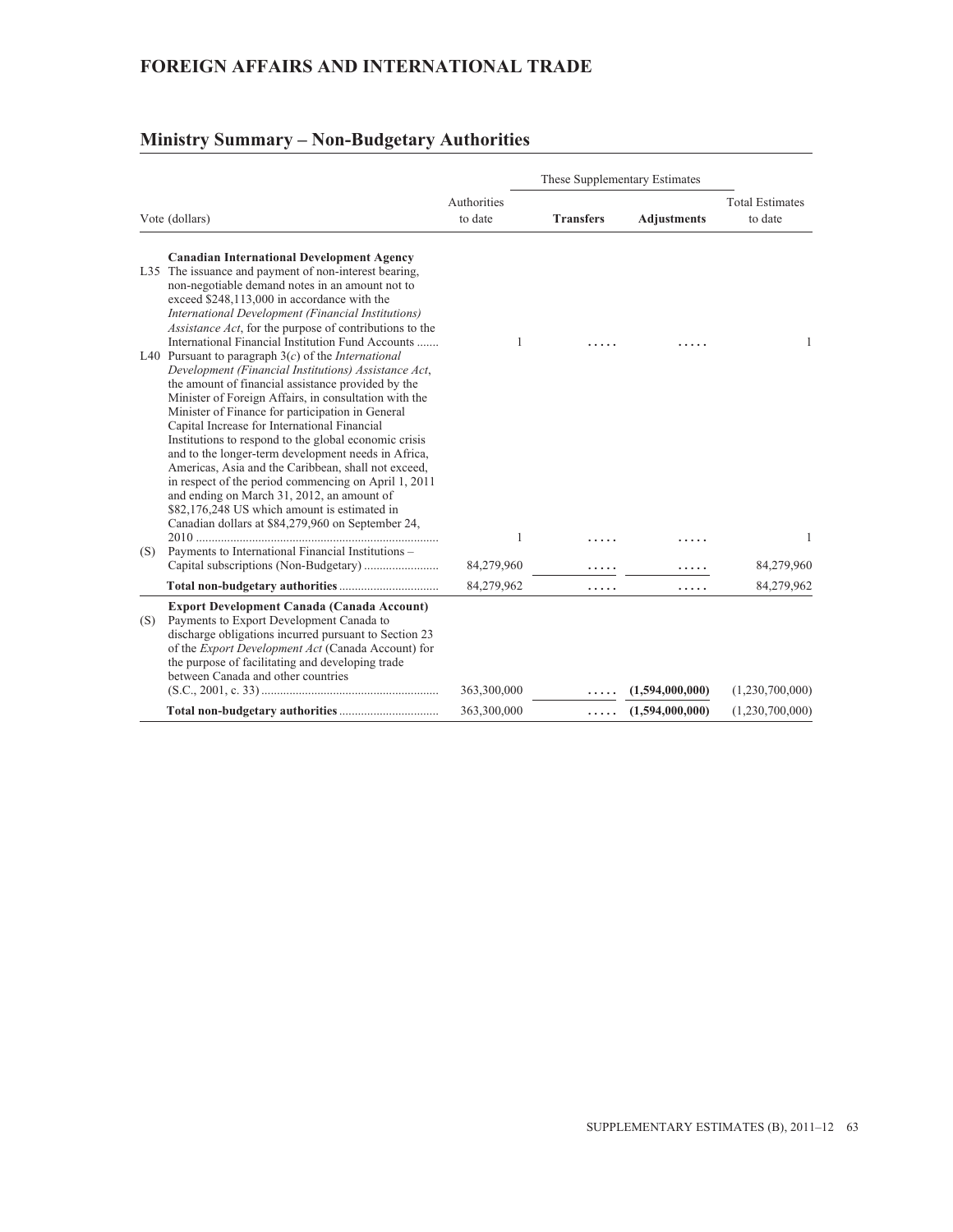# **FOREIGN AFFAIRS AND INTERNATIONAL TRADE Department**

**Explanation of Requirements (thousands of dollars)**

| <b>Voted Appropriations</b>                                                                                                                                                                                                                                                                                                                                                        | Vote 1   | Vote 5  | Vote 10  | Vote 17  | <b>Total</b> |
|------------------------------------------------------------------------------------------------------------------------------------------------------------------------------------------------------------------------------------------------------------------------------------------------------------------------------------------------------------------------------------|----------|---------|----------|----------|--------------|
| Funding to combat human smuggling (horizontal                                                                                                                                                                                                                                                                                                                                      |          |         |          |          |              |
| Funding to extend the deployment of police in                                                                                                                                                                                                                                                                                                                                      | 417      | .       | 5,561    | .        | 5,978        |
| Haiti for post-earthquake stabilization and<br>reconstruction efforts ( <i>horizontal item</i> )<br>Funding for the continuation of the International                                                                                                                                                                                                                              | 2,916    | .       | .        | $\cdots$ | 2,916        |
| Science and Technology Partnerships Program<br>Funding for costs related to trade litigation under<br>Chapter 11 of the North American Free Trade                                                                                                                                                                                                                                  | 300      | .       | 2,000    | .        | 2,300        |
| Funding for operating costs related to the<br>administration of pension, insurance and<br>social security programs for locally engaged                                                                                                                                                                                                                                             | 1,960    | .       | .        | $\cdots$ | 1,960        |
|                                                                                                                                                                                                                                                                                                                                                                                    | 762      | .       | .        | .        | 762          |
| <b>Total Voted Appropriations</b>                                                                                                                                                                                                                                                                                                                                                  | 6,355    | .       | 7,561    | .        | 13,916       |
| <b>Transfers</b>                                                                                                                                                                                                                                                                                                                                                                   |          |         |          |          |              |
| Transfer from Treasury Board Secretariat - To<br>fund the provision of pensions, insurance and<br>social security for locally engaged staff                                                                                                                                                                                                                                        |          |         |          | 70,140   | 70,140       |
| Transfer from National Defence (\$2,112),<br>Canadian International Development Agency<br>(\$2,000), Canada Border Services Agency<br>$(1,066)$ , Agriculture and Agri-Food $(1,066)$ ,<br>Public Safety and Emergency Preparedness<br>(\$328), Privy Council Office (\$139), Canadian<br>Food Inspection Agency (\$119), Health<br>(\$107), Royal Canadian Mounted Police (\$30)  |          |         |          |          |              |
| and Finance $(\$6)$ – To provide support to<br>departmental staff located at missions abroad<br>Transfer from Economic Development Agency of<br>Canada for the Regions of Quebec (\$531),<br>Canadian International Development Agency<br>$(\$420)$ and Environment $(\$67)$ – For Canada's<br>Annual Host Country Grant to the Secretariat<br>of the United Nations Convention on | 6,319    | 175     | .        |          | 6,494        |
| Transfer from Canadian International<br>Development Agency - For revisions to                                                                                                                                                                                                                                                                                                      |          |         | 1,018    |          | 1,018        |
| Locally Engaged Staff salaries and<br>salary-related benefits; and inflation on                                                                                                                                                                                                                                                                                                    | 532      |         |          |          | 532          |
| Transfer from Transport - Transfer of<br>departmental support for the National Capital<br>Commission, as a result of government<br>restructuring whereby the Minister of Foreign<br>Affairs is now the Minister responsible for the                                                                                                                                                |          |         |          |          |              |
| Transfer to Citizenship and Immigration - For<br>processing of applications under the                                                                                                                                                                                                                                                                                              | 95       | .       | .        | .        | 95           |
| International Experience Canada program<br>Transfer to Citizenship and Immigration (\$7,350),<br>Canadian Security Intelligence Service<br>(\$5,483) and Agriculture and Agri-Food<br>$(\$209) -$ Adjustment to funding previously                                                                                                                                                 | (2,750)  | .       | .        | .        | (2,750)      |
| provided for departmental staff located at                                                                                                                                                                                                                                                                                                                                         | (6, 849) | (6,193) | $\ldots$ | $\ldots$ | (13, 042)    |
| <b>Total Transfers</b>                                                                                                                                                                                                                                                                                                                                                             | (2,653)  | (6,018) | 1,018    | 70,140   | 62,487       |
| <b>These Supplementary Estimates</b>                                                                                                                                                                                                                                                                                                                                               | 3,702    | (6,018) | 8,579    | 70,140   | 76,403       |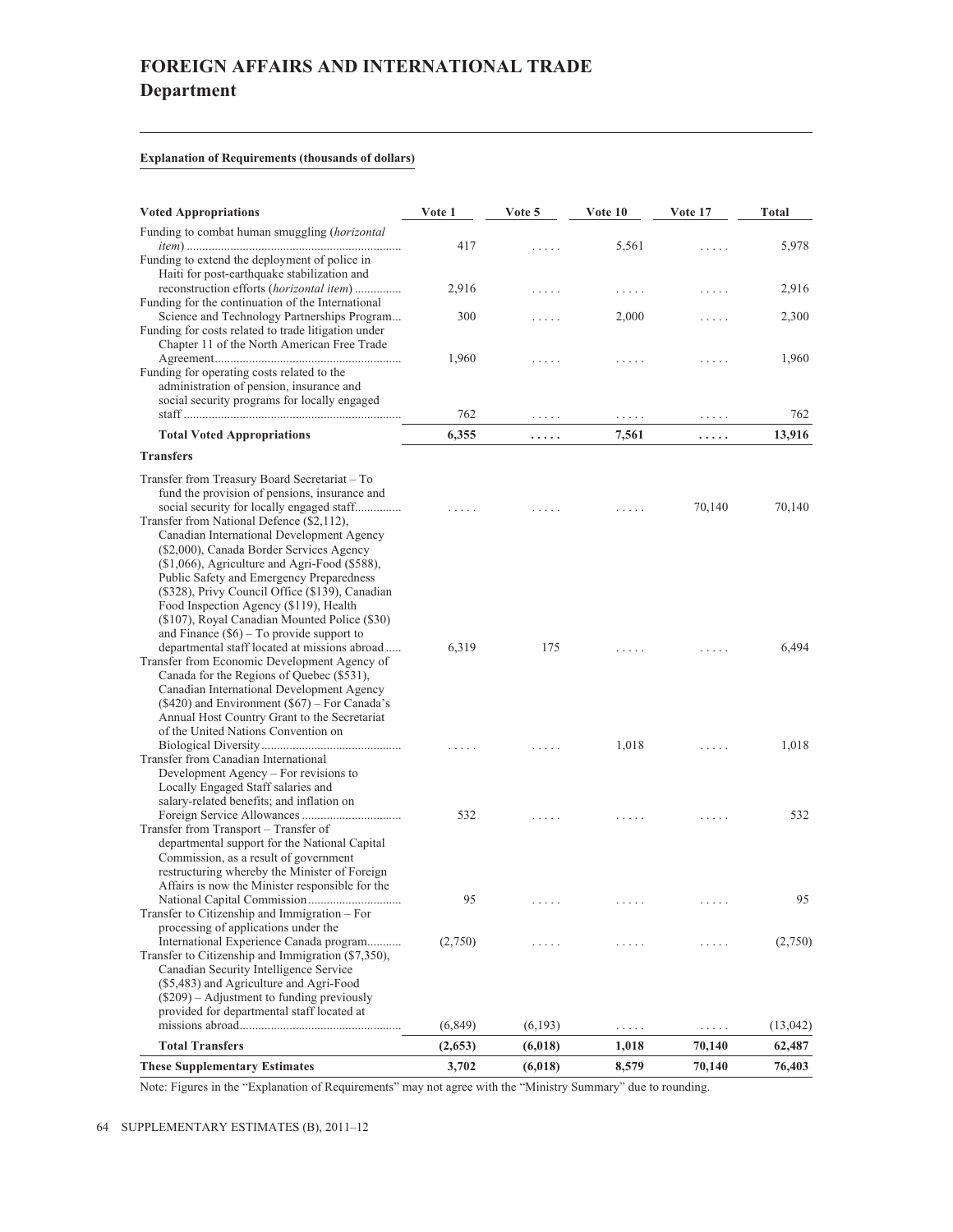# **FOREIGN AFFAIRS AND INTERNATIONAL TRADE Department**

| <b>Transfer Payments (dollars)</b>                                                    | <b>Voted</b> | <b>Statutory</b> |
|---------------------------------------------------------------------------------------|--------------|------------------|
| <b>Grants</b>                                                                         |              |                  |
| Annual host-country financial support for the United Nations Convention on Biological | 3,500,000    | .                |
|                                                                                       | 1.017.936    | .                |
| <b>Total Grants</b>                                                                   | 4,517,936    | .                |
| <b>Contributions</b>                                                                  |              |                  |
|                                                                                       | 2,061,132    | .                |
|                                                                                       | 2,000,000    | .                |
| <b>Total Contributions</b>                                                            | 4,061,132    | .                |
| <b>Total Transfer Payments</b>                                                        | 8,579,068    | .                |

# **Canadian International Development Agency**

### **Explanation of Requirements (thousands of dollars)**

| <b>Voted Appropriations</b>                                                                                                                                                                                                                                                                                                 | Vote 30 | <b>Statutory</b> | <b>Total</b> |
|-----------------------------------------------------------------------------------------------------------------------------------------------------------------------------------------------------------------------------------------------------------------------------------------------------------------------------|---------|------------------|--------------|
| Funding for additional grants to international organizations to help address emerging<br>global requirements for development assistance, food aid and nutrition,                                                                                                                                                            |         |                  |              |
| sustainable agriculture development, research and development, and education                                                                                                                                                                                                                                                | 125,000 | .                | 125,000      |
| Funding to support Infrastructure Integration in Central America and the Caribbean                                                                                                                                                                                                                                          | 5,000   | .                | 5,000        |
| Gross Voted Appropriations                                                                                                                                                                                                                                                                                                  | 130,000 | .                | 130,000      |
| <b>Funds Available</b>                                                                                                                                                                                                                                                                                                      |         |                  |              |
|                                                                                                                                                                                                                                                                                                                             | 125,000 | .                | 125,000      |
| <b>Total Voted Appropriations</b>                                                                                                                                                                                                                                                                                           | 5,000   | .                | 5,000        |
| <b>Statutory Appropriations</b>                                                                                                                                                                                                                                                                                             |         |                  |              |
| Pursuant to section 144 of the <i>Budget and Economic Statement Implementation Act</i> ,<br>2007, a payment to the World Bank for the Advance Market Commitment for<br>Pneumococcal Vaccines in respect of the period commencing on April 1, 2011<br>and ending on March 31, 2012, in an amount not to exceed $$22,926,021$ |         | 22,926           | 22,926       |
| <b>Total Adjustments to Appropriations</b>                                                                                                                                                                                                                                                                                  |         |                  | 27,926       |
| <b>Transfers</b>                                                                                                                                                                                                                                                                                                            |         |                  |              |
| Transfer to Foreign Affairs and International Trade – For Canada's Annual Host<br>Country Grant to the Secretariat of the United Nations Convention on Biological                                                                                                                                                           | (420)   |                  | (420)        |
| Transfer to Economic Development Agency of Canada for the Regions of Quebec –                                                                                                                                                                                                                                               |         |                  |              |
| To provide funding to ensure Canada's presence at the International Economic                                                                                                                                                                                                                                                | (450)   |                  | (450)        |
| Transfer to Foreign Affairs and International Trade – For revisions to Locally<br>Engaged Staff salaries and salary-related benefits; and inflation on Foreign                                                                                                                                                              |         |                  |              |
|                                                                                                                                                                                                                                                                                                                             | (532)   | .                | (532)        |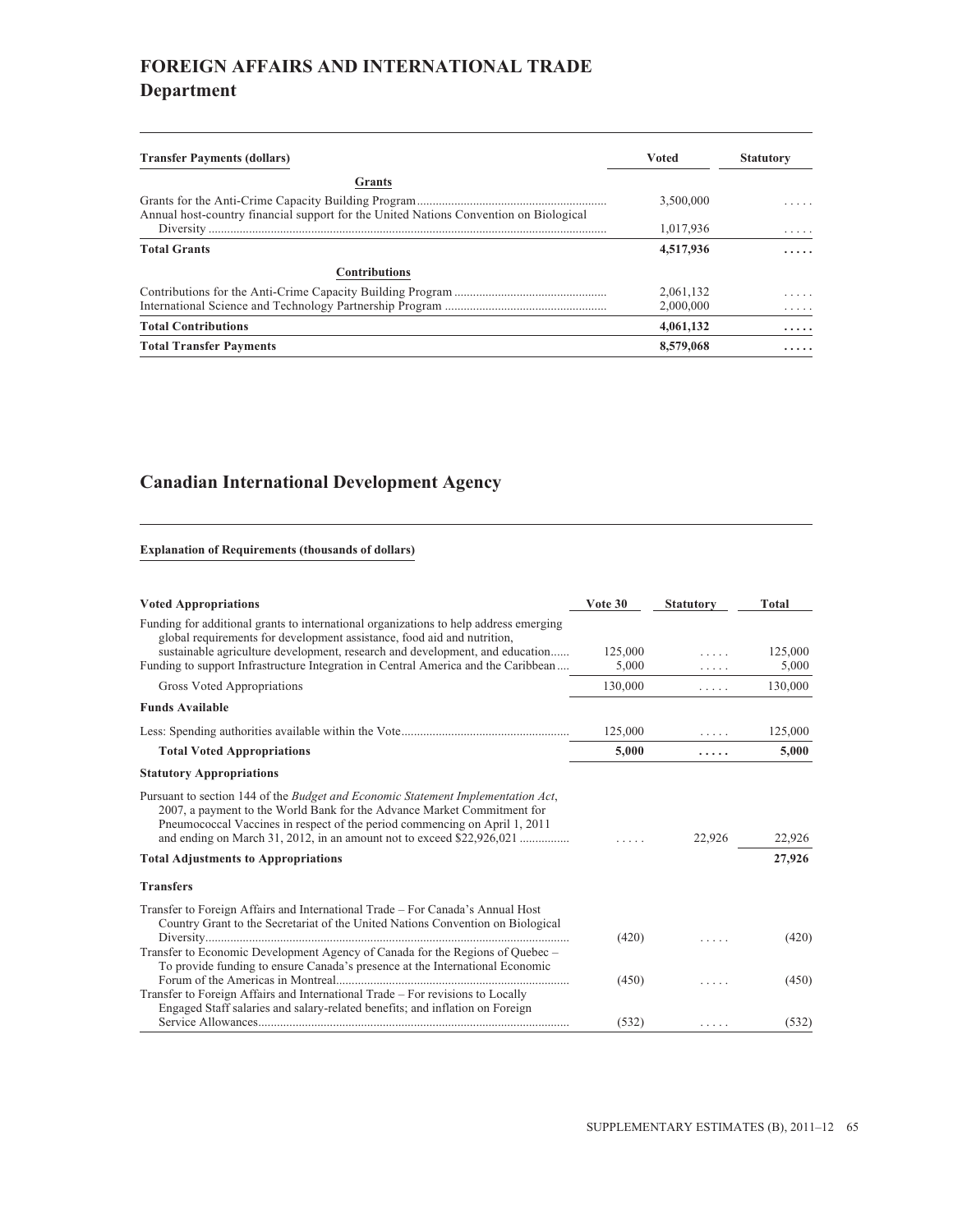# **FOREIGN AFFAIRS AND INTERNATIONAL TRADE Canadian International Development Agency**

### **Explanation of Requirements (thousands of dollars)**

| <b>Transfers</b>                                                              | Vote 30  | <b>Statutory</b> | Total    |  |
|-------------------------------------------------------------------------------|----------|------------------|----------|--|
| Transfer to Foreign Affairs and International Trade $-$ To provide support to |          | .                | (2,000)  |  |
| <b>Total Transfers</b>                                                        | (3, 402) | .                | (3, 402) |  |
| <b>These Supplementary Estimates</b>                                          | 1.598    | 22,926           | 24,524   |  |

#### **Explanation of Funds Available (dollars)**

**Vote 30**: \$125,000,000 in total authorities is available within the Vote due to the realignment from contributions to grants in order to deliver international assistance.

| <b>Transfer Payments (dollars)</b>                                                                                                                                                                                                                                                                                                                    | <b>Voted</b>             | <b>Statutory</b> |
|-------------------------------------------------------------------------------------------------------------------------------------------------------------------------------------------------------------------------------------------------------------------------------------------------------------------------------------------------------|--------------------------|------------------|
| Grants                                                                                                                                                                                                                                                                                                                                                |                          |                  |
| Grants for Multilateral Programming: Grants in support of development assistance,<br>humanitarian assistance or disaster preparedness, including peace building, for global<br>operations, programs, projects, activities and appeals; as well as in support of<br>programming against hunger, malnutrition and disease for the benefit of developing | 130,000,000              |                  |
| <b>Other Transfer Payments</b>                                                                                                                                                                                                                                                                                                                        |                          |                  |
| (S) Payments to the World Bank for the Advance Market Commitment for Pneumococcal<br>Vaccines in accordance with the Section 144 of the Budget and Economic Statement                                                                                                                                                                                 | .                        | 22,926,021       |
| <b>Total Gross Transfer Payments</b>                                                                                                                                                                                                                                                                                                                  | 130,000,000              | 22,926,021       |
|                                                                                                                                                                                                                                                                                                                                                       | 125,000,000<br>3,402,358 | .                |
| <b>Net Transfer Payments</b>                                                                                                                                                                                                                                                                                                                          | 1,597,642                | 22,926,021       |

Note: Figures in the "Explanation of Requirements" may not agree with the "Ministry Summary" due to rounding.

### **Export Development Canada (Canada Account)**

#### **Explanation of Requirements (thousands of dollars)**

| <b>Statutory Appropriations</b>                                                                                                                                                                                                    | Total       |
|------------------------------------------------------------------------------------------------------------------------------------------------------------------------------------------------------------------------------------|-------------|
| Adjustment of Payments to Export Development Canada to discharge obligations incurred pursuant to Section 23 of<br>the <i>Export Development Act</i> (Canada Account) for the purpose of facilitating and developing trade between |             |
|                                                                                                                                                                                                                                    | (1.594.000) |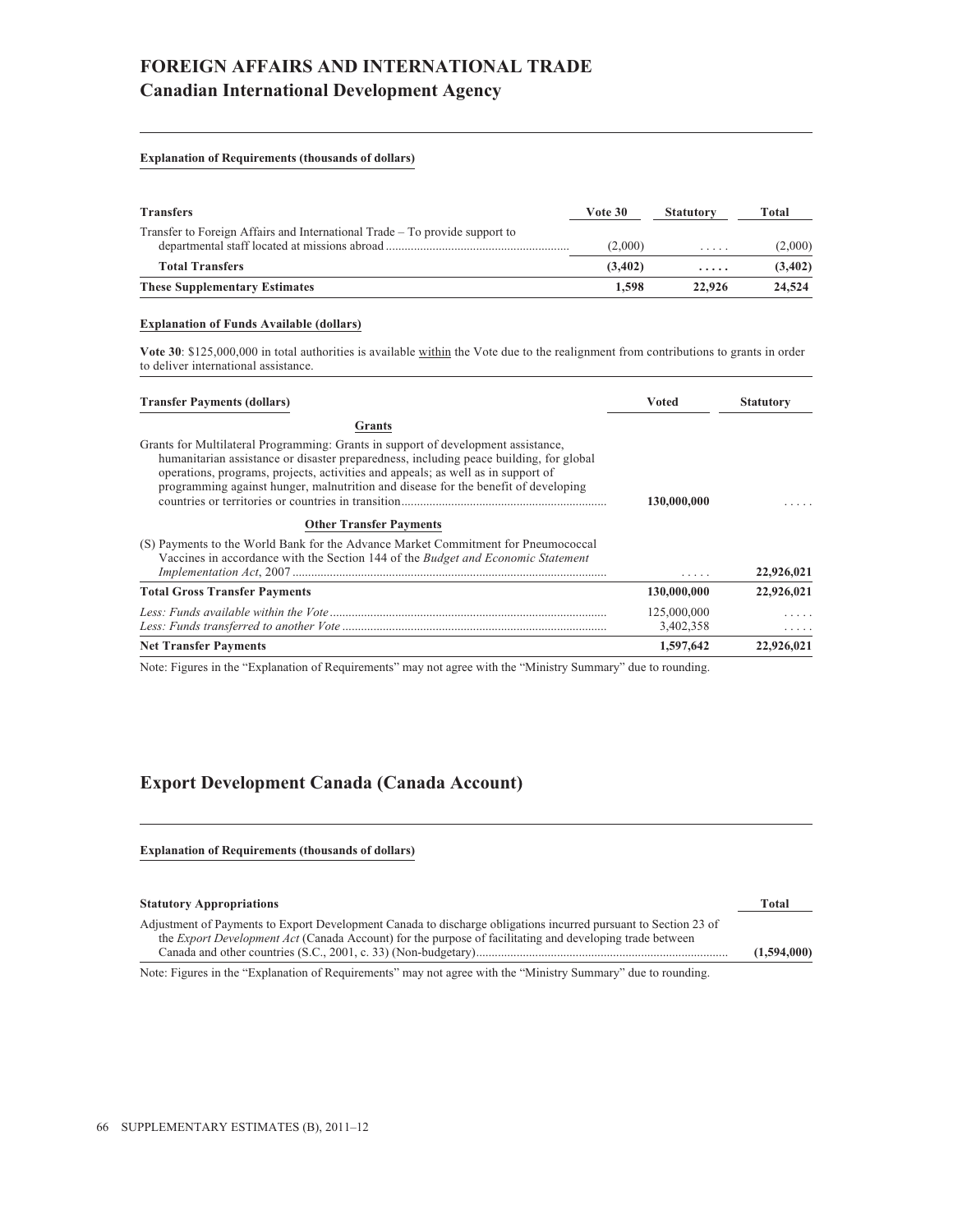# **FOREIGN AFFAIRS AND INTERNATIONAL TRADE International Development Research Centre**

### **Explanation of Requirements (thousands of dollars)**

| <b>Voted Appropriations</b>                                                                                                                                                                                                              | Vote 45 |
|------------------------------------------------------------------------------------------------------------------------------------------------------------------------------------------------------------------------------------------|---------|
| Funding to support operating expenses related to the appointment of Michaëlle Jean as UNESCO Special Envoy for                                                                                                                           | 862     |
| <b>Transfers</b>                                                                                                                                                                                                                         |         |
| Transfer from Canadian Institutes of Health Research (\$1,200), Natural Sciences and Engineering Research Council<br>$(S1,000)$ and Social Sciences and Humanities Research Council $(S700)$ – For the International Research Initiative | 2.900   |
| Transfer from Public Health Agency of Canada – For the Global Health Research Initiative to create and share<br>knowledge to strengthen health systems and build global health research capacity in developing countries and in          |         |
| Transfer to Canadian Institutes of Health Research - To support peer review processes for the Development                                                                                                                                | 176     |
|                                                                                                                                                                                                                                          | (900)   |
| <b>Total Transfers</b>                                                                                                                                                                                                                   | 2,176   |
| <b>These Supplementary Estimates</b>                                                                                                                                                                                                     | 3,038   |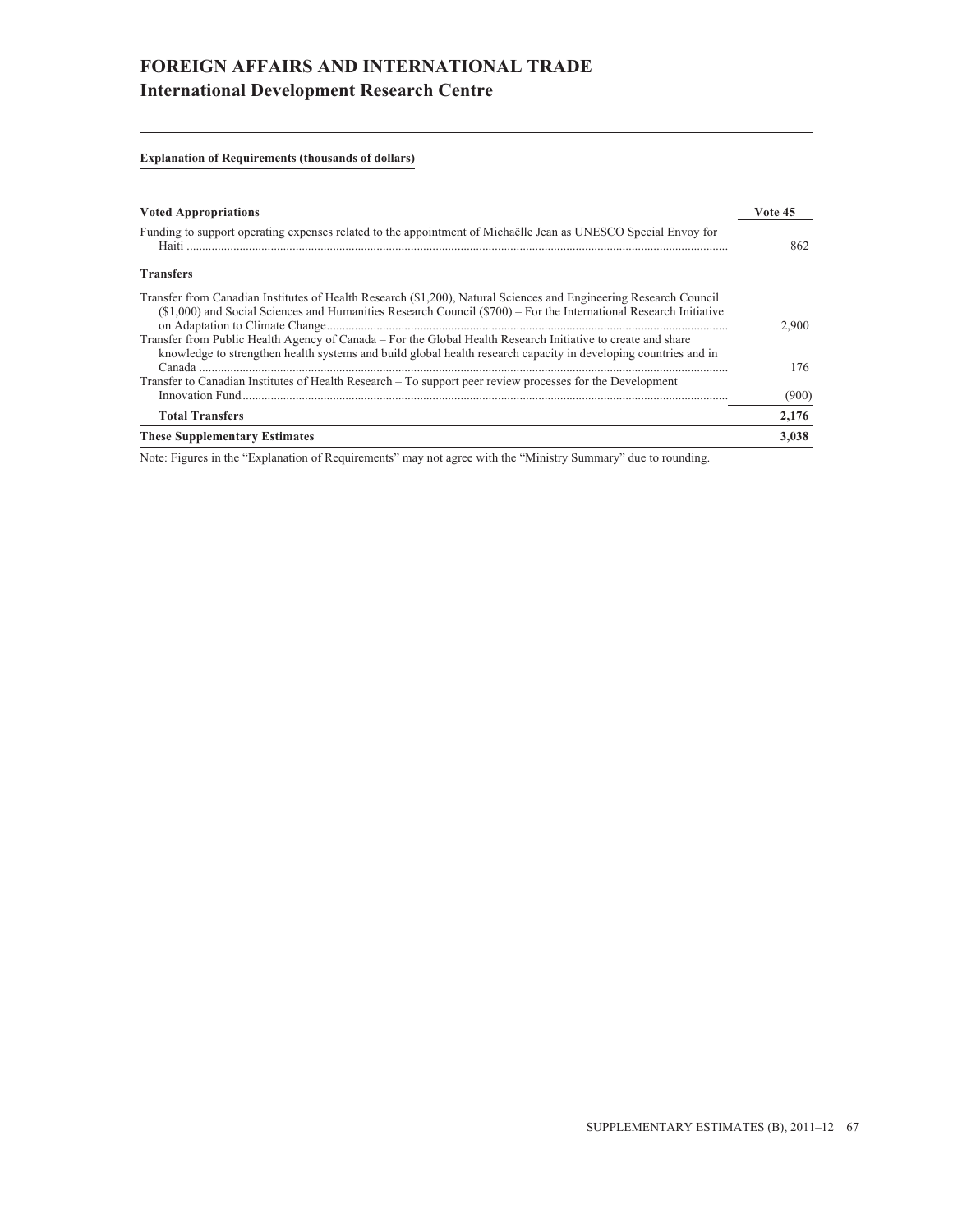# **FOREIGN AFFAIRS AND INTERNATIONAL TRADE National Capital Commission**

**Explanation of Requirements (thousands of dollars)**

| <b>Voted Appropriations</b>                                                                                                                                                                                                                                                                                                                       | Vote 52 | Vote 54 | Total  |
|---------------------------------------------------------------------------------------------------------------------------------------------------------------------------------------------------------------------------------------------------------------------------------------------------------------------------------------------------|---------|---------|--------|
| Funding related to the assessment, management and remediation of federal                                                                                                                                                                                                                                                                          | 3.070   | 230     | 3.300  |
| <b>Transfers</b>                                                                                                                                                                                                                                                                                                                                  |         |         |        |
| Transfer of the National Capital Commission from the Transport portfolio to the<br>Foreign Affairs and International Trade portfolio due to government restructuring.<br>Transfer from Public Works and Government Services – For site rehabilitation costs<br>of the Garden of the Provinces and Territories due to the custody transfer of that | 65.158  | 27,779  | 92.937 |
|                                                                                                                                                                                                                                                                                                                                                   | 450     | .       | 450    |
| Transfer from National Defence – For the construction and maintenance of a                                                                                                                                                                                                                                                                        | 330     | .       | 330    |
| <b>Total Transfers</b>                                                                                                                                                                                                                                                                                                                            | 65,938  | 27,779  | 93,717 |
| <b>These Supplementary Estimates</b>                                                                                                                                                                                                                                                                                                              | 69,008  | 28,009  | 97,017 |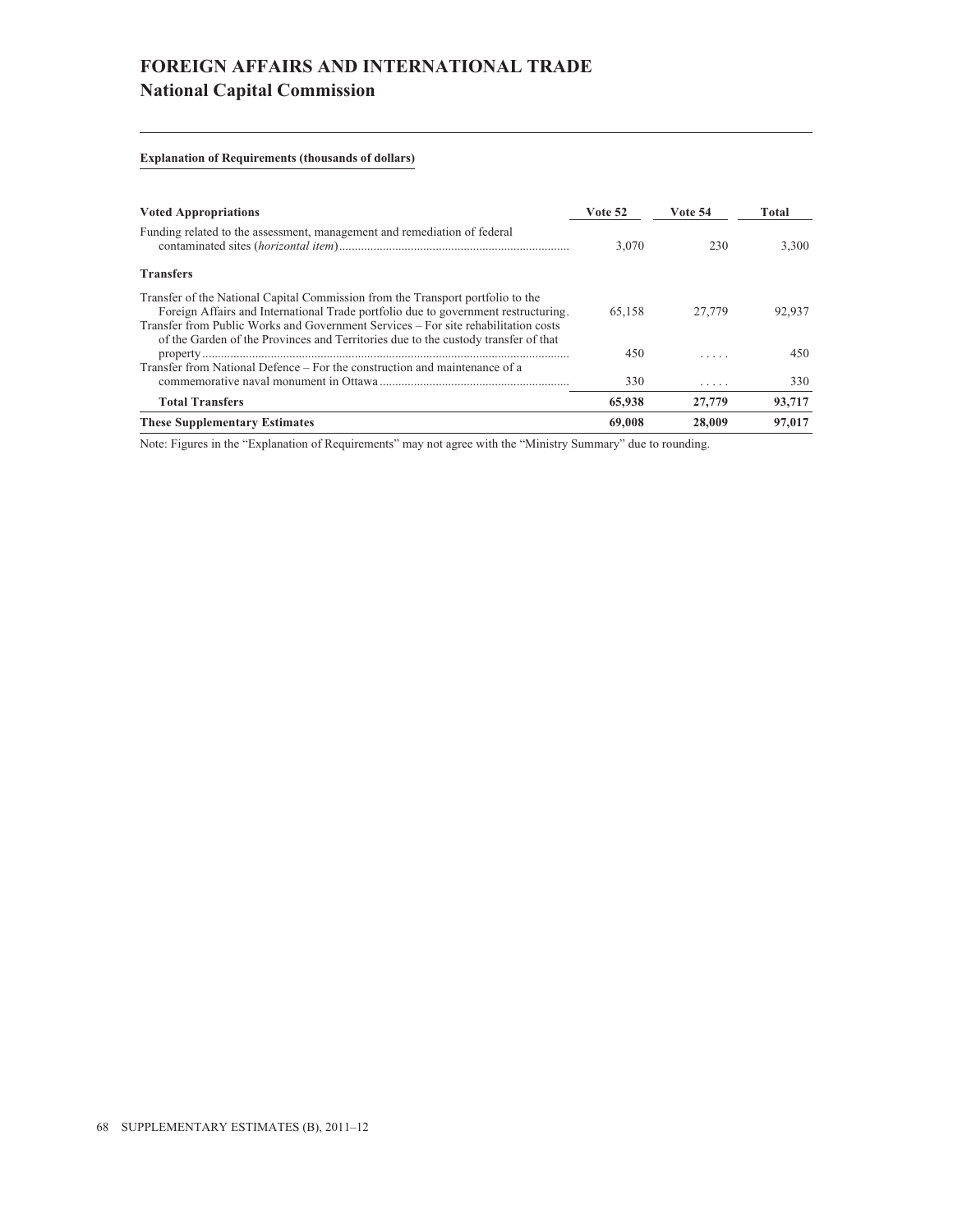|  | <b>Ministry Summary - Budgetary</b> |  |
|--|-------------------------------------|--|
|--|-------------------------------------|--|

|            |                                                                                                                          |                          |                  | These Supplementary Estimates |                          |  |
|------------|--------------------------------------------------------------------------------------------------------------------------|--------------------------|------------------|-------------------------------|--------------------------|--|
|            |                                                                                                                          | Authorities              |                  |                               | <b>Total Estimates</b>   |  |
|            | Vote (dollars)                                                                                                           | to date                  | <b>Transfers</b> | <b>Adjustments</b>            | to date                  |  |
|            | Department                                                                                                               |                          |                  |                               |                          |  |
| 1b         | Operating expenditures and, pursuant to<br>paragraph $29.1(2)(a)$ of the Financial Administration                        |                          |                  |                               |                          |  |
|            | Act, authority to spend revenues to offset<br>expenditures incurred in the fiscal year arising from                      |                          |                  |                               |                          |  |
|            | the provision of services or the sale of products                                                                        |                          |                  |                               |                          |  |
|            | related to health protection, regulatory activities and<br>medical services and the payment to each member of            |                          |                  |                               |                          |  |
|            | the Queen's Privy Council for Canada who is a                                                                            |                          |                  |                               |                          |  |
|            | Minister without Portfolio or a Minister of State who<br>does not preside over a Ministry of State of a salary           |                          |                  |                               |                          |  |
|            | not to exceed the salary paid to Ministers of State                                                                      |                          |                  |                               |                          |  |
|            | who preside over Ministries of State under the<br><i>Salaries Act</i> , as adjusted pursuant to the <i>Parliament of</i> |                          |                  |                               |                          |  |
|            | Canada Act and pro rata for any period of less than a                                                                    |                          |                  |                               |                          |  |
|            | year - To authorize the transfer of \$9,825,000 from<br>Agriculture and Agri-Food Vote 1, Appropriation Act              |                          |                  |                               |                          |  |
|            | No. 1, 2011–12 for the purposes of this Vote and to                                                                      |                          |                  |                               |                          |  |
|            |                                                                                                                          | 1,860,580,536            | 5,668,100        | 279,992,776                   | 2,146,241,412            |  |
| 5b         | Capital expenditures $-$ To authorize the transfer of<br>\$1,394,800 from National Defence Vote 5,                       |                          |                  |                               |                          |  |
|            | <i>Appropriation Act No. 1, 2011–12</i> for the purposes of                                                              |                          |                  |                               |                          |  |
|            | this Vote and to provide a further amount of<br>10b The grants listed in the Estimates and contributions –               | 32,666,506               | 1,394,800        | 3,600,000                     | 37,661,306               |  |
|            | To authorize the transfer of \$4,000,000 from Health                                                                     |                          |                  |                               |                          |  |
|            | Vote 1, <i>Appropriation Act No. 1, 2011–12</i> for the<br>purposes of this Vote and to provide a further amount         |                          |                  |                               |                          |  |
|            |                                                                                                                          | 1,444,698,166            | 1,412,941        | 38, 252, 373                  | 1,484,363,480            |  |
| (S)<br>(S) | Minister of Health and Minister of the Canadian                                                                          | 134,150,561              | .                |                               | 134,150,561              |  |
|            | Northern Economic Development Agency - Salary                                                                            |                          |                  |                               |                          |  |
|            |                                                                                                                          | 77,516<br>3,472,173,285  | 8,475,841        | 321,845,149                   | 77,516<br>3,802,494,275  |  |
|            | <b>Assisted Human Reproduction Agency of Canada</b>                                                                      |                          |                  |                               |                          |  |
| 15         |                                                                                                                          | 10,422,425               |                  |                               | 10,422,425               |  |
| (S)        | Contributions to employee benefit plans                                                                                  | 628,554                  | .                | .                             | 628,554                  |  |
|            |                                                                                                                          | 11,050,979               | .                | .                             | 11,050,979               |  |
|            | <b>Canadian Institutes of Health Research</b><br>20b Operating expenditures – To authorize the transfer of               |                          |                  |                               |                          |  |
|            | \$15,000 from Health Vote 40, and \$900,000 from                                                                         |                          |                  |                               |                          |  |
|            | Foreign Affairs and International Trade Vote 45,<br>Appropriation Act No. 1, 2011-12 for the purposes of                 |                          |                  |                               |                          |  |
|            | this Vote and to provide a further amount of                                                                             | 50,007,434               | 915,000          | 909,250                       | 51,831,684               |  |
|            | 25b The grants listed in the Estimates - To authorize the<br>transfer of \$200,000 from Health Vote 10, \$50,000         |                          |                  |                               |                          |  |
|            | from Health Vote 40, \$300,000 from Health Vote 50,                                                                      |                          |                  |                               |                          |  |
|            | \$220,000 from National Defence Vote 1 and \$58,438<br>from Industry Vote 80, <i>Appropriation Act No. 1</i> ,           |                          |                  |                               |                          |  |
|            | $2011 - 12$ for the purposes of this Vote and to provide                                                                 |                          |                  |                               |                          |  |
| (S)        |                                                                                                                          | 928,064,897<br>5,291,861 | (371, 562)       | 24,040,000                    | 951,733,335<br>5,291,861 |  |
|            |                                                                                                                          | 983, 364, 192            | .<br>543,438     | 24,949,250                    | 1,008,856,880            |  |
|            |                                                                                                                          |                          |                  |                               |                          |  |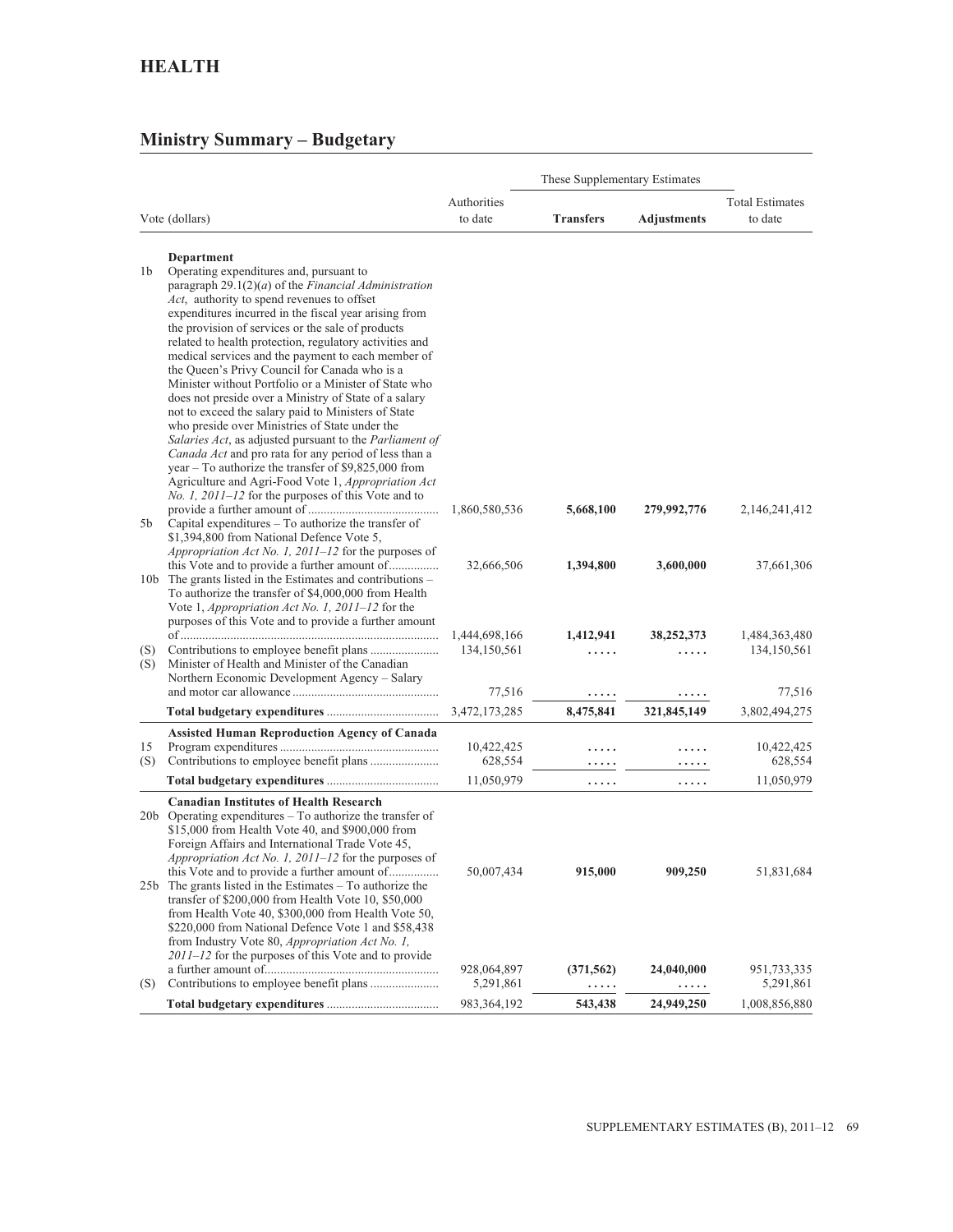| <b>Ministry Summary – Budgetary</b> |  |
|-------------------------------------|--|
|-------------------------------------|--|

|           | Vote (dollars)                                                                                                                                                                                                                                                                                                                                                                                                                                                                                                                                                                                                                                                                                                                                                                        | Authorities<br>to date                   | <b>Transfers</b>         | <b>Adjustments</b>           | <b>Total Estimates</b><br>to date        |
|-----------|---------------------------------------------------------------------------------------------------------------------------------------------------------------------------------------------------------------------------------------------------------------------------------------------------------------------------------------------------------------------------------------------------------------------------------------------------------------------------------------------------------------------------------------------------------------------------------------------------------------------------------------------------------------------------------------------------------------------------------------------------------------------------------------|------------------------------------------|--------------------------|------------------------------|------------------------------------------|
| 27b       | <b>Canadian Northern Economic Development</b><br>Agency<br>Operating expenditures $-$ To authorize the transfer of<br>\$12,541,212 from Indian Affairs and Northern<br>Development Vote 25, and \$299,300 from Industry<br>Vote 1, <i>Appropriation Act No. 1, 2011–12</i> for the<br>purposes of this Vote and to provide a further amount                                                                                                                                                                                                                                                                                                                                                                                                                                           |                                          |                          |                              |                                          |
|           | 29b Contributions - To authorize the transfer of<br>\$30,057,000 from Indian Affairs and Northern<br>Development Vote 30, Appropriation Act No. 1,<br>$2011 - 12$ for the purposes of this Vote and to provide                                                                                                                                                                                                                                                                                                                                                                                                                                                                                                                                                                        | .                                        | 12,840,512<br>30,057,000 | 308,094<br>1,697,756         | 13,148,606<br>31,754,756                 |
|           |                                                                                                                                                                                                                                                                                                                                                                                                                                                                                                                                                                                                                                                                                                                                                                                       | .                                        | 42,897,512               | 2,005,850                    | 44,903,362                               |
| 30<br>(S) | <b>Hazardous Materials Information Review</b><br><b>Commission</b>                                                                                                                                                                                                                                                                                                                                                                                                                                                                                                                                                                                                                                                                                                                    | 4,081,724<br>609,984<br>4,691,708        | .<br>.<br>.              | .<br>.<br>.                  | 4,081,724<br>609,984<br>4,691,708        |
| 35<br>(S) | <b>Patented Medicine Prices Review Board</b>                                                                                                                                                                                                                                                                                                                                                                                                                                                                                                                                                                                                                                                                                                                                          | 11,181,641<br>1,076,486                  | .<br>.                   | .<br>.                       | 11,181,641<br>1,076,486                  |
|           |                                                                                                                                                                                                                                                                                                                                                                                                                                                                                                                                                                                                                                                                                                                                                                                       | 12,258,127                               | .                        | .                            | 12,258,127                               |
|           | <b>Public Health Agency of Canada</b><br>40b Operating expenditures and, pursuant to paragraph<br>$29.1(2)(a)$ of the Financial Administration Act,<br>authority to spend revenues to offset expenditures<br>incurred in the fiscal year arising from the sale of<br>products – To authorize the transfer of \$305,000 from<br>National Defence Vote 1, Appropriation Act No. 1,<br>$2011 - 12$ for the purposes of this Vote and to provide<br>45b Capital expenditures - To authorize the transfer of<br>\$500,000 from National Defence Vote 5,<br><i>Appropriation Act No. 1, 2011–12</i> for the purposes of<br>this Vote and to provide a further amount of<br>50b The grants listed in the Estimates and contributions –<br>To authorize the transfer of \$575,000 from Health | 387,288,953<br>26,275,212                | 64,295<br>500,000        | 27,276,580<br>1,597,412      | 414,629,828<br>28,372,624                |
| (S)       | Vote 1, <i>Appropriation Act No. 1, 2011–12</i> for the<br>purposes of this Vote and to provide a further amount                                                                                                                                                                                                                                                                                                                                                                                                                                                                                                                                                                                                                                                                      | 196,320,663<br>34,214,206<br>644.099.034 | 228,900<br>.<br>793,195  | 1,000,000<br>.<br>29,873,992 | 197,549,563<br>34,214,206<br>674,766,221 |

Note: Order in Council P.C. 2011-0586 designates the Minister of Health as the appropriate Minister for the Canadian Northern Economic Development Agency for the purposes of the *Financial Administration Act*, effective May 18, 2011.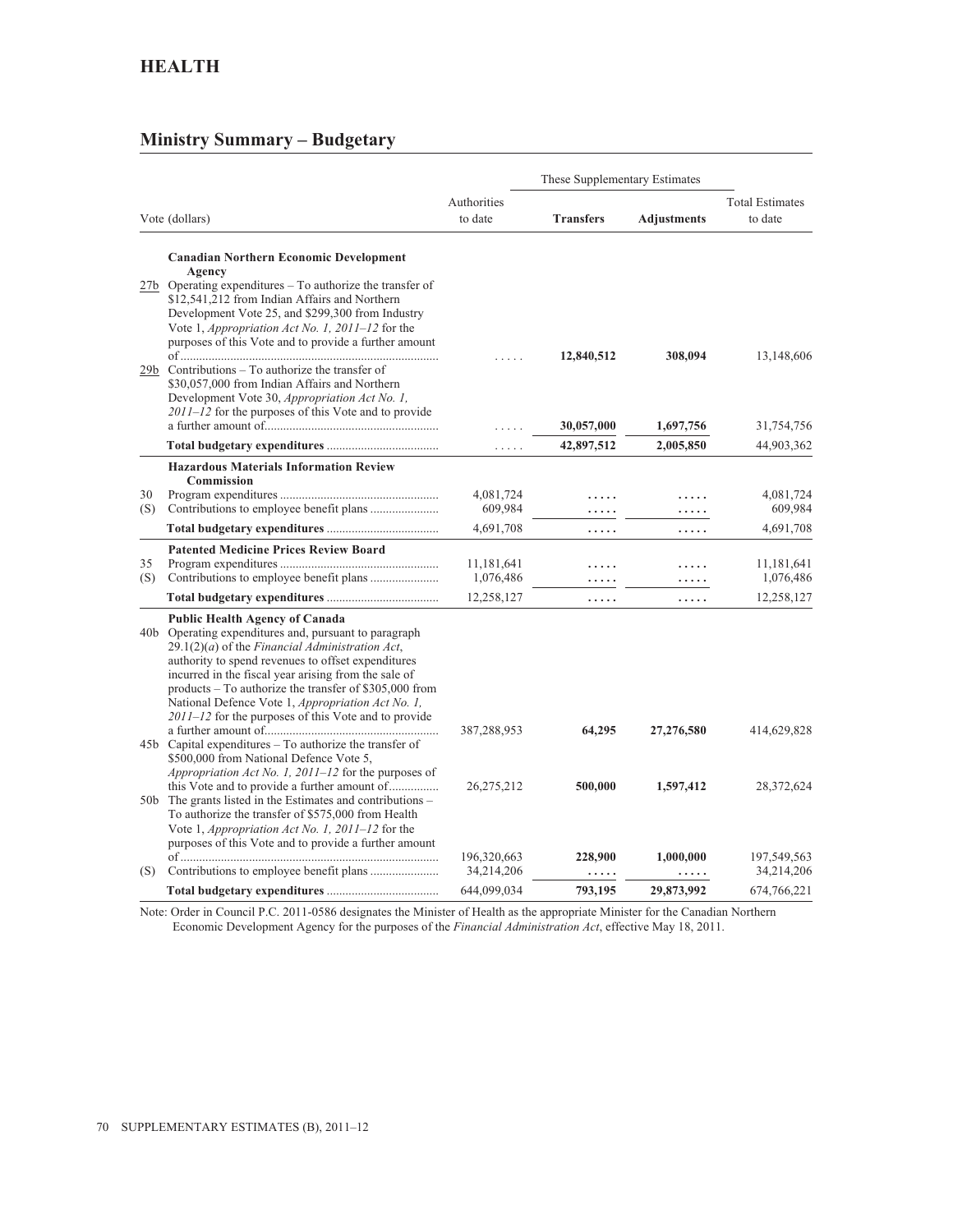**Explanation of Requirements (thousands of dollars)**

| <b>Voted Appropriations</b>                                                                                                                                                                              | Vote 1  | Vote 5 | Vote 10  | Total    |
|----------------------------------------------------------------------------------------------------------------------------------------------------------------------------------------------------------|---------|--------|----------|----------|
| Funding to maintain the provision of Supplementary Health Benefits<br>(Non-Insured Health Benefits Program) and to ensure continuity<br>of access to Clinical and Client Care nursing services in remote |         |        |          |          |
| Funding to protect Canadians' health and the environment through a                                                                                                                                       | 180,213 | .      | 38,031   | 218,244  |
| renewed Chemicals Management Plan (horizontal item)<br>Funding for the renewal of the Clean Air Regulatory Agenda                                                                                        | 61,032  | 3,400  | .        | 64,432   |
| Funding related to government advertising programs (horizontal                                                                                                                                           | 25,413  | 200    | .        | 25,613   |
|                                                                                                                                                                                                          | 6,000   | .      | .        | 6,000    |
| Funding related to the assessment, management and remediation of                                                                                                                                         | 3,722   |        |          | 3,722    |
| Funding to help Canadians adapt to the impacts of climate change                                                                                                                                         | 1,708   | .      | 222      | 1,930    |
| Funding for the renewal of the Genomics Research and Development                                                                                                                                         | 1,900   | .      | .        | 1,900    |
| Reinvestment of royalties from intellectual property                                                                                                                                                     | 5       | .      | .        | 5        |
| <b>Total Voted Appropriations</b>                                                                                                                                                                        | 279,993 | 3,600  | 38,253   | 321,846  |
| <b>Transfers</b>                                                                                                                                                                                         |         |        |          |          |
| Transfer from Agriculture and Agri-Food – To protect and promote<br>health while being more responsive to innovation and industry<br>advances and issues identified by the agriculture and agri-food     | 9,825   |        |          | 9,825    |
| Transfer from National Defence – For public security related to the<br>Chemical, Biological, Radiological and Nuclear Research and                                                                       |         | 1,395  |          | 1,395    |
| Internal reallocation of resources – To fund delivery of First Nations<br>water and wastewater action plan activities by tribal councils and                                                             | .       |        | .        |          |
| Transfer to Human Resources and Skills Development – To support<br>funding delivered to the Mental Health Commission of Canada<br>and to develop the National Standard for Psychological Health          | (4,000) | .      | 4,000    |          |
| Transfer to Industry – For the development of a global consumer                                                                                                                                          |         |        | (46)     | (46)     |
|                                                                                                                                                                                                          | (50)    | .      | .        | (50)     |
| Transfer to Public Health Agency of Canada - To support<br>development of physical activity resources for aboriginals<br>Transfer to Public Health Agency of Canada – To support                         | .       | .      | (75)     | (75)     |
| enhancement of long term mental health, both on and off reserve.<br>Transfer to Foreign Affairs and International Trade - To provide                                                                     | .       |        | (100)    | (100)    |
| support to departmental staff located at missions abroad<br>Transfer to Canadian Institutes of Health Research – To establish a                                                                          | (107)   | .      | .        | (107)    |
| research chair for the treatment and/or care of autism<br>Transfer to Indian Affairs and Northern Development – To provide<br>health governance and infrastructure support for Maa-nulth First           | .       | .      | (200)    | (200)    |
|                                                                                                                                                                                                          |         | .      | (212)    | (212)    |
| Transfer to Public Health Agency of Canada – To support proposals<br>for achieving healthier weights in Canada's communities<br>Transfer to Indian Affairs and Northern Development - For the            | .       | .      | (400)    | (400)    |
| Self-Governing Yukon First Nations Programs and Services                                                                                                                                                 |         | .      | (1, 554) | (1, 554) |
| <b>Total Transfers</b>                                                                                                                                                                                   | 5,668   | 1,395  | 1,413    | 8,476    |
| <b>These Supplementary Estimates</b>                                                                                                                                                                     | 285,661 | 4,995  | 39,666   | 330,322  |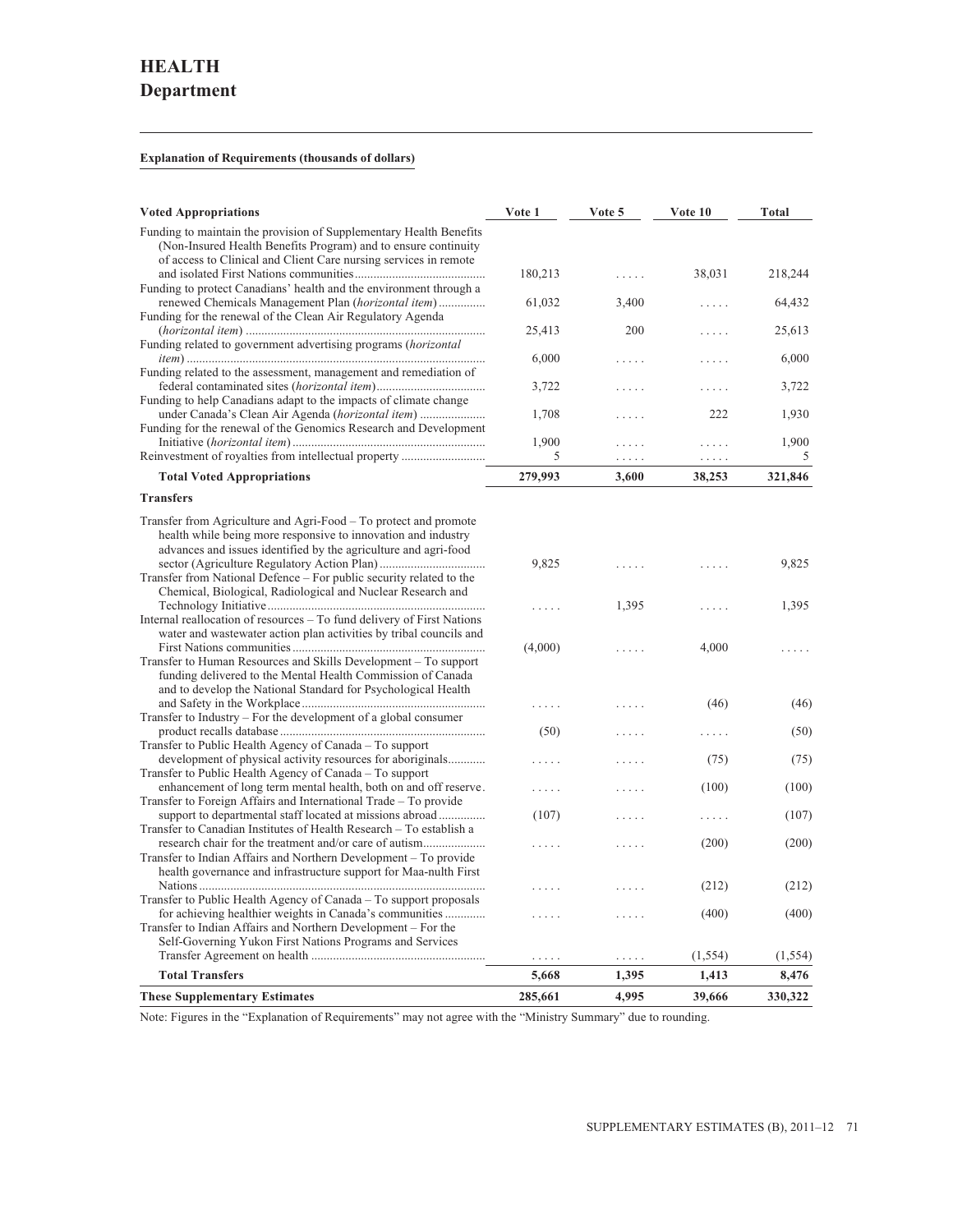# **HEALTH Department**

| <b>Transfer Payments (dollars)</b>   | Voted                    | <b>Statutory</b>     |
|--------------------------------------|--------------------------|----------------------|
| <b>Contributions</b>                 |                          |                      |
|                                      | 11,056,091<br>31,196,282 | .                    |
| <b>Total Gross Transfer Payments</b> | 42,252,373               | .<br>.               |
|                                      | 2,587,059                | $\cdots\cdots\cdots$ |
| <b>Net Transfer Payments</b>         | 39,665,314               | .                    |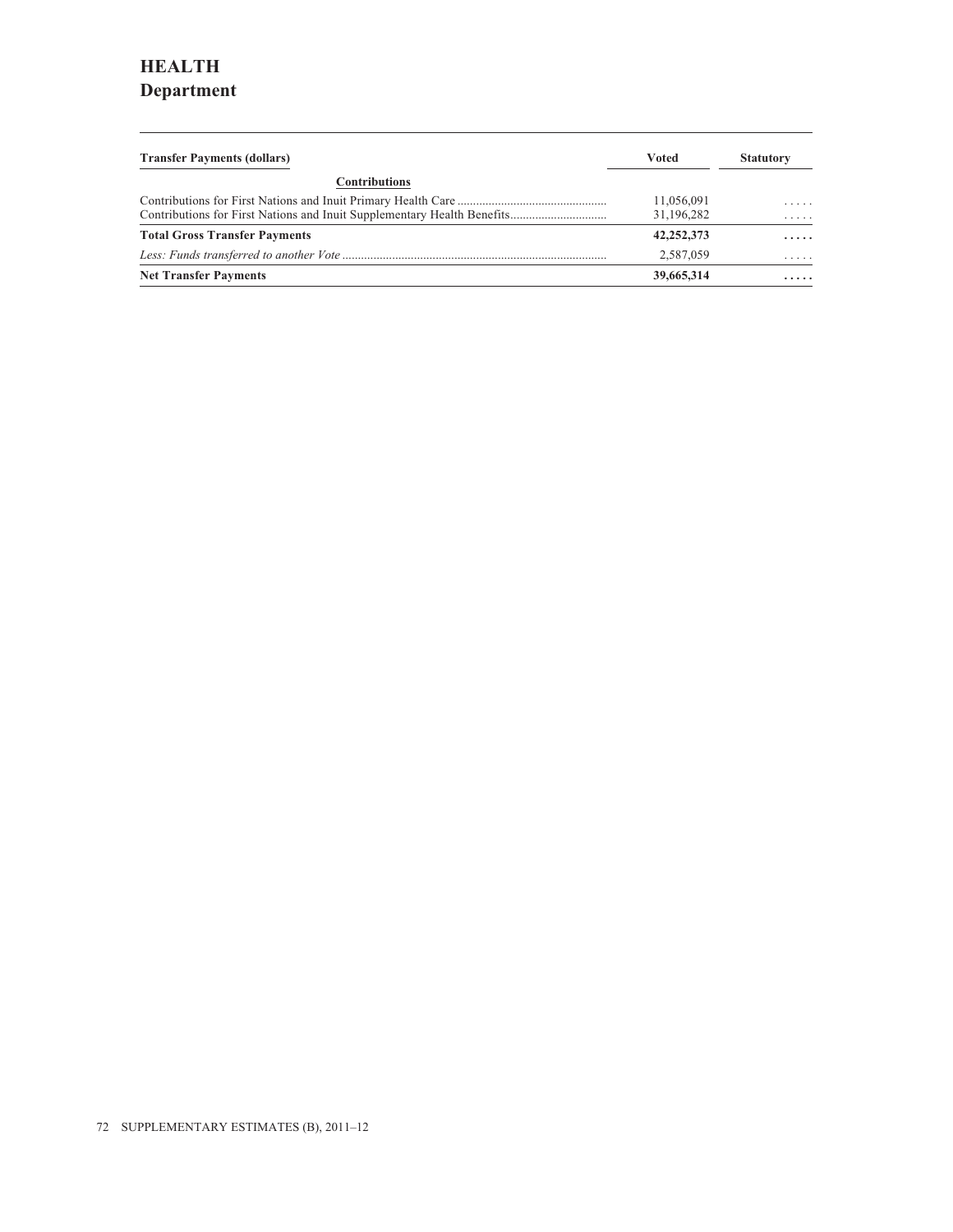## **HEALTH Canadian Institutes of Health Research**

### **Explanation of Requirements (thousands of dollars)**

| <b>Voted Appropriations</b>                                                                                                                                                                                                                                                                                                    | Vote 20 | Vote 25 | <b>Total</b> |
|--------------------------------------------------------------------------------------------------------------------------------------------------------------------------------------------------------------------------------------------------------------------------------------------------------------------------------|---------|---------|--------------|
| Funding for the Strategy on Patient-Oriented Research and the Open Operating                                                                                                                                                                                                                                                   | 909     | 14,000  | 14,909       |
| Funding to support the Centres of Excellence for Commercialization and Research                                                                                                                                                                                                                                                | .       | 10,226  | 10,226       |
| Funding to support international research on the impact of climate change specifically                                                                                                                                                                                                                                         | .       | 700     | 700          |
| Gross Voted Appropriations                                                                                                                                                                                                                                                                                                     | 909     | 24,926  | 25,835       |
| <b>Funds Available</b>                                                                                                                                                                                                                                                                                                         |         |         |              |
|                                                                                                                                                                                                                                                                                                                                |         | 886     | 886          |
| <b>Total Voted Appropriations</b>                                                                                                                                                                                                                                                                                              | 909     | 24,040  | 24,949       |
| <b>Transfers</b>                                                                                                                                                                                                                                                                                                               |         |         |              |
| Transfer from International Development Research Centre - To support peer review                                                                                                                                                                                                                                               | 900     | .       | 900          |
| Transfer from Public Health Agency of Canada – To fund knowledge synthesis on                                                                                                                                                                                                                                                  | .       | 300     | 300          |
| Transfer from National Defence – For an epidemiological study of the optimal plasma                                                                                                                                                                                                                                            | .       | 220     | 220          |
| Transfer from Health - To establish a research chair for the treatment and/or care of                                                                                                                                                                                                                                          | .       | 200     | 200          |
| Transfer from Natural Sciences and Engineering Research Council - To support<br>partnerships between Canadian colleges, universities and local companies which<br>will increase innovation at the community and/or regional level (College and<br>Transfer from Public Health Agency of Canada - To support expert analysis on |         | 58      | 58           |
| various health issues including but not limited to maternal and child population                                                                                                                                                                                                                                               |         | 50      | 50           |
| Transfer from Public Health Agency of Canada – To fund Cafés Scientifiques or<br>Transfer from International Development Research Centre – For the International                                                                                                                                                               | 15      | 1.1.1.1 | 15           |
|                                                                                                                                                                                                                                                                                                                                | .       | (1,200) | (1,200)      |
| <b>Total Transfers</b>                                                                                                                                                                                                                                                                                                         | 915     | (372)   | 543          |
| <b>These Supplementary Estimates</b>                                                                                                                                                                                                                                                                                           | 1,824   | 23,668  | 25,492       |

#### **Explanation of Funds Available (dollars)**

**Vote 25**: \$886,000 in total authorities is available within the Vote due to the reallocation of grant funding from the Networks of Centres of Excellence class grant.

| <b>Transfer Payments (dollars)</b>   | Voted      | <b>Statutory</b> |
|--------------------------------------|------------|------------------|
| <b>Grants</b>                        |            |                  |
|                                      | 15,528,438 | .                |
|                                      | 10.226,000 | .                |
| <b>Total Gross Transfer Payments</b> | 25,754,438 | .                |
|                                      | 886,000    | .                |
|                                      | 1.200.000  | .                |
| <b>Net Transfer Payments</b>         | 23,668,438 | .                |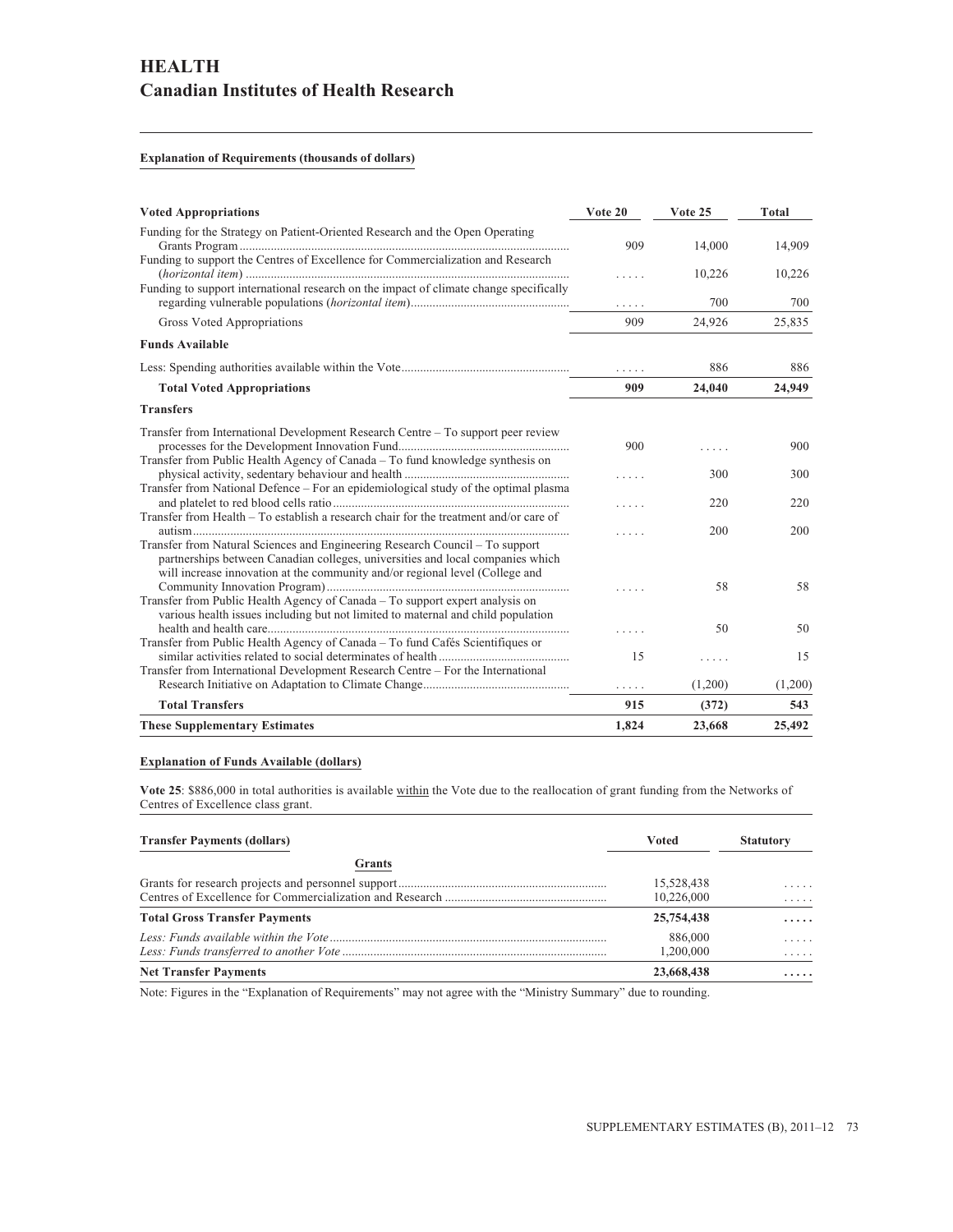# **HEALTH Canadian Northern Economic Development Agency**

### **Explanation of Requirements (thousands of dollars)**

| <b>Voted Appropriations</b>                                                                                                                                                   | Vote 27 | Vote 29      | Total            |
|-------------------------------------------------------------------------------------------------------------------------------------------------------------------------------|---------|--------------|------------------|
| Funding to support the implementation of a new northern adult basic education<br>Funding to support construction activities related to recreational infrastructure            | 308     | 1,676        | 1,984            |
|                                                                                                                                                                               | .       | 22           | 22               |
| <b>Total Voted Appropriations</b>                                                                                                                                             | 308     | 1,698        | 2,006            |
| <b>Transfers</b>                                                                                                                                                              |         |              |                  |
| Transfer of the Canadian Northern Economic Development Agency from the Indian<br>Affairs and Northern Development portfolio to the Health portfolio due to                    | 12,541  | 30,057       | 42,598           |
| Transfer from Industry $-$ For the transfer of the federal managing partner role of the<br>Canada Business Network in the Yukon, Northwest Territories and Nunavut            | 299     | .            | 299              |
| <b>Total Transfers</b>                                                                                                                                                        | 12,840  | 30,057       | 42,897           |
| <b>These Supplementary Estimates</b>                                                                                                                                          | 13,148  | 31,755       | 44,903           |
| <b>Transfer Payments (dollars)</b>                                                                                                                                            |         | <b>Voted</b> | <b>Statutory</b> |
| <b>Contributions</b>                                                                                                                                                          |         |              |                  |
| Contributions for promoting regional development in Canada's three territories<br>Payments to support Indians, Inuit and Innu for the purpose of supplying public services in |         | 18,257,000   |                  |
|                                                                                                                                                                               |         | 9,500,000    |                  |
|                                                                                                                                                                               |         | 2,300,000    |                  |
| Contributions for advancing Adult Basic Education in Canada's Territories                                                                                                     |         | 1,675,956    |                  |
|                                                                                                                                                                               |         | 21,800       |                  |
| <b>Total Transfer Payments</b>                                                                                                                                                |         | 31,754,756   | .                |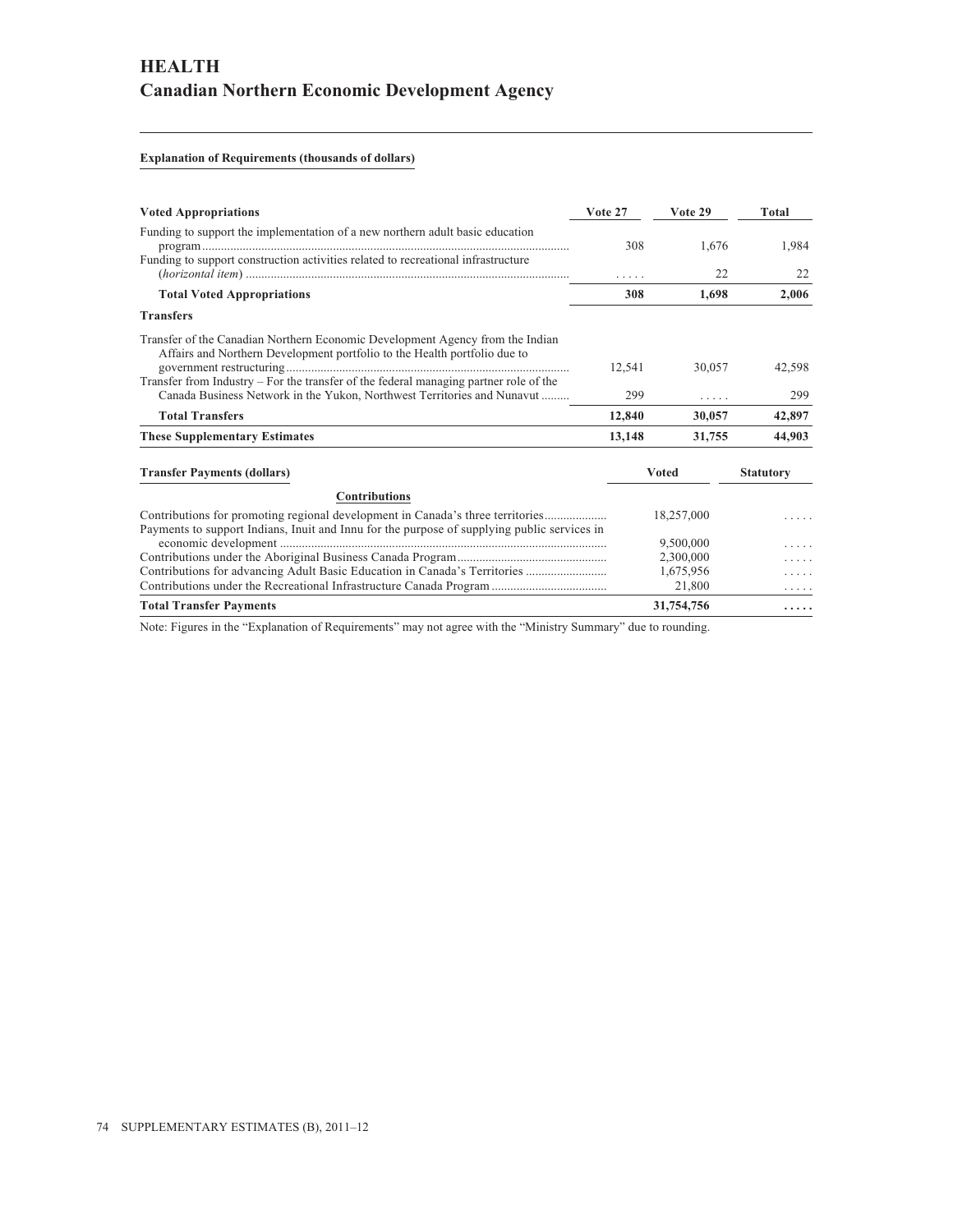### **HEALTH Public Health Agency of Canada**

#### **Explanation of Requirements (thousands of dollars)**

| <b>Voted Appropriations</b>                                                                | Vote 40 | Vote 45 | Vote 50                                | Total            |
|--------------------------------------------------------------------------------------------|---------|---------|----------------------------------------|------------------|
| Funding for the short-term replenishment of the National Antiviral                         |         |         |                                        |                  |
|                                                                                            | 16,020  |         |                                        | 16.020           |
| Funding to secure Canada's pandemic influenza vaccine supply                               | 7,800   |         | .                                      | 7,800            |
| Funding for the renewal of the Genomics Research and Development                           |         |         |                                        |                  |
|                                                                                            | 1,869   | .       |                                        | 1,869            |
| Funding to help Canadians adapt to the impacts of climate change                           |         |         |                                        |                  |
|                                                                                            | 1,512   | .       |                                        | 1,512            |
| Funding for construction of the JC Wilt Infectious Diseases Research                       |         |         |                                        |                  |
| Centre which will provide additional laboratory space for                                  |         |         |                                        |                  |
|                                                                                            |         | 1,160   | .                                      | 1,160            |
| Funding to address sport and recreation injuries among Canadian                            |         |         |                                        |                  |
|                                                                                            |         | .       | 1,000                                  | 1,000            |
| Funding to support the modernization of federal laboratories                               | .       | 437     | $\mathbb{Z}^n$ . In the $\mathbb{Z}^n$ | 437              |
|                                                                                            | 75      | .       | $\ldots$                               | 75               |
| <b>Total Voted Appropriations</b>                                                          | 27,276  | 1,597   | 1,000                                  | 29,873           |
| <b>Transfers</b>                                                                           |         |         |                                        |                  |
|                                                                                            |         |         |                                        |                  |
| Transfer from National Defence – For public security related to the                        |         |         |                                        |                  |
| Chemical, Biological, Radiological and Nuclear Research and                                |         |         |                                        |                  |
|                                                                                            | 305     | 500     |                                        | 805              |
| Transfer from Health – To support proposals for achieving healthier                        |         |         |                                        |                  |
|                                                                                            |         |         | 400                                    | 400              |
| Transfer from Health – To support enhancement of long term mental                          |         |         |                                        |                  |
|                                                                                            |         |         | 100                                    | 100              |
| Transfer from Health – To support development of physical activity                         |         |         |                                        |                  |
|                                                                                            |         | .       | 75                                     | 75               |
| Transfer to the Canadian Institutes of Health Research - To fund                           |         |         |                                        |                  |
| Cafés Scientifiques or similar activities related to social                                |         |         |                                        |                  |
|                                                                                            | (15)    | .       |                                        | (15)             |
| Transfer to Human Resources and Skills Development – To support                            |         |         |                                        |                  |
| funding delivered to the Mental Health Commission of Canada                                |         |         |                                        |                  |
| and to develop the National Standard for Psychological Health                              |         |         |                                        |                  |
|                                                                                            |         |         | (46)                                   | (46)             |
| Transfer to Canadian Institutes of Health Research – To support                            |         |         |                                        |                  |
| expert analysis on various health issues including but not limited                         |         |         |                                        |                  |
| to maternal and child population health and health care                                    | (50)    |         |                                        | (50)             |
| Transfer to the International Development Research Centre – For the                        |         |         |                                        |                  |
| Global Health Research Initiative to create and share knowledge                            |         |         |                                        |                  |
| to strengthen health systems and build global health research                              |         |         |                                        |                  |
|                                                                                            | (176)   |         |                                        | (176)            |
| Transfer to Canadian Institutes of Health Research - To fund                               |         |         |                                        |                  |
| knowledge synthesis on physical activity, sedentary behaviour                              |         |         |                                        |                  |
|                                                                                            | .       | .       | (300)                                  | (300)            |
| <b>Total Transfers</b>                                                                     | 64      | 500     | 229                                    | 793              |
| <b>These Supplementary Estimates</b>                                                       | 27,340  | 2,097   | 1,229                                  | 30,666           |
| <b>Transfer Payments (dollars)</b>                                                         |         |         | <b>Voted</b>                           | <b>Statutory</b> |
|                                                                                            |         |         |                                        |                  |
| <b>Contributions</b>                                                                       |         |         |                                        |                  |
| Contributions to individuals and organizations to support health promotion projects in the |         |         |                                        |                  |
| areas of building community capacity, stimulating knowledge development and                |         |         |                                        |                  |
|                                                                                            |         |         | 1,575,000                              |                  |
| <b>Total Gross Contributions</b>                                                           |         |         | 1,575,000                              |                  |
|                                                                                            |         |         | 346,100                                | .                |
|                                                                                            |         |         |                                        |                  |

**Net Transfer Payments 1,228,900 .....**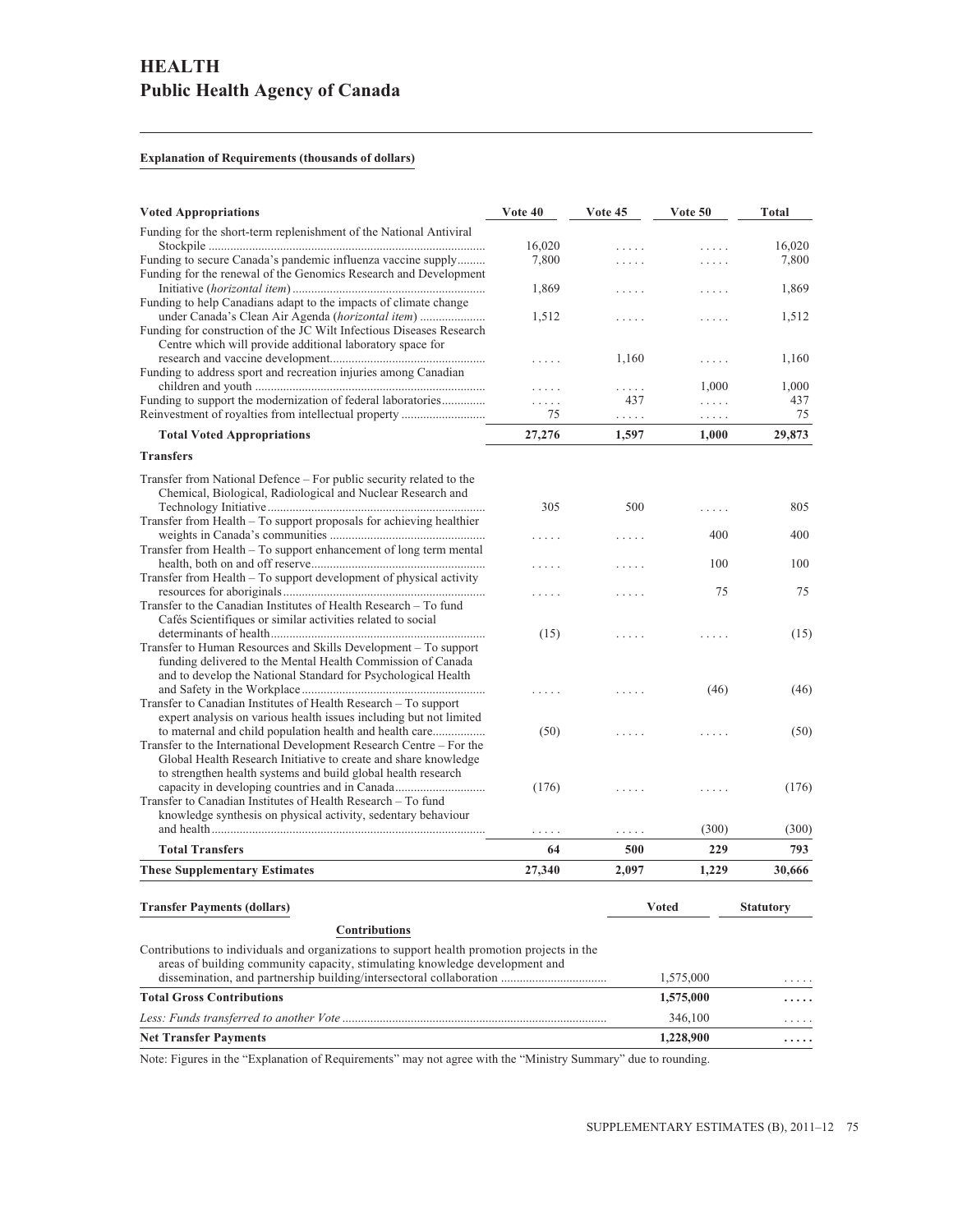|  | <b>Ministry Summary - Budgetary</b> |  |
|--|-------------------------------------|--|
|--|-------------------------------------|--|

|            |                                                                                                          | These Supplementary Estimates      |                  |                    |                            |  |
|------------|----------------------------------------------------------------------------------------------------------|------------------------------------|------------------|--------------------|----------------------------|--|
|            |                                                                                                          | Authorities                        |                  |                    | <b>Total Estimates</b>     |  |
|            | Vote (dollars)                                                                                           | to date                            | <b>Transfers</b> | <b>Adjustments</b> | to date                    |  |
|            |                                                                                                          |                                    |                  |                    |                            |  |
|            | Department                                                                                               |                                    |                  |                    |                            |  |
| 1b         | Operating expenditures, and                                                                              |                                    |                  |                    |                            |  |
|            | $(a)$ authority to make recoverable expenditures on                                                      |                                    |                  |                    |                            |  |
|            | behalf of the Canada Pension Plan, the Employment                                                        |                                    |                  |                    |                            |  |
|            | Insurance Operating Account and the Specified                                                            |                                    |                  |                    |                            |  |
|            | Purpose Account for the administration of the                                                            |                                    |                  |                    |                            |  |
|            | Millennium Excellence Awards;                                                                            |                                    |                  |                    |                            |  |
|            | (b) pursuant to paragraph $29.1(2)(a)$ of the <i>Financial</i>                                           |                                    |                  |                    |                            |  |
|            | Administration Act, authority to spend, to offset                                                        |                                    |                  |                    |                            |  |
|            | related expenditures incurred in the fiscal year,                                                        |                                    |                  |                    |                            |  |
|            | revenues received in the fiscal year arising from:<br>(i) the provision of Public Access Programs Sector |                                    |                  |                    |                            |  |
|            | services;                                                                                                |                                    |                  |                    |                            |  |
|            | (ii) services to assist provinces in the administration                                                  |                                    |                  |                    |                            |  |
|            | of provincial programs funded under Labour Market                                                        |                                    |                  |                    |                            |  |
|            | Development Agreements;                                                                                  |                                    |                  |                    |                            |  |
|            | (iii) services offered on behalf of other federal                                                        |                                    |                  |                    |                            |  |
|            | government departments and/or federal government                                                         |                                    |                  |                    |                            |  |
|            | departmental corporations;                                                                               |                                    |                  |                    |                            |  |
|            | (iv) the amount charged to any Crown Corporation                                                         |                                    |                  |                    |                            |  |
|            | under paragraph $14(b)$ of Government Employees                                                          |                                    |                  |                    |                            |  |
|            | Compensation Act in relation to the litigation costs for                                                 |                                    |                  |                    |                            |  |
|            | subrogated claims for Crown Corporations;                                                                |                                    |                  |                    |                            |  |
|            | (v) the portion of the Government Employees                                                              |                                    |                  |                    |                            |  |
|            | Compensation Act departmental or agency subrogated                                                       |                                    |                  |                    |                            |  |
|            | claim settlements related to litigation costs; and                                                       |                                    |                  |                    |                            |  |
|            | $(c)$ the payment to each member of the Queen's Privy                                                    |                                    |                  |                    |                            |  |
|            | Council for Canada who is a Minister without<br>Portfolio or a Minister of State who does not preside    |                                    |                  |                    |                            |  |
|            | over a Ministry of State of a salary not to exceed the                                                   |                                    |                  |                    |                            |  |
|            | salary paid to Ministers of State who preside over                                                       |                                    |                  |                    |                            |  |
|            | Ministries of State under the Salaries Act, as adjusted                                                  |                                    |                  |                    |                            |  |
|            | pursuant to the Parliament of Canada Act and pro rata                                                    |                                    |                  |                    |                            |  |
|            |                                                                                                          | 707,527,412                        | (403,000)        | 9,684,803          | 716,809,215                |  |
| 5b         | The grants listed in the Estimates and contributions -                                                   |                                    |                  |                    |                            |  |
|            | To authorize the transfer of \$46,100 from Health                                                        |                                    |                  |                    |                            |  |
|            | Vote 10, and \$46,100 from Health Vote 50,                                                               |                                    |                  |                    |                            |  |
|            | Appropriation Act No. 1, $2011-12$ for the purposes of                                                   |                                    |                  |                    |                            |  |
|            | this Vote and to provide a further amount of                                                             | 1,861,298,807                      | 92,200           | 6,997,705          | 1,868,388,712              |  |
| 7b         | Pursuant to subsection 25(2) of the <i>Financial</i>                                                     |                                    |                  |                    |                            |  |
|            | Administration Act, to write-off from the Accounts of                                                    |                                    |                  |                    |                            |  |
|            | Canada 61,791 debts due to Her Majesty in right of                                                       |                                    |                  |                    |                            |  |
|            | Canada amounting to \$149,541,766 related to Canada                                                      |                                    |                  |                    |                            |  |
|            |                                                                                                          | $\sim$ $\sim$ $\sim$ $\sim$ $\sim$ | .                | 149,541,766        | 149,541,766<br>249,272,705 |  |
| (S)<br>(S) | Minister of Human Resources and Skills                                                                   | 249,272,705                        | .                | .                  |                            |  |
|            | Development – Salary and motor car allowance                                                             | 77,516                             |                  |                    | 77,516                     |  |
| (S)        | Minister of Labour - Salary and motor car allowance.                                                     | 77,516                             |                  |                    | 77,516                     |  |
| (S)        | Minister of State (Seniors) – Motor car allowance                                                        | 2,000                              |                  | .                  | 2,000                      |  |
| (S)        | Old Age Security Payments (R.S.C., 1985, c. O-9) 29,162,214,653                                          |                                    |                  | .                  | 29, 162, 214, 653          |  |
| (S)        | Guaranteed Income Supplement Payments (R.S.C.,                                                           |                                    |                  |                    |                            |  |
|            |                                                                                                          | 8,429,823,187                      |                  | .                  | 8,429,823,187              |  |
| (S)        |                                                                                                          | 2,660,000,000                      |                  | .                  | 2,660,000,000              |  |

\* Pursuant to s. 31.1 of the *Financial Administration Act* and Order in Council P.C. 2011-0796 effective July 1, 2011, \$543,528 is deemed to have been appropriated to Public Service Commission Vote 102, which results in a reduction of the same amount in Human Resources and Skills Development, Vote 1, *Appropriation Act No. 1, 2011–12*.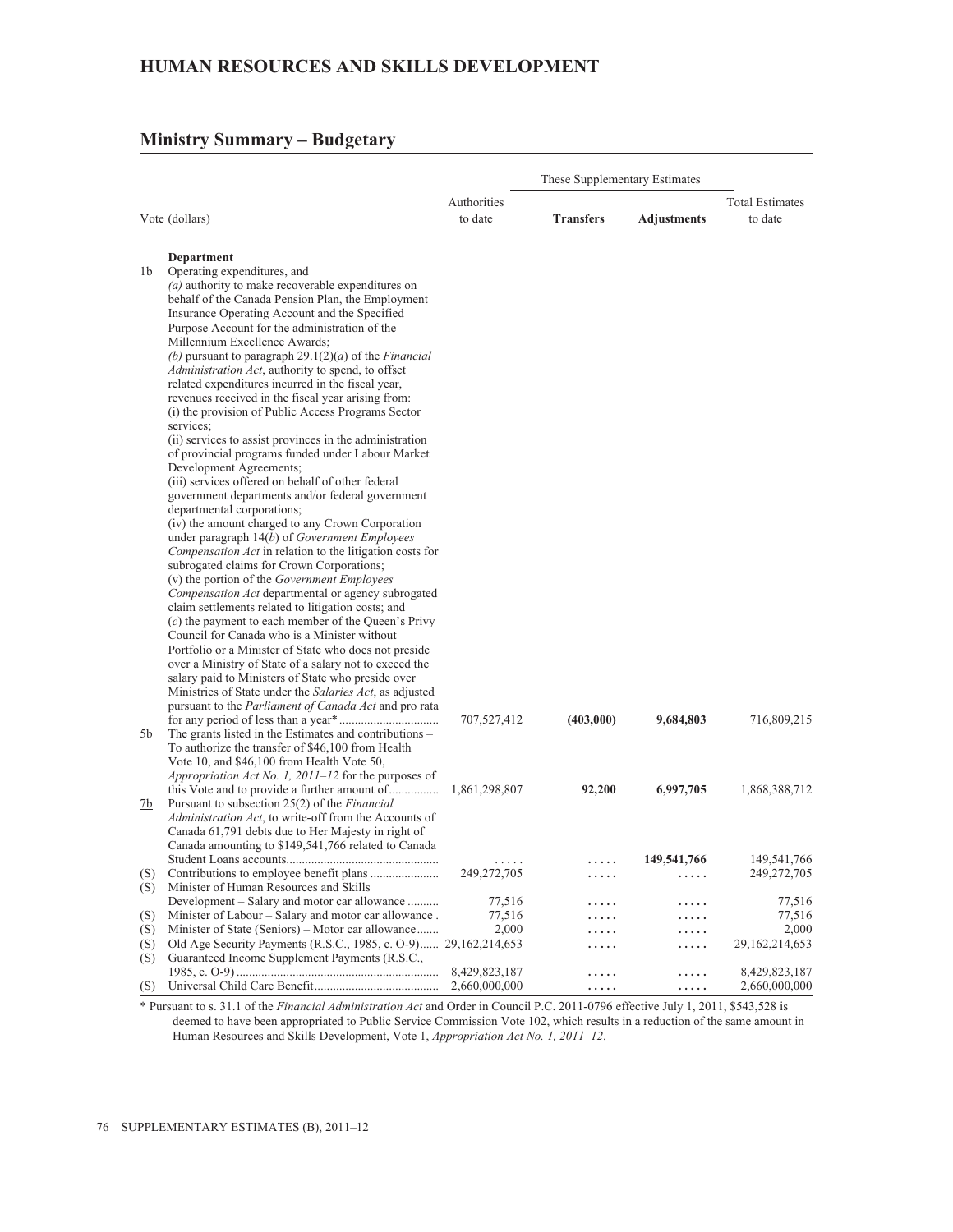### **Ministry Summary – Budgetary**

|           |                                                                                                                                                                                                                                                                        |                         | These Supplementary Estimates |                    |                                   |  |
|-----------|------------------------------------------------------------------------------------------------------------------------------------------------------------------------------------------------------------------------------------------------------------------------|-------------------------|-------------------------------|--------------------|-----------------------------------|--|
|           | Vote (dollars)                                                                                                                                                                                                                                                         | Authorities<br>to date  | <b>Transfers</b>              | <b>Adjustments</b> | <b>Total Estimates</b><br>to date |  |
| (S)       | Canada Education Savings grant payments to<br>Registered Education Savings Plan (RESP) trustees<br>on behalf of RESP beneficiaries to encourage<br>Canadians to save for post-secondary education for                                                                  |                         |                               |                    |                                   |  |
| (S)       | Canada Study Grants to qualifying full and part-time<br>students pursuant to the <i>Canada Student Financial</i>                                                                                                                                                       | 660,000,000             |                               |                    | 660,000,000                       |  |
|           |                                                                                                                                                                                                                                                                        | 554,315,000             |                               |                    | 554,315,000                       |  |
| (S)       | Allowance Payments (R.S.C., 1985, c. O-9)                                                                                                                                                                                                                              | 534,282,332             |                               |                    | 534,282,332                       |  |
| (S)       | Payments related to the direct financing arrangement<br>under the Canada Student Financial Assistance Act                                                                                                                                                              | 450,356,813             |                               |                    | 450, 356, 813                     |  |
| (S)       | Canada Learning Bond payments to Registered<br>Education Savings Plan (RESP) trustees on behalf of<br>RESP beneficiaries to support access to<br>post-secondary education for children from                                                                            |                         |                               |                    |                                   |  |
| (S)       | Wage Earner Protection Program payments to eligible<br>applicants owed wages and vacation pay, severance<br>pay and termination pay from employers who are<br>either bankrupt or in receivership as well as payments<br>to trustees and receivers who will provide the | 76,000,000              |                               |                    | 76,000,000                        |  |
| (S)       | necessary information to determine eligibility<br>Payments of compensation respecting government<br>employees (R.S.C., 1985, c. G-5) and merchant                                                                                                                      | 56,200,000              |                               |                    | 56,200,000                        |  |
| (S)       | Canada Disability Savings Bond payments to<br>Registered Disability Savings Plan (RDSP) issuers on<br>behalf of RDSP beneficiaries to encourage long-term<br>financial security of eligible individuals with                                                           | 51,000,000              |                               |                    | 51,000,000                        |  |
| (S)       | Canada Disability Savings Grant payments to<br>Registered Disability Savings Plan (RDSP) issuers on<br>behalf of RDSP beneficiaries to encourage long-term<br>financial security of eligible individuals with                                                          | 45,300,000              |                               |                    | 45,300,000                        |  |
| (S)       | Pathways to Education Canada upfront multi-year<br>funding to support their community-based early<br>intervention programs which will help disadvantaged                                                                                                               | 37,700,000              |                               | 43,800,000         | 81,500,000                        |  |
| (S)       | youth access post-secondary education in Canada<br>The provision of funds for interest and other<br>payments to lending institutions and liabilities under                                                                                                             | 6,000,000               |                               |                    | 6,000,000                         |  |
|           | the Canada Student Financial Assistance Act                                                                                                                                                                                                                            | 5,218,598               |                               |                    | 5,218,598                         |  |
| (S)       | Civil Service Insurance actuarial liability adjustments.                                                                                                                                                                                                               | 145,000                 | .                             | .                  | 145,000                           |  |
|           | (S) Supplementary Retirement Benefits – Annuities                                                                                                                                                                                                                      | 35,000                  |                               |                    | 35,000                            |  |
| (S)       | The provision of funds for interest payments to<br>lending institutions under the Canada Student Loans                                                                                                                                                                 | 4,231                   |                               |                    | 4,231                             |  |
| (S)       | The provision of funds for liabilities including<br>liabilities in the form of guaranteed loans under the                                                                                                                                                              |                         |                               |                    |                                   |  |
|           |                                                                                                                                                                                                                                                                        | (14,065,514)            | .                             | .                  | (14,065,514)                      |  |
|           |                                                                                                                                                                                                                                                                        |                         | (310, 800)                    | 210,024,274        | 45,742,498,730                    |  |
|           | <b>Canada Industrial Relations Board</b>                                                                                                                                                                                                                               |                         |                               |                    |                                   |  |
| 10<br>(S) |                                                                                                                                                                                                                                                                        | 12,283,300<br>1,604,867 |                               | .                  | 12,283,300<br>1,604,867           |  |
|           |                                                                                                                                                                                                                                                                        | 13,888,167              | .                             | .                  | 13,888,167                        |  |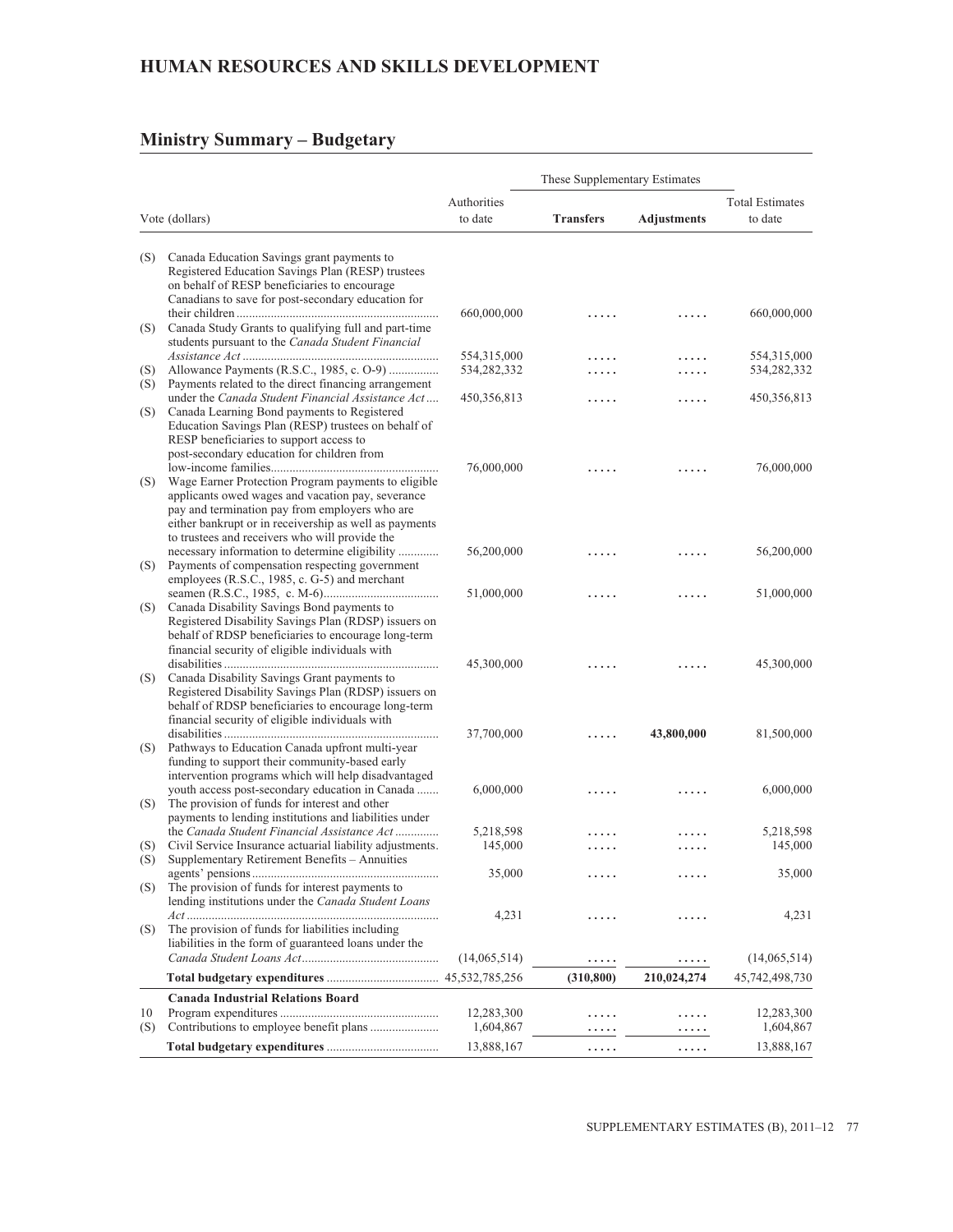|           |                                                                                                                                                                                                                                                                                                                                                                                                                                                                                                                                                                                                                                                                                                                                                                                                                                                                                                                 |                        | These Supplementary Estimates |                    |                        |
|-----------|-----------------------------------------------------------------------------------------------------------------------------------------------------------------------------------------------------------------------------------------------------------------------------------------------------------------------------------------------------------------------------------------------------------------------------------------------------------------------------------------------------------------------------------------------------------------------------------------------------------------------------------------------------------------------------------------------------------------------------------------------------------------------------------------------------------------------------------------------------------------------------------------------------------------|------------------------|-------------------------------|--------------------|------------------------|
|           |                                                                                                                                                                                                                                                                                                                                                                                                                                                                                                                                                                                                                                                                                                                                                                                                                                                                                                                 | Authorities            |                               |                    | <b>Total Estimates</b> |
|           | Vote (dollars)                                                                                                                                                                                                                                                                                                                                                                                                                                                                                                                                                                                                                                                                                                                                                                                                                                                                                                  | to date                | <b>Transfers</b>              | <b>Adjustments</b> | to date                |
|           | <b>Canada Mortgage and Housing Corporation</b><br>15a To reimburse Canada Mortgage and Housing<br>Corporation for the amounts of loans forgiven, grants,<br>contributions and expenditures made, and losses,<br>costs and expenses incurred under the provisions of<br>the <i>National Housing Act</i> or in respect of the exercise<br>of powers or the carrying out of duties or functions<br>conferred on the Corporation pursuant to the authority<br>of any Act of Parliament of Canada other than the<br>National Housing Act, in accordance with the<br>Corporation's authority under the Canada Mortgage                                                                                                                                                                                                                                                                                                | 2,161,923,000          |                               |                    | 2,161,923,000          |
| (S)       |                                                                                                                                                                                                                                                                                                                                                                                                                                                                                                                                                                                                                                                                                                                                                                                                                                                                                                                 | 908,000                | .                             | .                  | 908,000                |
|           |                                                                                                                                                                                                                                                                                                                                                                                                                                                                                                                                                                                                                                                                                                                                                                                                                                                                                                                 | 2,162,831,000          | .                             | .                  | 2,162,831,000          |
|           | <b>Canadian Artists and Producers Professional</b>                                                                                                                                                                                                                                                                                                                                                                                                                                                                                                                                                                                                                                                                                                                                                                                                                                                              |                        |                               |                    |                        |
| 20<br>(S) | <b>Relations Tribunal</b>                                                                                                                                                                                                                                                                                                                                                                                                                                                                                                                                                                                                                                                                                                                                                                                                                                                                                       | 1,973,214<br>184,981   | .                             | .<br>.             | 1,973,214<br>184,981   |
|           |                                                                                                                                                                                                                                                                                                                                                                                                                                                                                                                                                                                                                                                                                                                                                                                                                                                                                                                 | 2,158,195              | .                             | .                  | 2,158,195              |
|           | <b>Canadian Centre for Occupational Health and</b><br><b>Safety</b>                                                                                                                                                                                                                                                                                                                                                                                                                                                                                                                                                                                                                                                                                                                                                                                                                                             |                        |                               |                    |                        |
| 25<br>(S) |                                                                                                                                                                                                                                                                                                                                                                                                                                                                                                                                                                                                                                                                                                                                                                                                                                                                                                                 | 4,958,301<br>1,156,531 |                               | .                  | 4,958,301<br>1,156,531 |
|           |                                                                                                                                                                                                                                                                                                                                                                                                                                                                                                                                                                                                                                                                                                                                                                                                                                                                                                                 | 6,114,832              | .                             | .                  | 6,114,832              |
|           | Office of the Co-ordinator, Status of Women<br>26b Office of the Co-ordinator, Status of Women –<br>Operating expenditures and the payment to each<br>member of the Queen's Privy Council for Canada<br>who is a Minister without Portfolio or a Minister of<br>State who does not preside over a Ministry of State of<br>a salary not to exceed the salary paid to Ministers of<br>State who preside over Ministries of State under the<br>Salaries Act, as adjusted pursuant to the Parliament of<br><i>Canada Act</i> and pro rata for any period less than a<br>year – To authorize the transfer of \$8,857,151 from<br>Canadian Heritage Vote 90, Appropriation Act No. 1,<br>28b Office of the Co-ordinator, Status of Women - The<br>grants listed in the Estimates and contributions – To<br>authorize the transfer of \$18,456,422 from Canadian<br>Heritage Vote 95, Appropriation Act No. 1, 2011-12 |                        | 8,857,151                     | 1                  | 8,857,152              |
|           |                                                                                                                                                                                                                                                                                                                                                                                                                                                                                                                                                                                                                                                                                                                                                                                                                                                                                                                 |                        | 18,456,422                    | 1                  | 18,456,423             |
|           |                                                                                                                                                                                                                                                                                                                                                                                                                                                                                                                                                                                                                                                                                                                                                                                                                                                                                                                 | .                      | 27,313,573                    | $\overline{2}$     | 27,313,575             |

#### **Ministry Summary – Budgetary**

Note: Order in Council P.C. 2011-0588 designates the Minister of Human Resources and Skills Development as the appropriate Minister for the Office of the Co-ordinator, Status of Women for the purposes of the *Financial Administration Act*, effective May 18, 2011.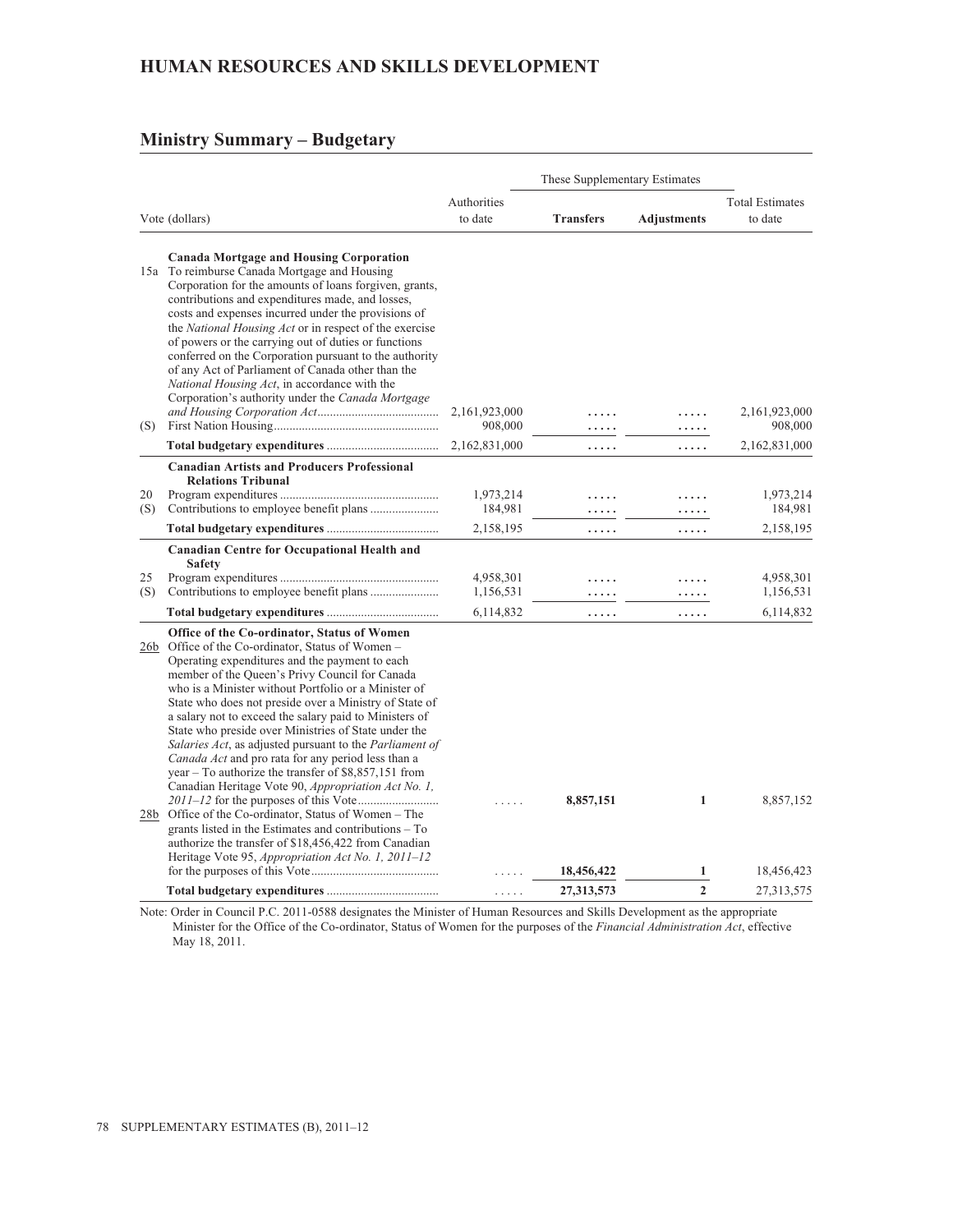|     |                                                                                           |                        | These Supplementary Estimates |                    |                                   |
|-----|-------------------------------------------------------------------------------------------|------------------------|-------------------------------|--------------------|-----------------------------------|
|     | Vote (dollars)                                                                            | Authorities<br>to date | <b>Transfers</b>              | <b>Adjustments</b> | <b>Total Estimates</b><br>to date |
| (S) | Department<br>Loans disbursed under the Canada Student Financial                          | 816, 141, 015          | .                             | .                  | 816, 141, 015                     |
|     |                                                                                           | 816, 141, 015          | .                             | .                  | 816, 141, 015                     |
| (S) | <b>Canada Mortgage and Housing Corporation</b><br>Advances under the National Housing Act |                        | .                             | .                  | (1,951,342,000)                   |
|     |                                                                                           |                        | .                             | .                  | (1,951,342,000)                   |

#### **Ministry Summary – Non-Budgetary Authorities**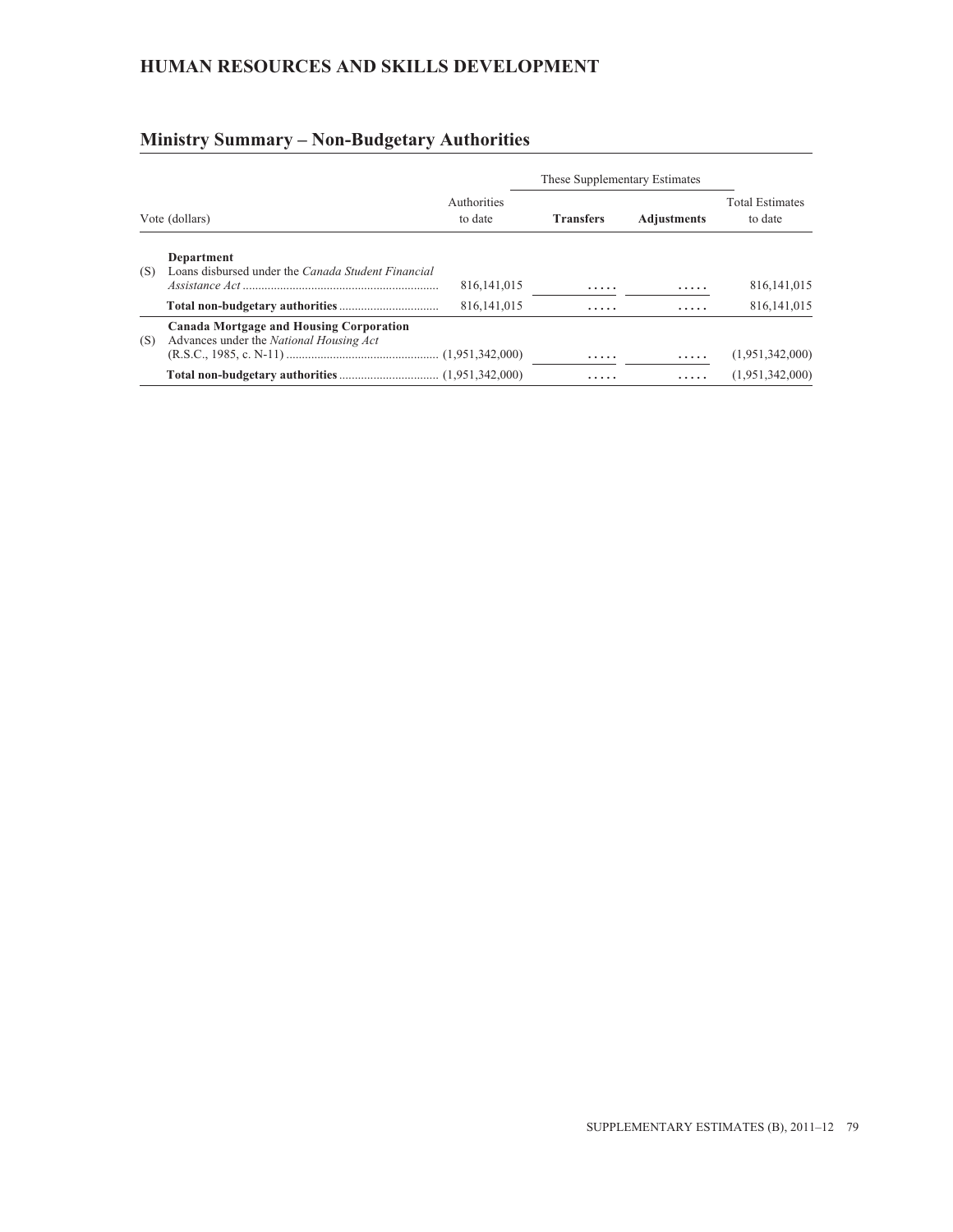## **HUMAN RESOURCES AND SKILLS DEVELOPMENT Department**

**Explanation of Requirements (thousands of dollars)**

| <b>Voted Appropriations</b>                                                                                                            | Vote 1 | Vote 5 | Vote 7  | <b>Total</b> |
|----------------------------------------------------------------------------------------------------------------------------------------|--------|--------|---------|--------------|
| Funding for the write-off of debts owed to the Crown for                                                                               |        |        |         |              |
|                                                                                                                                        |        |        | 149,542 | 149,542      |
| Funding for the Aboriginal Skills and Employment Partnership,<br>which is an opportunity-driven, project-based program that            |        |        |         |              |
| promotes increased participation of Aboriginal people in large                                                                         |        |        |         |              |
| scale economic opportunities in partnership with the private                                                                           |        |        |         |              |
| sector, Aboriginal organizations, provinces and territories                                                                            |        | 24,895 |         | 24,895       |
| Funding for the Targeted Initiative for Older Workers which                                                                            |        |        |         |              |
| supports unemployed older workers in communities affected by                                                                           |        |        |         |              |
| significant downsizing and closures by providing programs                                                                              |        |        |         |              |
|                                                                                                                                        |        | 11,755 |         | 11,755       |
| Funding related to government advertising programs (horizontal                                                                         | 9,500  |        |         | 9,500        |
| Funding to support contributions for retrofits, renovations or new                                                                     |        | .      |         |              |
| construction of facilities within Canada that help organizations                                                                       |        |        |         |              |
| better serve people with disabilities, through the Enabling                                                                            |        |        |         |              |
|                                                                                                                                        |        | 6,500  | .       | 6,500        |
| Funding for the New Horizons for Seniors Program to provide                                                                            |        |        |         |              |
| funding to organizations that help ensure seniors can benefit                                                                          |        |        |         |              |
| from, and contribute to, the quality of life in their communities                                                                      |        |        |         |              |
| through active living and participation in social activities                                                                           |        | 5,000  |         | 5,000        |
| Funding for the Skills and Partnership Fund to increase Aboriginal<br>participation in the Canadian labour market, ensuring that First |        |        |         |              |
| Nations, Inuit and Métis people are engaged in sustainable,                                                                            |        |        |         |              |
|                                                                                                                                        |        | 4,500  |         | 4,500        |
| Funding for the Kativik Regional Government's Territorial Programs                                                                     |        |        |         |              |
| to fulfill the Government of Canada's obligations under                                                                                |        |        |         |              |
| section 29.0.25 of the James Bay and Northern Quebec                                                                                   |        |        |         |              |
|                                                                                                                                        |        | 4,100  |         | 4,100        |
| Funding for the implementation of the Budget 2011 measure for                                                                          |        |        |         |              |
| enhancing the Guaranteed Income Supplement for Low-Income                                                                              |        |        |         |              |
| Funding to provide timely assessment and recognition of foreign                                                                        | 2,613  | .      | .       | 2,613        |
| qualifications through the Pan-Canadian Framework for the                                                                              |        |        |         |              |
| Assessment and Recognition of Foreign Qualifications                                                                                   | .      | 2,500  |         | 2,500        |
| Funding for grants to non-profit organizations for activities eligible                                                                 |        |        |         |              |
| for support through the Social Development Partnerships                                                                                |        |        |         |              |
|                                                                                                                                        |        | 2,450  |         | 2,450        |
| Funding to implement the rollover and carry forward provisions as                                                                      |        |        |         |              |
| announced in Budget 2010 as features of the Canada Disability                                                                          |        |        |         |              |
| Savings Program and approval of the Amended Effective Project                                                                          |        |        |         |              |
| Funding to support the expansion of the Preventive Mediation                                                                           | 2,436  |        |         | 2,436        |
| Program in order that more employers and unions benefit from                                                                           |        |        |         |              |
|                                                                                                                                        | 448    | .      | .       | 448          |
| Gross Voted Appropriations                                                                                                             | 14,997 | 61,700 | 149,542 | 226,239      |
| <b>Funds Available</b>                                                                                                                 |        |        |         |              |
| Less: Spending authorities available within the Vote                                                                                   | 5,312  | 54,702 | .       | 60,014       |
| <b>Total Voted Appropriations</b>                                                                                                      | 9,685  | 6,998  | 149,542 | 166,225      |
| <b>Statutory Appropriations</b>                                                                                                        |        |        |         |              |
| Increase in Canada Disability Savings Grant payments due to revised                                                                    |        |        |         | 43,800       |
| <b>Total Adjustments to Appropriations</b>                                                                                             |        |        |         | 210,025      |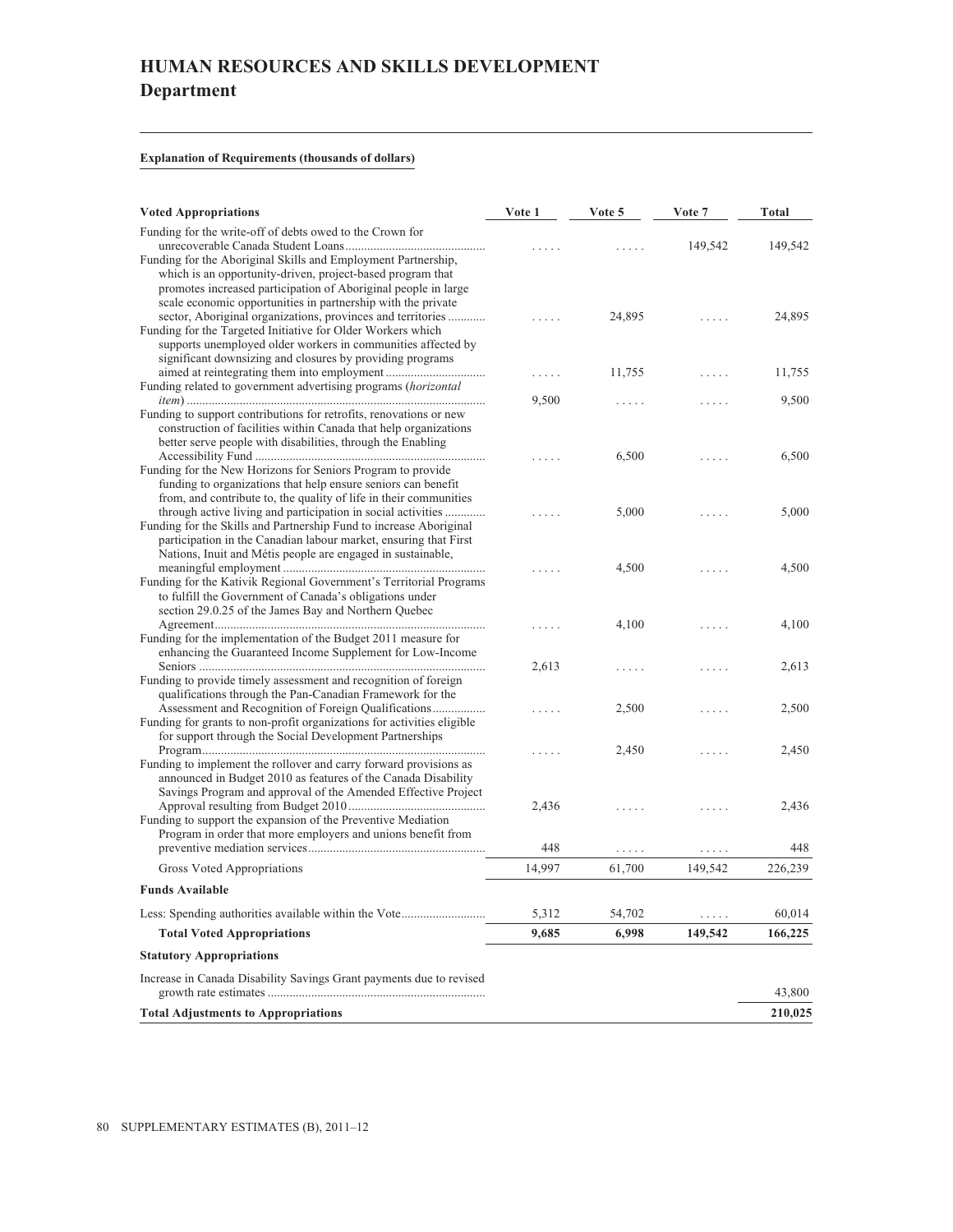### **HUMAN RESOURCES AND SKILLS DEVELOPMENT Department**

**Explanation of Requirements (thousands of dollars)**

| <b>Transfers</b>                                                                                                                                                                                                                                                                                                                                                                        | Vote 1 | Vote 5 | Vote 7  | Total   |
|-----------------------------------------------------------------------------------------------------------------------------------------------------------------------------------------------------------------------------------------------------------------------------------------------------------------------------------------------------------------------------------------|--------|--------|---------|---------|
| Transfers from Health (\$46) and Public Health Agency of Canada<br>$(\$46)$ – To support funding delivered to the Mental Health<br>Commission of Canada, to develop the National Standard for<br>Transfer to Federal Economic Development Agency for Southern<br>Ontario - To provide effective, responsive and integrated<br>development and delivery of federal programs and services |        | 92     | .       | 92      |
|                                                                                                                                                                                                                                                                                                                                                                                         | (403)  | .      | .       | (403)   |
| <b>Total Transfers</b>                                                                                                                                                                                                                                                                                                                                                                  | (403)  | 92     | .       | (311)   |
| <b>These Supplementary Estimates</b>                                                                                                                                                                                                                                                                                                                                                    | 9,282  | 7.090  | 149,542 | 209,714 |

#### **Explanation of Funds Available (dollars)**

**Vote 1**: \$5,312,256 in total authorities is available within the Vote due to savings identified as part of the government's ongoing strategic review of departmental spending.

**Vote 5**: \$54,701,898 in total authorities is available within the Vote due to savings identified as part of the government's ongoing strategic review of departmental spending.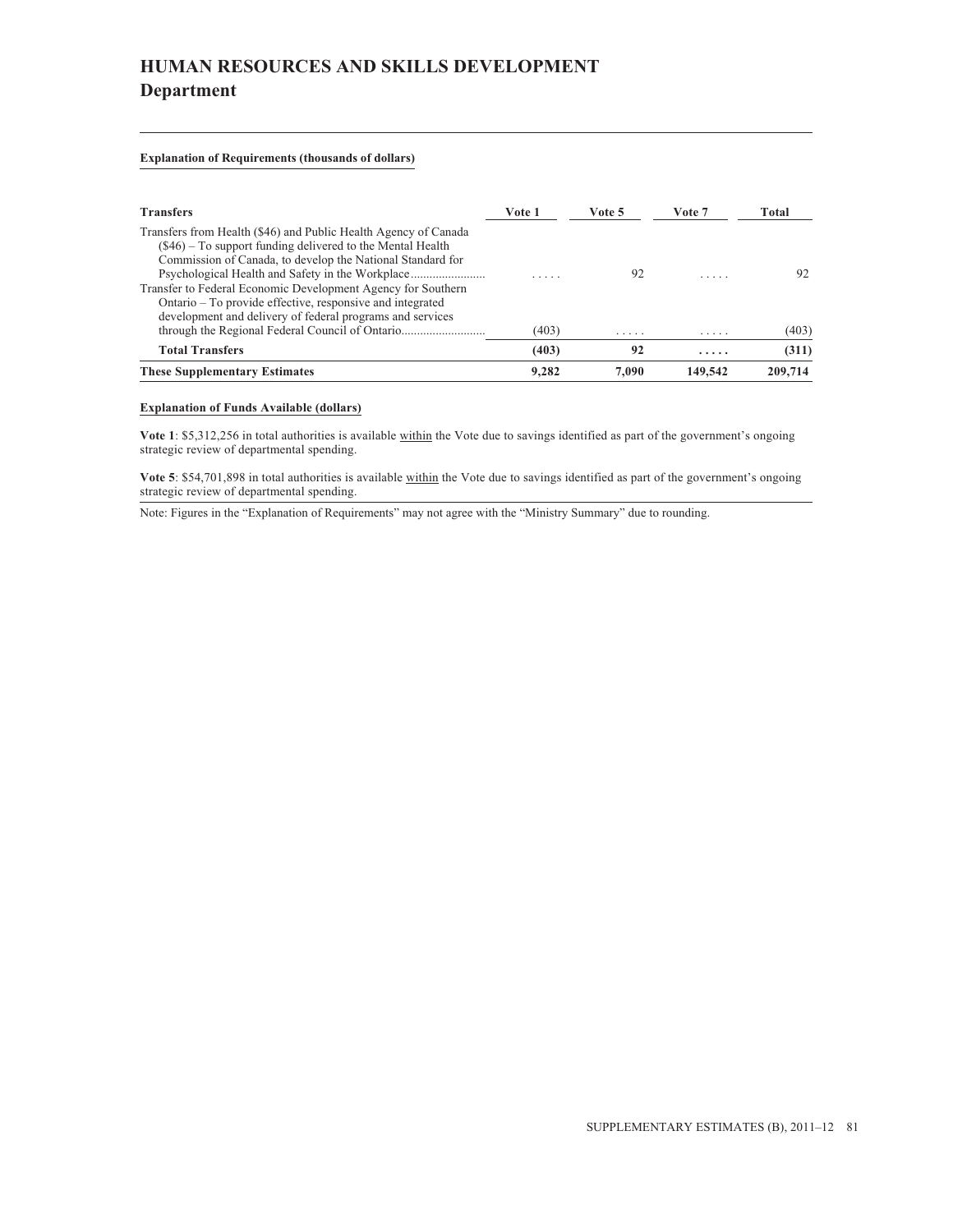# **HUMAN RESOURCES AND SKILLS DEVELOPMENT Department**

| <b>Transfer Payments (dollars)</b>                                                                                                                                                                                                                                                                                                                                                                                                                                                                                                                                                                          | <b>Voted</b>           | <b>Statutory</b> |
|-------------------------------------------------------------------------------------------------------------------------------------------------------------------------------------------------------------------------------------------------------------------------------------------------------------------------------------------------------------------------------------------------------------------------------------------------------------------------------------------------------------------------------------------------------------------------------------------------------------|------------------------|------------------|
| Grants                                                                                                                                                                                                                                                                                                                                                                                                                                                                                                                                                                                                      |                        |                  |
| Canada Disability Savings Grant payments to Registered Disability Savings Plan (RDSP)<br>issuers on behalf of RDSP beneficiaries to encourage long-term financial security of<br>Grants to non-profit organizations for activities eligible for support through the Social                                                                                                                                                                                                                                                                                                                                  | 5,000,000<br>2,450,000 | 43,800,000       |
| <b>Total Gross Grants</b>                                                                                                                                                                                                                                                                                                                                                                                                                                                                                                                                                                                   | 7,450,000              | 43,800,000       |
| <b>Contributions</b>                                                                                                                                                                                                                                                                                                                                                                                                                                                                                                                                                                                        |                        |                  |
| Payments to provinces, territories, municipalities, other public bodies, organizations,<br>groups, communities, employers and individuals for the provision of training and/or<br>work experience, the mobilization of community resources, and human resource<br>planning and adjustment measures necessary for the efficient functioning of the                                                                                                                                                                                                                                                           |                        |                  |
| Contributions to assist unemployed older workers in communities with ongoing high                                                                                                                                                                                                                                                                                                                                                                                                                                                                                                                           | 33,495,009             |                  |
| Contributions to fund retrofits, renovations or new construction of facilities within Canada<br>that help organizations better serve people with disabilities, through the Enabling                                                                                                                                                                                                                                                                                                                                                                                                                         | 11,754,594             |                  |
| Contributions to provincial/territorial governments, band councils, tribal councils,<br>Aboriginal Human Resources Development Agreement holders, municipal<br>governments, not-for-profit organizations, professional associations, business and<br>private sector organizations, consortia, industry groups, unions, regulatory bodies,<br>ad-hoc associations, public health institutions, school boards, universities, colleges,<br>CEGEPs, sector councils, and cross-sectoral councils to support enhanced productivity<br>and competitiveness of Canadian workplaces by supporting investment in and | 6,500,000              |                  |
| Payments to provinces, territories, municipalities, other public bodies, organizations,<br>groups, communities, employers and individuals for the provision of training and/or<br>work or business experience, the mobilization of community resources, and human<br>resource planning and adjustment measures necessary for the social development of                                                                                                                                                                                                                                                      | 2,500,000<br>92,200    |                  |
| <b>Total Gross Contributions</b>                                                                                                                                                                                                                                                                                                                                                                                                                                                                                                                                                                            | 54, 341, 803           | .                |
| <b>Total Gross Transfer Payments</b>                                                                                                                                                                                                                                                                                                                                                                                                                                                                                                                                                                        | 61,791,803             | 43,800,000       |
|                                                                                                                                                                                                                                                                                                                                                                                                                                                                                                                                                                                                             | 54,701,898             |                  |
| <b>Net Transfer Payments</b>                                                                                                                                                                                                                                                                                                                                                                                                                                                                                                                                                                                | 7,089,905              | 43,800,000       |
|                                                                                                                                                                                                                                                                                                                                                                                                                                                                                                                                                                                                             |                        |                  |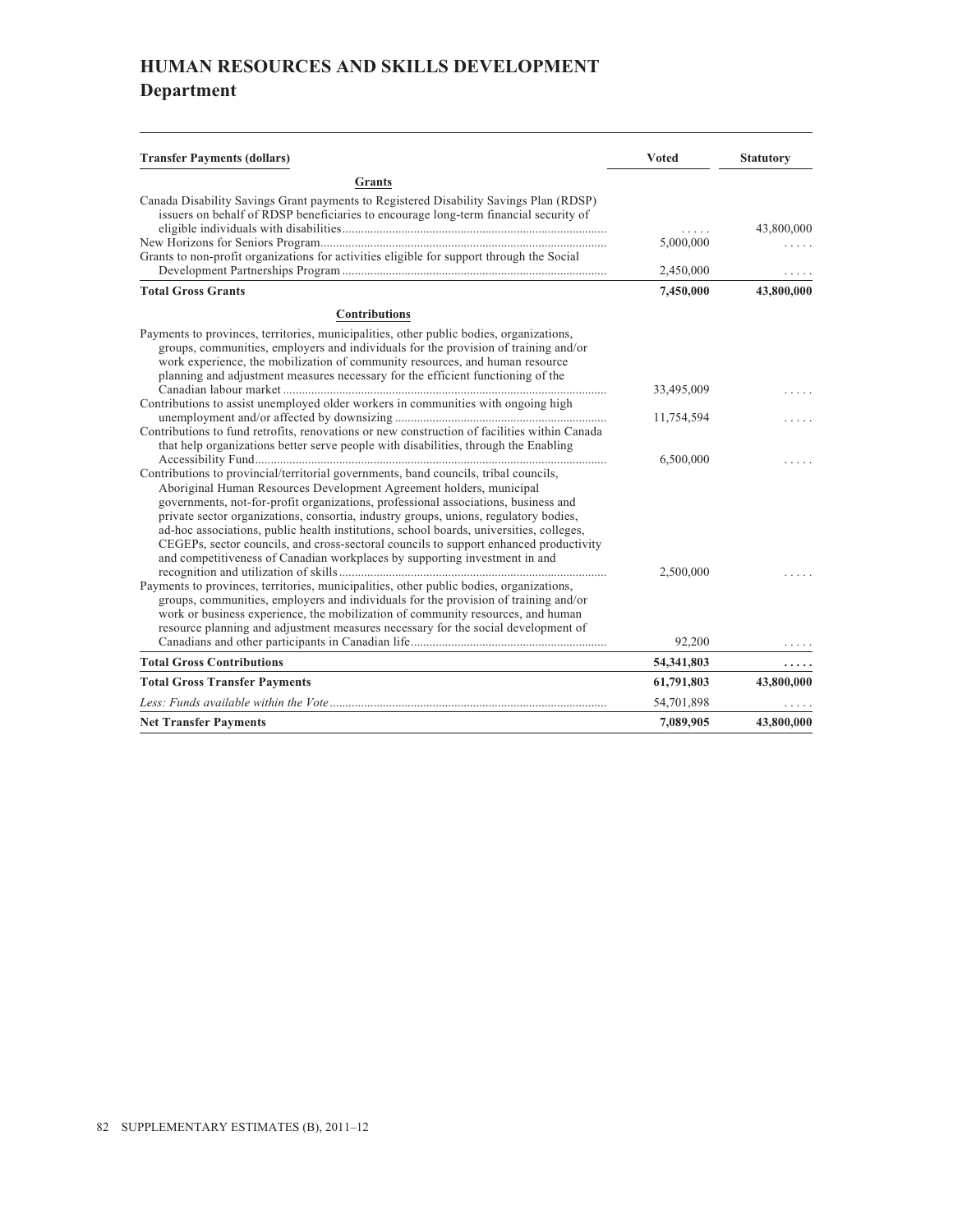# **HUMAN RESOURCES AND SKILLS DEVELOPMENT Office of the Co-ordinator, Status of Women**

#### **Explanation of Requirements (thousands of dollars)**

| <b>Transfers</b>                                                                                                                                                | Vote 26 | Vote 28    | Total            |
|-----------------------------------------------------------------------------------------------------------------------------------------------------------------|---------|------------|------------------|
| Transfer of the Office of the Co-ordinator, Status of Women from the Canadian<br>Heritage portfolio to the Human Resources and Skills Development portfolio due | 8,857   | 18.456     | 27,313           |
| <b>Transfer Payments (dollars)</b>                                                                                                                              |         | Voted      | <b>Statutory</b> |
| Grants                                                                                                                                                          |         |            |                  |
| Women's Program – Grants to women's and other voluntary organizations for the purpose                                                                           |         | 14,355,523 |                  |
| <b>Contributions</b>                                                                                                                                            |         |            |                  |
| Women's Program – Contributions to women's and other voluntary organizations for the                                                                            |         | 4.100.899  | .                |
| <b>Total Transfer Payments</b>                                                                                                                                  |         | 18,456,422 |                  |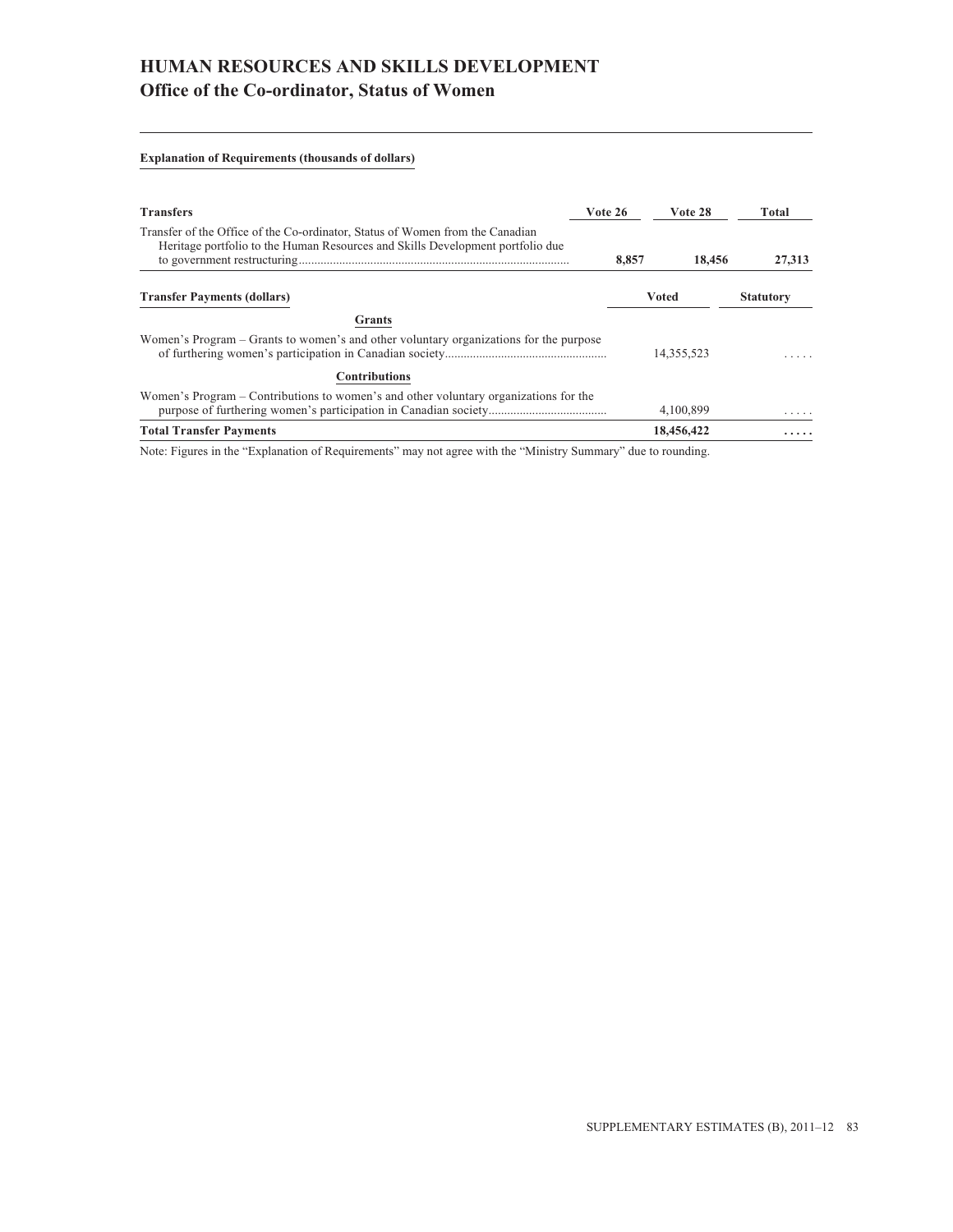#### **INDIAN AFFAIRS AND NORTHERN DEVELOPMENT**

|     |                                                                                                        |               | These Supplementary Estimates |                    |                        |
|-----|--------------------------------------------------------------------------------------------------------|---------------|-------------------------------|--------------------|------------------------|
|     |                                                                                                        | Authorities   |                               |                    | <b>Total Estimates</b> |
|     | Vote (dollars)                                                                                         | to date       | <b>Transfers</b>              | <b>Adjustments</b> | to date                |
|     |                                                                                                        |               |                               |                    |                        |
|     | Department<br>Operating expenditures, and                                                              |               |                               |                    |                        |
| 1b  | $(a)$ expenditures on works, buildings and equipment;                                                  |               |                               |                    |                        |
|     | and expenditures and recoverable expenditures in                                                       |               |                               |                    |                        |
|     | respect of services provided and work performed on                                                     |               |                               |                    |                        |
|     | other than federal property;                                                                           |               |                               |                    |                        |
|     | $(b)$ authority to provide, in respect of Indian and Inuit                                             |               |                               |                    |                        |
|     | economic development activities, for the capacity                                                      |               |                               |                    |                        |
|     | development for Indian and Inuit and the furnishing                                                    |               |                               |                    |                        |
|     | of materials and equipment;                                                                            |               |                               |                    |                        |
|     | $(c)$ authority to sell electric power to private                                                      |               |                               |                    |                        |
|     | consumers in remote locations when alternative local                                                   |               |                               |                    |                        |
|     | sources of supply are not available, in accordance                                                     |               |                               |                    |                        |
|     | with terms and conditions approved by the Governor<br>in Council; and                                  |               |                               |                    |                        |
|     | $(d)$ the payment to each member of the Queen's Privy                                                  |               |                               |                    |                        |
|     | Council for Canada who is a Minister without                                                           |               |                               |                    |                        |
|     | Portfolio or a Minister of State who does not preside                                                  |               |                               |                    |                        |
|     | over a Ministry of State of a salary not to exceed the                                                 |               |                               |                    |                        |
|     | salary paid to Ministers of State who preside over                                                     |               |                               |                    |                        |
|     | Ministries of State under the Salaries Act, as adjusted                                                |               |                               |                    |                        |
|     | pursuant to the Parliament of Canada Act and pro rata                                                  |               |                               |                    |                        |
|     | for any period of less than a year $-$ To authorize the                                                |               |                               |                    |                        |
|     | transfer of \$1,125,000 from Indian Affairs and                                                        |               |                               |                    |                        |
|     | Northern Development Vote 10, Appropriation Act<br>No. 1, 2011–12 for the purposes of this Vote and to |               |                               |                    |                        |
|     |                                                                                                        | 1,056,182,133 | 918,000                       | 287,667,458        | 1,344,767,591          |
| 5b  | Capital expenditures, and                                                                              |               |                               |                    |                        |
|     | $(a)$ expenditures on buildings, works, land and                                                       |               |                               |                    |                        |
|     | equipment, the operation, control and ownership of                                                     |               |                               |                    |                        |
|     | which may be transferred to provincial governments                                                     |               |                               |                    |                        |
|     | on terms and conditions approved by the Governor in                                                    |               |                               |                    |                        |
|     | Council, or to Indian bands, groups of Indians or                                                      |               |                               |                    |                        |
|     | individual Indians at the discretion of the Minister of                                                |               |                               |                    |                        |
|     | Indian Affairs and Northern Development, and such<br>expenditures on other than federal property; and  |               |                               |                    |                        |
|     | $(b)$ authority to make recoverable expenditures in                                                    |               |                               |                    |                        |
|     | amounts not exceeding the shares of provincial                                                         |               |                               |                    |                        |
|     | governments of expenditures on roads and related                                                       |               |                               |                    |                        |
|     |                                                                                                        | 12,194,000    |                               | 2,783,054          | 14,977,054             |
|     | 10b The grants listed in the Estimates and contributions –                                             |               |                               |                    |                        |
|     | To authorize the transfer of \$1,765,959 from Health                                                   |               |                               |                    |                        |
|     | Vote 10, \$230,000 from Fisheries and Oceans                                                           |               |                               |                    |                        |
|     | Vote 10, \$163,520 from National Defence Vote 1,                                                       |               |                               |                    |                        |
|     | and \$40,000 from Fisheries and Oceans Vote 1,<br>Appropriation Act No. 1, 2011–12 for the purposes of |               |                               |                    |                        |
|     | this Vote and to provide a further amount of                                                           | 6,067,688,675 | 1,074,479                     | 251, 238, 851      | 6,320,002,005          |
| (S) |                                                                                                        | 71,154,285    |                               | .                  | 71,154,285             |
| (S) | Minister of Aboriginal Affairs and Northern                                                            |               |                               |                    |                        |
|     | Development – Salary and motor car allowance                                                           | 77,516        | .                             | .                  | 77,516                 |
| (S) | Grants to Aboriginal organizations designated to                                                       |               |                               |                    |                        |
|     | receive claim settlement payments pursuant to                                                          |               |                               |                    |                        |
|     | Comprehensive Land Claim Settlement Acts                                                               | 90,415,879    | .                             | .                  | 90,415,879             |

### **Ministry Summary – Budgetary**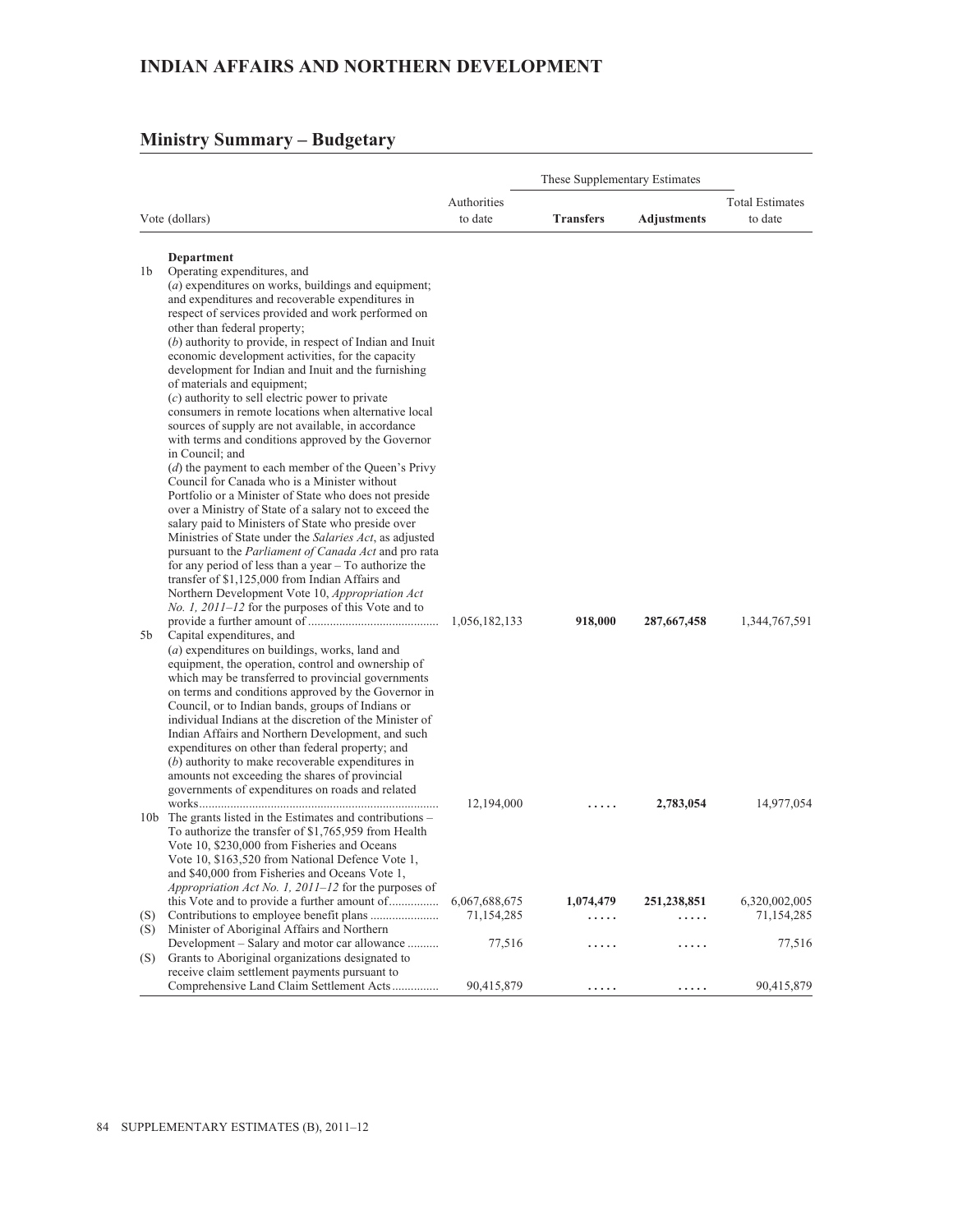#### **INDIAN AFFAIRS AND NORTHERN DEVELOPMENT**

### **Ministry Summary – Budgetary**

|                        |                                                                                                                                                  | These Supplementary Estimates |                   |                    |                                   |
|------------------------|--------------------------------------------------------------------------------------------------------------------------------------------------|-------------------------------|-------------------|--------------------|-----------------------------------|
|                        | Vote (dollars)                                                                                                                                   | Authorities<br>to date        | <b>Transfers</b>  | <b>Adjustments</b> | <b>Total Estimates</b><br>to date |
| (S)                    | Grant to the Nunatsiavut Government for the<br>implementation of the Labrador Inuit Land Claims<br>Agreement pursuant to the Labrador Inuit Land |                               |                   |                    |                                   |
| (S)                    | Payments to comprehensive claim beneficiaries in                                                                                                 | 17,987,000                    |                   |                    | 17,987,000                        |
| (S)                    | Liabilities in respect of loan guarantees made to                                                                                                | 2,574,713                     | .                 | .                  | 2,574,713                         |
| (S)<br>(S)             | Indians for Housing and Economic Development<br>Grassy Narrows and Islington Bands Mercury                                                       | 2,000,000<br>1,400,000        | .<br>.            | .<br>.             | 2,000,000<br>1,400,000            |
|                        |                                                                                                                                                  | 15,000                        | .                 | .                  | 15,000                            |
|                        |                                                                                                                                                  | 7,321,689,201                 | 1,992,479         | 541,689,363        | 7,865,371,043                     |
|                        | <b>Canadian Northern Economic Development</b><br>Agency                                                                                          |                               |                   |                    |                                   |
|                        |                                                                                                                                                  | 13,867,666                    | (12, 541, 212)    |                    | 1,326,454                         |
| 30 <sub>b</sub><br>(S) | Contributions to employee benefit plans                                                                                                          | 30,057,000<br>1,185,632       | (30,057,000)<br>. | .                  | 1,185,632                         |
|                        |                                                                                                                                                  | 45,110,298                    | (42,598,212)      | .                  | 2,512,086                         |
|                        | <b>Canadian Polar Commission</b>                                                                                                                 |                               |                   |                    |                                   |
| 35                     |                                                                                                                                                  | 990,862                       |                   |                    | 990,862                           |
| (S)                    |                                                                                                                                                  | 78,542                        | .                 | .                  | 78,542                            |
|                        |                                                                                                                                                  | 1,069,404                     | .                 | .                  | 1,069,404                         |
| 40                     | <b>First Nations Statistical Institute</b><br>Payments to the First Nations Statistical Institute for                                            |                               |                   |                    |                                   |
|                        |                                                                                                                                                  | 5,000,000                     | .                 | .                  | 5,000,000                         |
|                        |                                                                                                                                                  | 5,000,000                     | .                 | .                  | 5,000,000                         |
|                        | <b>Indian Residential Schools Truth and</b><br><b>Reconciliation Commission</b>                                                                  |                               |                   |                    |                                   |
| 45                     | Indian Residential Schools Truth and Reconciliation                                                                                              | 33,562,282                    |                   |                    | 33,562,282                        |
| (S)                    |                                                                                                                                                  | 450,000                       | .                 | .                  | 450,000                           |
|                        |                                                                                                                                                  | 34,012,282                    | .                 | .                  | 34,012,282                        |
|                        | <b>Registry of the Specific Claims Tribunal</b>                                                                                                  |                               |                   |                    |                                   |
| 50<br>(S)              |                                                                                                                                                  | 2,777,072<br>206,823          | .                 |                    | 2,777,072<br>206,823              |
|                        |                                                                                                                                                  | 2,983,895                     | .                 | .                  | 2,983,895                         |

Note: Order in Council P.C. 2011-0586 designates the Minister of Health as the appropriate Minister for the Canadian Northern Economic Development Agency for the purposes of the *Financial Administration Act*, effective May 18, 2011.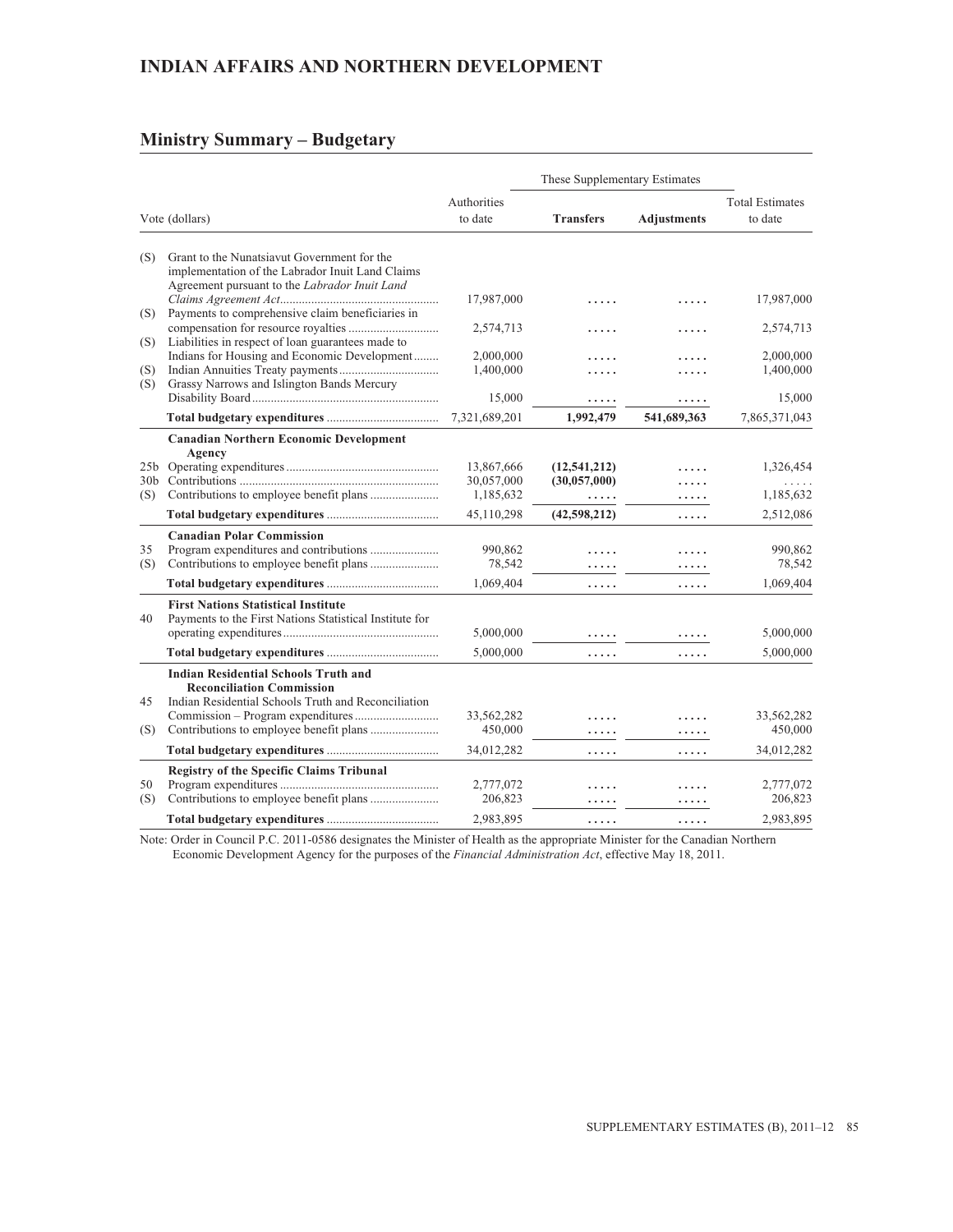#### **INDIAN AFFAIRS AND NORTHERN DEVELOPMENT**

#### **Ministry Summary – Non-Budgetary Authorities**

|                                                                                                                                                                                     |                        | These Supplementary Estimates          | <b>Total Estimates</b><br>to date |            |
|-------------------------------------------------------------------------------------------------------------------------------------------------------------------------------------|------------------------|----------------------------------------|-----------------------------------|------------|
| Vote (dollars)                                                                                                                                                                      | Authorities<br>to date | <b>Transfers</b><br><b>Adjustments</b> |                                   |            |
| Department                                                                                                                                                                          |                        |                                        |                                   |            |
| L <sub>15</sub> Loans to native claimants in accordance with terms<br>and conditions approved by the Governor in Council<br>for the purpose of defraying costs related to research, |                        |                                        |                                   |            |
| L <sub>20</sub> Loans to First Nations in British Columbia for the<br>purpose of supporting their participation in the British                                                      | 47,403,000             |                                        | .                                 | 47,403,000 |
|                                                                                                                                                                                     | 30,400,000             | .                                      | .                                 | 30,400,000 |
|                                                                                                                                                                                     | 77,803,000             | .                                      | .                                 | 77,803,000 |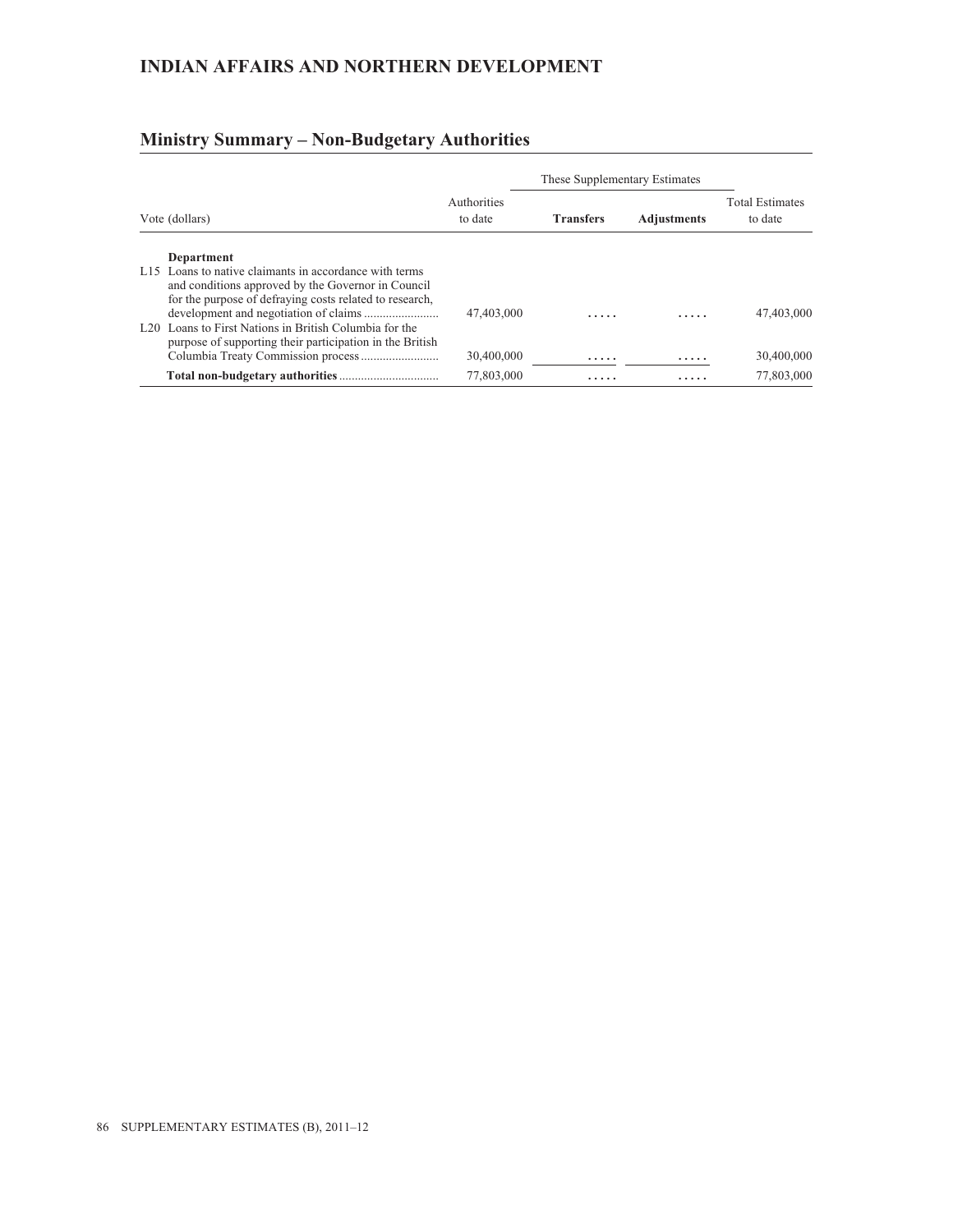# **INDIAN AFFAIRS AND NORTHERN DEVELOPMENT Department**

**Explanation of Requirements (thousands of dollars)**

| <b>Voted Appropriations</b>                                                                                                                                                                                                                                   | Vote 1  | Vote 5 | Vote 10 | <b>Total</b> |
|---------------------------------------------------------------------------------------------------------------------------------------------------------------------------------------------------------------------------------------------------------------|---------|--------|---------|--------------|
| Funding of awards to claimants resulting from the Independent<br>Assessment Process and Alternative Dispute Resolution related<br>to the Indian Residential Schools Settlement Agreement,<br>including other settlement agreement costs that directly benefit |         |        |         |              |
|                                                                                                                                                                                                                                                               | 179,397 |        | .       | 179,397      |
| Funding related to the assessment, management and remediation of                                                                                                                                                                                              | 82,821  | .      | 26,276  | 109,097      |
| Funding for on-reserve costs incurred by provincial/territorial or                                                                                                                                                                                            |         |        |         |              |
| other emergency management organizations as required under                                                                                                                                                                                                    | 1.1.1.1 |        | 95,429  | 95,429       |
|                                                                                                                                                                                                                                                               | .       | .      | 76,873  | 76,873       |
| Funding to implement the Eeyou Marine Region Land Claim                                                                                                                                                                                                       | 1.1.1.1 | .      | 11,693  | 11,693       |
| Funding to upgrade, repair or replace essential fuel storage tanks in<br>First Nations communities under the Capital Facilities and                                                                                                                           |         |        |         |              |
|                                                                                                                                                                                                                                                               | .       | .      | 10,000  | 10,000       |
| Funding for legislative and regulatory changes to improve the                                                                                                                                                                                                 |         |        |         |              |
| northern regulatory system and to implement the Cumulative                                                                                                                                                                                                    |         |        |         |              |
| Impact Monitoring Program in the Northwest Territories and                                                                                                                                                                                                    |         |        |         |              |
|                                                                                                                                                                                                                                                               | 7,124   | .      | 2,555   | 9,679        |
| Funding to support tripartite education agreements with First Nations<br>in British Columbia and to advance readiness for education<br>comparability in other provinces through the Education                                                                 |         |        |         |              |
|                                                                                                                                                                                                                                                               | 913     | .      | 6,452   | 7,365        |
| Funding for the delivery of educational programs and services to<br>participating First Nations communities with respect to Mi'kmaq                                                                                                                           |         |        |         |              |
|                                                                                                                                                                                                                                                               | .       |        | 6,627   | 6,627        |
| Funding to process the registration of applicants for Indian status as                                                                                                                                                                                        |         |        |         |              |
| a result of Bill C-3, Gender Equity in Indian Registration Act<br>Funding to the First Nations Child and Family Services Program to                                                                                                                           | 6,328   |        | .       | 6,328        |
| implement a prevention-focused approach in Manitoba                                                                                                                                                                                                           | .       | .      | 6,000   | 6,000        |
| Funding for the implementation of the Beaufort Regional                                                                                                                                                                                                       |         |        |         |              |
|                                                                                                                                                                                                                                                               | 3,079   | .      | 2,300   | 5,379        |
| Funding for the implementation of the Agreement-in-Principle for<br>Northwest Territories land and resources devolution, including                                                                                                                            |         |        |         |              |
| activities associated with the negotiation and implementation of a                                                                                                                                                                                            |         |        |         |              |
|                                                                                                                                                                                                                                                               | 1,515   | .      | 3,427   | 4,942        |
| Funding to support the implementation of the fourth generation of                                                                                                                                                                                             |         |        |         |              |
| the Aboriginal Peoples Survey with a focus on education and                                                                                                                                                                                                   |         |        |         |              |
|                                                                                                                                                                                                                                                               | 169     | .      | 3,729   | 3,898        |
| Funding in support of clean energy programs to strengthen Canada's                                                                                                                                                                                            |         |        |         |              |
| economy and improve its environmental performance (horizontal                                                                                                                                                                                                 | 1,110   |        | 2,703   | 3,813        |
| Funding for costs related to the Project Definition Phase of the                                                                                                                                                                                              |         | .      |         |              |
|                                                                                                                                                                                                                                                               | .       | 2,783  | .       | 2,783        |
| Funding for the implementation of the First Nations Commercial                                                                                                                                                                                                |         |        |         |              |
| and Industrial Development Act legislation to facilitate                                                                                                                                                                                                      |         |        |         |              |
| opportunity-driven and partnership-based economic                                                                                                                                                                                                             |         |        |         |              |
|                                                                                                                                                                                                                                                               | 2,209   |        | .       | 2,209        |
| Funding to help Canadians adapt to the impacts of climate change                                                                                                                                                                                              | 923     | .      | 500     | 1,423        |
| Funding for the First Nations Child and Family Services Program                                                                                                                                                                                               |         |        |         |              |
|                                                                                                                                                                                                                                                               | 1,219   | .      | .       | 1,219        |
| Funding for the renewal of the Naskapi Capital Funding Agreement                                                                                                                                                                                              |         |        |         |              |
| and the Naskapi Operations and Maintenance Funding Transfer                                                                                                                                                                                                   |         |        |         |              |
|                                                                                                                                                                                                                                                               | .       | .      | 709     | 709          |
|                                                                                                                                                                                                                                                               | 660     | .      | .       | 660          |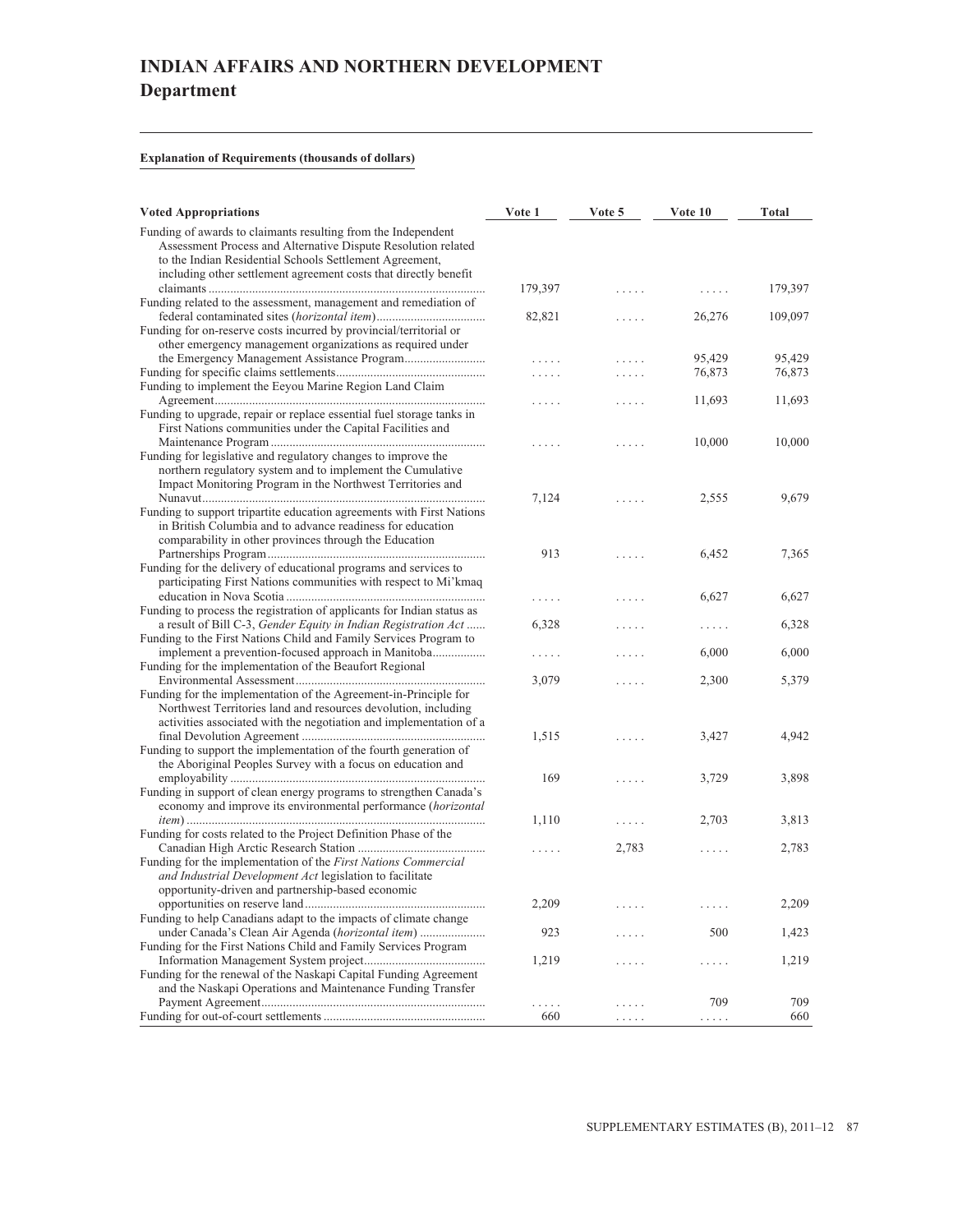### **INDIAN AFFAIRS AND NORTHERN DEVELOPMENT Department**

**Explanation of Requirements (thousands of dollars)**

| <b>Voted Appropriations</b>                                                                                                                                                                            | Vote 1  | Vote 5 | Vote 10  | <b>Total</b> |
|--------------------------------------------------------------------------------------------------------------------------------------------------------------------------------------------------------|---------|--------|----------|--------------|
| Funding for the compensation related to the transfer of provincial<br>crown land pursuant to the McLeod Lake Indian Band Treaty                                                                        |         |        |          |              |
| Funding for the implementation of the Teslin Tlingit Council                                                                                                                                           |         |        | 292      | 292          |
| Funding to support the Government of Nunavut's efforts to                                                                                                                                              |         | .      | 252      | 252          |
| strengthen its financial management practices and systems                                                                                                                                              |         | .      | 215      | 215          |
| Funding related to government advertising programs (horizontal                                                                                                                                         | 200     | .      | .        | 200          |
| Gross Voted Appropriations                                                                                                                                                                             | 287,667 | 2,783  | 256,032  | 546,482      |
| <b>Funds Available</b>                                                                                                                                                                                 |         |        |          |              |
| Less: Spending authorities available within the Vote                                                                                                                                                   |         | .      | 4,794    | 4,794        |
| <b>Total Voted Appropriations</b>                                                                                                                                                                      | 287,667 | 2,783  | 251,238  | 541,688      |
| <b>Transfers</b>                                                                                                                                                                                       |         |        |          |              |
| Transfer from Health – For the Self-Governing Yukon First Nations<br>Transfer from Fisheries and Oceans – To support fisheries                                                                         |         |        | 1,554    | 1,554        |
| management in the Labrador Inuit Settlement Area, specifically                                                                                                                                         |         |        | 230      | 230          |
| Transfer from Health – To provide health governance and<br>Transfer from National Defence – To provide for the First Nations<br>management costs related to the clean up of unexploded                 |         | .      | 212      | 212          |
|                                                                                                                                                                                                        |         | .      | 164      | 164          |
| Transfer from Fisheries and Oceans – To support the Integrated<br>Oceans Management process in the Inuvialuit Settlement Region.<br>Internal reallocation of resources – For surveys and environmental | .       | .      | 40       | 40           |
| costs associated with the settlement of the Treaty Land                                                                                                                                                |         |        |          |              |
| Transfer to Canadian Heritage – To promote public awareness and                                                                                                                                        | 1,125   | .      | (1, 125) |              |
| community participation in National Aboriginal Day activities                                                                                                                                          | (207)   | .      | .        | (207)        |
| <b>Total Transfers</b>                                                                                                                                                                                 | 918     | .      | 1,075    | 1,993        |
| <b>These Supplementary Estimates</b>                                                                                                                                                                   | 288,585 | 2,783  | 252,313  | 543,681      |

#### **Explanation of Funds Available (dollars)**

**Vote 10**: \$4,793,686 in total authorities is available within the Vote due to reduced contribution requirements for targeted education programs with respect to Mi'kmaq Education in Nova Scotia (\$4,501,909); and \$291,777 is available from grants used to settle specific claims.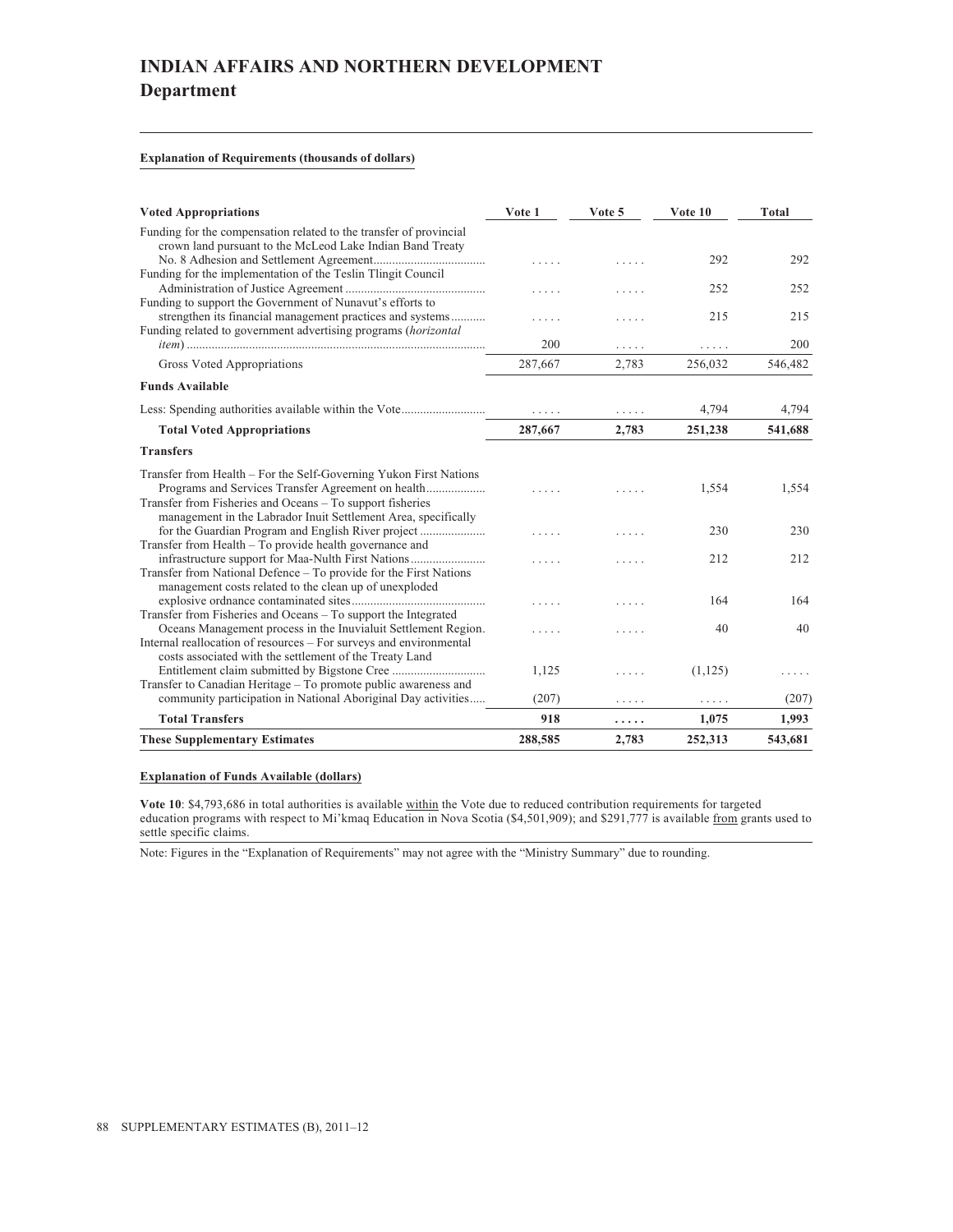# **INDIAN AFFAIRS AND NORTHERN DEVELOPMENT Department**

| <b>Transfer Payments (dollars)</b>                                                                                                                                     | <b>Voted</b> | <b>Statutory</b> |
|------------------------------------------------------------------------------------------------------------------------------------------------------------------------|--------------|------------------|
| Grants                                                                                                                                                                 |              |                  |
| Grants to First Nations to settle specific claims negotiated by Canada and/or awarded by                                                                               | 76,872,747   |                  |
| Grants to support First Nations, Inuit, Tribal Councils, Organizations or other levels of                                                                              |              |                  |
| government for the implementation activities as stipulated in the various agreements                                                                                   | 12,402,435   |                  |
|                                                                                                                                                                        | 6,627,060    |                  |
| Grants for the Political Evolution of the Territories, particularly as it pertains to                                                                                  |              |                  |
|                                                                                                                                                                        | 2,227,388    |                  |
| Payments to Yukon First Nations pursuant to individual self-government agreements                                                                                      | 1,806,019    |                  |
| Payments to self-governing Aboriginal organizations, pursuant to comprehensive land                                                                                    | 441,940      |                  |
| Grants to support the beneficiaries/organizations for the settlement of specific and special                                                                           |              |                  |
|                                                                                                                                                                        | 291,777      | .                |
| <b>Total Gross Grants</b>                                                                                                                                              | 100,669,366  |                  |
|                                                                                                                                                                        |              |                  |
| <b>Contributions</b>                                                                                                                                                   |              |                  |
| Contributions for emergency management assistance for activities on reserves<br>Transfer Payments to the Government of Yukon for the care and maintenance, remediation | 95,429,422   |                  |
| Payments to support Indians, Inuit and Innu for the purpose of supplying public services in                                                                            | 16,727,935   |                  |
|                                                                                                                                                                        | 11,702,787   |                  |
|                                                                                                                                                                        | 9,711,520    |                  |
| Payments to support Indians, Inuit and Innu for the purpose of supplying public services in                                                                            |              |                  |
|                                                                                                                                                                        | 6,451,666    |                  |
| Contributions for promoting the safe use, development, conservation and protection of the                                                                              |              |                  |
| Payments to support Indians, Inuit and Innu for the purpose of supplying public services in                                                                            | 6,355,000    |                  |
|                                                                                                                                                                        | 6,000,000    |                  |
|                                                                                                                                                                        | 3,729,320    |                  |
| Contributions for promoting the political, social and scientific development of Canada's                                                                               |              |                  |
|                                                                                                                                                                        | 1,200,000    |                  |
| Contributions for enhancing the financial management capability and networking facilities                                                                              |              |                  |
|                                                                                                                                                                        | 215,000      |                  |
| Contributions to beneficiaries and various implementing bodies for implementing                                                                                        | 40,000       |                  |
|                                                                                                                                                                        |              | .                |
| <b>Total Gross Contributions</b>                                                                                                                                       | 157,562,650  | .                |
| <b>Total Gross Transfer Payments</b>                                                                                                                                   | 258,232,016  |                  |
|                                                                                                                                                                        | 4,793,686    |                  |
|                                                                                                                                                                        | 1,125,000    |                  |
| <b>Net Transfer Payments</b>                                                                                                                                           | 252,313,330  | .                |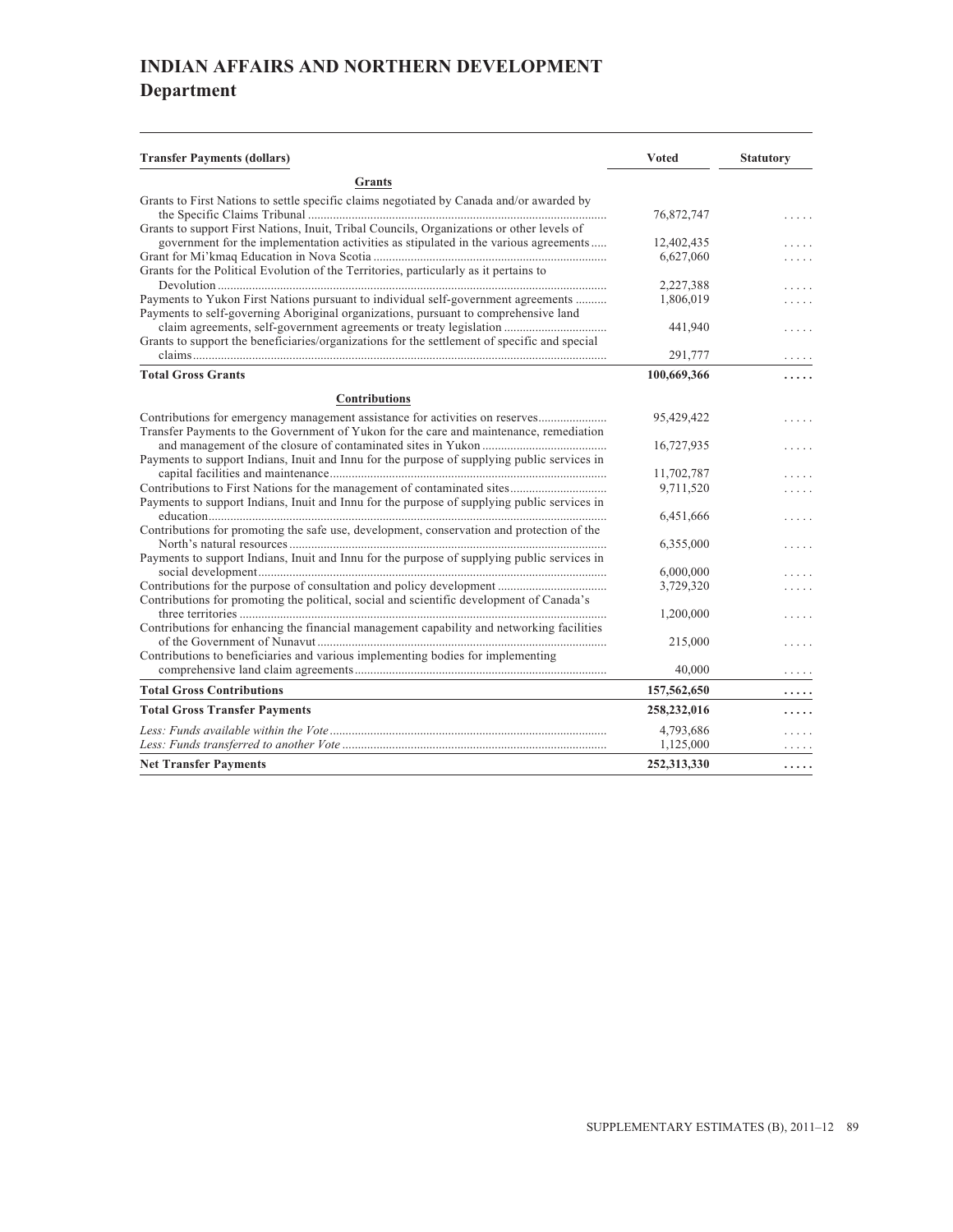## **INDIAN AFFAIRS AND NORTHERN DEVELOPMENT Canadian Northern Economic Development Agency**

#### **Explanation of Requirements (thousands of dollars)**

| <b>Transfers</b>                                                                                                                                           | Vote 25  | Vote 30  | Total    |
|------------------------------------------------------------------------------------------------------------------------------------------------------------|----------|----------|----------|
| Transfer of the Canadian Northern Economic Development Agency from the Indian<br>Affairs and Northern Development portfolio to the Health portfolio due to |          |          |          |
|                                                                                                                                                            | (12.541) | (30.057) | (42.598) |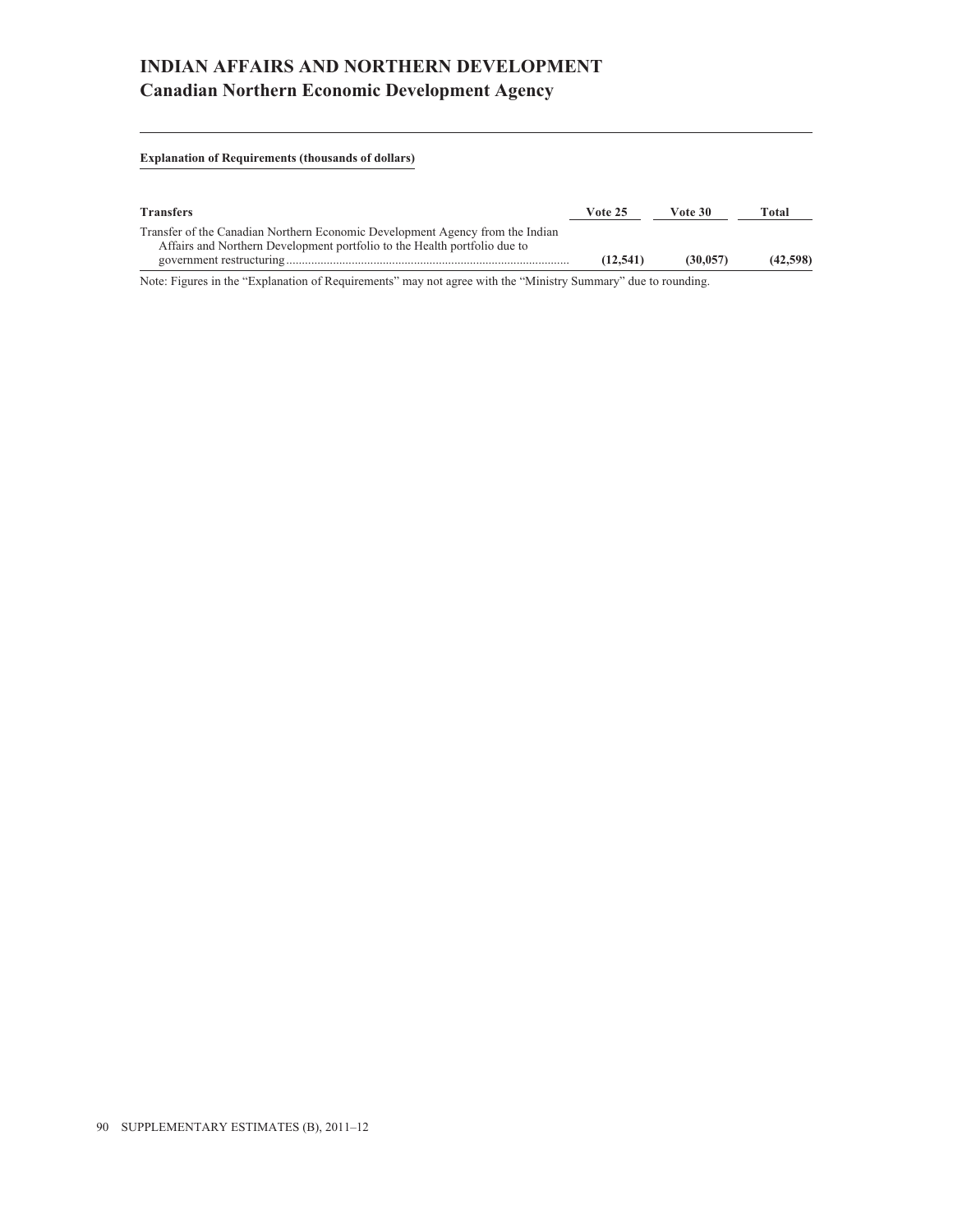|  | <b>Ministry Summary - Budgetary</b> |  |
|--|-------------------------------------|--|
|--|-------------------------------------|--|

|     |                                                                                                                                 |               | These Supplementary Estimates |                    |                        |
|-----|---------------------------------------------------------------------------------------------------------------------------------|---------------|-------------------------------|--------------------|------------------------|
|     |                                                                                                                                 | Authorities   |                               |                    | <b>Total Estimates</b> |
|     | Vote (dollars)                                                                                                                  | to date       | <b>Transfers</b>              | <b>Adjustments</b> | to date                |
|     | Department                                                                                                                      |               |                               |                    |                        |
| 1b  | Operating expenditures, and pursuant to                                                                                         |               |                               |                    |                        |
|     | section 29.1(2)( <i>a</i> ) of the <i>Financial Administration</i>                                                              |               |                               |                    |                        |
|     | Act, authority to expend revenue received during the                                                                            |               |                               |                    |                        |
|     | fiscal year related to communications research,                                                                                 |               |                               |                    |                        |
|     | bankruptcy and corporations and from services and                                                                               |               |                               |                    |                        |
|     | regulatory processes, specifically pre-merger                                                                                   |               |                               |                    |                        |
|     | notification filings, advance ruling certificates,<br>advisory opinions and photocopies, provided under                         |               |                               |                    |                        |
|     | the Competition Act and the payment to each member                                                                              |               |                               |                    |                        |
|     | of the Queen's Privy Council for Canada who is a                                                                                |               |                               |                    |                        |
|     | Minister without Portfolio or a Minister of State who                                                                           |               |                               |                    |                        |
|     | does not preside over a Ministry of State of a salary                                                                           |               |                               |                    |                        |
|     | not to exceed the salary paid to Ministers of State                                                                             |               |                               |                    |                        |
|     | who preside over Ministries of State under the                                                                                  |               |                               |                    |                        |
|     | <i>Salaries Act</i> , as adjusted pursuant to the <i>Parliament of</i><br>Canada Act and pro rata for any period of less than a |               |                               |                    |                        |
|     | year $-$ To authorize the transfer of \$990,000 from                                                                            |               |                               |                    |                        |
|     | Industry Vote 10, Appropriation Act No. 1, 2011-12                                                                              |               |                               |                    |                        |
|     | for the purposes of this Vote and to provide a further                                                                          |               |                               |                    |                        |
|     |                                                                                                                                 | 393,899,446   | (8,090,504)                   | 33,478,715         | 419,287,657            |
| 5b  | Capital expenditures - To authorize the transfer of                                                                             |               |                               |                    |                        |
|     | \$8,641,539 from Industry Vote 1, Appropriation Act                                                                             |               |                               |                    |                        |
|     | <i>No. 1, 2011–12</i> for the purposes of this Vote and to                                                                      |               |                               |                    | 16,295,244             |
|     | 10b The grants listed in the Estimates and contributions –                                                                      | 7,071,550     | 8,641,539                     | 582,155            |                        |
|     | To authorize the transfer of \$50,000 from Health,                                                                              |               |                               |                    |                        |
|     | Vote 1, Appropriation Act No. 1, 2011-12 for the                                                                                |               |                               |                    |                        |
|     | purposes of this Vote and to provide a further amount                                                                           |               |                               |                    |                        |
|     |                                                                                                                                 | 710,614,829   | (940,000)                     | 40,670,908         | 750,345,737            |
| (S) |                                                                                                                                 | 56,641,597    | .                             | .                  | 56,641,597             |
| (S) | Minister of Industry and Minister of State                                                                                      |               |                               |                    |                        |
| (S) | (Agriculture) – Salary and motor car allowance<br>Minister of State (Small Business and Tourism) –                              | 77,516        | .                             | .                  | 77,516                 |
|     |                                                                                                                                 | 2,000         | .                             | .                  | 2,000                  |
| (S) | Minister of State (Science and Technology) (Federal                                                                             |               |                               |                    |                        |
|     | Economic Development Agency for Southern                                                                                        |               |                               |                    |                        |
|     |                                                                                                                                 | 2,000         |                               | .                  | 2,000                  |
| (S) | Contributions under the Knowledge Infrastructure                                                                                |               |                               |                    |                        |
|     | Liabilities under the Canada Small Business                                                                                     | .             | .                             | 243,848,052        | 243,848,052            |
| (S) |                                                                                                                                 | 110,000,000   |                               |                    | 110,000,000            |
| (S) |                                                                                                                                 | 22,500,000    | .                             | 9,400,000          | 31,900,000             |
|     |                                                                                                                                 | 37,400,000    |                               | (12,900,000)       | 24,500,000             |
| (S) | Canadian Intellectual Property Office Revolving Fund                                                                            | 16,518,713    | .                             | .                  | 16,518,713             |
| (S) | Contributions to the Canadian Youth Business                                                                                    |               |                               |                    |                        |
|     |                                                                                                                                 | .             | .                             | 10,000,000         | 10,000,000             |
| (S) | Grant to the Perimeter Institute for Theoretical                                                                                |               |                               |                    |                        |
| (S) | Liabilities under the Small Business Loans Act                                                                                  | 1,010,400     | .                             | .                  | 1,010,400              |
|     |                                                                                                                                 | 50,000        | .                             | .                  | 50,000                 |
|     |                                                                                                                                 | 1,355,788,051 |                               | 325,079,830        | 1,680,478,916          |
|     |                                                                                                                                 |               | (388, 965)                    |                    |                        |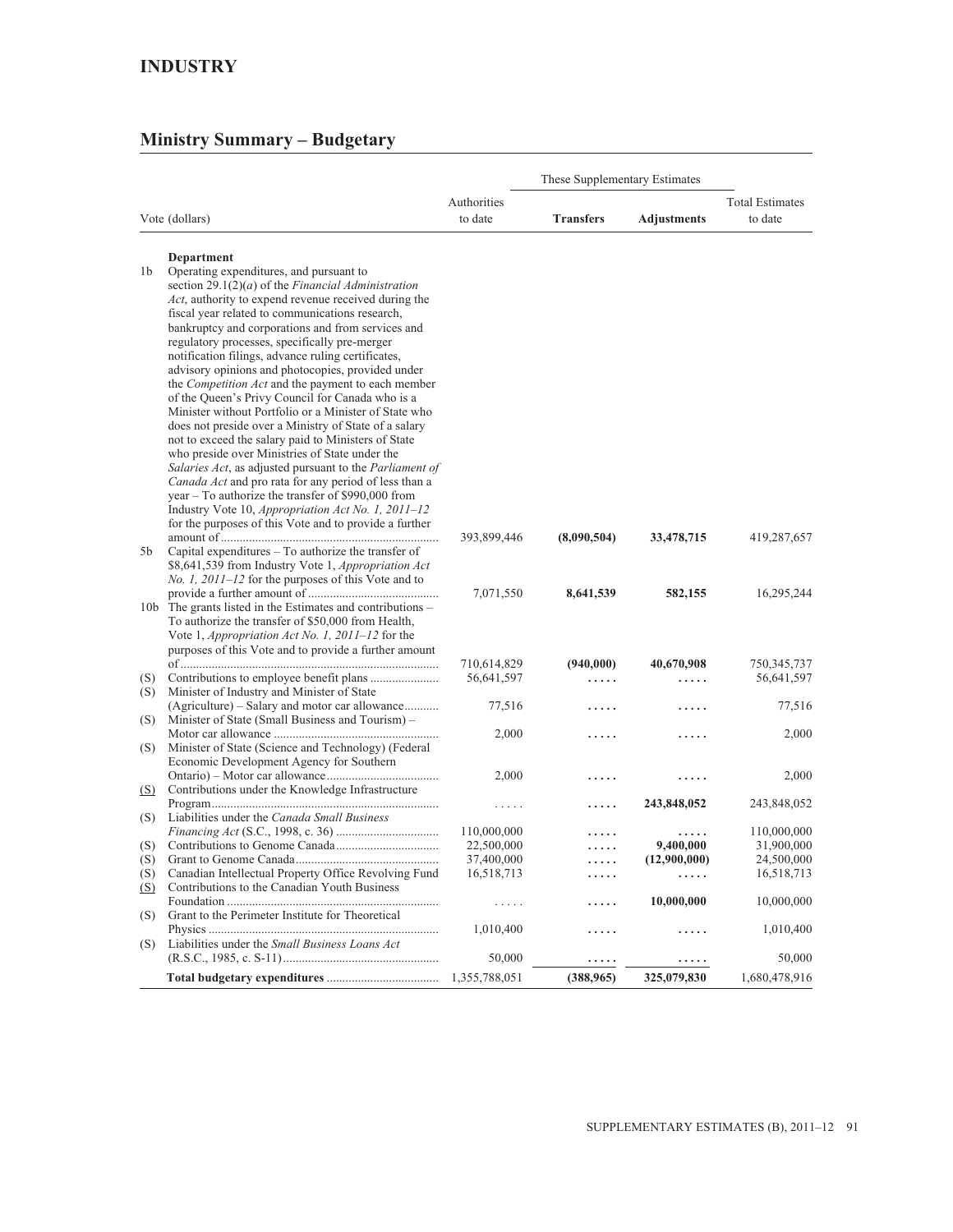### **Ministry Summary – Budgetary**

|            |                                                                                                                                                                                                                                                                                                                                                                                                                                      |                                                         | These Supplementary Estimates |                                          |                                                       |
|------------|--------------------------------------------------------------------------------------------------------------------------------------------------------------------------------------------------------------------------------------------------------------------------------------------------------------------------------------------------------------------------------------------------------------------------------------|---------------------------------------------------------|-------------------------------|------------------------------------------|-------------------------------------------------------|
|            |                                                                                                                                                                                                                                                                                                                                                                                                                                      | Authorities                                             |                               |                                          | <b>Total Estimates</b>                                |
|            | Vote (dollars)                                                                                                                                                                                                                                                                                                                                                                                                                       | to date                                                 | <b>Transfers</b>              | <b>Adjustments</b>                       | to date                                               |
|            | <b>Canadian Space Agency</b><br>35b The grants listed in the Estimates and contributions –<br>To authorize the transfer of \$1,936,000 from Industry                                                                                                                                                                                                                                                                                 | 249,962,947<br>121,344,741                              | .<br>(1,936,000)              | 391,362<br>.                             | 250, 354, 309<br>119,408,741                          |
| (S)        | Vote 30, <i>Appropriation Act No. 1, 2011–12</i> for the                                                                                                                                                                                                                                                                                                                                                                             | 56,223,000<br>11,500,638                                | 1,936,000<br>.                | 1<br>.                                   | 58,159,001<br>11,500,638                              |
|            |                                                                                                                                                                                                                                                                                                                                                                                                                                      | 439,031,326                                             | .                             | 391,363                                  | 439,422,689                                           |
|            | <b>Canadian Tourism Commission</b><br>40b Payments to the Canadian Tourism Commission                                                                                                                                                                                                                                                                                                                                                | 76,032,802                                              | .                             | 5,000,000                                | 81,032,802                                            |
|            |                                                                                                                                                                                                                                                                                                                                                                                                                                      | 76,032,802                                              | .                             | 5,000,000                                | 81,032,802                                            |
| 45<br>(S)  | <b>Copyright Board</b>                                                                                                                                                                                                                                                                                                                                                                                                               | 2,815,245<br>309,644                                    | .<br>.                        | .                                        | 2,815,245<br>309,644                                  |
|            |                                                                                                                                                                                                                                                                                                                                                                                                                                      | 3,124,889                                               | .                             | .                                        | 3,124,889                                             |
| (S)        | 50b Operating expenditures – To authorize the transfer of<br>\$64,860 from Industry Vote 1, and \$403,000 from<br>Human Resources and Skills Development Vote 1,<br>Appropriation Act No. 1, 2011-12 for the purposes of<br>this Vote and to provide a further amount of<br>55b The grants listed in the Estimates and contributions                                                                                                 | 28,922,617<br>237,067,310<br>3,113,369<br>269, 103, 296 | 467,860<br>.<br>.<br>467,860  | 1,431,537<br>7,500,000<br>.<br>8,931,537 | 30,822,014<br>244,567,310<br>3,113,369<br>278,502,693 |
|            | <b>National Research Council of Canada</b><br>60b Operating expenditures – To authorize the transfer of<br>\$220,600 from Natural Resources Vote 1, and<br>\$112,000 from Treasury Board Vote 1, Appropriation<br>Act No. 1, 2011–12 for the purposes of this Vote and<br>65b Capital expenditures – To authorize the transfer of                                                                                                    | 387, 339, 381                                           | (4,467,400)                   | 9,549,600                                | 392,421,581                                           |
|            | \$248,100 from Natural Resources Vote 1, and<br>\$45,500 from National Defence Vote 5,<br>Appropriation Act No. 1, 2011–12 for the purposes of<br>this Vote and to provide a further amount of<br>70b The grants listed in the Estimates and contributions –<br>To authorize the transfer of \$4,800,000 from Industry<br>Vote 60, Appropriation Act No. 1, 2011-12 for the<br>purposes of this Vote and to provide a further amount | 41,305,307                                              | 293,600                       | 567,000                                  | 42,165,907                                            |
| (S)<br>(S) | Spending of revenues pursuant to paragraph $5(1)(e)$ of<br>the National Research Council Act (R.S.C., 1985,                                                                                                                                                                                                                                                                                                                          | 139,650,480<br>50,953,970<br>75,000,000                 | 4,800,000<br>.<br>.           | 20,085,000<br>.<br>.                     | 164,535,480<br>50,953,970<br>75,000,000               |
|            |                                                                                                                                                                                                                                                                                                                                                                                                                                      | 694,249,138                                             | 626,200                       | 30,201,600                               | 725,076,938                                           |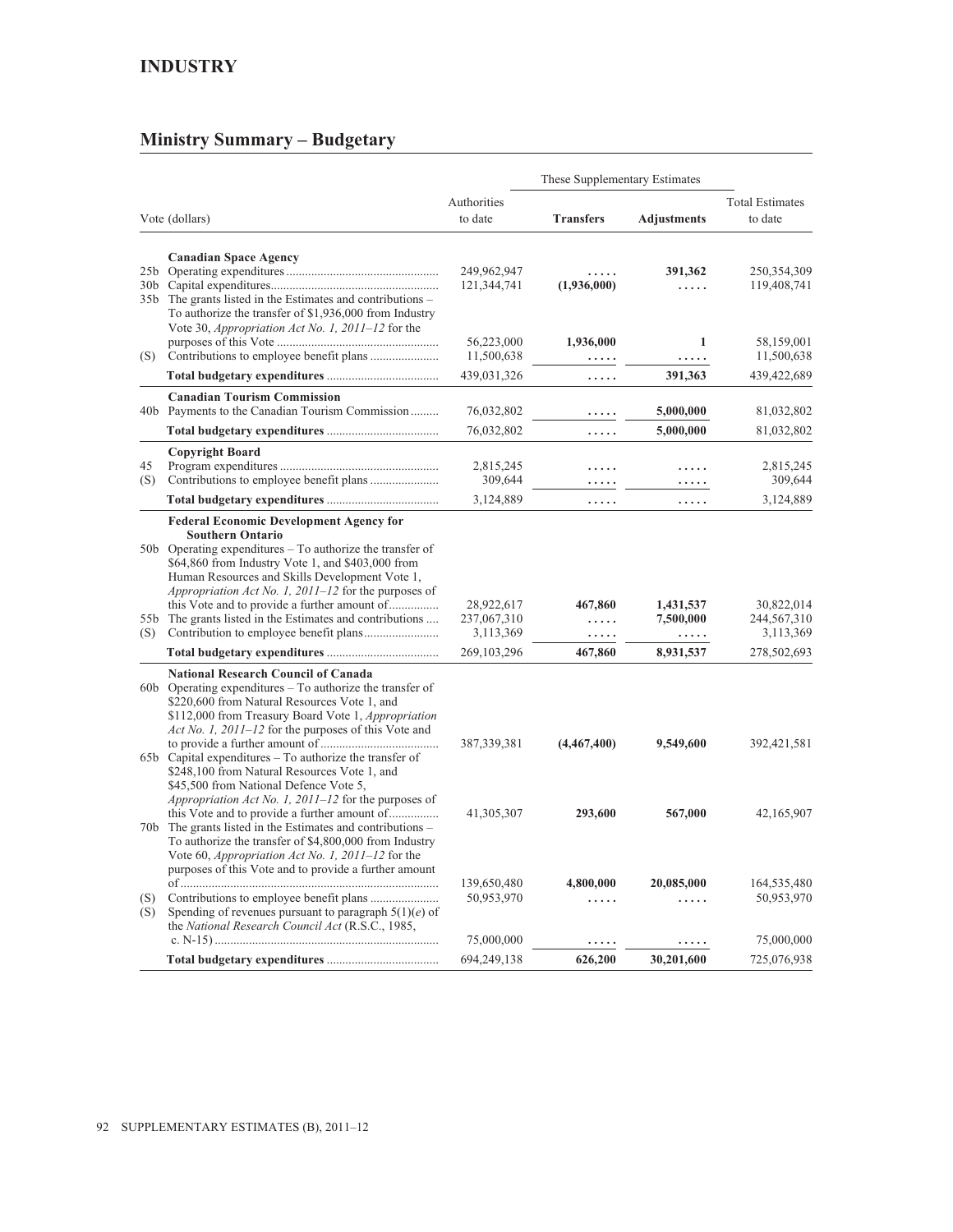|  | <b>Ministry Summary - Budgetary</b> |  |
|--|-------------------------------------|--|
|--|-------------------------------------|--|

|           | Vote (dollars)                                                                                                                                                                                                                                                                           | Authorities<br>to date     | <b>Transfers</b> | <b>Adjustments</b> | <b>Total Estimates</b><br>to date |
|-----------|------------------------------------------------------------------------------------------------------------------------------------------------------------------------------------------------------------------------------------------------------------------------------------------|----------------------------|------------------|--------------------|-----------------------------------|
|           | <b>Natural Sciences and Engineering Research</b><br>Council                                                                                                                                                                                                                              |                            |                  |                    |                                   |
|           | 75b Operating expenditures – To authorize the transfer of<br>\$30,000 from Natural Resources Vote 1,<br><i>Appropriation Act No. 1, 2011–12</i> for the purposes of<br>this Vote and to provide a further amount of                                                                      | 44,870,232                 | (44, 074)        | 464,112            | 45,290,270                        |
|           | 80b The grants listed in the Estimates – To authorize the<br>transfer of \$1,000,000 from Natural Resources<br>Vote 10, and \$35,000 from Natural Resources<br>Vote 20, Appropriation Act No. 1, 2011-12 for the<br>purposes of this Vote and to provide a further amount                |                            |                  |                    |                                   |
|           |                                                                                                                                                                                                                                                                                          | 1,002,065,627              | (662,701)        | 35,461,091         | 1,036,864,017                     |
| (S)       |                                                                                                                                                                                                                                                                                          | 5,310,000<br>1,052,245,859 | .<br>(706, 775)  | .<br>35,925,203    | 5,310,000<br>1,087,464,287        |
|           |                                                                                                                                                                                                                                                                                          |                            |                  |                    |                                   |
| 85<br>(S) | <b>Registry of the Competition Tribunal</b>                                                                                                                                                                                                                                              | 2,255,182<br>168,810       | .<br>.           | .<br>.             | 2,255,182<br>168,810              |
|           |                                                                                                                                                                                                                                                                                          | 2,423,992                  | .                | .                  | 2,423,992                         |
|           | <b>Social Sciences and Humanities Research Council</b><br>95b The grants listed in the Estimates – To authorize the<br>transfer of \$437,292 from Canadian Heritage Vote 5<br>and \$245,337 from Industry Vote 80, Appropriation<br>Act No. 1, 2011-12 for the purposes of this Vote and | 23,947,971                 | (51, 852)        | 239,284            | 24, 135, 403                      |
|           |                                                                                                                                                                                                                                                                                          | 651,684,666                | (833, 877)       | 20,059,260         | 670,910,049                       |
| (S)       |                                                                                                                                                                                                                                                                                          | 2,929,471                  | .                | .                  | 2,929,471                         |
|           |                                                                                                                                                                                                                                                                                          | 678,562,108                | (885, 729)       | 20,298,544         | 697,974,923                       |
|           | <b>Standards Council of Canada</b><br>100b Payments to the Standards Council of Canada<br>pursuant to section 5 of the Standards Council of                                                                                                                                              |                            |                  |                    |                                   |
|           |                                                                                                                                                                                                                                                                                          | 7,129,000                  | .                | 500,000            | 7,629,000                         |
|           |                                                                                                                                                                                                                                                                                          | 7,129,000                  | .                | 500,000            | 7,629,000                         |
|           | <b>Statistics Canada</b><br>105b Program expenditures, contributions and pursuant to<br>paragraph $29.1(2)(a)$ of the <i>Financial Administration</i>                                                                                                                                    |                            |                  |                    |                                   |
| (S)       | Act, authority to expend revenue received during the<br>Contributions to employee benefit plans                                                                                                                                                                                          | 691,997,812<br>80,112,761  | .<br>.           | 6,034,092<br>.     | 698,031,904<br>80,112,761         |
|           |                                                                                                                                                                                                                                                                                          | 772,110,573                | .                | 6,034,092          | 778,144,665                       |

# **Ministry Summary – Non-Budgetary Authorities**

|                                                    |                        | These Supplementary Estimates |                    |                                   |
|----------------------------------------------------|------------------------|-------------------------------|--------------------|-----------------------------------|
| Vote (dollars)                                     | Authorities<br>to date | <b>Transfers</b>              | <b>Adjustments</b> | <b>Total Estimates</b><br>to date |
| Department                                         |                        |                               |                    |                                   |
| L15 Payments pursuant to subsection $14(2)$ of the | 300,000                | .                             | .                  | 300,000                           |
| L20 Loans pursuant to paragraph $14(1)(a)$ of the  | 500,000                | .                             | .                  | 500,000                           |
|                                                    | 800,000                | .                             | .                  | 800,000                           |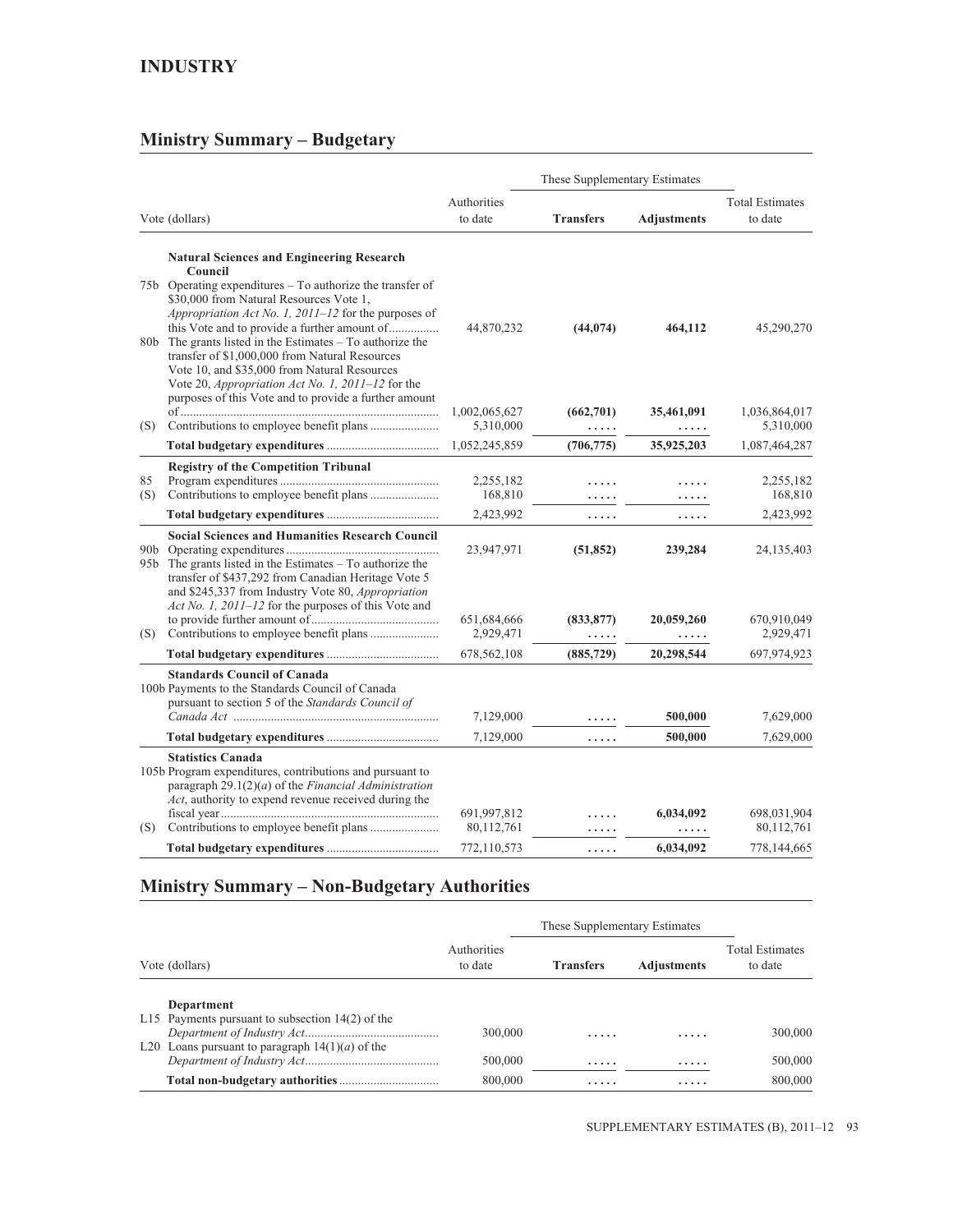### **INDUSTRY Department**

**Explanation of Requirements (thousands of dollars)**

| <b>Voted Appropriations</b>                                                                                                  | Vote 1 | Vote 5 | Vote 10  | <b>Total</b> |
|------------------------------------------------------------------------------------------------------------------------------|--------|--------|----------|--------------|
| Reinvestment of receipts from repayable contributions to support                                                             | 23,105 |        |          | 23,105       |
| Funding to support strategic investments in innovation under the<br>Technology Partnerships Canada Program and the Strategic |        |        |          |              |
|                                                                                                                              | .      | .      | 21,335   | 21,335       |
| Funding to support the Community Access Program (CAP) that                                                                   |        |        |          |              |
| supports individual CAP sites located in communities across                                                                  |        |        |          |              |
|                                                                                                                              | 737    | .      | 14,100   | 14,837       |
| Funding to assist youth with obtaining information and<br>communication technology skills to better prepare them in          |        |        |          |              |
|                                                                                                                              | 520    |        | 9,563    | 10,083       |
| Reinvestment of royalties from intellectual property                                                                         | 3,005  | .      | .        | 3,005        |
| Funding to support innovation in the automotive sector to develop                                                            |        |        |          |              |
|                                                                                                                              | .      | .      | 2,811    | 2,811        |
| Funding to accelerate repairs and maintenance at post-secondary                                                              |        |        |          |              |
| institutions (Knowledge Infrastructure Program)                                                                              | 2,600  | .      | .        | 2,600        |
| Funding to modernize BizPal, an online service that helps Canadian                                                           |        |        |          |              |
| businesses to identify and obtain permits and licenses required to                                                           |        |        |          |              |
|                                                                                                                              | 2,537  | .      | .        | 2,537        |
| Funding to support the construction of a cyclotron for the production                                                        |        |        |          |              |
| of medical isotopes by the Thunder Bay Regional Research                                                                     |        |        |          |              |
|                                                                                                                              | .      | .      | 2,000    | 2,000        |
| Funding to promote business development and economic                                                                         |        |        |          |              |
|                                                                                                                              | .      | .      | 1,900    | 1,900        |
| Funding for the implementation of the Fairness at the Pumps Act                                                              | 710    | 582    | .        | 1,292        |
| Funding in support of the Beyond the Border Action Plan, a joint                                                             |        |        |          |              |
| Canada-US initiative to improve border management and                                                                        | 658    | .      | .        | 658          |
| Funding for the implementation of the Digital Technologies                                                                   |        |        |          |              |
| Adoption Pilot Program to assist small and medium-sized                                                                      |        |        |          |              |
| enterprises accelerate their adoption of information and                                                                     |        |        |          |              |
|                                                                                                                              | 500    |        | $\cdots$ | 500          |
| Funding related to the assessment, management and remediation of                                                             |        |        |          |              |
|                                                                                                                              | 53     | .      | .        | 53           |
| Gross Voted Appropriations                                                                                                   | 34,425 | 582    | 51,709   | 86,716       |
| <b>Funds Available</b>                                                                                                       |        |        |          |              |
| Less: Spending authorities available within the Vote                                                                         | 946    | .      | 11,039   | 11,985       |
| <b>Total Voted Appropriations</b>                                                                                            | 33,479 | 582    | 40,670   | 74,731       |
| <b>Statutory Appropriations</b>                                                                                              |        |        |          |              |
|                                                                                                                              |        |        |          |              |
| Funding to accelerate repairs and maintenance at post-secondary                                                              |        |        |          |              |
| institutions (Knowledge Infrastructure Program)                                                                              |        |        |          | 243,848      |
| Funding for the Canadian Youth Business Foundation to support and                                                            |        |        |          |              |
|                                                                                                                              |        |        |          | 10,000       |
| Revised forecast of payments to Genome Canada to support                                                                     |        |        |          | (3,500)      |
| <b>Total Statutory Appropriations</b>                                                                                        |        |        |          | 250,348      |
| <b>Total Adjustments to Appropriations</b>                                                                                   |        |        |          | 325,079      |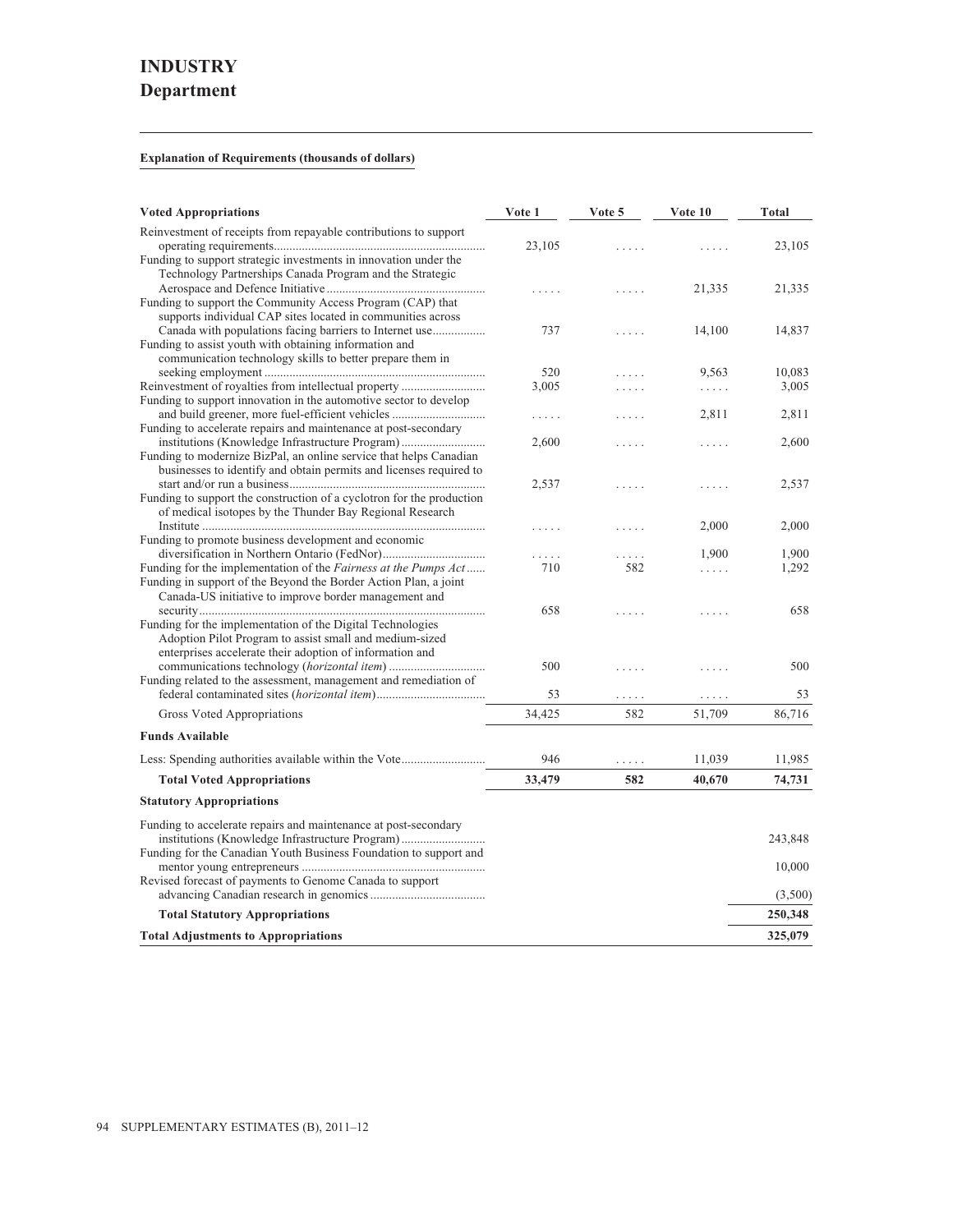### **INDUSTRY Department**

#### **Explanation of Requirements (thousands of dollars)**

| <b>Transfers</b>                                                 | Vote 1  | Vote 5 | Vote 10 | Total   |
|------------------------------------------------------------------|---------|--------|---------|---------|
| Transfer from Health – For the development of a global consumer  |         |        | 50      | 50      |
| Internal reallocation of resources – To support investments in   |         |        |         |         |
|                                                                  | (8,642) | 8,642  |         |         |
| Internal reallocation of resources – To support administrative   |         |        |         |         |
| requirements related to the Technology Partnerships Canada       |         |        |         |         |
| Program and the Strategic Aerospace and Defence Initiative       | 990     | .      | (990)   |         |
| Transfer to Federal Economic Development Agency for Southern     |         |        |         |         |
| Ontario – To foster the development of new business expertise in |         |        |         |         |
|                                                                  | (65)    |        |         | (65)    |
| Transfer to Treasury Board Secretariat – To support the National |         |        |         |         |
|                                                                  | (75)    |        |         | (75)    |
| Transfer to Canadian Northern Economic Development Agency -      |         |        |         |         |
| For the transfer of the federal managing partner role of the     |         |        |         |         |
| Canada Business Network in the Yukon, Northwest Territories      |         |        |         |         |
|                                                                  | (299)   | .      | .       | (299)   |
| <b>Total Transfers</b>                                           | (8,091) | 8,642  | (940)   | (389)   |
| <b>These Supplementary Estimates</b>                             | 25,388  | 9,224  | 39,730  | 324,690 |

#### **Explanation of Funds Available (dollars)**

Vote 1: \$945,532 in total authorities is available within the Vote due to savings identified as part of the government's ongoing strategic review of departmental spending.

**Vote 10**: \$11,039,000 in total authorities is available within the Vote due to savings identified as part of the government's ongoing strategic review of departmental spending (\$5,000,000); and reprofiling of funds under the Bombardier CSeries as a result of delays in the overall program schedule (\$6,039,000).

| <b>Transfer Payments (dollars)</b>                                           | <b>Voted</b>                                                                         | <b>Statutory</b>                                 |
|------------------------------------------------------------------------------|--------------------------------------------------------------------------------------|--------------------------------------------------|
| Grants                                                                       |                                                                                      |                                                  |
| Grant to the Organisation for Economic Co-operation and Development          | .<br>50,000                                                                          | (12,900,000)                                     |
| <b>Total Gross Grants</b>                                                    | 50,000                                                                               | (12,900,000)                                     |
| <b>Contributions</b>                                                         |                                                                                      |                                                  |
| Contributions under the Youth Employment Strategy – Community Access Program | .<br>21,335,296<br>14,100,000<br>1.1.1.1<br>9,563,362<br>.<br>3,900,000<br>2,811,250 | 243,848,052<br>.<br>10,000,000<br>9,400,000<br>. |
| <b>Total Gross Contributions</b>                                             | 51,709,908                                                                           | 263,248,052                                      |
| <b>Total Gross Transfer Payments</b>                                         | 51,759,908                                                                           | 250,348,052                                      |
|                                                                              | 11,039,000<br>990,000                                                                | .<br>.                                           |
| <b>Net Transfer Payments</b>                                                 | 39,730,908                                                                           | 250,348,052                                      |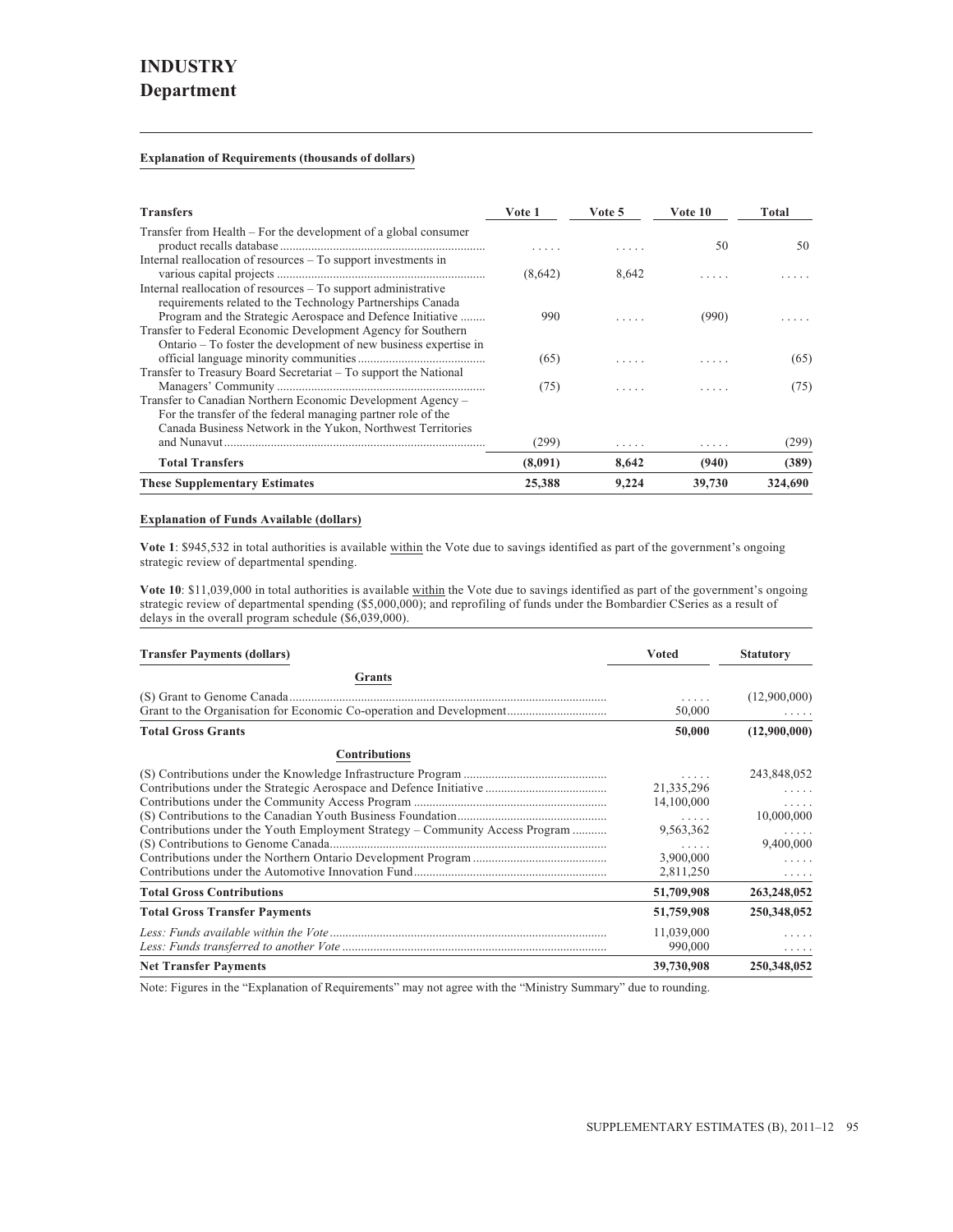### **INDUSTRY Canadian Space Agency**

#### **Explanation of Requirements (thousands of dollars)**

| <b>Voted Appropriations</b>                                          | Vote 25 | Vote 30 | Vote 35 | Total |
|----------------------------------------------------------------------|---------|---------|---------|-------|
| Funding to support research, awareness and learning in space science | .       | .       | 677     | 677   |
| Reinvestment of royalties from the sale of RADARSAT-1 data           | 374     | .       | .       | 374   |
|                                                                      | 17      | .       | .       | 17    |
| Gross Voted Appropriations                                           | 391     | .       | 677     | 1.068 |
| <b>Funds Available</b>                                               |         |         |         |       |
|                                                                      | .       | .       | 677     | 677   |
| <b>Total Voted Appropriations</b>                                    | 391     | .       | .       | 391   |
| <b>Transfers</b>                                                     |         |         |         |       |
| Internal reallocation of resources – To support research, awareness  | .       | (1,936) | 1.936   | .     |
| <b>These Supplementary Estimates</b>                                 | 391     | (1,936) | 1.936   | 391   |

#### **Explanation of Funds Available (dollars)**

**Vote 35**: \$677,000 in total authorities is available within the Vote due to infrastructure investment partnerships that have not been developed and the realignment of funding from contributions to grants to support research, awareness and learning in space science and technology.

| <b>Transfer Payments (dollars)</b>                                                    | Voted     | <b>Statutory</b> |
|---------------------------------------------------------------------------------------|-----------|------------------|
| <b>Grants</b>                                                                         |           |                  |
| Class Grant Program to Support Research, Awareness, and Learning in Space Science and | 2.613,000 | .                |
| <b>Total Gross Transfer Payments</b>                                                  | 2,613,000 | .                |
|                                                                                       | 677,000   | .                |
| <b>Net Transfer Payments</b>                                                          | 1,936,000 | .                |

Note: Figures in the "Explanation of Requirements" may not agree with the "Ministry Summary" due to rounding.

#### **Canadian Tourism Commission**

#### **Explanation of Requirements (thousands of dollars)**

| <b>Voted Appropriations</b> | Vote 40 |
|-----------------------------|---------|
|                             | 5.000   |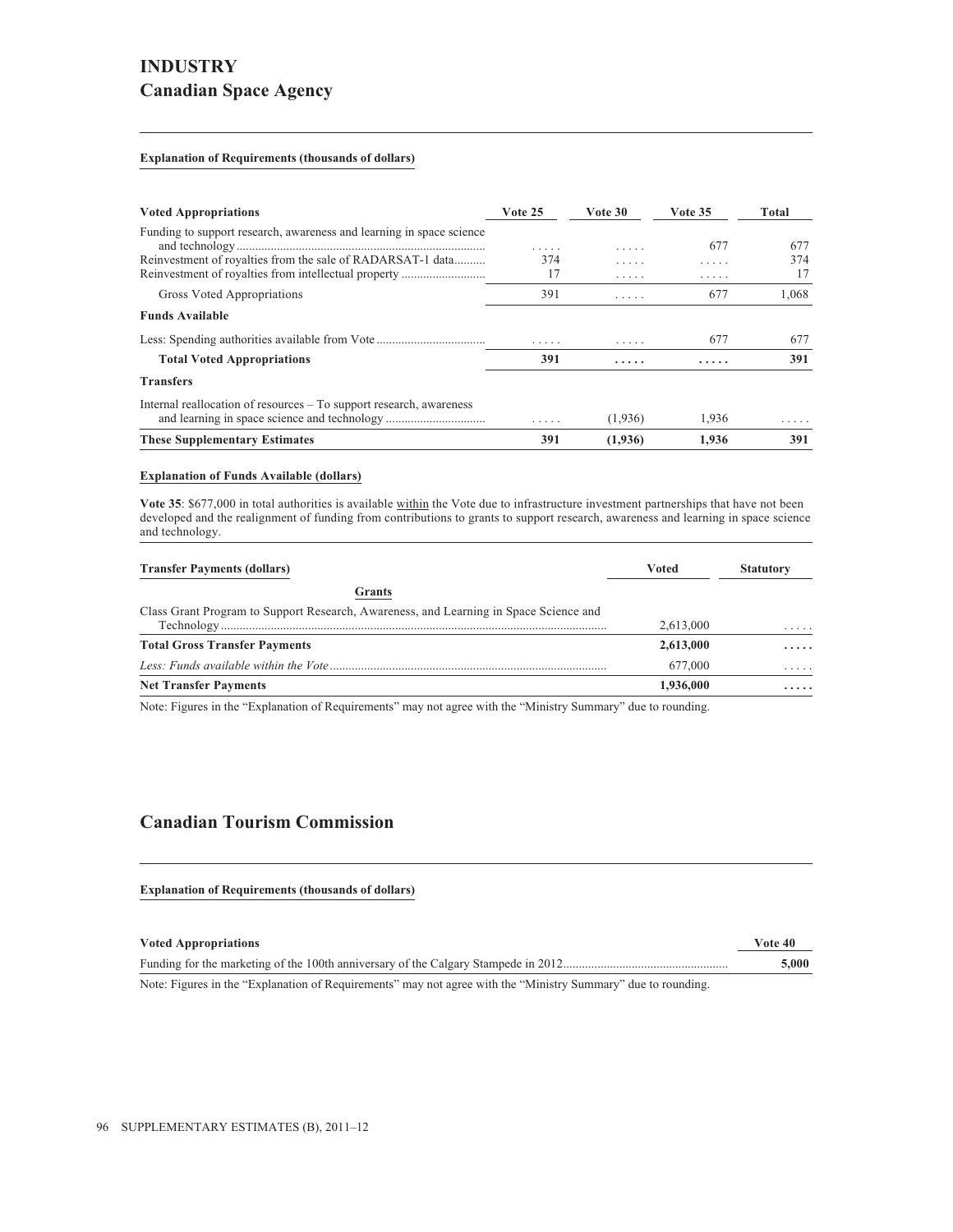### **INDUSTRY Federal Economic Development Agency for Southern Ontario**

**Explanation of Requirements (thousands of dollars)**

| <b>Voted Appropriations</b>                                                                                                                                | Vote 50   | <b>Vote 55</b> | Total            |
|------------------------------------------------------------------------------------------------------------------------------------------------------------|-----------|----------------|------------------|
| Funding to support economic and community development, innovation, and                                                                                     |           | 7,500          | 7,500            |
| Funding for the delivery of large-scale and community-based infrastructure projects                                                                        | 1,432     | .              | 1,432            |
| <b>Total Voted Appropriations</b>                                                                                                                          | 1,432     | 7,500          | 8,932            |
| <b>Transfers</b>                                                                                                                                           |           |                |                  |
| Transfer from Human Resources and Skills Development - To provide effective,<br>responsive and integrated development and delivery of federal programs and |           |                |                  |
| Transfer from Industry $-$ To foster the development of new business expertise in                                                                          | 403<br>65 | .<br>.         | 403<br>65        |
| <b>Total Transfers</b>                                                                                                                                     | 468       | .              | 468              |
| <b>These Supplementary Estimates</b>                                                                                                                       | 1,900     | 7,500          | 9,400            |
| <b>Transfer Payments (dollars)</b>                                                                                                                         |           | <b>Voted</b>   | <b>Statutory</b> |
| <b>Contributions</b>                                                                                                                                       |           |                |                  |
|                                                                                                                                                            |           | 7,500,000      | .                |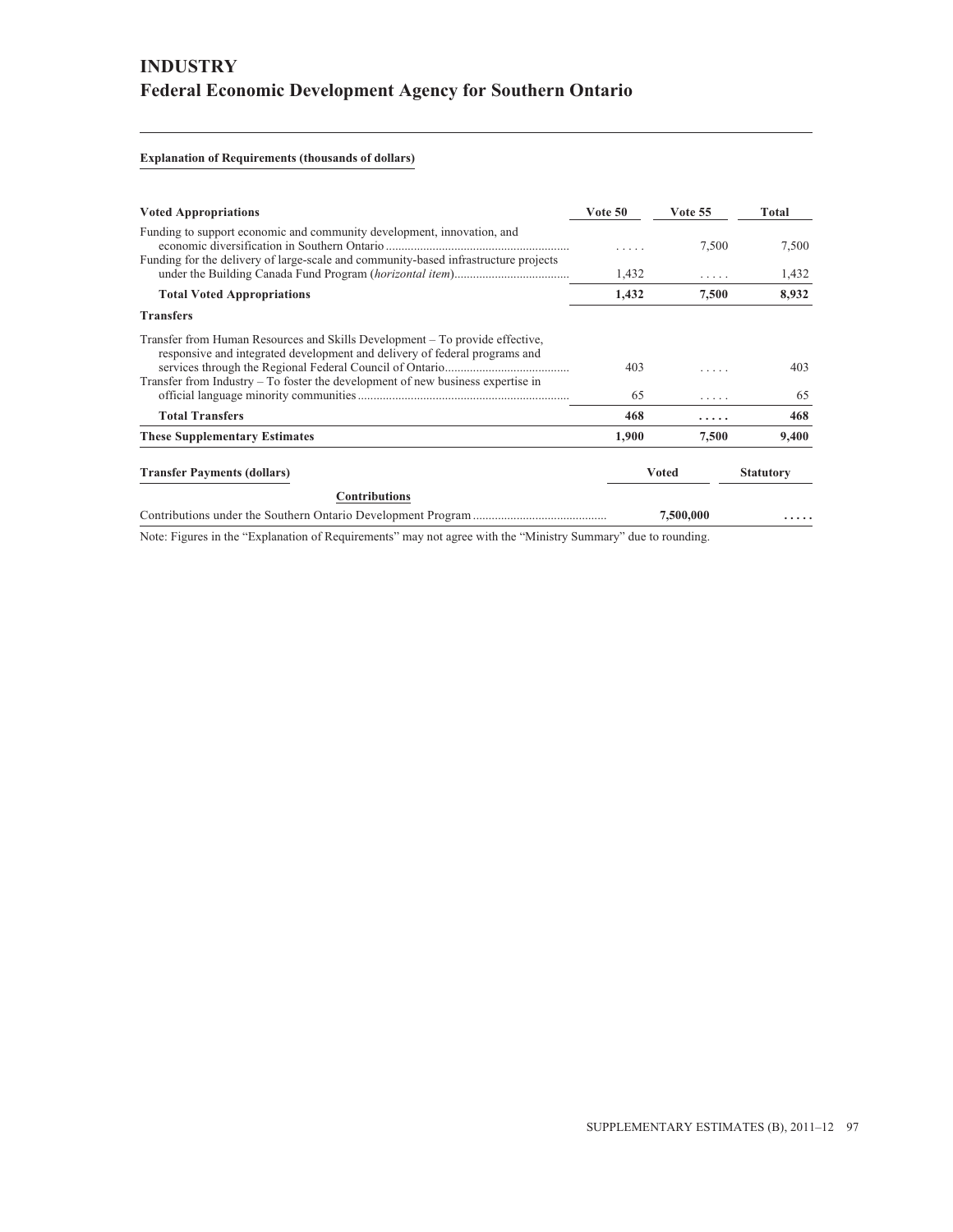### **INDUSTRY National Research Council of Canada**

#### **Explanation of Requirements (thousands of dollars)**

| <b>Voted Appropriations</b>                                                                                                                                                                    | Vote 60                                   | Vote 65 | Vote 70                 | Total            |
|------------------------------------------------------------------------------------------------------------------------------------------------------------------------------------------------|-------------------------------------------|---------|-------------------------|------------------|
| Funding for the implementation of the Digital Technologies<br>Adoption Pilot Program to assist small and medium-sized<br>enterprises accelerate their adoption of information and              |                                           |         |                         |                  |
| Funding for the renewal of the Genomics Research and Development                                                                                                                               | 2,180                                     | .       | 17,190                  | 19,370           |
|                                                                                                                                                                                                | 6,030                                     | .       | .                       | 6,030            |
| Funding to advance research and development for an HIV vaccine<br>and related technologies (Canadian HIV Technology                                                                            |                                           |         |                         |                  |
| Funding for the renewal of the Clean Air Regulatory Agenda                                                                                                                                     | 105                                       | .       | 2,895                   | 3,000            |
| Funding related to the assessment, management and remediation of                                                                                                                               | 1,099                                     | 567     | .                       | 1,666            |
|                                                                                                                                                                                                | 136                                       | .       | .                       | 136              |
| <b>Total Voted Appropriations</b>                                                                                                                                                              | 9,550                                     | 567     | 20,085                  | 30,202           |
| <b>Transfers</b>                                                                                                                                                                               |                                           |         |                         |                  |
| Transfer from Natural Resources – For research, development and<br>demonstration investments into non-reactor-based medical                                                                    |                                           |         |                         |                  |
| Transfer from Treasury Board Secretariat – For the implementation                                                                                                                              | 221                                       | 248     |                         | 469              |
| of the Departmental Audit Management Software Initiative<br>Transfer from National Defence – For public security related to the<br>Chemical, Biological, Radiological and Nuclear Research and | 112                                       | .       |                         | 112              |
| Internal reallocation of resources – To provide funding for the                                                                                                                                |                                           | 46      | .                       | 46               |
|                                                                                                                                                                                                | (4,800)                                   | .       | 4,800                   | .                |
| <b>Total Transfers</b>                                                                                                                                                                         | (4, 467)                                  | 294     | 4,800                   | 627              |
| <b>These Supplementary Estimates</b>                                                                                                                                                           | 5,083                                     | 861     | 24,885                  | 30,828           |
| <b>Transfer Payments (dollars)</b>                                                                                                                                                             |                                           |         | <b>Voted</b>            | <b>Statutory</b> |
| <b>Contributions</b>                                                                                                                                                                           |                                           |         |                         |                  |
|                                                                                                                                                                                                |                                           |         | 20,085,000<br>4,800,000 |                  |
| <b>Net Transfer Payments</b>                                                                                                                                                                   |                                           |         | 24,885,000              | .                |
| $\sim$ $\sim$<br>$\sim$                                                                                                                                                                        | the company's company's company's and the |         |                         |                  |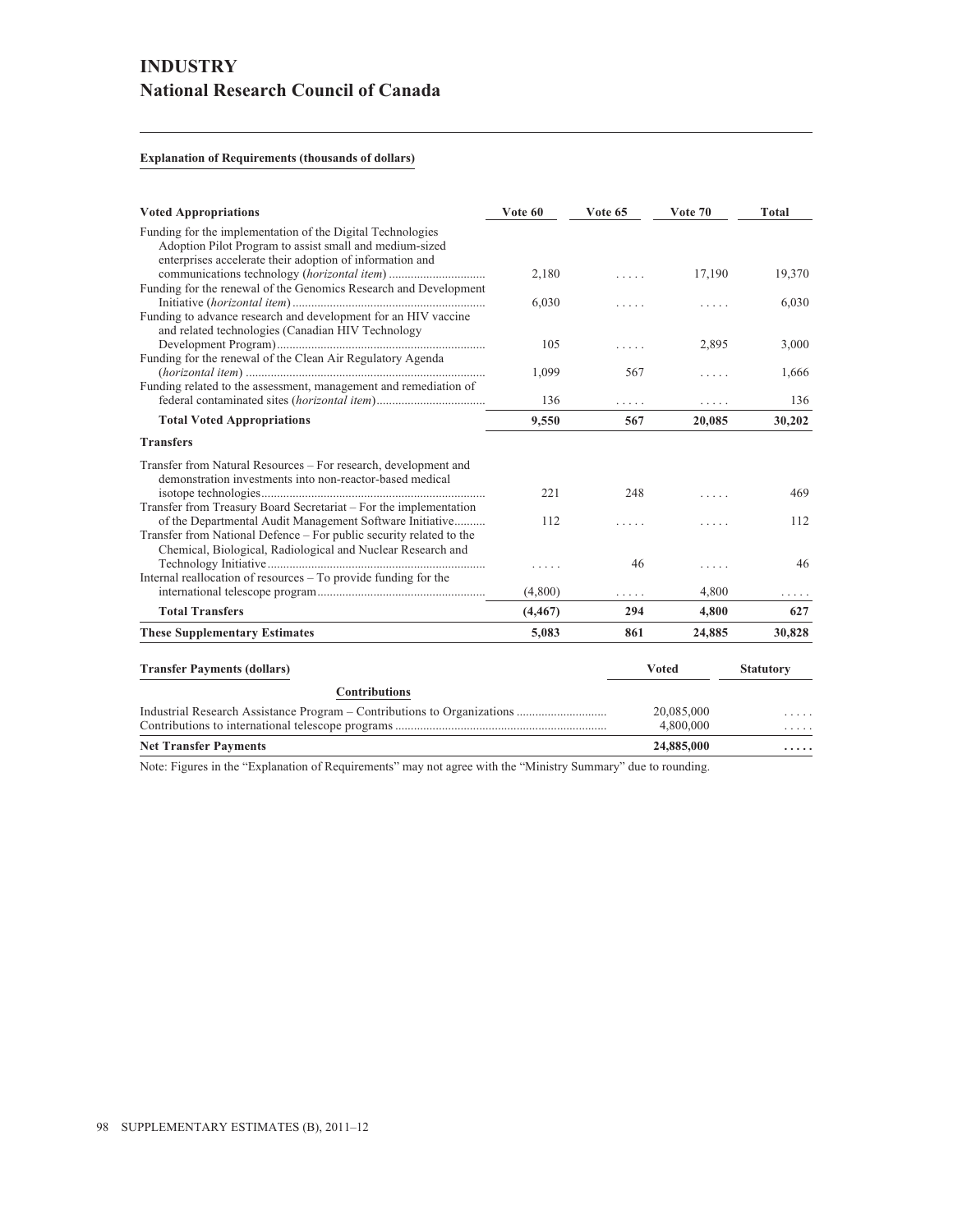### **INDUSTRY Natural Sciences and Engineering Research Council**

#### **Explanation of Requirements (thousands of dollars)**

| <b>Voted Appropriations</b>                                                                                                                                     | Vote 75 | Vote 80 | <b>Total</b> |
|-----------------------------------------------------------------------------------------------------------------------------------------------------------------|---------|---------|--------------|
| Funding to support the Centres of Excellence for Commercialization and Research                                                                                 |         |         |              |
|                                                                                                                                                                 | .       | 18,045  | 18,045       |
| Funding to support advanced research and foster closer research collaborations                                                                                  | 324     | 14,637  | 14,961       |
| Funding to support partnerships between Canadian colleges, universities and local                                                                               |         |         |              |
| companies which will increase innovation at the community and/or regional level                                                                                 |         |         |              |
| Funding to support international research on the impact of climate change specifically                                                                          | 103     | 3,871   | 3,974        |
|                                                                                                                                                                 | 37      | 463     | 500          |
| Gross Voted Appropriations                                                                                                                                      | 464     | 37,016  | 37,480       |
| <b>Funds Available</b>                                                                                                                                          |         |         |              |
|                                                                                                                                                                 | .       | 1,555   | 1,555        |
| <b>Total Voted Appropriations</b>                                                                                                                               | 464     | 35,461  | 35,925       |
| <b>Transfers</b>                                                                                                                                                |         |         |              |
| Transfer from Natural Resources – To support the Generation IV Energy                                                                                           |         |         |              |
| Technologies Program whose main focus is the research and development of the                                                                                    |         |         |              |
| Transfer from Canadian Nuclear Safety Commission - To support nuclear related                                                                                   | 30      | 1,000   | 1,030        |
|                                                                                                                                                                 |         | 35      | 35           |
| Transfer to National Defence – To support research at the Royal Military College                                                                                |         |         |              |
|                                                                                                                                                                 |         | (40)    | (40)         |
| Transfer to National Defence – To support the Industrial Research Chairs at the Royal                                                                           | .       | (78)    | (78)         |
| Transfer to Social Sciences and Humanities Research Council (\$245) and Canadian                                                                                |         |         |              |
| Institutes of Health Research (\$58) – To support partnerships between Canadian                                                                                 |         |         |              |
| colleges, universities and local companies which will increase innovation at the                                                                                |         |         |              |
| community and/or regional level (College and Community Innovation Program)<br>Transfer to National Defence – To support the Canada Research Chairs at the Royal |         | (304)   | (304)        |
|                                                                                                                                                                 | .       | (350)   | (350)        |
| Transfer to International Development Research Centre – For the International                                                                                   |         |         |              |
|                                                                                                                                                                 | (74)    | (926)   | (1,000)      |
| <b>Total Transfers</b>                                                                                                                                          | (44)    | (663)   | (707)        |
| <b>These Supplementary Estimates</b>                                                                                                                            | 420     | 34,798  | 35,218       |

#### **Explanation of Funds Available (dollars)**

**Vote 80**: \$1,555,000 in total authorities is available within the Vote due to the realignment of funding from the Networks of Centres of Excellence to the Centres of Excellence for Commercialization and Research.

| <b>Transfer Payments (dollars)</b>   | <b>Voted</b> | <b>Statutory</b> |
|--------------------------------------|--------------|------------------|
| <b>Grants</b>                        |              |                  |
|                                      | 18,044,965   | .                |
|                                      | 16, 135, 351 | .                |
|                                      | 2.903.081    | .                |
|                                      | 967,694      | .                |
| <b>Total Gross Transfer Payments</b> | 38,051,091   | $\cdots$         |
|                                      | 1,555,000    | .                |
|                                      | 1.697.701    | .                |
| <b>Net Transfer Payments</b>         | 34,798,390   | .                |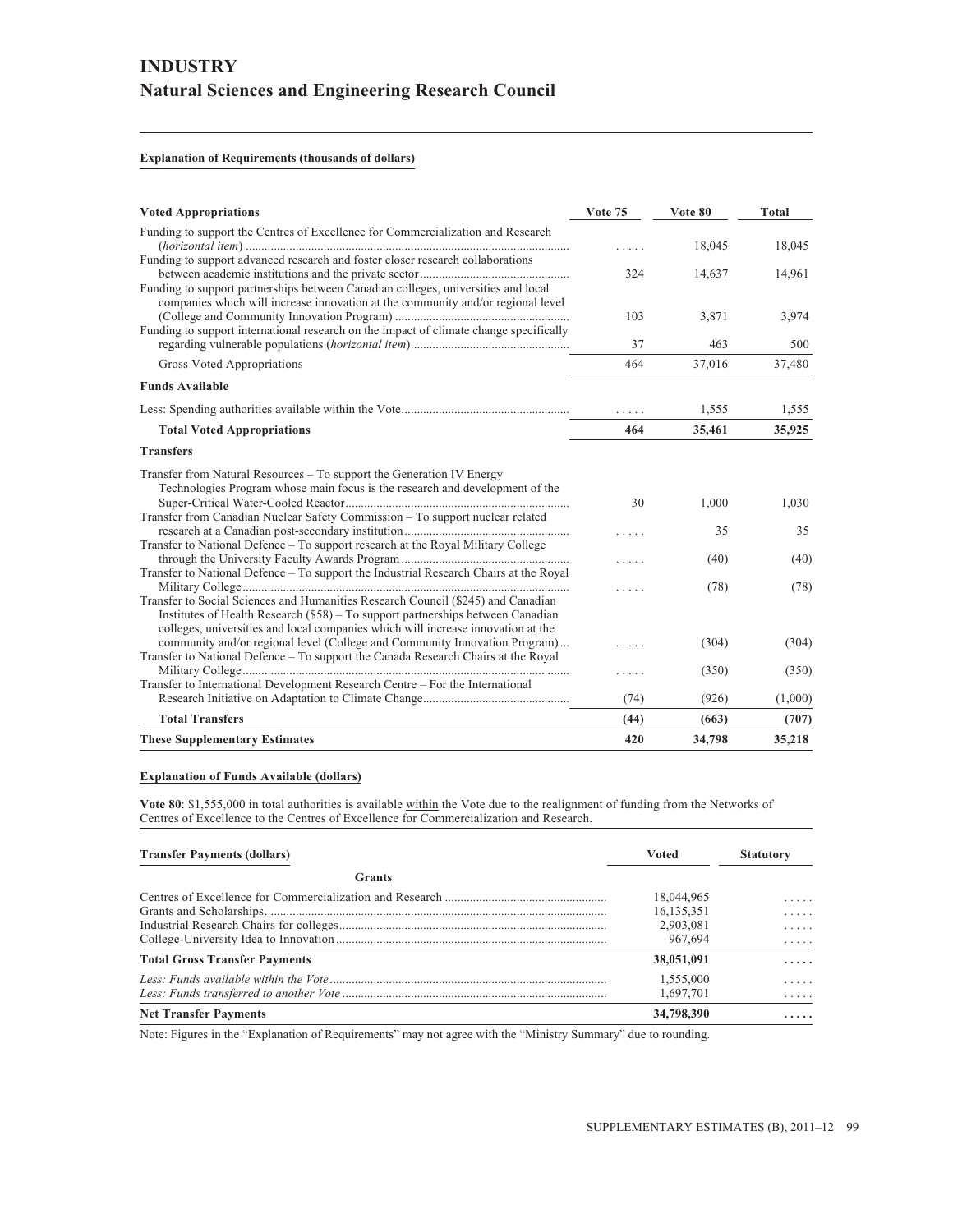### **INDUSTRY Social Sciences and Humanities Research Council**

#### **Explanation of Requirements (thousands of dollars)**

| <b>Voted Appropriations</b>                                                                                                                                                                                                                            | Vote 90   | Vote 95              | <b>Total</b>     |
|--------------------------------------------------------------------------------------------------------------------------------------------------------------------------------------------------------------------------------------------------------|-----------|----------------------|------------------|
| Funding to support world-leading research in the social sciences and humanities and<br>help cover the indirect costs of research such as library acquisitions, maintenance                                                                             | .         | 10,000               | 10,000           |
| Funding to support world-leading research in the social sciences and humanities, such<br>as partnership activities in priority areas including the digital economy<br>Funding to support the Centres of Excellence for Commercialization and Research  | 239       | 6,730                | 6,969            |
|                                                                                                                                                                                                                                                        | .         | 3,005                | 3,005            |
| Funding to support international research on the impact of climate change specifically                                                                                                                                                                 | .         | 324                  | 324              |
| <b>Total Voted Appropriations</b>                                                                                                                                                                                                                      | 239       | 20,059               | 20,298           |
| <b>Transfers</b>                                                                                                                                                                                                                                       |           |                      |                  |
| Transfer from Canadian Heritage – For research to inform policy development related<br>Transfer from National Sciences and Engineering Research Council – To support<br>partnerships between Canadian colleges, universities and local companies which |           | 437                  | 437              |
| will increase innovation at the community and/or regional level (College and<br>Transfer to National Defence – To support the Canada Research Chairs at the Royal                                                                                      | .         | 245                  | 245              |
| Transfer to the International Development Research Centre – For the International<br>Transfer to National Defence – To support the indirect costs of federally-funded                                                                                  | .<br>(52) | (140)<br>(648)       | (140)<br>(700)   |
| <b>Total Transfers</b>                                                                                                                                                                                                                                 | .         | (728)                | (728)            |
|                                                                                                                                                                                                                                                        | (52)      | (834)                | (886)            |
| <b>These Supplementary Estimates</b>                                                                                                                                                                                                                   | 187       | 19,225               | 19,412           |
| <b>Transfer Payments (dollars)</b>                                                                                                                                                                                                                     |           | <b>Voted</b>         | <b>Statutory</b> |
| Grants                                                                                                                                                                                                                                                 |           |                      |                  |
|                                                                                                                                                                                                                                                        |           | 10,000,000           |                  |
|                                                                                                                                                                                                                                                        |           | 7,491,392            |                  |
|                                                                                                                                                                                                                                                        |           | 3,005,160<br>245,337 | .                |
| <b>Total Gross Transfer Payments</b>                                                                                                                                                                                                                   |           | 20,741,889           | .                |
|                                                                                                                                                                                                                                                        |           | 1,516,506            | .                |
| <b>Net Transfer Payments</b>                                                                                                                                                                                                                           |           | 19,225,383           | .                |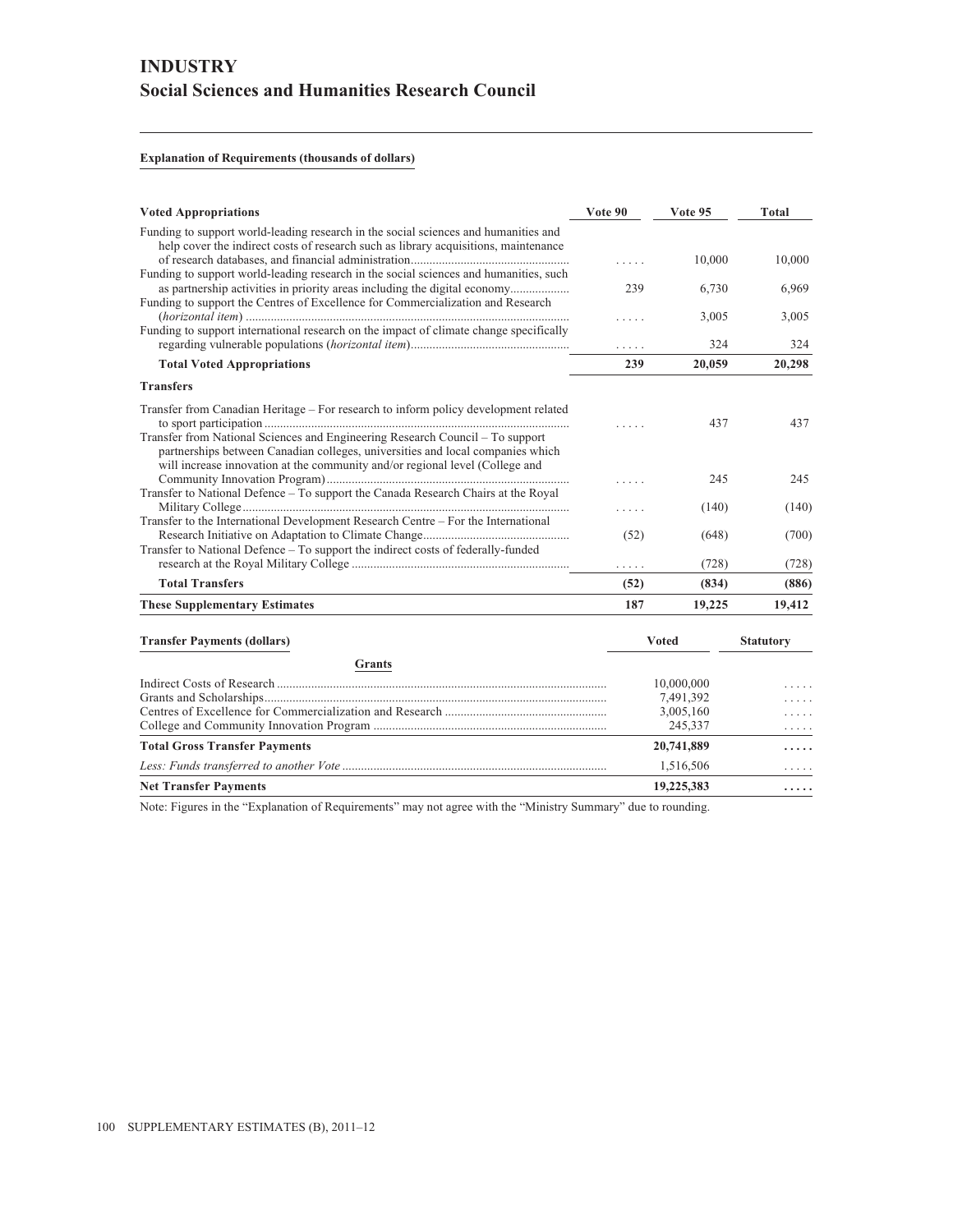### **INDUSTRY Standards Council of Canada**

#### **Explanation of Requirements (thousands of dollars)**

| <b>Voted Appropriations</b>                                                                                           | <b>Vote 100</b> |
|-----------------------------------------------------------------------------------------------------------------------|-----------------|
| Funding to help Canadians adapt to the impacts of climate change under Canada's Clean Air Agenda <i>(horizontal</i> ) |                 |
|                                                                                                                       | 500             |

Note: Figures in the "Explanation of Requirements" may not agree with the "Ministry Summary" due to rounding.

#### **Statistics Canada**

#### **Explanation of Requirements (thousands of dollars)**

| <b>Voted Appropriations</b>                                                                                      | <b>Vote 105</b> |
|------------------------------------------------------------------------------------------------------------------|-----------------|
| Funding to support the Consumer Price Index Enhancement Initiative to produce a better measure of price movement | 5.259           |
| Funding for the ongoing implementation of the Harmonized Sales Tax, Harmonized Sales Tax Credit, and Nova        | 775.            |
| <b>These Supplementary Estimates</b>                                                                             | 6.034           |
| Note: Figures in the "Evalenction of Dequirements" may not gave with the "Ministry Cummers" due to reunding      |                 |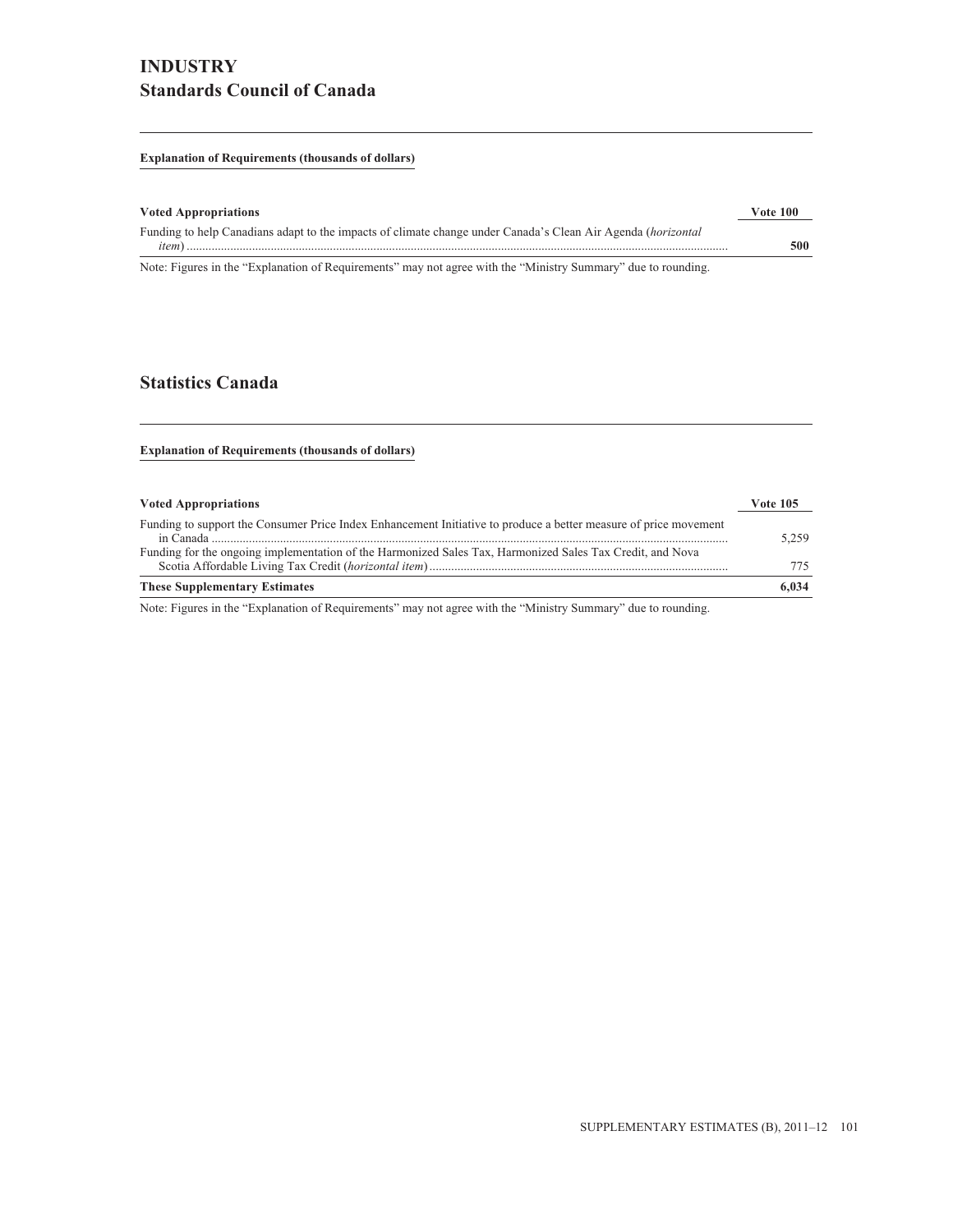|  | <b>Ministry Summary - Budgetary</b> |  |
|--|-------------------------------------|--|
|--|-------------------------------------|--|

|            |                                                                                                                                                                          |              | These Supplementary Estimates |                    |                        |
|------------|--------------------------------------------------------------------------------------------------------------------------------------------------------------------------|--------------|-------------------------------|--------------------|------------------------|
|            |                                                                                                                                                                          | Authorities  |                               |                    | <b>Total Estimates</b> |
|            | Vote (dollars)                                                                                                                                                           | to date      | <b>Transfers</b>              | <b>Adjustments</b> | to date                |
|            |                                                                                                                                                                          |              |                               |                    |                        |
| 1a         | Department<br>Operating expenditures, and, pursuant to<br>paragraph $29.1(2)(a)$ of the <i>Financial Administration</i>                                                  |              |                               |                    |                        |
|            | Act, authority to expend revenues received in a fiscal<br>year, and to offset expenditures incurred in the fiscal<br>year, arising from the provision of mandatory legal |              |                               |                    |                        |
|            | services to Government departments and agencies and<br>optional services to Crown corporations, non federal                                                              |              |                               |                    |                        |
|            | organizations and international organizations<br>provided they are consistent with the Department's                                                                      |              |                               |                    |                        |
|            | mandate and the payment to each member of the<br>Queen's Privy Council for Canada who is a Minister                                                                      |              |                               |                    |                        |
|            | without Portfolio or a Minister of State who does not<br>preside over a Ministry of State of a salary not to<br>exceed the salary paid to Ministers of State who         |              |                               |                    |                        |
|            | preside over Ministries of State under the Salaries<br>Act, as adjusted pursuant to the Parliament of Canada                                                             |              |                               |                    |                        |
|            | <i>Act</i> and pro rata for any period of less than a year                                                                                                               | 297,449,023  |                               |                    | 297,449,023            |
| 5a         | The grants listed in the Estimates and contributions                                                                                                                     | 395,698,536  | .                             | .                  | 395,698,536            |
| (S)<br>(S) | Minister of Justice and Attorney General of Canada –                                                                                                                     | 82,819,986   | .                             |                    | 82,819,986             |
|            |                                                                                                                                                                          | 77,516       | .                             | .                  | 77,516                 |
|            |                                                                                                                                                                          | 776,045,061  | .                             | .                  | 776,045,061            |
|            | <b>Canadian Human Rights Commission</b>                                                                                                                                  |              |                               |                    |                        |
| 10         |                                                                                                                                                                          | 21, 315, 198 | .                             | .                  | 21, 315, 198           |
| (S)        |                                                                                                                                                                          | 2,570,167    | .                             | .                  | 2,570,167              |
|            |                                                                                                                                                                          | 23,885,365   | .                             | .                  | 23,885,365             |
| 15         | <b>Canadian Human Rights Tribunal</b>                                                                                                                                    | 4,302,025    |                               |                    | 4,302,025              |
| (S)        |                                                                                                                                                                          | 414,781      | .<br>.                        | .                  | 414,781                |
|            |                                                                                                                                                                          | 4,716,806    | .                             | .                  | 4,716,806              |
|            | <b>Commissioner for Federal Judicial Affairs</b>                                                                                                                         |              |                               |                    |                        |
| 20         | Operating expenditures, remuneration, allowances                                                                                                                         |              |                               |                    |                        |
|            | and expenses for judges, including deputy judges of                                                                                                                      |              |                               |                    |                        |
|            | the Supreme Court of Yukon, the Supreme Court of<br>the Northwest Territories and the Nunavut Court of                                                                   |              |                               |                    |                        |
|            | Justice, not provided for by the <i>Judges Act</i> , and                                                                                                                 |              |                               |                    |                        |
|            | pursuant to paragraph $29.1(2)(a)$ of the <i>Financial</i>                                                                                                               |              |                               |                    |                        |
|            | Administration Act, authority to spend revenues                                                                                                                          |              |                               |                    |                        |
|            | received during the year arising from the provision of<br>administrative services and judicial training services                                                         | 8,653,049    |                               |                    | 8,653,049              |
| 25         | Canadian Judicial Council - Operating expenditures                                                                                                                       | 1,536,503    |                               |                    | 1,536,503              |
| (S)        |                                                                                                                                                                          | 1,032,882    |                               |                    | 1,032,882              |
| (S)        | Judges' salaries, allowances and annuities, annuities<br>to spouses and children of judges and lump sum                                                                  |              |                               |                    |                        |
|            | payments to spouses of judges who die while in office                                                                                                                    |              |                               |                    |                        |
|            |                                                                                                                                                                          | 451,769,500  |                               |                    | 451,769,500            |
|            |                                                                                                                                                                          | 462,991,934  | .                             | .                  | 462,991,934            |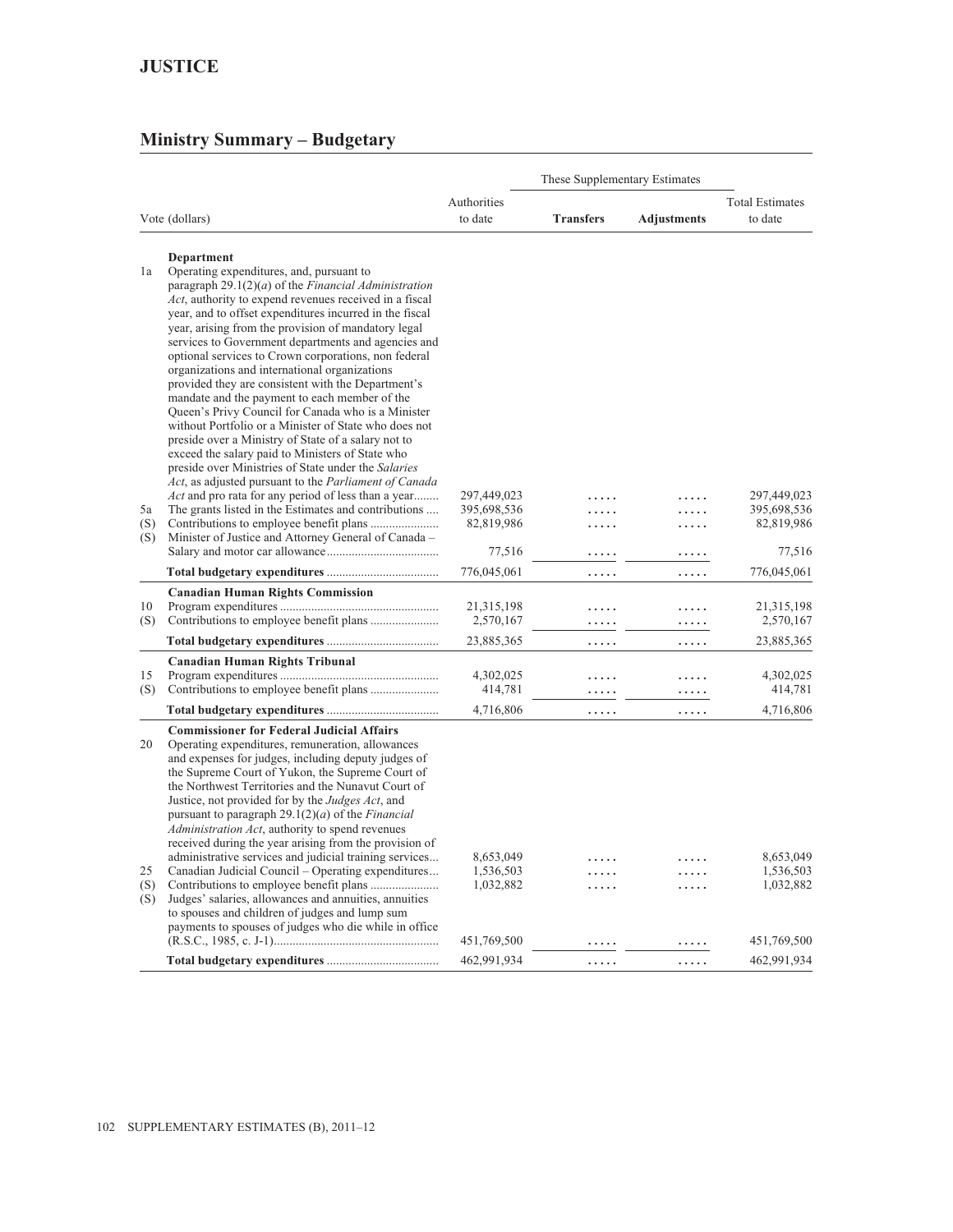### **JUSTICE**

### **Ministry Summary – Budgetary**

|                  |                                                                                                                                                                                                                                                                                                                                                                                                                                                                                                                                                                                                                                                                                                                                                                                                                                     |                                      | These Supplementary Estimates |                    |                                      |
|------------------|-------------------------------------------------------------------------------------------------------------------------------------------------------------------------------------------------------------------------------------------------------------------------------------------------------------------------------------------------------------------------------------------------------------------------------------------------------------------------------------------------------------------------------------------------------------------------------------------------------------------------------------------------------------------------------------------------------------------------------------------------------------------------------------------------------------------------------------|--------------------------------------|-------------------------------|--------------------|--------------------------------------|
|                  | Vote (dollars)                                                                                                                                                                                                                                                                                                                                                                                                                                                                                                                                                                                                                                                                                                                                                                                                                      | Authorities<br>to date               | <b>Transfers</b>              | <b>Adjustments</b> | <b>Total Estimates</b><br>to date    |
|                  | <b>Courts Administration Service</b>                                                                                                                                                                                                                                                                                                                                                                                                                                                                                                                                                                                                                                                                                                                                                                                                |                                      |                               |                    |                                      |
| (S)              |                                                                                                                                                                                                                                                                                                                                                                                                                                                                                                                                                                                                                                                                                                                                                                                                                                     | 62,231,432<br>7,146,980              | .                             | 2,481,139<br>.     | 64,712,571<br>7,146,980              |
|                  |                                                                                                                                                                                                                                                                                                                                                                                                                                                                                                                                                                                                                                                                                                                                                                                                                                     | 69,378,412                           | .                             | 2,481,139          | 71,859,551                           |
|                  | <b>Office of the Director of Public Prosecutions</b><br>35b Program expenditures, and, pursuant to<br>paragraph $29.1(2)(a)$ of the <i>Financial Administration</i><br>Act, authority to expend revenues received in a fiscal<br>year, and to offset expenditures incurred in the fiscal<br>year, arising from the provision of prosecution and<br>prosecution-related services to Government<br>departments and agencies and optional services to<br>Crown corporations, non-federal organizations and<br>international organizations provided they are<br>consistent with the Office of the Director of Public<br>Prosecution's mandate – To authorize the transfer of<br>\$127,190 from Public Safety and Emergency<br>Preparedness Vote 1, Appropriation Act No. 1,<br>$2011 - 12$ for the purposes of this Vote and to provide | 160,094,190                          | 127,190                       | 4,738,905          | 164,960,285                          |
| (S)              |                                                                                                                                                                                                                                                                                                                                                                                                                                                                                                                                                                                                                                                                                                                                                                                                                                     | 18,336,721                           | .                             | .                  | 18,336,721                           |
|                  |                                                                                                                                                                                                                                                                                                                                                                                                                                                                                                                                                                                                                                                                                                                                                                                                                                     | 178,430,911                          | 127,190                       | 4,738,905          | 183,297,006                          |
| 40<br>45         | Offices of the Information and Privacy<br><b>Commissioners of Canada</b><br>Office of the Information Commissioner of Canada -<br>Office of the Privacy Commissioner of Canada -                                                                                                                                                                                                                                                                                                                                                                                                                                                                                                                                                                                                                                                    | 10,850,194<br>23,108,692             | .<br>.                        | .<br>.             | 10,850,194<br>23,108,692             |
| (S)              |                                                                                                                                                                                                                                                                                                                                                                                                                                                                                                                                                                                                                                                                                                                                                                                                                                     | 3,919,752                            | .                             | .                  | 3,919,752                            |
|                  |                                                                                                                                                                                                                                                                                                                                                                                                                                                                                                                                                                                                                                                                                                                                                                                                                                     | 37,878,638                           | .                             | .                  | 37,878,638                           |
| 50<br>(S)<br>(S) | <b>Supreme Court of Canada</b><br>Judges' salaries, allowances and annuities, annuities<br>to spouses and children of judges and lump sum<br>payments to spouses of judges who die while in office                                                                                                                                                                                                                                                                                                                                                                                                                                                                                                                                                                                                                                  | 23,632,411<br>2,430,614<br>5,568,300 | .                             | .                  | 23,632,411<br>2,430,614<br>5,568,300 |
|                  |                                                                                                                                                                                                                                                                                                                                                                                                                                                                                                                                                                                                                                                                                                                                                                                                                                     | 31,631,325                           | .                             | .                  | 31,631,325                           |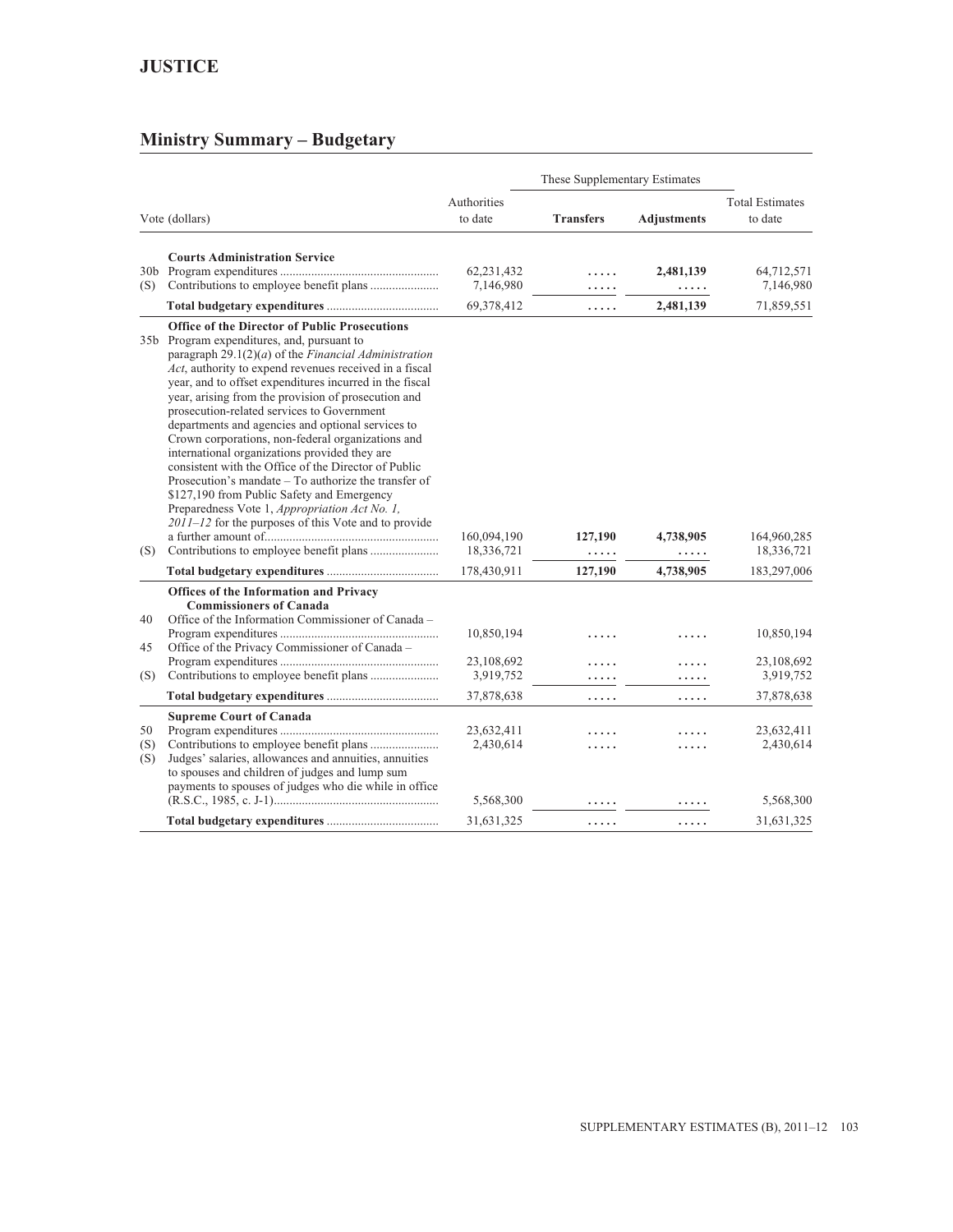### **JUSTICE Courts Administration Service**

#### **Explanation of Requirements (thousands of dollars)**

| <b>Voted Appropriations</b>                                                                                   | Vote 30 |
|---------------------------------------------------------------------------------------------------------------|---------|
| Funding for existing judicial appointments and to provide essential security measures for the federal courts  | 2.481   |
| Note: Figures in the "Explanation of Requirements" may not agree with the "Ministry Summary" due to rounding. |         |

#### **Office of the Director of Public Prosecutions**

#### **Explanation of Requirements (thousands of dollars)**

| <b>Voted Appropriations</b>                                                                                            | <b>Vote 35</b> |
|------------------------------------------------------------------------------------------------------------------------|----------------|
| Funding to bolster the combat against the laundering of proceeds of crime and the financing of terrorist activities in | 3,000          |
| accordance with the Proceeds of Crime (Money Laundering) and Terrorist Financing Act (horizontal item)                 | 955            |
| Funding to support the appointment of Crown Witness Coordinators under Victims of Crime Initiatives to provide         | 823            |
| Gross Voted Appropriations                                                                                             | 4.778          |
| <b>Funds Available</b>                                                                                                 |                |
|                                                                                                                        | 39             |
| <b>Transfers</b>                                                                                                       |                |
| Transfer from Public Safety and Emergency Preparedness – To support and implement Crimeorg.ca, a national              | 127            |
| <b>Total Voted Appropriations</b>                                                                                      | 4,739          |
| <b>These Supplementary Estimates</b>                                                                                   | 4.866          |

#### **Explanation of Funds Available (dollars)**

Vote 35: \$39,311 in total authorities is available within the Vote due to an adjustment resulting from the cost containment measures announced in Budget 2010.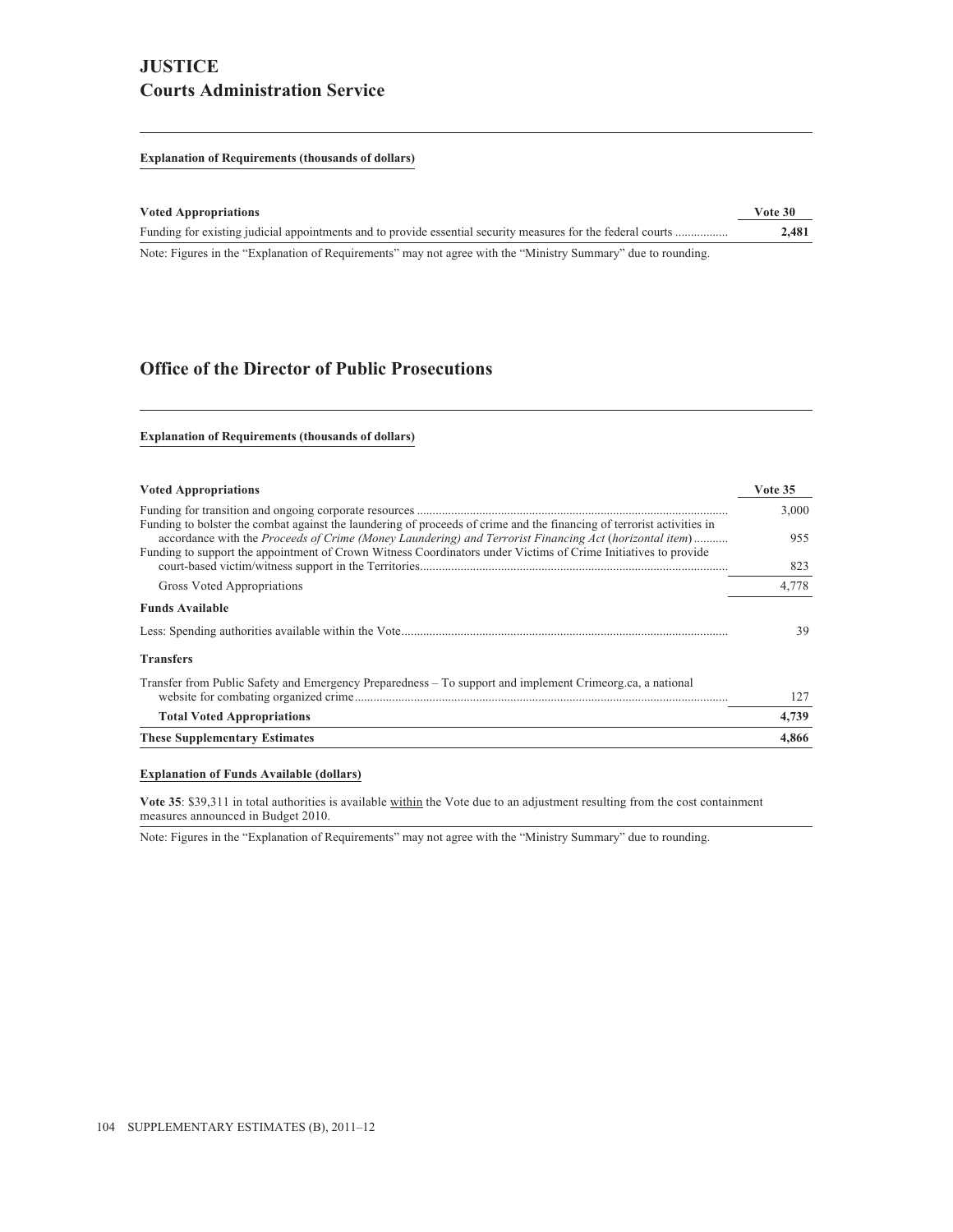### **Ministry Summary – Budgetary**

|    |                                                                                                                                                                                                                                                                                                                                                                                                                                                                                                                                                                                                                                                                                                                                                                                                                                                                                                                                                                                                                                                                                                                                                                                                                                                                                                                                                                                                                                                                                                                                                                                                                                                                                                                                                                                                                                                                                                                                                                                                                                                                                                                                                                                                                                                                                                                                                             |                        | These Supplementary Estimates |                    |                                   |
|----|-------------------------------------------------------------------------------------------------------------------------------------------------------------------------------------------------------------------------------------------------------------------------------------------------------------------------------------------------------------------------------------------------------------------------------------------------------------------------------------------------------------------------------------------------------------------------------------------------------------------------------------------------------------------------------------------------------------------------------------------------------------------------------------------------------------------------------------------------------------------------------------------------------------------------------------------------------------------------------------------------------------------------------------------------------------------------------------------------------------------------------------------------------------------------------------------------------------------------------------------------------------------------------------------------------------------------------------------------------------------------------------------------------------------------------------------------------------------------------------------------------------------------------------------------------------------------------------------------------------------------------------------------------------------------------------------------------------------------------------------------------------------------------------------------------------------------------------------------------------------------------------------------------------------------------------------------------------------------------------------------------------------------------------------------------------------------------------------------------------------------------------------------------------------------------------------------------------------------------------------------------------------------------------------------------------------------------------------------------------|------------------------|-------------------------------|--------------------|-----------------------------------|
|    | Vote (dollars)                                                                                                                                                                                                                                                                                                                                                                                                                                                                                                                                                                                                                                                                                                                                                                                                                                                                                                                                                                                                                                                                                                                                                                                                                                                                                                                                                                                                                                                                                                                                                                                                                                                                                                                                                                                                                                                                                                                                                                                                                                                                                                                                                                                                                                                                                                                                              | Authorities<br>to date | <b>Transfers</b>              | <b>Adjustments</b> | <b>Total Estimates</b><br>to date |
|    |                                                                                                                                                                                                                                                                                                                                                                                                                                                                                                                                                                                                                                                                                                                                                                                                                                                                                                                                                                                                                                                                                                                                                                                                                                                                                                                                                                                                                                                                                                                                                                                                                                                                                                                                                                                                                                                                                                                                                                                                                                                                                                                                                                                                                                                                                                                                                             |                        |                               |                    |                                   |
| 1b | Department<br>Operating expenditures and authority for total<br>commitments, subject to allotment by the Treasury<br>Board, of \$29,736,337,360 for the purposes of<br>Votes 1, 5 and 10 of the Department regardless of the<br>year in which the payment of those commitments<br>comes due (of which it is estimated that<br>\$9,430,224,000 will come due for payment in future<br>years), authority to make payments from any of those<br>Votes to provinces or municipalities as contributions<br>toward construction done by those bodies, authority,<br>subject to the direction of the Treasury Board, to<br>make recoverable expenditures or advances from any<br>of those Votes in respect of materials supplied to or<br>services performed on behalf of individuals,<br>corporations, outside agencies, other government<br>departments and agencies and other governments and<br>authority to expend revenue, as authorized by the<br>Treasury Board, received during the fiscal year for the<br>purposes of any of those Votes and authority to make<br>payments, in respect of pension, insurance and social<br>security programs or other arrangements for<br>employees locally engaged outside of Canada, or in<br>respect of the administration of such programs or<br>arrangements, including premiums, contributions,<br>benefits, fees, and other expenditures, made in respect<br>of employees locally engaged outside of Canada and<br>for such other persons, as Treasury Board determines,<br>and the payment to each member of the Queen's<br>Privy Council for Canada who is a Minister without<br>Portfolio or a Minister of State who does not preside<br>over a Ministry of State of a salary not to exceed the<br>salary paid to Ministers of State who preside over<br>Ministries of State under the Salaries Act, as adjusted<br>pursuant to the <i>Parliament of Canada Act</i> and pro rata<br>for any period of less than a year $-$ To authorize the<br>transfer of \$46,007,824 from National Defence<br>Vote 5, \$3,181,825 from Public Works and<br>Government Services Vote 1, \$1,200,000 from<br>Fisheries and Oceans Vote 1, \$868,358 from Social<br>Sciences and Humanities Research Council Vote 95,<br>\$655,588 from Treasury Board Vote 20 and \$468,000<br>from Natural Sciences and Engineering Research |                        |                               |                    |                                   |
| 5b | Council Vote 80, Appropriation Act No. 1, 2011-12<br>for the purposes of this Vote and to provide a further<br>10b The grants listed in the Estimates and contributions,<br>which grants and contributions may include cash<br>payments or, in lieu of payment made to a recipient,<br>the provision of goods or services or of the use of<br>facilities, and which may also include the<br>contributions that may be approved by the Governor                                                                                                                                                                                                                                                                                                                                                                                                                                                                                                                                                                                                                                                                                                                                                                                                                                                                                                                                                                                                                                                                                                                                                                                                                                                                                                                                                                                                                                                                                                                                                                                                                                                                                                                                                                                                                                                                                                              | 4,663,662,924          | 47,334,060<br>(53,084,691)    | 5,350,225<br>.     | 15,017,655,718<br>4,610,578,233   |
|    | in Council in accordance with section 3 of The<br>Defence Appropriation Act, 1950, for provision or<br>transfer of defence equipment or services or supplies                                                                                                                                                                                                                                                                                                                                                                                                                                                                                                                                                                                                                                                                                                                                                                                                                                                                                                                                                                                                                                                                                                                                                                                                                                                                                                                                                                                                                                                                                                                                                                                                                                                                                                                                                                                                                                                                                                                                                                                                                                                                                                                                                                                                | 241,678,001            |                               |                    | 241,678,001                       |

(S) Contributions to employee benefit plans ...................... 353,304,026 **..... .....** 353,304,026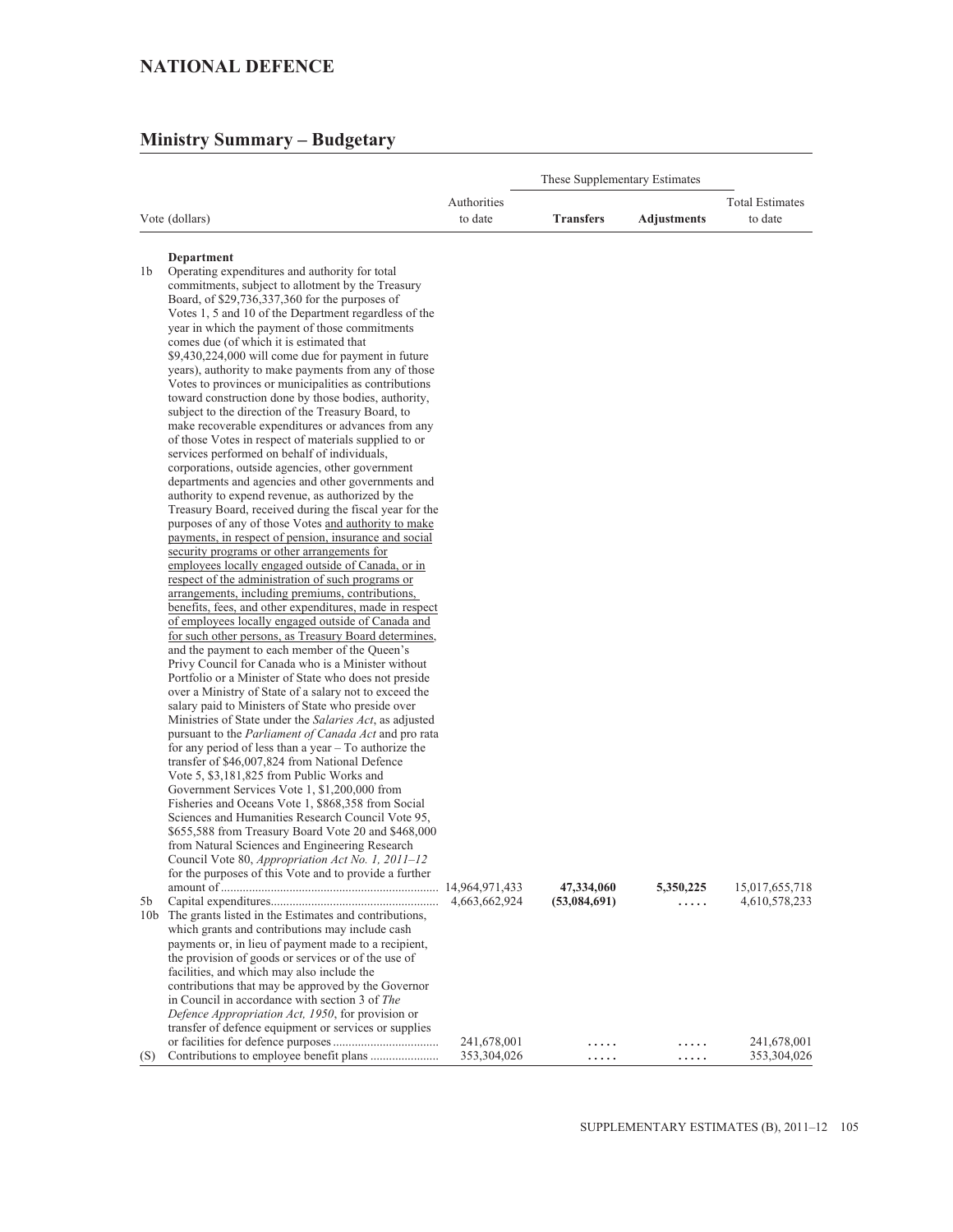### **Ministry Summary – Budgetary**

|                 |                                                                                                                                                          |                        | These Supplementary Estimates |                    |                                   |
|-----------------|----------------------------------------------------------------------------------------------------------------------------------------------------------|------------------------|-------------------------------|--------------------|-----------------------------------|
|                 | Vote (dollars)                                                                                                                                           | Authorities<br>to date | <b>Transfers</b>              | <b>Adjustments</b> | <b>Total Estimates</b><br>to date |
|                 |                                                                                                                                                          |                        |                               |                    |                                   |
| (S)             | Contributions to employee benefit plans – Members                                                                                                        | 1,063,531,774          |                               |                    | 1,063,531,774                     |
| (S)             | Minister of National Defence - Salary and motor car                                                                                                      | 77,516                 |                               |                    | 77,516                            |
| (S)             | Associate Minister of National Defence - Salary and                                                                                                      |                        |                               | 77,516             | 77,516                            |
| (S)             | Payments under the Supplementary Retirement                                                                                                              | 5,005,914              |                               |                    | 5,005,914                         |
| (S)             | Payments under Parts I-IV of the Defence Services<br>Pension Continuation Act (R.S.C., 1970, c. D-3)<br>Payments to dependants of certain members of the | 1,054,026              |                               |                    | 1,054,026                         |
| (S)             | Royal Canadian Air Force killed while serving as<br>instructors under the British Commonwealth Air                                                       |                        |                               |                    |                                   |
|                 | Training Plan ( <i>Appropriation Act No. 4, 1968</i> )                                                                                                   | 44,400                 | .                             | .                  | 44,400                            |
|                 |                                                                                                                                                          |                        | (5,750,631)                   | 5,427,741          | 21,293,007,124                    |
|                 | <b>Canadian Forces Grievance Board</b>                                                                                                                   |                        |                               |                    |                                   |
| 15              |                                                                                                                                                          | 6,362,290              |                               |                    | 6,362,290                         |
| (S)             |                                                                                                                                                          | 623,452                |                               |                    | 623,452                           |
|                 |                                                                                                                                                          | 6,985,742              | .                             | .                  | 6,985,742                         |
|                 | <b>Military Police Complaints Commission</b>                                                                                                             |                        |                               |                    |                                   |
| 20 <sub>b</sub> |                                                                                                                                                          | 3,368,700              |                               | 2,299,803          | 5,668,503                         |
| (S)             |                                                                                                                                                          | 298,969                | .                             | .                  | 298,969                           |
|                 |                                                                                                                                                          | 3,667,669              | .                             | 2,299,803          | 5,967,472                         |
|                 | <b>Office of the Communications Security</b><br><b>Establishment Commissioner</b>                                                                        |                        |                               |                    |                                   |
| 25              |                                                                                                                                                          | 2,069,045              |                               |                    | 2,069,045                         |
| (S)             |                                                                                                                                                          | 137,124                |                               |                    | 137,124                           |
|                 |                                                                                                                                                          | 2,206,169              | .                             | .                  | 2,206,169                         |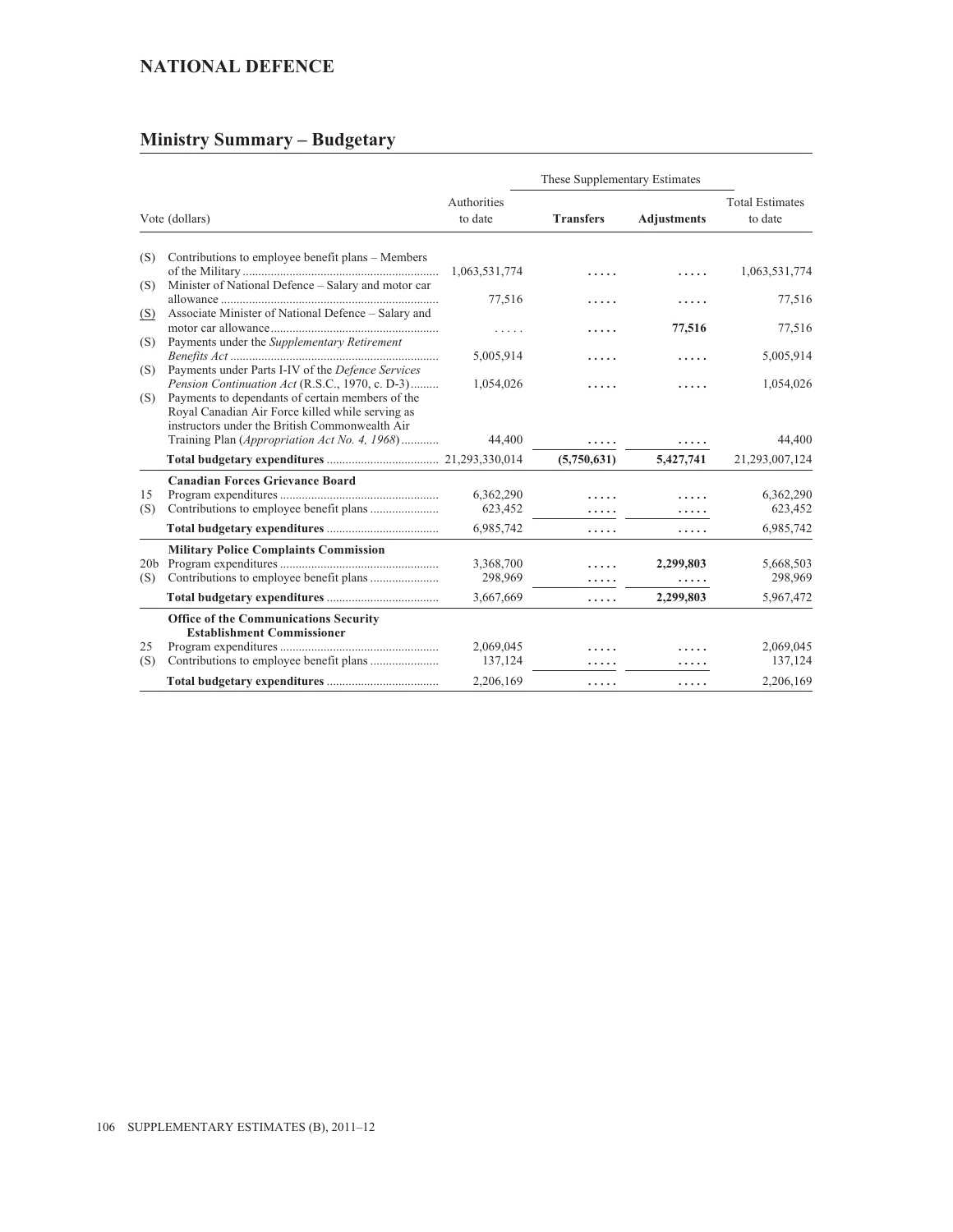# **Department**

#### **Explanation of Requirements (thousands of dollars)**

| <b>Voted Appropriations</b>                                                                                                                                                                                                                                        | Vote 1           | Vote 5            | Vote 10 | <b>Total</b>     |
|--------------------------------------------------------------------------------------------------------------------------------------------------------------------------------------------------------------------------------------------------------------------|------------------|-------------------|---------|------------------|
| Funding related to the assessment, management and remediation of<br>Funding for the Communications Security Establishment Canada                                                                                                                                   | 64,696           | .                 | .       | 64,696           |
| Funding to combat human smuggling (horizontal item)                                                                                                                                                                                                                | 1.1.1.1<br>662   | 9,348<br>$\ldots$ | .<br>.  | 9,348<br>662     |
| Gross Voted Appropriations                                                                                                                                                                                                                                         | 65,358           | 9,348             | .       | 74,706           |
| <b>Funds Available</b>                                                                                                                                                                                                                                             |                  |                   |         |                  |
| Less: Spending authorities available from another Vote                                                                                                                                                                                                             | 14,000<br>46,008 | 9,348<br>.        | .<br>.  | 23,348<br>46,008 |
| Total Funds Available                                                                                                                                                                                                                                              | 60,008           | 9,348             | .       | 69,356           |
| <b>Total Voted Appropriations</b>                                                                                                                                                                                                                                  | 5,350            | .                 | .       | 5,350            |
| <b>Statutory Appropriations</b>                                                                                                                                                                                                                                    |                  |                   |         |                  |
| Funding for Salary and motor car allowance for the new Associate                                                                                                                                                                                                   |                  |                   |         | 78               |
| <b>Total Adjustments to Appropriations</b>                                                                                                                                                                                                                         |                  |                   |         | 5,428            |
| <b>Transfers</b>                                                                                                                                                                                                                                                   |                  |                   |         |                  |
| Transfer from Public Works and Government Services – To<br>reimburse National Defence for Communications Security<br>Establishment Canada employees moving from Public Works<br>and Government Services accommodation space to National                            |                  |                   |         |                  |
| Transfer from Fisheries and Oceans – Return of unused funds for<br>public security initiatives related to Marine Security Operations                                                                                                                               | 3,182            | .                 |         | 3,182            |
| Transfer from Social Sciences and Humanities Research Council –<br>To support the indirect costs of federally-funded research at the                                                                                                                               | 1,200            |                   |         | 1,200            |
|                                                                                                                                                                                                                                                                    | 728              |                   |         | 728              |
| Transfer from Treasury Board Secretariat - To fund the provision of<br>pensions, insurance and social security for locally engaged staff<br>Transfer from Natural Sciences and Engineering Research<br>Council (\$350) and Social Sciences and Humanities Research | 656              | .                 |         | 656              |
| Council $(\$140)$ – To support the Canada Research Chairs at the<br>Transfer from Natural Sciences and Engineering Research Council -<br>To support the Industrial Research Chairs at the Royal Military                                                           | 490              | .                 |         | 490              |
| Transfer from Natural Sciences and Engineering Research Council –<br>To support research at the Royal Military College through the                                                                                                                                 | 78               |                   |         | 78               |
| Internal reallocation of resources – To reduce the amount of new                                                                                                                                                                                                   | 40               | .                 |         | 40               |
| Transfer to Indian Affairs and Northern Development - To provide<br>for the First Nations management costs related to the clean up of                                                                                                                              | 46,008           | (46,008)          |         |                  |
| unexploded explosive ordnance contaminated sites<br>Transfer to Canadian Institutes of Health Research - For an<br>epidemiological study of the optimal plasma and platelet to red                                                                                 | (164)            |                   |         | (164)            |
|                                                                                                                                                                                                                                                                    | (220)            |                   |         | (220)            |
| Transfer to National Capital Commission – For the construction and<br>maintenance of a commemorative naval monument in Ottawa<br>Transfer to Parks Canada Agency (\$274), Fisheries and Oceans                                                                     | .                | (330)             | .       | (330)            |
| $($130)$ and Transport $($17)$ – For investments in search and<br>rescue prevention and coordination initiatives across Canada                                                                                                                                     | (330)            | (90)              | .       | (420)            |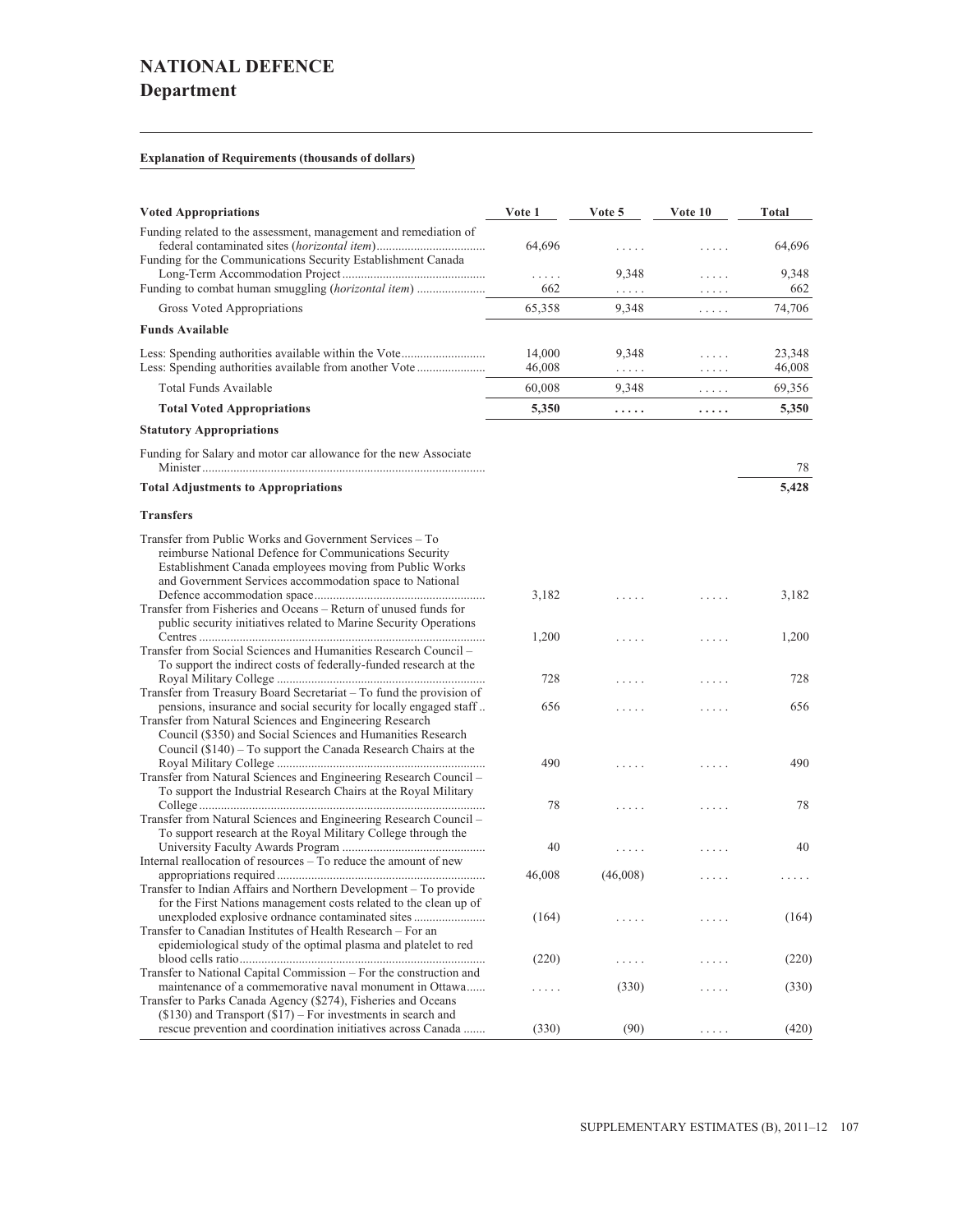#### **Department**

#### **Explanation of Requirements (thousands of dollars)**

| <b>Transfers</b>                                                                                                                       | Vote 1  | Vote 5   | Vote 10 | Total   |
|----------------------------------------------------------------------------------------------------------------------------------------|---------|----------|---------|---------|
| Transfer to Atlantic Canada Opportunities Agency – To assist in the<br>organization and delivery of the Halifax International Security |         |          |         |         |
|                                                                                                                                        | (1,917) | 1.1.1.1  | .       | (1,917) |
| Transfer to Foreign Affairs and International Trade – To provide                                                                       |         |          |         |         |
| support to departmental staff located at missions abroad                                                                               | (2,112) | .        | .       | (2,112) |
| Transfer to Natural Resources – For the construction of the Canadian                                                                   |         |          |         |         |
|                                                                                                                                        |         | (2,762)  |         | (2,762) |
| Transfer to Health (\$1,395), Public Health Agency of Canada                                                                           |         |          |         |         |
| (\$805), Canadian Food Inspection Agency (\$634), Environment                                                                          |         |          |         |         |
| (\$325), Natural Resources (\$295), Canadian Nuclear Safety                                                                            |         |          |         |         |
| Commission (\$290), Canadian Security Intelligence<br>Service (\$211), Transport (\$150), Royal Canadian Mounted                       |         |          |         |         |
| Police (\$49) and National Research Council of Canada (\$46) –                                                                         |         |          |         |         |
| For public security related to the Chemical, Biological,                                                                               |         |          |         |         |
| Radiological and Nuclear Research and Technology Initiative                                                                            | (305)   | (3,895)  |         | (4,200) |
|                                                                                                                                        |         |          | .       |         |
| <b>Total Transfers</b>                                                                                                                 | 47,334  | (53,085) | .       | (5,751) |
| <b>These Supplementary Estimates</b>                                                                                                   | 52,684  | (53,085) | .       | (323)   |

#### **Explanation of Funds Available (dollars)**

**Vote 1**: \$60,007,824 in total authorities is available: \$14,000,000 within the Vote due to a decreased requirement of funding related to Advertising Initiatives (\$4,000,000) and to the reprofiling of funds for the Federal Contaminated Sites (\$10,000,000) and \$46,007,824 from Vote 5 due to the reprofiling of funds for the Marine Security Operations Centre (\$28,245,072), and to additional reprofiling of capital funding (\$17,762,752).

**Vote 5**: \$9,348,151 in total authorities is available within the Vote due to the reprofile of capital funding (\$3,348,151) and to funding available for the Canadian Forces Training Centre (\$6,000,000).

Note: Figures in the "Explanation of Requirements" may not agree with the "Ministry Summary" due to rounding.

#### **Military Police Complaints Commission**

**Explanation of Requirements (thousands of dollars)**

| <b>Voted Appropriations</b>                                                                                      | Vote 20 |
|------------------------------------------------------------------------------------------------------------------|---------|
| Funding for the Afghanistan Public Interest Hearing and for a public interest hearing into three Canadian Forces |         |
|                                                                                                                  | 2.300   |
|                                                                                                                  |         |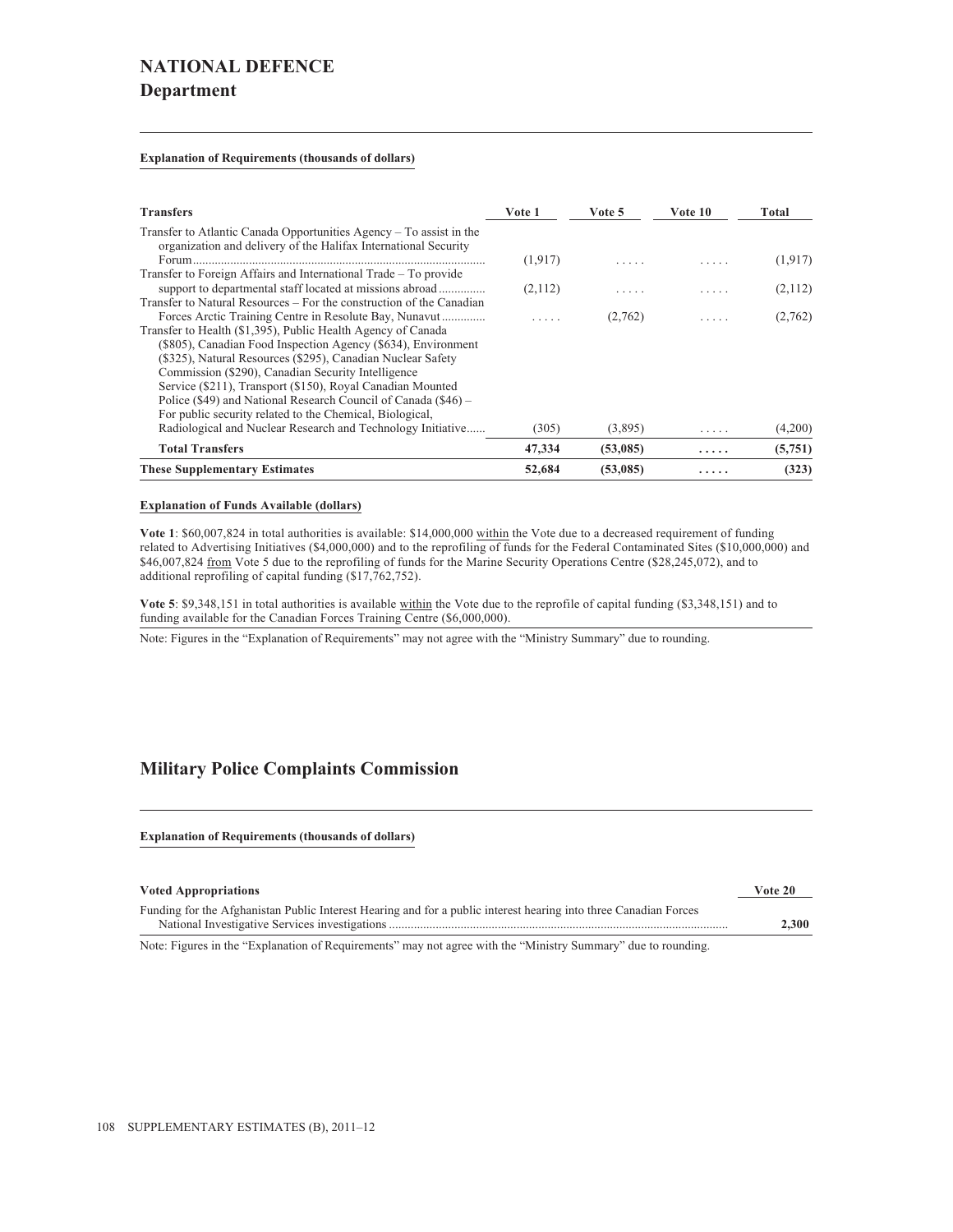#### **NATURAL RESOURCES**

|  | <b>Ministry Summary - Budgetary</b> |  |
|--|-------------------------------------|--|
|--|-------------------------------------|--|

|                |                                                                                                                                                                                                                                                                                                                                                                                                                  | These Supplementary Estimates |                  |                    |                        |  |
|----------------|------------------------------------------------------------------------------------------------------------------------------------------------------------------------------------------------------------------------------------------------------------------------------------------------------------------------------------------------------------------------------------------------------------------|-------------------------------|------------------|--------------------|------------------------|--|
|                |                                                                                                                                                                                                                                                                                                                                                                                                                  | Authorities                   |                  |                    | <b>Total Estimates</b> |  |
|                | Vote (dollars)                                                                                                                                                                                                                                                                                                                                                                                                   | to date                       | <b>Transfers</b> | <b>Adjustments</b> | to date                |  |
|                |                                                                                                                                                                                                                                                                                                                                                                                                                  |                               |                  |                    |                        |  |
| 1 <sub>b</sub> | <b>Department</b><br>Operating expenditures and, pursuant to paragraph<br>$29.1(2)(a)$ of the Financial Administration Act,<br>authority to expend revenues received during the<br>fiscal year from the sale of forestry and information<br>products; licensing, training and certification<br>activities related to the Explosives Act and Explosives<br>Regulations; and from research, consultation, testing, |                               |                  |                    |                        |  |
|                | analysis, and administration services as part of the<br>departmental operations and the payment to each<br>member of the Queen's Privy Council for Canada<br>who is a Minister without Portfolio or a Minister of                                                                                                                                                                                                |                               |                  |                    |                        |  |
|                | State who does not preside over a Ministry of State of<br>a salary not to exceed the salary paid to Ministers of<br>State who preside over Ministries of State under the<br>Salaries Act, as adjusted pursuant to the Parliament of<br>Canada Act and pro rata for any period of less than a                                                                                                                     |                               |                  |                    |                        |  |
|                | year $-$ To authorize the transfer of \$2,111,289 from<br>Natural Resources Vote 5, Appropriation Act No. 1,<br>$2011 - 12$ for the purposes of this Vote and to provide                                                                                                                                                                                                                                         |                               |                  |                    |                        |  |
| 5b             | Capital expenditures $-$ To authorize the transfer of<br>\$2,700,000 from Natural Resources Vote 1, and<br>\$3,057,000 from National Defence Vote 5,                                                                                                                                                                                                                                                             | 735,252,263                   | (3,087,411)      | 100,432,549        | 832,597,401            |  |
|                | Appropriation Act No. 1, 2011–12 for the purposes of                                                                                                                                                                                                                                                                                                                                                             | 19,892,000                    | 3,645,711        | 1                  | 23,537,712             |  |
|                | 10b The grants listed in the Estimates and contributions                                                                                                                                                                                                                                                                                                                                                         | 1,267,522,960                 | (1,000,000)      | 449,865,000        | 1,716,387,960          |  |
| (S)            |                                                                                                                                                                                                                                                                                                                                                                                                                  | 58,743,067                    | .                | .                  | 58,743,067             |  |
| (S)            | Minister of Natural Resources - Salary and motor car                                                                                                                                                                                                                                                                                                                                                             | 77,516                        |                  |                    | 77,516                 |  |
| (S)            | Payments to the Newfoundland Offshore Petroleum                                                                                                                                                                                                                                                                                                                                                                  | 1,423,982,000                 |                  |                    | 1,423,982,000          |  |
| (S)            | Payments to the Nova Scotia Offshore Revenue<br>Contribution to the Canada/Newfoundland Offshore                                                                                                                                                                                                                                                                                                                 | 179,663,000                   | .                | .                  | 179,663,000            |  |
| (S)            |                                                                                                                                                                                                                                                                                                                                                                                                                  | 6,825,000                     | .                |                    | 6,825,000              |  |
| (S)            | Contribution to the Canada/Nova Scotia Offshore                                                                                                                                                                                                                                                                                                                                                                  | 3,400,000                     |                  |                    | 3,400,000              |  |
| (S)            |                                                                                                                                                                                                                                                                                                                                                                                                                  |                               | .                | .                  |                        |  |
|                |                                                                                                                                                                                                                                                                                                                                                                                                                  | 3,695,357,806                 | (441,700)        | 550,297,550        | 4,245,213,656          |  |
|                | <b>Atomic Energy of Canada Limited</b>                                                                                                                                                                                                                                                                                                                                                                           |                               |                  |                    |                        |  |
| (S)            | 15b Payments to Atomic Energy of Canada Limited for<br>Pursuant to section 2146 of the Jobs and Economic                                                                                                                                                                                                                                                                                                         | 246,631,084                   |                  | 275,511,917        | 522,143,001            |  |
|                | Growth Act, for the divestiture of Atomic Energy of                                                                                                                                                                                                                                                                                                                                                              |                               | .                | 284,856,355        | 284,856,355            |  |
|                |                                                                                                                                                                                                                                                                                                                                                                                                                  |                               |                  |                    |                        |  |
|                |                                                                                                                                                                                                                                                                                                                                                                                                                  | 246,631,084                   | .                | 560,368,272        | 806,999,356            |  |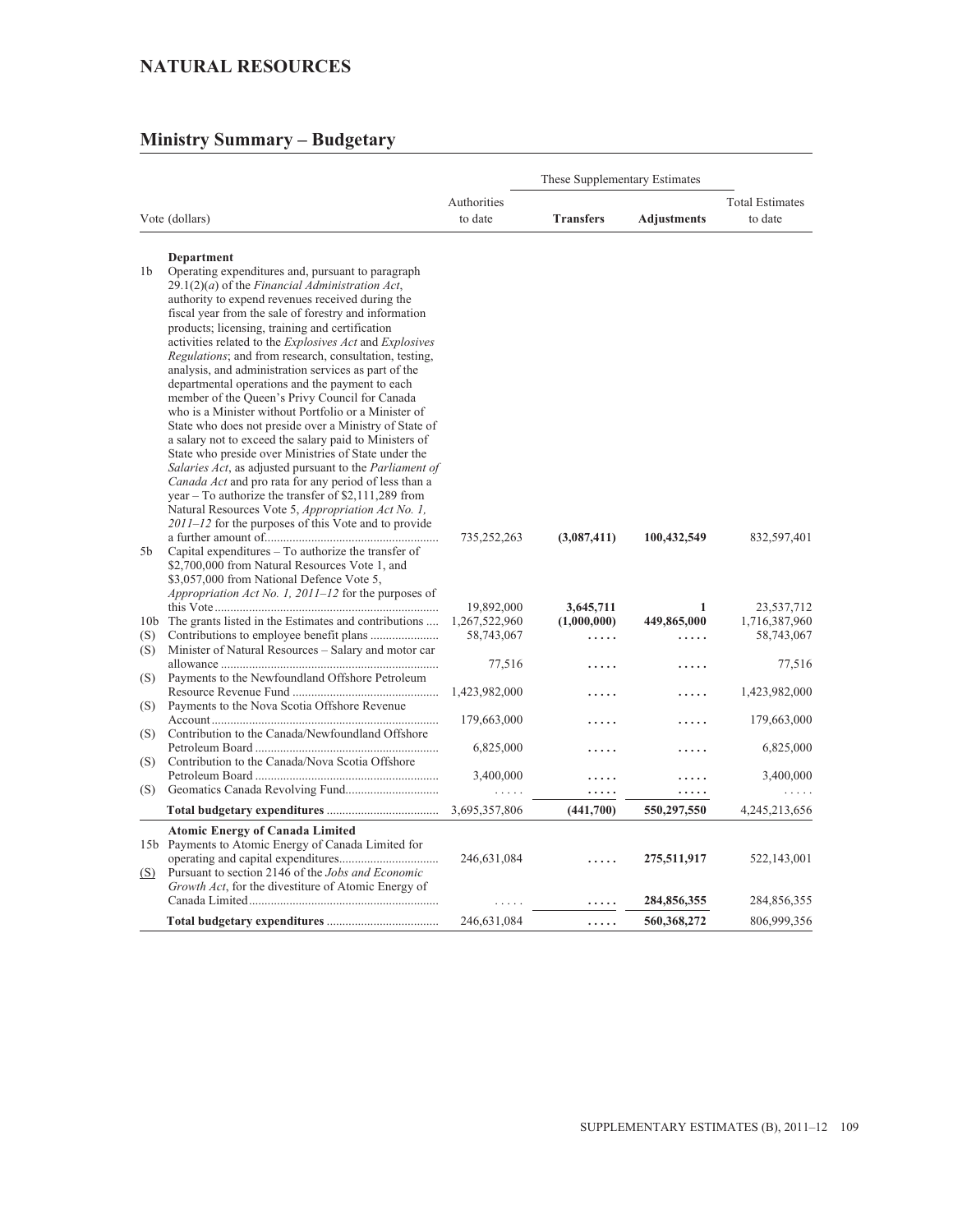### **NATURAL RESOURCES**

### **Ministry Summary – Budgetary**

|                        |                                                                                                                                                                                                                                                                                                                         |                         | These Supplementary Estimates |                    |                                   |
|------------------------|-------------------------------------------------------------------------------------------------------------------------------------------------------------------------------------------------------------------------------------------------------------------------------------------------------------------------|-------------------------|-------------------------------|--------------------|-----------------------------------|
|                        | Vote (dollars)                                                                                                                                                                                                                                                                                                          | Authorities<br>to date  | <b>Transfers</b>              | <b>Adjustments</b> | <b>Total Estimates</b><br>to date |
| (S)                    | <b>Canadian Nuclear Safety Commission</b><br>20b Program expenditures, the grants listed in the<br>Estimates and contributions – To authorize the<br>transfer of \$290,000 from National Defence Vote 5,<br><i>Appropriation Act No. 1, 2011–12</i> for the purposes of<br>this Vote and to provide a further amount of | 27,885,497<br>3,488,454 | 255,000                       | 13,107,396         | 41,247,893<br>3,488,454           |
| (S)                    | Expenditures pursuant to paragraph $29.1(1)$ of the                                                                                                                                                                                                                                                                     | 88,317,988              | .                             | .                  | 88,317,988                        |
|                        |                                                                                                                                                                                                                                                                                                                         | 119,691,939             | 255,000                       | 13,107,396         | 133,054,335                       |
| 25 <sub>b</sub><br>(S) | <b>National Energy Board</b><br>Program expenditures – To authorize the transfer of<br>\$2,000,000 from Natural Resources Vote 1,<br><i>Appropriation Act No. 1, 2011–12</i> for the purposes of                                                                                                                        | 55,023,916<br>7,098,618 | 2,000,000<br>.                | 1                  | 57,023,917<br>7,098,618           |
|                        |                                                                                                                                                                                                                                                                                                                         | 62,122,534              | 2,000,000                     | 1                  | 64,122,535                        |
|                        | <b>Northern Pipeline Agency</b>                                                                                                                                                                                                                                                                                         |                         |                               |                    |                                   |
| 30 <sub>b</sub><br>(S) |                                                                                                                                                                                                                                                                                                                         | 1,263,150<br>125,100    | .                             | 1,700,000          | 2,963,150<br>125,100              |
|                        |                                                                                                                                                                                                                                                                                                                         | 1,388,250               | .                             | 1,700,000          | 3,088,250                         |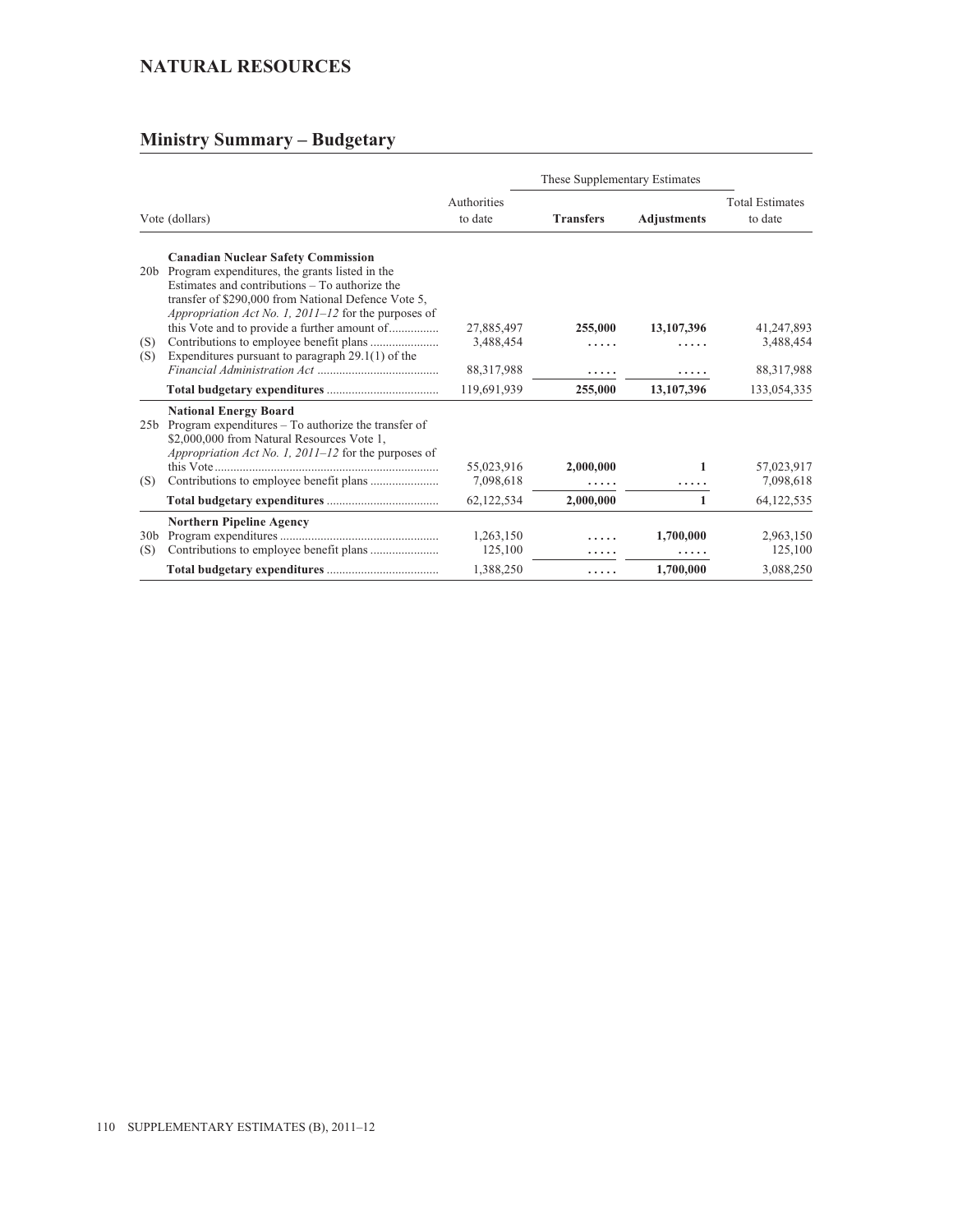### **NATURAL RESOURCES Department**

#### **Explanation of Requirements (thousands of dollars)**

| <b>Voted Appropriations</b>                                                                                                          | Vote 1       | Vote 5  | Vote 10  | Total   |
|--------------------------------------------------------------------------------------------------------------------------------------|--------------|---------|----------|---------|
| Funding in support of clean energy programs to strengthen Canada's<br>economy and improve its environmental performance (horizontal  | 71,902       |         | 397,765  | 469,667 |
| Funding to support the Forest Innovation Program and the                                                                             |              | .       |          |         |
| Expanding Market Opportunities Program to support forest                                                                             |              |         |          |         |
|                                                                                                                                      | 7,251        | .       | 52,100   | 59,351  |
| Funding to defray operational expenditures for the management of                                                                     |              |         |          |         |
| Funding related to government advertising programs (horizontal                                                                       | 11,720       | .       | .        | 11,720  |
|                                                                                                                                      | 6,000        | .       | .        | 6,000   |
| Funding to help Canadians adapt to the impacts of climate change                                                                     |              |         |          |         |
|                                                                                                                                      | 3,700        | .       | .        | 3,700   |
| Funding for the renewal of the Genomics Research and Development                                                                     |              |         |          |         |
|                                                                                                                                      | 1,848        | .       | .        | 1,848   |
| Funding in support of the Property Value Protection Program and the<br>Municipal Tax Revenue Loss Protection Program associated with |              |         |          |         |
| low-level radioactive waste clean-up in the Port Hope area *                                                                         | .            | .       | 1,170    | 1,170   |
| Funding related to the assessment, management and remediation of                                                                     |              |         |          |         |
|                                                                                                                                      | 304          | .       | .        | 304     |
| Gross Voted Appropriations                                                                                                           | 102,725      | .       | 451,035  | 553,760 |
| <b>Funds Available</b>                                                                                                               |              |         |          |         |
|                                                                                                                                      | 181          | .       | 1,170    | 1,351   |
| Less: Spending authorities available from another Vote                                                                               | 2,111        | .       | .        | 2,111   |
| <b>Total Funds Available</b>                                                                                                         | 2,292        | .       | 1,170    | 3,462   |
| <b>Total Voted Appropriations</b>                                                                                                    | 100,433      | .       | 449,865  | 550,298 |
| <b>Transfers</b>                                                                                                                     |              |         |          |         |
| Transfer from National Defence – For the construction of the                                                                         |              |         |          |         |
| Canadian Forces Arctic Training Centre in Resolute Bay,                                                                              |              |         |          |         |
|                                                                                                                                      |              | 2,762   | $\cdots$ | 2,762   |
| Transfer from National Defence – For public security related to the                                                                  |              |         |          |         |
| Chemical, Biological, Radiological and Nuclear Research and                                                                          |              | 295     |          | 295     |
| Internal reallocation of resources - For the Port Hope Area initiative.                                                              | .<br>(2,700) | 2,700   |          |         |
| Internal reallocation of resources – To reduce the amount of new                                                                     |              |         |          |         |
|                                                                                                                                      | 2,111        | (2,111) | .        |         |
| Transfer to National Research Council of Canada - For research,                                                                      |              |         |          |         |
| development and demonstration investments into                                                                                       |              |         |          |         |
| non-reactor-based medical isotope technologies                                                                                       | (469)        | .       | 1.1.1    | (469)   |
| Transfer to Natural Sciences and Engineering Research Council of                                                                     |              |         |          |         |
| Canada – To support the Generation IV Energy Technologies<br>Program whose main focus is the research and development of             |              |         |          |         |
|                                                                                                                                      | (30)         | .       | (1,000)  | (1,030) |
| Transfer to National Energy Board – For the review of arctic safety                                                                  |              |         |          |         |
|                                                                                                                                      | (2,000)      | .       | .        | (2,000) |
| <b>Total Transfers</b>                                                                                                               | (3,088)      | 3,646   | (1,000)  | (442)   |
| <b>These Supplementary Estimates</b>                                                                                                 | 97,345       | 3,646   | 448,865  | 549,856 |

Note: Figures in the "Explanation of Requirements" may not agree with the "Ministry Summary" due to rounding.

\* An amount of \$530,000 was provided from the Treasury Board Contingencies Vote to pay for a portion of this item. A summary of temporary allocations from the Treasury Board Contingencies Vote can be found at the front of this document.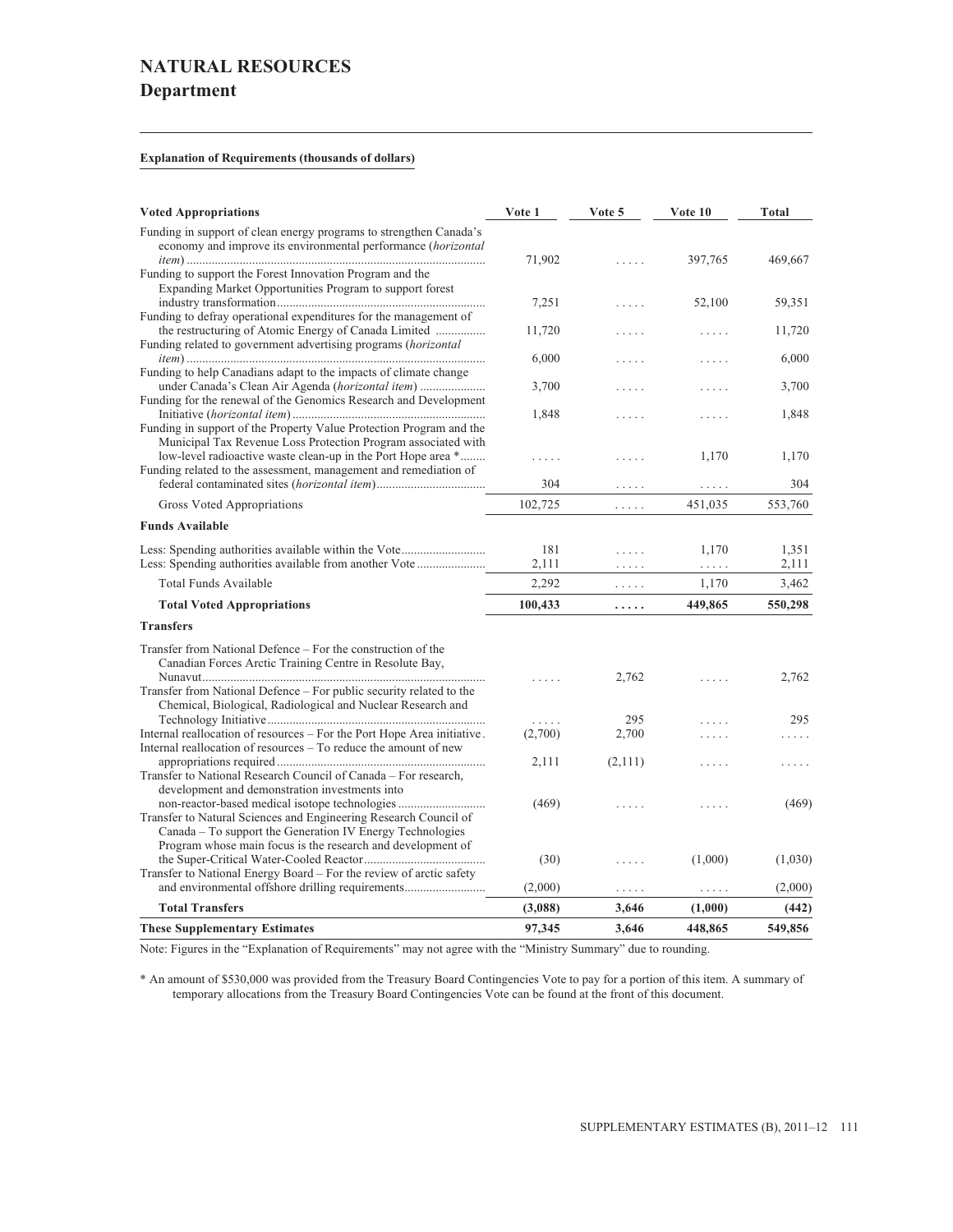## **NATURAL RESOURCES Department**

### **Explanation of Funds Available (dollars)**

**Vote 1**: \$2,292,589 in total authorities is available: \$181,300 within the Vote due to the reduced operating requirements related to the realignment of activities for research, development and demonstration investments into non-reactor-based medical isotope technologies; \$2,111,289 from Vote 5 due to the reprofiling of funds related to the relocation and renewal of CANMET Material Technology Laboratory.

**Vote 10**: \$1,170,000 in total authorities is available within the Vote due to lower obligations under existing agreements for Contributions in support of ecoENERGY for Renewable Power.

| <b>Transfer Payments (dollars)</b>                                                   | <b>Voted</b> | <b>Statutory</b> |
|--------------------------------------------------------------------------------------|--------------|------------------|
| <b>Grants</b>                                                                        |              |                  |
| Grants in support of the Property Value Protection Program and the Municipal Tax     |              |                  |
| Revenue Loss Protection Program associated with low-level radioactive waste clean-up |              |                  |
| in the Port Hope Area (Funds in the amount of \$530,000 were provided from the       |              |                  |
| Treasury Board Contingencies Vote to pay for a portion of this item)                 | 1,170,000    |                  |
|                                                                                      | 386,630,000  |                  |
| <b>Total Gross Grants</b>                                                            | 387,800,000  |                  |
| <b>Contributions</b>                                                                 |              |                  |
|                                                                                      | 9,130,000    |                  |
|                                                                                      | 1,805,000    |                  |
|                                                                                      | 200,000      |                  |
|                                                                                      | 38,300,000   |                  |
|                                                                                      | 13,800,000   |                  |
| <b>Total Gross Contributions</b>                                                     | 63,235,000   | .                |
| <b>Total Gross Transfer Payments</b>                                                 | 451,035,000  |                  |
|                                                                                      | 1,170,000    |                  |
|                                                                                      | 1,000,000    |                  |
| <b>Net Transfer Payments</b>                                                         | 448,865,000  | .                |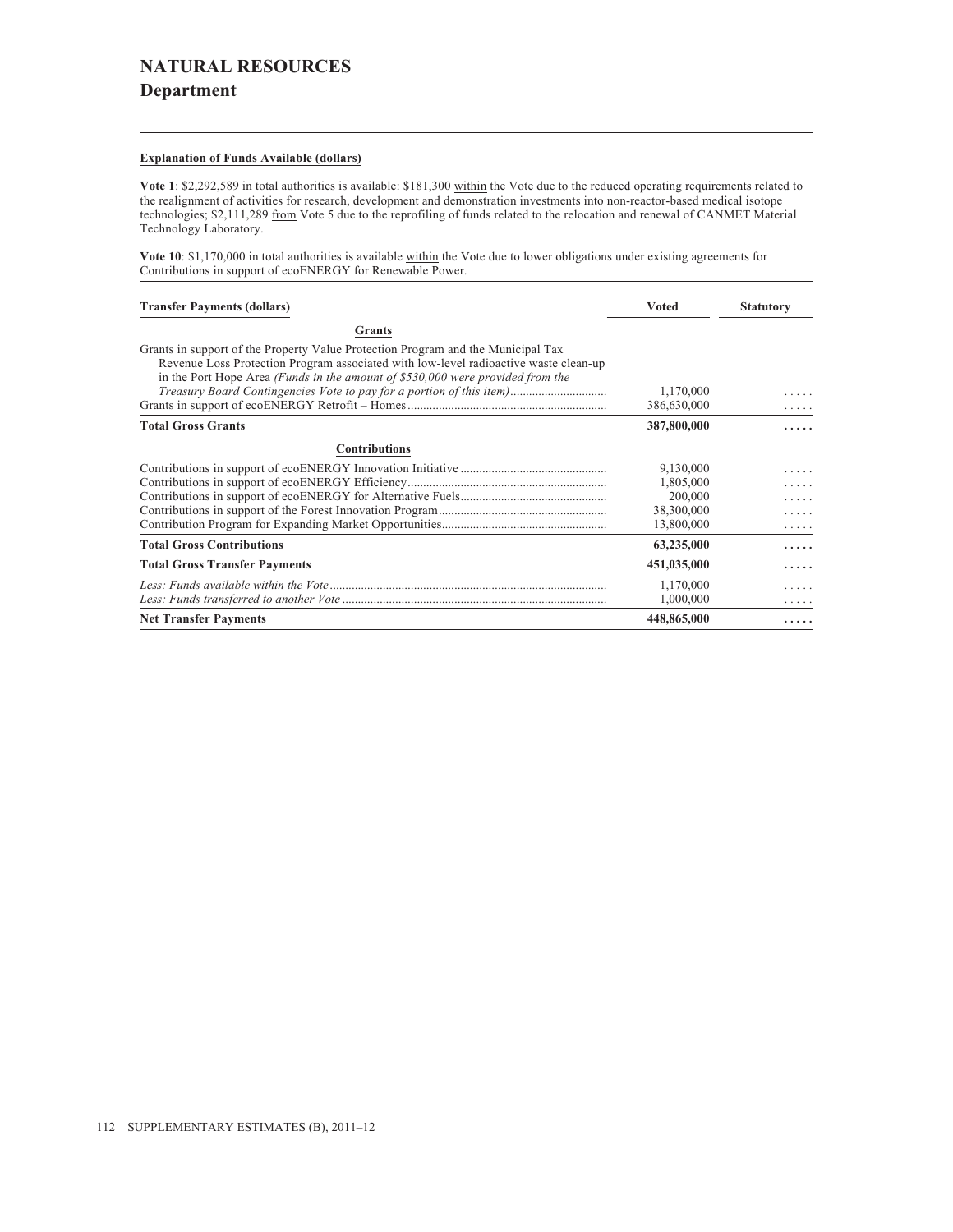### **NATURAL RESOURCES Atomic Energy of Canada Limited**

#### **Explanation of Requirements (thousands of dollars)**

| <b>Voted Appropriations</b>                                                                                                                                                                                                                                                                                                   | Vote 15 | <b>Statutory</b> | Total   |
|-------------------------------------------------------------------------------------------------------------------------------------------------------------------------------------------------------------------------------------------------------------------------------------------------------------------------------|---------|------------------|---------|
| Funding to meet operational requirements and ongoing programs such as ensuring<br>continued isotope production; addressing legacy costs associated with the<br>wind-down of the Dedicated Isotopes Facility; implementing health and safety<br>upgrades; investing in new build reactor technology development and addressing |         |                  |         |
|                                                                                                                                                                                                                                                                                                                               | 200,512 | .                | 200,512 |
|                                                                                                                                                                                                                                                                                                                               | 75,000  | .                | 75,000  |
| <b>Total Voted Appropriations</b>                                                                                                                                                                                                                                                                                             | 275,512 | .                | 275,512 |
| <b>Statutory Appropriations</b>                                                                                                                                                                                                                                                                                               |         |                  |         |
| Funding for expenditures associated with the divestiture of the CANDU Reactor                                                                                                                                                                                                                                                 |         | 284,856          | 284,856 |
| <b>These Supplementary Estimates</b>                                                                                                                                                                                                                                                                                          | 275,512 | 284,856          | 560,368 |
|                                                                                                                                                                                                                                                                                                                               |         |                  |         |

Note: Figures in the "Explanation of Requirements" may not agree with the "Ministry Summary" due to rounding.

\* An amount of \$170,000,000 was provided from the Treasury Board Contingencies Vote to pay for a portion of this item.

\*\* An amount of \$1,000,000 was provided from the Treasury Board Contingencies Vote to pay for a portion of this item. A summary of temporary allocations from the Treasury Board Contingencies Vote can be found at the front of this document.

### **Canadian Nuclear Safety Commission**

#### **Explanation of Requirements (thousands of dollars)**

| <b>Voted Appropriations</b>                                                                                                                                                                                                              | Vote 20         |
|------------------------------------------------------------------------------------------------------------------------------------------------------------------------------------------------------------------------------------------|-----------------|
| Funding to address workload pressures associated with fee-exempt licensees and non-cost recoverable regulatory                                                                                                                           | 10.990<br>2.117 |
| <b>Total Voted Appropriations</b>                                                                                                                                                                                                        | 13,107          |
| <b>Transfers</b>                                                                                                                                                                                                                         |                 |
| Transfer from National Defence – For public security related to the Chemical, Biological, Radiological and Nuclear<br>Transfer to Natural Sciences and Engineering Research Council of Canada – To support nuclear related research at a | 290<br>(35)     |
| <b>Total Transfers</b>                                                                                                                                                                                                                   | 255             |
| <b>These Supplementary Estimates</b>                                                                                                                                                                                                     | 13.362          |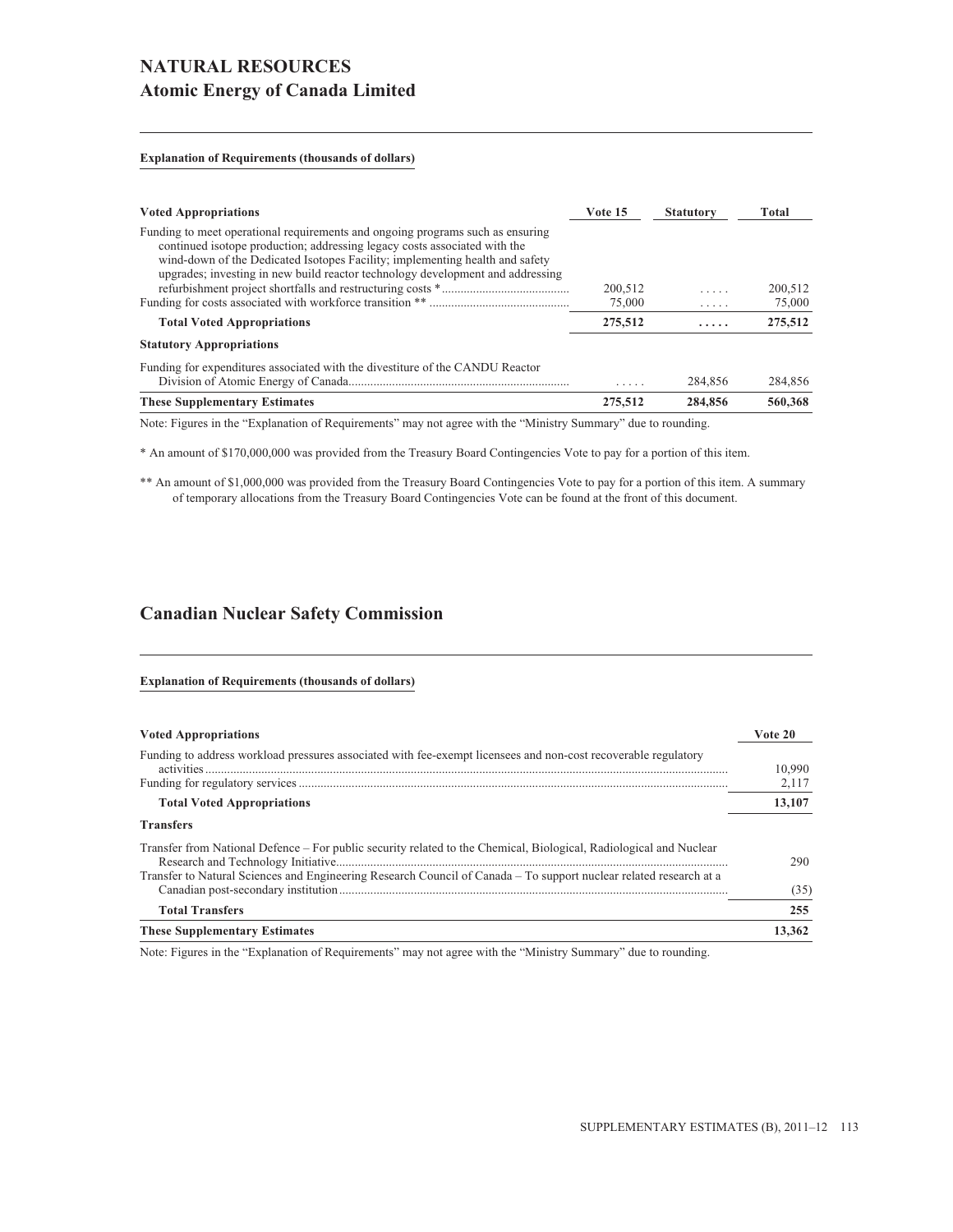## **NATURAL RESOURCES National Energy Board**

### **Explanation of Requirements (thousands of dollars)**

| <b>Transfers</b>                                                                                                   | Vote 25 |
|--------------------------------------------------------------------------------------------------------------------|---------|
| Transfer from Natural Resources – For the review of arctic safety and environmental offshore drilling requirements | 2.000   |
| Note: Figures in the "Explanation of Requirements" may not agree with the "Ministry Summary" due to rounding.      |         |

### **Northern Pipeline Agency**

#### **Explanation of Requirements (thousands of dollars)**

| <b>Voted Appropriations</b>                                                                                         |           | Vote 30          |
|---------------------------------------------------------------------------------------------------------------------|-----------|------------------|
| Funding to conduct consultation activities, primarily with Aboriginal groups who could be affected by the Foothills |           |                  |
| <b>Transfer Payments (dollars)</b>                                                                                  | Voted     | <b>Statutory</b> |
| <b>Contributions</b>                                                                                                |           |                  |
| Contributions for consultations with Aboriginal groups and others on the Foothills Pipe                             | 1.530.000 | .                |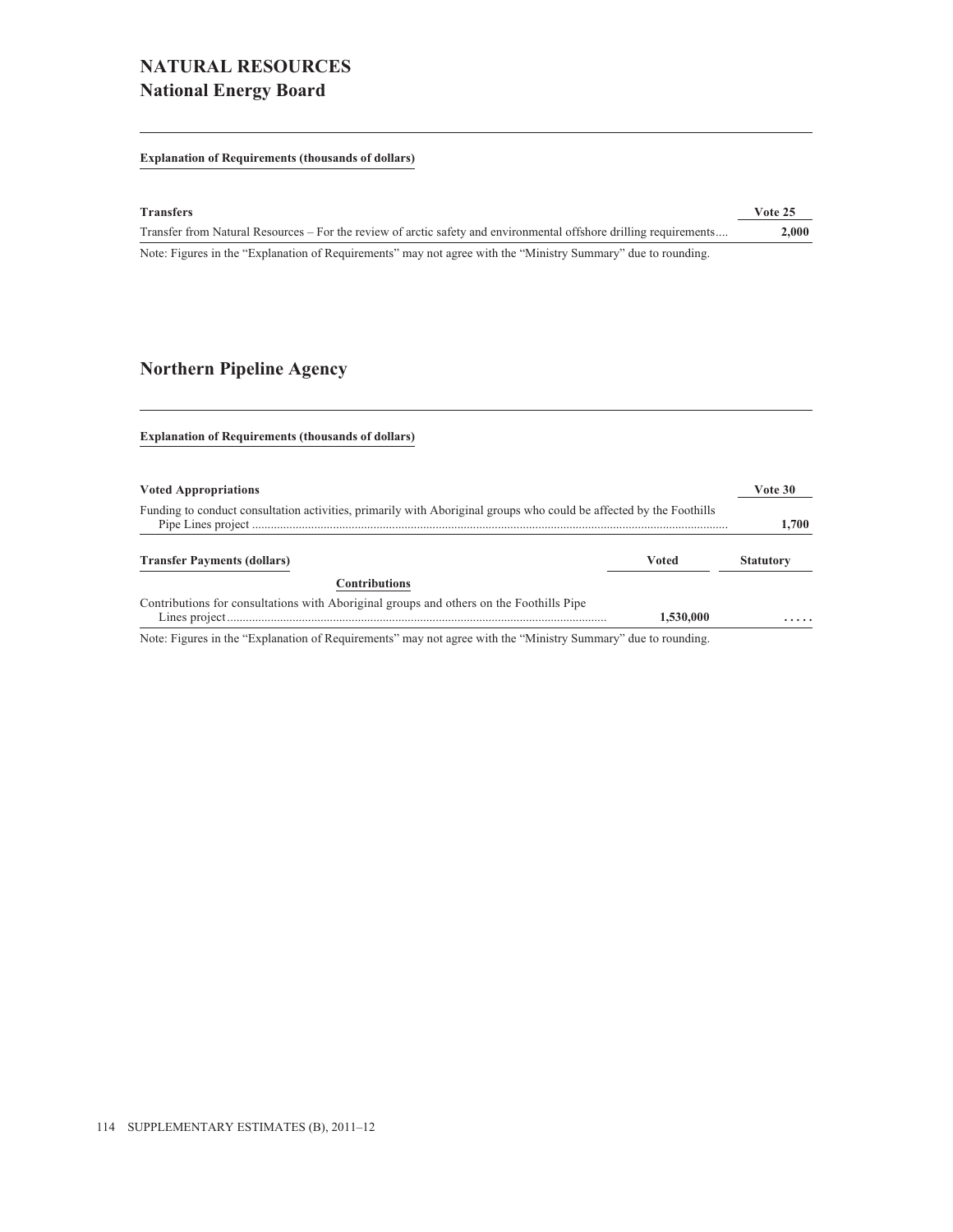## **PRIVY COUNCIL**

|  | <b>Ministry Summary - Budgetary</b> |  |
|--|-------------------------------------|--|
|--|-------------------------------------|--|

|            |                                                                                                                                                                                                                                                                                                                                                                                                                                                                                                                                                                                                                         |                           | These Supplementary Estimates |                    |                           |
|------------|-------------------------------------------------------------------------------------------------------------------------------------------------------------------------------------------------------------------------------------------------------------------------------------------------------------------------------------------------------------------------------------------------------------------------------------------------------------------------------------------------------------------------------------------------------------------------------------------------------------------------|---------------------------|-------------------------------|--------------------|---------------------------|
|            |                                                                                                                                                                                                                                                                                                                                                                                                                                                                                                                                                                                                                         | Authorities               |                               |                    | <b>Total Estimates</b>    |
|            | Vote (dollars)                                                                                                                                                                                                                                                                                                                                                                                                                                                                                                                                                                                                          | to date                   | <b>Transfers</b>              | <b>Adjustments</b> | to date                   |
|            |                                                                                                                                                                                                                                                                                                                                                                                                                                                                                                                                                                                                                         |                           |                               |                    |                           |
| 1b         | Department<br>Program expenditures, including operating<br>expenditures of Commissions of Inquiry not<br>otherwise provided for and the operation of the Prime<br>Minister's residence; and the payment to each<br>member of the Queen's Privy Council for Canada<br>who is a Minister without Portfolio or a Minister of<br>State who does not preside over a Ministry of State of<br>a salary not to exceed the salary paid to Ministers of<br>State who preside over Ministries of State under the<br>Salaries Act, as adjusted pursuant to the Parliament<br>of Canada Act and pro rata for any period of less than |                           |                               |                    |                           |
| (S)        |                                                                                                                                                                                                                                                                                                                                                                                                                                                                                                                                                                                                                         | 131,459,219<br>15,116,746 | (208, 800)<br>.               | 11,620,963<br>.    | 142,871,382<br>15,116,746 |
| (S)<br>(S) | Prime Minister – Salary and motor car allowance<br>Minister of Intergovernmental Affairs and President<br>of the Queen's Privy Council for Canada - Salary and                                                                                                                                                                                                                                                                                                                                                                                                                                                          | 159,731                   | .                             | .                  | 159,731                   |
| (S)        | Leader of the Government in the Senate - Salary and                                                                                                                                                                                                                                                                                                                                                                                                                                                                                                                                                                     | 77,516                    | .                             | .                  | 77,516                    |
| (S)        | Leader of the Government in the House of                                                                                                                                                                                                                                                                                                                                                                                                                                                                                                                                                                                | 77,516                    | .                             | .                  | 77,516                    |
| (S)        | Commons – Salary and motor car allowance<br>Minister of State (Democratic Reform) – Motor car                                                                                                                                                                                                                                                                                                                                                                                                                                                                                                                           | 77,516                    | .                             | .                  | 77,516                    |
| (S)        | Minister of State and Chief Government Whip –                                                                                                                                                                                                                                                                                                                                                                                                                                                                                                                                                                           | 2,000                     | .                             | .                  | 2,000                     |
|            |                                                                                                                                                                                                                                                                                                                                                                                                                                                                                                                                                                                                                         | 2,000                     | .                             | .                  | 2,000                     |
|            |                                                                                                                                                                                                                                                                                                                                                                                                                                                                                                                                                                                                                         | 146,972,244               | (208, 800)                    | 11,620,963         | 158,384,407               |
|            | Canadian Intergovernmental Conference<br>Secretariat                                                                                                                                                                                                                                                                                                                                                                                                                                                                                                                                                                    |                           |                               |                    |                           |
| 5          |                                                                                                                                                                                                                                                                                                                                                                                                                                                                                                                                                                                                                         | 6,500,989                 | .                             | .                  | 6,500,989                 |
| (S)        |                                                                                                                                                                                                                                                                                                                                                                                                                                                                                                                                                                                                                         | 466,182                   | .                             | .                  | 466,182                   |
|            |                                                                                                                                                                                                                                                                                                                                                                                                                                                                                                                                                                                                                         | 6,967,171                 | .                             | .                  | 6,967,171                 |
|            | <b>Canadian Transportation Accident Investigation</b><br>and Safety Board                                                                                                                                                                                                                                                                                                                                                                                                                                                                                                                                               |                           |                               |                    |                           |
| 10         |                                                                                                                                                                                                                                                                                                                                                                                                                                                                                                                                                                                                                         | 28,000,713                | .                             | .                  | 28,000,713                |
| (S)        | Contributions to employee benefit plans                                                                                                                                                                                                                                                                                                                                                                                                                                                                                                                                                                                 | 3,692,884                 | .                             | .                  | 3,692,884                 |
|            |                                                                                                                                                                                                                                                                                                                                                                                                                                                                                                                                                                                                                         | 31,693,597                | .                             | .                  | 31,693,597                |
|            | <b>Chief Electoral Officer</b>                                                                                                                                                                                                                                                                                                                                                                                                                                                                                                                                                                                          |                           |                               |                    |                           |
| 15         |                                                                                                                                                                                                                                                                                                                                                                                                                                                                                                                                                                                                                         | 30,945,901                | .                             | .                  | 30,945,901                |
| (S)        |                                                                                                                                                                                                                                                                                                                                                                                                                                                                                                                                                                                                                         | 5,304,151                 | .                             | .                  | 5,304,151                 |
| (S)<br>(S) |                                                                                                                                                                                                                                                                                                                                                                                                                                                                                                                                                                                                                         | 87,304,411<br>274,700     | .<br>.                        | .<br>.             | 87,304,411<br>274,700     |
|            |                                                                                                                                                                                                                                                                                                                                                                                                                                                                                                                                                                                                                         | 123,829,163               | .                             | .                  | 123,829,163               |
|            | Office of the Commissioner of Official Languages                                                                                                                                                                                                                                                                                                                                                                                                                                                                                                                                                                        |                           |                               |                    |                           |
| 20         |                                                                                                                                                                                                                                                                                                                                                                                                                                                                                                                                                                                                                         | 19,434,883                | .                             | .                  | 19,434883                 |
| (S)        |                                                                                                                                                                                                                                                                                                                                                                                                                                                                                                                                                                                                                         | 2,301,139                 | .                             | .                  | 2,301,139                 |
|            |                                                                                                                                                                                                                                                                                                                                                                                                                                                                                                                                                                                                                         | 21,410,963                | .                             | .                  | 21,410,963                |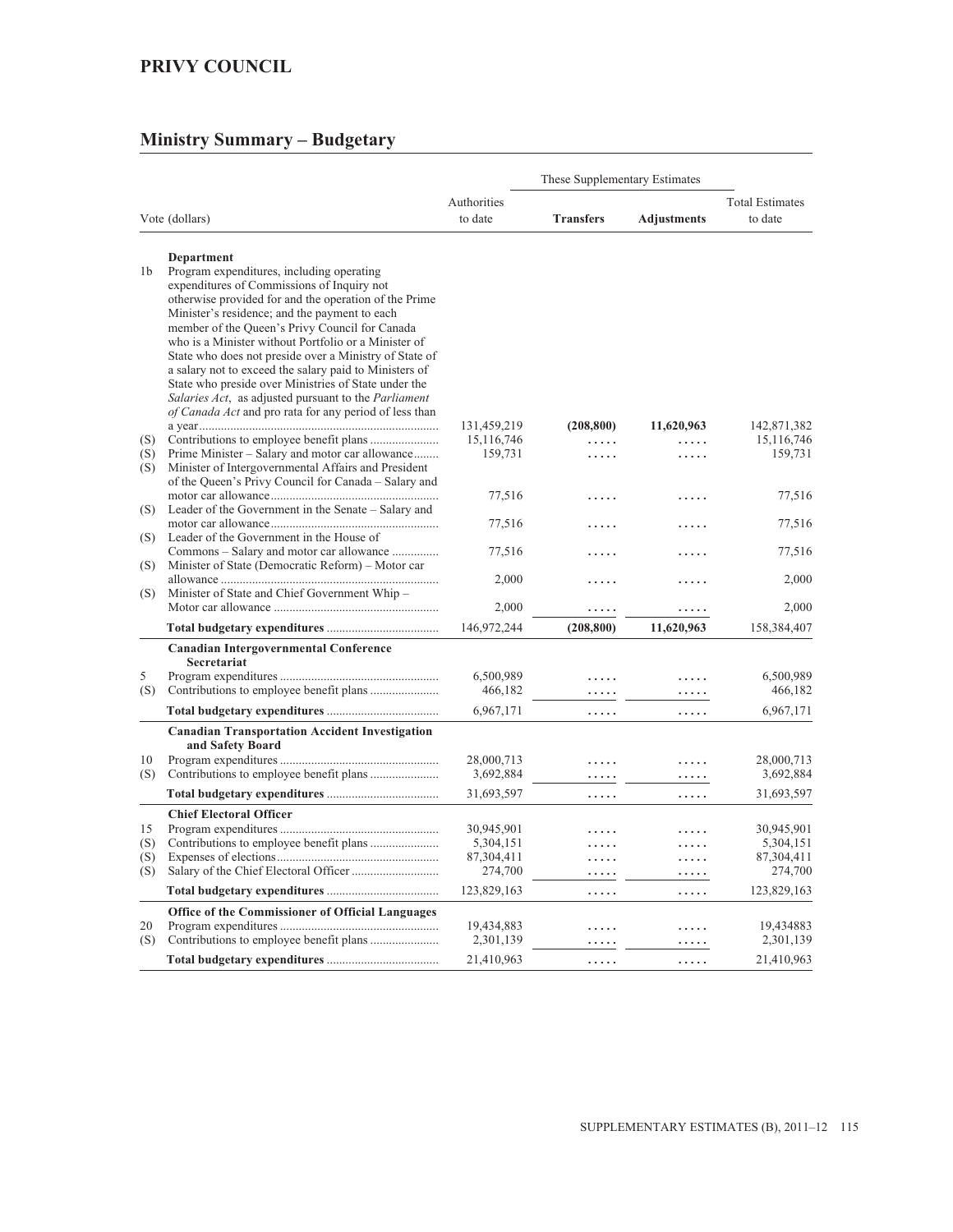## **PRIVY COUNCIL**

### **Ministry Summary – Budgetary**

| Vote (dollars) |                                                                                                      |                        | These Supplementary Estimates |                    |                                   |
|----------------|------------------------------------------------------------------------------------------------------|------------------------|-------------------------------|--------------------|-----------------------------------|
|                |                                                                                                      | Authorities<br>to date | <b>Transfers</b>              | <b>Adjustments</b> | <b>Total Estimates</b><br>to date |
|                | <b>Old Port of Montreal Corporation Inc.</b><br>25b Payments to the Old Port of Montreal Corporation | 28,373,000             | (24,826,375)                  | .                  | 3,546,625                         |
|                |                                                                                                      | 28,373,000             | (24,826,375)                  | .                  | 3,546,625                         |
|                | <b>Public Appointments Commission Secretariat</b>                                                    |                        |                               |                    |                                   |
| 30             |                                                                                                      | 992,250                | .                             | .                  | 992,250                           |
| (S)            |                                                                                                      | 125,460                | .                             |                    | 125,460                           |
|                |                                                                                                      | 1,117,710              | .                             | .                  | 1,117,710                         |
|                | <b>Security Intelligence Review Committee</b>                                                        |                        |                               |                    |                                   |
| 35             |                                                                                                      | 2,843,796              | .                             | .                  | 2,843,796                         |
| (S)            |                                                                                                      | 305,330                | .                             | .                  | 305,330                           |
|                |                                                                                                      | 3.149.126              | .                             |                    | 3,149,126                         |

Note: Order in Council P.C. 2011-0585 designates the Minister of Public Works and Government Services, a member of the Queen's Privy Council for Canada, as the appropriate Minister for the Canada Lands Company Limited for the purposes of the *Financial Administration Act*, effective May 18, 2011.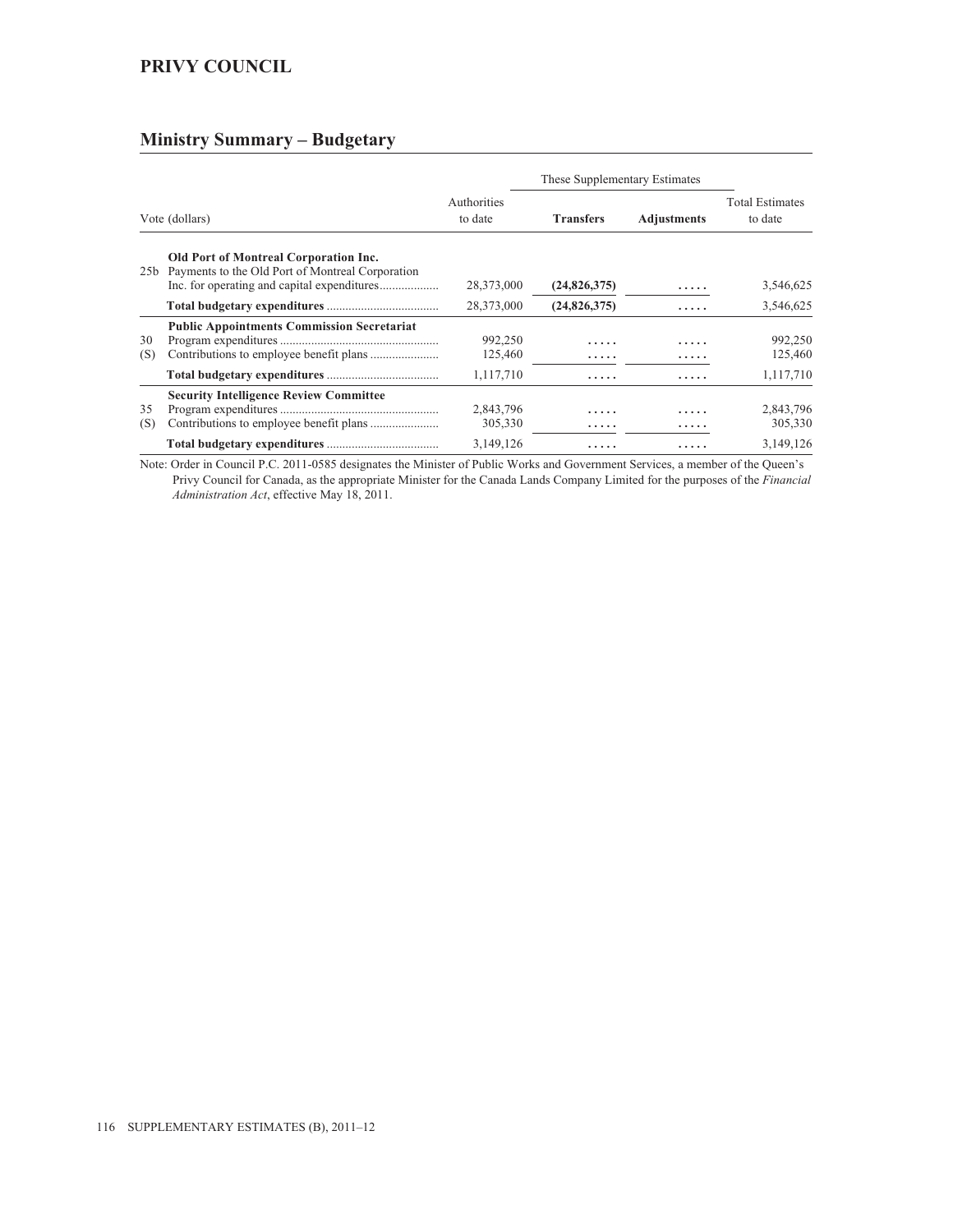### **PRIVY COUNCIL Department**

#### **Explanation of Requirements (thousands of dollars)**

| <b>Voted Appropriations</b>                                                                                                                                                                                                | Vote 1          |
|----------------------------------------------------------------------------------------------------------------------------------------------------------------------------------------------------------------------------|-----------------|
| Funding for the operation of the Commission of Inquiry into the Decline of Sockeye Salmon in the Fraser River<br>Funding to continue to support the coordination of a government-wide communications strategy for Canada's | 10,559<br>1,007 |
|                                                                                                                                                                                                                            | 983<br>150      |
| Adjustment to savings identified as part of the reduction in the budgets for the Offices of the Ministers and Ministers                                                                                                    | 42              |
| Gross Voted Appropriations                                                                                                                                                                                                 | 12,741          |
| <b>Funds Available</b>                                                                                                                                                                                                     |                 |
|                                                                                                                                                                                                                            | 1,120           |
| <b>Total Voted Appropriations</b>                                                                                                                                                                                          | 11,621          |
| <b>Transfers</b>                                                                                                                                                                                                           |                 |
| Transfer to Treasury Board Secretariat – For activities in support of the Organisation of Economic Co-operation and                                                                                                        | (70)            |
| Transfer to Foreign Affairs and International Trade – To provide support to departmental staff located at missions                                                                                                         | (139)           |
| <b>Total Transfers</b>                                                                                                                                                                                                     | (209)           |
| <b>These Supplementary Estimates</b>                                                                                                                                                                                       | 11,412          |

#### **Explanation of Funds Available (dollars)**

**Vote 1**: \$1,120,000 in total authorities is available within the Vote due to savings as a part of the government's ongoing strategic review of departmental spending.

| <b>Transfer Payments (dollars)</b>                                                    | Voted     | <b>Statutory</b> |
|---------------------------------------------------------------------------------------|-----------|------------------|
| <b>Contributions</b>                                                                  |           |                  |
| Contribution Program for the Commission of Inquiry into the Decline of Sockeye Salmon |           |                  |
|                                                                                       | 3,100,000 | .                |

Note: Figures in the "Explanation of Requirements" may not agree with the "Ministry Summary" due to rounding.

### **Old Port of Montreal Corporation Inc.**

#### **Explanation of Requirements (thousands of dollars)**

#### **Transfers Vote 25**

.

Transfer of the Old Port of Montreal Corporation Inc. from the Privy Council portfolio to the Public Works and Government Services portfolio, as a result of government restructuring whereby the Minister of Public Works and Government Services is now the Minister responsible for the Canada Lands Company Limited, including its subsidiary the Old Port of Montreal Corporation Inc. .................................................................................................. **(24,826)**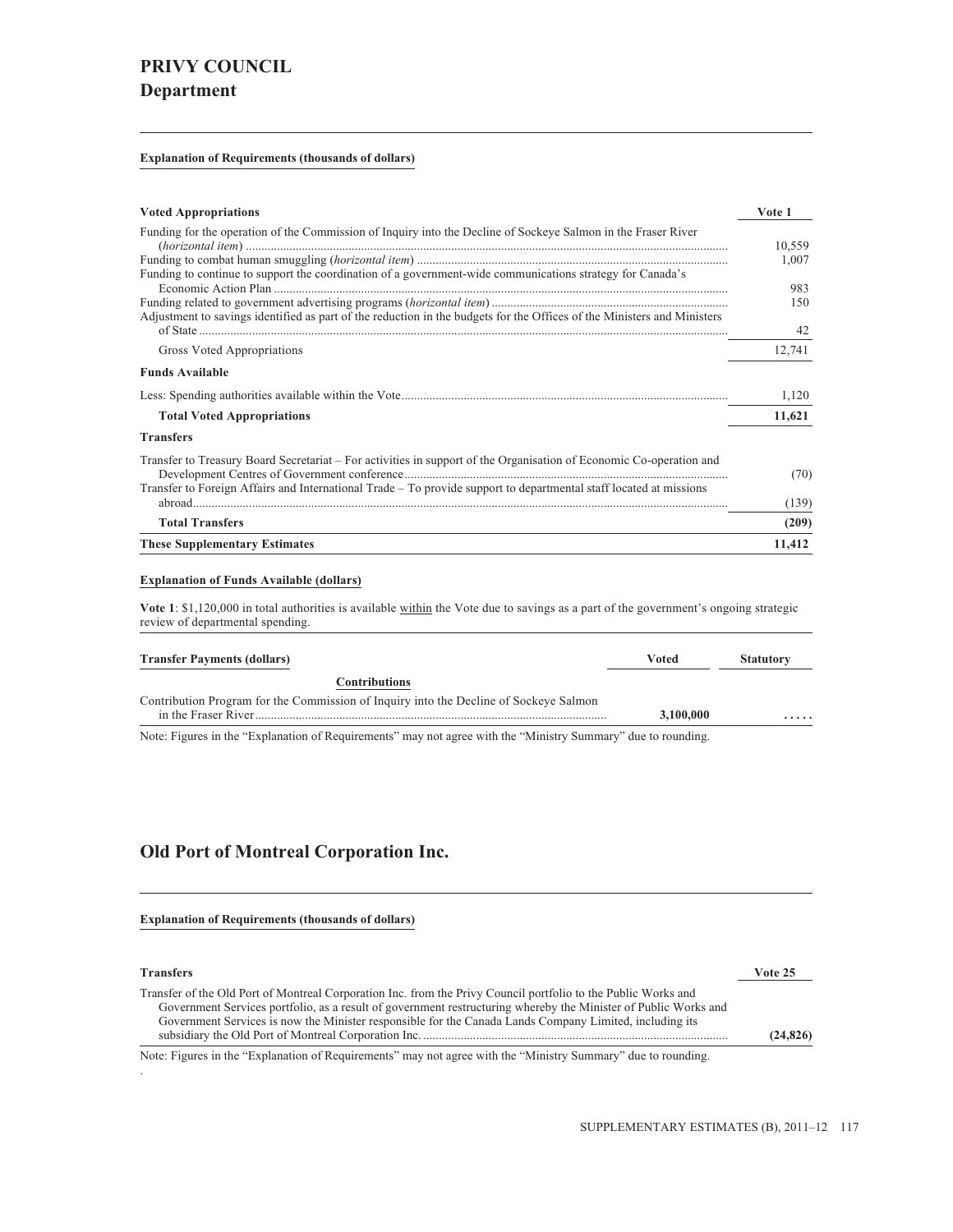### **PUBLIC SAFETY AND EMERGENCY PREPAREDNESS**

|                |                                                                                                                                                                                                                                                                                                                                                                                                                                                                                                                                                                                                                                                                          |                                             | These Supplementary Estimates |                                            |                                             |
|----------------|--------------------------------------------------------------------------------------------------------------------------------------------------------------------------------------------------------------------------------------------------------------------------------------------------------------------------------------------------------------------------------------------------------------------------------------------------------------------------------------------------------------------------------------------------------------------------------------------------------------------------------------------------------------------------|---------------------------------------------|-------------------------------|--------------------------------------------|---------------------------------------------|
|                |                                                                                                                                                                                                                                                                                                                                                                                                                                                                                                                                                                                                                                                                          | Authorities                                 |                               |                                            | <b>Total Estimates</b>                      |
|                | Vote (dollars)                                                                                                                                                                                                                                                                                                                                                                                                                                                                                                                                                                                                                                                           | to date                                     | <b>Transfers</b>              | <b>Adjustments</b>                         | to date                                     |
| 1 <sub>b</sub> | Department<br>Operating expenditures and the payment to each<br>member of the Queen's Privy Council for Canada<br>who is a Minister without Portfolio or a Minister of<br>State who does not preside over a Ministry of State of<br>a salary not to exceed the salary paid to Ministers of<br>State who preside over Ministries of State under the<br><i>Salaries Act</i> , as adjusted pursuant to the <i>Parliament of</i><br>Canada Act and pro rata for any period of less than a<br>year - To authorize the transfer of \$452,034 from<br>Transport Vote 1, Appropriation Act No. 1, 2011-12<br>for the purposes of this Vote and to provide a further              |                                             |                               |                                            |                                             |
| 5b<br>(S)      | The grants listed in the Estimates and contributions                                                                                                                                                                                                                                                                                                                                                                                                                                                                                                                                                                                                                     | 143,586,040<br>263,561,791<br>14,287,847    | (3,356)<br>(35,000,000)<br>.  | 2,090,567<br>22,682,000<br>.               | 145,673,251<br>251, 243, 791<br>14,287,847  |
| (S)            | Minister of Public Safety – Salary and motor car                                                                                                                                                                                                                                                                                                                                                                                                                                                                                                                                                                                                                         | 77,516                                      | .                             | .                                          | 77,516                                      |
|                |                                                                                                                                                                                                                                                                                                                                                                                                                                                                                                                                                                                                                                                                          | 421,513,194                                 | (35,003,356)                  | 24,772,567                                 | 411,282,405                                 |
| (S)            | <b>Canada Border Services Agency</b><br>10b Operating expenditures and, pursuant to paragraph<br>$29.1(2)(a)$ of the Financial Administration Act,<br>authority to expend in the current fiscal year revenues<br>received during the fiscal year related to the border<br>operations of the Canada Border Services Agency:<br>fees for the provision of a service or the use of a<br>facility or for a product, right or privilege; and<br>payments received under contracts entered into by the<br>Agency – To authorize the transfer of \$246,486 from<br>Transport Vote 1, Appropriation Act No. 1, 2011-12<br>for the purposes of this Vote and to provide a further | 1,619,958,062<br>235,396,552<br>180,893,014 | (644, 714)<br>(175,000)<br>.  | 37,546,624<br>3,449,709<br>.<br>40,996,333 | 1,656,859,972<br>238,671,261<br>180,893,014 |
|                |                                                                                                                                                                                                                                                                                                                                                                                                                                                                                                                                                                                                                                                                          | 2,036,247,628                               | (819,714)                     |                                            | 2,076,424,247                               |
| (S)            | <b>Canadian Security Intelligence Service</b><br>20b Program expenditures – To authorize the transfer of<br>\$5,483,435 from Foreign Affairs and International<br>Trade Vote 1 and \$211,400 from National Defence<br>Vote 5, <i>Appropriation Act No. 1, 2011–12</i> for the<br>purposes of this Vote and to provide a further amount                                                                                                                                                                                                                                                                                                                                   | 479,758,197<br>48,678,991                   | 5,694,835<br>.                | 4,376,260<br>.                             | 489,829,292<br>48,678,991                   |
|                |                                                                                                                                                                                                                                                                                                                                                                                                                                                                                                                                                                                                                                                                          | 528, 437, 188                               | 5,694,835                     | 4,376,260                                  | 538,508,283                                 |

## **Ministry Summary – Budgetary**

Note: The "Authorities to date" amount for Canada Border Services Agency includes \$57,080,992 in Vote 10 and \$121,466,064 in Vote 15, which were appropriated in 2010–11 and will be spent in 2011–12.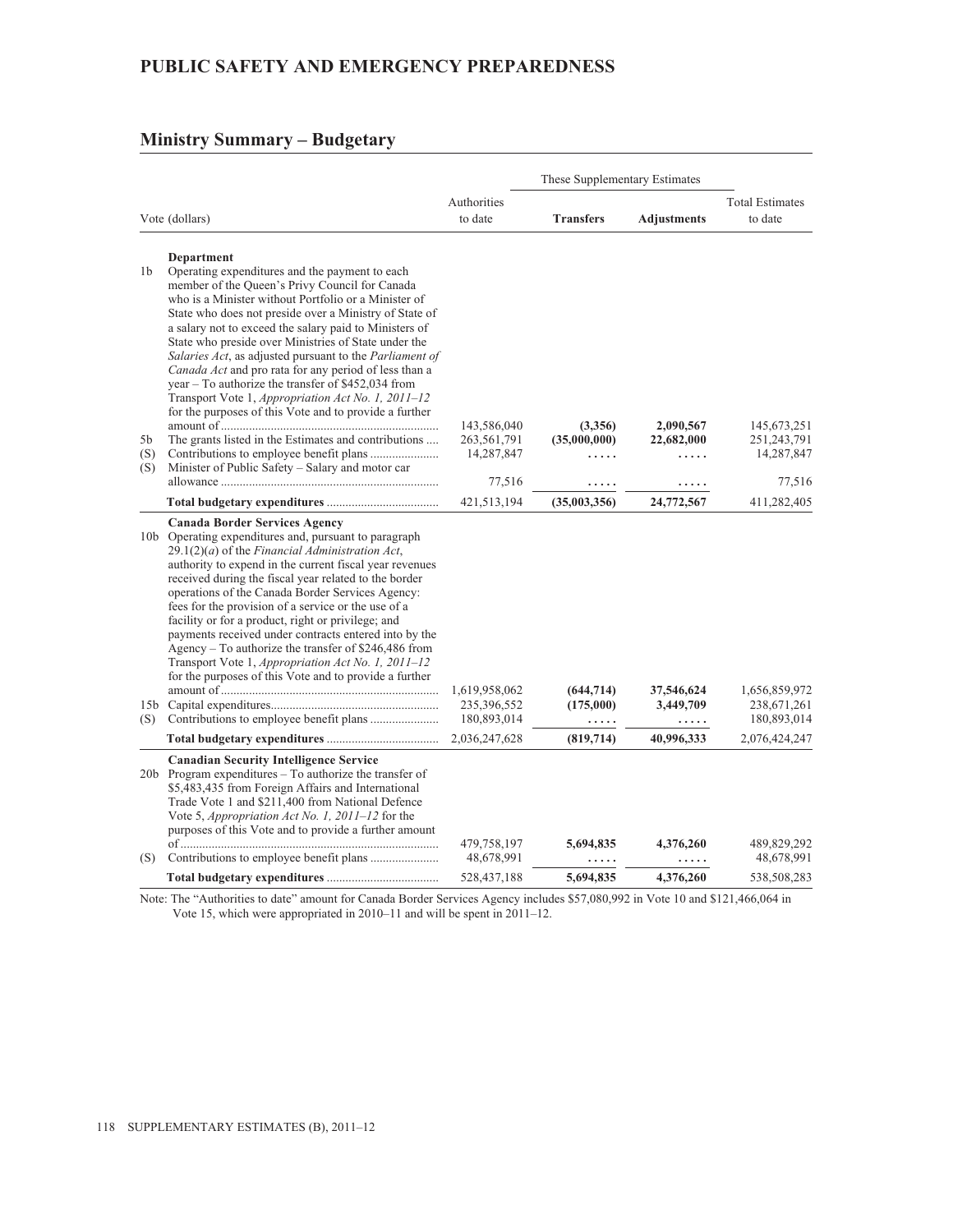### **PUBLIC SAFETY AND EMERGENCY PREPAREDNESS**

|  | <b>Ministry Summary - Budgetary</b> |  |
|--|-------------------------------------|--|
|--|-------------------------------------|--|

|           |                                                                                                                                                                                                                                                                                                                                                                                                                                                                                                                                                                                                                                                                                                                                                                                                                                                                                                                                                                                                                                                                                                                                                                                                |                            | These Supplementary Estimates |                    |                            |
|-----------|------------------------------------------------------------------------------------------------------------------------------------------------------------------------------------------------------------------------------------------------------------------------------------------------------------------------------------------------------------------------------------------------------------------------------------------------------------------------------------------------------------------------------------------------------------------------------------------------------------------------------------------------------------------------------------------------------------------------------------------------------------------------------------------------------------------------------------------------------------------------------------------------------------------------------------------------------------------------------------------------------------------------------------------------------------------------------------------------------------------------------------------------------------------------------------------------|----------------------------|-------------------------------|--------------------|----------------------------|
|           |                                                                                                                                                                                                                                                                                                                                                                                                                                                                                                                                                                                                                                                                                                                                                                                                                                                                                                                                                                                                                                                                                                                                                                                                | Authorities                |                               |                    | <b>Total Estimates</b>     |
|           | Vote (dollars)                                                                                                                                                                                                                                                                                                                                                                                                                                                                                                                                                                                                                                                                                                                                                                                                                                                                                                                                                                                                                                                                                                                                                                                 | to date                    | <b>Transfers</b>              | <b>Adjustments</b> | to date                    |
|           | <b>Correctional Service of Canada</b><br>25b Operating expenditures, the grants listed in the<br>Estimates, contributions, and<br>(a) authority to pay into the Inmate Welfare Fund<br>revenue derived during the year from projects<br>operated by inmates and financed by that Fund;<br>$(b)$ authority to operate canteens in federal institutions<br>and to deposit revenue from sales into the Inmate<br>Welfare Fund:<br>$(c)$ payments, in accordance with terms and<br>conditions prescribed by the Governor in Council, to<br>or on behalf of discharged inmates who suffer<br>physical disability caused by participation in normal<br>program activity in federal institutions, and to<br>dependants of deceased inmates and ex-inmates<br>whose death resulted from participation in normal<br>program activity in federal institutions; and<br>(d) authority for the Minister of Public Safety and<br>Emergency Preparedness, subject to the approval of<br>the Governor in Council, to enter into an agreement<br>with any province for the confinement in institutions<br>of that province of any persons sentenced or<br>committed to a penitentiary, for compensation for the |                            |                               |                    |                            |
| 30        | maintenance of such persons and for payment in<br>respect of the construction and related costs of such<br>Capital expenditures, including payments as<br>contributions to<br>$(a)$ aboriginal communities as defined in section 79 of<br>the Corrections and Conditional Release Act in<br>connection with the provision of correctional services<br>pursuant to section 81 of that Act; and                                                                                                                                                                                                                                                                                                                                                                                                                                                                                                                                                                                                                                                                                                                                                                                                  | 2,266,043,526              |                               | $\mathbf{1}$       | 2,266,043,527              |
| (S)       | $(b)$ non-profit organizations involved in community<br>corrections operations, provinces and municipalities<br>towards construction done by those bodies                                                                                                                                                                                                                                                                                                                                                                                                                                                                                                                                                                                                                                                                                                                                                                                                                                                                                                                                                                                                                                      | 571,981,115<br>256,391,677 | .                             |                    | 571,981,115<br>256,391,677 |
| (S)       |                                                                                                                                                                                                                                                                                                                                                                                                                                                                                                                                                                                                                                                                                                                                                                                                                                                                                                                                                                                                                                                                                                                                                                                                | .                          | .                             | .                  |                            |
|           |                                                                                                                                                                                                                                                                                                                                                                                                                                                                                                                                                                                                                                                                                                                                                                                                                                                                                                                                                                                                                                                                                                                                                                                                | 3,094,416,318              | .                             | 1                  | 3,094,416,319              |
| (S)       | <b>National Parole Board</b><br>35b Program expenditures and, pursuant to<br>paragraph $29.1(2)(a)$ of the <i>Financial Administration</i><br>Act, authority to expend revenues received in a fiscal<br>year, and to offset expenditures incurred in the fiscal<br>year arising from the provision of services to process<br>pardon applications for persons convicted of offences                                                                                                                                                                                                                                                                                                                                                                                                                                                                                                                                                                                                                                                                                                                                                                                                             | 45,648,276<br>6,014,876    | .<br>.                        | 440,000<br>.       | 46,088,276<br>6,014,876    |
|           |                                                                                                                                                                                                                                                                                                                                                                                                                                                                                                                                                                                                                                                                                                                                                                                                                                                                                                                                                                                                                                                                                                                                                                                                | 51,663,152                 | .                             | 440,000            | 52, 103, 152               |
| 40<br>(S) | Office of the Correctional Investigator                                                                                                                                                                                                                                                                                                                                                                                                                                                                                                                                                                                                                                                                                                                                                                                                                                                                                                                                                                                                                                                                                                                                                        | 3,941,957<br>537,427       | .<br>.                        | .                  | 3,941,957<br>537,427       |
|           |                                                                                                                                                                                                                                                                                                                                                                                                                                                                                                                                                                                                                                                                                                                                                                                                                                                                                                                                                                                                                                                                                                                                                                                                | 4,479,384                  | .                             | .                  | 4,479,384                  |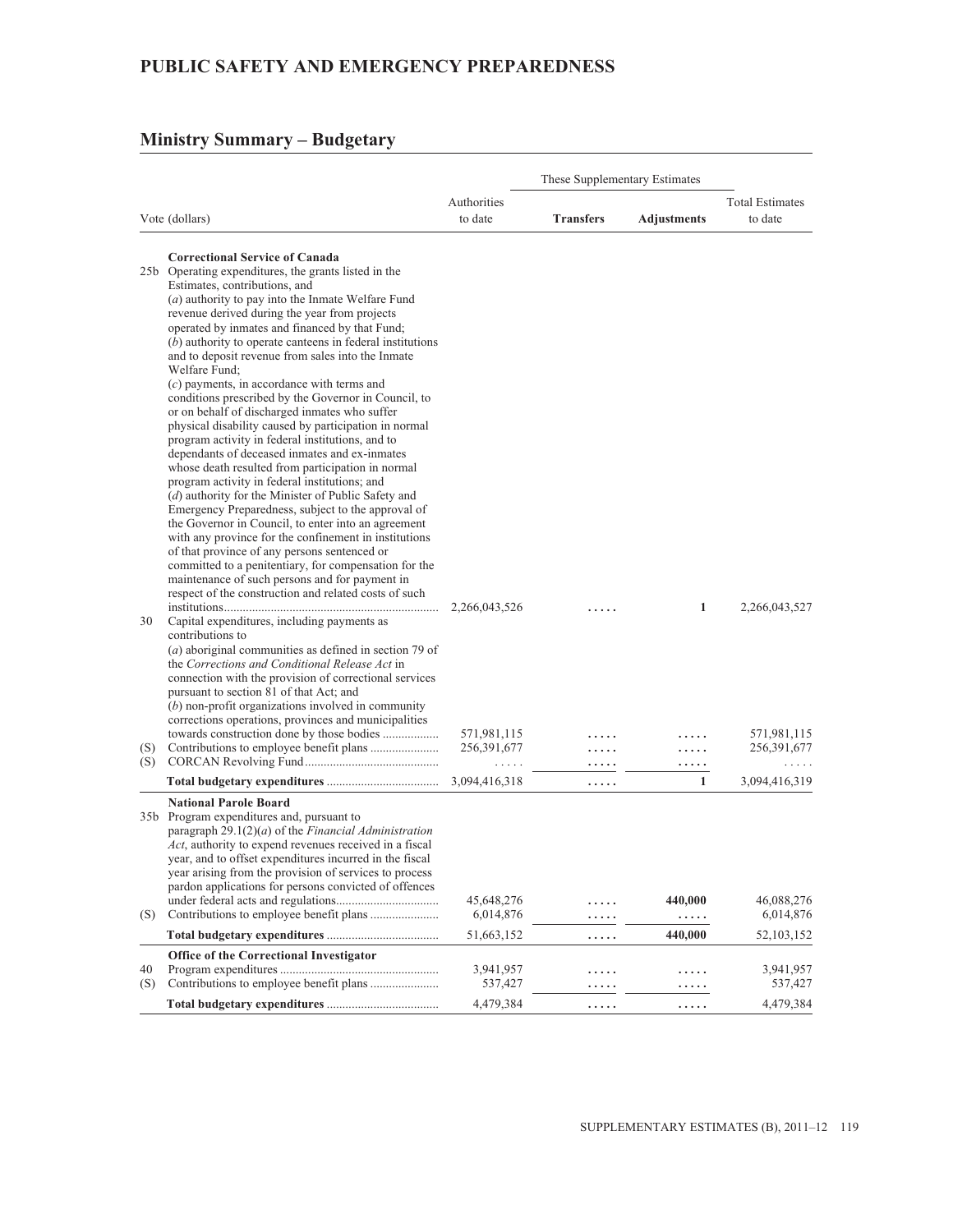### **PUBLIC SAFETY AND EMERGENCY PREPAREDNESS**

## **Ministry Summary – Budgetary**

|            |                                                                                                                                                                       |                        |                  | These Supplementary Estimates |                                   |  |  |
|------------|-----------------------------------------------------------------------------------------------------------------------------------------------------------------------|------------------------|------------------|-------------------------------|-----------------------------------|--|--|
|            | Vote (dollars)                                                                                                                                                        | Authorities<br>to date | <b>Transfers</b> | <b>Adjustments</b>            | <b>Total Estimates</b><br>to date |  |  |
|            | <b>Royal Canadian Mounted Police</b>                                                                                                                                  |                        |                  |                               |                                   |  |  |
|            | 45b Operating expenditures and authority to expend<br>revenue received during the fiscal year $-$ To authorize<br>the transfer of \$35,000,000 from Public Safety and |                        |                  |                               |                                   |  |  |
|            | Emergency Preparedness Vote 5, \$2,681,000 from<br>Public Works and Government Services Vote 1 and<br>\$549,776 from Transport Vote 1, Appropriation Act              |                        |                  |                               |                                   |  |  |
|            | No. 1, 2011–12 for the purposes of this Vote and to<br>50b Capital expenditures – To authorize the transfer of                                                        | 2,103,244,920          | 37,720,776       | 38,988,891                    | 2,179,954,587                     |  |  |
|            | \$49,000 from National Defence Vote 5,<br>Appropriation Act No. 1, 2011-12 for the purposes of                                                                        |                        |                  |                               |                                   |  |  |
|            | this Vote and to provide a further amount of<br>55b The grants listed in the Estimates and contributions,<br>provided that the amount listed for any grant may be     | 338,995,403            | 49,000           | 15,264,248                    | 354,308,651                       |  |  |
|            | increased or decreased subject to the approval of the                                                                                                                 | 120,362,517            |                  | 8,074,272                     | 128,436,789                       |  |  |
| (S)<br>(S) | Pensions and other employee benefits – Members of                                                                                                                     | 91,276,888             |                  |                               | 91,276,888                        |  |  |
| (S)        | Pensions under the Royal Canadian Mounted Police                                                                                                                      | 365, 107, 552          |                  | .                             | 365, 107, 552                     |  |  |
|            | Pension Continuation Act (R.S.C., 1970, c. R-10)                                                                                                                      | 17,500,000             |                  |                               | 17,500,000                        |  |  |
|            |                                                                                                                                                                       | 3,036,487,280          | 37,769,776       | 62,327,411                    | 3,136,584,467                     |  |  |
|            | Royal Canadian Mounted Police External Review<br>Committee                                                                                                            |                        |                  |                               |                                   |  |  |
|            | 60b Program expenditures $-$ To authorize the transfer of<br>\$480,000 from Public Safety and Emergency<br>Preparedness Vote 45, Appropriation Act No. 1,             |                        |                  |                               |                                   |  |  |
|            |                                                                                                                                                                       | 1,367,601              | 480,000          | 1                             | 1,847,602                         |  |  |
| (S)        |                                                                                                                                                                       | 181,574                | .                | .                             | 181,574                           |  |  |
|            |                                                                                                                                                                       | 1,549,175              | 480,000          | $\mathbf{1}$                  | 2,029,176                         |  |  |
|            | <b>Royal Canadian Mounted Police Public</b><br><b>Complaints Commission</b>                                                                                           |                        |                  |                               |                                   |  |  |
|            |                                                                                                                                                                       | 8,046,909              |                  |                               | 8,046,909                         |  |  |
| (S)        |                                                                                                                                                                       | 589,215                | .                |                               | 589,215                           |  |  |
|            |                                                                                                                                                                       | 8,636,124              | .                | .                             | 8,636,124                         |  |  |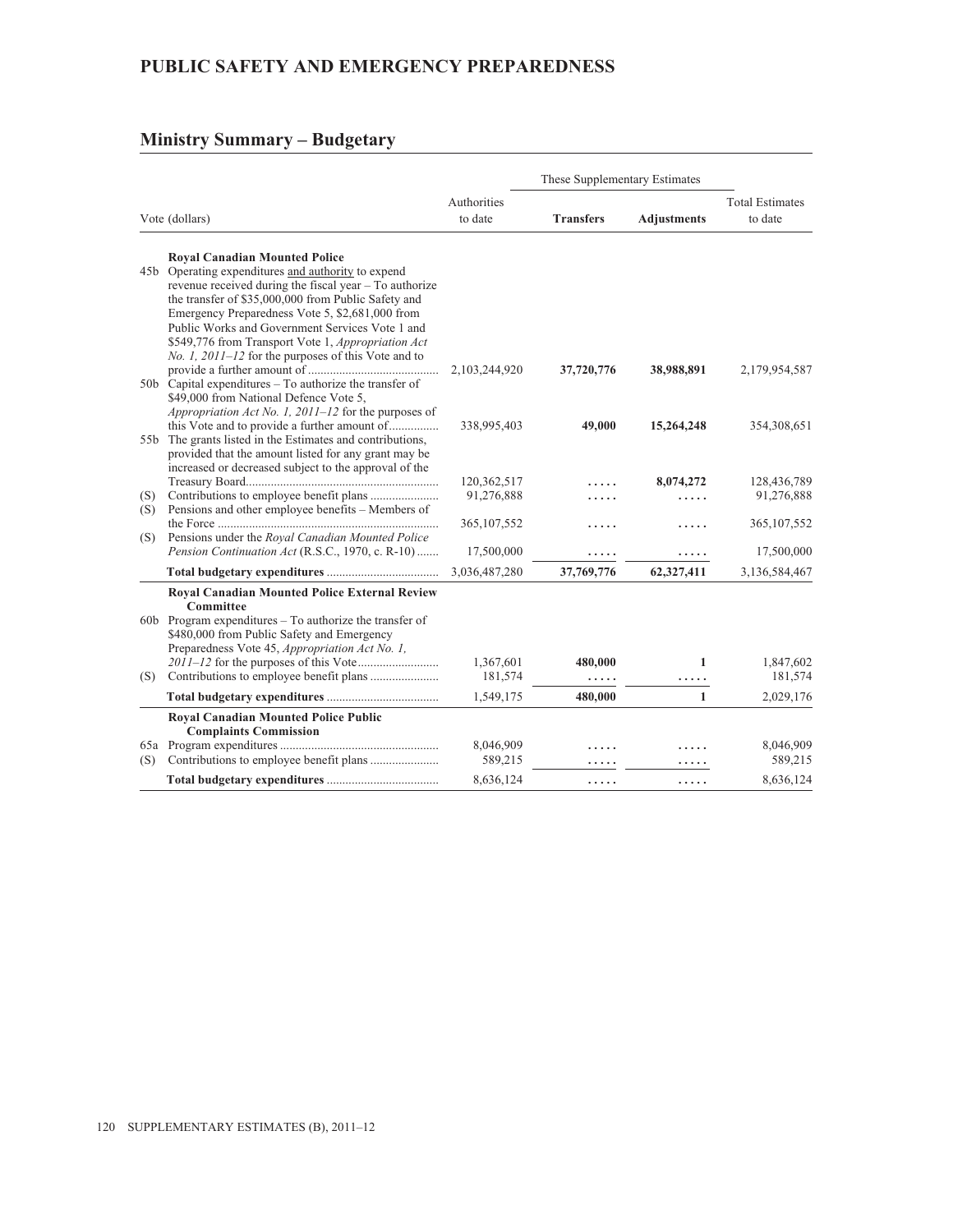## **PUBLIC SAFETY AND EMERGENCY PREPAREDNESS Department**

### **Explanation of Requirements (thousands of dollars)**

| <b>Voted Appropriations</b>                                                                                                                                                                                                                                     | Vote 1 | Vote 5       | <b>Total</b>     |
|-----------------------------------------------------------------------------------------------------------------------------------------------------------------------------------------------------------------------------------------------------------------|--------|--------------|------------------|
| Funding for the sustainability of agreements under the First Nations Policing Program<br>Funding to support activities related to the solicitation, development and delivery of<br>targeted prevention interventions aimed at reducing youth violence and youth | .      | 15,000       | 15,000           |
| Financial assistance to provinces and territories for costs incurred during the                                                                                                                                                                                 | 1,148  | 6,132        | 7,280            |
| Funding for the audit of contribution agreements for the reimbursement to provincial<br>and municipal agencies for planning and operating costs related to policing and                                                                                         |        | 1,500        | 1,500            |
|                                                                                                                                                                                                                                                                 | 680    | .            | 680              |
|                                                                                                                                                                                                                                                                 | 263    | 50           | 313              |
| <b>Total Voted Appropriations</b>                                                                                                                                                                                                                               | 2,091  | 22,682       | 24,773           |
| <b>Transfers</b>                                                                                                                                                                                                                                                |        |              |                  |
| Transfer from Transport – To support the Canadian Safeguarding and Response                                                                                                                                                                                     | 430    | .            | 430              |
|                                                                                                                                                                                                                                                                 | 22     |              | 22               |
| Transfer to the Office of the Director of Public Prosecutions – To support and<br>implement Crimeorg.ca, a national website for combating organized crime<br>Transfer to Foreign Affairs and International Trade – To provide support to                        | (127)  | .            | (127)            |
| Transfer to Royal Canadian Mounted Police – For First Nations community policing                                                                                                                                                                                | (328)  | .            | (328)            |
|                                                                                                                                                                                                                                                                 | .      | (35,000)     | (35,000)         |
| <b>Total Transfers</b>                                                                                                                                                                                                                                          | (3)    | (35,000)     | (35,003)         |
| <b>These Supplementary Estimates</b>                                                                                                                                                                                                                            | 2,088  | (12,318)     | (10, 230)        |
| <b>Transfer Payments (dollars)</b>                                                                                                                                                                                                                              |        | <b>Voted</b> | <b>Statutory</b> |
| <b>Contributions</b>                                                                                                                                                                                                                                            |        |              |                  |
| Payments to the provinces, territories, municipalities, Indian band councils and recognized<br>authorities representing Indians on reserve, Indian communities on Crown land and                                                                                |        |              |                  |
|                                                                                                                                                                                                                                                                 |        | 15,000,000   |                  |
| Financial assistance to provinces and territories for costs incurred during the repatriation of                                                                                                                                                                 |        | 6,132,000    |                  |
|                                                                                                                                                                                                                                                                 |        | 1,500,000    |                  |
|                                                                                                                                                                                                                                                                 |        | 50,000       | .                |
| <b>Total Gross Transfer Payments</b>                                                                                                                                                                                                                            |        | 22,682,000   | .                |
|                                                                                                                                                                                                                                                                 |        | 35,000,000   | .                |
| <b>Net Transfer Payments</b>                                                                                                                                                                                                                                    |        | (12,318,000) | .                |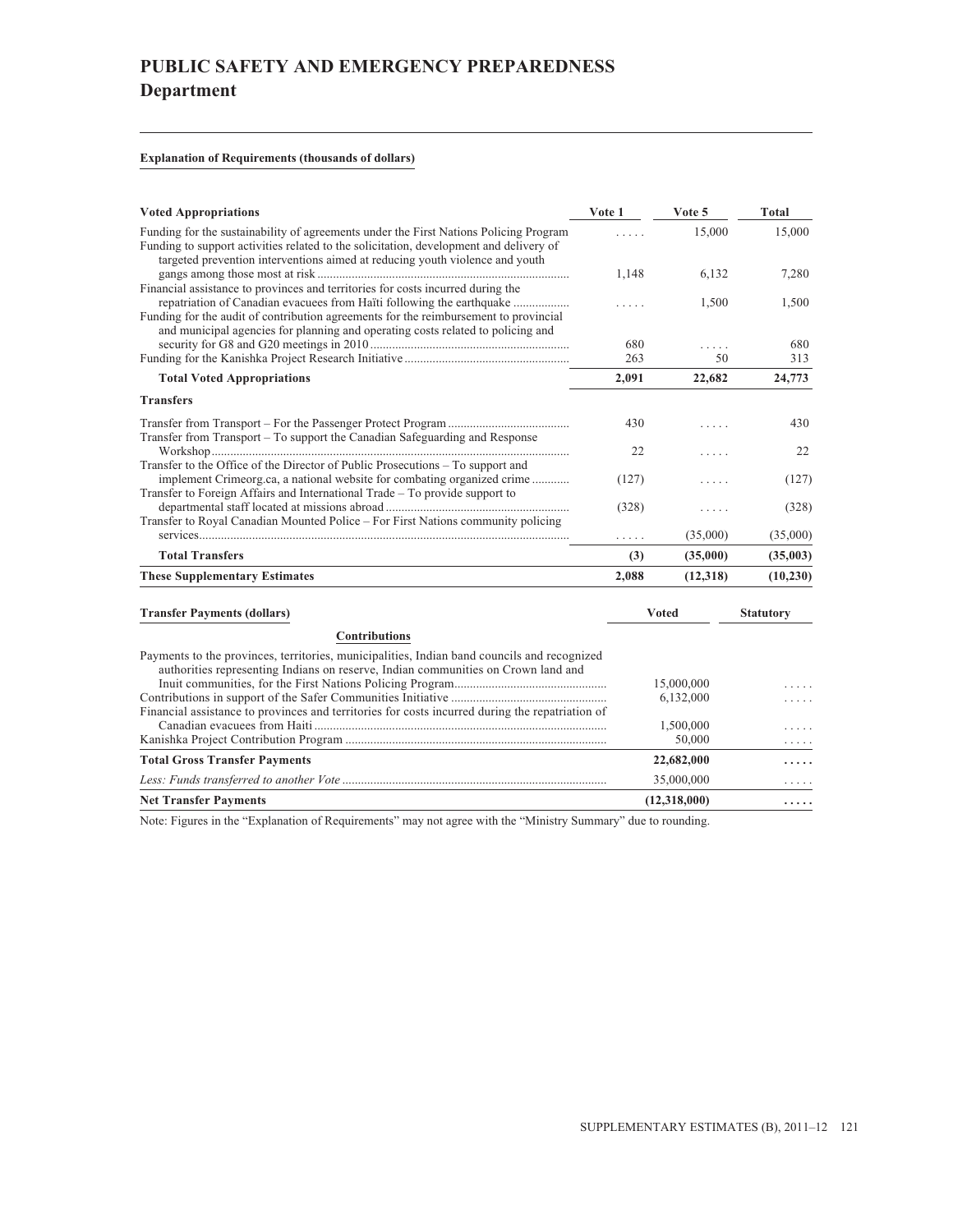## **PUBLIC SAFETY AND EMERGENCY PREPAREDNESS Canada Border Services Agency**

#### **Explanation of Requirements (thousands of dollars)**

| <b>Voted Appropriations</b>                                                                                                                                            | Vote 10 | Vote 15 | Total   |
|------------------------------------------------------------------------------------------------------------------------------------------------------------------------|---------|---------|---------|
| Funding for incremental costs relating to the mass migrant arrival of the MV Sun Sea.                                                                                  | 22,008  | .       | 22,008  |
|                                                                                                                                                                        | 20,451  | .       | 20,451  |
| Funding for the ongoing implementation of the Harmonized Sales Tax, Harmonized<br>Sales Tax Credit, and Nova Scotia Affordable Living Tax Credit (horizontal item)     | 9,651   | 1.554   | 11,205  |
| Funding to continue work on the inclusion of biometrics in the temporary visa stream                                                                                   | 1,508   | 1.896   | 3,404   |
| Funding to bolster the combat against the laundering of proceeds of crime and the<br>financing of terrorist activities in accordance with the Proceeds of Crime (Money |         |         |         |
|                                                                                                                                                                        | 2,939   | .       | 2,939   |
|                                                                                                                                                                        | 1,508   | .       | 1,508   |
| Gross Voted Appropriations                                                                                                                                             | 58,065  | 3.450   | 61,515  |
| <b>Funds Available</b>                                                                                                                                                 |         |         |         |
|                                                                                                                                                                        | 20,519  | .       | 20,519  |
| <b>Total Voted Appropriations</b>                                                                                                                                      | 37,546  | 3,450   | 40,996  |
| <b>Transfers</b>                                                                                                                                                       |         |         |         |
| Transfer from Transport – For the Commercial Marine Export Examination Mapping                                                                                         | 246     |         | 246     |
| Transfer to Foreign Affairs and International Trade – To provide support to                                                                                            |         |         |         |
|                                                                                                                                                                        | (891)   | (175)   | (1,066) |
| <b>Total Transfers</b>                                                                                                                                                 | (645)   | (175)   | (820)   |
| <b>These Supplementary Estimates</b>                                                                                                                                   | 36,901  | 3.275   | 40,176  |

#### **Explanation of Funds Available (dollars)**

Vote 10: \$20,518,827 in total authorities is available within the Vote due to employee benefit plan costs resulting from the 2010–11 conversion of funds to salary dollars (\$11,775,827); and the discontinuation of payments to Canada Post Corporation for the handling fee related to mail orders on imports (\$8,743,000).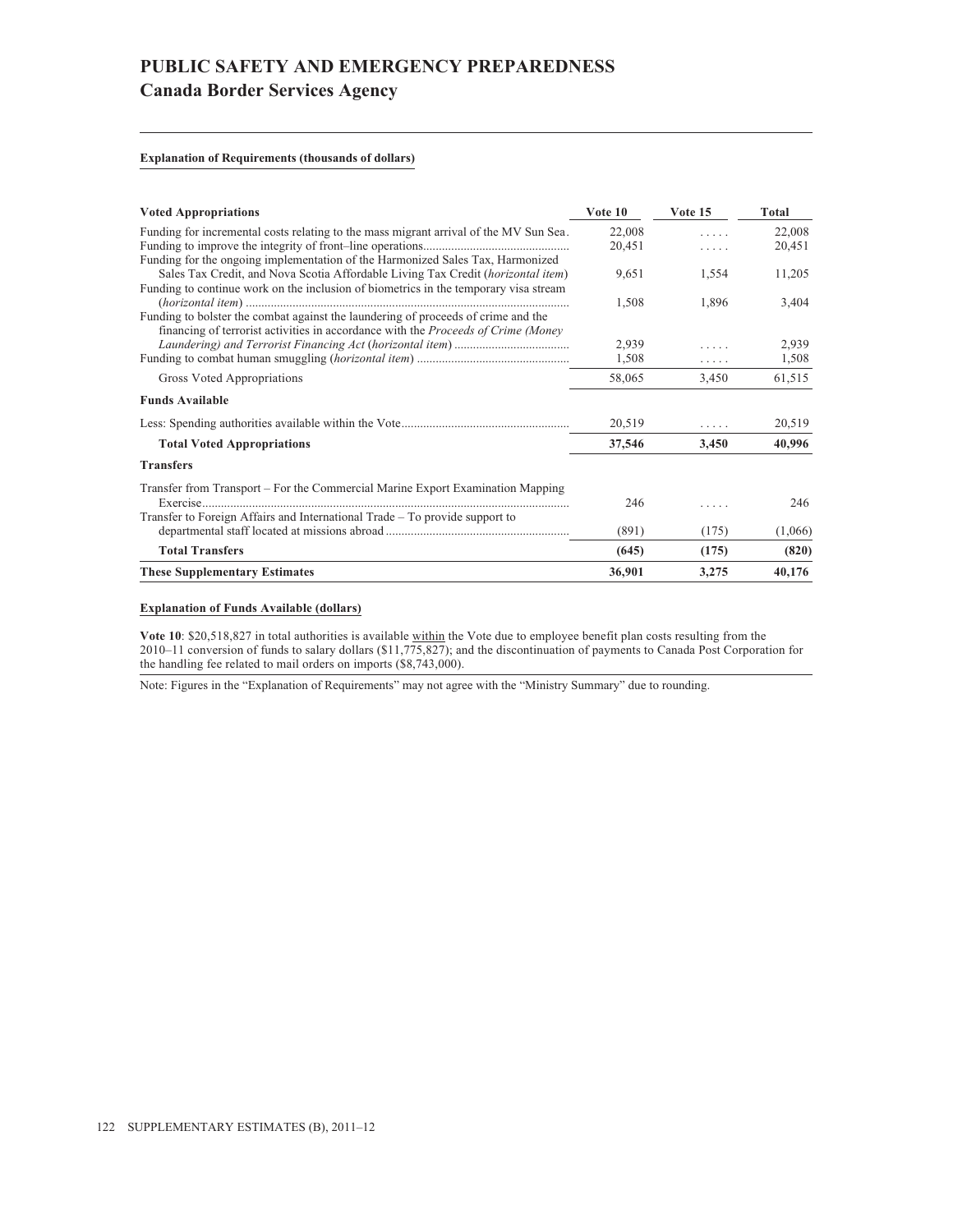## **PUBLIC SAFETY AND EMERGENCY PREPAREDNESS Canadian Security Intelligence Service**

#### **Explanation of Requirements (thousands of dollars)**

| <b>Voted Appropriations</b>                                                                                                                                                                                                            | Vote 20        |
|----------------------------------------------------------------------------------------------------------------------------------------------------------------------------------------------------------------------------------------|----------------|
| Recovery of costs related to security screening of employees at nuclear power plants and provincial government                                                                                                                         | 2.514<br>1,862 |
| <b>Total Adjustments to Appropriations</b>                                                                                                                                                                                             | 4.376          |
| <b>Transfers</b>                                                                                                                                                                                                                       |                |
| Transfer from Foreign Affairs and International Trade – Adjustment to funding previously provided for support to<br>Transfer from National Defence – For public security related to the Chemical, Biological, Radiological and Nuclear | 5.483<br>211   |
| <b>Total Transfers</b>                                                                                                                                                                                                                 | 5,695          |
| <b>These Supplementary Estimates</b>                                                                                                                                                                                                   | 10,070         |

Note: Figures in the "Explanation of Requirements" may not agree with the "Ministry Summary" due to rounding.

### **Correctional Service of Canada**

#### **Explanation of Requirements (thousands of dollars)**

| <b>Voted Appropriations</b>                                                                                                                                                                                                            | Vote 25              |
|----------------------------------------------------------------------------------------------------------------------------------------------------------------------------------------------------------------------------------------|----------------------|
| Funding to provide continued dedicated services to victims of federal offenders through the National Victims<br>Funding related to the assessment, management and remediation of federal contaminated sites ( <i>horizontal item</i> ) | 2.705<br>1.157<br>12 |
| Gross Voted Appropriations                                                                                                                                                                                                             | 3.874                |
| <b>Funds Available</b>                                                                                                                                                                                                                 |                      |
|                                                                                                                                                                                                                                        | 3.874                |
| <b>Total Voted Appropriations</b>                                                                                                                                                                                                      | .                    |
| <b>These Supplementary Estimates</b>                                                                                                                                                                                                   | .                    |

#### **Explanation of Funds Available (dollars)**

**Vote 25**: \$3,874,454 in total authorities is available within the Vote due to a reduced requirement related to the National Capital, Accommodation, and Operations Plan (\$3,862,889); and from a Grant to the University of Saskatchewan College of Medicine for a forensic research centre (\$11,565).

| <b>Transfer Payments (dollars)</b>                                                       | Voted  | <b>Statutory</b> |
|------------------------------------------------------------------------------------------|--------|------------------|
| Grants                                                                                   |        |                  |
| Grant to University of Saskatchewan College of Medicine for a psychiatric residency seat | 11.565 | .                |
| <b>Total Gross Transfer Payments</b>                                                     | 11,565 | .                |
|                                                                                          | 11.565 | .                |
| <b>Net Transfer Payments</b>                                                             | .      | .                |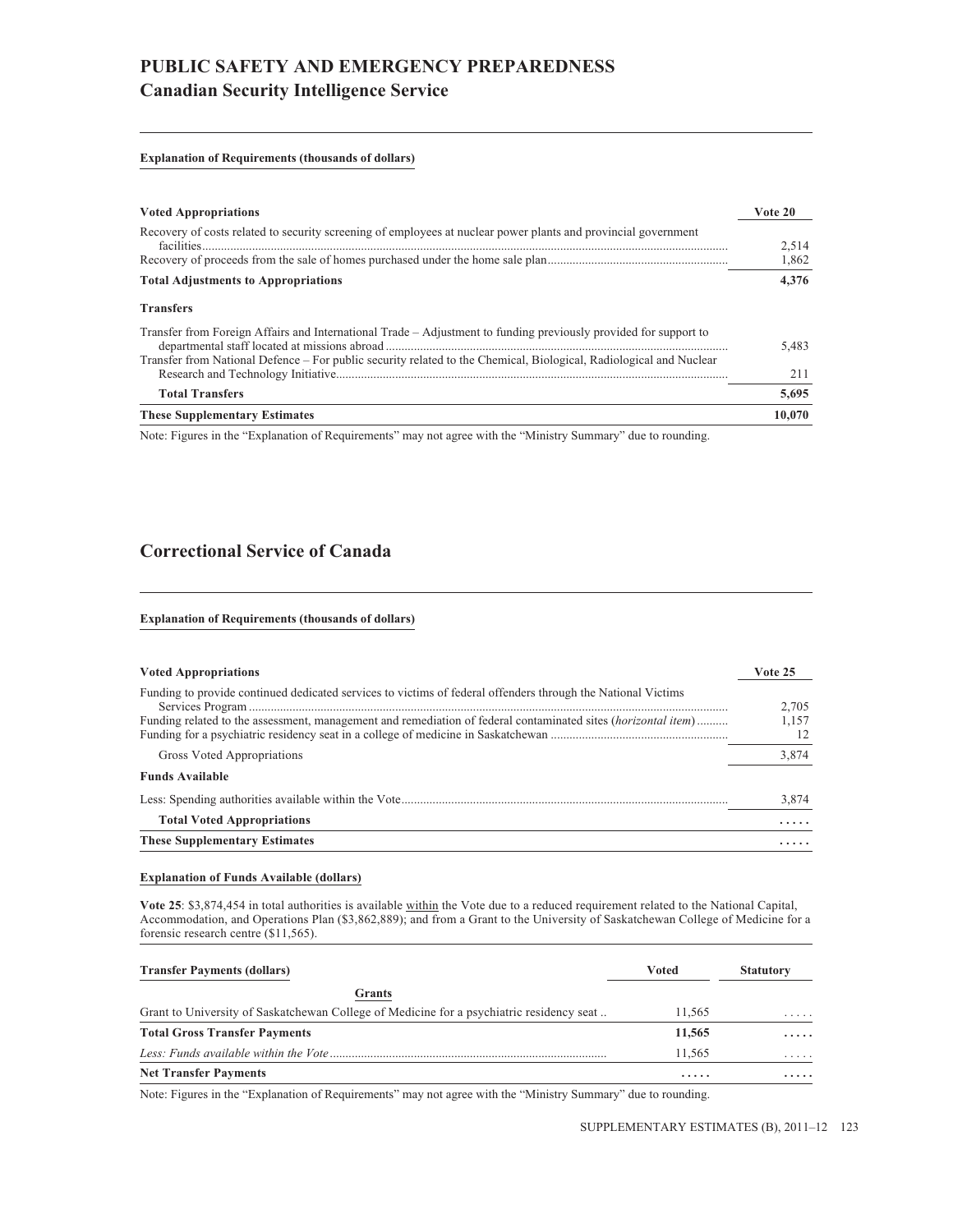## **PUBLIC SAFETY AND EMERGENCY PREPAREDNESS National Parole Board**

#### **Explanation of Requirements (thousands of dollars)**

| <b>Voted Appropriations</b>                                                                                   | Vote 35 |
|---------------------------------------------------------------------------------------------------------------|---------|
|                                                                                                               | 440     |
| Note: Figures in the "Explanation of Requirements" may not agree with the "Ministry Summary" due to rounding. |         |

### **Royal Canadian Mounted Police**

#### **Explanation of Requirements (thousands of dollars)**

| <b>Voted Appropriations</b>                                         | Vote 45 | Vote 50 | Vote 55 | <b>Total</b> |
|---------------------------------------------------------------------|---------|---------|---------|--------------|
| Funding to continue work on the inclusion of biometrics in the      |         |         |         |              |
|                                                                     | 4,201   | 5,856   | .       | 10,057       |
| Funding to extend the deployment of police in Haiti for             |         |         |         |              |
| post-earthquake stabilization and reconstruction efforts            |         |         |         |              |
|                                                                     | 9,281   | .       | .       | 9,281        |
| Funding to compensate members of the Royal Canadian Mounted         |         |         |         |              |
|                                                                     | .       | .       | 8,074   | 8,074        |
| Funding for the Royal Canadian Mounted Police Training Academy.     | .       | 7,000   | .       | 7,000        |
| Funding for the implementation of enhanced security measures on     |         |         |         |              |
|                                                                     | 4,843   | 1,724   | .       | 6,567        |
| Funding to bolster the combat against the laundering of proceeds of |         |         |         |              |
| crime and the financing of terrorist activities in accordance with  |         |         |         |              |
| the Proceeds of Crime (Money Laundering) and Terrorist              |         |         |         |              |
|                                                                     | 6,170   | 113     | .       | 6,283        |
| Funding from the disposal of the former Southern Alberta district   |         |         |         |              |
|                                                                     | 5,000   | .       |         | 5,000        |
| Funding to combat human smuggling (horizontal item)                 | 4,614   |         | .       | 4,614        |
| Funding for the international peace keeping and peace operations in |         |         |         |              |
| countries experiencing or threatened by conflict and in failed or   |         |         |         |              |
|                                                                     | 3,700   |         | .       | 3,700        |
| Funding for the G8/G20 Summit Security Unit to handle the           |         |         |         |              |
| continuing high volume of requests, reviews, investigations and     |         |         |         |              |
| criminal prosecutions related to the G8 and G20 Summits in          |         |         |         |              |
|                                                                     | 3,183   | .       | .       | 3,183        |
| Funding related to the assessment, management and remediation of    |         |         |         |              |
|                                                                     | 828     | .       | .       | 828          |
| Funding for the renewal of Canada's Program on Crime Against        |         |         |         |              |
|                                                                     | 620     | .       |         | 620          |
| Reinvestment of revenues from the sale or transfer of real property | .       | 571     | .<br>.  | 571          |
| Reinvestment of royalties from intellectual property                | 429     |         |         | 429          |
| Funding for criminal record checks related to applications for      |         | .       | .       |              |
|                                                                     | 250     |         |         | 250          |
|                                                                     |         | .       | .       |              |
| Gross Voted Appropriations                                          | 43,119  | 15,264  | 8,074   | 66,457       |
| <b>Funds Available</b>                                              |         |         |         |              |
| Less: Spending authorities available within the Vote                | 4,130   | .       | .       | 4,130        |
| <b>Total Voted Appropriations</b>                                   | 38,989  | 15,264  | 8,074   | 62,327       |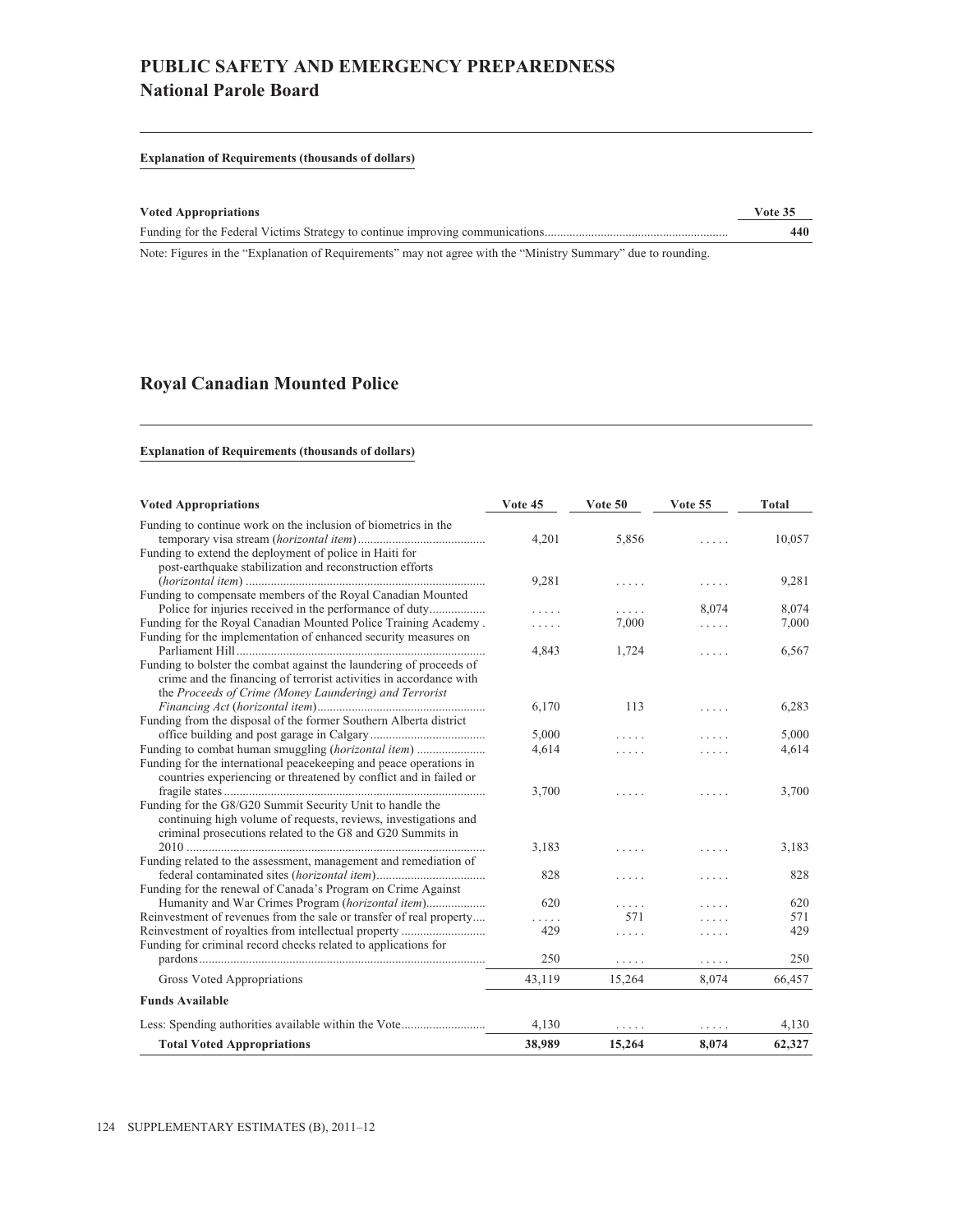## **PUBLIC SAFETY AND EMERGENCY PREPAREDNESS Royal Canadian Mounted Police**

#### **Explanation of Requirements (thousands of dollars)**

| <b>Transfers</b>                                                                                                                                                                                 | Vote 45 | Vote 50 | Vote 55 | Total   |
|--------------------------------------------------------------------------------------------------------------------------------------------------------------------------------------------------|---------|---------|---------|---------|
| Transfer from Public Safety and Emergency Preparedness – For First<br>Transfer from Public Works and Government Services – For<br>reimbursement of accommodation costs related to lease-purchase | 35,000  |         |         | 35,000  |
| agreement for the new headquarters facility located in Ottawa,                                                                                                                                   | 2,681   |         |         | 2,681   |
| Transfer from Transport – For the Great Lakes Marine Security                                                                                                                                    |         | .       | .       |         |
|                                                                                                                                                                                                  | 249     | .       | .       | 249     |
| Transfer from Transport – For Remote Vessel Tracking System                                                                                                                                      |         |         |         |         |
|                                                                                                                                                                                                  | 225     |         |         | 225     |
| Transfer from Transport - For the Lake Ontario Radar Project                                                                                                                                     | 51      | .       |         | 51      |
| Transfer from National Defence – For public security related to the                                                                                                                              |         |         |         |         |
| Chemical, Biological, Radiological and Nuclear Research and                                                                                                                                      |         |         |         |         |
|                                                                                                                                                                                                  |         | 49      | .       | 49      |
| Transfer from Transport – For the Coordinated Radar Platform                                                                                                                                     | 25      |         |         | 25      |
| Transfer to Foreign Affairs and International trade – To provide                                                                                                                                 |         | .       | .       |         |
|                                                                                                                                                                                                  | (30)    | .       | .       | (30)    |
| Transfer to Royal Canadian Mounted Police External Review                                                                                                                                        |         |         |         |         |
| Committee – For funding received from contract policing                                                                                                                                          |         |         |         |         |
| partners in support of Royal Canadian Mounted Police External                                                                                                                                    |         |         |         |         |
|                                                                                                                                                                                                  | (480)   | .       | .       | (480)   |
| <b>Total Transfers</b>                                                                                                                                                                           | 37,721  | 49      | .       | 37,770  |
| <b>These Supplementary Estimates</b>                                                                                                                                                             | 76,710  | 15,313  | 8,074   | 100,097 |

#### **Explanation of Funds Available (dollars)**

**Vote 45**: \$4,130,000 in total authorities is available within the Vote due to delays in the resolution of lawsuits related to vendor contracts and loss of business during the Vancouver Olympics in 2010 (\$4,000,000); and due to reduced operating requirements from a realignment of activities for the assessment, management and remediation of federal contaminated sites (\$130,000).

| <b>Transfer Payments (dollars)</b>                                                  | Voted     | <b>Statutory</b> |
|-------------------------------------------------------------------------------------|-----------|------------------|
| <b>Grants</b>                                                                       |           |                  |
| To compensate members of the Royal Canadian Mounted Police for injuries received in |           |                  |
|                                                                                     | 8,074,272 | .                |

Note: Figures in the "Explanation of Requirements" may not agree with the "Ministry Summary" due to rounding.

### **Royal Canadian Mounted Police External Review Committee**

| <b>Explanation of Requirements (thousands of dollars)</b>                                                        |         |
|------------------------------------------------------------------------------------------------------------------|---------|
|                                                                                                                  |         |
| <b>Transfers</b>                                                                                                 | Vote 60 |
| Transfer from Royal Canadian Mounted Police – For funding received from contract policing partners in support of | 480     |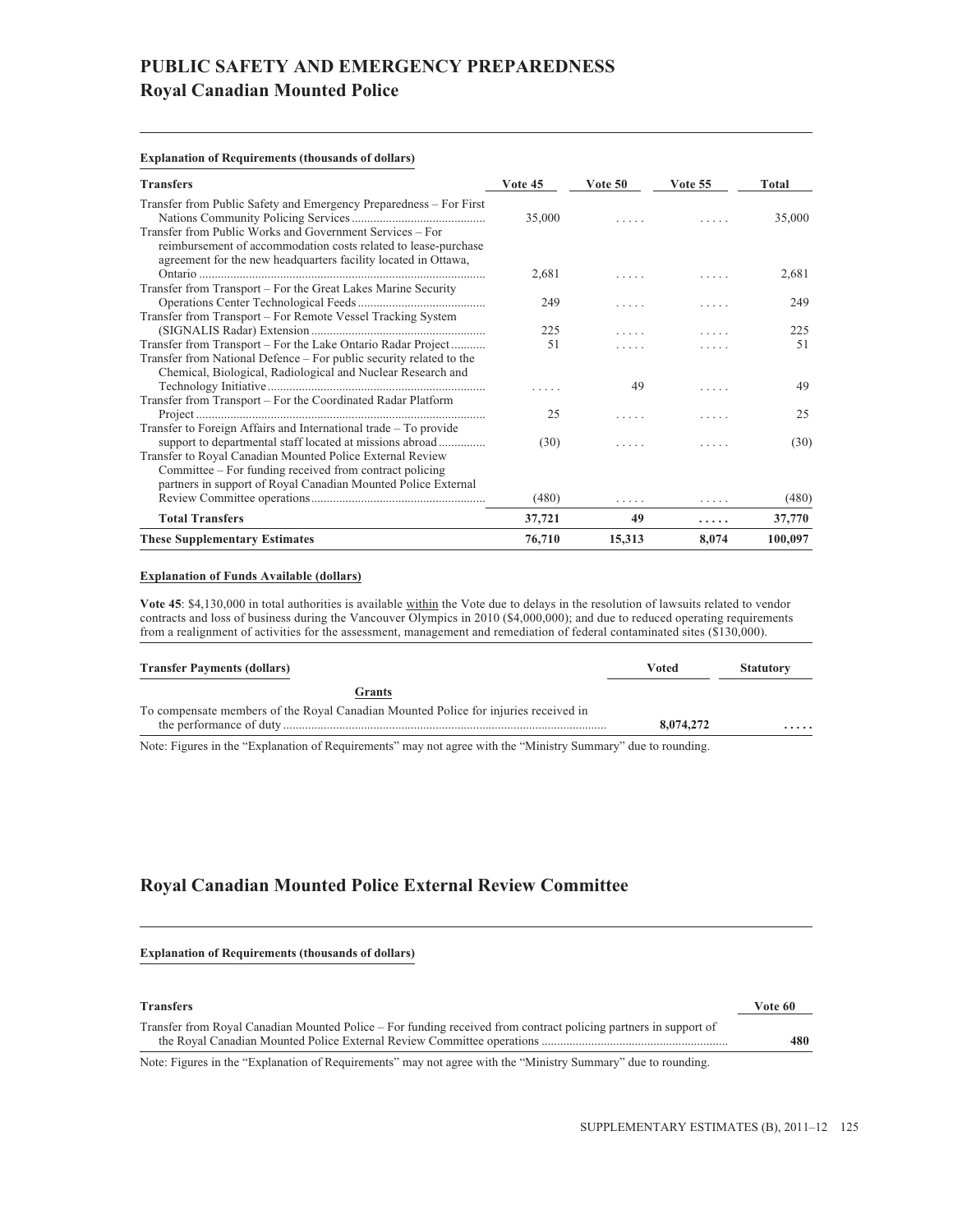### **PUBLIC WORKS AND GOVERNMENT SERVICES**

|            |                                                                                                                                                                                                                                                                                                                                                                                           |                         | These Supplementary Estimates |                    |                         |  |
|------------|-------------------------------------------------------------------------------------------------------------------------------------------------------------------------------------------------------------------------------------------------------------------------------------------------------------------------------------------------------------------------------------------|-------------------------|-------------------------------|--------------------|-------------------------|--|
|            |                                                                                                                                                                                                                                                                                                                                                                                           | Authorities             |                               |                    | <b>Total Estimates</b>  |  |
|            | Vote (dollars)                                                                                                                                                                                                                                                                                                                                                                            | to date                 | <b>Transfers</b>              | <b>Adjustments</b> | to date                 |  |
|            |                                                                                                                                                                                                                                                                                                                                                                                           |                         |                               |                    |                         |  |
| 1b         | Department<br>Operating expenditures for the provision of<br>accommodation, common and central services<br>including recoverable expenditures on behalf of the<br>Canada Pension Plan, the <i>Employment Insurance Act</i><br>and the Seized Property Management Act; authority to<br>spend revenues received during the fiscal year arising<br>from accommodation and central and common |                         |                               |                    |                         |  |
|            | services in respect of these services and the payment<br>to each member of the Queen's Privy Council for<br>Canada who is a Minister without Portfolio or a<br>Minister of State who does not preside over a<br>Ministry of State of a salary not to exceed the salary                                                                                                                    |                         |                               |                    |                         |  |
|            | paid to Ministers of State who preside over Ministries<br>of State under the <i>Salaries Act</i> , as adjusted pursuant<br>to the Parliament of Canada Act and pro rata for any<br>period of less than a year – To authorize the transfer<br>of \$353,724 from Transport Vote 1, Appropriation<br><i>Act No. 1, 2011–12</i> for the purpose of this Vote and to                           |                         |                               |                    |                         |  |
| 5b         | Capital expenditures including expenditures on works<br>other than federal property and authority to reimburse<br>tenants of federal property for improvements<br>authorized by the Minister of Public Works and<br>Government Services – To authorize the transfer of<br>\$42,318,625 from Public Works and Government<br>Services Vote 1, Appropriation Act No. 1, 2011-12              | 2,180,329,499           | (48, 277, 726)                | 84,521,441         | 2,216,573,214           |  |
| 6a         | for the purposes of this Vote and to provide a further<br>Translation Bureau Revolving Fund - In accordance<br>with section 29.1 of the Financial Administration Act,<br>to increase from \$10,000,000 to \$20,000,000,<br>effective April 1, 2011, the amount by which the<br>aggregate of expenditures made for the purpose of the<br>fund, established by Vote 23d, Appropriation Act  | 412,788,365             | 42,318,625                    | 46,849,389         | 501,956,379             |  |
|            |                                                                                                                                                                                                                                                                                                                                                                                           | 1                       |                               |                    | 1                       |  |
| 10<br>(S)  |                                                                                                                                                                                                                                                                                                                                                                                           | 5,210,000<br>99,871,902 |                               |                    | 5,210,000<br>99,871,902 |  |
| (S)        | Minister of Public Works and Government Services<br>and Minister for Status of Women – Salary and motor                                                                                                                                                                                                                                                                                   |                         |                               |                    |                         |  |
|            |                                                                                                                                                                                                                                                                                                                                                                                           | 77,516                  |                               |                    | 77,516                  |  |
| (S)<br>(S) | Telecommunications and Informatics Common                                                                                                                                                                                                                                                                                                                                                 | 10,000,000              | .                             | .                  | 10,000,000              |  |
|            |                                                                                                                                                                                                                                                                                                                                                                                           | 6,200,000               | .                             | .                  | 6,200,000               |  |
| (S)<br>(S) | Payment in lieu of taxes to municipalities and other                                                                                                                                                                                                                                                                                                                                      | 3,082,000               | .                             | .                  | 3,082,000               |  |
| (S)        |                                                                                                                                                                                                                                                                                                                                                                                           | .<br>1.1.1.1            |                               |                    | .<br>.                  |  |
| (S)        | Consulting and Audit Canada Revolving Fund                                                                                                                                                                                                                                                                                                                                                | (198, 850)              | .                             | .                  | (198, 850)              |  |
| (S)        |                                                                                                                                                                                                                                                                                                                                                                                           | (4,854,000)             | .                             | .                  | (4,854,000)             |  |
|            |                                                                                                                                                                                                                                                                                                                                                                                           | 2,712,506,433           | (5,959,101)                   | 131,370,830        | 2,837,918,162           |  |

## **Ministry Summary – Budgetary**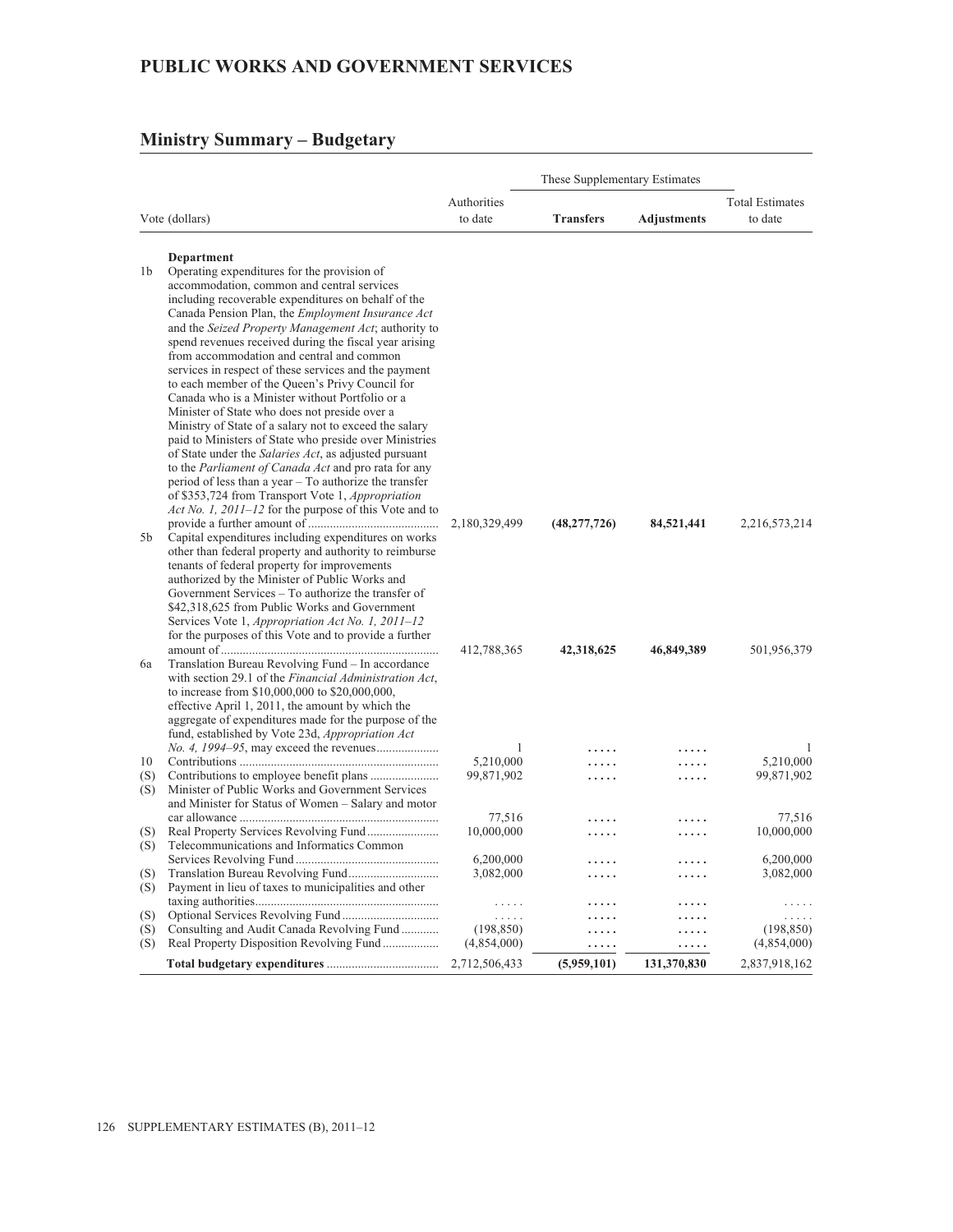### **PUBLIC WORKS AND GOVERNMENT SERVICES**

|                                                                                                                                                                                                                                                                             |                        | These Supplementary Estimates |                    |                                   |
|-----------------------------------------------------------------------------------------------------------------------------------------------------------------------------------------------------------------------------------------------------------------------------|------------------------|-------------------------------|--------------------|-----------------------------------|
| Vote (dollars)                                                                                                                                                                                                                                                              | Authorities<br>to date | <b>Transfers</b>              | <b>Adjustments</b> | <b>Total Estimates</b><br>to date |
| <b>Old Port of Montreal Corporation Inc.</b><br>13b Payments to the Old Port of Montreal Corporation<br>Inc. for operating and capital expenditures $-$ To<br>authorize the transfer of \$24,826,375 from Privy<br>Council Vote 25, <i>Appropriation Act No.1</i> , 2011–12 | .                      | 24,826,375                    |                    | 24,826,376                        |
|                                                                                                                                                                                                                                                                             | .                      | 24,826,375                    |                    | 24,826,376                        |

### **Ministry Summary – Budgetary**

Note: Order in Council P.C. 2011-0585 designates the Minister of Public Works and Government Services, a member of the Queen's Privy Council for Canada, as the appropriate Minister for the Canada Lands Company Limited for the purposes of the *Financial Administration Act*, effective May 18, 2011.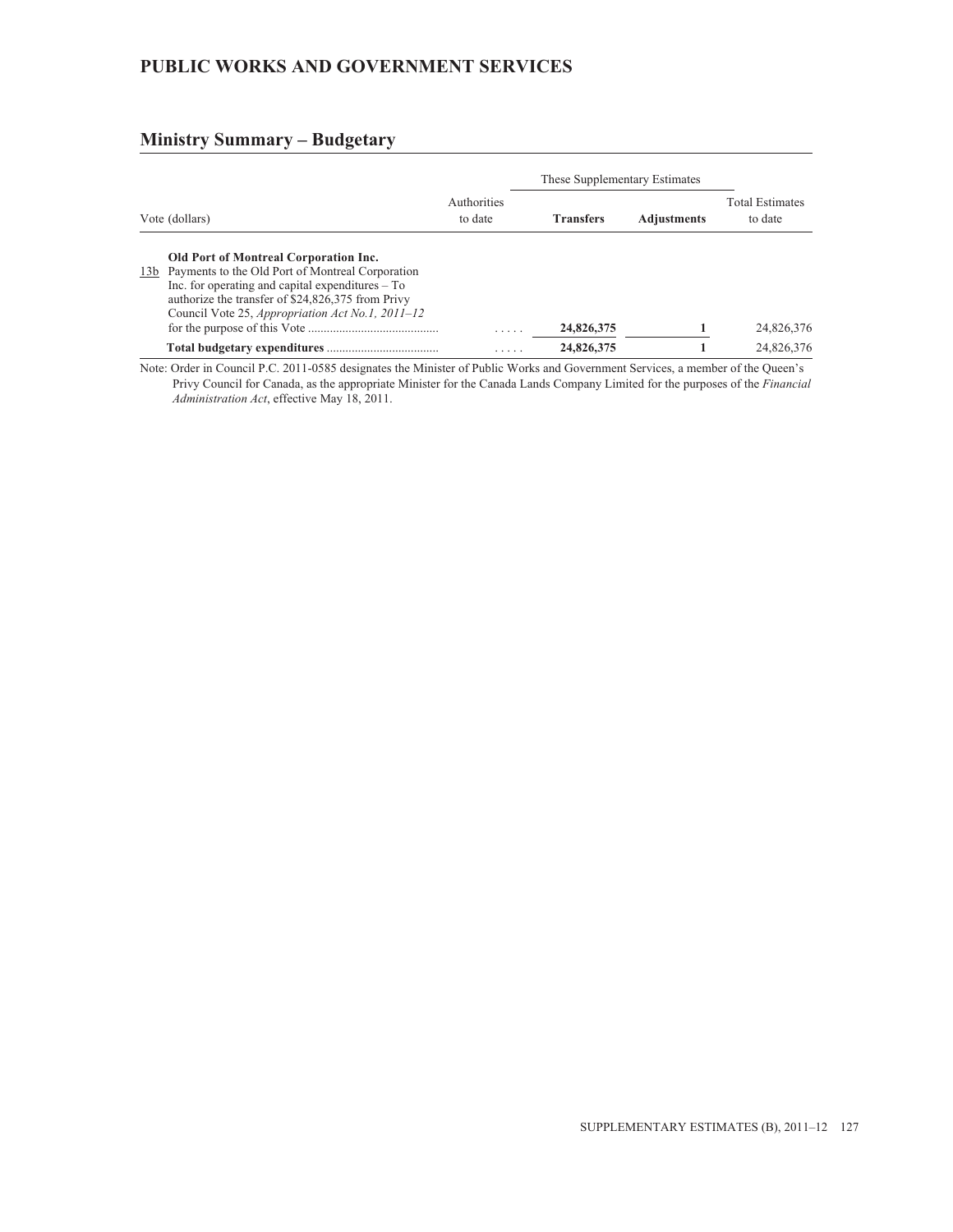## **PUBLIC WORKS AND GOVERNMENT SERVICES Department**

**Explanation of Requirements (thousands of dollars)**

| <b>Voted Appropriations</b>                                                                                                                                                                                                            | Vote 1       | Vote 5     | <b>Total</b>   |
|----------------------------------------------------------------------------------------------------------------------------------------------------------------------------------------------------------------------------------------|--------------|------------|----------------|
| Funding for projects to rehabilitate the parliamentary precinct buildings<br>Funding for the estimated cost of additional office accommodation provided to                                                                             | 20,994       | 43,458     | 64,452         |
| Funding for the creation of a national system to enable secure on-line transactions by                                                                                                                                                 | 38,978       |            | 38,978         |
| Funding to make capital investments required to preserve the useful life of                                                                                                                                                            | 16,500       | .          | 16,500         |
| Funding related to the assessment, management and remediation of federal                                                                                                                                                               | 14,915       |            | 14,915         |
|                                                                                                                                                                                                                                        | 5,176<br>.   | .<br>3,392 | 5.176<br>3,392 |
| Funding to prevent and reduce homelessness across Canada by making surplus<br>federal real property available to non-profit organizations under the Surplus                                                                            |              |            |                |
| Funding to improve financial systems and to support financial decision-making in the                                                                                                                                                   | 3,000        | .          | 3,000          |
| Funding to consolidate all pay administration services into one centre of expertise                                                                                                                                                    | 1,365<br>162 | .<br>.     | 1,365<br>162   |
| Gross Voted Appropriations                                                                                                                                                                                                             | 101,089      | 46,850     | 147,939        |
| <b>Funds Available</b>                                                                                                                                                                                                                 |              |            |                |
|                                                                                                                                                                                                                                        |              |            |                |
|                                                                                                                                                                                                                                        | 16,568       | 1.1.1.1    | 16,568         |
| <b>Total Voted Appropriations</b>                                                                                                                                                                                                      | 84,521       | 46,850     | 131,371        |
| <b>Transfers</b>                                                                                                                                                                                                                       |              |            |                |
| Transfer from Transport – Transfer of departmental support related to the Canada<br>Lands Company Limited, as a result of government restructuring whereby the<br>Minister of Public Works and Government Services is now the Minister |              |            |                |
|                                                                                                                                                                                                                                        | 354          |            | 354            |
| Internal reallocation of resources – To reallocate funding for the West Block Program<br>Internal reallocation of resources – To reallocate funding for the National Investment                                                        | (11,740)     | 11,740     |                |
| Internal reallocation of resources – To reallocate funding to advance the West Block                                                                                                                                                   | (14,915)     | 14,915     |                |
|                                                                                                                                                                                                                                        | (15,664)     | 15,664     | .              |
| Transfer to National Capital Commission – For site rehabilitation costs of the Garden<br>of the Provinces and Territories due to the custody transfer of that property                                                                 | (450)        | 1.1.1.1    | (450)          |
| Transfer to Royal Canadian Mounted Police – For reimbursement of accommodation<br>costs related to lease-purchase agreement for the new headquarters facility located                                                                  |              |            |                |
| Transfer to National Defence – To reimburse National Defence for Communications                                                                                                                                                        | (2,681)      |            | (2,681)        |
| Security Establishment Canada employees moving from Public Works and<br>Government Services accommodation space to National Defence accommodation                                                                                      |              |            |                |
|                                                                                                                                                                                                                                        | (3,182)      | .          | (3,182)        |
| <b>Total Transfers</b>                                                                                                                                                                                                                 | (48, 278)    | 42,319     | (5,959)        |
| <b>These Supplementary Estimates</b>                                                                                                                                                                                                   | 36,244       | 89,168     | 125,412        |

#### **Explanation of Funds Available (dollars)**

**Vote 1**: \$16,567,769 in total authorities is available within the Vote due to savings identified as part of the government's ongoing strategic review of departmental spending announced in Budget 2010 (\$16,488,000); and for banking fees related to the administration of the Public Service Superannuation Plan (\$79,769).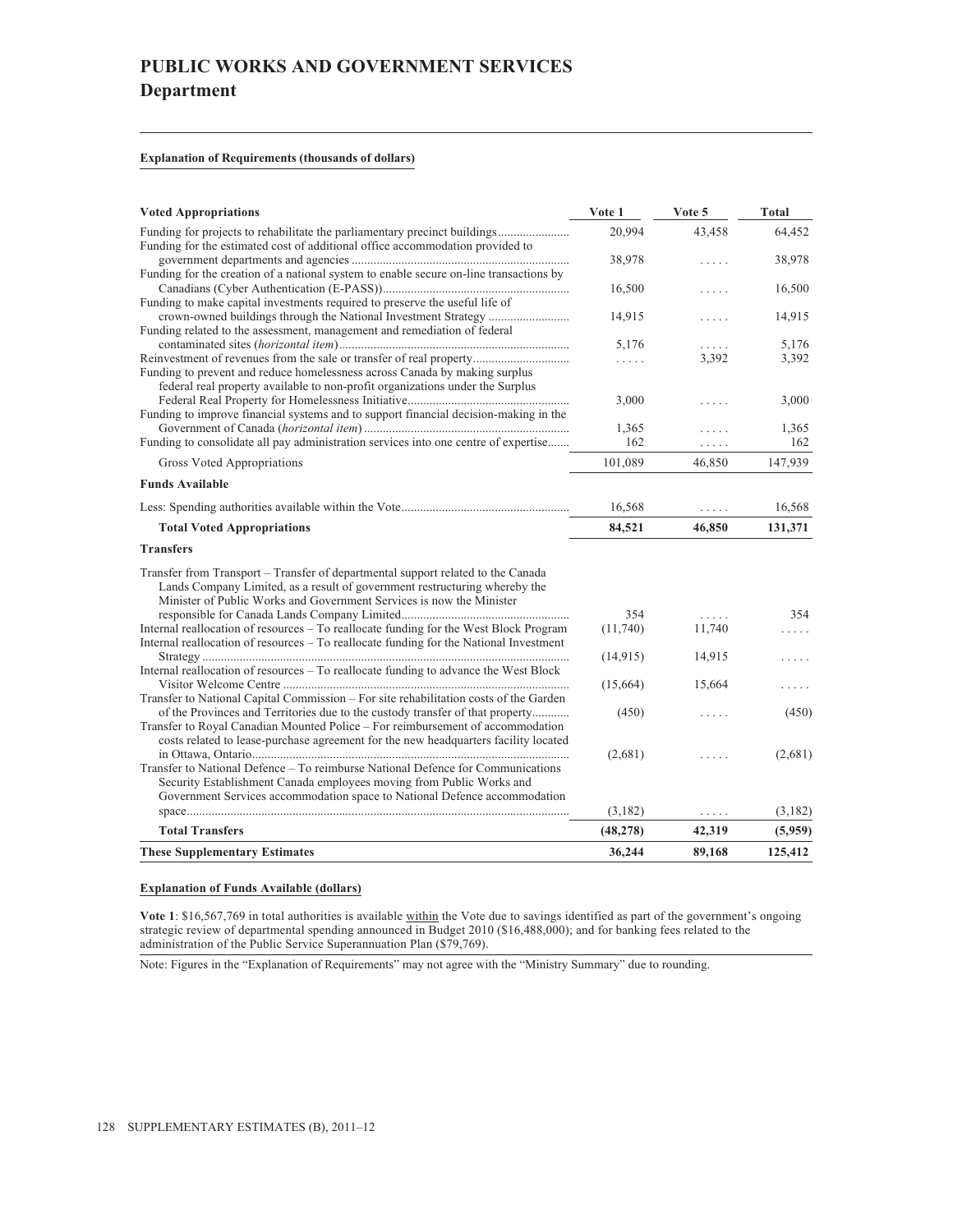## **PUBLIC WORKS AND GOVERNMENT SERVICES Old Port of Montreal Corporation Inc.**

### **Explanation of Requirements (thousands of dollars)**

| <b>Transfers</b>                                                                                                | Vote 13 |
|-----------------------------------------------------------------------------------------------------------------|---------|
| Transfer of the Old Port of Montreal Corporation Inc. from the Privy Council portfolio to the Public Works and  |         |
| Government Services portfolio, as a result of government restructuring whereby the Minister of Public Works and |         |
| Government Services is now the Minister responsible for the Canada Lands Company Limited, including its         |         |
|                                                                                                                 | 24,826  |
|                                                                                                                 |         |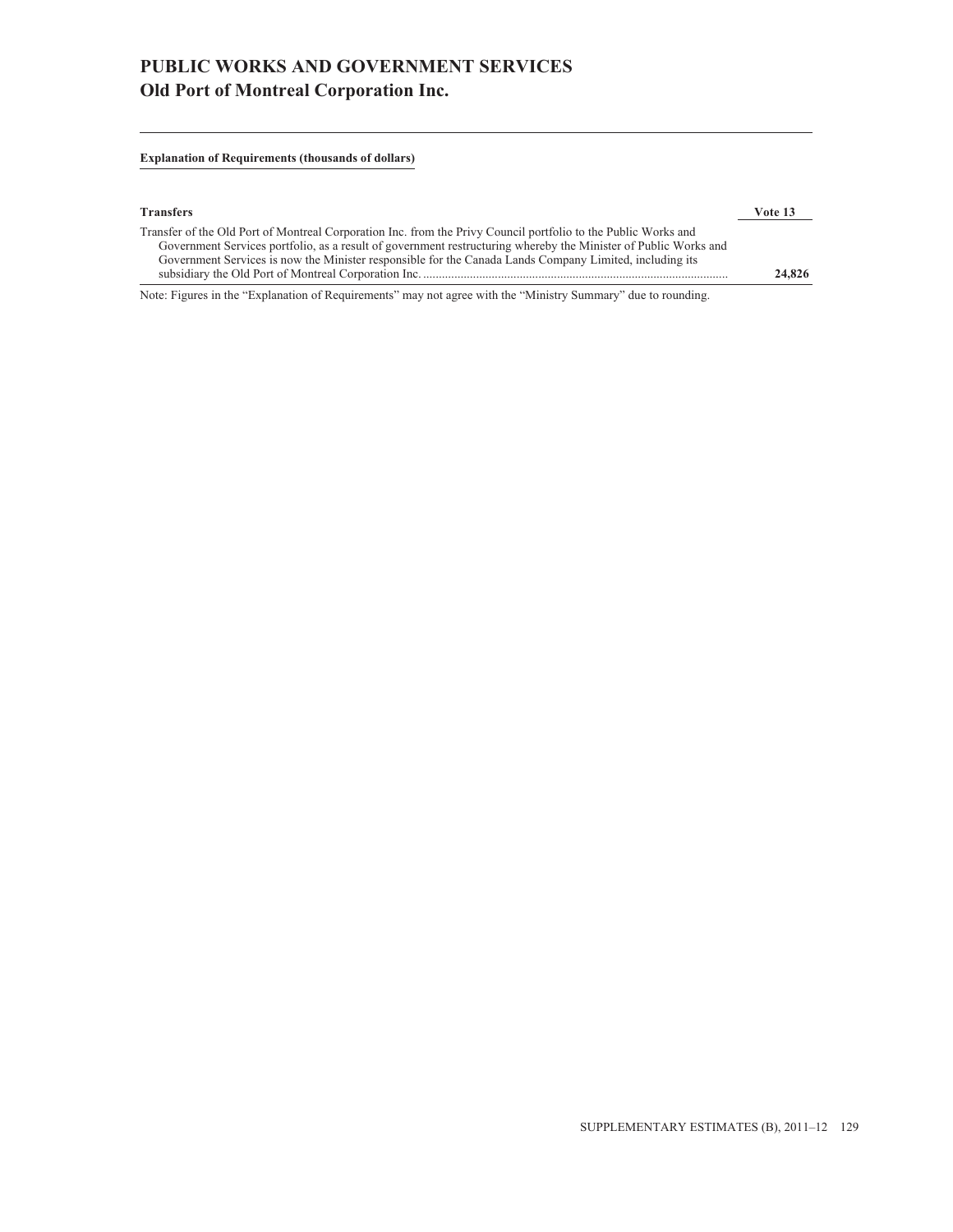|     |                                                                                                                         |                        | These Supplementary Estimates |             |                                   |
|-----|-------------------------------------------------------------------------------------------------------------------------|------------------------|-------------------------------|-------------|-----------------------------------|
|     | Vote (dollars)                                                                                                          | Authorities<br>to date | <b>Transfers</b>              | Adjustments | <b>Total Estimates</b><br>to date |
|     | Department                                                                                                              |                        |                               |             |                                   |
| 1b  | Operating expenditures, and                                                                                             |                        |                               |             |                                   |
|     | $(a)$ authority to make expenditures on other than                                                                      |                        |                               |             |                                   |
|     | federal property in the course of or arising out of the                                                                 |                        |                               |             |                                   |
|     | exercise of jurisdiction in aeronautics;<br>$(b)$ authority for the payment of commissions for                          |                        |                               |             |                                   |
|     | revenue collection pursuant to the Aeronautics Act;                                                                     |                        |                               |             |                                   |
|     | (c) pursuant to paragraph 29.1(2)( <i>a</i> ) of the <i>Financial</i>                                                   |                        |                               |             |                                   |
|     | Administration Act, authority to expend revenue                                                                         |                        |                               |             |                                   |
|     | received during the fiscal year; and                                                                                    |                        |                               |             |                                   |
|     | $(d)$ the payment to each member of the Queen's Privy                                                                   |                        |                               |             |                                   |
|     | Council for Canada who is a Minister without                                                                            |                        |                               |             |                                   |
|     | Portfolio or a Minister of State who does not preside                                                                   |                        |                               |             |                                   |
|     | over a Ministry of State of a salary not to exceed the                                                                  |                        |                               |             |                                   |
|     | salary paid to Ministers of State who preside over                                                                      |                        |                               |             |                                   |
|     | Ministries of State under the Salaries Act, as adjusted<br>pursuant to the <i>Parliament of Canada Act</i> and pro rata |                        |                               |             |                                   |
|     | for any period of less than a year $-$ To authorize the                                                                 |                        |                               |             |                                   |
|     | transfer of \$700,000 from Transport Vote 5 and                                                                         |                        |                               |             |                                   |
|     | \$16,667 from National Defence Vote 5,                                                                                  |                        |                               |             |                                   |
|     | <i>Appropriation Act No. 1, 2011–12</i> for the purposes of                                                             |                        |                               |             |                                   |
|     | this Vote and to provide a further amount of                                                                            | 570,114,410            | (1,313,557)                   | 29,901,128  | 598,701,981                       |
| 5b  | Capital expenditures including contributions to                                                                         |                        |                               |             |                                   |
|     | provinces or municipalities or local or private                                                                         |                        |                               |             |                                   |
|     | authorities towards construction done by those bodies                                                                   |                        |                               |             |                                   |
|     | - To authorize the transfer of \$150,000 from National<br>Defence Vote 5, Appropriation Act No. 1, 2011-12              |                        |                               |             |                                   |
|     | for the purposes of this Vote and to provide a further                                                                  |                        |                               |             |                                   |
|     |                                                                                                                         | 105,096,607            | (7,950,000)                   | 2,347,329   | 99,493,936                        |
|     | 10b The grants listed in the Estimates and contributions –                                                              |                        |                               |             |                                   |
|     | To authorize the transfer of \$7,400,000 from                                                                           |                        |                               |             |                                   |
|     | Transport Vote 5, Appropriation Act No. 1, 2011–12                                                                      |                        |                               |             |                                   |
|     | for the purposes of this Vote and to provide a further                                                                  |                        |                               |             |                                   |
|     |                                                                                                                         | 669,077,485            | 7,400,000                     | 45,820,034  | 722,297,519                       |
|     | 17a Pursuant to section 24.1 of the <i>Financial</i>                                                                    |                        |                               |             |                                   |
|     | <i>Administration Act</i> , to forgive certain debts and                                                                |                        |                               |             |                                   |
|     | accrued interest due to Her Majesty in right of Canada<br>amounting to \$22,646,108 relating to the Saint John          |                        |                               |             |                                   |
|     |                                                                                                                         | 22,646,108             |                               |             | 22,646,108                        |
| (S) |                                                                                                                         | 74,380,197             |                               |             | 74,380,197                        |
| (S) | Minister of Transport, Infrastructure and                                                                               |                        |                               |             |                                   |
|     | Communities and Minister of the Economic                                                                                |                        |                               |             |                                   |
|     | Development Agency of Canada for the Regions of                                                                         |                        |                               |             |                                   |
|     | Quebec - Salary and motor car allowance                                                                                 | 77,516                 |                               |             | 77,516                            |
| (S) |                                                                                                                         | 2,000                  | .                             | .           | 2,000                             |
| (S) | Payments in respect of St. Lawrence Seaway                                                                              |                        |                               |             |                                   |
|     | agreements under the Canada Marine Act                                                                                  |                        |                               |             | 79,593,000                        |
| (S) | Northumberland Strait Crossing Subsidy Payment                                                                          | 79,593,000             |                               |             |                                   |
|     | under the Northumberland Strait Crossing Act                                                                            |                        |                               |             |                                   |
|     |                                                                                                                         | 58,974,669             |                               |             | 58,974,669                        |
| (S) | Payments to the Canadian National Railway                                                                               |                        |                               |             |                                   |
|     | Company in respect of the termination of the                                                                            |                        |                               |             |                                   |
|     | collection of tolls on the Victoria Bridge, Montreal                                                                    |                        |                               |             |                                   |
|     | and for rehabilitation work on the roadway portion of                                                                   |                        |                               |             |                                   |
|     | the Bridge (Vote 107, <i>Appropriation Act No. 5, 1963</i> ,                                                            |                        |                               |             |                                   |
|     |                                                                                                                         | 3,300,000              | .                             | .           | 3,300,000                         |
|     |                                                                                                                         | 1,583,261,992          | (1,863,557)                   | 78,068,491  | 1,659,466,926                     |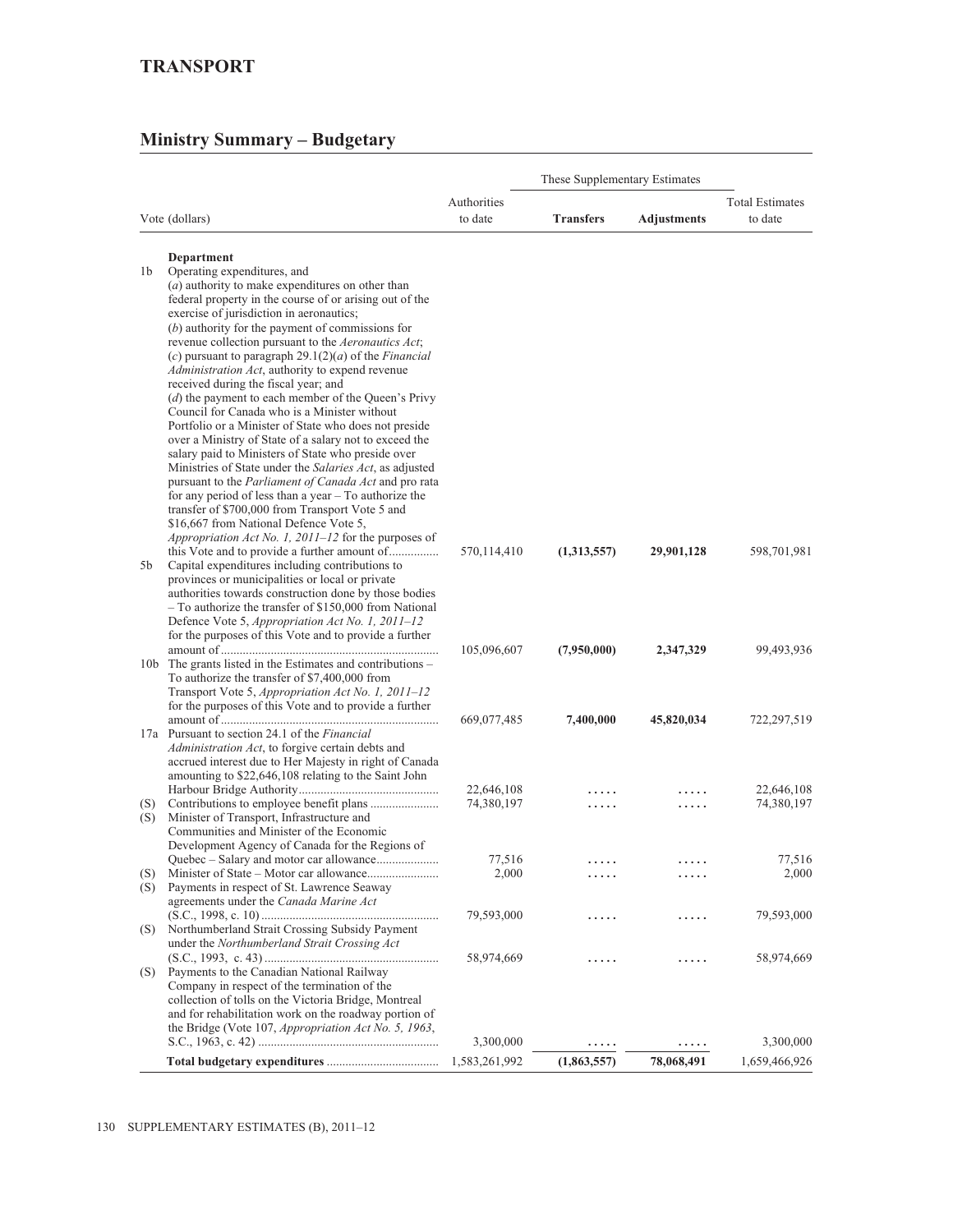### **Ministry Summary – Budgetary**

|            |                                                                                                                                                                                                                                                                                                                                                                                                                                                                                                                                                 |                                | These Supplementary Estimates |                    |                             |
|------------|-------------------------------------------------------------------------------------------------------------------------------------------------------------------------------------------------------------------------------------------------------------------------------------------------------------------------------------------------------------------------------------------------------------------------------------------------------------------------------------------------------------------------------------------------|--------------------------------|-------------------------------|--------------------|-----------------------------|
|            |                                                                                                                                                                                                                                                                                                                                                                                                                                                                                                                                                 | Authorities                    |                               |                    | <b>Total Estimates</b>      |
|            | Vote (dollars)                                                                                                                                                                                                                                                                                                                                                                                                                                                                                                                                  | to date                        | <b>Transfers</b>              | <b>Adjustments</b> | to date                     |
|            | <b>Canada Post Corporation</b>                                                                                                                                                                                                                                                                                                                                                                                                                                                                                                                  |                                |                               |                    |                             |
| 15         | Payments to the Canada Post Corporation for special                                                                                                                                                                                                                                                                                                                                                                                                                                                                                             |                                |                               |                    |                             |
|            |                                                                                                                                                                                                                                                                                                                                                                                                                                                                                                                                                 | 22,210,000                     | .                             |                    | 22,210,000                  |
|            |                                                                                                                                                                                                                                                                                                                                                                                                                                                                                                                                                 | 22,210,000                     | .                             | .                  | 22,210,000                  |
| 20         | <b>Canadian Air Transport Security Authority</b><br>Payments to the Canadian Air Transport Security<br>Authority for operating and capital expenditures                                                                                                                                                                                                                                                                                                                                                                                         | 582,727,000                    |                               |                    | 582,727,000                 |
|            |                                                                                                                                                                                                                                                                                                                                                                                                                                                                                                                                                 | 582,727,000                    | .                             | .                  | 582,727,000                 |
|            |                                                                                                                                                                                                                                                                                                                                                                                                                                                                                                                                                 |                                | .                             | .                  |                             |
| 25<br>(S)  | <b>Canadian Transportation Agency</b>                                                                                                                                                                                                                                                                                                                                                                                                                                                                                                           | 25,842,530<br>3,565,688        | .<br>.                        | .<br>.             | 25,842,530<br>3,565,688     |
|            |                                                                                                                                                                                                                                                                                                                                                                                                                                                                                                                                                 | 29,408,218                     | .                             | .                  | 29,408,218                  |
| 30         | <b>Federal Bridge Corporation Limited</b><br>Payments to the Federal Bridge Corporation Limited                                                                                                                                                                                                                                                                                                                                                                                                                                                 | 64,699,000                     | .                             | .                  | 64,699,000                  |
|            |                                                                                                                                                                                                                                                                                                                                                                                                                                                                                                                                                 | 64,699,000                     |                               |                    | 64,699,000                  |
|            | Marine Atlantic Inc.                                                                                                                                                                                                                                                                                                                                                                                                                                                                                                                            |                                | .                             | .                  |                             |
|            | 35b Payments to Marine Atlantic Inc. in respect of<br>(a) the costs of the management of the Company,<br>payments for capital purposes and for transportation<br>activities including the following water transportation<br>services pursuant to contracts with Her Majesty:<br>Newfoundland ferries and terminals; and<br>(b) payments made by the Company of the costs<br>incurred for the provision of early retirement benefits,<br>severance and other benefits where such costs result<br>from employee cutbacks or the discontinuance or | 200,585,000                    |                               | 1,500,000          | 202,085,000                 |
|            |                                                                                                                                                                                                                                                                                                                                                                                                                                                                                                                                                 | 200,585,000                    | .                             | 1,500,000          | 202,085,000                 |
|            | <b>National Capital Commission</b><br>40b Payments to the National Capital Commission for<br>45b Payments to the National Capital Commission for                                                                                                                                                                                                                                                                                                                                                                                                | 78,398,834                     | (65, 157, 730)                | .                  | 13,241,104                  |
|            |                                                                                                                                                                                                                                                                                                                                                                                                                                                                                                                                                 | 31,963,000                     | (27, 778, 875)                | .                  | 4,184,125                   |
|            |                                                                                                                                                                                                                                                                                                                                                                                                                                                                                                                                                 | 110,361,834                    | (92, 936, 605)                | .                  | 17,425,229                  |
|            | <b>Office of Infrastructure of Canada</b><br>50b Operating expenditures – To authorize the transfer of<br>\$9,687,732 from Transport Vote 55, Appropriation                                                                                                                                                                                                                                                                                                                                                                                     |                                |                               |                    |                             |
|            | <i>Act No. 1, 2011–12</i> for the purposes of this Vote                                                                                                                                                                                                                                                                                                                                                                                                                                                                                         | 52,125,080<br>4,693,333,359    | 9,687,732<br>(9,687,732)      | 1<br>990,810,218   | 61,812,813<br>5,674,455,845 |
| (S)        |                                                                                                                                                                                                                                                                                                                                                                                                                                                                                                                                                 | 5,038,042                      | .                             | .                  | 5,038,042                   |
| (S)        |                                                                                                                                                                                                                                                                                                                                                                                                                                                                                                                                                 | 70,117,555                     | .                             | (4,982,622)        | 65, 134, 933                |
| (S)        | Provincial – Territorial Infrastructure Base Funding                                                                                                                                                                                                                                                                                                                                                                                                                                                                                            | 62,652,000                     | .                             | 94,856,000         | 157,508,000                 |
| <u>(S)</u> |                                                                                                                                                                                                                                                                                                                                                                                                                                                                                                                                                 | $\alpha$ , $\alpha$ , $\alpha$ | .                             | 92,041,502         | 92,041,502                  |
|            |                                                                                                                                                                                                                                                                                                                                                                                                                                                                                                                                                 | 4,883,266,036                  | .                             | 1,172,725,099      | 6,055,991,135               |

Note: Order in Council P.C. 2011-0583 designates the Minister of Foreign Affairs, a member of the Queen's Privy Council for Canada, as the appriopriate Minister for the purposes of the *National Capital Act*, effective May 18, 2011.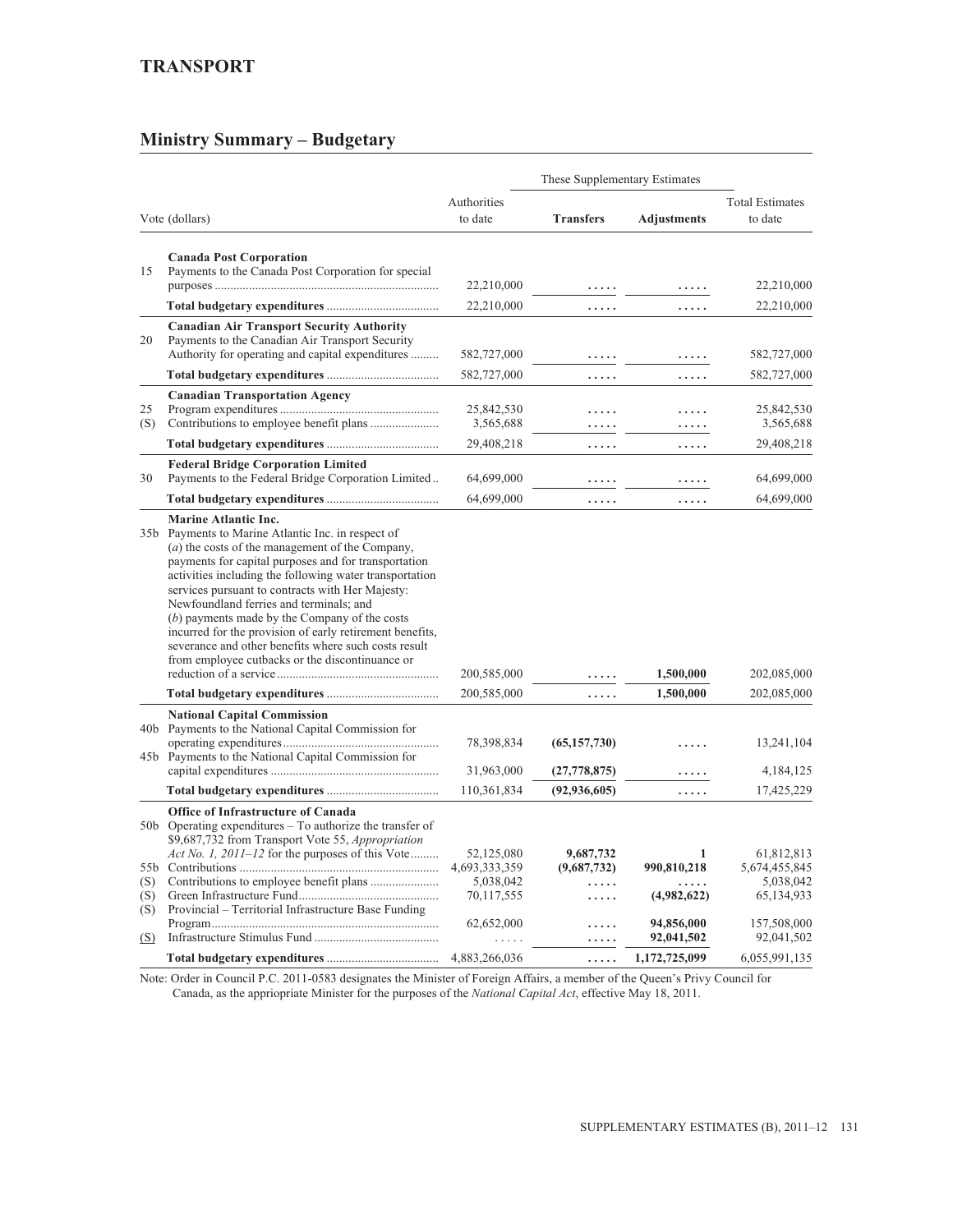## **Ministry Summary – Budgetary**

|                 |                                                                                                                                                                                                                                                                                                                                                                                                                                         |                        | These Supplementary Estimates |                    |                                   |
|-----------------|-----------------------------------------------------------------------------------------------------------------------------------------------------------------------------------------------------------------------------------------------------------------------------------------------------------------------------------------------------------------------------------------------------------------------------------------|------------------------|-------------------------------|--------------------|-----------------------------------|
|                 | Vote (dollars)                                                                                                                                                                                                                                                                                                                                                                                                                          | Authorities<br>to date | <b>Transfers</b>              | <b>Adjustments</b> | <b>Total Estimates</b><br>to date |
| 60 <sub>b</sub> | The Jacques Cartier and Champlain Bridges Inc.<br>Payments to the Jacques Cartier and Champlain<br>Bridges Inc. to be applied in payment of the excess of<br>the expenditures over the revenues of the Corporation<br>(exclusive of depreciation on capital structures and<br>reserves) in the operation of the Jacques Cartier,<br>Champlain and Honoré Mercier Bridges, a portion of<br>the Bonaventure Autoroute, the Pont-Champlain | 130,752,000            |                               | 23,135,000         | 153,887,000                       |
|                 |                                                                                                                                                                                                                                                                                                                                                                                                                                         | 130,752,000            | .                             | 23,135,000         | 153,887,000                       |
| (S)             | <b>Transportation Appeal Tribunal of Canada</b><br>65b Program expenditures – To authorize the transfer of<br>\$310,698 from Transport Vote 1, Appropriation Act<br><i>No. 1, 2011–12</i> for the purposes of this Vote                                                                                                                                                                                                                 | 1,332,089<br>129,762   | 310,698<br>.                  | 1                  | 1,642,788<br>129,762              |
|                 |                                                                                                                                                                                                                                                                                                                                                                                                                                         | 1,461,851              | 310,698                       | 1                  | 1,772,550                         |
|                 | VIA Rail Canada Inc.<br>70b Payments to VIA Rail Canada Inc. in respect of the<br>costs of the management of the Company, payments<br>for capital purposes and payments for the provision of<br>rail passenger services in Canada in accordance with<br>contracts entered into pursuant to subparagraph $(c)(i)$<br>of Transport Vote 52d, <i>Appropriation Act No. 1, 1977</i>                                                         | 506,309,000            |                               | 50,000,000         | 556,309,000                       |
|                 |                                                                                                                                                                                                                                                                                                                                                                                                                                         | 506,309,000            | .                             | 50,000,000         | 556,309,000                       |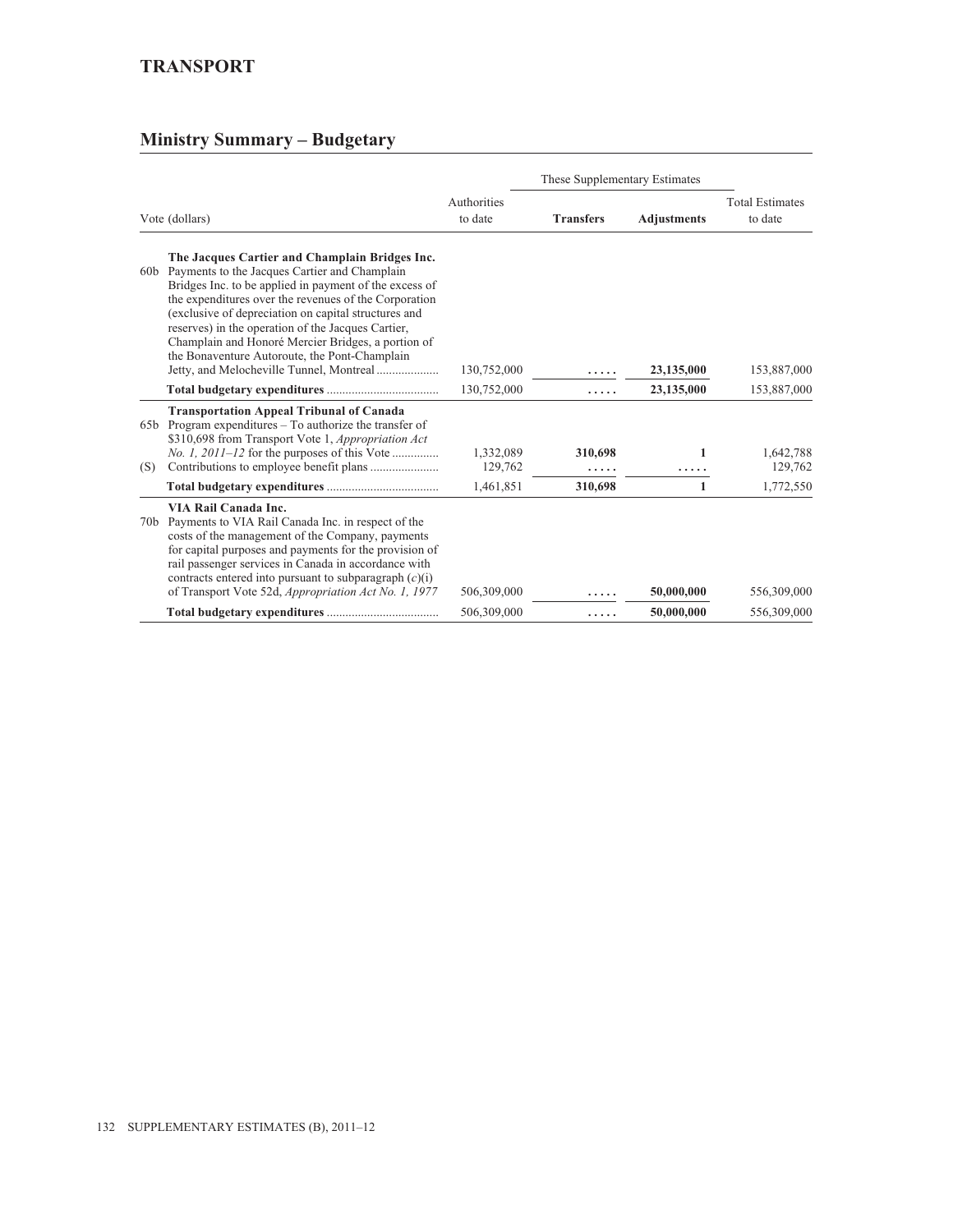## **TRANSPORT Department**

### **Explanation of Requirements (thousands of dollars)**

| <b>Voted Appropriations</b>                                                                                                             | Vote 1 | Vote 5  | Vote 10 | Total  |
|-----------------------------------------------------------------------------------------------------------------------------------------|--------|---------|---------|--------|
| Funding for operating requirements related to the Ferry Services<br>Contribution Program which supports regional and remote ferry       | 3,890  | 2,023   | 11,954  | 17,867 |
| Funding for agreements with First Nations with respect to the                                                                           |        |         |         |        |
|                                                                                                                                         | 50     | .       | 16,218  | 16,268 |
| Funding to support the Regional and Remote Passenger Rail                                                                               | .      | .       | 16,100  | 16,100 |
| Funding related to the assessment, management and remediation of                                                                        |        |         |         |        |
| Funding to reduce air pollution and greenhouse gas emissions related                                                                    | 13,007 | .       | .       | 13,007 |
| to transportation under Canada's Clean Air Agenda (horizontal                                                                           | 12,479 | 325     | .       | 12,804 |
| Funding related to the ecoTRANSPORT Strategy for the Marine                                                                             | .      | .       | 899     | 899    |
| Funding related to the Contribution for the Oshawa Harbour Port                                                                         |        |         |         |        |
|                                                                                                                                         | .      | .       | 649     | 649    |
| Funding to help Canadians adapt to the impacts of climate change                                                                        |        |         |         |        |
|                                                                                                                                         | 351    | .       | .       | 351    |
| Funding for the delivery of large-scale and community-based                                                                             |        |         |         |        |
| infrastructure projects under the Building Canada Fund Program                                                                          |        |         |         |        |
|                                                                                                                                         | 124    | .       | .       | 124    |
| <b>Total Voted Appropriations</b>                                                                                                       | 29,901 | 2,348   | 45,820  | 78,069 |
| <b>Transfers</b>                                                                                                                        |        |         |         |        |
| Transfer from National Defence – For public security related to the<br>Chemical, Biological, Radiological and Nuclear Research and      |        |         |         |        |
|                                                                                                                                         | .      | 150     | .       | 150    |
| Transfer from National Defence - For investments in search and                                                                          | 17     |         |         | 17     |
| rescue prevention and coordination initiatives across Canada<br>Internal reallocation of resources – To reallocate funding for the Port |        | .       | .       |        |
|                                                                                                                                         |        | (7,400) | 7,400   |        |
| Internal reallocation of resources – To reallocate funding relating to<br>Payment in Lieu of Taxes for the Detroit River Crossing major | .      |         |         | .      |
|                                                                                                                                         | 700    | (700)   | .       |        |
| Transfer to Public Safety and Emergency Preparedness – To support                                                                       |        |         |         |        |
|                                                                                                                                         | (22)   | .       | .       | (22)   |
| Transfer to Fisheries and Oceans - For the Canadian Maritime                                                                            |        |         |         |        |
|                                                                                                                                         | (23)   | .       | .       | (23)   |
| Transfer to Royal Canadian Mounted Police – For the Coordinated                                                                         |        |         |         |        |
|                                                                                                                                         | (25)   | .       | .       | (25)   |
| Transfer to Royal Canadian Mounted Police - For the Lake Ontario                                                                        |        |         |         |        |
| Transfer to Foreign Affairs and International Trade - Transfer of                                                                       | (51)   | .       | .       | (51)   |
| departmental support for the National Capital Commission, as a                                                                          |        |         |         |        |
| result of government restructuring whereby the Minister of<br>Foreign Affairs is now the Minister responsible for the National          |        |         |         |        |
|                                                                                                                                         | (95)   | .       | .       | (95)   |
| Transfer to Royal Canadian Mounted Police – For Remote Vessel                                                                           |        |         |         |        |
|                                                                                                                                         | (225)  | .       | .       | (225)  |
| Transfer to Canada Border Services Agency - For the Commercial                                                                          |        |         |         |        |
|                                                                                                                                         | (246)  |         |         | (246)  |
| Transfer to Royal Canadian Mounted Police – For the Great Lakes                                                                         |        |         |         |        |
| Marine Security Operations Centre Technological Feeds                                                                                   | (249)  | 1.1.1.1 | 1.1.1.1 | (249)  |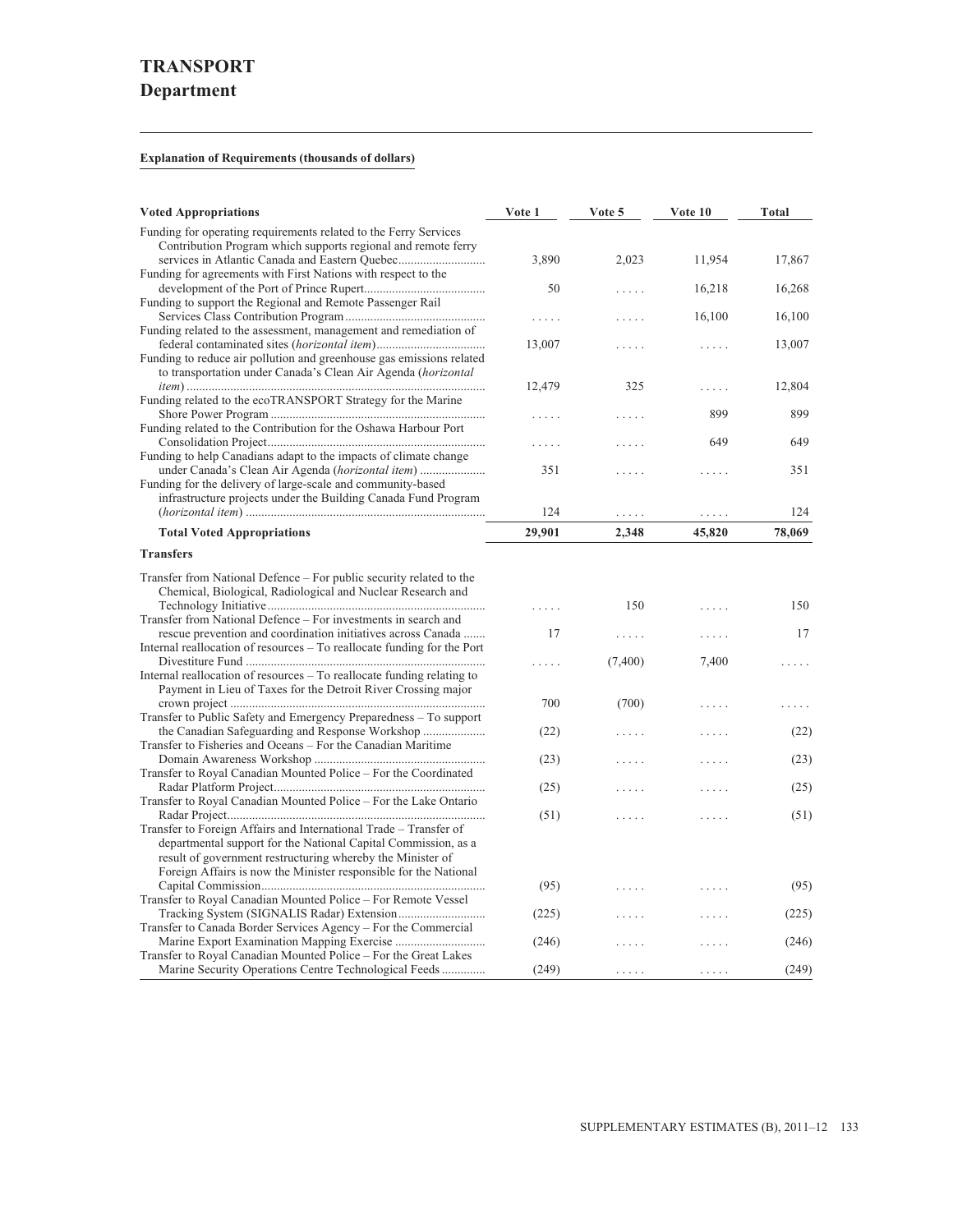## **TRANSPORT Department**

### **Explanation of Requirements (thousands of dollars)**

| <b>Transfers</b>                                                                                                                                                                                                                                                                                                                                                                                                                                                        | Vote 1  | Vote 5  | Vote 10                              | <b>Total</b>     |
|-------------------------------------------------------------------------------------------------------------------------------------------------------------------------------------------------------------------------------------------------------------------------------------------------------------------------------------------------------------------------------------------------------------------------------------------------------------------------|---------|---------|--------------------------------------|------------------|
| Transfer to Transportation Appeal Tribunal of Canada – To support<br>an increase in workload as a result of an expanded jurisdiction in<br>the marine and rail sectors including an increase in the number of<br>tribunal members and anticipated growth in the number of<br>Transfer to Public Works and Government Services – Transfer of<br>departmental support related to the Canada Lands Company<br>Limited, as a result of government restructuring whereby the | (311)   |         |                                      | (311)            |
| Minister of Public Works and Government Services is now the<br>Minister responsible for Canada Lands Company Limited<br>Transfer to Public Safety and Emergency Preparedness – For the                                                                                                                                                                                                                                                                                  | (354)   | .       | .                                    | (354)            |
|                                                                                                                                                                                                                                                                                                                                                                                                                                                                         | (430)   | .       | .                                    | (430)            |
| <b>Total Transfers</b>                                                                                                                                                                                                                                                                                                                                                                                                                                                  | (1,314) | (7,950) | 7,400                                | (1, 864)         |
| <b>These Supplementary Estimates</b>                                                                                                                                                                                                                                                                                                                                                                                                                                    | 28,587  | (5,602) | 53,220                               | 76,205           |
| <b>Transfer Payments (dollars)</b>                                                                                                                                                                                                                                                                                                                                                                                                                                      |         |         | <b>Voted</b>                         | <b>Statutory</b> |
| <b>Grants</b>                                                                                                                                                                                                                                                                                                                                                                                                                                                           |         |         |                                      |                  |
| Grant to the Kitselas First Nation for the Port of Prince Rupert development<br>Grant to the Kitsumkalum First Nation for the Port of Prince Rupert development                                                                                                                                                                                                                                                                                                         |         |         | 12,317,500<br>1,950,000<br>1,950,000 |                  |
| <b>Total Gross Grants</b>                                                                                                                                                                                                                                                                                                                                                                                                                                               |         |         | 16,217,500                           | .                |
| <b>Contributions</b>                                                                                                                                                                                                                                                                                                                                                                                                                                                    |         |         |                                      |                  |
| Contribution program for operating, capital and start-up funding requirement for regional                                                                                                                                                                                                                                                                                                                                                                               |         |         | 11,954,500                           |                  |
|                                                                                                                                                                                                                                                                                                                                                                                                                                                                         |         |         | 16,100,000                           |                  |
|                                                                                                                                                                                                                                                                                                                                                                                                                                                                         |         |         | 7,400,000                            |                  |
|                                                                                                                                                                                                                                                                                                                                                                                                                                                                         |         |         | 898,968                              |                  |
|                                                                                                                                                                                                                                                                                                                                                                                                                                                                         |         |         | 649,066                              | .                |
| <b>Total Gross Contributions</b>                                                                                                                                                                                                                                                                                                                                                                                                                                        |         |         | 37,002,534                           | .                |
| <b>Total Transfer Payments</b>                                                                                                                                                                                                                                                                                                                                                                                                                                          |         |         | 53,220,034                           | .                |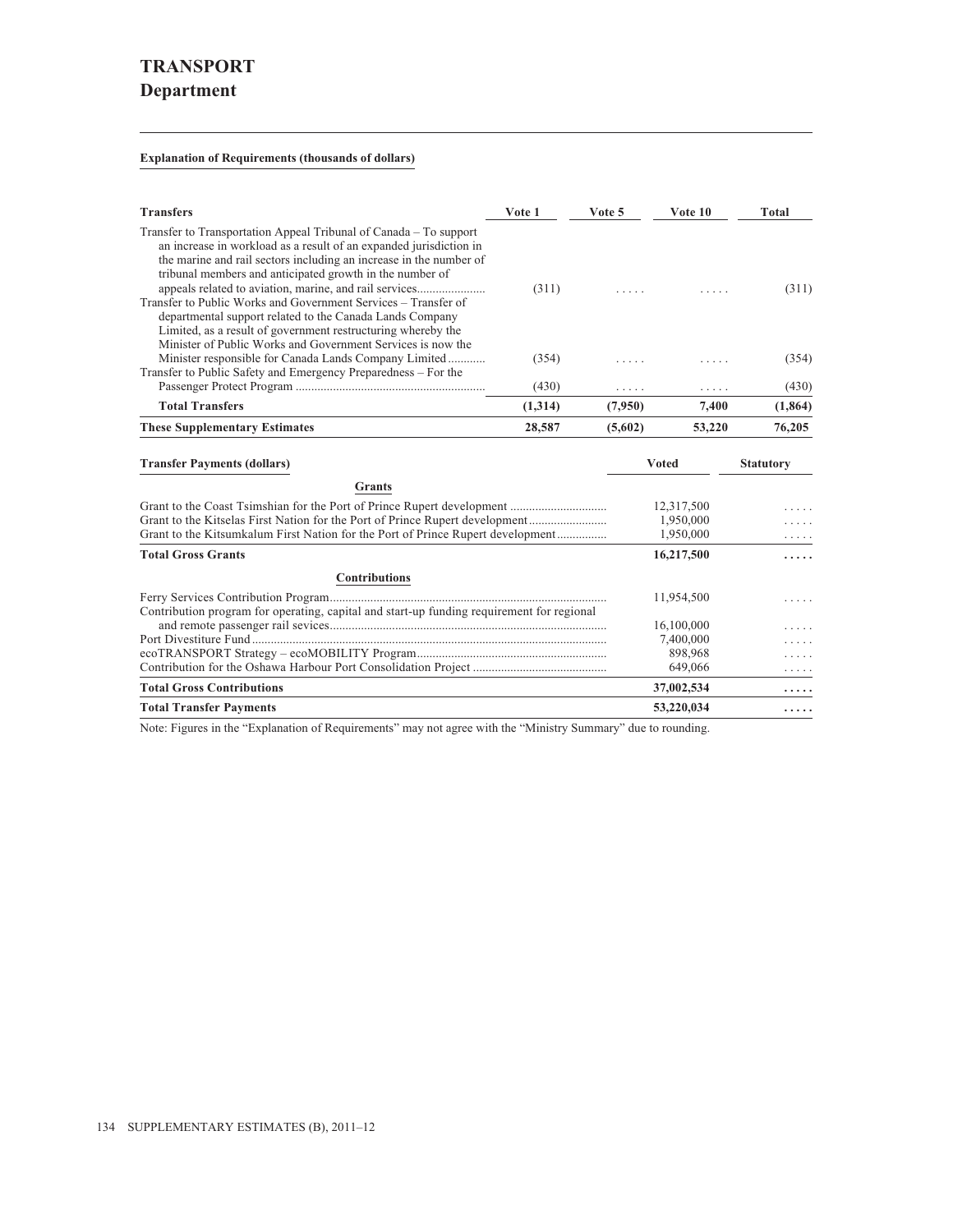#### **Explanation of Requirements (thousands of dollars)**

| <b>Voted Appropriations</b>                                                                                   | Vote 35 |
|---------------------------------------------------------------------------------------------------------------|---------|
| Funding to support the Infrastructure Stimulus Fund to complete the North Sydney, Nova Scotia, alternate dock |         |
|                                                                                                               | 1.500   |
|                                                                                                               |         |

Note: Figures in the "Explanation of Requirements" may not agree with the "Ministry Summary" due to rounding.

### **National Capital Commission**

#### **Explanation of Requirements (thousands of dollars)**

| <b>Transfers</b>                                                                                                                                                      | Vote 40   | Vote 45  | Total     |
|-----------------------------------------------------------------------------------------------------------------------------------------------------------------------|-----------|----------|-----------|
| Transfer of the National Capital Commission from the Transport portfolio to the<br>Foreign Affairs and International Trade portfolio due to government restructuring. | (65, 158) | (27,779) | (92, 937) |
| Note: Figures in the "Evaluption of Dequirements" may not garee with the "Ministry Summary" due to rounding                                                           |           |          |           |

Note: Figures in the "Explanation of Requirements" may not agree with the "Ministry Summary" due to rounding.

### **Office of Infrastructure of Canada**

#### **Explanation of Requirements (thousands of dollars)**

| <b>Voted Appropriations</b>                                                                                                                                              | Vote 50 | <b>Vote 55</b> | Total     |
|--------------------------------------------------------------------------------------------------------------------------------------------------------------------------|---------|----------------|-----------|
| Funding to support the Infrastructure Stimulus Fund in order to complete<br>construction-ready provincial, territorial and municipal infrastructure projects             |         | 708,646        | 708,646   |
| Funding for the Building Canada Fund Communities Component Top Up to complete<br>short-term or construction ready infrastructure needs of smaller communities            | .       | 163,000        | 163,000   |
| Funding for the Municipal Rural Infrastructure Fund to support smaller scale<br>municipal infrastructure such as water and wastewater treatment, and cultural and        |         |                |           |
| Funding for the Building Canada Fund - Major infrastructure component relating to                                                                                        |         | 104,117        | 104,117   |
| larger and strategic projects of national and regional significance<br>Funding for the Canada Strategic Infrastructure Fund to support the implementation                | .       | 36,135         | 36,135    |
|                                                                                                                                                                          | .       | 23,138         | 23,138    |
| Funding for the Provincial-Territorial Infrastructure Base Funding Program to help<br>restore the fiscal balance while enhancing Canada's public Infrastructure          | .       | 20,144         | 20,144    |
| Funding for the Canada Strategic Infrastructure Fund to support large-scale projects<br>of major federal and regional significance in areas that are vital to sustaining |         | 5,829          | 5,829     |
| Funding for the Border Infrastructure Fund to reduce congestion, enhance<br>infrastructure capacity and enhance safety and security at border crossings                  | .       | 743            | 743       |
| Gross Voted Appropriations                                                                                                                                               | .       | 1,061,752      | 1,061,752 |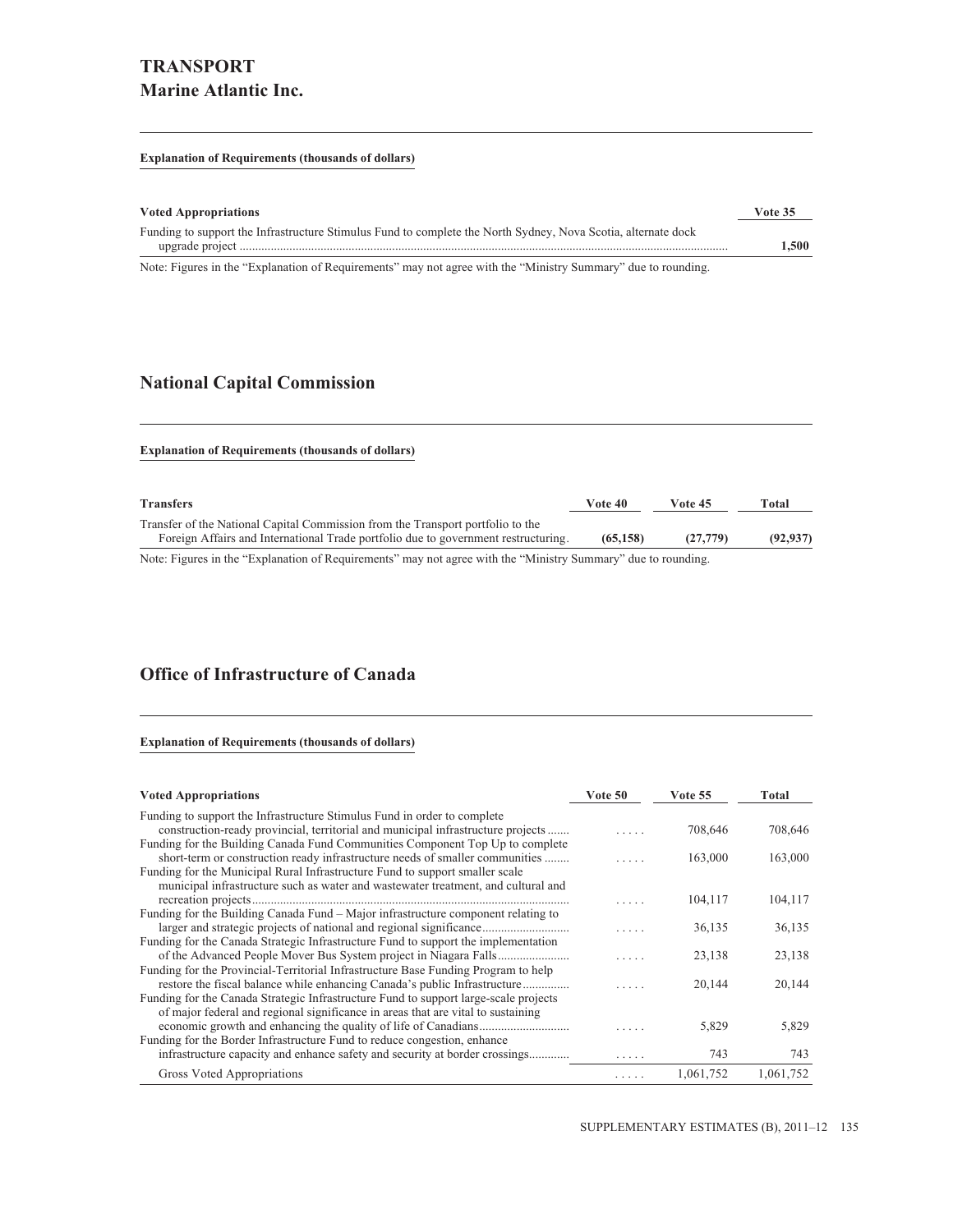### **TRANSPORT Office of Infrastructure of Canada**

#### **Explanation of Requirements (thousands of dollars)**

|                                                                                                                                                                     | Vote 50 | Vote 55 | <b>Total</b> |
|---------------------------------------------------------------------------------------------------------------------------------------------------------------------|---------|---------|--------------|
| <b>Funds Available</b>                                                                                                                                              |         |         |              |
|                                                                                                                                                                     |         | 70,942  | 70,942       |
| <b>Total Voted Appropriations</b>                                                                                                                                   | .       | 990,810 | 990,810      |
| <b>Statutory Appropriations</b>                                                                                                                                     |         |         |              |
| Funding for the Provincial-Territorial Infrastructure Base Funding Program to help<br>restore the fiscal balance while enhancing Canada's public infrastructure     |         |         | 94,856       |
| Funding to support the Infrastructure Stimulus Fund to complete construction-ready<br>Reduction to the Green Infrastructure Fund for implementation of the Beaufort |         |         | 92,042       |
|                                                                                                                                                                     |         |         | (4,983)      |
| <b>Total Statutory Appropriations</b>                                                                                                                               |         |         | 181,915      |
| <b>Total Adjustments to Appropriations</b>                                                                                                                          |         |         | 1,172,725    |
| <b>Transfers</b>                                                                                                                                                    |         |         |              |
| Internal reallocation of resources – To administer the extension of the Infrastructure                                                                              | 9,688   | (9,688) |              |
| <b>These Supplementary Estimates</b>                                                                                                                                | 9,688   | 981,122 | 1,172,725    |

#### **Explanation of Funds Available (dollars)**

**Vote 55**: \$70,942,019 in total authorities is available within the Vote due to savings identified as part of the strategic review announced in Budget 2011 (\$48,400,000) and due to reprofiling of funds for the Building Canada Fund – Communities Component (\$22,542,019).

| <b>Transfer Payments (dollars)</b>                                          | <b>Voted</b>  | <b>Statutory</b> |
|-----------------------------------------------------------------------------|---------------|------------------|
| <b>Contributions</b>                                                        |               |                  |
|                                                                             | 708,646,230   | .                |
| Contributions under the Building Canada Fund Communities Component Top Up   | 163,000,000   |                  |
|                                                                             | 104, 117, 451 |                  |
| Contributions under the Building Canada Fund Major Infrastructure Component | 36,134,546    | .                |
|                                                                             | 28,967,479    | .                |
|                                                                             | 20,144,000    | .                |
|                                                                             | 742.531       | .                |
|                                                                             |               | 94,856,000       |
|                                                                             | .             | 92,041,502       |
|                                                                             | .             | (4,982,622)      |
| <b>Total Gross Transfer Payments</b>                                        | 1,061,752,237 | 181,914,880      |
|                                                                             | 70,942,019    |                  |
|                                                                             | 9,687,732     | .                |
| <b>Net Transfer Payments</b>                                                | 981,122,486   | 181,914,880      |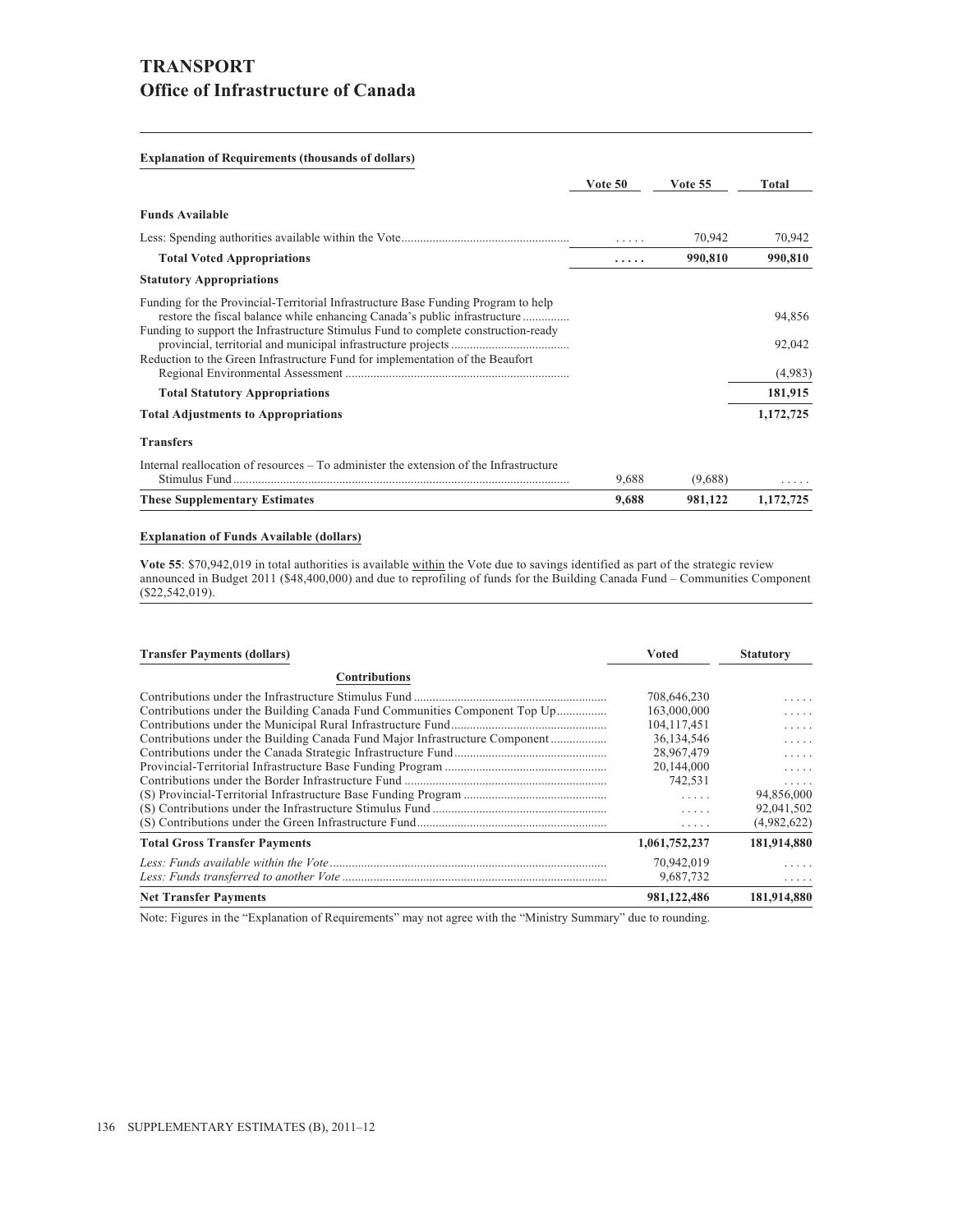### **TRANSPORT The Jacques Cartier and Champlain Bridges Inc.**

#### **Explanation of Requirements (thousands of dollars)**

| <b>Voted Appropriations</b>                                                                                   | Vote 60 |
|---------------------------------------------------------------------------------------------------------------|---------|
|                                                                                                               | 17.643  |
|                                                                                                               | 4.617   |
| Funding related to the assessment, management and remediation of federal contaminated sites (horizontal item) | 875     |
| <b>These Supplementary Estimates</b>                                                                          | 23,135  |

Note: Figures in the "Explanation of Requirements" may not agree with the "Ministry Summary" due to rounding.

### **Transportation Appeal Tribunal of Canada**

#### **Explanation of Requirements (thousands of dollars)**

| <b>Transfers</b>                                                                                                                                                                                                                       | Vote 65 |
|----------------------------------------------------------------------------------------------------------------------------------------------------------------------------------------------------------------------------------------|---------|
| Transfer from Transport – To support an increase in workload as a result of an expanded jurisdiction in the marine<br>and rail sectors including an increase in the number of tribunal members and anticipated growth in the number of | 311     |
| Note: Figures in the "Evalenction of Dequirements" may not gave with the "Ministry Cummers" due to reunding                                                                                                                            |         |

Note: Figures in the "Explanation of Requirements" may not agree with the "Ministry Summary" due to rounding.

### **VIA Rail Canada Inc.**

**Explanation of Requirements (thousands of dollars)**

| <b>Voted Appropriations</b> | Vote 70 |
|-----------------------------|---------|
|                             | 50,000  |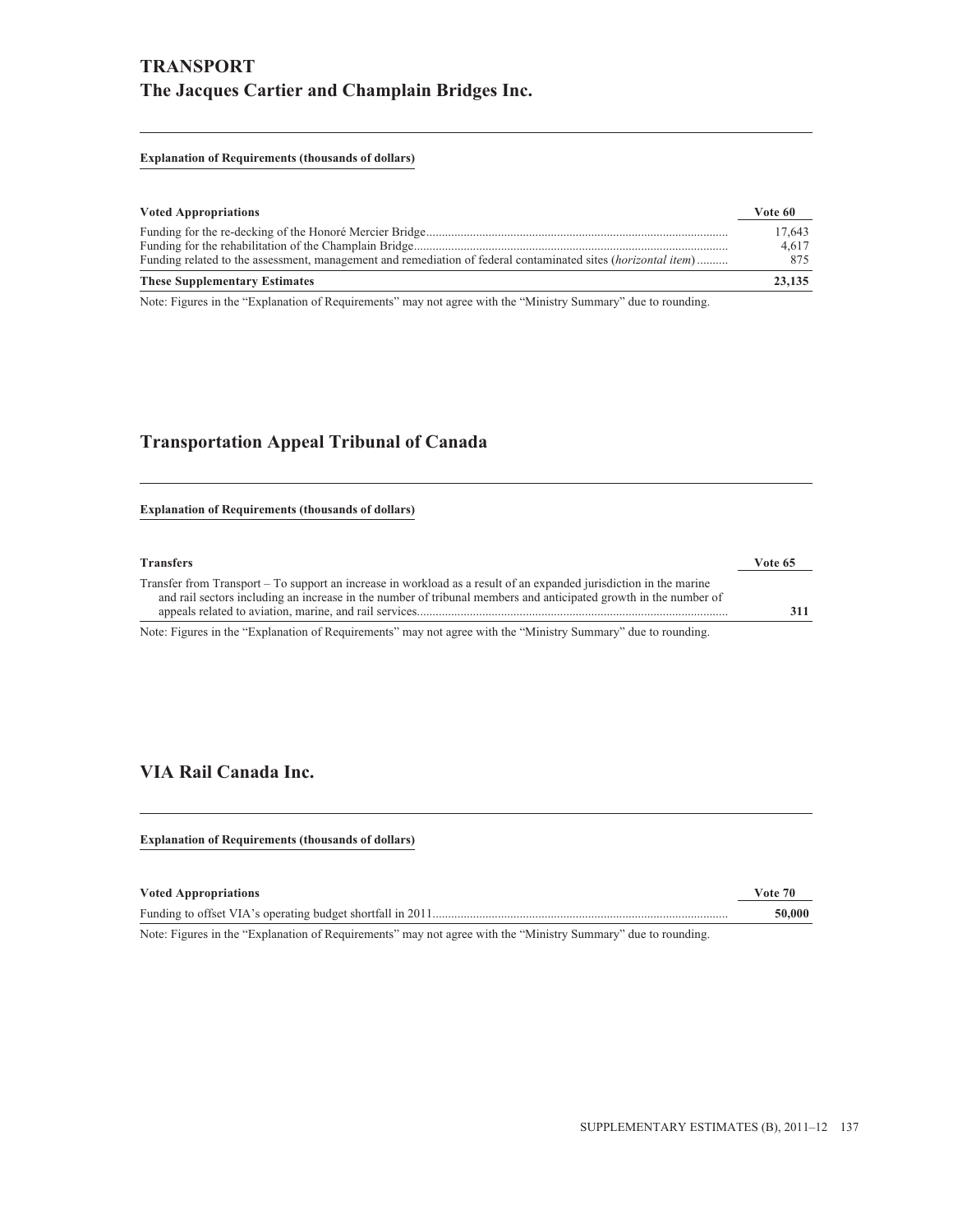### **TREASURY BOARD**

| <b>Ministry Summary - Budgetary</b> |  |
|-------------------------------------|--|
|                                     |  |

|                |                                                                                                                                                                                                                                                                                                                                                                                                                                                                                                                                                                                                                                                                                |             | These Supplementary Estimates |                    |                        |
|----------------|--------------------------------------------------------------------------------------------------------------------------------------------------------------------------------------------------------------------------------------------------------------------------------------------------------------------------------------------------------------------------------------------------------------------------------------------------------------------------------------------------------------------------------------------------------------------------------------------------------------------------------------------------------------------------------|-------------|-------------------------------|--------------------|------------------------|
|                |                                                                                                                                                                                                                                                                                                                                                                                                                                                                                                                                                                                                                                                                                | Authorities |                               |                    | <b>Total Estimates</b> |
|                | Vote (dollars)                                                                                                                                                                                                                                                                                                                                                                                                                                                                                                                                                                                                                                                                 | to date     | <b>Transfers</b>              | <b>Adjustments</b> | to date                |
|                | Secretariat                                                                                                                                                                                                                                                                                                                                                                                                                                                                                                                                                                                                                                                                    |             |                               |                    |                        |
| 1 <sub>b</sub> | Program expenditures and the payment to each<br>member of the Queen's Privy Council for Canada<br>who is a Minister without Portfolio or a Minister of<br>State who does not preside over a Ministry of State of<br>a salary not to exceed the salary paid to Ministers of<br>State who preside over Ministries of State under the<br>Salaries Act, as adjusted pursuant to the Parliament of<br>Canada Act and pro rata for any period of less than a<br>year and authority to expend revenues received during<br>the fiscal year arising from activities of the Treasury<br>Board Secretariat - To authorize the transfer of<br>\$100,000 from Canada Revenue Agency Vote 1, |             |                               |                    |                        |
|                | \$74,805 from Industry Vote 1 and \$70,000 from<br>Privy Council Vote 1, Appropriation Act No. 1,<br>$2011 - 12$ for the purposes of this Vote and to provide                                                                                                                                                                                                                                                                                                                                                                                                                                                                                                                  | 247,321,701 | (49,695)                      | 27,742,039         | 275,014,045            |
| 5              | Government Contingencies - Subject to the approval<br>of the Treasury Board, to supplement other<br>appropriations and to provide for miscellaneous,<br>urgent or unforeseen expenditures not otherwise<br>provided for, including grants and contributions not<br>listed in the Estimates and the increase of the amount<br>of grants listed in these, where those expenditures are<br>within the legal mandate of a government<br>organization, and authority to re-use any sums<br>allotted and repaid to this appropriation from other                                                                                                                                     |             |                               |                    |                        |
| 10             | Government-Wide Initiatives - Subject to the<br>approval of the Treasury Board, to supplement other<br>appropriations in support of the implementation of<br>strategic management initiatives in the public service                                                                                                                                                                                                                                                                                                                                                                                                                                                            | 750,000,000 |                               |                    | 750,000,000            |
|                | 15b Compensation Adjustments – Subject to the approval<br>of the Treasury Board, to supplement other<br>appropriations that may need to be partially or fully<br>funded as a result of adjustments made to terms and<br>conditions of service or employment of the federal<br>public administration, including members of the<br>Royal Canadian Mounted Police and the Canadian<br>Forces, Governor in Council appointees and Crown<br>corporations as defined in section 83 of the <i>Financial</i>                                                                                                                                                                           | 8,510,893   |                               |                    | 8,510,893              |
|                |                                                                                                                                                                                                                                                                                                                                                                                                                                                                                                                                                                                                                                                                                | 1.1.1.1     | .                             | 11,474,853         | 11,474,853             |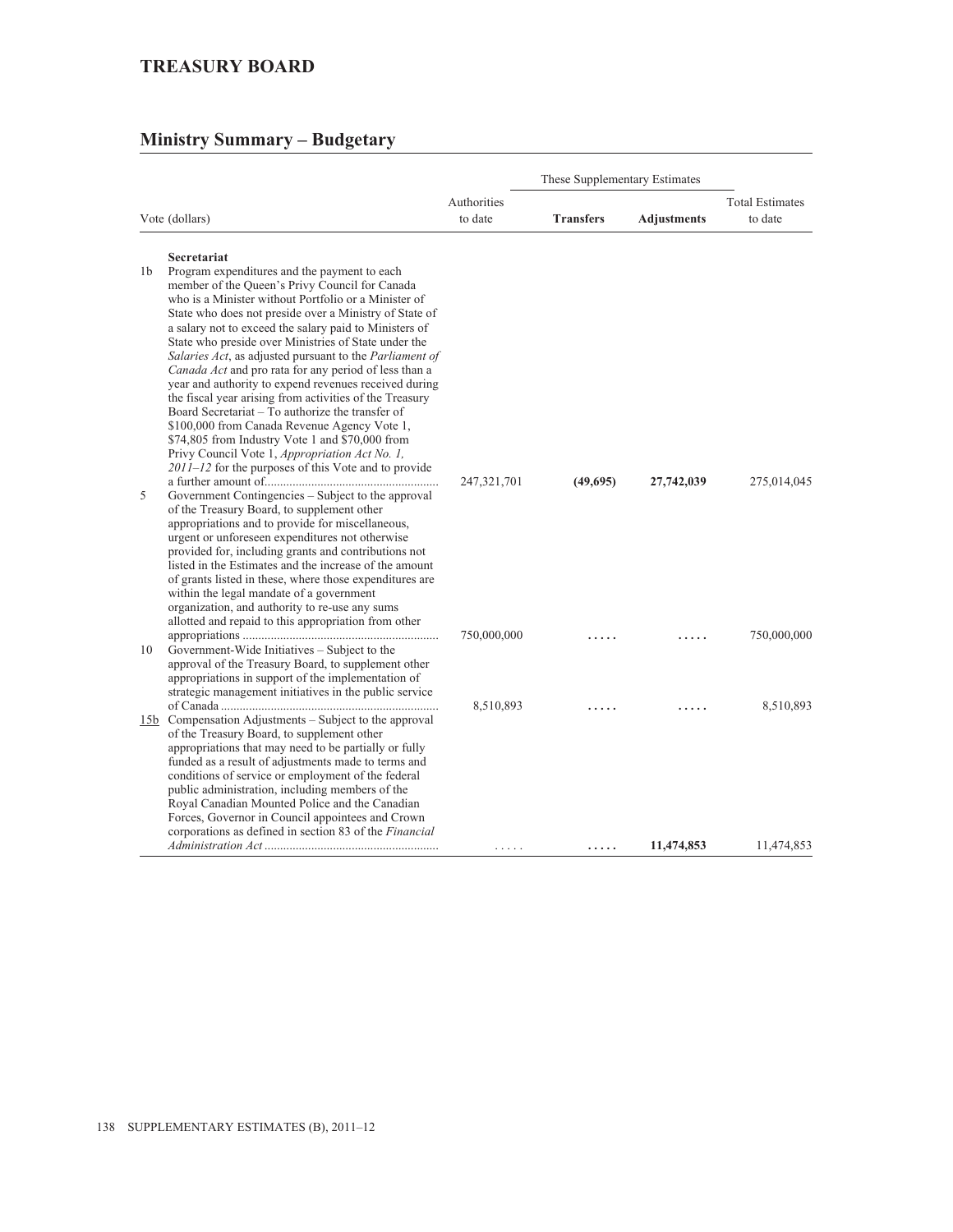### **TREASURY BOARD**

|  | <b>Ministry Summary - Budgetary</b> |  |
|--|-------------------------------------|--|
|--|-------------------------------------|--|

|                  |                                                                                                                                                                                                                                                                                                                                                                                                                                                                                                                                                                                                                                                                                                                                                                                  |                                       | These Supplementary Estimates |                    |                                       |  |  |
|------------------|----------------------------------------------------------------------------------------------------------------------------------------------------------------------------------------------------------------------------------------------------------------------------------------------------------------------------------------------------------------------------------------------------------------------------------------------------------------------------------------------------------------------------------------------------------------------------------------------------------------------------------------------------------------------------------------------------------------------------------------------------------------------------------|---------------------------------------|-------------------------------|--------------------|---------------------------------------|--|--|
|                  | Vote (dollars)                                                                                                                                                                                                                                                                                                                                                                                                                                                                                                                                                                                                                                                                                                                                                                   | Authorities<br>to date                | <b>Transfers</b>              | <b>Adjustments</b> | <b>Total Estimates</b><br>to date     |  |  |
|                  | 20b Public Service Insurance – Payments, in respect of<br>insurance, pension or benefit programs or other<br>arrangements, or in respect of the administration of<br>such programs, or arrangements, including premiums,<br>contributions, benefits, fees and other expenditures,<br>made in respect of the public service or any part<br>thereof and for such other persons, as Treasury Board<br>determines, and authority to expend any revenues or<br>other amounts received in respect of such programs or<br>arrangements to offset any such expenditures in<br>respect of such programs or arrangements and to<br>provide for the return to certain employees of their<br>share of the premium reduction under<br>subsection 96(3) of the <i>Employment Insurance Act</i> | 2,452,205,200                         | (70, 795, 588)                |                    | 2,381,409,612                         |  |  |
| 25               | Operating Budget Carry Forward – Subject to the<br>approval of the Treasury Board, to supplement other<br>appropriations for the operating budget carry forward                                                                                                                                                                                                                                                                                                                                                                                                                                                                                                                                                                                                                  |                                       |                               |                    |                                       |  |  |
|                  | 30a Paylist Requirements – Subject to the approval of the<br>Treasury Board, to supplement other appropriations<br>for requirements related to parental and maternity<br>allowances, entitlements on cessation of service or<br>employment and adjustments made to terms and<br>conditions of service or employment of the federal<br>public administration including members of the Royal<br>Canadian Mounted Police and the Canadian Forces,<br>where these have not been provided from Vote 15,                                                                                                                                                                                                                                                                               | 385,259,096                           |                               |                    | 385,259,096                           |  |  |
| 33               | Capital Budget Carry Forward - Subject to the<br>approval of the Treasury Board, to supplement other<br>appropriations for purposes of the capital budget carry                                                                                                                                                                                                                                                                                                                                                                                                                                                                                                                                                                                                                  | 1,726,406,975                         |                               |                    | 1,726,406,975                         |  |  |
| (S)<br>(S)       | forward allowance from the previous fiscal year<br>President of the Treasury Board and Minister for the<br>Federal Economic Development Initiative for                                                                                                                                                                                                                                                                                                                                                                                                                                                                                                                                                                                                                           | 309,916,828<br>31,801,533             |                               |                    | 309,916,828<br>31,801,533             |  |  |
|                  | Northern Ontario - Salary and motor car allowance<br>(S) Payments under the <i>Public Service Pension</i>                                                                                                                                                                                                                                                                                                                                                                                                                                                                                                                                                                                                                                                                        | 77,516<br>20,000                      | .                             | .                  | 77,516<br>20,000                      |  |  |
|                  |                                                                                                                                                                                                                                                                                                                                                                                                                                                                                                                                                                                                                                                                                                                                                                                  | 5,911,519,742                         | (70, 845, 283)                | 39,216,892         | 5,879,891,351                         |  |  |
| 40<br>(S)<br>(S) | <b>Canada School of Public Service</b><br>Spending of revenues pursuant to subsection $18(2)$ of                                                                                                                                                                                                                                                                                                                                                                                                                                                                                                                                                                                                                                                                                 | 48,666,027<br>6,739,546<br>50,000,000 | .<br>.                        | .<br>.             | 48,666,027<br>6,739,546<br>50,000,000 |  |  |
|                  |                                                                                                                                                                                                                                                                                                                                                                                                                                                                                                                                                                                                                                                                                                                                                                                  | 105,405,573                           | .                             | .                  | 105,405,573                           |  |  |
|                  | <b>Office of the Commissioner of Lobbying</b>                                                                                                                                                                                                                                                                                                                                                                                                                                                                                                                                                                                                                                                                                                                                    |                                       |                               |                    |                                       |  |  |
| 45<br>(S)        |                                                                                                                                                                                                                                                                                                                                                                                                                                                                                                                                                                                                                                                                                                                                                                                  | 4,600,682<br>444,909                  | .                             | .                  | 4,600,682<br>444,909                  |  |  |
|                  |                                                                                                                                                                                                                                                                                                                                                                                                                                                                                                                                                                                                                                                                                                                                                                                  | 5,045,591                             | .                             | .                  | 5,045,591                             |  |  |
|                  | <b>Office of the Public Sector Integrity</b>                                                                                                                                                                                                                                                                                                                                                                                                                                                                                                                                                                                                                                                                                                                                     |                                       |                               |                    |                                       |  |  |
| 50<br>(S)        | Commissioner                                                                                                                                                                                                                                                                                                                                                                                                                                                                                                                                                                                                                                                                                                                                                                     | 6,634,650<br>534,960                  | .<br>.                        | .<br>.             | 6,634,650<br>534,960                  |  |  |
|                  |                                                                                                                                                                                                                                                                                                                                                                                                                                                                                                                                                                                                                                                                                                                                                                                  | 7,169,610                             | .                             | .                  | 7,169,610                             |  |  |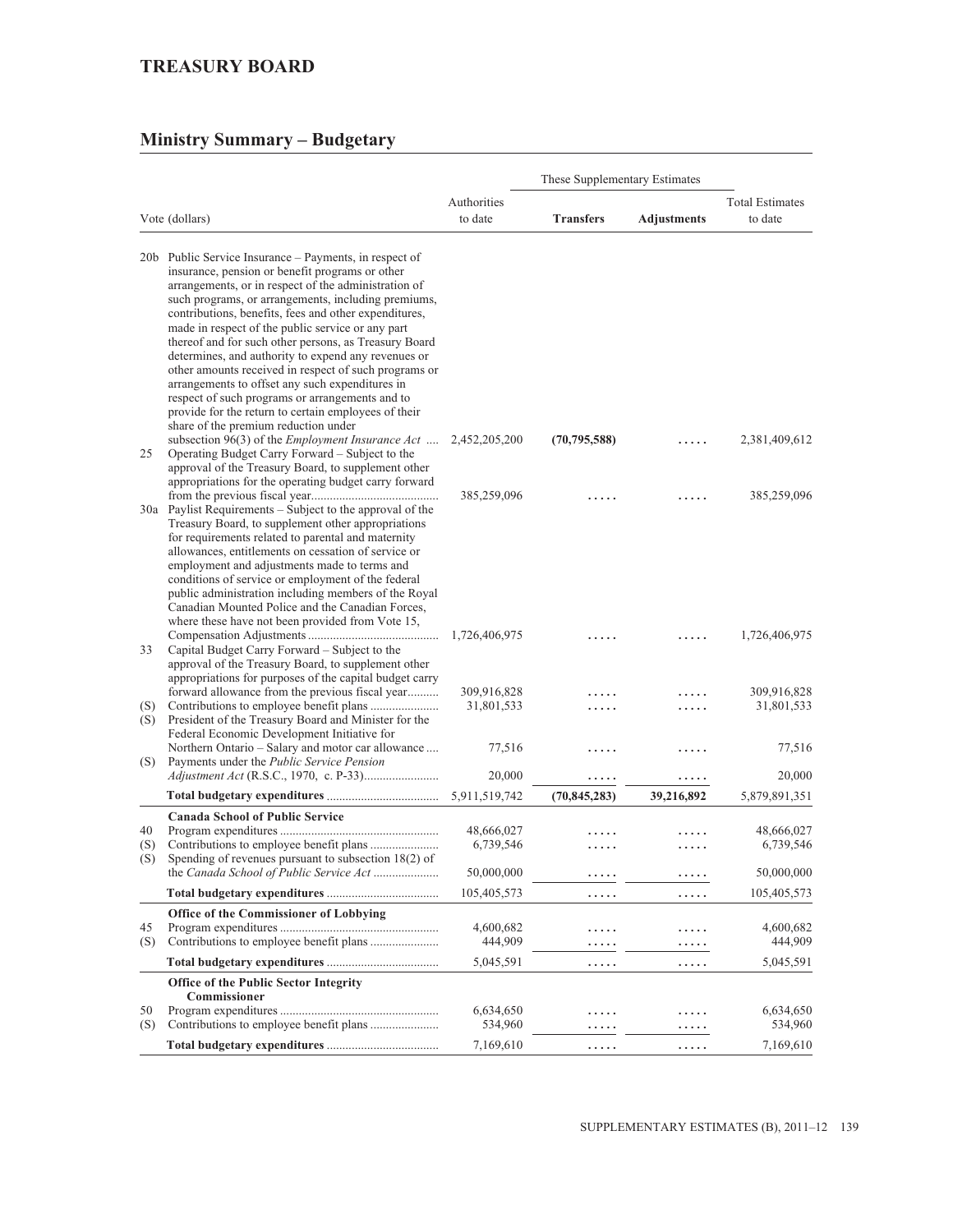# **TREASURY BOARD**

## **Secretariat**

#### **Explanation of Requirements (thousands of dollars)**

|                                                                                                                                                                                                                                                                 |        | Centrally-<br>managed | Centrally-<br>managed |              |
|-----------------------------------------------------------------------------------------------------------------------------------------------------------------------------------------------------------------------------------------------------------------|--------|-----------------------|-----------------------|--------------|
| <b>Voted Appropriations</b>                                                                                                                                                                                                                                     | Vote 1 | Vote 15               | Vote 20               | <b>Total</b> |
| Funding for external experts to support the Strategic and Operating                                                                                                                                                                                             | 15,500 | .                     | .                     | 15,500       |
| Compensation adjustments - Transfers to departments and agencies<br>Funding for the Red Tape Reduction Commission to provide advice                                                                                                                             | .      | 11,475                |                       | 11,475       |
| to the Government on reductions to the compliance burden of<br>Funding to improve financial systems and to support financial                                                                                                                                    | 5,601  | .                     | .                     | 5,601        |
| decision-making in the Government of Canada (horizontal item)<br>Funding to support the transition of Treasury Board Secretariat's                                                                                                                              | 4,139  | .                     | .                     | 4,139        |
| corporate information management/information technology<br>Funding to establish and maintain a Litigation Management Unit to<br>manage employment and labour relations litigation and to fund<br>litigation costs in responding to challenges to federal public | 3,850  | .                     |                       | 3,850        |
| Funding related to the assessment, management and remediation of                                                                                                                                                                                                | 2,524  | .                     | .                     | 2,524        |
|                                                                                                                                                                                                                                                                 | 492    | .                     | .                     | 492          |
| Gross Voted Appropriations                                                                                                                                                                                                                                      | 32,106 | 11,475                | .                     | 43,581       |
| <b>Funds Available</b>                                                                                                                                                                                                                                          |        |                       |                       |              |
|                                                                                                                                                                                                                                                                 | 4,364  | .                     | .                     | 4,364        |
| <b>Total Voted Appropriations</b>                                                                                                                                                                                                                               | 27,742 | 11,475                | .                     | 39,217       |
| <b>Transfers</b>                                                                                                                                                                                                                                                |        |                       |                       |              |
| Transfer from the Canada Revenue Agency (\$100) and Industry<br>$(\$75)$ – To support the National Managers' Community<br>Transfer from Privy Council Office - For activities in support of the<br>Organisation of Economic Co-operation and Development        | 175    |                       |                       | 175          |
| Transfer to National Research Council (\$112), Fisheries and Oceans                                                                                                                                                                                             | 70     | .                     | .                     | 70           |
| $($101)$ and Environment $($2)$ – For the implementation of the<br>Departmental Audit Management Software Initiative<br>Transfer to Foreign Affairs and International Trade (\$70,140) and<br>National Defence $(\$656) - To$ fund the provision of pensions,   | (295)  |                       |                       | (295)        |
| insurance and social security for locally engaged staff                                                                                                                                                                                                         | .      | .                     | (70, 796)             | (70, 796)    |
| <b>Total Transfers</b>                                                                                                                                                                                                                                          | (50)   | .                     | (70, 796)             | (70, 846)    |
| <b>These Supplementary Estimates</b>                                                                                                                                                                                                                            | 27,692 | 11,475                | (70, 796)             | (31,629)     |

### **Explanation of Funds Available (dollars)**

Vote 1: \$4,364,514 in total authorities is available within the Vote due to savings as part of the government's ongoing strategic review of departmental spending.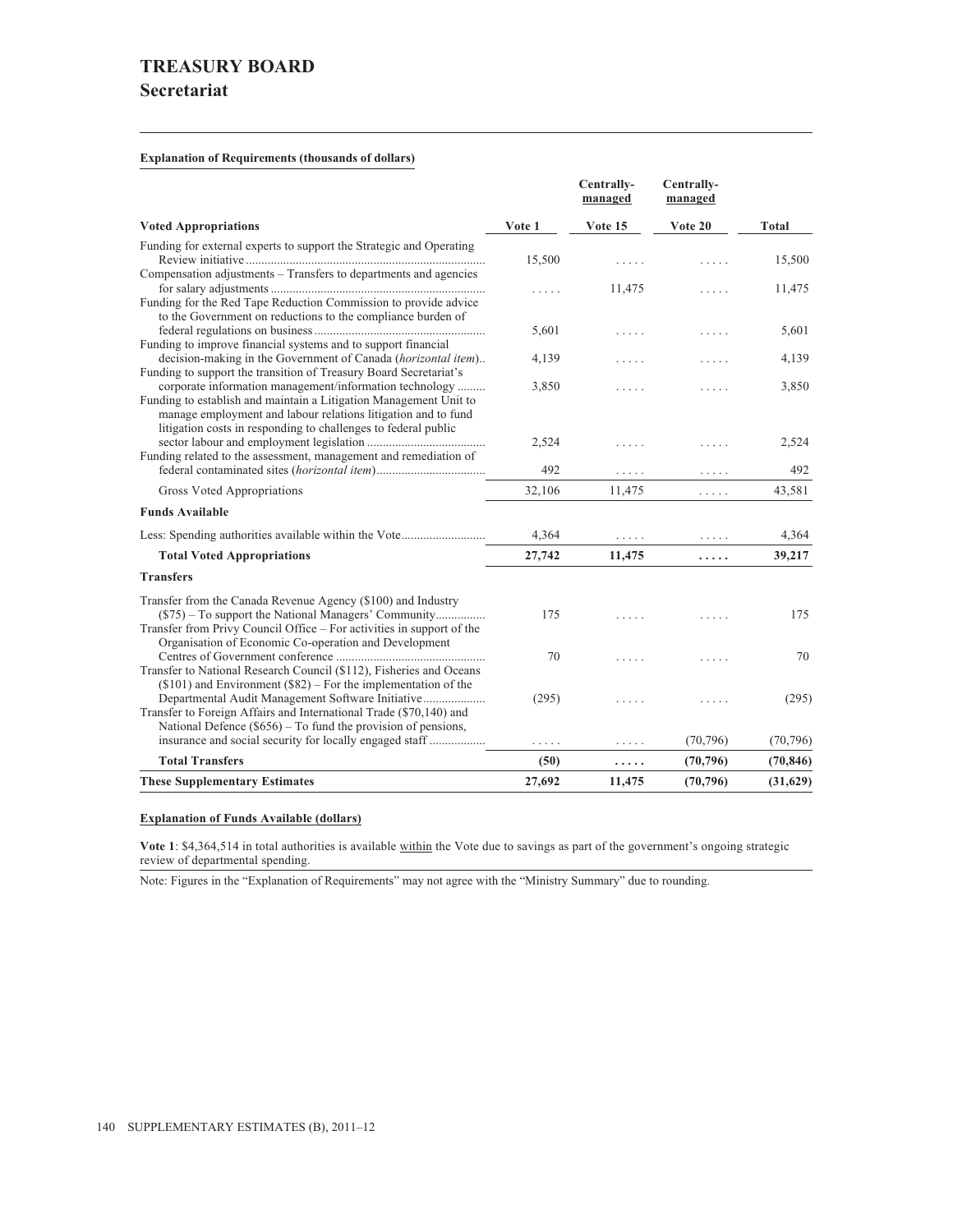# **VETERANS AFFAIRS**

|                |                                                                                                                                                                                                                                                                                                                                                                                                                                                                                                                                                                                                                                                                                                                                                                                                                                                                    | These Supplementary Estimates |                  |                    |                         |
|----------------|--------------------------------------------------------------------------------------------------------------------------------------------------------------------------------------------------------------------------------------------------------------------------------------------------------------------------------------------------------------------------------------------------------------------------------------------------------------------------------------------------------------------------------------------------------------------------------------------------------------------------------------------------------------------------------------------------------------------------------------------------------------------------------------------------------------------------------------------------------------------|-------------------------------|------------------|--------------------|-------------------------|
|                |                                                                                                                                                                                                                                                                                                                                                                                                                                                                                                                                                                                                                                                                                                                                                                                                                                                                    | Authorities                   |                  |                    | <b>Total Estimates</b>  |
|                | Vote (dollars)                                                                                                                                                                                                                                                                                                                                                                                                                                                                                                                                                                                                                                                                                                                                                                                                                                                     | to date                       | <b>Transfers</b> | <b>Adjustments</b> | to date                 |
| 1 <sub>b</sub> | <b>Department</b><br>Operating expenditures, upkeep of property, including<br>engineering and other investigatory planning<br>expenses that do not add tangible value to real<br>property, taxes, insurance and maintenance of public<br>utilities; to authorize, subject to the approval of the<br>Governor in Council, necessary remedial work on<br>properties constructed under individual firm price<br>contracts and sold under the Veterans' Land Act<br>(R.S.C., 1970, c.V-4), to correct defects for which<br>neither the veteran nor the contractor can be held<br>financially responsible, and such other work on other<br>properties as may be required to protect the interest of<br>the Director therein and the payment to each member<br>of the Queen's Privy Council for Canada who is a<br>Minister without Portfolio or a Minister of State who |                               |                  |                    |                         |
|                | does not preside over a Ministry of State of a salary<br>not to exceed the salary paid to Ministers of State<br>who preside over Ministries of State under the<br>Salaries Act, as adjusted pursuant to the Parliament of<br>Canada Act and pro rata for any period of less than a                                                                                                                                                                                                                                                                                                                                                                                                                                                                                                                                                                                 |                               |                  |                    |                         |
| 5b             | The grants listed in the Estimates and contributions,<br>provided that the amount listed for any grant may be<br>increased or decreased subject to the approval of the<br>Treasury Board – To authorize the transfer of<br>\$175,000 from Canadian Heritage Vote 5,<br><i>Appropriation Act No. 1, 2011–12</i> for the purposes of                                                                                                                                                                                                                                                                                                                                                                                                                                                                                                                                 | 930, 747, 458                 |                  | 33,051,286         | 963,798,744             |
|                |                                                                                                                                                                                                                                                                                                                                                                                                                                                                                                                                                                                                                                                                                                                                                                                                                                                                    | 2,556,168,000                 | 175,000          | 31,050,000         | 2,587,393,000           |
| (S)<br>(S)     | Minister of Veterans Affairs - Salary and motor car                                                                                                                                                                                                                                                                                                                                                                                                                                                                                                                                                                                                                                                                                                                                                                                                                | 41,919,908                    |                  | .                  | 41,919,908              |
|                |                                                                                                                                                                                                                                                                                                                                                                                                                                                                                                                                                                                                                                                                                                                                                                                                                                                                    | 77,516                        |                  |                    | 77,516                  |
| (S)<br>(S)     | Veterans Insurance Actuarial Liability Adjustment<br>Repayments under section 15 of the War Service<br><i>Grants Act</i> of compensating adjustments made in<br>accordance with the terms of the Veterans' Land Act                                                                                                                                                                                                                                                                                                                                                                                                                                                                                                                                                                                                                                                | 175,000                       | .                | .                  | 175,000                 |
| (S)            | Returned Soldiers Insurance Actuarial Liability                                                                                                                                                                                                                                                                                                                                                                                                                                                                                                                                                                                                                                                                                                                                                                                                                    | 10,000                        |                  |                    | 10,000                  |
| (S)            | Re-Establishment Credits under section 8 of the War                                                                                                                                                                                                                                                                                                                                                                                                                                                                                                                                                                                                                                                                                                                                                                                                                | 10,000                        |                  | .                  | 10,000                  |
|                |                                                                                                                                                                                                                                                                                                                                                                                                                                                                                                                                                                                                                                                                                                                                                                                                                                                                    | 2,000                         | .                | .                  | 2,000                   |
|                |                                                                                                                                                                                                                                                                                                                                                                                                                                                                                                                                                                                                                                                                                                                                                                                                                                                                    | 3,529,109,882                 | 175,000          | 64, 101, 286       | 3,593,386,168           |
|                | <b>Veterans Review and Appeal Board</b>                                                                                                                                                                                                                                                                                                                                                                                                                                                                                                                                                                                                                                                                                                                                                                                                                            |                               |                  |                    |                         |
| 10<br>(S)      |                                                                                                                                                                                                                                                                                                                                                                                                                                                                                                                                                                                                                                                                                                                                                                                                                                                                    | 10,157,631<br>1,604,300       | .                |                    | 10,157,631<br>1,604,300 |
|                |                                                                                                                                                                                                                                                                                                                                                                                                                                                                                                                                                                                                                                                                                                                                                                                                                                                                    | 11,761,931                    | .                | .                  | 11,761,931              |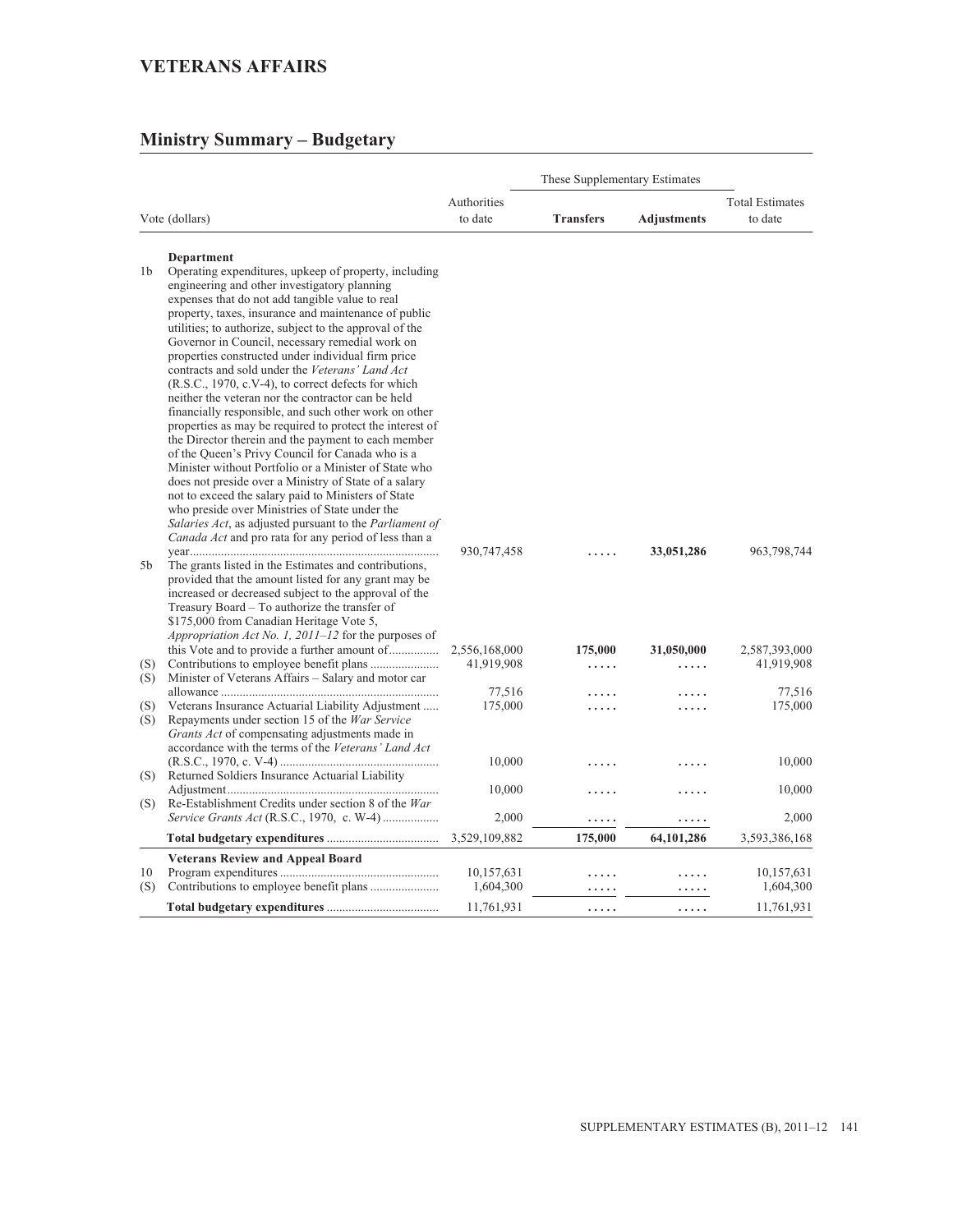# **VETERANS AFFAIRS**

### **Department**

### **Explanation of Requirements (thousands of dollars)**

| <b>Voted Appropriations</b>                                                                | Vote 1 | Vote 5       | <b>Total</b>     |
|--------------------------------------------------------------------------------------------|--------|--------------|------------------|
| Funding for Exceptional Incapacity Allowance benefits under the Pensions for               |        |              |                  |
|                                                                                            | .      | 21,300       | 21,300           |
| Funding for Ex gratia payments to deliver on the Government's commitments related          |        |              |                  |
| Funding for the transformation plan which will realign programs and service delivery       | 20,000 | .            | 20,000           |
|                                                                                            | 10,642 | .            | 10,642           |
| Funding to implement support service enhancements to the New Veterans Charter              | .      | 8,500        | 8,500            |
| Funding for the Community War Memorial Program to build cenotaphs/monuments                |        |              |                  |
| and major additions to existing ones, to commemorate the achievements and                  |        |              |                  |
| sacrifices of those who served Canada in times of war, military conflict and peace         | .      | 1,250        | 1,250            |
|                                                                                            | 1,250  | .            | 1,250            |
| Funding to enhance case management support for severely injured Veterans and their         | 659    |              | 659              |
|                                                                                            | 500    | .<br>.       | 500              |
| <b>Total Voted Appropriations</b>                                                          | 33,051 | 31,050       | 64,101           |
|                                                                                            |        |              |                  |
| <b>Transfers</b>                                                                           |        |              |                  |
| Transfer from Canadian Heritage – To support the Historica-Dominion Institute's            |        |              |                  |
| Memory Project and help educate Canadian youth about the importance of                     |        |              |                  |
|                                                                                            | .      | 175          | 175              |
| <b>These Supplementary Estimates</b>                                                       | 33,051 | 31,225       | 64,276           |
| <b>Transfer Payments (dollars)</b>                                                         |        | <b>Voted</b> | <b>Statutory</b> |
| Grants                                                                                     |        |              |                  |
| Pensions for disability and death, including pensions granted under the authority of the   |        |              |                  |
| Civilian Government Employees (War) Compensation Order, P.C. 45/8848 of                    |        |              |                  |
| November 22, 1944, which shall be subject to the <i>Pension Act</i> ; for compensation for |        |              |                  |
| former prisoners of war under the <i>Pension Act</i> , and Newfoundland special awards     |        | 21,400,000   |                  |
|                                                                                            |        | 8,400,000    |                  |
| <b>Total Grants</b>                                                                        |        | 29,800,000   | .                |
| <b>Contributions</b>                                                                       |        |              |                  |
|                                                                                            |        | 1,250,000    |                  |
|                                                                                            |        | 175,000      | .                |
| <b>Total Contributions</b>                                                                 |        | 1,425,000    | .                |
| <b>Total Transfer Payments</b>                                                             |        | 31,225,000   | .                |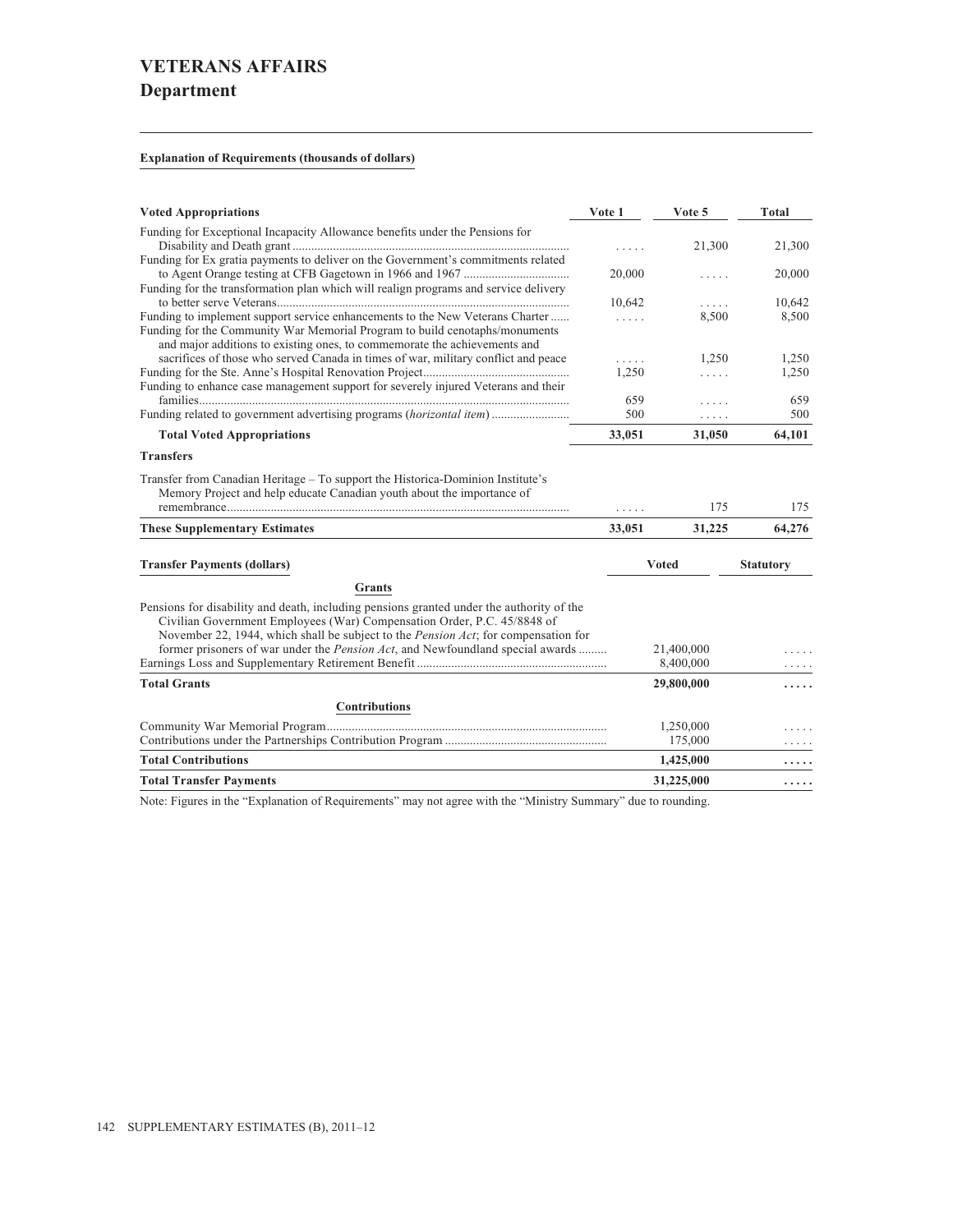## **WESTERN ECONOMIC DIVERSIFICATION**

|                |                                                                                                                                                                                                                                                                                                                                                                                                                                                                 |                        | These Supplementary Estimates          |            |                                   |
|----------------|-----------------------------------------------------------------------------------------------------------------------------------------------------------------------------------------------------------------------------------------------------------------------------------------------------------------------------------------------------------------------------------------------------------------------------------------------------------------|------------------------|----------------------------------------|------------|-----------------------------------|
| Vote (dollars) |                                                                                                                                                                                                                                                                                                                                                                                                                                                                 | Authorities<br>to date | <b>Transfers</b><br><b>Adjustments</b> |            | <b>Total Estimates</b><br>to date |
| 1 <sub>b</sub> | Operating expenditures and the payment to each<br>member of the Queen's Privy Council for Canada<br>who is a Minister without Portfolio or a Minister of<br>State who does not preside over a Ministry of State of<br>a salary not to exceed the salary paid to Ministers of<br>State who preside over Ministries of State under the<br>Salaries Act, as adjusted pursuant to the Parliament of<br><i>Canada Act</i> and pro rata for any period of less than a | 48,951,826             |                                        | 2,117,932  | 51,069,758                        |
| 5b             | The grants listed in the Estimates and contributions                                                                                                                                                                                                                                                                                                                                                                                                            | 140,862,000            | .                                      | 14,235,519 | 155,097,519                       |
| (S)            |                                                                                                                                                                                                                                                                                                                                                                                                                                                                 | 5, 171, 123            | .                                      | .          | 5, 171, 123                       |
| (S)            |                                                                                                                                                                                                                                                                                                                                                                                                                                                                 | 2,000                  | .                                      | .          | 2,000                             |
| (S)            | Contributions to the Rick Hansen Foundation                                                                                                                                                                                                                                                                                                                                                                                                                     | 4,500,000              | .                                      | .          | 4,500,000                         |
|                |                                                                                                                                                                                                                                                                                                                                                                                                                                                                 | 199,486,949            | .                                      | 16,353,451 | 215,840,400                       |

## **Ministry Summary – Budgetary**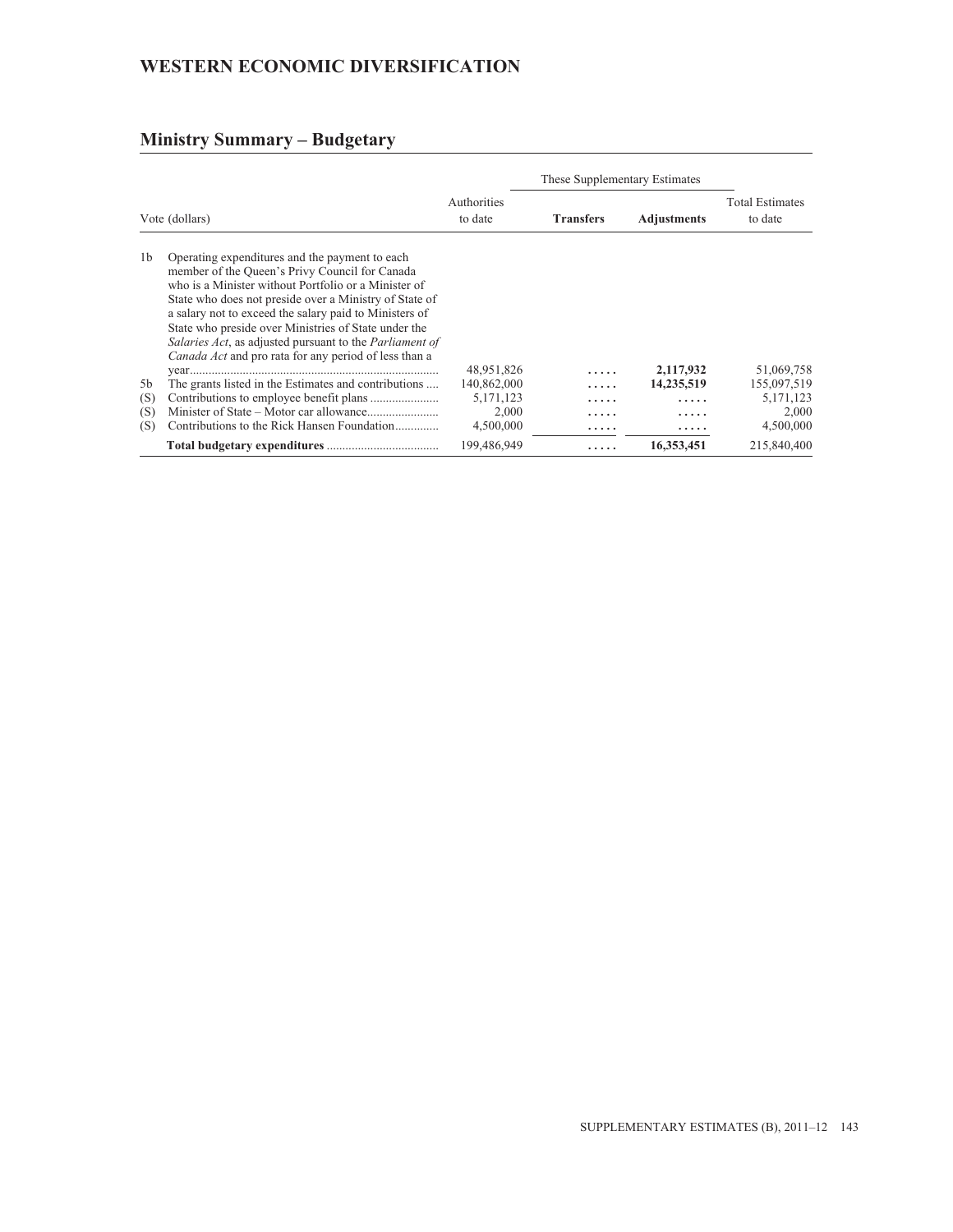### **WESTERN ECONOMIC DIVERSIFICATION**

#### **Explanation of Requirements (thousands of dollars)**

| <b>Voted Appropriations</b>                                                                                                                                           | Vote 1 | Vote 5 | Total  |
|-----------------------------------------------------------------------------------------------------------------------------------------------------------------------|--------|--------|--------|
| Funding to support construction activities related to recreational infrastructure<br>$\label{th:1} (horizontal\ item)\ {}$                                            | 362    | 14.492 | 14,854 |
| Reinvestment of receipts from repayable contributions to increase economic                                                                                            |        | 2,238  | 2.238  |
| Funding for the delivery of large-scale and community-based infrastructure projects<br>Funding to support commercialization, enhance global and drive economic growth | 1.997  | .      | 1.997  |
|                                                                                                                                                                       | .      | 455    | 455    |
| Gross Voted Appropriations                                                                                                                                            | 2,359  | 17.185 | 19.544 |
| <b>Funds Available</b>                                                                                                                                                |        |        |        |
|                                                                                                                                                                       | 241    | 2.950  | 3,191  |
| <b>These Supplementary Estimates</b>                                                                                                                                  | 2.118  | 14.235 | 16.353 |

### **Explanation of Funds Available (dollars)**

**Vote 1**: \$241,157 in total authorities is available within the Vote due to savings identified as part of the government's ongoing strategic review of departmental spending.

**Vote 5**: \$2,950,000 in total authorities is available within the Vote due to savings identified as part of the government's ongoing strategic review of departmental spending.

| <b>Transfer Payments (dollars)</b>   | Voted                   | <b>Statutory</b> |  |
|--------------------------------------|-------------------------|------------------|--|
| <b>Contributions</b>                 |                         |                  |  |
|                                      | 14,492,491<br>2.693.028 | .<br>.           |  |
| <b>Total Gross Transfer Payments</b> | 17,185,519              | .                |  |
|                                      | 2.950,000               | .                |  |
| <b>Net Transfer Payments</b>         | 14,235,519              | .                |  |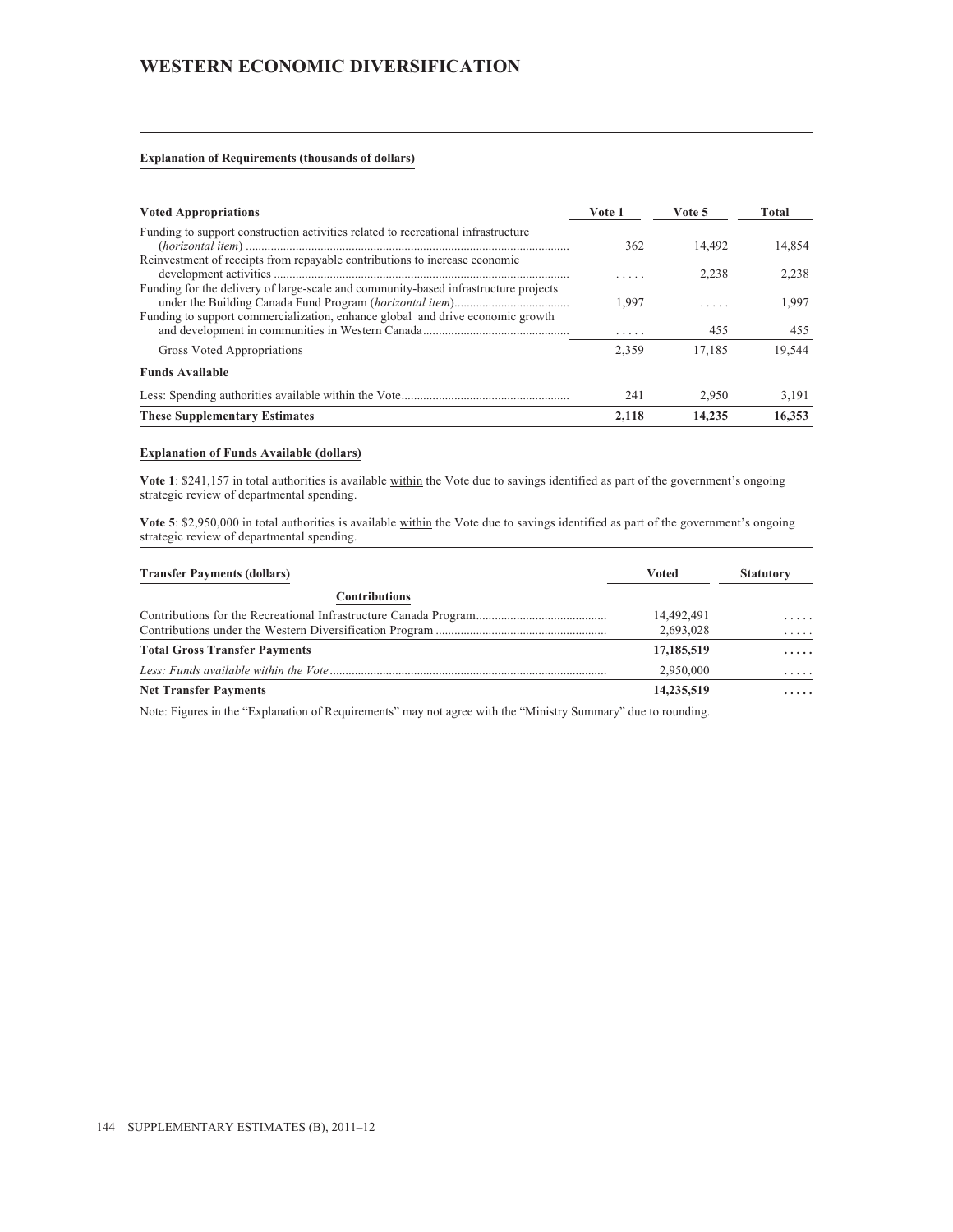### **ANNEX**

**Overview** 

**Items for Inclusion in the Proposed Schedules to the Appropriation Bill Statutory Forecasts Summary of Changes to Voted Appropriations Budgetary Supplementary Estimates by Standard Object of Expenditure Allocations from the Treasury Board Central Votes Horizontal Items included in Supplementary Estimates \$1 Items included in these Supplementary Estimates**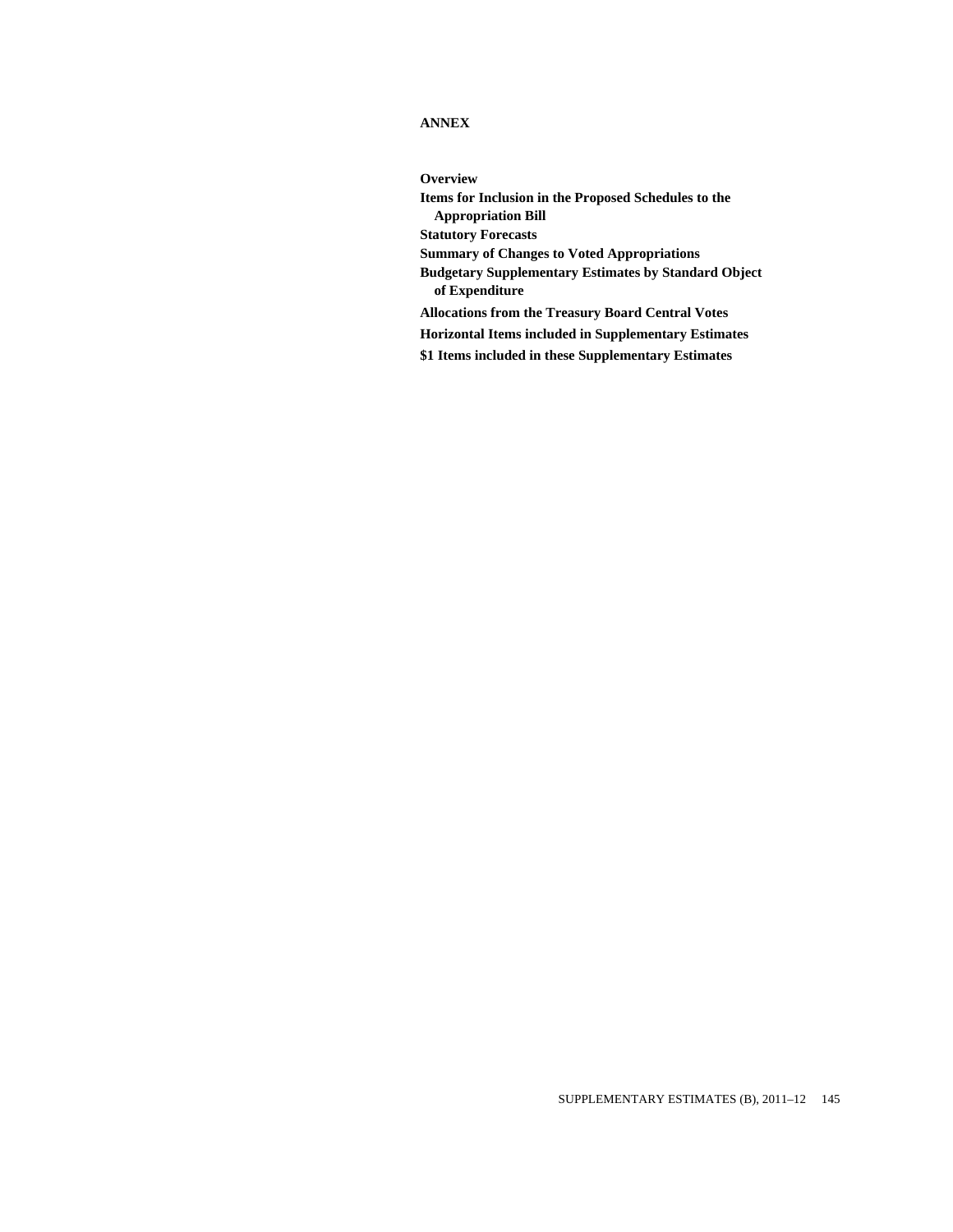### **Overview**

This section provides an overview of the following summary tables:

- 1. Items for Inclusion in the Proposed Schedules to the Appropriation Bill
- 2. Statutory Forecasts
- 3. Summary of Changes to Voted Appropriations
- 4. Budgetary Supplementary Estimates by Standard Object of
- 5. Allocations from the Treasury Board Central Votes
- 6. Horizontal Items included in these Supplementary Estimates
- 7. \$1 Items included in these Supplementary Estimates

#### **1. Items for Inclusion in the Proposed Schedules to the Appropriation Bill**

This table provides the reader with a preview of the Appropriation Bill. As noted previously, Supplementary Estimates directly supports the Bill. This table provides a list of Vote numbers, Vote wording and the requested funds that will be proposed to Parliament for approval. There are two schedules to the Appropriation Bill in Supplementary Estimates: Schedule 1 identifies those items for the fiscal year ending March 31, 2012 whereas Schedule 2 identifies those items for the fiscal year ending March 31, 2013.

Only positive adjustments to appropriations are included in a Proposed Schedule to the Appropriation Bill. Where funding for a Vote has netted to zero or has a negative amount displayed in these Supplementary Estimates, no change is required to existing spending authority and not requested of Parliament. Therefore, they are not included in these schedules.

Once the Appropriation Bill is approved, the Vote wording becomes the governing conditions under which expenditures may be made. The following kinds of Votes can appear in Supplementary Estimates:

- a. Program expenditures Votes This type of Vote is used when there is no requirement for either a separate "Capital expenditures" Vote or "Grants and contributions" Vote because neither equals or exceeds \$5 million. In this case, all expenditures are charged to the one Vote.
- b. Operating expenditures Votes This type of Vote is used when there is a requirement for either a "Capital expenditures" Vote or a "Grants and contributions" Vote or both; that is, when expenditures of either type equals or exceeds \$5 million.
- c. Capital expenditures Votes This type of Vote is used when capital expenditures equal or exceed \$5 million. Expenditure items in a "Capital expenditures" Vote could include individual items expected to exceed \$10,000 for the acquisition of land, buildings and works (Standard Object 8), as well as the acquisition of machinery and equipment (Standard Object 9), or for purposes of constructing or creating assets where an organization expects to draw upon its own labour and materials or employs consultants or other services or goods (Standard objects 1 to 9). Different threshold limits may be applied for different capital expenditure classes.
- d. Grants and contributions Votes This type of Vote is used when the total of grants and contributions expenditures equals or exceeds \$5 million. It should be noted that the inclusion of a grant, contribution or other transfer payment item in Supplementary Estimates imposes no requirement to make a payment, nor does it give a prospective recipient any right to the funds. It should also be noted that in the Vote wording, the meaning of the word "contributions" is considered to include "other transfer payments" because of the similar characteristics of each.
- e. Non-budgetary Votes This type of Vote is identified by the letter "L", and provides authority for spending in the form of loans or advances to, and investments in, Crown corporations and loans or advances for specific purposes to other governments, international organizations or persons or corporations in the private sector.
- f. Special Votes: Crown Corporation Deficits and Separate Legal Entities Where it is necessary to appropriate funds for a payment to a Crown corporation or for the expenditures of a legal entity, a separate Vote is established. A legal entity for these purposes is defined as a unit of government operating under an Act of Parliament and is responsible directly to a Minister.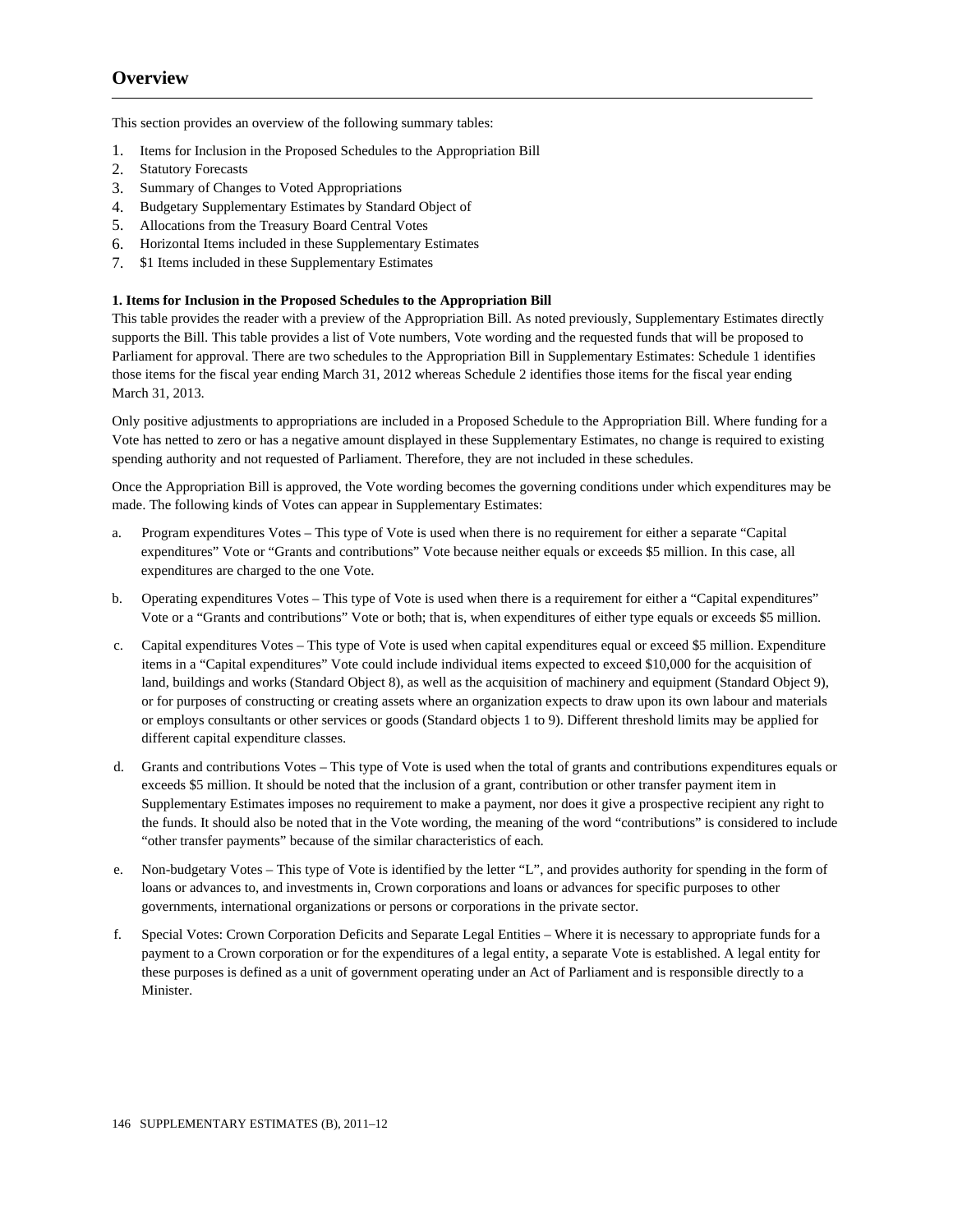#### **Overview**

- g. Treasury Board centrally-managed Votes To support the Treasury Board in performing its statutory responsibilities for managing the government's financial, human and materiel resources, a number of special authorities are required as outlined below.
	- i. Government Contingencies Vote This Vote serves to supplement other appropriations and to provide for miscellaneous, urgent or unforeseen expenditures not otherwise provided for, including grants and contributions not listed in the Estimates and the increase of the amount of grants listed in these Supplementary Estimates. This authority to supplement other appropriations is provided until parliamentary approval can be obtained and as long as the expenditures are within the legal mandate of the organization.
	- ii. Government-Wide Initiatives Vote This Vote supplements other appropriations in support of the implementation of strategic management initiatives in the Public Service of Canada.
	- iii. Compensation Adjustments Vote This Vote supplements other appropriations to provide funding for the increased personnel costs of collective agreements between the Treasury Board and collective bargaining units representing public servants, as well as collective agreements signed by separate employers, including members of the Royal Canadian Mounted Police and the Canadian Forces, Governor in Council appointees and Crown corporations as defined in section 83 of the *Financial Administration Act*.
	- iv. Public Service Insurance Vote This Vote provides for the payment, in respect of insurance, pension or benefit programs or other arrangements, or in respect of the administration of such programs, or arrangements, including premiums, contributions, benefits, fees and other expenditures, made in respect of the public service or any part thereof and for such other persons, as Treasury Board determines, and authority to expend any revenues or other amounts received in respect of such programs or arrangements to offset any such expenditures in respect of such programs or arrangements and to provide for the return to certain employees of their share of the premium reduction under subsection 96(3) of the *Employment Insurance Act* .
	- v. Operating Budget Carry Forward Vote This Vote supplements other appropriations for the operating budget carry forward from the previous fiscal year.
	- vi. Paylist Requirements Vote This Vote supplements other appropriations for requirements related to parental and maternity allowances, entitlements on cessation of service or employment and adjustments made to terms and conditions of service or employment of the federal public administration including members of the Royal Canadian Mounted Police and the Canadian Forces, where these have not been provided from the Compensation Adjustments Vote.
	- vii. Capital Budget Carry Forward Vote This Vote supplements other appropriations for capital budget carry forward from the previous year.

#### **2. Statutory Forecasts**

This table provides Parliament with an update on significant changes to expenditure forecasts of major statutory items. Statutory items are those that Parliament has approved through other legislation that sets out both the purpose of the expenditures and the terms and conditions under which they may be made. Statutory spending is displayed in the Supplementary Estimates for information only.

#### **3. Summary of Changes to Voted Appropriations**

This table displays all Voted information displayed in these Supplementary Estimates in Ministry order.

The first column (Vote Number) indicates the Vote that is to be augmented through these Supplementary Estimates. The letter accompanying the Vote indicates which Supplementary Estimates was used to augment the Vote.

The second column (Gross Amount) displays the total amount of funding being sought in these Supplementary Estimates.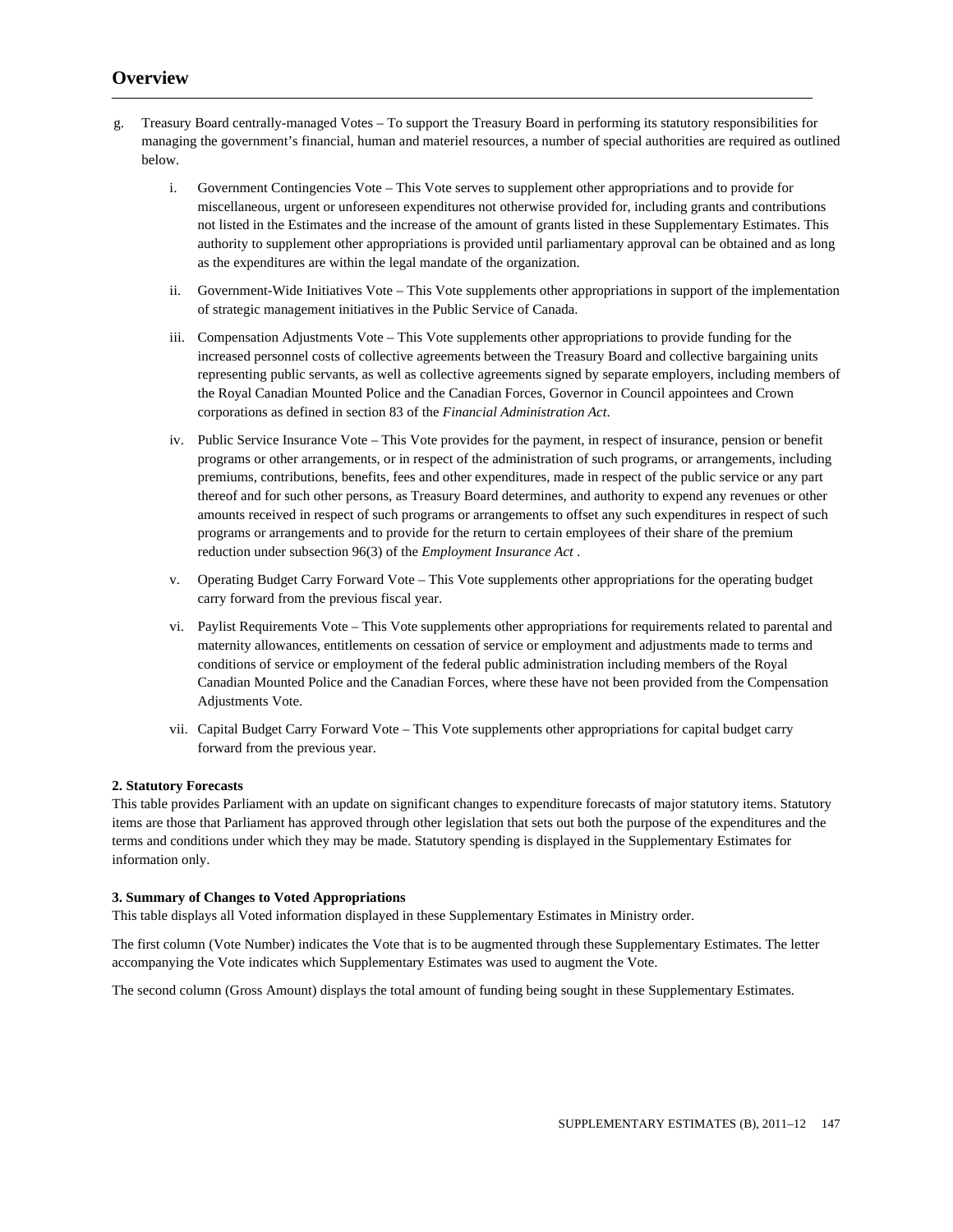#### **Overview**

The third column (Less: Available Spending Authorities) represents unused spending authority being used by organizations to minimize the amount being requested in these Supplementary Estimates. Additional information on these amounts is provided in the details section.

The fourth column (Net Amount) displays the net amount of incremental funding being reflected in these Supplementary Estimates. However, it should be noted that the Proposed Schedules to the Appropriation Bill do not reflect funding for organizations where the net amount is zero or negative.

#### **4. Budgetary Supplementary Estimates by Standard Object of Expenditure**

To determine and report more accurately the impact of government expenditures on the rest of the economy, the net amount of government purchases by standard object must be determined. All organizations, including those that use revolving funds, must charge their expenditures for purchases to standard object expense categories. Standard objects are the highest level of object classification used for parliamentary and executive purposes, and are reported in the Main and Supplementary Estimates and the Public Accounts. The standard objects of expenditure are as follows:

- 1. Personnel
- 2. Transportation and communications
- 3. Information
- 4. Professional and special services
- 5. Rentals
- 6. Purchased repair and maintenance
- 7. Utilities, materials and supplies
- 8. Acquisition of land, buildings and works
- 9. Acquisition of machinery and equipment
- 10. Transfer payments
- 11. Public debt charges
- 12. Other subsidies and payments

#### **5. Allocations from the Treasury Board Central Votes**

This summary table provides a comprehensive list of allocations from Treasury Board (TB) Central Votes for Government Contingencies, Government-Wide Initiatives, Compensation Adjustments, Operating Budget Carry Forward and Paylist Requirements, where applicable.

Government Contingencies (TB Vote 5) – This summary table provides a comprehensive list of organizations that have received temporary Treasury Board Contingency Vote (TB Vote 5) funding. Temporary funding can be provided for miscellaneous, urgent or unforeseen expenditures, which were not provided for in the Main Estimates and which are required before the next Supplementary Estimates receive Royal Assent. Once Parliament approves the Appropriation Bill for Supplementary Estimates and the Governor General provides Royal Assent, the temporary funding is reimbursed to TB Vote 5.

The following criteria must be met in order for Treasury Board to approve access to TB Vote 5:

- All advances from the Government Contingencies Vote should be considered temporary advances to be covered by items included in subsequent Supplementary Estimates and reimbursed when the associated Appropriation Act is passed. Exceptions are made for requirements that arise after final Supplementary Estimates for the fiscal year where advances would not be reimbursable.
- An organization's existing appropriation must be insufficient to cover both existing requirements and the new initiative until the next Supply period. To that end, an organization must support any request with a valid cash flow analysis.
- A valid and compelling reason exists, particularly as it relates to the payment of grants, as to why the payment needs to be made before the next Supply period. If not, the payment should be deferred and access to TB Vote 5 denied.
- For grants, the Transfer Payment Policy must be consulted and followed to ensure that a valid, legally incorporated recipient exists and that the organization clearly demonstrates that it needs to make a payment before the next Supply period.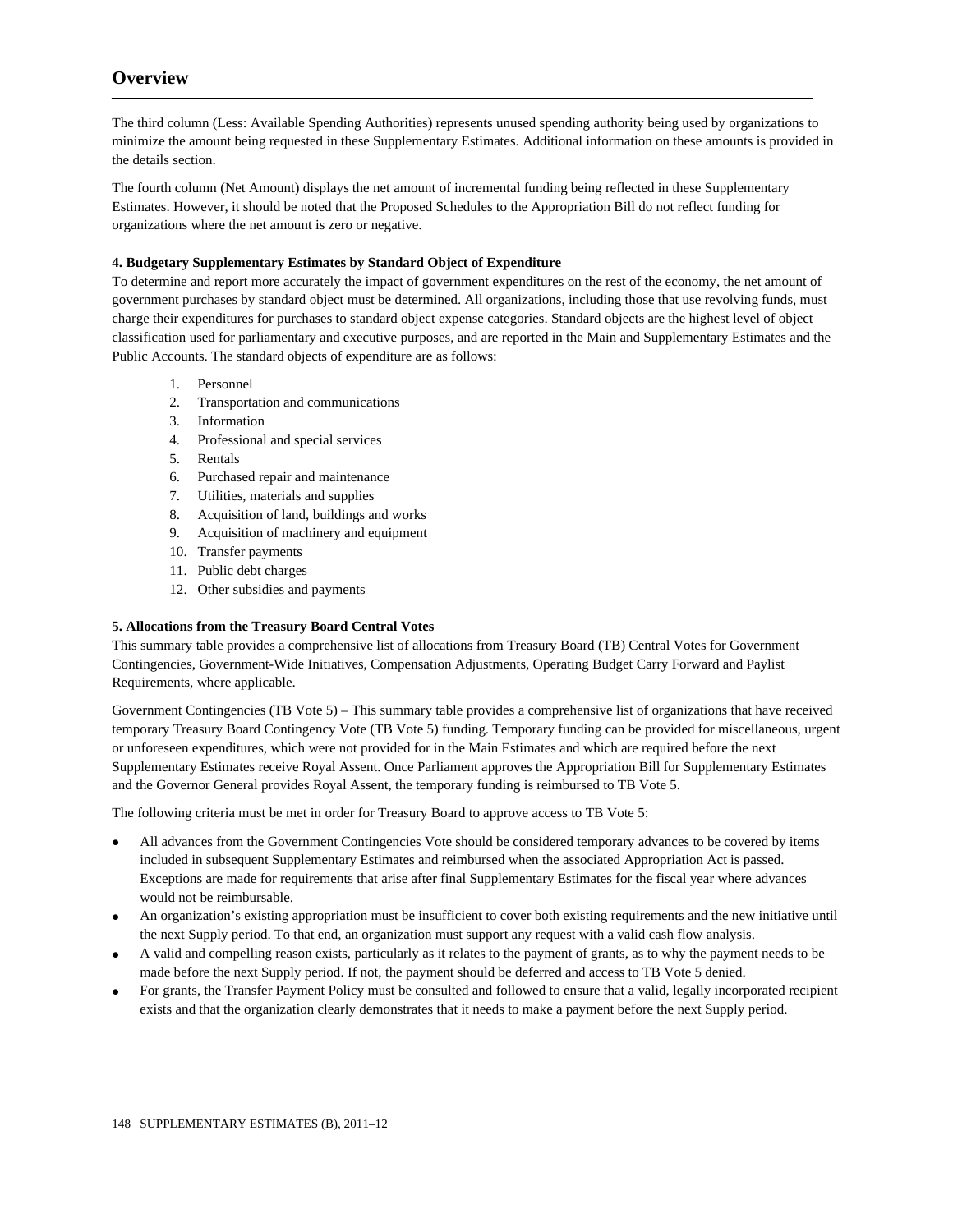#### **Overview**

Government-Wide Initiatives (TB Vote 10) – This Vote supplements other appropriations in support of the implementation of strategic management initiatives within the public service of Canada. Departments and agencies are not required to reimburse funding allocated from Vote 10.

Compensation Adjustments (TB Vote 15) – This Vote supplements other appropriations that may need to be partially or fully augmented as a result of adjustments made to terms and conditions of service or employment of the federal public administration, including members of the Royal Canadian Mounted Police and the Canadian Forces, Governor in Council appointees and Crown corporations as defined in section 83 of the *Financial Administration Act*. Departments and agencies are not required to reimburse funding allocated from Vote 15.

Operating Budget Carry Forward (TB Vote 25) – This Vote supplements other appropriations by authorizing a carry forward of unused funds from the previous fiscal year up to a maximum of five per cent of departments' and agencies' Main Estimates operating budget as was established in the previous fiscal year. Departments and agencies are not required to reimburse funding allocated from Vote 25.

Paylist Requirements (TB Vote 30) – This Vote supplements other appropriations by providing the government with funding to meet legal requirements of the employer such as parental leave, maternity leave, entitlements upon cessation of service or employment and adjustments made to terms and conditions of service or employment of the federal public administration. Departments, agencies and Crown corporations may access this Vote throughout the fiscal year. Departments, agencies and Crown corporations are not required to reimburse funding allocated from Vote 30.

Capital Budget Carry Forward (TB Vote 33) – This Vote supplements other appropriations by authorizing a carry forward of unused funds from the previous fiscal year. Departments and agencies with a separate Capital Vote are entitled to carry forward up to 20% of their year-end capital budget. Departments and agencies are not required to reimburse funding allocated from Vote 33.

#### **6. Horizontal Items included in these Supplementary Estimates**

A horizontal initiative is an initiative in which partners from two or more organizations have established a formal funding agreement (e.g. Memorandum to Cabinet, Treasury Board submission, federal-provincial agreement) to work toward the achievement of shared outcomes.

This table provides a summary of those items for which funding is sought in Supplementary Estimates. It also provides an overview of initiatives related to Supplementary Estimates in then current fiscal year where two or more organizations are seeking incremental funding increases.

#### **7. \$1 Items included in these Supplementary Estimates**

Supplementary Estimates often include "one dollar items", which seek an alteration in the existing allocation of funds or to existing Vote wording (as in the case of loan guarantees) as authorized in the Main Estimates. The purpose of a one dollar item is not to seek new or additional funds, but rather to reallocate existing spending authorities between Votes and/or to provide appropriate authorities. Therefore, since no new funds are requested, the "one-dollar" amount is merely symbolic.

For example, one-dollar items may be used to:

- 1. Transfer funds from one Vote to another;
- 2. Write off debts;
- 3. Adjust loan guarantees;
- 4. Authorize grants; or
- 5. Amend previous Appropriation Acts.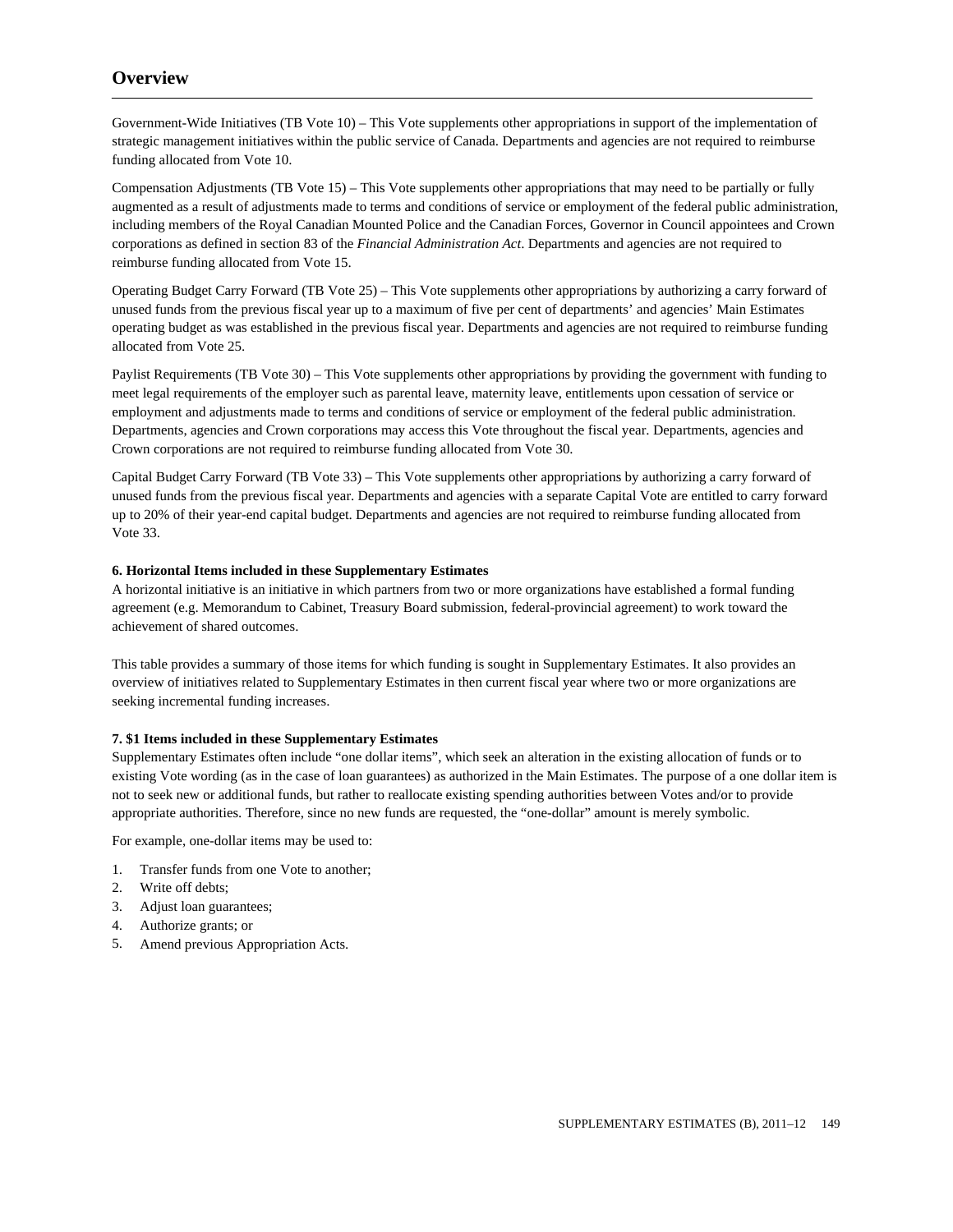| Vote<br>No.                        | Service                                                                                                                                                                                                                                                                                                                                                                                                                                                                                                                                                                                                                                                                                                                                                                                                                                                                                                                                                                                                                                       | Amount $(\$)$              | Total $(\$)$ |
|------------------------------------|-----------------------------------------------------------------------------------------------------------------------------------------------------------------------------------------------------------------------------------------------------------------------------------------------------------------------------------------------------------------------------------------------------------------------------------------------------------------------------------------------------------------------------------------------------------------------------------------------------------------------------------------------------------------------------------------------------------------------------------------------------------------------------------------------------------------------------------------------------------------------------------------------------------------------------------------------------------------------------------------------------------------------------------------------|----------------------------|--------------|
|                                    | AGRICULTURE AND AGRI-FOOD                                                                                                                                                                                                                                                                                                                                                                                                                                                                                                                                                                                                                                                                                                                                                                                                                                                                                                                                                                                                                     |                            |              |
|                                    | <b>DEPARTMENT</b>                                                                                                                                                                                                                                                                                                                                                                                                                                                                                                                                                                                                                                                                                                                                                                                                                                                                                                                                                                                                                             |                            |              |
| 1 <sub>b</sub>                     | Agriculture and Agri-Food - Operating expenditures and, pursuant to<br>paragraph $29.1(2)(a)$ of the <i>Financial Administration Act</i> , authority to expend<br>revenues received from, and to offset expenditures incurred in the fiscal year for,<br>collaborative research agreements and research services, the grazing and<br>breeding activities of the Community Pastures Program and the administration of<br>the AgriStability program; and the payment to each member of the Queen's Privy<br>Council for Canada who is a Minister without Portfolio or a Minister of State who<br>does not preside over a Ministry of State of a salary not to exceed the salary paid<br>to Ministers of State who preside over Ministries of State under the Salaries Act,<br>as adjusted pursuant to the <i>Parliament of Canada Act</i> and pro rata for any period<br>less than a year - To authorize the transfer of \$208,900 from Foreign Affairs and<br>International Trade Vote 1, Appropriation Act No. 1, 2011-12 for the purposes of |                            |              |
| 10 <sub>b</sub>                    | Agriculture and Agri-Food - The grants listed in the Estimates and contributions                                                                                                                                                                                                                                                                                                                                                                                                                                                                                                                                                                                                                                                                                                                                                                                                                                                                                                                                                              | 21,437,422<br>24, 171, 425 |              |
|                                    |                                                                                                                                                                                                                                                                                                                                                                                                                                                                                                                                                                                                                                                                                                                                                                                                                                                                                                                                                                                                                                               |                            | 45,608,847   |
|                                    | CANADIAN FOOD INSPECTION AGENCY                                                                                                                                                                                                                                                                                                                                                                                                                                                                                                                                                                                                                                                                                                                                                                                                                                                                                                                                                                                                               |                            |              |
| 20 <sub>b</sub><br>25 <sub>b</sub> | Canadian Food Inspection Agency - Operating expenditures and contributions - To<br>authorize the transfer of \$7,215,136 from Agriculture and Agri-Food Vote 1,<br>Canadian Food Inspection Agency - Capital expenditures - To authorize the transfer<br>of \$634,000 from National Defence Vote 5, Appropriation Act No. 1, 2011-12                                                                                                                                                                                                                                                                                                                                                                                                                                                                                                                                                                                                                                                                                                          | 1                          |              |
|                                    |                                                                                                                                                                                                                                                                                                                                                                                                                                                                                                                                                                                                                                                                                                                                                                                                                                                                                                                                                                                                                                               | 1                          | 2            |
|                                    | ATLANTIC CANADA OPPORTUNITIES AGENCY                                                                                                                                                                                                                                                                                                                                                                                                                                                                                                                                                                                                                                                                                                                                                                                                                                                                                                                                                                                                          |                            |              |
|                                    | DEPARTMENT                                                                                                                                                                                                                                                                                                                                                                                                                                                                                                                                                                                                                                                                                                                                                                                                                                                                                                                                                                                                                                    |                            |              |
| 5 <sub>b</sub>                     | Atlantic Canada Opportunities Agency - The grants listed in the Estimates and<br>contributions - To authorize the transfer of \$2,343,674 from Atlantic Canada<br>Opportunities Agency Vote 1, and \$1,917,315 from National Defence Vote 1,<br>Appropriation Act No. 1, 2011-12 for the purposes of this Vote and to provide a                                                                                                                                                                                                                                                                                                                                                                                                                                                                                                                                                                                                                                                                                                               |                            | 12,425,838   |
|                                    | ENTERPRISE CAPE BRETON CORPORATION                                                                                                                                                                                                                                                                                                                                                                                                                                                                                                                                                                                                                                                                                                                                                                                                                                                                                                                                                                                                            |                            |              |
| 10 <sub>b</sub>                    | Payments to the Enterprise Cape Breton Corporation pursuant to the Enterprise Cape                                                                                                                                                                                                                                                                                                                                                                                                                                                                                                                                                                                                                                                                                                                                                                                                                                                                                                                                                            |                            | 15,097,000   |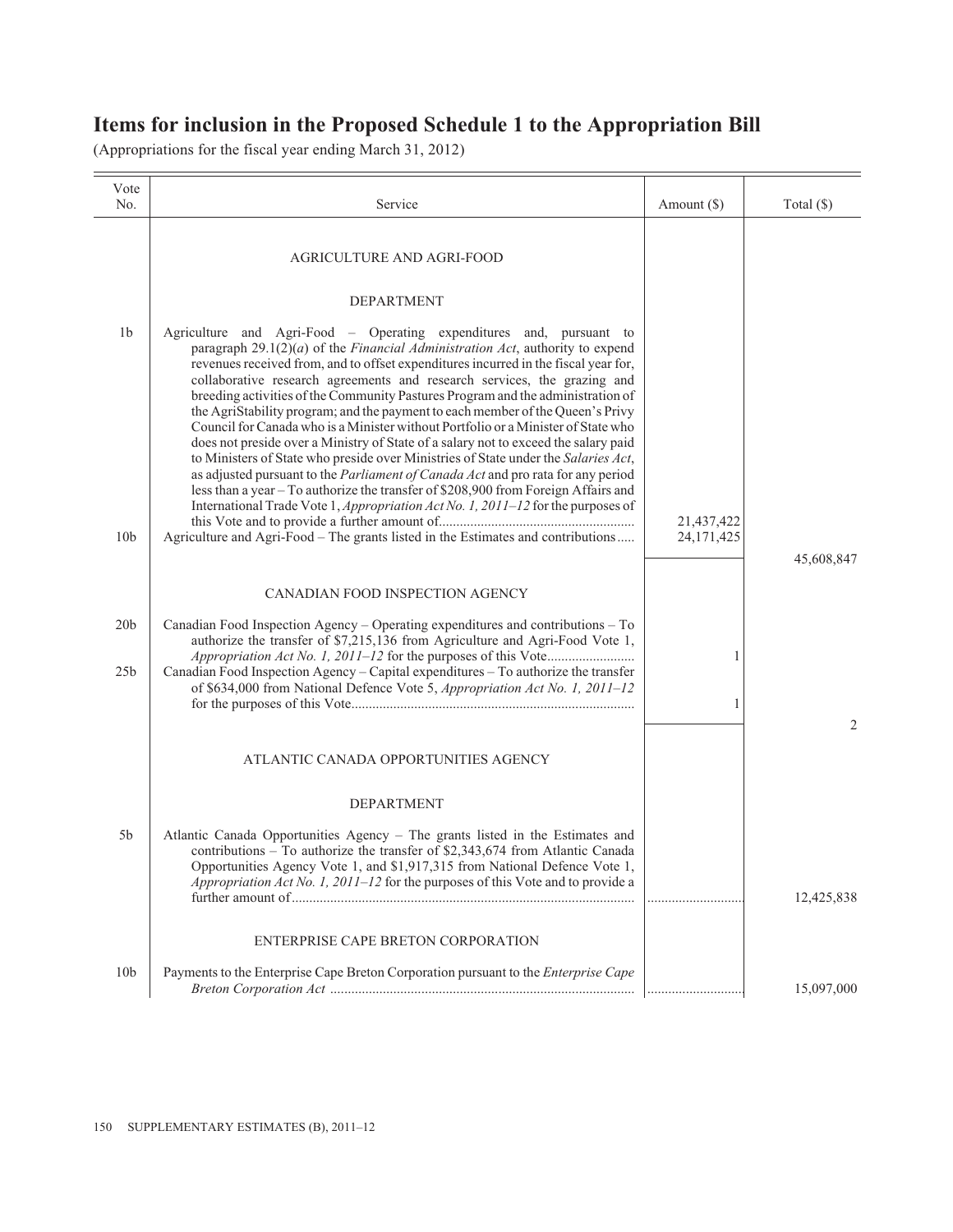| Vote            |                                                                                                                                                                                                                                                                                                                                                                                                                                                                                                                                                                                                                                                                                                                                                                                                                                                                                                                                                   |             |              |
|-----------------|---------------------------------------------------------------------------------------------------------------------------------------------------------------------------------------------------------------------------------------------------------------------------------------------------------------------------------------------------------------------------------------------------------------------------------------------------------------------------------------------------------------------------------------------------------------------------------------------------------------------------------------------------------------------------------------------------------------------------------------------------------------------------------------------------------------------------------------------------------------------------------------------------------------------------------------------------|-------------|--------------|
| No.             | Service                                                                                                                                                                                                                                                                                                                                                                                                                                                                                                                                                                                                                                                                                                                                                                                                                                                                                                                                           | Amount (\$) | Total $(\$)$ |
|                 | <b>CANADIAN HERITAGE</b>                                                                                                                                                                                                                                                                                                                                                                                                                                                                                                                                                                                                                                                                                                                                                                                                                                                                                                                          |             |              |
|                 | <b>DEPARTMENT</b>                                                                                                                                                                                                                                                                                                                                                                                                                                                                                                                                                                                                                                                                                                                                                                                                                                                                                                                                 |             |              |
| 1 <sub>b</sub>  | Canadian Heritage – Operating expenditures and, pursuant to paragraph $29.1(2)(a)$ of<br>the Financial Administration Act, authority to expend revenues received during<br>the fiscal year by the Canadian Conservation Institute, the Canadian Heritage<br>Information Network and the Canadian Audio-Visual Certification Office, and<br>the payment to each member of the Queen's Privy Council for Canada who is a<br>Minister without Portfolio or a Minister of State who does not preside over a<br>Ministry of State of a salary not to exceed the salary paid to Ministers of State who<br>preside over Ministries of State under the Salaries Act, as adjusted pursuant to the<br>Parliament of Canada Act and pro rata for any period of less than a year - To<br>authorize the transfer of \$20,000 from Canadian Heritage Vote 10, Appropriation<br>Act No. 1, 2011-12 for the purposes of this Vote and to provide a further amount |             |              |
| 5 <sub>b</sub>  | Canadian Heritage - The grants listed in the Estimates and contributions - To                                                                                                                                                                                                                                                                                                                                                                                                                                                                                                                                                                                                                                                                                                                                                                                                                                                                     | 7,953,692   |              |
|                 | authorize the transfer of \$207,000 from Indian Affairs and Northern<br>Development Vote 5, <i>Appropriation Act No. 1, 2011–12</i> for the purposes of this                                                                                                                                                                                                                                                                                                                                                                                                                                                                                                                                                                                                                                                                                                                                                                                      | 157,930,630 |              |
|                 |                                                                                                                                                                                                                                                                                                                                                                                                                                                                                                                                                                                                                                                                                                                                                                                                                                                                                                                                                   |             | 165,884,322  |
|                 | CANADA COUNCIL FOR THE ARTS                                                                                                                                                                                                                                                                                                                                                                                                                                                                                                                                                                                                                                                                                                                                                                                                                                                                                                                       |             |              |
| 10 <sub>b</sub> | Payments to the Canada Council for the Arts under section 18 of the Canada Council<br>for the Arts Act, to be used for the furtherance of the objects set out in section 8 of<br>that Act - To authorize the transfer of \$177,000 from Canadian Heritage Vote 5,                                                                                                                                                                                                                                                                                                                                                                                                                                                                                                                                                                                                                                                                                 |             | 1            |
|                 | CANADIAN BROADCASTING CORPORATION                                                                                                                                                                                                                                                                                                                                                                                                                                                                                                                                                                                                                                                                                                                                                                                                                                                                                                                 |             |              |
| 15 <sub>b</sub> | Payments to the Canadian Broadcasting Corporation for operating expenditures                                                                                                                                                                                                                                                                                                                                                                                                                                                                                                                                                                                                                                                                                                                                                                                                                                                                      |             | 60,000,000   |
|                 | CANADIAN MUSEUM OF CIVILIZATION                                                                                                                                                                                                                                                                                                                                                                                                                                                                                                                                                                                                                                                                                                                                                                                                                                                                                                                   |             |              |
| 35 <sub>b</sub> | Payments to the Canadian Museum of Civilization for operating and capital                                                                                                                                                                                                                                                                                                                                                                                                                                                                                                                                                                                                                                                                                                                                                                                                                                                                         |             | 665,000      |
|                 | LIBRARY AND ARCHIVES OF CANADA                                                                                                                                                                                                                                                                                                                                                                                                                                                                                                                                                                                                                                                                                                                                                                                                                                                                                                                    |             |              |
| 50 <sub>b</sub> | Library and Archives of Canada – Operating expenditures, the grants listed in the<br>Estimates and contributions and pursuant to paragraph $29.1(2)(a)$ of the<br>Financial Administration Act, authority to expend revenues received to offset<br>related expenditures incurred in the fiscal year arising from access to and<br>reproduction of materials from the collection $-$ To authorize the transfer of<br>\$445,804 from Canadian Heritage Vote 1, Appropriation Act No. 1, 2011-12 for                                                                                                                                                                                                                                                                                                                                                                                                                                                 |             | 1            |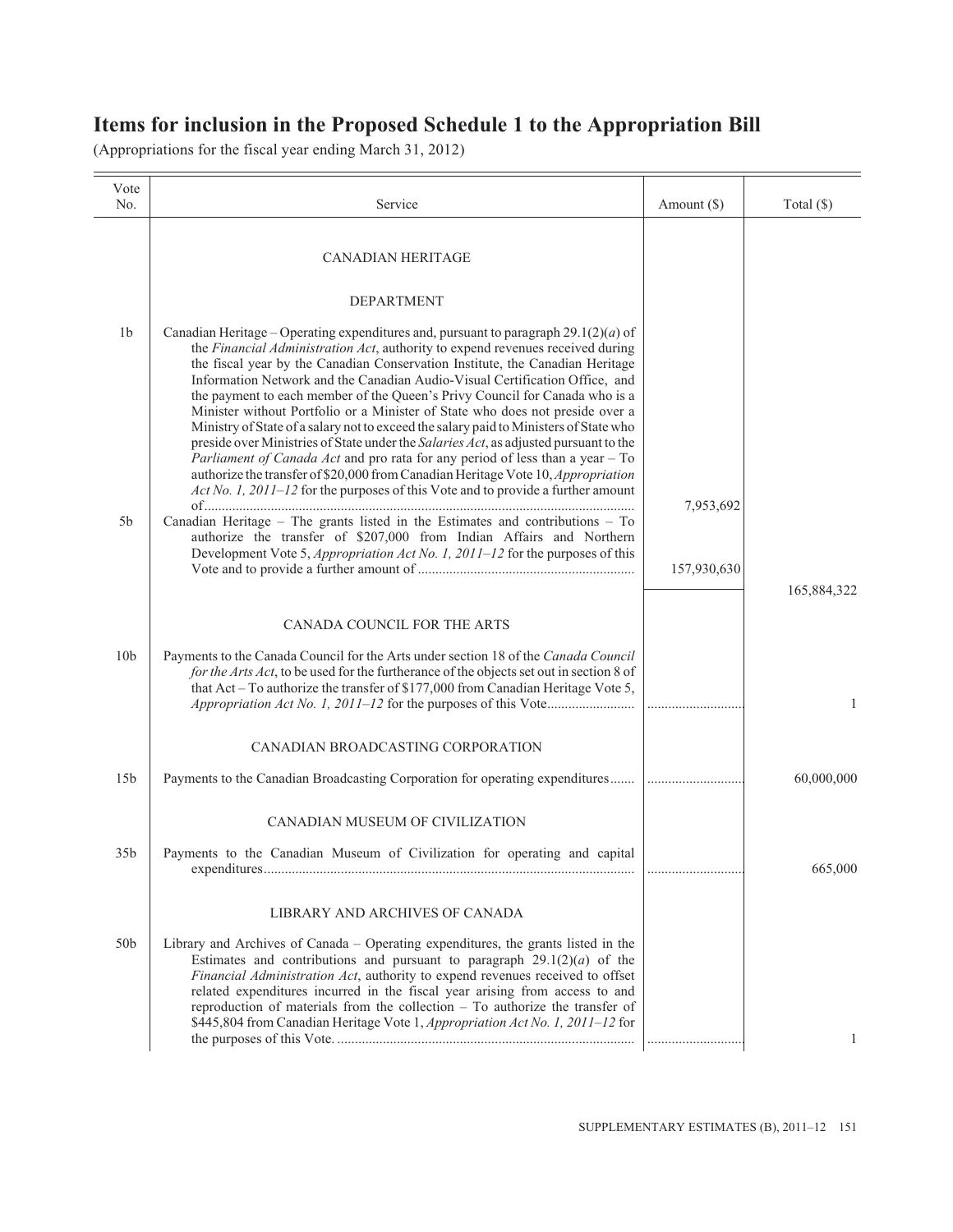| Vote<br>N <sub>0</sub>           | Service                                                                                                                                                                                                                                                                                                                                                                                                                                                                                                                                                                                                                                                                                                                                                                                                                                                                                                                                                                                                         | Amount $(\$)$ | Total $(\$)$ |
|----------------------------------|-----------------------------------------------------------------------------------------------------------------------------------------------------------------------------------------------------------------------------------------------------------------------------------------------------------------------------------------------------------------------------------------------------------------------------------------------------------------------------------------------------------------------------------------------------------------------------------------------------------------------------------------------------------------------------------------------------------------------------------------------------------------------------------------------------------------------------------------------------------------------------------------------------------------------------------------------------------------------------------------------------------------|---------------|--------------|
|                                  | CANADIAN HERITAGE - Concluded                                                                                                                                                                                                                                                                                                                                                                                                                                                                                                                                                                                                                                                                                                                                                                                                                                                                                                                                                                                   |               |              |
|                                  | NATIONAL ARTS CENTRE CORPORATION                                                                                                                                                                                                                                                                                                                                                                                                                                                                                                                                                                                                                                                                                                                                                                                                                                                                                                                                                                                |               |              |
| 60 <sub>b</sub>                  | Payments to the National Arts Centre Corporation for operating expenditures - To<br>authorize the transfer of \$150,000 from Canadian Heritage Vote 5,                                                                                                                                                                                                                                                                                                                                                                                                                                                                                                                                                                                                                                                                                                                                                                                                                                                          |               | $\mathbf{1}$ |
|                                  | PUBLIC SERVICE COMMISSION                                                                                                                                                                                                                                                                                                                                                                                                                                                                                                                                                                                                                                                                                                                                                                                                                                                                                                                                                                                       |               |              |
| 100 <sub>b</sub>                 | Public Service Commission - Program expenditures and, pursuant to<br>paragraph $29.1(2)(a)$ of the <i>Financial Administration Act</i> , authority to expend<br>revenues received in a fiscal year to offset expenditures incurred in that fiscal<br>year arising from the provision of assessment and counselling services and<br>products - To authorize the transfer from Vote 102, a deemed appropriation<br>pursuant to section 31.1 of the Financial Administration Act for the purposes of                                                                                                                                                                                                                                                                                                                                                                                                                                                                                                               |               | $\mathbf{1}$ |
|                                  | CITIZENSHIP AND IMMIGRATION                                                                                                                                                                                                                                                                                                                                                                                                                                                                                                                                                                                                                                                                                                                                                                                                                                                                                                                                                                                     |               |              |
|                                  | <b>DEPARTMENT</b>                                                                                                                                                                                                                                                                                                                                                                                                                                                                                                                                                                                                                                                                                                                                                                                                                                                                                                                                                                                               |               |              |
| 1 <sub>b</sub><br>7 <sub>b</sub> | Citizenship and Immigration – Operating expenditures and the payment to each<br>member of the Queen's Privy Council for Canada who is a Minister without<br>Portfolio or a Minister of State who does not preside over a Ministry of State of a<br>salary not to exceed the salary paid to Ministers of State who preside over<br>Ministries of State under the Salaries Act, as adjusted pursuant to the Parliament<br>of Canada Act and pro rata for any period of less than a year - To authorize the<br>transfer of \$10,099,700 from Foreign Affairs and International Trade Vote 1,<br>Appropriation Act No. 1, 2011-12 for the purposes of this Vote and to provide a<br>Pursuant to section 25(2) of the Financial Administration Act, to write-off from the<br>Accounts of Canada 4,726 debts due to Her Majesty in right of Canada<br>amounting to $$1,709,358$ in the amount of $$1,700,056$ in 2011-12 related to<br>immigration loans issued pursuant to section 88 of the Immigration and Refugee | 51,749,542    |              |
|                                  | Protection Act in order to write-off loans related to the immigration loan program<br>- To authorize the transfer of \$9,302 from Citizenship and Immigration Vote 1,<br>Appropriation Act No. 1, 2011-12 for the purposes of this Vote and to provide a                                                                                                                                                                                                                                                                                                                                                                                                                                                                                                                                                                                                                                                                                                                                                        | 1,700,056     | 53,449,598   |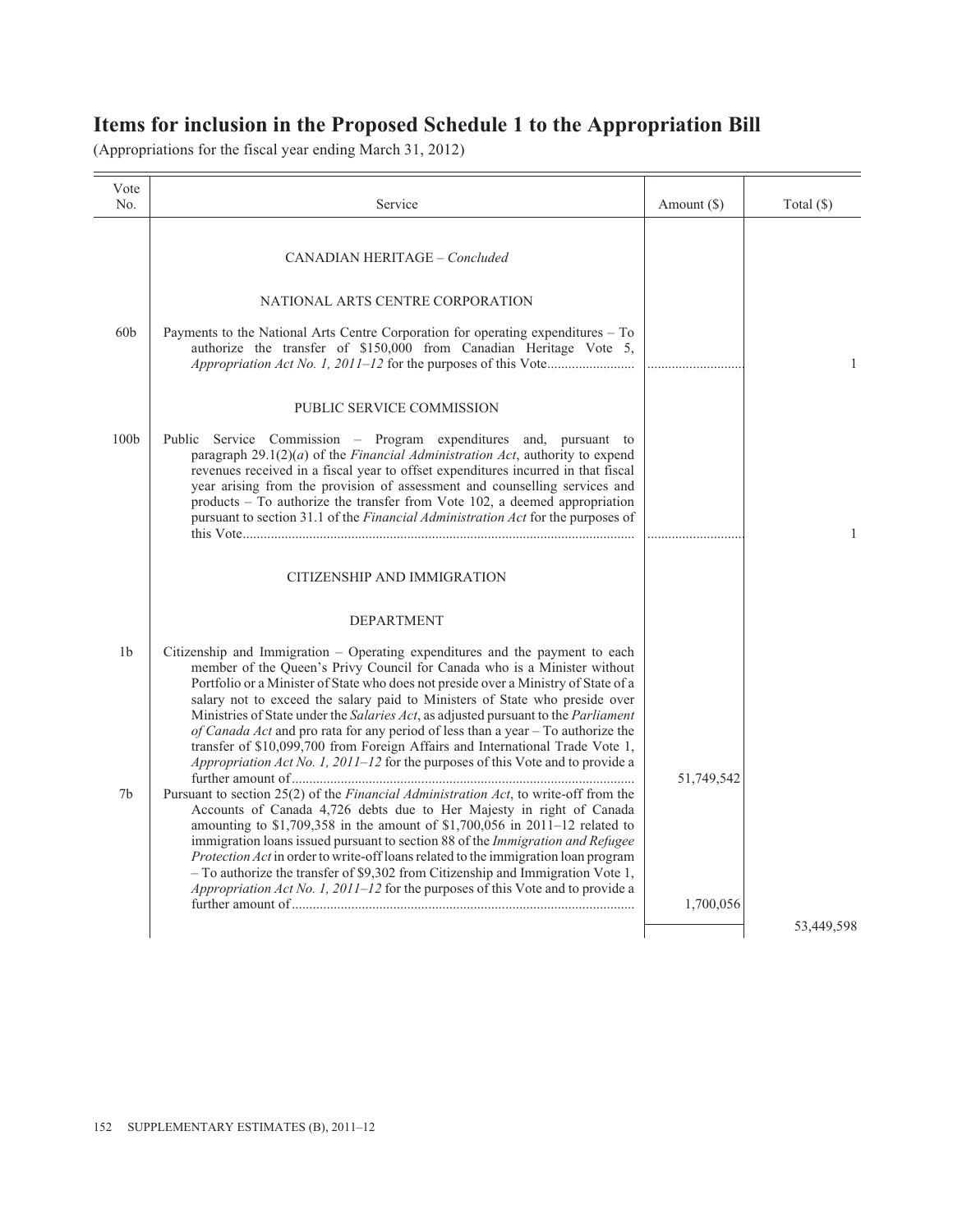| Vote<br>No.    | Service                                                                                                                                                                                                                                                                                                                                                                                                                                                                                                                                                                                                                                                                                                                                                                                                                                                                                                                                                                                                                                                                                                                                                                                                                                                                                                                                                                                                                                                                                                                                                                                                                                                                                                                                                                                                                                                       | Amount (\$)             | Total $(\$)$ |
|----------------|---------------------------------------------------------------------------------------------------------------------------------------------------------------------------------------------------------------------------------------------------------------------------------------------------------------------------------------------------------------------------------------------------------------------------------------------------------------------------------------------------------------------------------------------------------------------------------------------------------------------------------------------------------------------------------------------------------------------------------------------------------------------------------------------------------------------------------------------------------------------------------------------------------------------------------------------------------------------------------------------------------------------------------------------------------------------------------------------------------------------------------------------------------------------------------------------------------------------------------------------------------------------------------------------------------------------------------------------------------------------------------------------------------------------------------------------------------------------------------------------------------------------------------------------------------------------------------------------------------------------------------------------------------------------------------------------------------------------------------------------------------------------------------------------------------------------------------------------------------------|-------------------------|--------------|
| 1 <sub>b</sub> | ECONOMIC DEVELOPMENT AGENCY OF CANADA<br>FOR THE REGIONS OF QUEBEC<br>Economic Development Agency of Canada for the Regions of Quebec - Operating<br>expenditures and the payment to each member of the Queen's Privy Council for<br>Canada who is a Minister without Portfolio or a Minister of State who does not<br>preside over a Ministry of State of a salary not to exceed the salary paid to<br>Ministers of State who preside over Ministries of State under the Salaries Act, as<br>adjusted pursuant to the Parliament of Canada Act and pro rata for any period of                                                                                                                                                                                                                                                                                                                                                                                                                                                                                                                                                                                                                                                                                                                                                                                                                                                                                                                                                                                                                                                                                                                                                                                                                                                                                |                         |              |
| 5 <sub>b</sub> | Economic Development Agency of Canada for the Regions of Quebec - The grants<br>listed in the Estimates and contributions - To authorize the transfer of \$450,000<br>from Foreign Affairs and International Trade Vote 30, Appropriation Act No. 1,<br>2011–12 for the purposes of this Vote and to provide a further amount of                                                                                                                                                                                                                                                                                                                                                                                                                                                                                                                                                                                                                                                                                                                                                                                                                                                                                                                                                                                                                                                                                                                                                                                                                                                                                                                                                                                                                                                                                                                              | 1,621,125<br>19,667,156 | 21,288,281   |
|                | <b>ENVIRONMENT</b>                                                                                                                                                                                                                                                                                                                                                                                                                                                                                                                                                                                                                                                                                                                                                                                                                                                                                                                                                                                                                                                                                                                                                                                                                                                                                                                                                                                                                                                                                                                                                                                                                                                                                                                                                                                                                                            |                         |              |
|                | <b>DEPARTMENT</b>                                                                                                                                                                                                                                                                                                                                                                                                                                                                                                                                                                                                                                                                                                                                                                                                                                                                                                                                                                                                                                                                                                                                                                                                                                                                                                                                                                                                                                                                                                                                                                                                                                                                                                                                                                                                                                             |                         |              |
| 1 <sub>b</sub> | Environment – Operating expenditures, and<br>$(a)$ recoverable expenditures incurred in respect of the Prairie Provinces Water<br>Board, the Qu'Appelle Basin Study Board and the St. John River Basin Study<br>Board;<br>$(b)$ authority for the Minister of the Environment to engage such consultants as<br>may be required by the Boards identified in paragraph (a), at such remuneration<br>as those Boards may determine;<br>(c) recoverable expenditures incurred in respect of Regional Water Resources<br>Planning Investigations and Water Resources Inventories;<br>$(d)$ authority to make recoverable advances not exceeding the aggregate of the<br>amount of the shares of the Provinces of Manitoba and Ontario of the cost of<br>regulating the levels of Lake of the Woods and Lac Seul;<br>(e) authority to make recoverable advances not exceeding the aggregate of the<br>amount of the shares of provincial and outside agencies of the cost of hydrometric<br>surveys;<br>(f) pursuant to paragraph $29.1(2)(a)$ of the Financial Administration Act,<br>authority to expend in the current fiscal year revenues received during the fiscal<br>year arising from the operations of the department funded from this Vote; and<br>$(g)$ the payment to each member of the Queen's Privy Council for Canada who is<br>a Minister without Portfolio or a Minister of State who does not preside over a<br>Ministry of State of a salary not to exceed the salary paid to Ministers of State who<br>preside over Ministries of State under the Salaries Act, as adjusted pursuant to the<br>Parliament of Canada Act and pro rata for any period of less than a year - To<br>authorize the transfer of \$81,500 from Treasury Board Secretariat Vote 1,<br>Appropriation Act No. 1, 2011–12 for the purposes of this Vote and to provide a | 126, 155, 164           |              |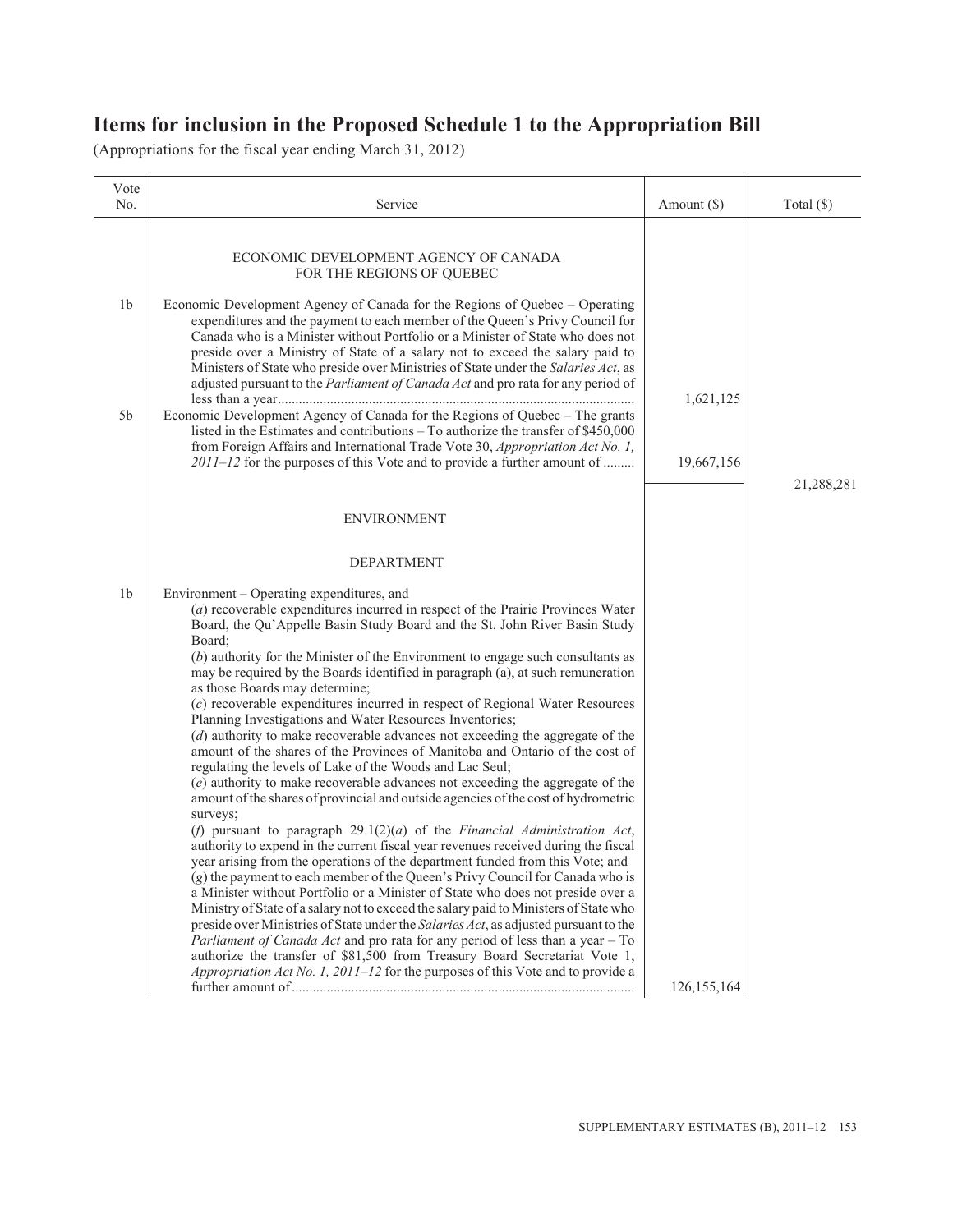| Vote<br>No.            | Service                                                                                                                                                                                                                                                                                                                                                                                                                                                                                                           | Amount (\$)    | Total $(\$)$ |
|------------------------|-------------------------------------------------------------------------------------------------------------------------------------------------------------------------------------------------------------------------------------------------------------------------------------------------------------------------------------------------------------------------------------------------------------------------------------------------------------------------------------------------------------------|----------------|--------------|
|                        | ENVIRONMENT - Concluded                                                                                                                                                                                                                                                                                                                                                                                                                                                                                           |                |              |
|                        | DEPARTMENT- Concluded                                                                                                                                                                                                                                                                                                                                                                                                                                                                                             |                |              |
| 5 <sub>b</sub>         | Environment - Capital expenditures and authority to make payments to provinces or<br>municipalities as contributions towards construction done by those bodies and<br>authority to make recoverable advances not exceeding the amount of the shares of<br>provincial and outside agencies of the cost of joint projects including<br>expenditures on other than federal property $-$ To authorize the transfer of<br>\$325,000 from National Defence Vote 5, Appropriation Act No. 1, 2011-12 for                 | 7,117,500      |              |
| 10 <sub>b</sub>        | Environment - The grants listed in the Estimates and contributions, and contributions<br>to developing countries in accordance with the Multilateral Fund of the Montreal<br>Protocol taking the form of cash payments or the provision of goods, equipment<br>or services – To authorize the transfer of \$605,175 from Fisheries and Oceans<br>Vote 10, Appropriation Act No. 1, 2011-12 for the purposes of this Vote and to                                                                                   | 2,360,000      |              |
|                        |                                                                                                                                                                                                                                                                                                                                                                                                                                                                                                                   |                | 135,632,664  |
|                        | CANADIAN ENVIRONMENTAL ASSESSMENT AGENCY                                                                                                                                                                                                                                                                                                                                                                                                                                                                          |                |              |
| 15 <sub>b</sub>        | Canadian Environmental Assessment Agency – Program expenditures, contributions<br>and, pursuant to paragraph $29.1(2)(a)$ of the <i>Financial Administration Act</i> ,<br>authority to expend revenues received during the fiscal year arising from the<br>provision of environmental assessment services including the conduct of panel<br>reviews, comprehensive studies, mediations, training and information                                                                                                  |                | 2,100,000    |
|                        |                                                                                                                                                                                                                                                                                                                                                                                                                                                                                                                   |                |              |
|                        | <b>FINANCE</b>                                                                                                                                                                                                                                                                                                                                                                                                                                                                                                    |                |              |
|                        | <b>DEPARTMENT</b>                                                                                                                                                                                                                                                                                                                                                                                                                                                                                                 |                |              |
| 1 <sub>b</sub>         | Finance – Operating expenditures and the payment to each member of the Queen's<br>Privy Council for Canada who is a Minister without Portfolio or a Minister of<br>State who does not preside over a Ministry of State of a salary not to exceed the<br>salary paid to Ministers of State who preside over Ministries of State under the<br>Salaries Act, as adjusted pursuant to the Parliament of Canada Act and pro rata<br>for any period of less than a year and authority to expend revenue received during | 4,940,846      |              |
| 5 <sub>b</sub><br>L15b | In accordance with the Bretton Woods and Related Agreements Act, the issuance and<br>payment of non-interest bearing, non-negotiable demand notes in an amount not<br>to exceed \$441,620,000 to the International Development Association                                                                                                                                                                                                                                                                        | 7,000,000<br>1 |              |
|                        |                                                                                                                                                                                                                                                                                                                                                                                                                                                                                                                   |                | 11,940,847   |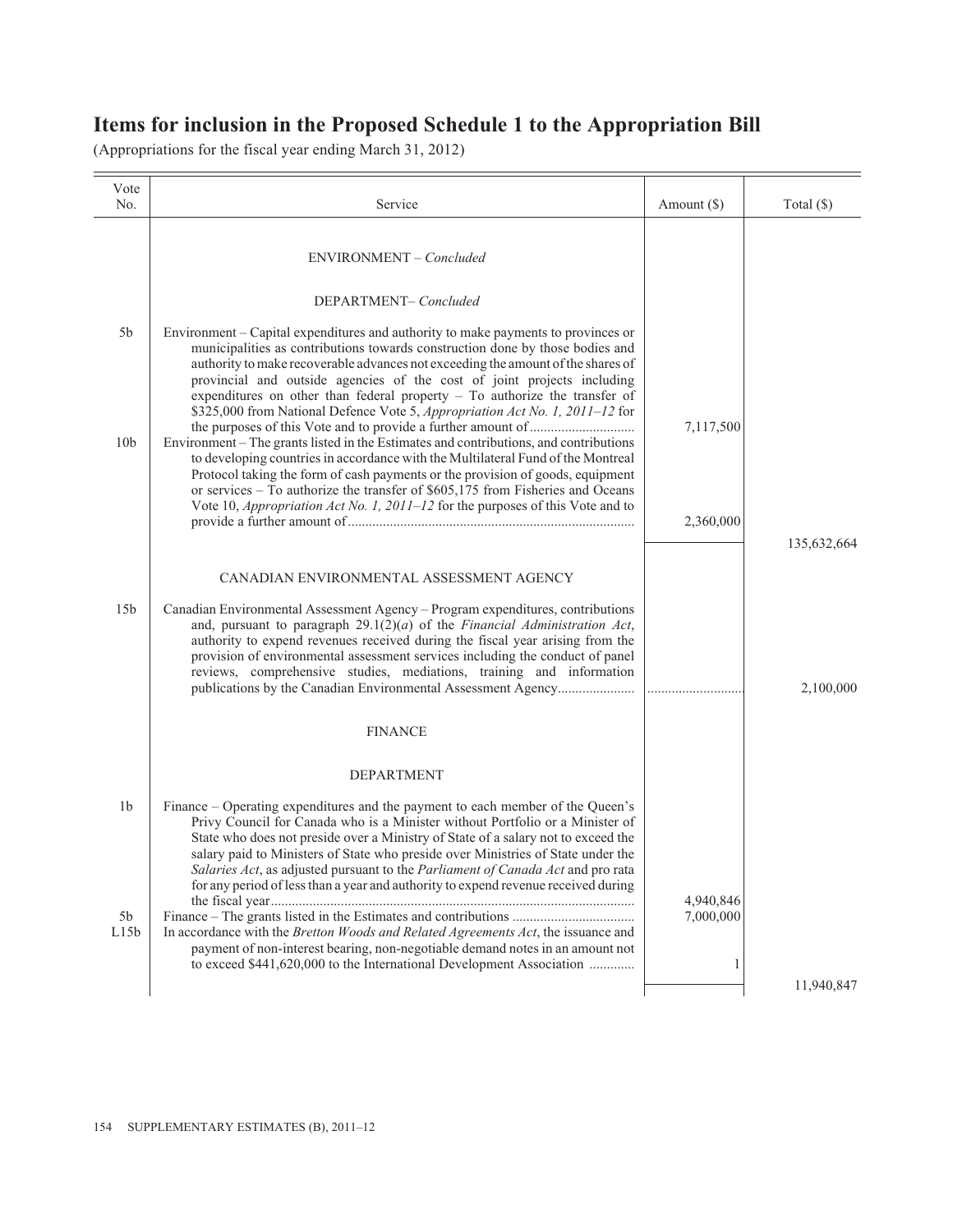| Vote<br>No.     | Service                                                                                                                                                                                                                                                                                                                                                                                                                                                                                                                                                                                                                                                                                                                                                                                                                                                                                                                                                                                                                                                                                                                                                                                                                                                                                                                                                                                                                                                                                          | Amount (\$)     | Total $($ ) |
|-----------------|--------------------------------------------------------------------------------------------------------------------------------------------------------------------------------------------------------------------------------------------------------------------------------------------------------------------------------------------------------------------------------------------------------------------------------------------------------------------------------------------------------------------------------------------------------------------------------------------------------------------------------------------------------------------------------------------------------------------------------------------------------------------------------------------------------------------------------------------------------------------------------------------------------------------------------------------------------------------------------------------------------------------------------------------------------------------------------------------------------------------------------------------------------------------------------------------------------------------------------------------------------------------------------------------------------------------------------------------------------------------------------------------------------------------------------------------------------------------------------------------------|-----------------|-------------|
| 1 <sub>b</sub>  | <b>FISHERIES AND OCEANS</b><br>Fisheries and Oceans – Operating expenditures, and<br>(a) Canada's share of expenses of the International Fisheries Commissions,<br>authority to provide free accommodation for the International Fisheries                                                                                                                                                                                                                                                                                                                                                                                                                                                                                                                                                                                                                                                                                                                                                                                                                                                                                                                                                                                                                                                                                                                                                                                                                                                       |                 |             |
|                 | Commissions and authority to make recoverable advances in the amounts of the<br>shares of the International Fisheries Commissions of joint cost projects;<br>(b) authority to make recoverable advances for transportation, stevedoring and<br>other shipping services performed on behalf of individuals, outside agencies and<br>other governments in the course of, or arising out of, the exercise of jurisdiction in<br>navigation, including aids to navigation and shipping;<br>(c) pursuant to paragraph $29.1(2)(a)$ of the <i>Financial Administration Act</i> ,<br>authority to expend revenue received during the fiscal year in the course of, or<br>arising from, the activities of the Canadian Coast Guard; and<br>$(d)$ the payment to each member of the Queen's Privy Council for Canada who is<br>a Minister without Portfolio or a Minister of State who does not preside over a<br>Ministry of State of a salary not to exceed the salary paid to Ministers of State who<br>preside over Ministries of State under the Salaries Act, as adjusted pursuant to the<br>Parliament of Canada Act and pro rata for any period of less than a year - To<br>authorize the transfer of \$5,000,000 from Fisheries and Oceans Vote 10,<br>\$720,300 from Environment Vote 1, \$101,000 from Treasury Board Vote 1,<br>\$30,000 from National Defence Vote 1, and \$22,750 from Transport Vote 1,<br>Appropriation Act No. 1, 2011-12 for the purposes of this Vote and to provide a |                 |             |
| 5 <sub>b</sub>  | Fisheries and Oceans – Capital expenditures and authority to make payments to<br>provinces, municipalities and local or private authorities as contributions towards<br>construction done by those bodies and authority for the purchase and disposal of                                                                                                                                                                                                                                                                                                                                                                                                                                                                                                                                                                                                                                                                                                                                                                                                                                                                                                                                                                                                                                                                                                                                                                                                                                         | 40,051,864      |             |
| 10 <sub>b</sub> | Fisheries and Oceans $-$ The grants listed in the Estimates and contributions $-$ To<br>authorize the transfer of \$2,055,205 from Fisheries and Oceans Vote 1, and<br>\$100,000 from National Defence Vote 1, Appropriation Act No. 1, 2011-12 for                                                                                                                                                                                                                                                                                                                                                                                                                                                                                                                                                                                                                                                                                                                                                                                                                                                                                                                                                                                                                                                                                                                                                                                                                                              | 22,872,500<br>1 | 62.924.365  |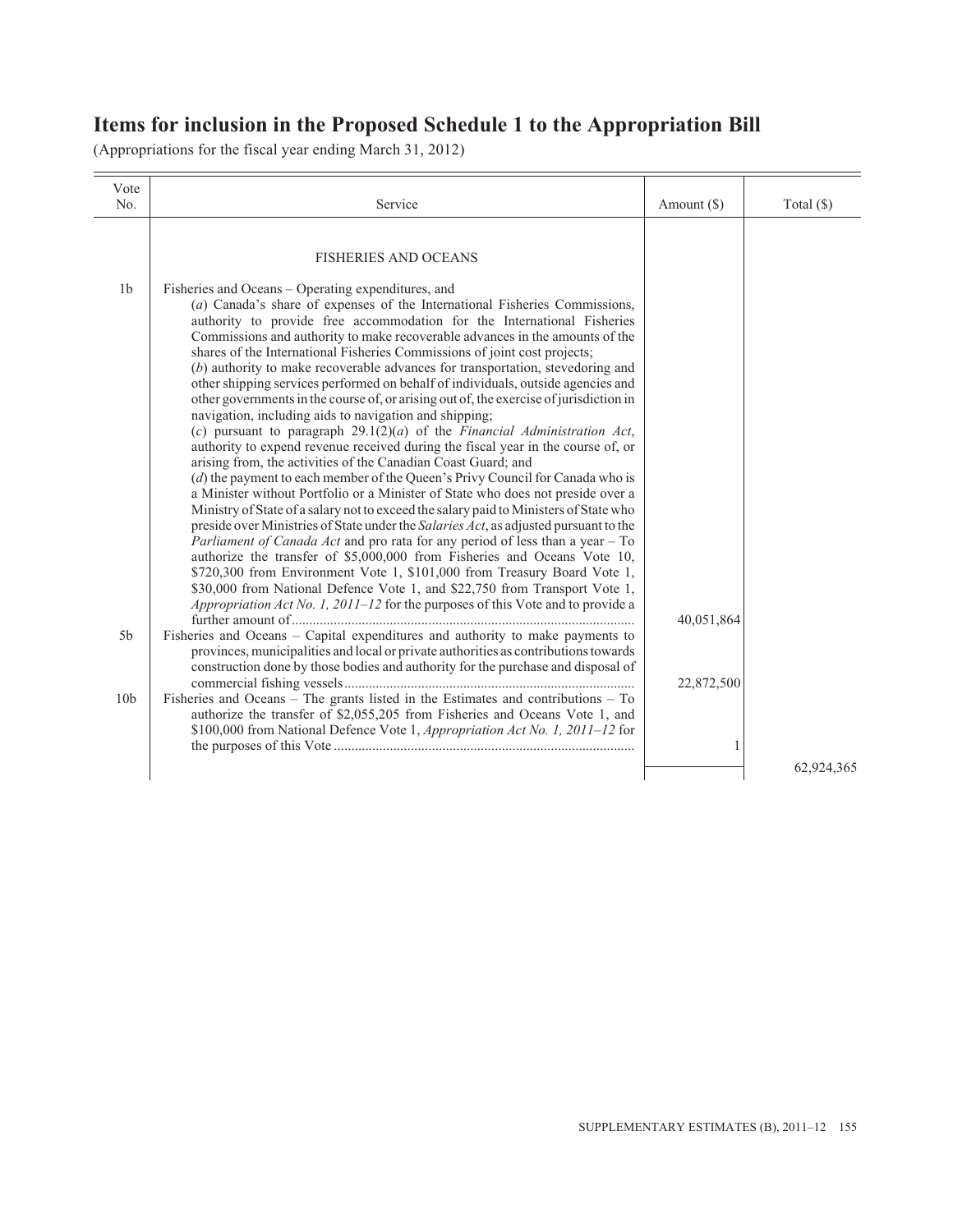| Vote<br>No.    | Service                                                                                                                                                                                                                                                                                                                                                                                                                                                                                                                                                                                                                                                                                                                                                                                                                                                                                                                                                                                                                                                                                                                                                                                                                                                                                                                                                                                                                                                                                                                                                                                                                                                                                                                                                                                                                                                                                                                                                                                                                                                                                                                                                                                                                                                                                                                                                                                                                                                                                                                                                                                                                                                                                                                                                                                                                                                                                                  | Amount $(\$)$ | Total $(\$)$ |
|----------------|----------------------------------------------------------------------------------------------------------------------------------------------------------------------------------------------------------------------------------------------------------------------------------------------------------------------------------------------------------------------------------------------------------------------------------------------------------------------------------------------------------------------------------------------------------------------------------------------------------------------------------------------------------------------------------------------------------------------------------------------------------------------------------------------------------------------------------------------------------------------------------------------------------------------------------------------------------------------------------------------------------------------------------------------------------------------------------------------------------------------------------------------------------------------------------------------------------------------------------------------------------------------------------------------------------------------------------------------------------------------------------------------------------------------------------------------------------------------------------------------------------------------------------------------------------------------------------------------------------------------------------------------------------------------------------------------------------------------------------------------------------------------------------------------------------------------------------------------------------------------------------------------------------------------------------------------------------------------------------------------------------------------------------------------------------------------------------------------------------------------------------------------------------------------------------------------------------------------------------------------------------------------------------------------------------------------------------------------------------------------------------------------------------------------------------------------------------------------------------------------------------------------------------------------------------------------------------------------------------------------------------------------------------------------------------------------------------------------------------------------------------------------------------------------------------------------------------------------------------------------------------------------------------|---------------|--------------|
|                | FOREIGN AFFAIRS AND INTERNATIONAL TRADE                                                                                                                                                                                                                                                                                                                                                                                                                                                                                                                                                                                                                                                                                                                                                                                                                                                                                                                                                                                                                                                                                                                                                                                                                                                                                                                                                                                                                                                                                                                                                                                                                                                                                                                                                                                                                                                                                                                                                                                                                                                                                                                                                                                                                                                                                                                                                                                                                                                                                                                                                                                                                                                                                                                                                                                                                                                                  |               |              |
|                | <b>DEPARTMENT</b>                                                                                                                                                                                                                                                                                                                                                                                                                                                                                                                                                                                                                                                                                                                                                                                                                                                                                                                                                                                                                                                                                                                                                                                                                                                                                                                                                                                                                                                                                                                                                                                                                                                                                                                                                                                                                                                                                                                                                                                                                                                                                                                                                                                                                                                                                                                                                                                                                                                                                                                                                                                                                                                                                                                                                                                                                                                                                        |               |              |
| 1 <sub>b</sub> | Foreign Affairs and International Trade – Operating expenditures, including the<br>payment of remuneration and other expenditures subject to the approval of the<br>Governor in Council in connection with the assignment by the Canadian<br>Government of Canadians to the staffs of international organizations and<br>authority to make recoverable advances in amounts not exceeding the amounts of<br>the shares of such organizations of such expenses; authority for the appointment<br>and fixing of salaries by the Governor in Council of High Commissioners,<br>Ambassadors, Ministers Plenipotentiary, Consuls, Representatives on<br>International Commissions, the staff of such officials and other persons to<br>represent Canada in another country; expenditures in respect of the provision of<br>office accommodation for the International Civil Aviation Organization;<br>recoverable expenditures for assistance to and repatriation of distressed<br>Canadian citizens and Canadian residents living abroad, including their<br>dependants; cultural relations and academic exchange programs with other<br>countries; and, pursuant to paragraph $29.1(2)(a)$ of the Financial Administration<br>Act, authority to expend revenues received in a fiscal year from, and to offset<br>related expenditures incurred in the fiscal year arising from the provision of<br>services related to: training services provided by the Canadian Foreign Service<br>Institute; trade fairs, missions and other international business development<br>services; investment development services; international telecommunication<br>services; departmental publications; other services provided abroad to other<br>government departments, agencies, Crown corporations and other non-federal<br>organizations; specialized consular services; and international youth<br>employment exchange programs and the payment to each member of the Queen's<br>Privy Council for Canada who is a Minister without Portfolio or a Minister of<br>State who does not preside over a Ministry of State of a salary not to exceed the<br>salary paid to Ministers of State who preside over Ministries of State under the<br><i>Salaries Act</i> , as adjusted pursuant to the <i>Parliament of Canada Act</i> and pro rata<br>for any period of less than a year – To authorize the transfer of \$2,532,311 from<br>Foreign Affairs and International Trade Vote 30, \$2,111,700 from National<br>Defence Vote 1, \$891,200 from Public Safety and Emergency Preparedness<br>Vote 10, \$587,700 from Agriculture and Agri-Food Vote 1, \$328,200 from<br>Public Safety and Emergency Preparedness Vote 1, \$138,800 from Privy Council<br>Vote 1, \$118,600 from Agriculture and Agri-Food Vote 20, \$106,900 from<br>Health Vote 1, \$94,756 from Transport Vote 1, \$30,000 from Public Safety and |               |              |
| .5b            | Emergency Preparedness Vote 45 and \$6,000 from Finance Vote 1,<br>Appropriation Act No. 1, 2011-12 for the purposes of this Vote and to provide a                                                                                                                                                                                                                                                                                                                                                                                                                                                                                                                                                                                                                                                                                                                                                                                                                                                                                                                                                                                                                                                                                                                                                                                                                                                                                                                                                                                                                                                                                                                                                                                                                                                                                                                                                                                                                                                                                                                                                                                                                                                                                                                                                                                                                                                                                                                                                                                                                                                                                                                                                                                                                                                                                                                                                       | 6,353,680     |              |
|                | Foreign Affairs and International Trade – Capital expenditures – To authorize the<br>transfer of \$175,000 from Public Safety and Emergency Preparedness Vote 15,                                                                                                                                                                                                                                                                                                                                                                                                                                                                                                                                                                                                                                                                                                                                                                                                                                                                                                                                                                                                                                                                                                                                                                                                                                                                                                                                                                                                                                                                                                                                                                                                                                                                                                                                                                                                                                                                                                                                                                                                                                                                                                                                                                                                                                                                                                                                                                                                                                                                                                                                                                                                                                                                                                                                        | 1             |              |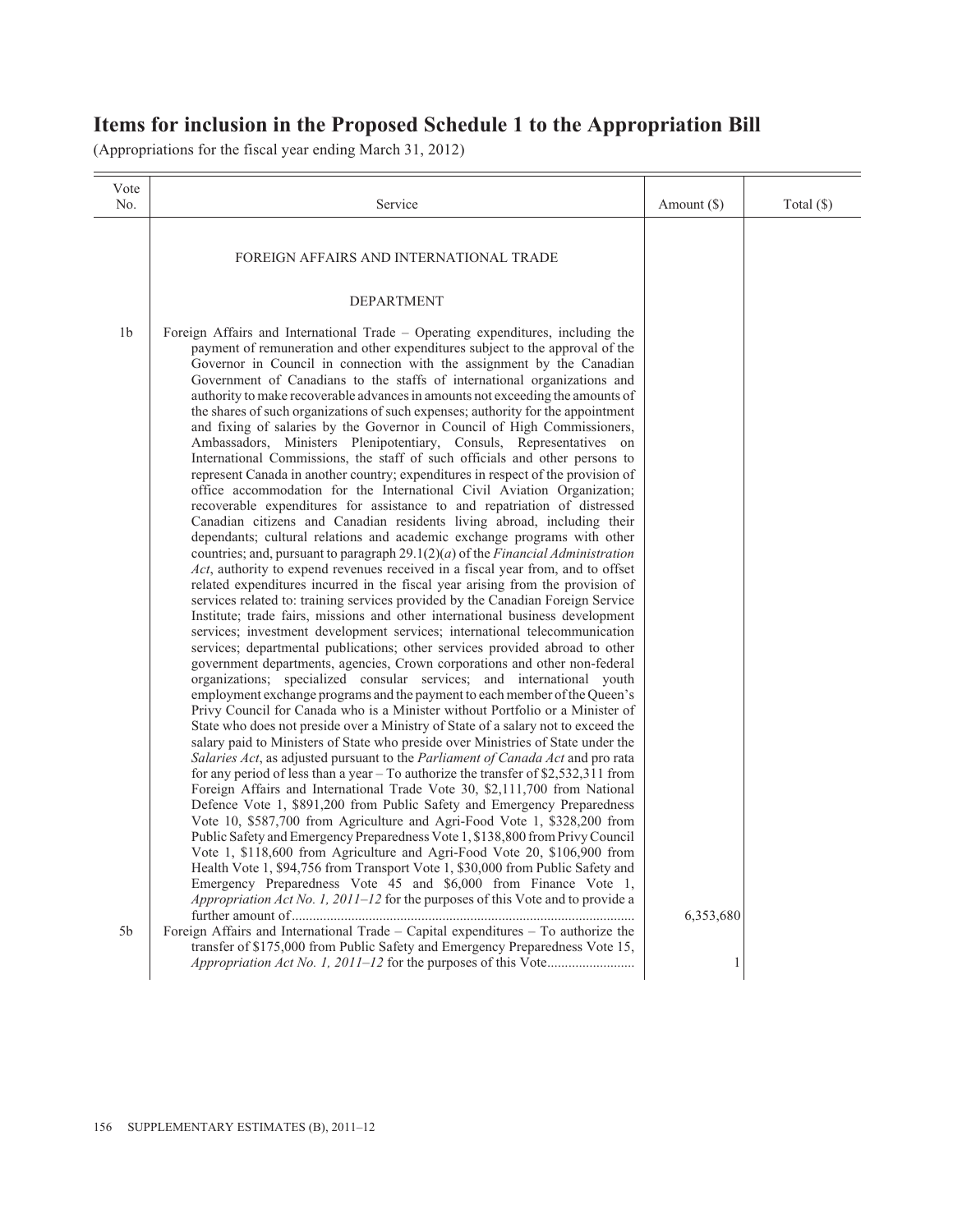| Vote<br>No.     | Service                                                                                                                                                                                                                                                                                                                                                                                                                                                                                                                                                                                                                                                                                                                                                                                                                                                                                                                                                                                                                                                                                                                                                                                                                                                                                                                                                                                                                                                                                                                                                                                                                                                                                                                                                                                                          | Amount $(\$)$ | Total $(\$)$ |
|-----------------|------------------------------------------------------------------------------------------------------------------------------------------------------------------------------------------------------------------------------------------------------------------------------------------------------------------------------------------------------------------------------------------------------------------------------------------------------------------------------------------------------------------------------------------------------------------------------------------------------------------------------------------------------------------------------------------------------------------------------------------------------------------------------------------------------------------------------------------------------------------------------------------------------------------------------------------------------------------------------------------------------------------------------------------------------------------------------------------------------------------------------------------------------------------------------------------------------------------------------------------------------------------------------------------------------------------------------------------------------------------------------------------------------------------------------------------------------------------------------------------------------------------------------------------------------------------------------------------------------------------------------------------------------------------------------------------------------------------------------------------------------------------------------------------------------------------|---------------|--------------|
|                 |                                                                                                                                                                                                                                                                                                                                                                                                                                                                                                                                                                                                                                                                                                                                                                                                                                                                                                                                                                                                                                                                                                                                                                                                                                                                                                                                                                                                                                                                                                                                                                                                                                                                                                                                                                                                                  |               |              |
|                 | <b>FOREIGN AFFAIRS AND INTERNATIONAL TRADE – Continued</b>                                                                                                                                                                                                                                                                                                                                                                                                                                                                                                                                                                                                                                                                                                                                                                                                                                                                                                                                                                                                                                                                                                                                                                                                                                                                                                                                                                                                                                                                                                                                                                                                                                                                                                                                                       |               |              |
|                 | DEPARTMENT - Concluded                                                                                                                                                                                                                                                                                                                                                                                                                                                                                                                                                                                                                                                                                                                                                                                                                                                                                                                                                                                                                                                                                                                                                                                                                                                                                                                                                                                                                                                                                                                                                                                                                                                                                                                                                                                           |               |              |
| 10 <sub>b</sub> | Foreign Affairs and International Trade – The grants listed in the Estimates,<br>contributions, which may include: with respect to Canada's Global Partnership<br>Program (under the G8 Global Partnership), cash payments or the provision of<br>goods, equipment and services for the purpose of worldwide international<br>security assistance; with respect to Canada's Counter-Terrorism Capacity<br>Building Program and the Anti-Crime Capacity Building Program, cash<br>payments or the provision of goods and services for the purpose of<br>counter-terrorism and anti-crime assistance to states and government entities;<br>and, with respect to the Global Peace and Security Program, Global Peace<br>Operations Program and Glyn Berry Program, cash payments or the provision of<br>goods, services, equipment and technology for the purpose of global peace and<br>security assistance; and the authority to make commitments for the current fiscal<br>year not exceeding \$30,000,000, in respect of contributions to persons, groups of<br>persons, councils and associations to promote the development of Canadian<br>export sales; and, the authority to pay assessments in the amounts and in the<br>currencies in which they are levied as well as the authority to pay other amounts<br>specified in the currencies of the countries indicated, notwithstanding that the<br>total of such payments may exceed the equivalent in Canadian dollars, estimated<br>as of September $2010 - To$ authorize the transfer of \$420,047 from Foreign<br>Affairs and International Trade Vote 30, \$530,921 from Economic Development<br>Agency of Canada for the Regions of Quebec Vote 5 and \$66,968 from<br>Environment Vote 10, Appropriation Act No. 1, 2011-12 for the purposes of this |               |              |
| 15 <sub>b</sub> | Passport Office Revolving Fund – In accordance with section 12 of the Revolving<br><i>Funds Act</i> (R.S., 1985, c. R-8), to amend subsection 4(3) of that Act by increasing<br>from \$4,000,000 to \$131,204,000, commencing April 1, 2011, the amount by<br>which the aggregate of expenditures made for the purpose of the fund may exceed                                                                                                                                                                                                                                                                                                                                                                                                                                                                                                                                                                                                                                                                                                                                                                                                                                                                                                                                                                                                                                                                                                                                                                                                                                                                                                                                                                                                                                                                    | 7,561,132     |              |
| 17 <sub>b</sub> | Payments, in respect of pension, insurance and social security programs or other<br>arrangements for employees locally engaged outside of Canada, or in respect of<br>the administration of such programs or arrangements, including premiums,<br>contributions, benefit payments, fees and other expenditures made in respect of<br>employees locally engaged outside Canada and for such other persons, as<br>Treasury Board determines - To authorize the transfer of \$70,140,000 from<br>Treasury Board Vote 20, <i>Appropriation Act No. 1, 2011–12</i> for the purposes of                                                                                                                                                                                                                                                                                                                                                                                                                                                                                                                                                                                                                                                                                                                                                                                                                                                                                                                                                                                                                                                                                                                                                                                                                                | 1<br>1        | 13,914,815   |
|                 | CANADIAN INTERNATIONAL DEVELOPMENT AGENCY                                                                                                                                                                                                                                                                                                                                                                                                                                                                                                                                                                                                                                                                                                                                                                                                                                                                                                                                                                                                                                                                                                                                                                                                                                                                                                                                                                                                                                                                                                                                                                                                                                                                                                                                                                        |               |              |
| 30 <sub>b</sub> | Canadian International Development Agency – The grants listed in the Estimates,<br>contributions and payments to international financial institutions in accordance<br>with the International Development (Financial Institutions) Assistance Act, for<br>international development assistance, international humanitarian assistance and<br>other specified purposes, in the form of cash payments or the provision of goods,                                                                                                                                                                                                                                                                                                                                                                                                                                                                                                                                                                                                                                                                                                                                                                                                                                                                                                                                                                                                                                                                                                                                                                                                                                                                                                                                                                                   |               | 5,000,000    |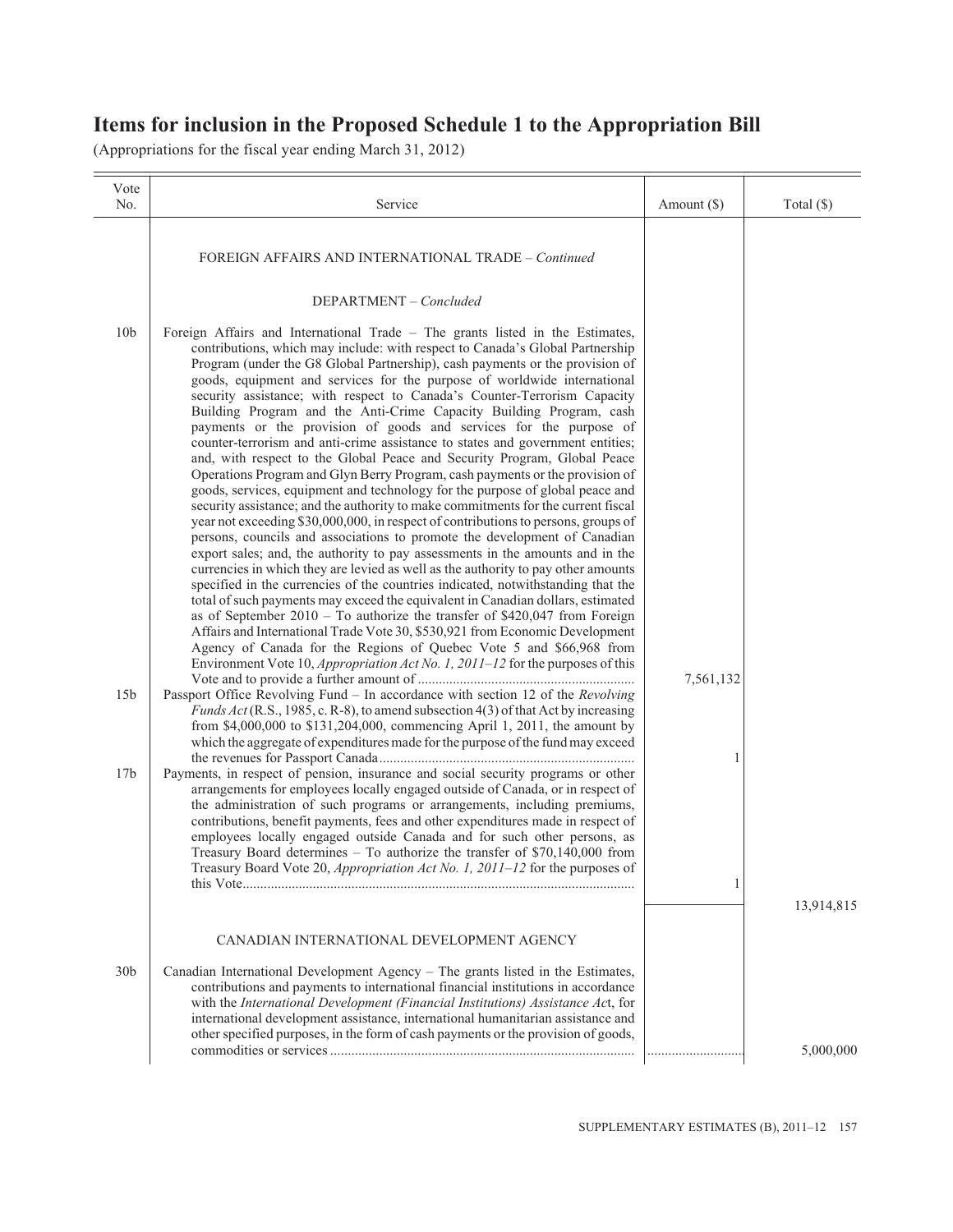| Vote<br>No.     | Service                                                                                                                                                                                                                                                                                                                                                                                                                                                                                                                                                                                                                                                                                                                                                                                                                                                            | Amount (\$) | Total $(\$)$ |
|-----------------|--------------------------------------------------------------------------------------------------------------------------------------------------------------------------------------------------------------------------------------------------------------------------------------------------------------------------------------------------------------------------------------------------------------------------------------------------------------------------------------------------------------------------------------------------------------------------------------------------------------------------------------------------------------------------------------------------------------------------------------------------------------------------------------------------------------------------------------------------------------------|-------------|--------------|
|                 | FOREIGN AFFAIRS AND INTERNATIONAL TRADE - Concluded                                                                                                                                                                                                                                                                                                                                                                                                                                                                                                                                                                                                                                                                                                                                                                                                                |             |              |
|                 | INTERNATIONAL DEVELOPMENT RESEARCH CENTRE                                                                                                                                                                                                                                                                                                                                                                                                                                                                                                                                                                                                                                                                                                                                                                                                                          |             |              |
| 45 <sub>b</sub> | Payments to the International Development Research Centre $-$ To authorize the<br>transfer of \$1,200,000 from Health Vote 25, \$925,926 from Industry Vote 80,<br>\$648,148 from Industry Vote 95, \$175,705 from Health Vote 40, \$74,074 from<br>Industry Vote 75 and \$51,852 from Industry Vote 90, <i>Appropriation Act No. 1</i> ,<br>2011–12 for the purposes of this Vote and to provide a further amount of                                                                                                                                                                                                                                                                                                                                                                                                                                              |             | 861,700      |
|                 | NATIONAL CAPITAL COMMISSION                                                                                                                                                                                                                                                                                                                                                                                                                                                                                                                                                                                                                                                                                                                                                                                                                                        |             |              |
| 52 <sub>b</sub> | Payments to the National Capital Commission for operating expenditures – To<br>authorize the transfer of \$65,157,730 from Transport Vote 40, \$450,000 from<br>Public Works and Government Services Vote 1, and \$330,000 from National<br>Defence Vote 5, Appropriation Act No. 1, 2011-12 for the purposes of this Vote                                                                                                                                                                                                                                                                                                                                                                                                                                                                                                                                         |             |              |
| 54b             | Payments to the National Capital Commission for capital expenditures - To authorize                                                                                                                                                                                                                                                                                                                                                                                                                                                                                                                                                                                                                                                                                                                                                                                | 3,070,000   |              |
|                 | the transfer of \$27,778,875 from Transport Vote 45, Appropriation Act No. 1,<br>$2011 - 12$ for the purposes of this Vote and to provide a further amount of                                                                                                                                                                                                                                                                                                                                                                                                                                                                                                                                                                                                                                                                                                      | 230,000     | 3,300,000    |
|                 | <b>HEALTH</b>                                                                                                                                                                                                                                                                                                                                                                                                                                                                                                                                                                                                                                                                                                                                                                                                                                                      |             |              |
|                 | DEPARTMENT                                                                                                                                                                                                                                                                                                                                                                                                                                                                                                                                                                                                                                                                                                                                                                                                                                                         |             |              |
| 1 <sub>b</sub>  | Health – Operating expenditures and, pursuant to paragraph $29.1(2)(a)$ of the<br>Financial Administration Act, authority to spend revenues to offset expenditures<br>incurred in the fiscal year arising from the provision of services or the sale of<br>products related to health protection, regulatory activities and medical services<br>and the payment to each member of the Queen's Privy Council for Canada who is<br>a Minister without Portfolio or a Minister of State who does not preside over a<br>Ministry of State of a salary not to exceed the salary paid to Ministers of State who<br>preside over Ministries of State under the Salaries Act, as adjusted pursuant to the<br>Parliament of Canada Act and pro rata for any period of less than a year - To<br>authorize the transfer of \$9,825,000 from Agriculture and Agri-Food Vote 1, |             |              |
|                 | Appropriation Act No. 1, 2011-12 for the purposes of this Vote and to provide a                                                                                                                                                                                                                                                                                                                                                                                                                                                                                                                                                                                                                                                                                                                                                                                    | 279,992,776 |              |
| 5 <sub>b</sub>  | Health - Capital expenditures - To authorize the transfer of \$1,394,800 from National<br>Defence Vote 5, Appropriation Act No. 1, 2011-12 for the purposes of this Vote                                                                                                                                                                                                                                                                                                                                                                                                                                                                                                                                                                                                                                                                                           | 3,600,000   |              |
| 10 <sub>b</sub> | Health $-$ The grants listed in the Estimates and contributions $-$ To authorize the<br>transfer of \$4,000,000 from Health Vote 1, Appropriation Act No. 1, 2011-12 for                                                                                                                                                                                                                                                                                                                                                                                                                                                                                                                                                                                                                                                                                           |             |              |
|                 |                                                                                                                                                                                                                                                                                                                                                                                                                                                                                                                                                                                                                                                                                                                                                                                                                                                                    | 38,252,373  | 321,845,149  |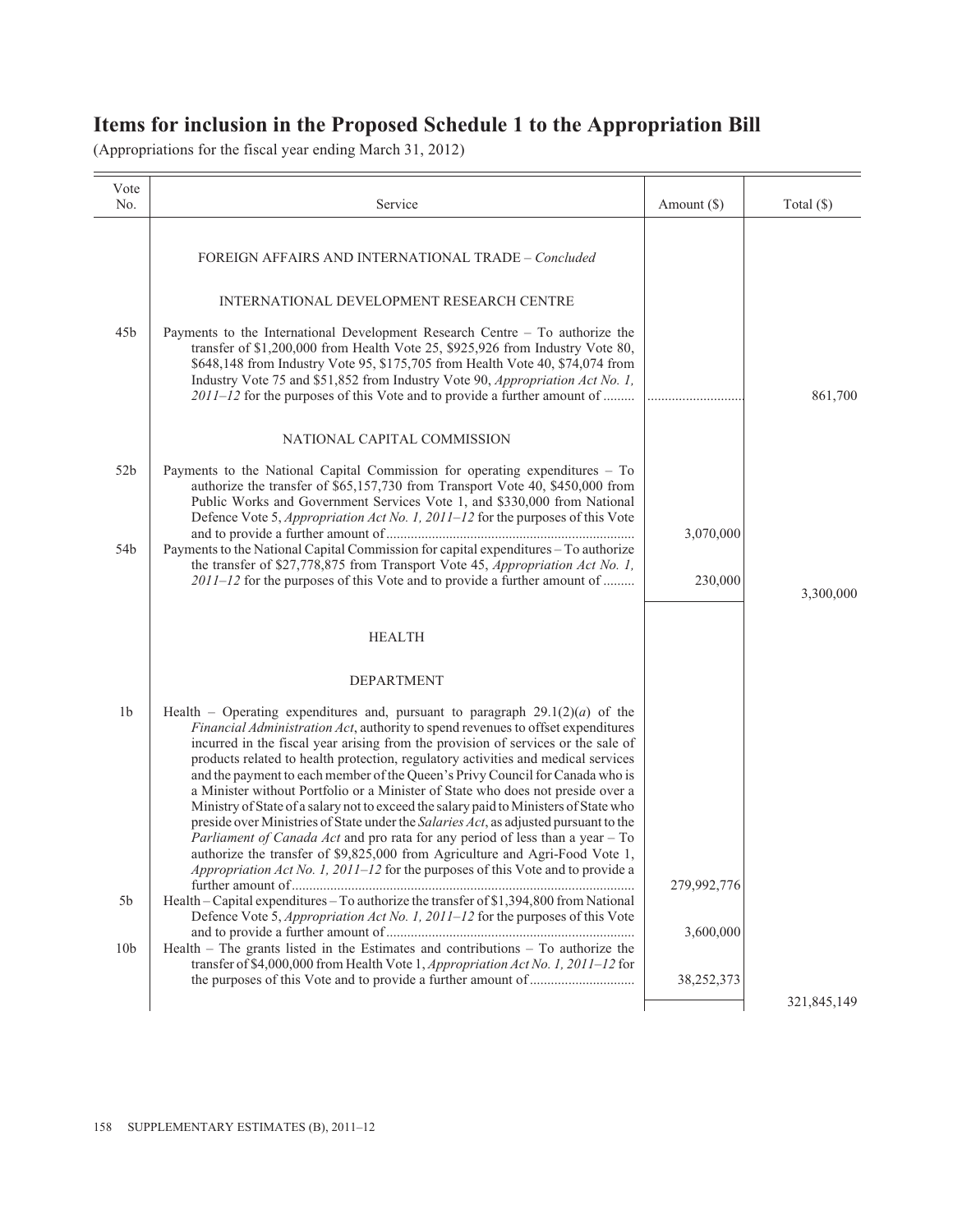| Vote<br>No.     | Service                                                                                                                                                                                                                                                                                                                                                                                                                          | Amount $(\$)$ | Total $(\$)$ |
|-----------------|----------------------------------------------------------------------------------------------------------------------------------------------------------------------------------------------------------------------------------------------------------------------------------------------------------------------------------------------------------------------------------------------------------------------------------|---------------|--------------|
|                 | HEALTH - Concluded                                                                                                                                                                                                                                                                                                                                                                                                               |               |              |
|                 | CANADIAN INSTITUTES OF HEALTH RESEARCH                                                                                                                                                                                                                                                                                                                                                                                           |               |              |
| 20 <sub>b</sub> | Canadian Institutes of Health Research - Operating expenditures - To authorize the<br>transfer of \$15,000 from Health Vote 40, and \$900,000 from Foreign Affairs and<br>International Trade Vote 45, Appropriation Act No. 1, 2011-12 for the purposes                                                                                                                                                                         | 909,250       |              |
| 25 <sub>b</sub> | Canadian Institutes of Health Research - The grants listed in the Estimates - To<br>authorize the transfer of \$200,000 from Health Vote 10, \$50,000 from Health<br>Vote 40, \$300,000 from Health Vote 50, \$220,000 from National Defence Vote 1<br>and \$58,438 from Industry Vote 80, <i>Appropriation Act No. 1, 2011–12</i> for the                                                                                       |               |              |
|                 |                                                                                                                                                                                                                                                                                                                                                                                                                                  | 24,040,000    | 24,949,250   |
|                 | CANADIAN NORTHERN ECONOMIC DEVELOPMENT AGENCY                                                                                                                                                                                                                                                                                                                                                                                    |               |              |
| 27 <sub>b</sub> | Canadian Northern Economic Development Agency – Operating expenditures – To<br>authorize the transfer of \$12,541,212 from Indian Affairs and Northern<br>Development Vote 25, and \$299,300 from Industry Vote 1, Appropriation Act                                                                                                                                                                                             |               |              |
| 29 <sub>b</sub> | No. 1, 2011–12 for the purposes of this Vote and to provide a further amount of<br>Canadian Northern Economic Development Agency - Contributions - To authorize<br>the transfer of \$30,057,000 from Indian Affairs and Northern Development Vote                                                                                                                                                                                | 308,094       |              |
|                 | 30, <i>Appropriation Act No. 1, 2011–12</i> for the purposes of this Vote and to provide                                                                                                                                                                                                                                                                                                                                         | 1,697,756     |              |
|                 |                                                                                                                                                                                                                                                                                                                                                                                                                                  |               | 2,005,850    |
|                 | PUBLIC HEALTH AGENCY OF CANADA                                                                                                                                                                                                                                                                                                                                                                                                   |               |              |
| 40 <sub>b</sub> | Public Health Agency of Canada – Operating expenditures and, pursuant to<br>paragraph $29.1(2)(a)$ of the <i>Financial Administration Act</i> , authority to spend<br>revenues to offset expenditures incurred in the fiscal year arising from the sale of<br>products – To authorize the transfer of \$305,000 from National Defence Vote 1,<br>Appropriation Act No. 1, 2011–12 for the purposes of this Vote and to provide a |               |              |
| 45 <sub>b</sub> | Public Health Agency of Canada - Capital expenditures - To authorize the transfer of                                                                                                                                                                                                                                                                                                                                             | 27,276,580    |              |
|                 | \$500,000 from National Defence Vote 5, Appropriation Act No. 1, 2011-12 for                                                                                                                                                                                                                                                                                                                                                     | 1,597,412     |              |
| 50 <sub>b</sub> | Public Health Agency of Canada - The grants listed in the Estimates and contributions<br>- To authorize the transfer of \$575,000 from Health Vote 1, Appropriation Act                                                                                                                                                                                                                                                          |               |              |
|                 | No. 1, 2011–12 for the purposes of this Vote and to provide a further amount of                                                                                                                                                                                                                                                                                                                                                  | 1,000,000     |              |
|                 |                                                                                                                                                                                                                                                                                                                                                                                                                                  |               | 29,873,992   |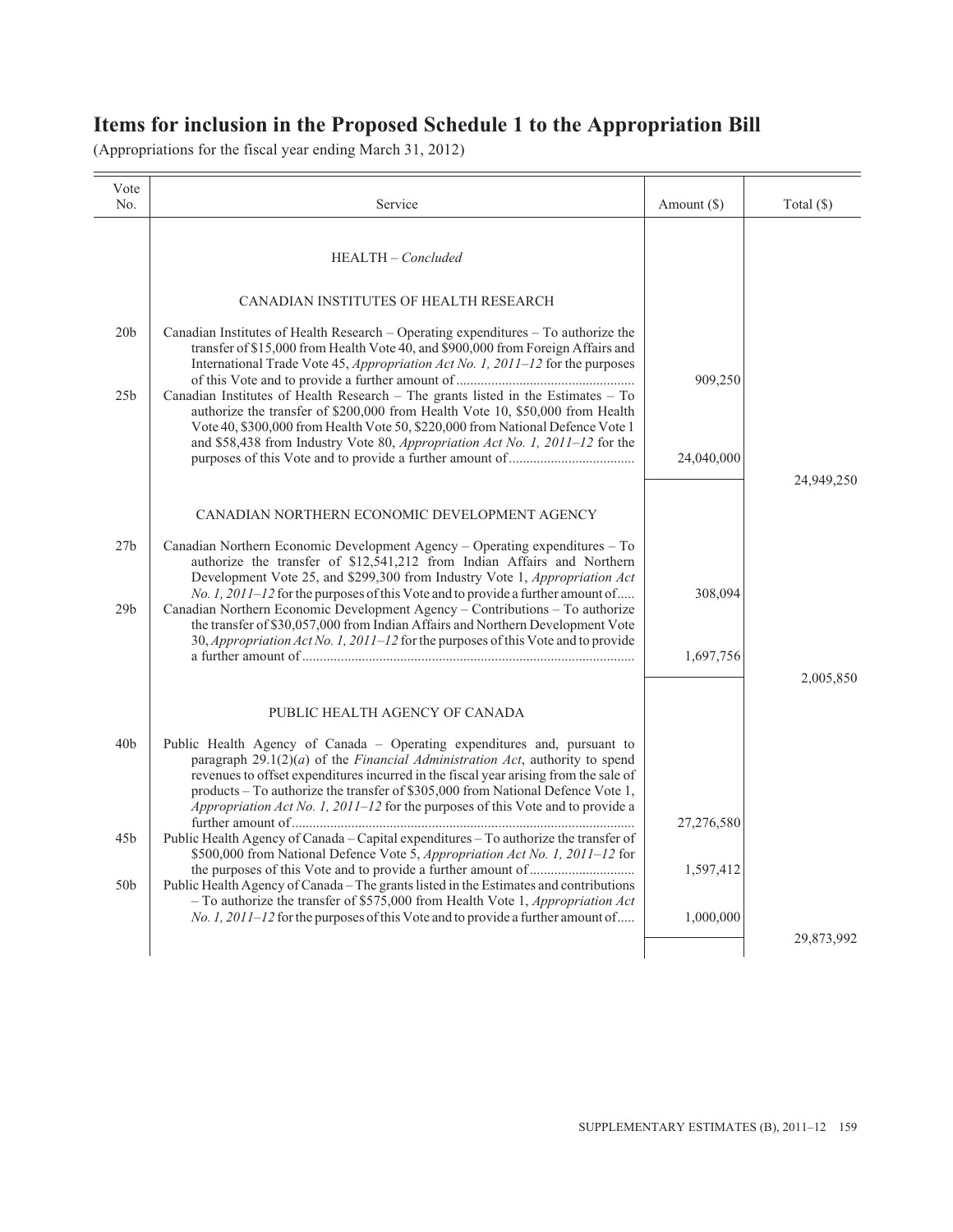| Vote<br>No.     | Service                                                                                                                                                                                                                                                                                                                                                                                                                                                                                                                                                                                                                                                                                                                                                                                                                                                                                                                                                                                                                                                                                                                                                                                                                                                                                                                                                                                                                                                                                                                                                                                                                                                                                   | Amount $(\$)$ | Total (\$)  |
|-----------------|-------------------------------------------------------------------------------------------------------------------------------------------------------------------------------------------------------------------------------------------------------------------------------------------------------------------------------------------------------------------------------------------------------------------------------------------------------------------------------------------------------------------------------------------------------------------------------------------------------------------------------------------------------------------------------------------------------------------------------------------------------------------------------------------------------------------------------------------------------------------------------------------------------------------------------------------------------------------------------------------------------------------------------------------------------------------------------------------------------------------------------------------------------------------------------------------------------------------------------------------------------------------------------------------------------------------------------------------------------------------------------------------------------------------------------------------------------------------------------------------------------------------------------------------------------------------------------------------------------------------------------------------------------------------------------------------|---------------|-------------|
|                 | HUMAN RESOURCES AND SKILLS DEVELOPMENT                                                                                                                                                                                                                                                                                                                                                                                                                                                                                                                                                                                                                                                                                                                                                                                                                                                                                                                                                                                                                                                                                                                                                                                                                                                                                                                                                                                                                                                                                                                                                                                                                                                    |               |             |
|                 | <b>DEPARTMENT</b>                                                                                                                                                                                                                                                                                                                                                                                                                                                                                                                                                                                                                                                                                                                                                                                                                                                                                                                                                                                                                                                                                                                                                                                                                                                                                                                                                                                                                                                                                                                                                                                                                                                                         |               |             |
| 1 <sub>b</sub>  | Human Resources and Skills Development – Operating expenditures, and<br>$(a)$ authority to make recoverable expenditures on behalf of the Canada Pension<br>Plan, the Employment Insurance Operating Account and the Specified Purpose<br>Account for the administration of the Millennium Excellence Awards;<br>(b) pursuant to paragraph $29.1(2)(a)$ of the Financial Administration Act,<br>authority to spend, to offset related expenditures incurred in the fiscal year,<br>revenues received in the fiscal year arising from:<br>(i) the provision of Public Access Programs Sector services;<br>(ii) services to assist provinces in the administration of provincial programs<br>funded under Labour Market Development Agreements;<br>(iii) services offered on behalf of other federal government departments and/or<br>federal government departmental corporations;<br>(iv) the amount charged to any Crown Corporation under paragraph $14(b)$ of<br>Government Employees Compensation Act in relation to the litigation costs for<br>subrogated claims for Crown Corporations;<br>(v) the portion of the Government Employees Compensation Act departmental or<br>agency subrogated claim settlements related to litigation costs; and<br>$(c)$ the payment to each member of the Queen's Privy Council for Canada who is a<br>Minister without Portfolio or a Minister of State who does not preside over a<br>Ministry of State of a salary not to exceed the salary paid to Ministers of State who<br>preside over Ministries of State under the Salaries Act, as adjusted pursuant to the<br>Parliament of Canada Act and pro rata for any period of less than a year | 9,684,803     |             |
| 5b              | Human Resources and Skills Development - The grants listed in the Estimates and<br>contributions - To authorize the transfer of \$46,100 from Health Vote 10, and<br>\$46,100 from Health Vote 50, <i>Appropriation Act No. 1, 2011–12</i> for the purposes                                                                                                                                                                                                                                                                                                                                                                                                                                                                                                                                                                                                                                                                                                                                                                                                                                                                                                                                                                                                                                                                                                                                                                                                                                                                                                                                                                                                                               | 6,997,705     |             |
| 7b              | Pursuant to subsection 25(2) of the <i>Financial Administration Act</i> , to write-off from the<br>Accounts of Canada 61,791 debts due to Her Majesty in right of Canada<br>amounting to \$149,541,766 related to Canada Student Loans accounts                                                                                                                                                                                                                                                                                                                                                                                                                                                                                                                                                                                                                                                                                                                                                                                                                                                                                                                                                                                                                                                                                                                                                                                                                                                                                                                                                                                                                                           | 149,541,766   | 166,224,274 |
|                 | OFFICE OF THE CO-ORDINATOR, STATUS OF WOMEN                                                                                                                                                                                                                                                                                                                                                                                                                                                                                                                                                                                                                                                                                                                                                                                                                                                                                                                                                                                                                                                                                                                                                                                                                                                                                                                                                                                                                                                                                                                                                                                                                                               |               |             |
| 26 <sub>b</sub> | Office of the Co-ordinator, Status of Women – Operating expenditures and the<br>payment to each member of the Queen's Privy Council for Canada who is a<br>Minister without Portfolio or a Minister of State who does not preside over a<br>Ministry of State of a salary not to exceed the salary paid to Ministers of State who<br>preside over Ministries of State under the Salaries Act, as adjusted pursuant to the<br><i>Parliament of Canada Act</i> and pro rata for any period less than a year $-$ To<br>authorize the transfer of \$8,857,151 from Canadian Heritage Vote 90,                                                                                                                                                                                                                                                                                                                                                                                                                                                                                                                                                                                                                                                                                                                                                                                                                                                                                                                                                                                                                                                                                                 | 1             |             |
| 28 <sub>b</sub> | Office of the Co-ordinator, Status of Women - The grants listed in the Estimates and<br>contributions - To authorize the transfer of \$18,456,422 from Canadian Heritage<br>Vote 95, <i>Appropriation Act No. 1, 2011–12</i> for the purposes of this Vote                                                                                                                                                                                                                                                                                                                                                                                                                                                                                                                                                                                                                                                                                                                                                                                                                                                                                                                                                                                                                                                                                                                                                                                                                                                                                                                                                                                                                                | 1             | 2           |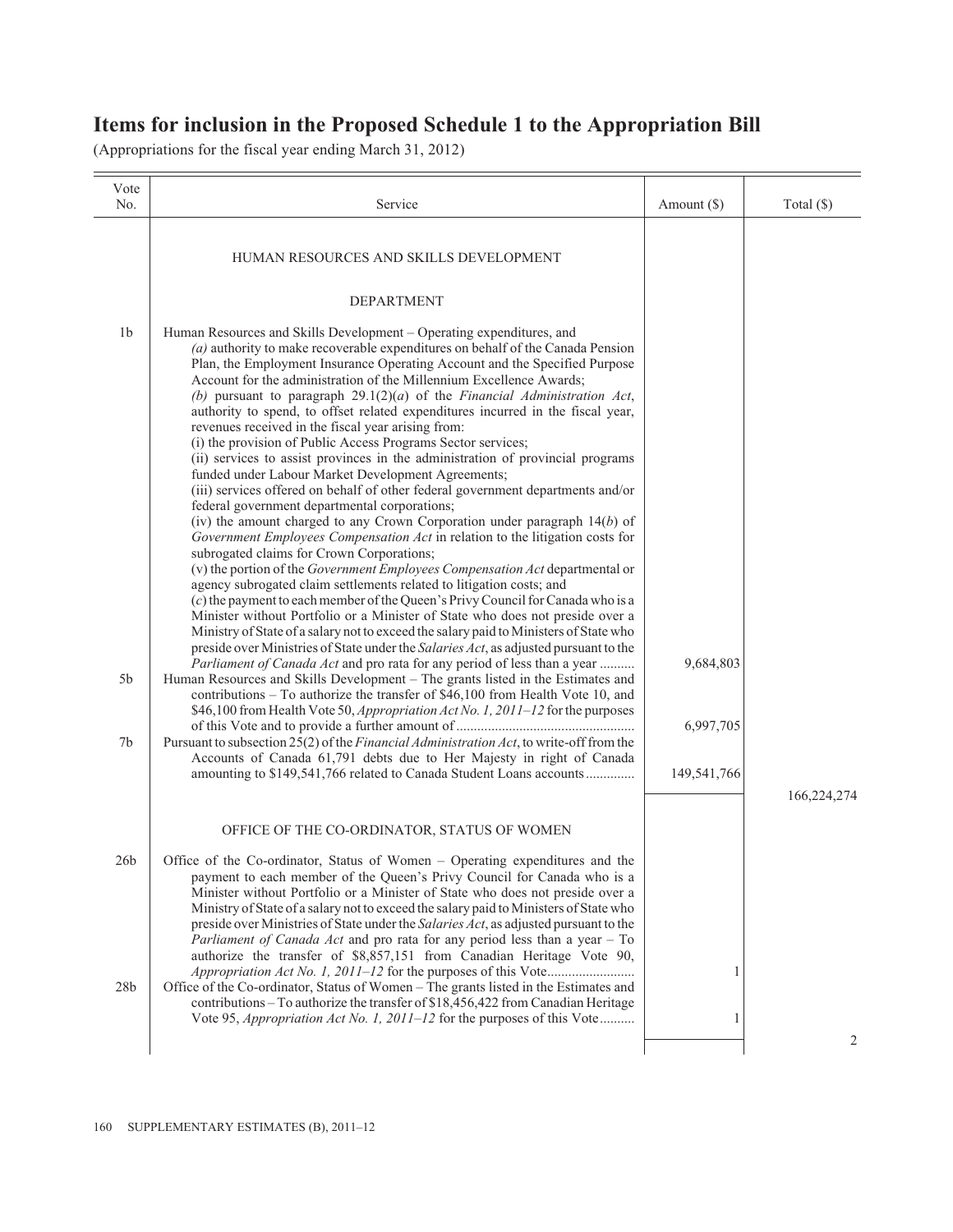| Vote<br>No.     | Service                                                                                                                                                                                                                                                                                                                                                                                                                                                                                                                                                                                                                                                                                                                                                                                                                                                                                                                                                                                                                                                                                                                                                                                                                                                                                                                    | Amount $(\$)$            | Total $(\$)$ |
|-----------------|----------------------------------------------------------------------------------------------------------------------------------------------------------------------------------------------------------------------------------------------------------------------------------------------------------------------------------------------------------------------------------------------------------------------------------------------------------------------------------------------------------------------------------------------------------------------------------------------------------------------------------------------------------------------------------------------------------------------------------------------------------------------------------------------------------------------------------------------------------------------------------------------------------------------------------------------------------------------------------------------------------------------------------------------------------------------------------------------------------------------------------------------------------------------------------------------------------------------------------------------------------------------------------------------------------------------------|--------------------------|--------------|
|                 | INDIAN AFFAIRS AND NORTHERN DEVELOPMENT                                                                                                                                                                                                                                                                                                                                                                                                                                                                                                                                                                                                                                                                                                                                                                                                                                                                                                                                                                                                                                                                                                                                                                                                                                                                                    |                          |              |
|                 | <b>DEPARTMENT</b>                                                                                                                                                                                                                                                                                                                                                                                                                                                                                                                                                                                                                                                                                                                                                                                                                                                                                                                                                                                                                                                                                                                                                                                                                                                                                                          |                          |              |
| 1b              | Indian Affairs and Northern Development – Operating expenditures, and<br>(a) expenditures on works, buildings and equipment; and expenditures and<br>recoverable expenditures in respect of services provided and work performed on<br>other than federal property;<br>$(b)$ authority to provide, in respect of Indian and Inuit economic development<br>activities, for the capacity development for Indian and Inuit and the furnishing of<br>materials and equipment;<br>$(c)$ authority to sell electric power to private consumers in remote locations when<br>alternative local sources of supply are not available, in accordance with terms and<br>conditions approved by the Governor in Council; and<br>$(d)$ the payment to each member of the Queen's Privy Council for Canada who is<br>a Minister without Portfolio or a Minister of State who does not preside over a<br>Ministry of State of a salary not to exceed the salary paid to Ministers of State who<br>preside over Ministries of State under the Salaries Act, as adjusted pursuant to the<br>Parliament of Canada Act and pro rata for any period of less than a year - To<br>authorize the transfer of \$1,125,000 from Indian Affairs and Northern<br>Development Vote 10, <i>Appropriation Act No. 1, 2011–12</i> for the purposes of this | 287,667,458              |              |
| 5b              | Indian Affairs and Northern Development - Capital expenditures, and<br>$(a)$ expenditures on buildings, works, land and equipment, the operation, control<br>and ownership of which may be transferred to provincial governments on terms<br>and conditions approved by the Governor in Council, or to Indian bands, groups<br>of Indians or individual Indians at the discretion of the Minister of Indian Affairs<br>and Northern Development, and such expenditures on other than federal<br>property; and                                                                                                                                                                                                                                                                                                                                                                                                                                                                                                                                                                                                                                                                                                                                                                                                              |                          |              |
| 10 <sub>b</sub> | (b) authority to make recoverable expenditures in amounts not exceeding the<br>shares of provincial governments of expenditures on roads and related works<br>Indian Affairs and Northern Development - The grants listed in the Estimates and<br>contributions - To authorize the transfer of $$1,765,959$ from Health Vote 10,<br>\$230,000 from Fisheries and Oceans Vote 10, \$163,520 from National Defence<br>Vote 1, and \$40,000 from Fisheries and Oceans Vote 1, Appropriation Act No. 1,<br>2011–12 for the purposes of this Vote and to provide a further amount of                                                                                                                                                                                                                                                                                                                                                                                                                                                                                                                                                                                                                                                                                                                                            | 2,783,054<br>251,238,851 | 541,689,363  |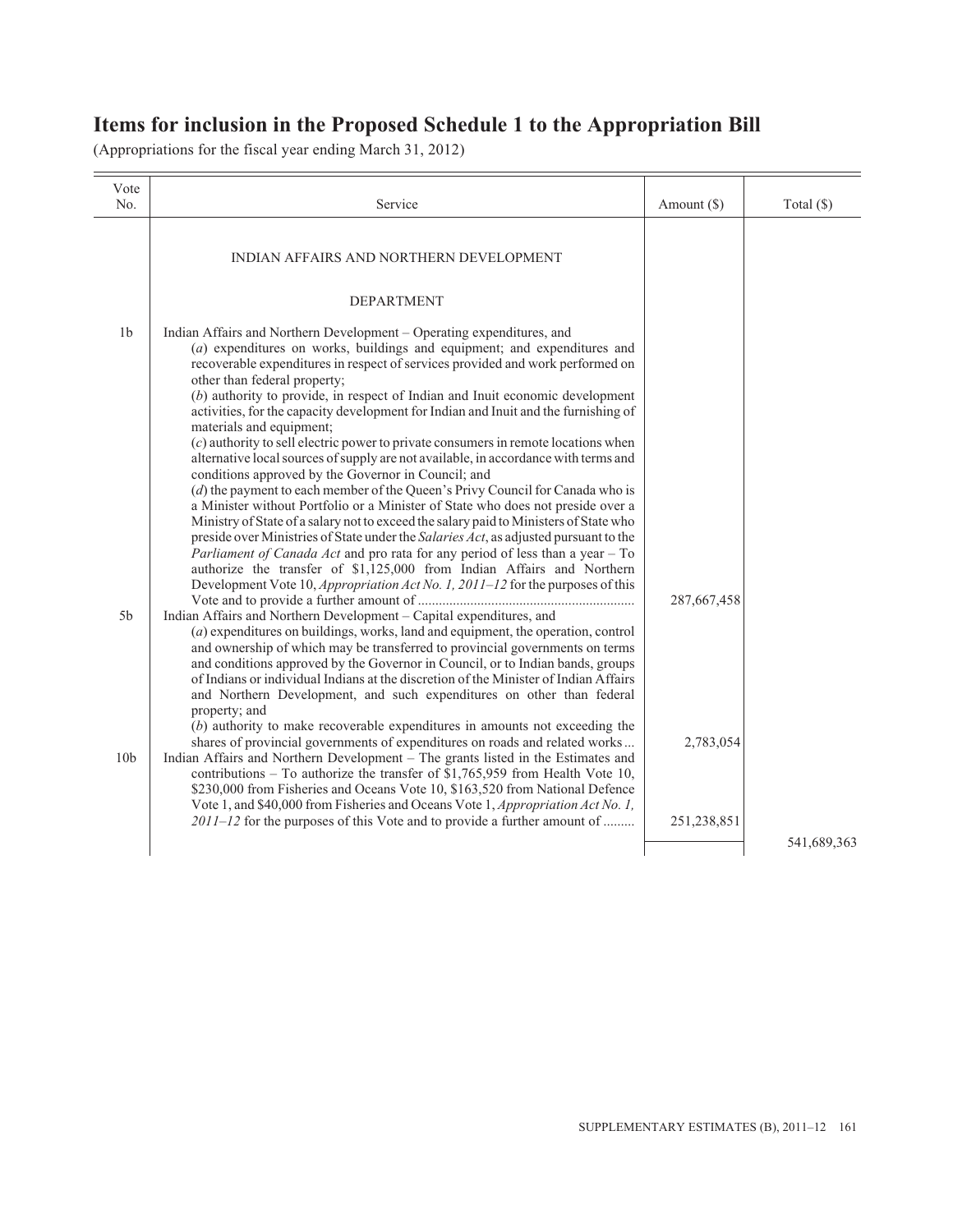| Vote<br>No.                        | Service                                                                                                                                                                                                                                                                                                                                                                                                                                                                                                                                                                                                                                                                                                                                                                                                                                                                                                                                                                                                                                                | Amount $(\$)$ | Total $(\$)$ |
|------------------------------------|--------------------------------------------------------------------------------------------------------------------------------------------------------------------------------------------------------------------------------------------------------------------------------------------------------------------------------------------------------------------------------------------------------------------------------------------------------------------------------------------------------------------------------------------------------------------------------------------------------------------------------------------------------------------------------------------------------------------------------------------------------------------------------------------------------------------------------------------------------------------------------------------------------------------------------------------------------------------------------------------------------------------------------------------------------|---------------|--------------|
|                                    | <b>INDUSTRY</b>                                                                                                                                                                                                                                                                                                                                                                                                                                                                                                                                                                                                                                                                                                                                                                                                                                                                                                                                                                                                                                        |               |              |
|                                    | <b>DEPARTMENT</b>                                                                                                                                                                                                                                                                                                                                                                                                                                                                                                                                                                                                                                                                                                                                                                                                                                                                                                                                                                                                                                      |               |              |
| 1 <sub>b</sub>                     | Industry – Operating expenditures, and pursuant to section $29.1(2)(a)$ of the <i>Financial</i><br>Administration Act, authority to expend revenue received during the fiscal year<br>related to communications research, bankruptcy and corporations and from<br>services and regulatory processes, specifically pre-merger notification filings,<br>advance ruling certificates, advisory opinions and photocopies, provided under<br>the Competition Act and the payment to each member of the Queen's Privy<br>Council for Canada who is a Minister without Portfolio or a Minister of State who<br>does not preside over a Ministry of State of a salary not to exceed the salary paid<br>to Ministers of State who preside over Ministries of State under the Salaries Act,<br>as adjusted pursuant to the <i>Parliament of Canada Act</i> and pro rata for any period<br>of less than a year - To authorize the transfer of \$990,000 from Industry Vote 10,<br>Appropriation Act No. 1, 2011-12 for the purposes of this Vote and to provide a |               |              |
| 5b                                 | Industry – Capital expenditures – To authorize the transfer of $$8,641,539$ from                                                                                                                                                                                                                                                                                                                                                                                                                                                                                                                                                                                                                                                                                                                                                                                                                                                                                                                                                                       | 33,478,715    |              |
|                                    | Industry Vote 1, <i>Appropriation Act No. 1, 2011–12</i> for the purposes of this Vote                                                                                                                                                                                                                                                                                                                                                                                                                                                                                                                                                                                                                                                                                                                                                                                                                                                                                                                                                                 | 582,155       |              |
| 10 <sub>b</sub>                    | Industry - The grants listed in the Estimates and contributions - To authorize the<br>transfer of \$50,000 from Health, Vote 1, Appropriation Act No. 1, 2011-12 for                                                                                                                                                                                                                                                                                                                                                                                                                                                                                                                                                                                                                                                                                                                                                                                                                                                                                   |               |              |
|                                    |                                                                                                                                                                                                                                                                                                                                                                                                                                                                                                                                                                                                                                                                                                                                                                                                                                                                                                                                                                                                                                                        | 40,670,908    | 74,731,778   |
|                                    | CANADIAN SPACE AGENCY                                                                                                                                                                                                                                                                                                                                                                                                                                                                                                                                                                                                                                                                                                                                                                                                                                                                                                                                                                                                                                  |               |              |
| 25 <sub>b</sub><br>35 <sub>b</sub> | Canadian Space Agency - The grants listed in the Estimates and contributions - To<br>authorize the transfer of \$1,936, 000 from Industry Vote 30, Appropriation Act                                                                                                                                                                                                                                                                                                                                                                                                                                                                                                                                                                                                                                                                                                                                                                                                                                                                                   | 391,362<br>1  | 391,363      |
|                                    | CANADIAN TOURISM COMMISSION                                                                                                                                                                                                                                                                                                                                                                                                                                                                                                                                                                                                                                                                                                                                                                                                                                                                                                                                                                                                                            |               |              |
| 40 <sub>b</sub>                    |                                                                                                                                                                                                                                                                                                                                                                                                                                                                                                                                                                                                                                                                                                                                                                                                                                                                                                                                                                                                                                                        |               | 5,000,000    |
|                                    | FEDERAL ECONOMIC DEVELOPMENT AGENCY<br>FOR SOUTHERN ONTARIO                                                                                                                                                                                                                                                                                                                                                                                                                                                                                                                                                                                                                                                                                                                                                                                                                                                                                                                                                                                            |               |              |
| 50 <sub>b</sub>                    | Federal Economic Development Agency for Southern Ontario - Operating<br>expenditures - To authorize the transfer of \$64,860 from Industry Vote 1, and<br>\$403,000 from Human Resources and Skills Development Vote 1, Appropriation<br>Act No. 1, 2011-12 for the purposes of this Vote and to provide a further amount                                                                                                                                                                                                                                                                                                                                                                                                                                                                                                                                                                                                                                                                                                                              |               |              |
| 55b                                | Federal Economic Development Agency for Southern Ontario - The grants listed in                                                                                                                                                                                                                                                                                                                                                                                                                                                                                                                                                                                                                                                                                                                                                                                                                                                                                                                                                                        | 1,431,537     |              |
|                                    |                                                                                                                                                                                                                                                                                                                                                                                                                                                                                                                                                                                                                                                                                                                                                                                                                                                                                                                                                                                                                                                        | 7,500,000     | 8,931,537    |
|                                    |                                                                                                                                                                                                                                                                                                                                                                                                                                                                                                                                                                                                                                                                                                                                                                                                                                                                                                                                                                                                                                                        |               |              |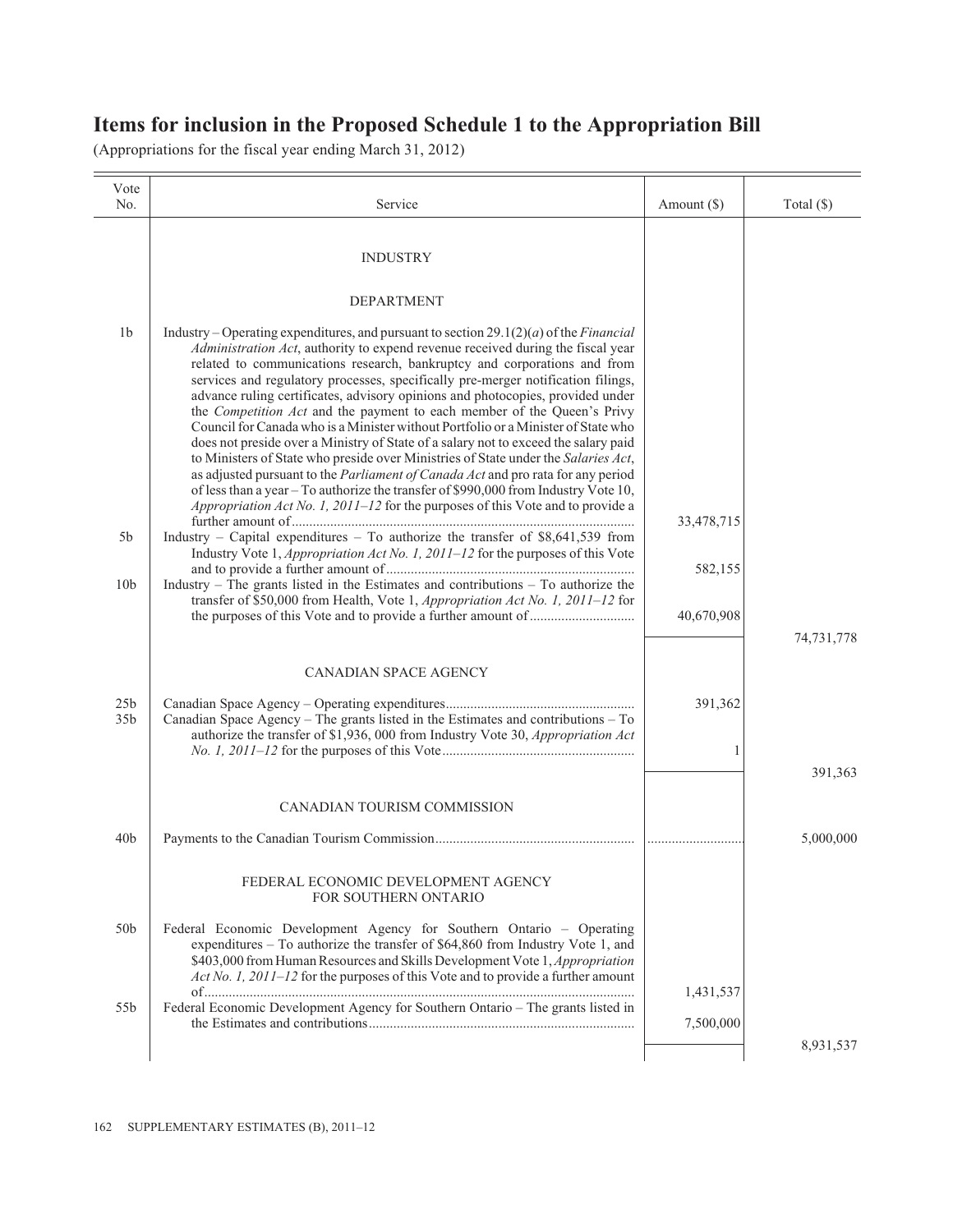| Vote                               |                                                                                                                                                                                                                                                        |               |              |
|------------------------------------|--------------------------------------------------------------------------------------------------------------------------------------------------------------------------------------------------------------------------------------------------------|---------------|--------------|
| No.                                | Service                                                                                                                                                                                                                                                | Amount $(\$)$ | Total $(\$)$ |
|                                    | INDUSTRY-Concluded                                                                                                                                                                                                                                     |               |              |
|                                    | NATIONAL RESEARCH COUNCIL OF CANADA                                                                                                                                                                                                                    |               |              |
| 60 <sub>b</sub>                    | National Research Council of Canada - Operating expenditures - To authorize the<br>transfer of \$220,600 from Natural Resources Vote 1, and \$112,000 from<br>Treasury Board Vote 1, Appropriation Act No. 1, 2011-12 for the purposes of this         | 9,549,600     |              |
| 65b                                | National Research Council of Canada - Capital expenditures - To authorize the<br>transfer of \$248,100 from Natural Resources Vote 1, and \$45,500 from National<br>Defence Vote 5, Appropriation Act No. 1, 2011-12 for the purposes of this Vote     |               |              |
| 70 <sub>b</sub>                    | National Research Council of Canada - The grants listed in the Estimates and<br>contributions - To authorize the transfer of \$4,800,000 from Industry Vote 60,                                                                                        | 567,000       |              |
|                                    | Appropriation Act No. 1, 2011-12 for the purposes of this Vote and to provide a                                                                                                                                                                        | 20,085,000    | 30,201,600   |
|                                    | NATURAL SCIENCES AND ENGINEERING RESEARCH COUNCIL                                                                                                                                                                                                      |               |              |
| 75b                                | Natural Sciences and Engineering Research Council - Operating expenditures - To<br>authorize the transfer of \$30,000 from Natural Resources Vote 1, Appropriation<br>Act No. 1, 2011-12 for the purposes of this Vote and to provide a further amount |               |              |
| 80b                                | Natural Sciences and Engineering Research Council - The grants listed in the<br>Estimates $-$ To authorize the transfer of \$1,000,000 from Natural Resources<br>Vote 10, and \$35,000 from Natural Resources Vote 20, Appropriation Act No. 1,        | 464,112       |              |
|                                    | 2011–12 for the purposes of this Vote and to provide a further amount of                                                                                                                                                                               | 35,461,091    | 35,925,203   |
|                                    | SOCIAL SCIENCES AND HUMANITIES RESEARCH COUNCIL                                                                                                                                                                                                        |               |              |
| 90 <sub>b</sub><br>95 <sub>b</sub> | Social Sciences and Humanities Research Council – Operating expenditures<br>Social Sciences and Humanities Research Council - The grants listed in the Estimates<br>- To authorize the transfer of \$437,292 from Canadian Heritage Vote 5 and         | 239,284       |              |
|                                    | \$245,337 from Industry Vote 80, Appropriation Act No. 1, 2011-12 for the                                                                                                                                                                              | 20,059,260    | 20,298,544   |
|                                    | STANDARDS COUNCIL OF CANADA                                                                                                                                                                                                                            |               |              |
| 100 <sub>b</sub>                   | Payments to the Standards Council of Canada pursuant to section 5 of the Standards                                                                                                                                                                     |               | 500,000      |
|                                    | <b>STATISTICS CANADA</b>                                                                                                                                                                                                                               |               |              |
| 105 <sub>b</sub>                   | Statistics Canada - Program expenditures, contributions and pursuant to<br>paragraph $29.1(2)(a)$ of the <i>Financial Administration Act</i> , authority to expend                                                                                     |               | 6,034,092    |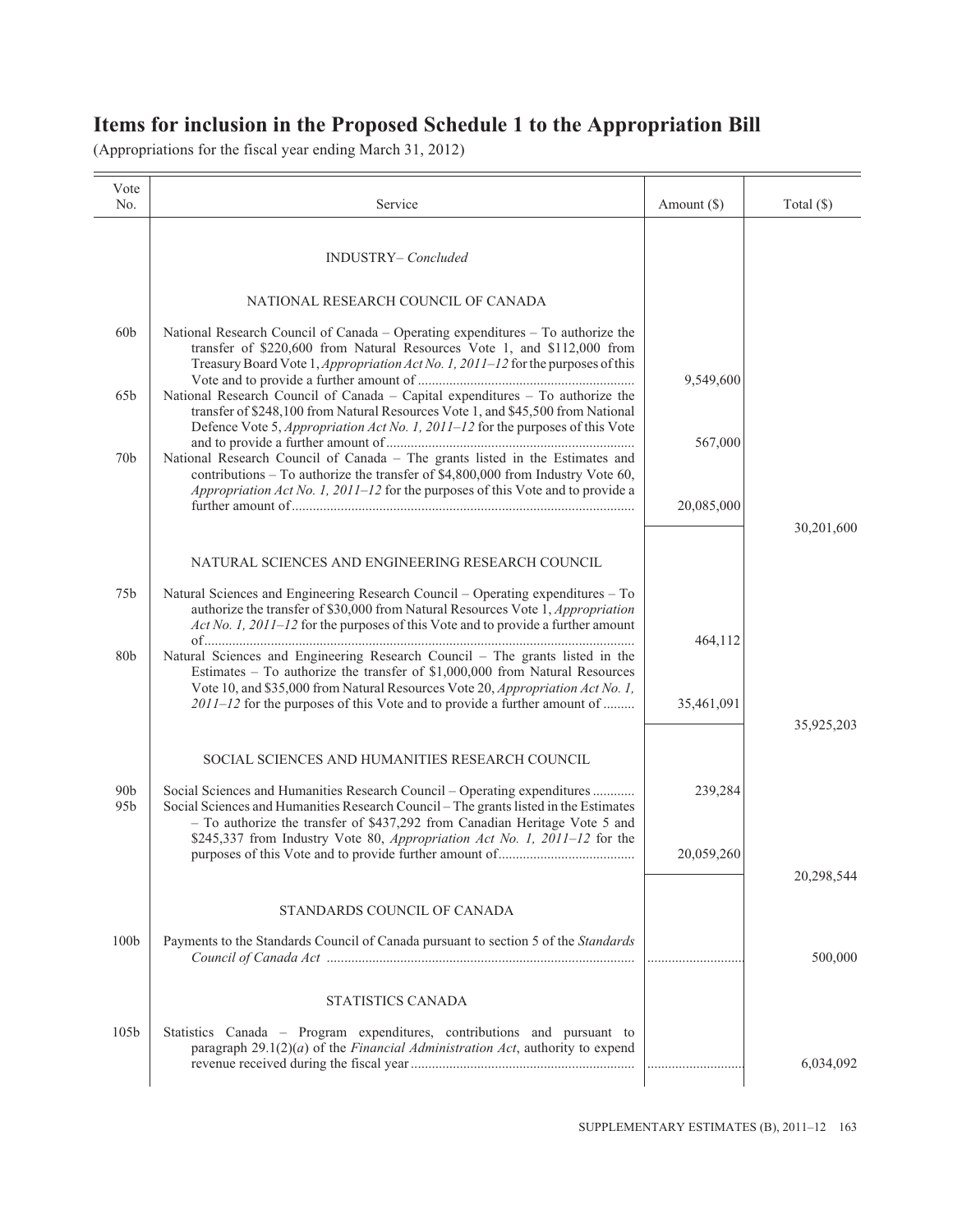| Vote<br>No.     | Service                                                                                                                                                                                                                                                                                                                                                                                                                                                                                                                                                                                                                                                                                                                                                            | Amount $(\$)$ | Total $(\$)$ |
|-----------------|--------------------------------------------------------------------------------------------------------------------------------------------------------------------------------------------------------------------------------------------------------------------------------------------------------------------------------------------------------------------------------------------------------------------------------------------------------------------------------------------------------------------------------------------------------------------------------------------------------------------------------------------------------------------------------------------------------------------------------------------------------------------|---------------|--------------|
|                 | <b>JUSTICE</b>                                                                                                                                                                                                                                                                                                                                                                                                                                                                                                                                                                                                                                                                                                                                                     |               |              |
|                 | COURTS ADMINISTRATION SERVICE                                                                                                                                                                                                                                                                                                                                                                                                                                                                                                                                                                                                                                                                                                                                      |               |              |
| 30 <sub>b</sub> |                                                                                                                                                                                                                                                                                                                                                                                                                                                                                                                                                                                                                                                                                                                                                                    |               | 2,481,139    |
|                 | OFFICE OF THE DIRECTOR OF PUBLIC PROSECUTIONS                                                                                                                                                                                                                                                                                                                                                                                                                                                                                                                                                                                                                                                                                                                      |               |              |
| 35 <sub>b</sub> | Office of the Director of Public Prosecutions – Program expenditures, and, pursuant to<br>paragraph $29.1(2)(a)$ of the <i>Financial Administration Act</i> , authority to expend<br>revenues received in a fiscal year, and to offset expenditures incurred in the fiscal<br>year, arising from the provision of prosecution and prosecution-related services<br>to Government departments and agencies and optional services to Crown<br>corporations, non-federal organizations and international organizations provided<br>they are consistent with the Office of the Director of Public Prosecution's<br>mandate $-$ To authorize the transfer of \$127,190 from Public Safety and<br>Emergency Preparedness Vote 1, Appropriation Act No. 1, 2011-12 for the | <br>          | 4.738.905    |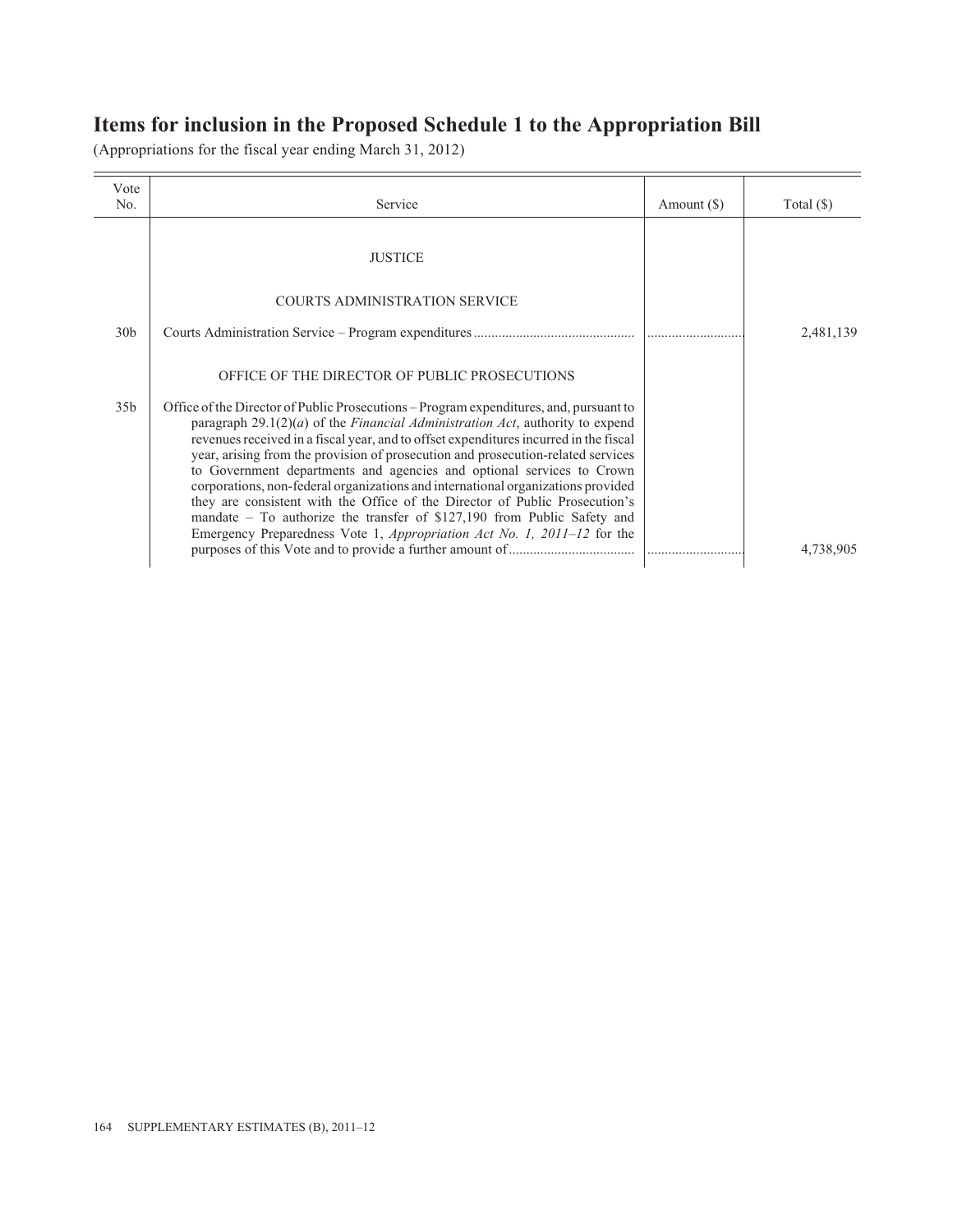| Vote<br>No.     | Service                                                                                                                                                                                                                                                                                                                                                                                                                                                                                                                                                                                                                                                                                                                                                                                                                                                                                                                                                                                                                                                                                                                                                                                                                                                                                                                                                                                                                                                                                                                                                                                                                                                                                                                                                                                                                                                                                                                                                                                                                                                                                                                                                                                                                                                                                                                                                                                                                                | Amount $(\$)$ | Total $(\$)$ |
|-----------------|----------------------------------------------------------------------------------------------------------------------------------------------------------------------------------------------------------------------------------------------------------------------------------------------------------------------------------------------------------------------------------------------------------------------------------------------------------------------------------------------------------------------------------------------------------------------------------------------------------------------------------------------------------------------------------------------------------------------------------------------------------------------------------------------------------------------------------------------------------------------------------------------------------------------------------------------------------------------------------------------------------------------------------------------------------------------------------------------------------------------------------------------------------------------------------------------------------------------------------------------------------------------------------------------------------------------------------------------------------------------------------------------------------------------------------------------------------------------------------------------------------------------------------------------------------------------------------------------------------------------------------------------------------------------------------------------------------------------------------------------------------------------------------------------------------------------------------------------------------------------------------------------------------------------------------------------------------------------------------------------------------------------------------------------------------------------------------------------------------------------------------------------------------------------------------------------------------------------------------------------------------------------------------------------------------------------------------------------------------------------------------------------------------------------------------------|---------------|--------------|
|                 | NATIONAL DEFENCE                                                                                                                                                                                                                                                                                                                                                                                                                                                                                                                                                                                                                                                                                                                                                                                                                                                                                                                                                                                                                                                                                                                                                                                                                                                                                                                                                                                                                                                                                                                                                                                                                                                                                                                                                                                                                                                                                                                                                                                                                                                                                                                                                                                                                                                                                                                                                                                                                       |               |              |
|                 | <b>DEPARTMENT</b>                                                                                                                                                                                                                                                                                                                                                                                                                                                                                                                                                                                                                                                                                                                                                                                                                                                                                                                                                                                                                                                                                                                                                                                                                                                                                                                                                                                                                                                                                                                                                                                                                                                                                                                                                                                                                                                                                                                                                                                                                                                                                                                                                                                                                                                                                                                                                                                                                      |               |              |
| 1 <sub>b</sub>  | National Defence – Operating expenditures and authority for total commitments,<br>subject to allotment by the Treasury Board, of \$29,736,337, 360 for the purposes<br>of Votes 1, 5 and 10 of the Department regardless of the year in which the<br>payment of those commitments comes due (of which it is estimated that<br>\$9,430,224,000 will come due for payment in future years), authority to make<br>payments from any of those Votes to provinces or municipalities as contributions<br>toward construction done by those bodies, authority, subject to the direction of<br>the Treasury Board, to make recoverable expenditures or advances from any of<br>those Votes in respect of materials supplied to or services performed on behalf of<br>individuals, corporations, outside agencies, other government departments and<br>agencies and other governments and authority to expend revenue, as authorized<br>by the Treasury Board, received during the fiscal year for the purposes of any of<br>those Votes and authority to make payments, in respect of pension, insurance and<br>social security programs or other arrangements for employees locally engaged<br>outside of Canada, or in respect of the administration of such programs or<br>arrangements, including premiums, contributions, benefits, fees, and other<br>expenditures, made in respect of employees locally engaged outside of Canada<br>and for such other persons, as Treasury Board determines, and the payment to<br>each member of the Queen's Privy Council for Canada who is a Minister without<br>Portfolio or a Minister of State who does not preside over a Ministry of State of a<br>salary not to exceed the salary paid to Ministers of State who preside over<br>Ministries of State under the Salaries Act, as adjusted pursuant to the Parliament<br>of Canada Act and pro rata for any period of less than a year $-$ To authorize the<br>transfer of \$46,007,824 from National Defence Vote 5, \$3,181,825 from Public<br>Works and Government Services Vote 1, \$1,200,000 from Fisheries and Oceans<br>Vote 1, \$868,358 from Social Sciences and Humanities Research Council<br>Vote 95, \$655,588 from Treasury Board Vote 20 and \$468,000 from Natural<br>Sciences and Engineering Research Council Vote 80, Appropriation Act No. 1,<br>2011–12 for the purposes of this Vote and to provide a further amount of |               | 5,350,225    |
|                 | MILITARY POLICE COMPLAINTS COMMISSION                                                                                                                                                                                                                                                                                                                                                                                                                                                                                                                                                                                                                                                                                                                                                                                                                                                                                                                                                                                                                                                                                                                                                                                                                                                                                                                                                                                                                                                                                                                                                                                                                                                                                                                                                                                                                                                                                                                                                                                                                                                                                                                                                                                                                                                                                                                                                                                                  |               |              |
| 20 <sub>b</sub> |                                                                                                                                                                                                                                                                                                                                                                                                                                                                                                                                                                                                                                                                                                                                                                                                                                                                                                                                                                                                                                                                                                                                                                                                                                                                                                                                                                                                                                                                                                                                                                                                                                                                                                                                                                                                                                                                                                                                                                                                                                                                                                                                                                                                                                                                                                                                                                                                                                        |               | 2,299,803    |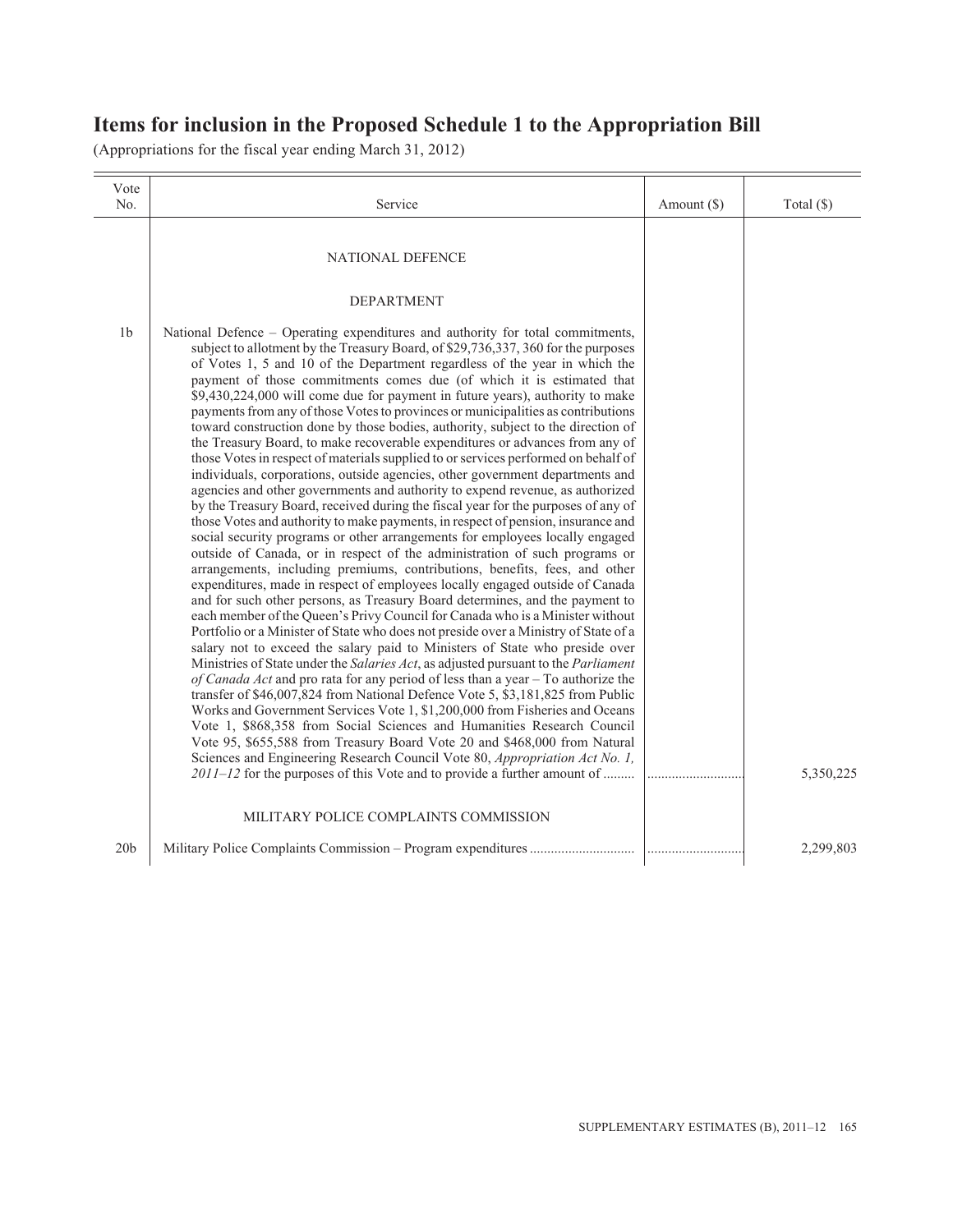| Vote<br>No.                      | Service                                                                                                                                                                                                                                                                                                                                                                                                                                                                                                                                                                                                                                                                                                                                                                                                                                                                                                                                                                                                                                                                                                                                                                                                                                                                               | Amount (\$) | Total $(\$)$ |
|----------------------------------|---------------------------------------------------------------------------------------------------------------------------------------------------------------------------------------------------------------------------------------------------------------------------------------------------------------------------------------------------------------------------------------------------------------------------------------------------------------------------------------------------------------------------------------------------------------------------------------------------------------------------------------------------------------------------------------------------------------------------------------------------------------------------------------------------------------------------------------------------------------------------------------------------------------------------------------------------------------------------------------------------------------------------------------------------------------------------------------------------------------------------------------------------------------------------------------------------------------------------------------------------------------------------------------|-------------|--------------|
|                                  | NATURAL RESOURCES                                                                                                                                                                                                                                                                                                                                                                                                                                                                                                                                                                                                                                                                                                                                                                                                                                                                                                                                                                                                                                                                                                                                                                                                                                                                     |             |              |
|                                  | <b>DEPARTMENT</b>                                                                                                                                                                                                                                                                                                                                                                                                                                                                                                                                                                                                                                                                                                                                                                                                                                                                                                                                                                                                                                                                                                                                                                                                                                                                     |             |              |
| 1 <sub>b</sub><br>5 <sub>b</sub> | Natural Resources – Operating expenditures and, pursuant to paragraph $29.1(2)(a)$ of<br>the Financial Administration Act, authority to expend revenues received during<br>the fiscal year from the sale of forestry and information products; licensing,<br>training and certification activities related to the Explosives Act and Explosives<br>Regulations; and from research, consultation, testing, analysis, and<br>administration services as part of the departmental operations and the payment to<br>each member of the Queen's Privy Council for Canada who is a Minister without<br>Portfolio or a Minister of State who does not preside over a Ministry of State of a<br>salary not to exceed the salary paid to Ministers of State who preside over<br>Ministries of State under the Salaries Act, as adjusted pursuant to the Parliament<br>of Canada Act and pro rata for any period of less than a year $-$ To authorize the<br>transfer of \$2,111,289 from Natural Resources Vote 5, Appropriation Act No. 1,<br>2011-12 for the purposes of this Vote and to provide a further amount of<br>Natural Resources - Capital expenditures - To authorize the transfer of \$2,700,000<br>from Natural Resources Vote 1, and \$3,057,000 from National Defence Vote 5, | 100,432,549 |              |
| 10 <sub>b</sub>                  | Natural Resources – The grants listed in the Estimates and contributions                                                                                                                                                                                                                                                                                                                                                                                                                                                                                                                                                                                                                                                                                                                                                                                                                                                                                                                                                                                                                                                                                                                                                                                                              | 449,865,000 |              |
|                                  | ATOMIC ENERGY OF CANADA LIMITED                                                                                                                                                                                                                                                                                                                                                                                                                                                                                                                                                                                                                                                                                                                                                                                                                                                                                                                                                                                                                                                                                                                                                                                                                                                       |             | 550,297,550  |
| 15 <sub>b</sub>                  | Payments to Atomic Energy of Canada Limited for operating and capital expenditures.                                                                                                                                                                                                                                                                                                                                                                                                                                                                                                                                                                                                                                                                                                                                                                                                                                                                                                                                                                                                                                                                                                                                                                                                   |             | 275,511,917  |
|                                  | CANADIAN NUCLEAR SAFETY COMMISSION                                                                                                                                                                                                                                                                                                                                                                                                                                                                                                                                                                                                                                                                                                                                                                                                                                                                                                                                                                                                                                                                                                                                                                                                                                                    |             |              |
| 20 <sub>b</sub>                  | Canadian Nuclear Safety Commission – Program expenditures, the grants listed in the<br>Estimates and contributions $-$ To authorize the transfer of \$290,000 from<br>National Defence Vote 5, Appropriation Act No. 1, 2011-12 for the purposes of                                                                                                                                                                                                                                                                                                                                                                                                                                                                                                                                                                                                                                                                                                                                                                                                                                                                                                                                                                                                                                   |             | 13, 107, 396 |
|                                  | NATIONAL ENERGY BOARD                                                                                                                                                                                                                                                                                                                                                                                                                                                                                                                                                                                                                                                                                                                                                                                                                                                                                                                                                                                                                                                                                                                                                                                                                                                                 |             |              |
| 25b                              | National Energy Board - Program expenditures - To authorize the transfer of<br>\$2,000,000 from Natural Resources Vote 1, Appropriation Act No. 1, 2011-12                                                                                                                                                                                                                                                                                                                                                                                                                                                                                                                                                                                                                                                                                                                                                                                                                                                                                                                                                                                                                                                                                                                            |             | 1            |
|                                  | NORTHERN PIPELINE AGENCY                                                                                                                                                                                                                                                                                                                                                                                                                                                                                                                                                                                                                                                                                                                                                                                                                                                                                                                                                                                                                                                                                                                                                                                                                                                              |             |              |
| 30 <sub>b</sub>                  |                                                                                                                                                                                                                                                                                                                                                                                                                                                                                                                                                                                                                                                                                                                                                                                                                                                                                                                                                                                                                                                                                                                                                                                                                                                                                       |             | 1,700,000    |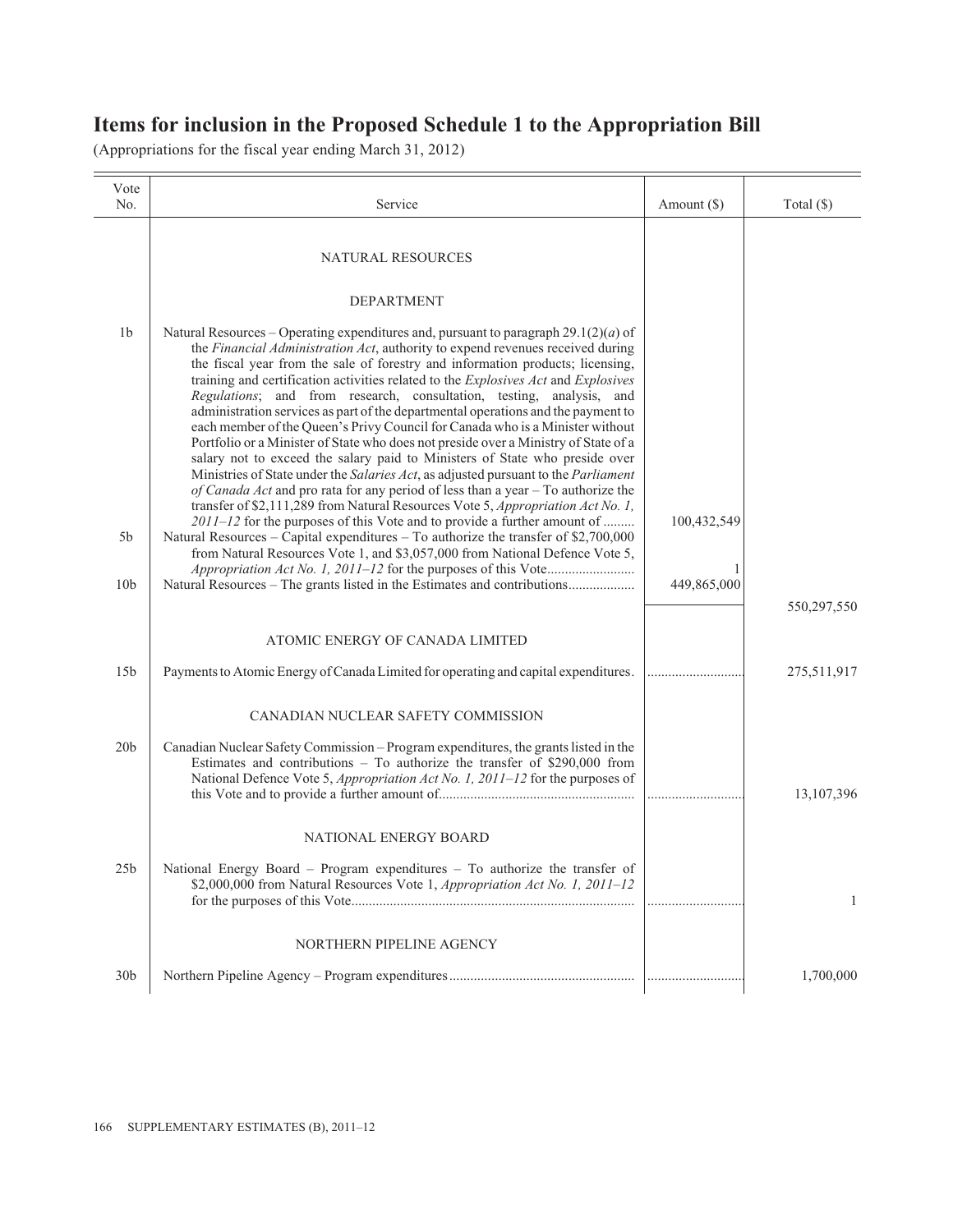| Vote<br>No.     | Service                                                                                                                                                                                                                                                                                                                                                                                                                                                                                                                                                                           | Amount $(\$)$ | Total $(\$)$ |
|-----------------|-----------------------------------------------------------------------------------------------------------------------------------------------------------------------------------------------------------------------------------------------------------------------------------------------------------------------------------------------------------------------------------------------------------------------------------------------------------------------------------------------------------------------------------------------------------------------------------|---------------|--------------|
|                 | PRIVY COUNCIL                                                                                                                                                                                                                                                                                                                                                                                                                                                                                                                                                                     |               |              |
|                 | <b>DEPARTMENT</b>                                                                                                                                                                                                                                                                                                                                                                                                                                                                                                                                                                 |               |              |
| 1 <sub>b</sub>  | Privy Council - Program expenditures, including operating expenditures of<br>Commissions of Inquiry not otherwise provided for and the operation of the<br>Prime Minister's residence; and the payment to each member of the Queen's<br>Privy Council for Canada who is a Minister without Portfolio or a Minister of<br>State who does not preside over a Ministry of State of a salary not to exceed the<br>salary paid to Ministers of State who preside over Ministries of State under the<br>Salaries Act, as adjusted pursuant to the Parliament of Canada Act and pro rata |               | 11,620,963   |
|                 | PUBLIC SAFETY AND EMERGENCY PREPAREDNESS                                                                                                                                                                                                                                                                                                                                                                                                                                                                                                                                          |               |              |
|                 | <b>DEPARTMENT</b>                                                                                                                                                                                                                                                                                                                                                                                                                                                                                                                                                                 |               |              |
| 1 <sub>b</sub>  | Public Safety and Emergency Preparedness – Operating expenditures and the payment<br>to each member of the Queen's Privy Council for Canada who is a Minister<br>without Portfolio or a Minister of State who does not preside over a Ministry of<br>State of a salary not to exceed the salary paid to Ministers of State who preside<br>over Ministries of State under the Salaries Act, as adjusted pursuant to the<br><i>Parliament of Canada Act</i> and pro rata for any period of less than a year – To                                                                    |               |              |
|                 | authorize the transfer of \$452,034 from Transport Vote 1, Appropriation Act<br>No. 1, 2011–12 for the purposes of this Vote and to provide a further amount of                                                                                                                                                                                                                                                                                                                                                                                                                   | 2,090,567     |              |
| 5b              | Public Safety and Emergency Preparedness - The grants listed in the Estimates and                                                                                                                                                                                                                                                                                                                                                                                                                                                                                                 | 22,682,000    | 24,772,567   |
|                 | CANADIAN SECURITY INTELLIGENCE SERVICE                                                                                                                                                                                                                                                                                                                                                                                                                                                                                                                                            |               |              |
| 20 <sub>b</sub> | Canadian Security Intelligence Service - Program expenditures - To authorize the<br>transfer of \$5,483,435 from Foreign Affairs and International Trade Vote 1 and<br>\$211,400 from National Defence Vote 5, Appropriation Act No. 1, 2011-12 for                                                                                                                                                                                                                                                                                                                               |               |              |
|                 |                                                                                                                                                                                                                                                                                                                                                                                                                                                                                                                                                                                   |               | 4,376,260    |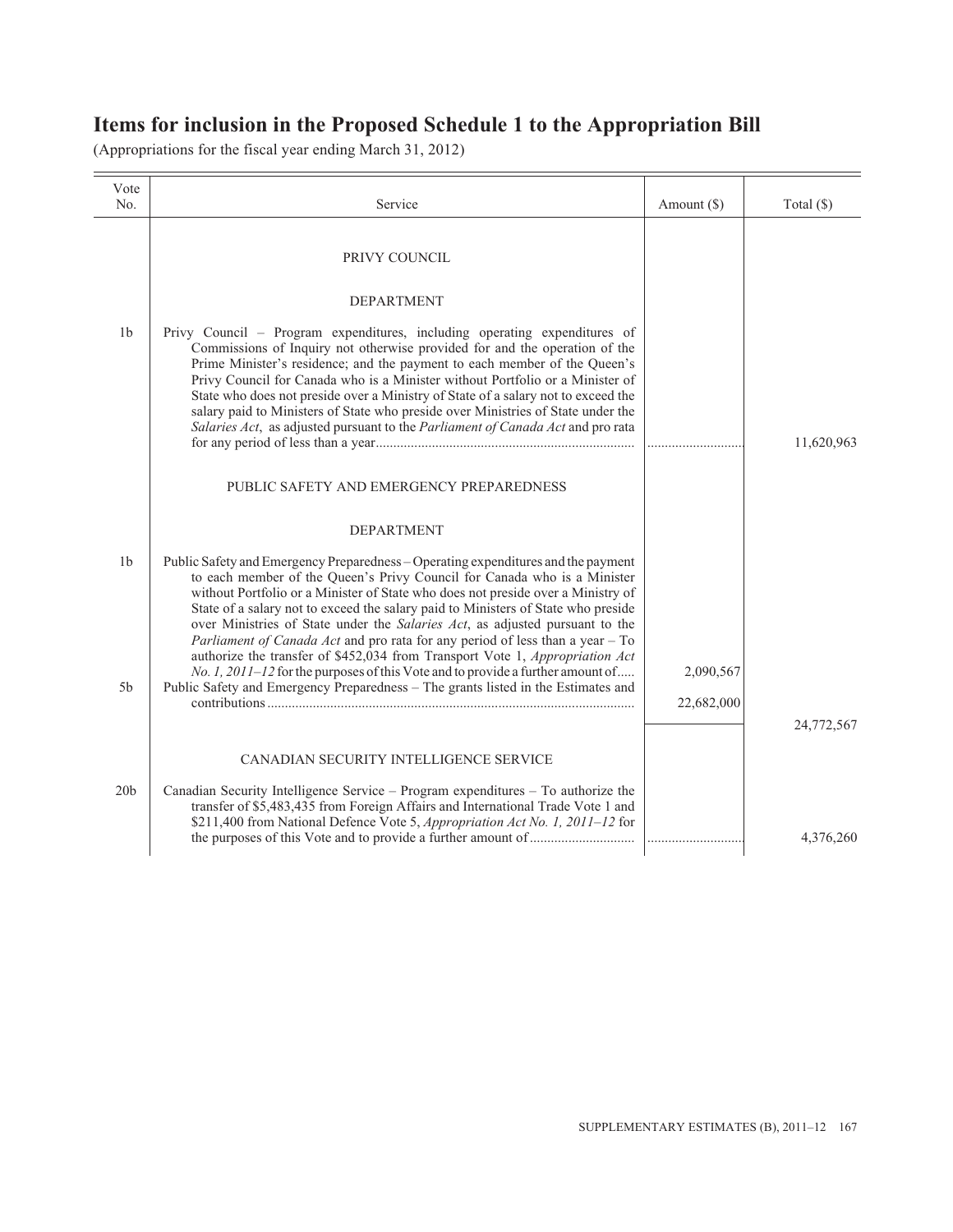| Vote<br>No.     | Service                                                                                                                                                                                                                                                                                                                                                                                                                                                                                                                                                                                                                                                                                                                                                                                                                                                                                                                                                                                                                                                                                                                                                                                                                                            | Amount $(\$)$ | Total $(\$)$ |
|-----------------|----------------------------------------------------------------------------------------------------------------------------------------------------------------------------------------------------------------------------------------------------------------------------------------------------------------------------------------------------------------------------------------------------------------------------------------------------------------------------------------------------------------------------------------------------------------------------------------------------------------------------------------------------------------------------------------------------------------------------------------------------------------------------------------------------------------------------------------------------------------------------------------------------------------------------------------------------------------------------------------------------------------------------------------------------------------------------------------------------------------------------------------------------------------------------------------------------------------------------------------------------|---------------|--------------|
|                 | PUBLIC SAFETY AND EMERGENCY PREPAREDNESS - Continued                                                                                                                                                                                                                                                                                                                                                                                                                                                                                                                                                                                                                                                                                                                                                                                                                                                                                                                                                                                                                                                                                                                                                                                               |               |              |
|                 | CORRECTIONAL SERVICE OF CANADA                                                                                                                                                                                                                                                                                                                                                                                                                                                                                                                                                                                                                                                                                                                                                                                                                                                                                                                                                                                                                                                                                                                                                                                                                     |               |              |
| 25 <sub>b</sub> | Correctional Services of Canada – Operating expenditures, the grants listed in the<br>Estimates, contributions, and<br>$(a)$ authority to pay into the Inmate Welfare Fund revenue derived during the year<br>from projects operated by inmates and financed by that Fund;<br>$(b)$ authority to operate canteens in federal institutions and to deposit revenue<br>from sales into the Inmate Welfare Fund;<br>$(c)$ payments, in accordance with terms and conditions prescribed by the<br>Governor in Council, to or on behalf of discharged inmates who suffer physical<br>disability caused by participation in normal program activity in federal<br>institutions, and to dependants of deceased inmates and ex-inmates whose death<br>resulted from participation in normal program activity in federal institutions; and<br>(d) authority for the Minister of Public Safety and Emergency Preparedness,<br>subject to the approval of the Governor in Council, to enter into an agreement<br>with any province for the confinement in institutions of that province of any<br>persons sentenced or committed to a penitentiary, for compensation for the<br>maintenance of such persons and for payment in respect of the construction and |               | -1           |
|                 | NATIONAL PAROLE BOARD                                                                                                                                                                                                                                                                                                                                                                                                                                                                                                                                                                                                                                                                                                                                                                                                                                                                                                                                                                                                                                                                                                                                                                                                                              |               |              |
| 35 <sub>b</sub> | National Parole Board – Program expenditures and, pursuant to paragraph $29.1(2)(a)$<br>of the Financial Administration Act, authority to expend revenues received in a<br>fiscal year, and to offset expenditures incurred in the fiscal year arising from the<br>provision of services to process pardon applications for persons convicted of                                                                                                                                                                                                                                                                                                                                                                                                                                                                                                                                                                                                                                                                                                                                                                                                                                                                                                   |               | 440,000      |
|                 | ROYAL CANADIAN MOUNTED POLICE                                                                                                                                                                                                                                                                                                                                                                                                                                                                                                                                                                                                                                                                                                                                                                                                                                                                                                                                                                                                                                                                                                                                                                                                                      |               |              |
| 45 <sub>b</sub> | Royal Canadian Mounted Police - Operating expenditures and authority to expend<br>revenue received during the fiscal year - To authorize the transfer of \$35,000,000<br>from Public Safety and Emergency Preparedness Vote 5, \$2,681,000 from Public<br>Works and Government Services Vote 1 and \$549,776 from Transport Vote 1,<br>Appropriation Act No. 1, 2011–12 for the purposes of this Vote and to provide a                                                                                                                                                                                                                                                                                                                                                                                                                                                                                                                                                                                                                                                                                                                                                                                                                             |               |              |
| 50 <sub>b</sub> | Royal Canadian Mounted Police - Capital expenditures - To authorize the transfer of                                                                                                                                                                                                                                                                                                                                                                                                                                                                                                                                                                                                                                                                                                                                                                                                                                                                                                                                                                                                                                                                                                                                                                | 38,988,891    |              |
| 55b             | \$49,000 from National Defence Vote 5, <i>Appropriation Act No. 1, 2011–12</i> for the<br>Royal Canadian Mounted Police - The grants listed in the Estimates and contributions,                                                                                                                                                                                                                                                                                                                                                                                                                                                                                                                                                                                                                                                                                                                                                                                                                                                                                                                                                                                                                                                                    | 15,264,248    |              |
|                 | provided that the amount listed for any grant may be increased or decreased                                                                                                                                                                                                                                                                                                                                                                                                                                                                                                                                                                                                                                                                                                                                                                                                                                                                                                                                                                                                                                                                                                                                                                        | 8,074,272     |              |
|                 |                                                                                                                                                                                                                                                                                                                                                                                                                                                                                                                                                                                                                                                                                                                                                                                                                                                                                                                                                                                                                                                                                                                                                                                                                                                    |               | 62,327,411   |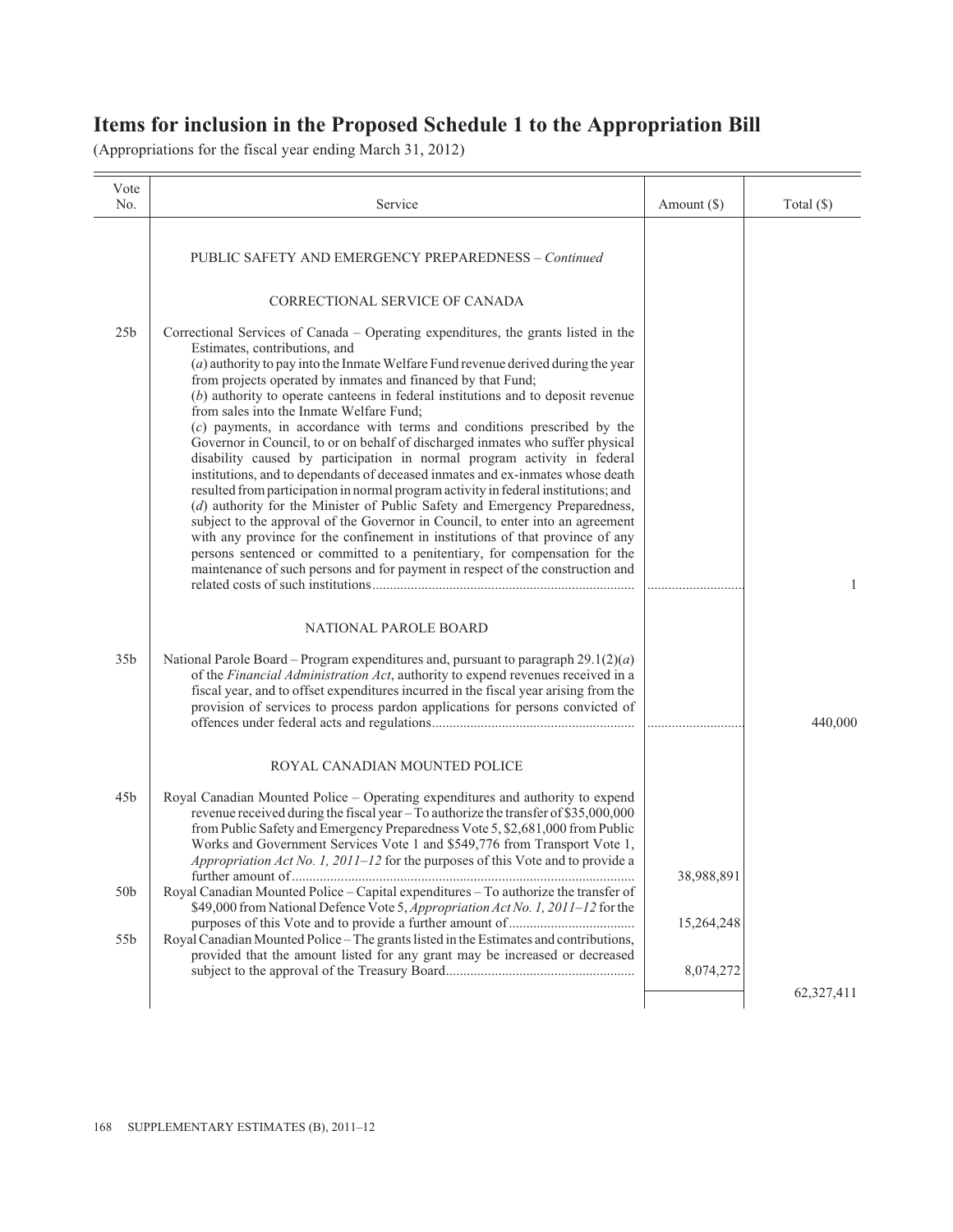| Vote<br>No.                      | Service                                                                                                                                                                                                                                                                                                                                                                                                                                                                                                                                                                                                                                                                                                                                                                                                                                                                                                                                                                                                                                                                                                                                                                     | Amount $(\$)$ | Total $(\$)$ |
|----------------------------------|-----------------------------------------------------------------------------------------------------------------------------------------------------------------------------------------------------------------------------------------------------------------------------------------------------------------------------------------------------------------------------------------------------------------------------------------------------------------------------------------------------------------------------------------------------------------------------------------------------------------------------------------------------------------------------------------------------------------------------------------------------------------------------------------------------------------------------------------------------------------------------------------------------------------------------------------------------------------------------------------------------------------------------------------------------------------------------------------------------------------------------------------------------------------------------|---------------|--------------|
|                                  | <b>PUBLIC SAFETY AND EMERGENCY PREPAREDNESS - Concluded</b>                                                                                                                                                                                                                                                                                                                                                                                                                                                                                                                                                                                                                                                                                                                                                                                                                                                                                                                                                                                                                                                                                                                 |               |              |
|                                  | ROYAL CANADIAN MOUNTED POLICE<br>EXTERNAL REVIEW COMMITTEE                                                                                                                                                                                                                                                                                                                                                                                                                                                                                                                                                                                                                                                                                                                                                                                                                                                                                                                                                                                                                                                                                                                  |               |              |
| 60 <sub>b</sub>                  | Royal Canadian Mounted Police External Review Committee – Program expenditures<br>- To authorize the transfer of \$480,000 from Public Safety and Emergency<br>Preparedness Vote 45, <i>Appropriation Act No. 1, 2011–12</i> for the purposes of this                                                                                                                                                                                                                                                                                                                                                                                                                                                                                                                                                                                                                                                                                                                                                                                                                                                                                                                       |               |              |
|                                  |                                                                                                                                                                                                                                                                                                                                                                                                                                                                                                                                                                                                                                                                                                                                                                                                                                                                                                                                                                                                                                                                                                                                                                             |               | $\mathbf{1}$ |
|                                  | PUBLIC WORKS AND GOVERNMENT SERVICES                                                                                                                                                                                                                                                                                                                                                                                                                                                                                                                                                                                                                                                                                                                                                                                                                                                                                                                                                                                                                                                                                                                                        |               |              |
|                                  | <b>DEPARTMENT</b>                                                                                                                                                                                                                                                                                                                                                                                                                                                                                                                                                                                                                                                                                                                                                                                                                                                                                                                                                                                                                                                                                                                                                           |               |              |
| 1 <sub>b</sub><br>5 <sub>b</sub> | Public Works and Government Services - Operating expenditures for the provision of<br>accommodation, common and central services including recoverable<br>expenditures on behalf of the Canada Pension Plan, the Employment Insurance<br>Act and the Seized Property Management Act; authority to spend revenues<br>received during the fiscal year arising from accommodation and central and<br>common services in respect of these services and the payment to each member of<br>the Queen's Privy Council for Canada who is a Minister without Portfolio or a<br>Minister of State who does not preside over a Ministry of State of a salary not to<br>exceed the salary paid to Ministers of State who preside over Ministries of State<br>under the Salaries Act, as adjusted pursuant to the Parliament of Canada Act and<br>pro rata for any period of less than a year - To authorize the transfer of \$353,724<br>from Transport Vote 1, <i>Appropriation Act No. 1, 2011–12</i> for the purpose of this<br>Public Works and Government Services - Capital expenditures including<br>expenditures on works other than federal property and authority to reimburse | 84,521,441    |              |
|                                  | tenants of federal property for improvements authorized by the Minister of Public<br>Works and Government Services - To authorize the transfer of \$42,318,625 from<br>Public Works and Government Services Vote 1, Appropriation Act No. 1,<br>$2011 - 12$ for the purposes of this Vote and to provide a further amount of                                                                                                                                                                                                                                                                                                                                                                                                                                                                                                                                                                                                                                                                                                                                                                                                                                                | 46,849,389    | 131,370,830  |
|                                  | OLD PORT OF MONTREAL CORPORATION INC.                                                                                                                                                                                                                                                                                                                                                                                                                                                                                                                                                                                                                                                                                                                                                                                                                                                                                                                                                                                                                                                                                                                                       |               |              |
| 13 <sub>b</sub>                  | Payments to the Old Port of Montreal Corporation Inc. for operating and capital<br>expenditures $-$ To authorize the transfer of \$24,826,375 from Privy Council<br>Vote 25, Appropriation Act No.1 2011-12 for the purpose of this Vote                                                                                                                                                                                                                                                                                                                                                                                                                                                                                                                                                                                                                                                                                                                                                                                                                                                                                                                                    |               | $\mathbf{1}$ |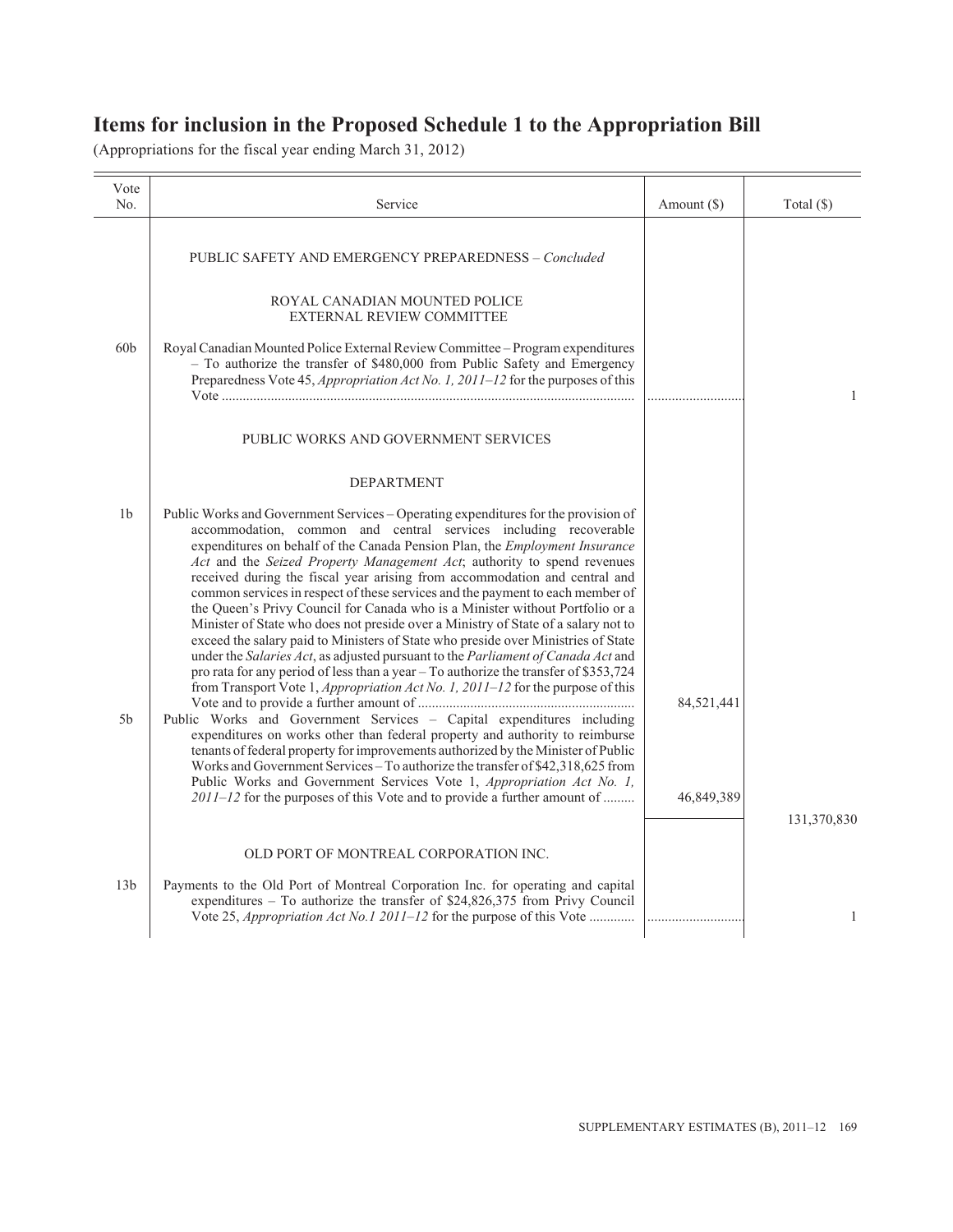| Vote<br>No.     | Service                                                                                                                                                                                                                                                                                                                                                                                                                                                                                                                                                                                                                                                                                                                                                                                                                                                                                                                                                                                         | Amount $(\$)$    | Total $(\$)$ |
|-----------------|-------------------------------------------------------------------------------------------------------------------------------------------------------------------------------------------------------------------------------------------------------------------------------------------------------------------------------------------------------------------------------------------------------------------------------------------------------------------------------------------------------------------------------------------------------------------------------------------------------------------------------------------------------------------------------------------------------------------------------------------------------------------------------------------------------------------------------------------------------------------------------------------------------------------------------------------------------------------------------------------------|------------------|--------------|
|                 | <b>TRANSPORT</b>                                                                                                                                                                                                                                                                                                                                                                                                                                                                                                                                                                                                                                                                                                                                                                                                                                                                                                                                                                                |                  |              |
|                 | DEPARTMENT                                                                                                                                                                                                                                                                                                                                                                                                                                                                                                                                                                                                                                                                                                                                                                                                                                                                                                                                                                                      |                  |              |
| 1 <sub>b</sub>  | Transport – Operating expenditures, and<br>$(a)$ authority to make expenditures on other than federal property in the course of<br>or arising out of the exercise of jurisdiction in aeronautics;<br>$(b)$ authority for the payment of commissions for revenue collection pursuant to<br>the Aeronautics Act;<br>(c) pursuant to paragraph $29.1(2)(a)$ of the Financial Administration Act,<br>authority to expend revenue received during the fiscal year; and<br>$(d)$ the payment to each member of the Queen's Privy Council for Canada who is<br>a Minister without Portfolio or a Minister of State who does not preside over a<br>Ministry of State of a salary not to exceed the salary paid to Ministers of State who<br>preside over Ministries of State under the Salaries Act, as adjusted pursuant to the<br><i>Parliament of Canada Act</i> and pro rata for any period of less than a year – To<br>authorize the transfer of \$700,000 from Transport Vote 5 and \$16,667 from |                  |              |
| 5b              | National Defence Vote 5, Appropriation Act No. 1, 2011-12 for the purposes of<br>Transport - Capital expenditures including contributions to provinces or<br>municipalities or local or private authorities towards construction done by those<br>bodies – To authorize the transfer of \$150,000 from National Defence Vote 5,                                                                                                                                                                                                                                                                                                                                                                                                                                                                                                                                                                                                                                                                 | 29,901,128       |              |
| 10 <sub>b</sub> | Appropriation Act No. 1, 2011-12 for the purposes of this Vote and to provide a<br>Transport – The grants listed in the Estimates and contributions – To authorize the<br>transfer of \$7,400,000 from Transport Vote 5, Appropriation Act No. 1, 2011-12                                                                                                                                                                                                                                                                                                                                                                                                                                                                                                                                                                                                                                                                                                                                       | 2,347,329        |              |
|                 |                                                                                                                                                                                                                                                                                                                                                                                                                                                                                                                                                                                                                                                                                                                                                                                                                                                                                                                                                                                                 | 45,820,034       | 78,068,491   |
|                 | MARINE ATLANTIC INC.                                                                                                                                                                                                                                                                                                                                                                                                                                                                                                                                                                                                                                                                                                                                                                                                                                                                                                                                                                            |                  |              |
| 35 <sub>b</sub> | Payments to Marine Atlantic Inc. in respect of<br>(a) the costs of the management of the Company, payments for capital purposes<br>and for transportation activities including the following water transportation<br>services pursuant to contracts with Her Majesty: Newfoundland ferries and<br>terminals; and<br>$(b)$ payments made by the Company of the costs incurred for the provision of<br>early retirement benefits, severance and other benefits where such costs result                                                                                                                                                                                                                                                                                                                                                                                                                                                                                                            |                  | 1,500,000    |
|                 | OFFICE OF INFRASTRUCTURE OF CANADA                                                                                                                                                                                                                                                                                                                                                                                                                                                                                                                                                                                                                                                                                                                                                                                                                                                                                                                                                              |                  |              |
| 50 <sub>b</sub> | Office of Infrastructure of Canada – Operating expenditures – To authorize the<br>transfer of \$9,687,732 from Transport Vote 55, Appropriation Act No. 1,                                                                                                                                                                                                                                                                                                                                                                                                                                                                                                                                                                                                                                                                                                                                                                                                                                      |                  |              |
| 55b             |                                                                                                                                                                                                                                                                                                                                                                                                                                                                                                                                                                                                                                                                                                                                                                                                                                                                                                                                                                                                 | 1<br>990,810,218 | 990,810,219  |
|                 |                                                                                                                                                                                                                                                                                                                                                                                                                                                                                                                                                                                                                                                                                                                                                                                                                                                                                                                                                                                                 |                  |              |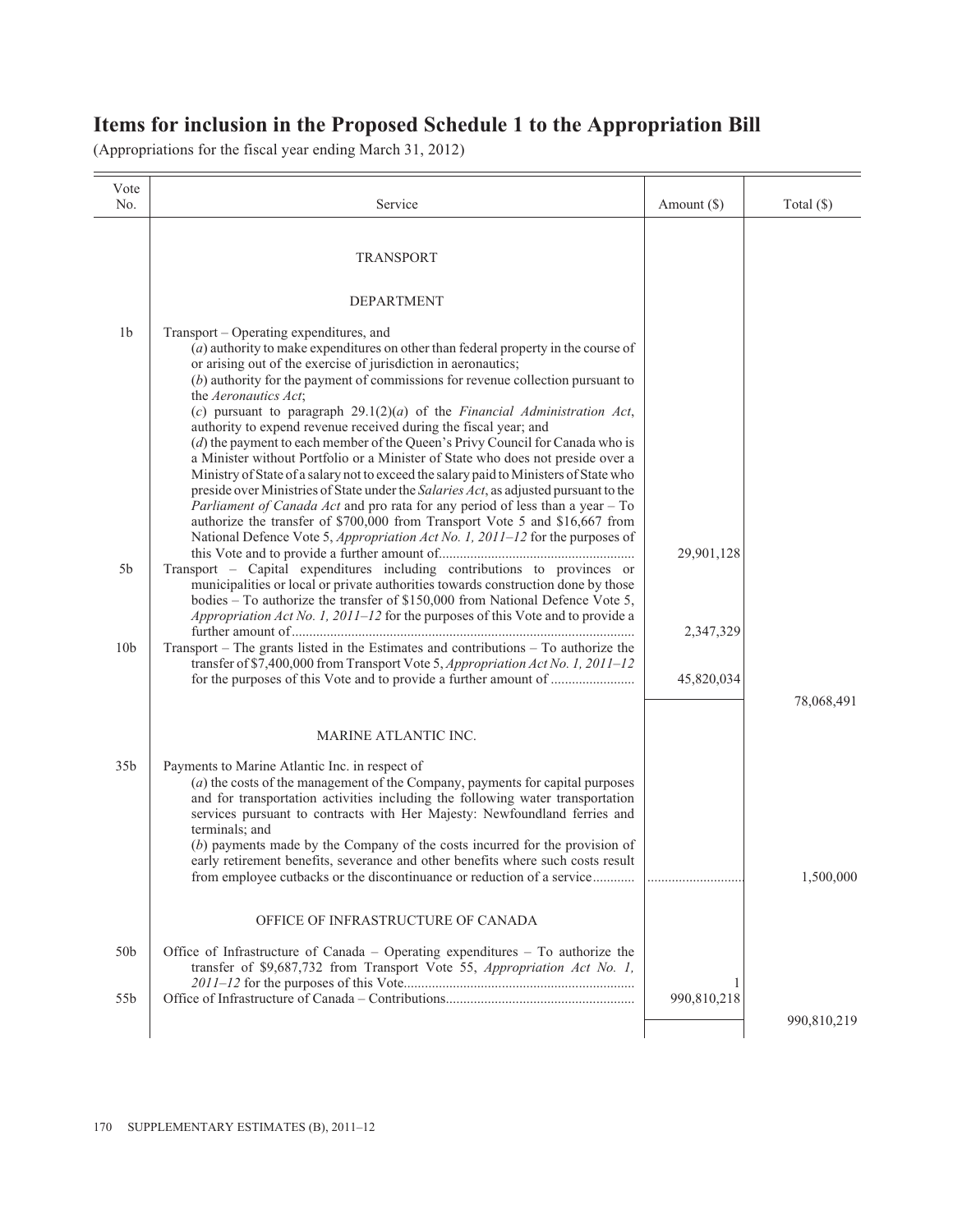| Vote<br>No.     | Service                                                                                                                                                                                                                                                                                                                                                                                                                                                                                                                                                                                                                                                                                                                                                          | Amount $(\$)$ | Total $(\$)$ |
|-----------------|------------------------------------------------------------------------------------------------------------------------------------------------------------------------------------------------------------------------------------------------------------------------------------------------------------------------------------------------------------------------------------------------------------------------------------------------------------------------------------------------------------------------------------------------------------------------------------------------------------------------------------------------------------------------------------------------------------------------------------------------------------------|---------------|--------------|
|                 | TRANSPORT – Concluded                                                                                                                                                                                                                                                                                                                                                                                                                                                                                                                                                                                                                                                                                                                                            |               |              |
|                 | THE JACQUES CARTIER AND CHAMPLAIN BRIDGES INC.                                                                                                                                                                                                                                                                                                                                                                                                                                                                                                                                                                                                                                                                                                                   |               |              |
| 60 <sub>b</sub> | Payments to the Jacques Cartier and Champlain Bridges Inc. to be applied in payment<br>of the excess of the expenditures over the revenues of the Corporation (exclusive<br>of depreciation on capital structures and reserves) in the operation of the Jacques<br>Cartier, Champlain and Honoré Mercier Bridges, a portion of the Bonaventure<br>Autoroute, the Pont-Champlain Jetty, and Melocheville Tunnel, Montreal                                                                                                                                                                                                                                                                                                                                         |               | 23,135,000   |
|                 | TRANSPORTATION APPEAL TRIBUNAL OF CANADA                                                                                                                                                                                                                                                                                                                                                                                                                                                                                                                                                                                                                                                                                                                         |               |              |
| 65b             | Transportation Appeal Tribunal of Canada – Program expenditures – To authorize the<br>transfer of \$310,698 from Transport Vote 1, Appropriation Act No. 1, 2011-12                                                                                                                                                                                                                                                                                                                                                                                                                                                                                                                                                                                              |               | 1            |
|                 | VIA RAIL CANADA INC.                                                                                                                                                                                                                                                                                                                                                                                                                                                                                                                                                                                                                                                                                                                                             |               |              |
| 70 <sub>b</sub> | Payments to VIA Rail Canada Inc. in respect of the costs of the management of the<br>Company, payments for capital purposes and payments for the provision of rail<br>passenger services in Canada in accordance with contracts entered into pursuant<br>to subparagraph $(c)(i)$ of Transport Vote 52d, <i>Appropriation Act No. 1, 1977</i>                                                                                                                                                                                                                                                                                                                                                                                                                    |               | 50,000,000   |
|                 | <b>TREASURY BOARD</b>                                                                                                                                                                                                                                                                                                                                                                                                                                                                                                                                                                                                                                                                                                                                            |               |              |
|                 | <b>SECRETARIAT</b>                                                                                                                                                                                                                                                                                                                                                                                                                                                                                                                                                                                                                                                                                                                                               |               |              |
| 1 <sub>b</sub>  | Treasury Board Secretariat – Program expenditures and the payment to each member<br>of the Queen's Privy Council for Canada who is a Minister without Portfolio or a<br>Minister of State who does not preside over a Ministry of State of a salary not to<br>exceed the salary paid to Ministers of State who preside over Ministries of State<br>under the Salaries Act, as adjusted pursuant to the Parliament of Canada Act and<br>pro rata for any period of less than a year and authority to expend revenues<br>received during the fiscal year arising from activities of the Treasury Board<br>Secretariat - To authorize the transfer of \$100,000 from Canada Revenue<br>Agency Vote 1, \$74,805 from Industry Vote 1 and \$70,000 from Privy Council |               |              |
| 15 <sub>b</sub> | Vote 1, <i>Appropriation Act No. 1, 2011–12</i> for the purposes of this Vote and to<br>Compensation Adjustments - Subject to the approval of the Treasury Board, to<br>supplement other appropriations that may need to be partially of fully funded as a<br>result of adjustments made to terms and conditions of service or employment of<br>the federal public administration, including members of the Royal Canadian                                                                                                                                                                                                                                                                                                                                       | 27,742,039    |              |
|                 | Mounted Police and the Canadian Forces, Governor in Council appointees and<br>Crown corporations as defined in section 83 of the Financial Administration Act                                                                                                                                                                                                                                                                                                                                                                                                                                                                                                                                                                                                    | 11,474,853    |              |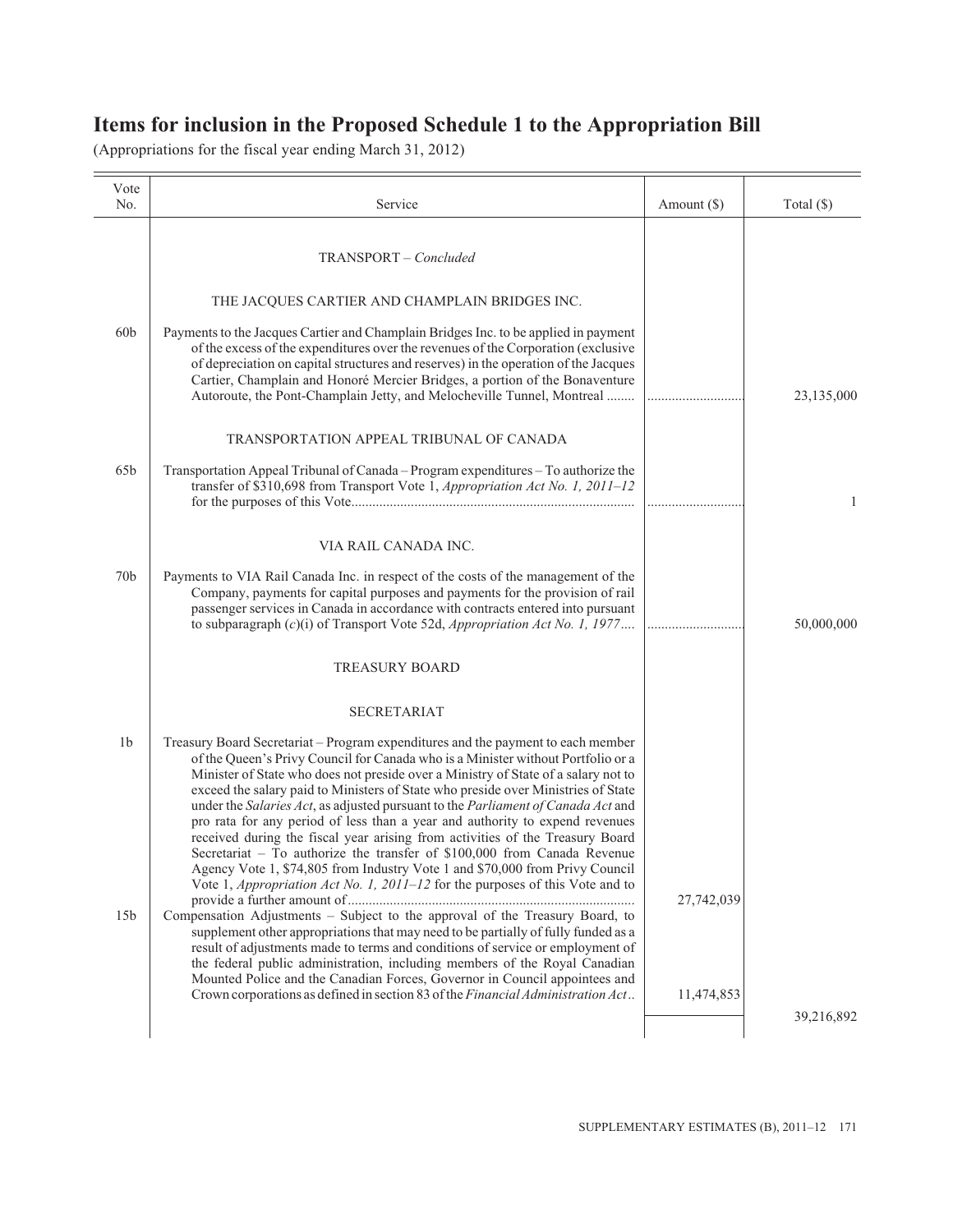| Vote<br>No.           | Service                                                                                                                                                                                                                                                                                                                                                                                                                                                                                                                                                                                                                                                                                                                                                                                                                                                                                                                                                                                                                                                                                                                                                                                                                                                                                                                                                                                              | Amount (\$)             | Total (\$)    |
|-----------------------|------------------------------------------------------------------------------------------------------------------------------------------------------------------------------------------------------------------------------------------------------------------------------------------------------------------------------------------------------------------------------------------------------------------------------------------------------------------------------------------------------------------------------------------------------------------------------------------------------------------------------------------------------------------------------------------------------------------------------------------------------------------------------------------------------------------------------------------------------------------------------------------------------------------------------------------------------------------------------------------------------------------------------------------------------------------------------------------------------------------------------------------------------------------------------------------------------------------------------------------------------------------------------------------------------------------------------------------------------------------------------------------------------|-------------------------|---------------|
|                       | <b>VETERANS AFFAIRS</b>                                                                                                                                                                                                                                                                                                                                                                                                                                                                                                                                                                                                                                                                                                                                                                                                                                                                                                                                                                                                                                                                                                                                                                                                                                                                                                                                                                              |                         |               |
|                       | <b>DEPARTMENT</b>                                                                                                                                                                                                                                                                                                                                                                                                                                                                                                                                                                                                                                                                                                                                                                                                                                                                                                                                                                                                                                                                                                                                                                                                                                                                                                                                                                                    |                         |               |
| 1 <sub>b</sub><br>.5b | Veterans Affairs - Operating expenditures, upkeep of property, including engineering<br>and other investigatory planning expenses that do not add tangible value to real<br>property, taxes, insurance and maintenance of public utilities; to authorize,<br>subject to the approval of the Governor in Council, necessary remedial work on<br>properties constructed under individual firm price contracts and sold under the<br>Veterans' Land Act (R.S.C., 1970, c.V-4), to correct defects for which neither the<br>veteran nor the contractor can be held financially responsible, and such other<br>work on other properties as may be required to protect the interest of the Director<br>therein and the payment to each member of the Queen's Privy Council for Canada<br>who is a Minister without Portfolio or a Minister of State who does not preside<br>over a Ministry of State of a salary not to exceed the salary paid to Ministers of<br>State who preside over Ministries of State under the Salaries Act, as adjusted<br>pursuant to the <i>Parliament of Canada Act</i> and pro rata for any period of less than a<br>Veterans Affairs – The grants listed in the Estimates and contributions, provided that<br>the amount listed for any grant may be increased or decreased subject to the<br>approval of the Treasury Board $-$ To authorize the transfer of \$175,000 from | 33,051,286              |               |
|                       | Canadian Heritage Vote 5, Appropriation Act No. 1, 2011-12 for the purposes of                                                                                                                                                                                                                                                                                                                                                                                                                                                                                                                                                                                                                                                                                                                                                                                                                                                                                                                                                                                                                                                                                                                                                                                                                                                                                                                       | 31,050,000              | 64, 101, 286  |
|                       | WESTERN ECONOMIC DIVERSIFICATION                                                                                                                                                                                                                                                                                                                                                                                                                                                                                                                                                                                                                                                                                                                                                                                                                                                                                                                                                                                                                                                                                                                                                                                                                                                                                                                                                                     |                         |               |
| 1 <sub>b</sub><br>5b  | Western Economic Diversification - Operating expenditures and the payment to each<br>member of the Queen's Privy Council for Canada who is a Minister without<br>Portfolio or a Minister of State who does not preside over a Ministry of State of a<br>salary not to exceed the salary paid to Ministers of State who preside over<br>Ministries of State under the Salaries Act, as adjusted pursuant to the Parliament<br>Western Economic Diversification - The grants listed in the Estimates and                                                                                                                                                                                                                                                                                                                                                                                                                                                                                                                                                                                                                                                                                                                                                                                                                                                                                               | 2,117,932<br>14,235,519 |               |
|                       |                                                                                                                                                                                                                                                                                                                                                                                                                                                                                                                                                                                                                                                                                                                                                                                                                                                                                                                                                                                                                                                                                                                                                                                                                                                                                                                                                                                                      |                         | 16,353,451    |
|                       |                                                                                                                                                                                                                                                                                                                                                                                                                                                                                                                                                                                                                                                                                                                                                                                                                                                                                                                                                                                                                                                                                                                                                                                                                                                                                                                                                                                                      |                         | 4,232,275,590 |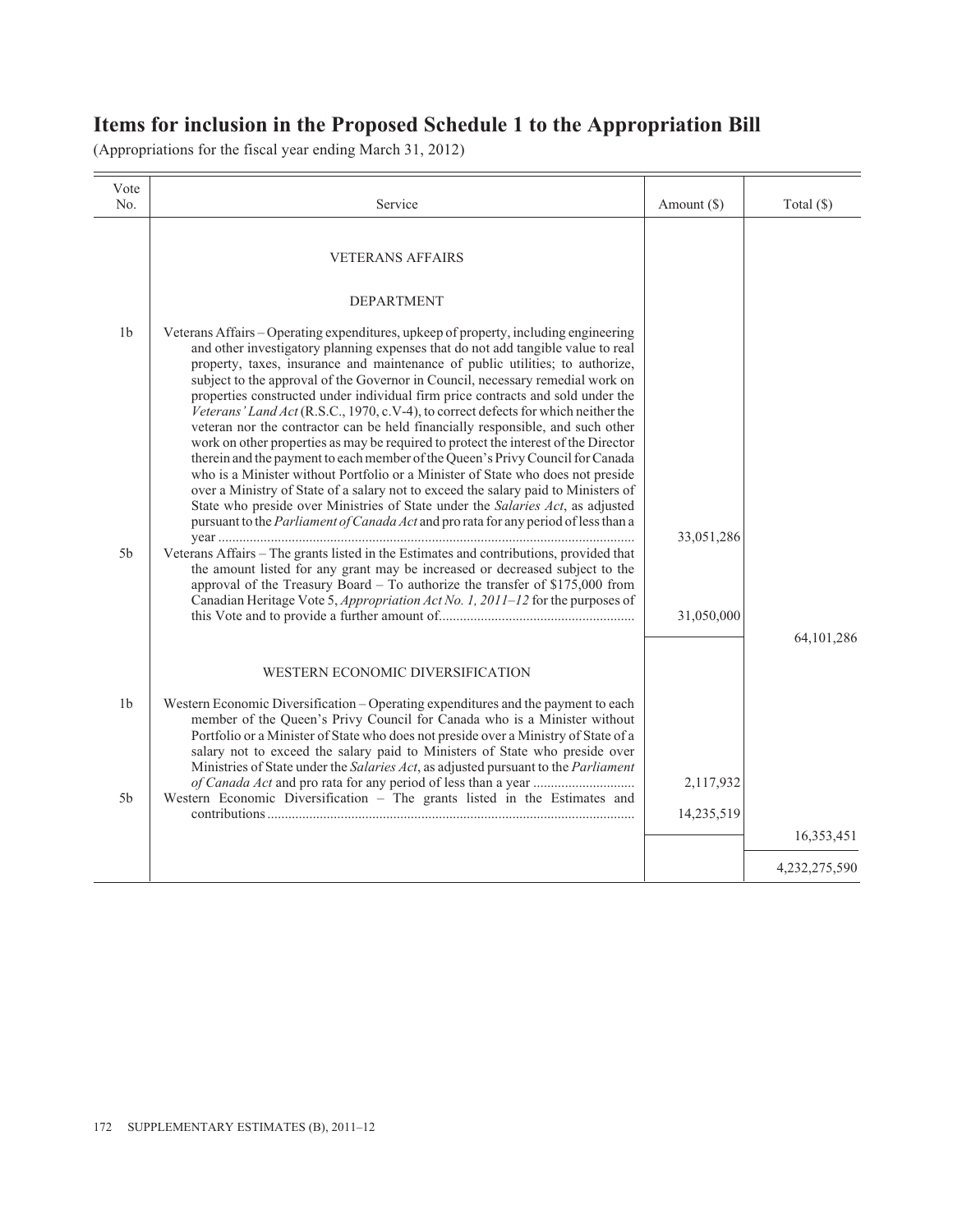(Appropriations for the fiscal year ending March 31, 2012 that may be charged to the following fiscal year ending March 31, 2013)

| Vote                               |                                                                                                                                                                                                                                                                                                                                                                                                                                                                                                                                                                                                           |                         |              |
|------------------------------------|-----------------------------------------------------------------------------------------------------------------------------------------------------------------------------------------------------------------------------------------------------------------------------------------------------------------------------------------------------------------------------------------------------------------------------------------------------------------------------------------------------------------------------------------------------------------------------------------------------------|-------------------------|--------------|
| No.                                | Service                                                                                                                                                                                                                                                                                                                                                                                                                                                                                                                                                                                                   | Amount (\$)             | Total $(\$)$ |
| 1 <sub>b</sub><br>5 <sub>b</sub>   | <b>CANADA REVENUE AGENCY</b><br>Canada Revenue Agency – Operating expenditures, contributions and recoverable<br>expenditures on behalf of the Canada Pension Plan and the Employment<br>Insurance Act - To authorize the transfer of \$115,942,486 from Canada Revenue<br>Agency Vote 5, <i>Appropriation Act No. 1, 2011–12</i> for the purposes of this Vote<br>Canada Revenue Agency - Capital expenditures and recoverable expenditures on<br>behalf of the Canada Pension Plan and the Employment Insurance Act                                                                                     | 24,392,657<br>1,882,288 | 26,274,945   |
|                                    | <b>ENVIRONMENT</b>                                                                                                                                                                                                                                                                                                                                                                                                                                                                                                                                                                                        |                         |              |
|                                    | PARKS CANADA AGENCY                                                                                                                                                                                                                                                                                                                                                                                                                                                                                                                                                                                       |                         |              |
| 25 <sub>b</sub>                    | Parks Canada Agency - Program expenditures, including capital expenditures, the<br>grants listed in the Estimates and contributions, including expenditures on other<br>than federal property, and payments to provinces and municipalities as<br>contributions towards the cost of undertakings carried out by those bodies - To<br>authorize the transfer of \$500,000 from Environment Vote 10, \$200,000 from<br>National Defence Vote 1 and \$73,500 from National Defence Vote 5,<br>Appropriation Act No. 1, 2011-12 for the purposes of this Vote and to provide a                                |                         | 22, 212, 165 |
|                                    | PUBLIC SAFETY AND EMERGENCY PREPAREDNESS                                                                                                                                                                                                                                                                                                                                                                                                                                                                                                                                                                  |                         |              |
|                                    | CANADA BORDER SERVICES AGENCY                                                                                                                                                                                                                                                                                                                                                                                                                                                                                                                                                                             |                         |              |
| 10 <sub>b</sub><br>15 <sub>b</sub> | Canada Border Services Agency – Operating expenditures and, pursuant to paragraph<br>$29.1(2)(a)$ of the <i>Financial Administration Act</i> , authority to expend in the current<br>fiscal year revenues received during the fiscal year related to the border<br>operations of the Canada Border Services Agency: fees for the provision of a<br>service or the use of a facility or for a product, right or privilege; and payments<br>received under contracts entered into by the Agency - To authorize the transfer of<br>\$246,486 from Transport Vote 1, Appropriation Act No. 1, 2011-12 for the | 37,546,624<br>3,449,709 |              |
|                                    |                                                                                                                                                                                                                                                                                                                                                                                                                                                                                                                                                                                                           |                         | 40,996,333   |
|                                    |                                                                                                                                                                                                                                                                                                                                                                                                                                                                                                                                                                                                           |                         | 89,483,443   |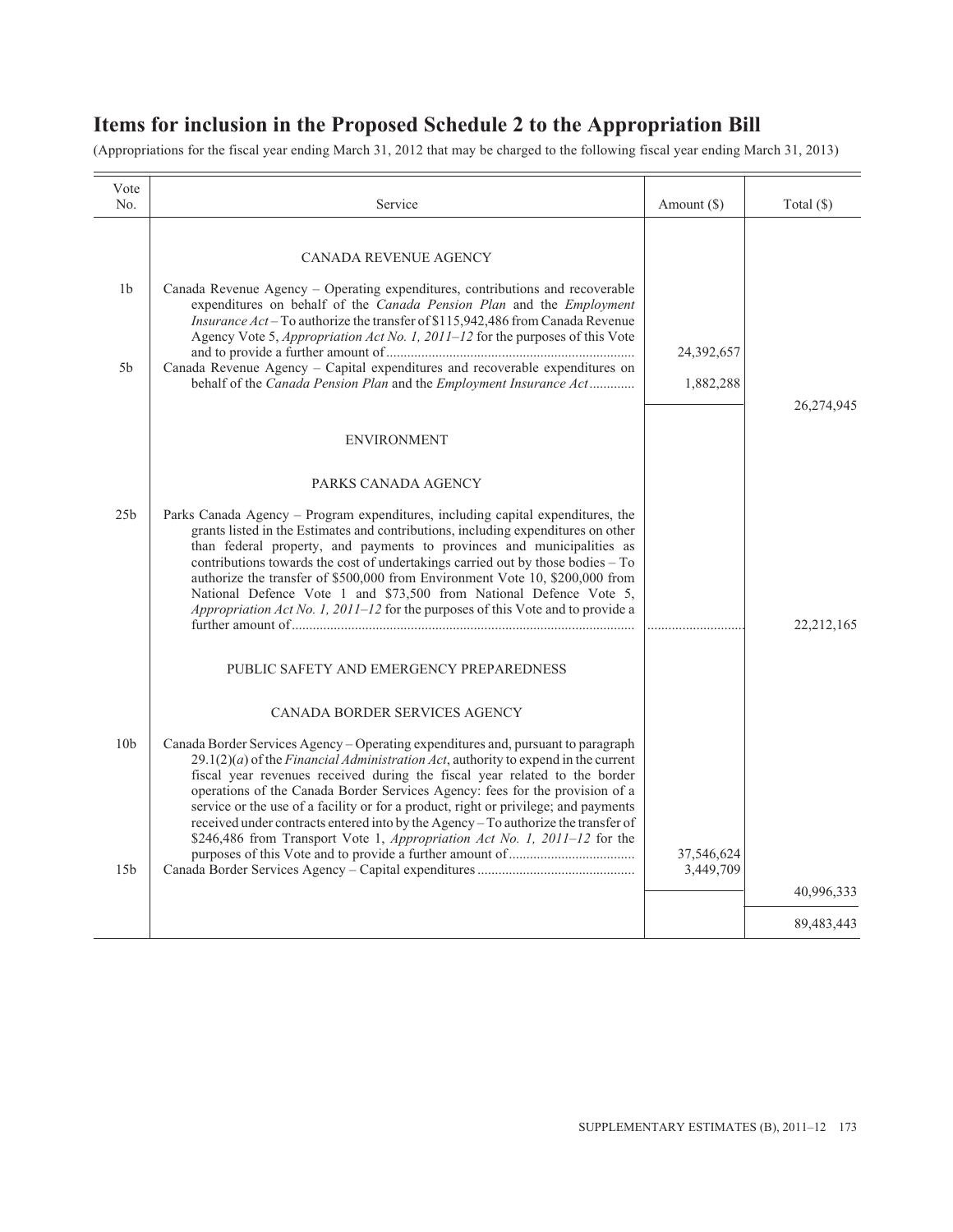# **Statutory Forecasts – Budgetary Expenditures**

| 300,042,000  |
|--------------|
|              |
|              |
|              |
| 2,000        |
|              |
|              |
| 2,000        |
|              |
| 952,107,000  |
| 536,121,000  |
|              |
| 86,390,000   |
|              |
| 33,695,000   |
|              |
| 17,988,000   |
| (7,953,000)  |
|              |
| (34,591,000) |
|              |

#### **Canadian International Development Agency**

| Pursuant to section 144 of the <i>Budget and Economic Statement Implementation Act</i> , 2007, a |            |
|--------------------------------------------------------------------------------------------------|------------|
| payment to the World Bank for the Advance Market Commitment for Pneumococcal                     |            |
| Vaccines in respect of the period commencing on April 1, 2011 and ending on March 31,            |            |
| 2012, in an amount not to exceed $$22,926,021$                                                   | 22,926,021 |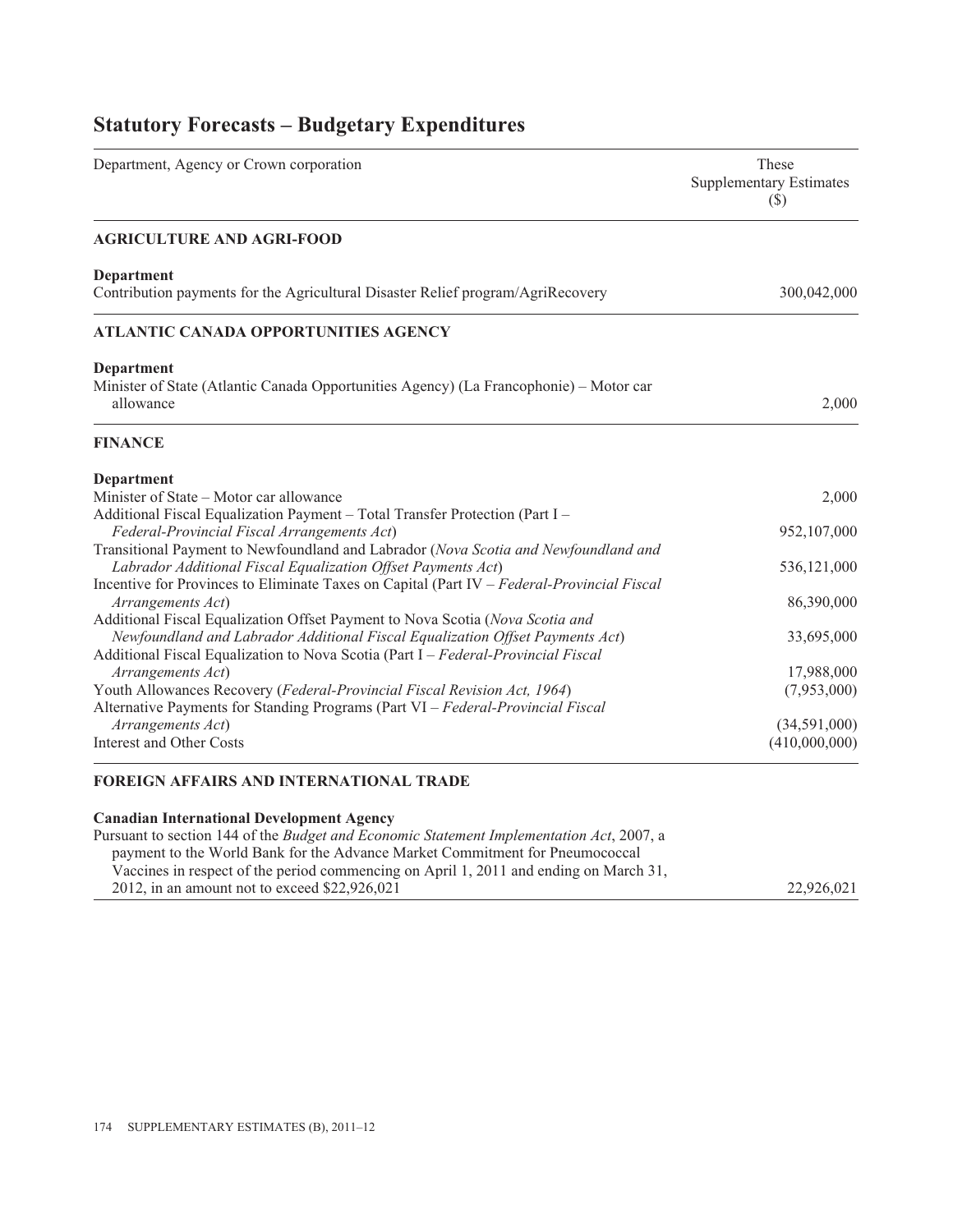# **Statutory Forecasts – Budgetary Expenditures**

| Department, Agency or Crown corporation                                                                                                                                                                                               | These<br><b>Supplementary Estimates</b><br>$(\$\)$     |  |  |
|---------------------------------------------------------------------------------------------------------------------------------------------------------------------------------------------------------------------------------------|--------------------------------------------------------|--|--|
| HUMAN RESOURCES AND SKILLS DEVELOPMENT                                                                                                                                                                                                |                                                        |  |  |
| Department<br>Canada Disability Savings Grant payments to Registered Disability Savings Plan (RDSP)<br>issuers on behalf of RDSP beneficiaries to encourage long-term financial security of<br>eligible individuals with disabilities | 43,800,000                                             |  |  |
| <b>INDUSTRY</b>                                                                                                                                                                                                                       |                                                        |  |  |
| <b>Department</b><br>Contributions under the Knowledge Infrastructure Program<br>Contributions to the Canadian Youth Business Foundation<br>Contributions to Genome Canada<br>Grant to Genome Canada                                  | 243,848,052<br>10,000,000<br>9,400,000<br>(12,900,000) |  |  |
| <b>NATIONAL DEFENCE</b>                                                                                                                                                                                                               |                                                        |  |  |
| <b>Department</b><br>Associate Minister of National Defence - Salary and motor car allowance                                                                                                                                          | 77,516                                                 |  |  |
| <b>NATURAL RESOURCES</b>                                                                                                                                                                                                              |                                                        |  |  |
| <b>Atomic Energy of Canada Limited</b><br>Pursuant to section 2146 of the Jobs and Economic Growth Act, for the divestiture of Atomic<br>Energy of Canada Limited                                                                     | 284,856,355                                            |  |  |
| <b>TRANSPORT</b>                                                                                                                                                                                                                      |                                                        |  |  |
| Office of Infrastructure of Canada<br>Territorial Infrastructure Base Funding Program<br><b>Infrastructure Stimulus Fund</b><br>Green Infrastructure Fund                                                                             | 94,856,000<br>92,041,502<br>(4,982,622)                |  |  |
| Total budgetary statutory items in these Supplementary Estimates                                                                                                                                                                      | 2,257,725,824                                          |  |  |
| <b>EMPLOYMENT INSURANCE OPERATING ACCOUNT</b>                                                                                                                                                                                         |                                                        |  |  |
| Total                                                                                                                                                                                                                                 | 2,257,725,824                                          |  |  |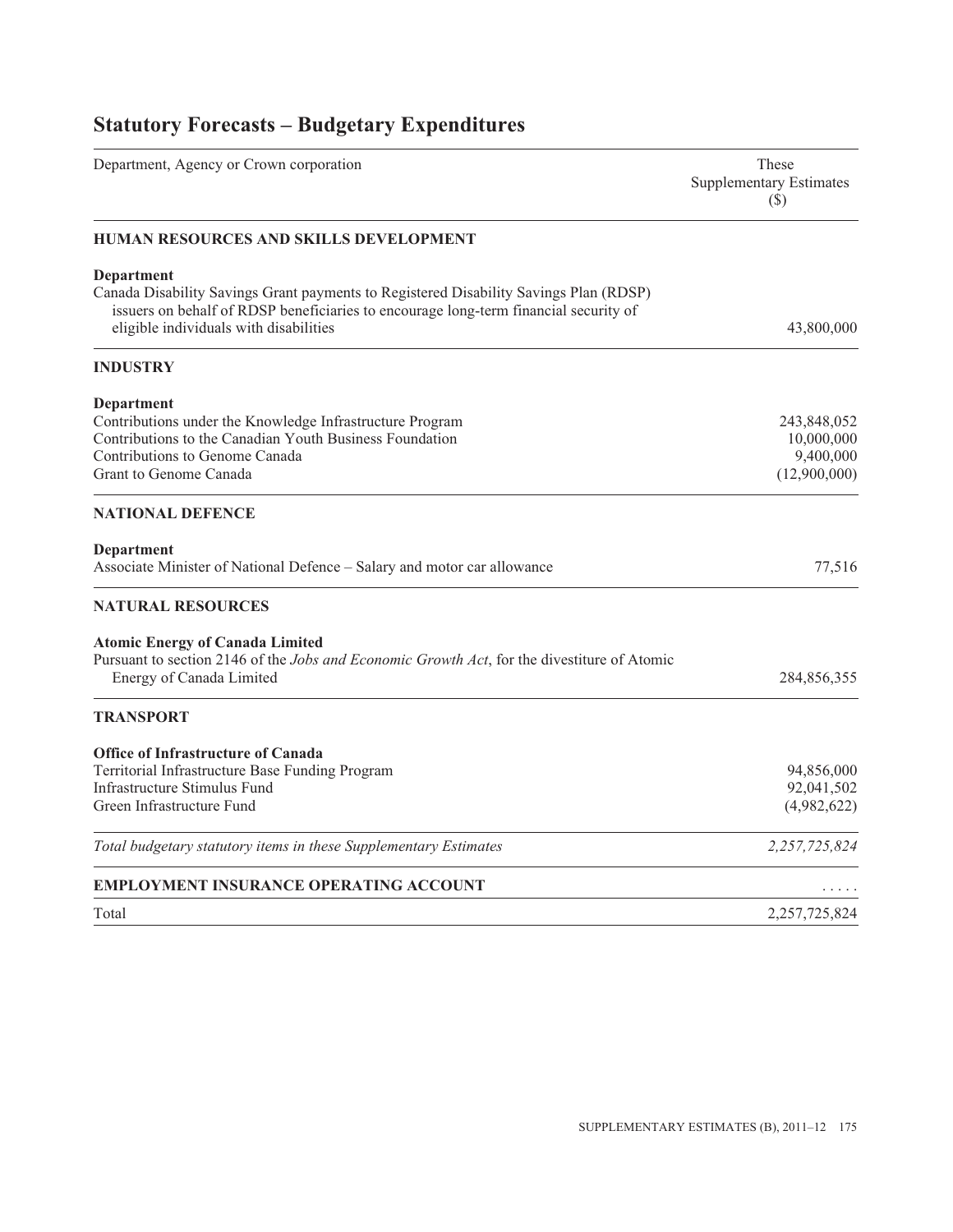#### **Statutory Forecasts – Non-Budgetary Authorities (Loans, Investments and Advances)**

| Department, Agency or Crown corporation                                                                                                                                                 | These<br>Supplementary Estimates<br>(S) |
|-----------------------------------------------------------------------------------------------------------------------------------------------------------------------------------------|-----------------------------------------|
| <b>FINANCE</b>                                                                                                                                                                          |                                         |
| Department                                                                                                                                                                              |                                         |
| Payments to Ontario and Prince Edward Island (Part I.01 - Federal-Provincial Fiscal<br>Arrangements Act)                                                                                | 151,454,000                             |
| <b>FOREIGN AFFAIRS AND INTERNATIONAL TRADE</b>                                                                                                                                          |                                         |
| <b>Export Development Canada (Canada Account)</b>                                                                                                                                       |                                         |
| Payments to Export Development Canada to discharge obligations incurred pursuant to<br>Section 23 of the <i>Export Development Act</i> (Canada Account) for the purpose of facilitating |                                         |
| and developing trade between Canada and other countries (S.C., 2001, c. 33)                                                                                                             | (1,594,000,000)                         |
| Total                                                                                                                                                                                   | (1, 442, 546, 000)                      |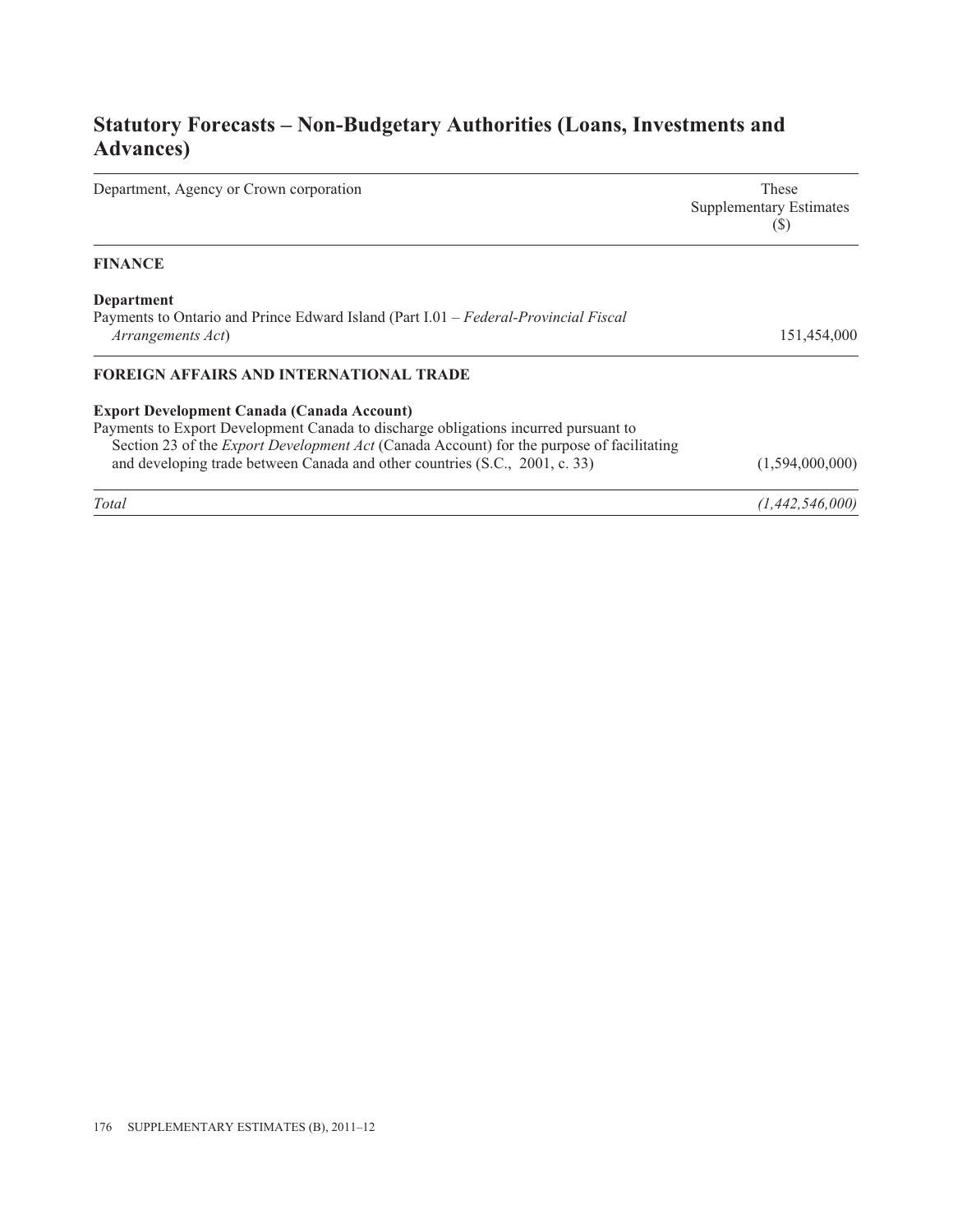# **Summary of Changes to Voted Appropriations** - **Budgetary**

| Department, Agency or Crown corporation       | Vote                               |                                                                                  | Less: Available<br>Spending                                                 |                                                  |
|-----------------------------------------------|------------------------------------|----------------------------------------------------------------------------------|-----------------------------------------------------------------------------|--------------------------------------------------|
| (thousands of dollars)                        | Number                             | Gross Amount                                                                     | Authorities                                                                 | Net Amount*                                      |
| <b>AGRICULTURE AND</b>                        |                                    |                                                                                  |                                                                             |                                                  |
|                                               | 1b                                 | 31,138                                                                           | 9,700                                                                       | 21,438                                           |
|                                               | 10 <sub>b</sub>                    | 67,944                                                                           | 43,773                                                                      | 24,171                                           |
|                                               | 20 <sub>b</sub><br>25 <sub>b</sub> | $\mathbb{R}^n$ . In the $\mathbb{R}^n$<br>$\mathbb{Z}^n$ . In the $\mathbb{Z}^n$ | $\alpha$ , $\alpha$ , $\alpha$<br>$\alpha$ , $\alpha$ , $\alpha$ , $\alpha$ | .<br>$\mathbb{Z}^n$ . In the $\mathbb{Z}^n$      |
|                                               |                                    |                                                                                  |                                                                             |                                                  |
| ATLANTIC CANADA OPPORTUNITIES AGENCY          | 1b                                 | 504                                                                              | 504                                                                         |                                                  |
|                                               | 5b                                 | 17,370                                                                           | 4,944                                                                       | $\mathbb{Z}^n$ . In the $\mathbb{Z}^n$<br>12,426 |
|                                               | 10 <sub>b</sub>                    | 15,097                                                                           | .                                                                           | 15,097                                           |
|                                               | 1b                                 | 24,393                                                                           | .                                                                           | 24,393                                           |
|                                               | 5b                                 | 1,882                                                                            | $\alpha$ , $\alpha$ , $\alpha$ , $\alpha$                                   | 1,882                                            |
| <b>CANADIAN HERITAGE</b>                      |                                    |                                                                                  |                                                                             |                                                  |
|                                               | 1b                                 | 7,954                                                                            | 1.1.1.1                                                                     | 7,954                                            |
|                                               | 5b                                 | 157,930                                                                          | .                                                                           | 157,930                                          |
|                                               | 10 <sub>b</sub>                    | $\ldots$                                                                         | $\alpha$ , $\alpha$ , $\alpha$ , $\alpha$                                   | .                                                |
|                                               | 15 <sub>b</sub>                    | 60,000                                                                           | .                                                                           | 60,000                                           |
|                                               | 35 <sub>b</sub><br>50 <sub>b</sub> | 665                                                                              | $\alpha$ , $\alpha$ , $\alpha$ , $\alpha$                                   | 665                                              |
|                                               | 60 <sub>b</sub>                    | $\mathbb{Z}^n$ . In the $\mathbb{Z}^n$                                           | $\alpha$ , $\alpha$ , $\alpha$ , $\alpha$                                   | .<br>.                                           |
|                                               | 90 <sub>b</sub>                    | $\mathbb{Z}^n$ . In the $\mathbb{Z}^n$<br>$\mathbb{Z}^n$ . In the $\mathbb{Z}^n$ | $\alpha$ , $\alpha$ , $\alpha$ , $\alpha$<br>1.1.1.1                        | .                                                |
|                                               | 95b                                | $\mathbb{Z}^n$ . In the $\mathbb{Z}^n$                                           | $\alpha$ , $\alpha$ , $\alpha$ , $\alpha$                                   | .                                                |
|                                               | 100 <sub>b</sub>                   | $\mathbb{Z}^n$ . In the $\mathbb{Z}^n$                                           | $\alpha$ , $\alpha$ , $\alpha$ , $\alpha$                                   | .                                                |
|                                               | 102 <sub>b</sub>                   | $\mathbb{Z}^n$ . In the $\mathbb{Z}^n$                                           | 1.1.1.1                                                                     | $\mathbb{Z}^n$ . In the $\mathbb{Z}^n$           |
| CITIZENSHIP AND IMMIGRATION                   |                                    |                                                                                  |                                                                             |                                                  |
|                                               | 1b                                 | 61,824                                                                           | 10,076                                                                      | 51,748                                           |
|                                               | 5b<br>7b                           | .                                                                                | $\alpha$ , $\alpha$ , $\alpha$                                              | .                                                |
|                                               |                                    | 1,700                                                                            | $\alpha$ , $\alpha$ , $\alpha$ , $\alpha$                                   | 1,700                                            |
| ECONOMIC DEVELOPMENT AGENCY OF CANADA FOR THE |                                    |                                                                                  |                                                                             |                                                  |
|                                               | 1b<br>5b                           | 1,621<br>26,492                                                                  | $\cdots$<br>6,825                                                           | 1,621<br>19,667                                  |
|                                               |                                    |                                                                                  |                                                                             |                                                  |
| <b>ENVIRONMENT</b>                            |                                    |                                                                                  |                                                                             |                                                  |
|                                               | 1b                                 | 126,156                                                                          | $\alpha$ , $\alpha$ , $\alpha$ , $\alpha$                                   | 126,156                                          |
|                                               | 5b<br>10 <sub>b</sub>              | 7,118<br>2,360                                                                   | .                                                                           | 7,118<br>2,360                                   |
|                                               | 15 <sub>b</sub>                    | 2,100                                                                            | $\alpha$ , $\alpha$ , $\alpha$<br>.                                         | 2,100                                            |
|                                               | 25 <sub>b</sub>                    | 30,105                                                                           | 7,892                                                                       | 22,213                                           |
| <b>FINANCE</b>                                |                                    |                                                                                  |                                                                             |                                                  |
|                                               | 1 <sub>b</sub>                     | 4,941                                                                            | $\mathbb{Z}^n$ . In the $\mathbb{Z}^n$                                      | 4,941                                            |
|                                               | 5b                                 | 7,000                                                                            | $\ldots$                                                                    | 7,000                                            |
|                                               | 1b                                 | 48,897                                                                           | 8,845                                                                       | 40,052                                           |
|                                               | 5b                                 | 22,872                                                                           | .                                                                           | 22,872                                           |
|                                               | 10 <sub>b</sub>                    | $\alpha$ is a second .                                                           | $\ldots$                                                                    | .                                                |
| FOREIGN AFFAIRS AND INTERNATIONAL TRADE       |                                    |                                                                                  |                                                                             |                                                  |
|                                               | 1b                                 | 6,355                                                                            | 1.1.1.1                                                                     | 6,355                                            |
|                                               | 5b                                 | .                                                                                | $\alpha$ , $\alpha$ , $\alpha$ , $\alpha$                                   | .                                                |
|                                               | 10 <sub>b</sub>                    | 7,561                                                                            | $\alpha$ , $\alpha$ , $\alpha$ , $\alpha$                                   | 7,561                                            |
|                                               | 15 <sub>b</sub>                    | .                                                                                | $\alpha$ , $\alpha$ , $\alpha$ , $\alpha$                                   | .                                                |
|                                               | 17 <sub>b</sub>                    | .                                                                                | $\ldots$                                                                    | .                                                |
|                                               | 30 <sub>b</sub><br>45 <sub>b</sub> | 130,000<br>862                                                                   | 125,000                                                                     | 5,000<br>862                                     |
|                                               | 52 <sub>b</sub>                    | 3,070                                                                            | $\ldots$ .<br>.                                                             | 3,070                                            |
|                                               | 54b                                | 230                                                                              | .                                                                           | 230                                              |

\* See footnote on page 179.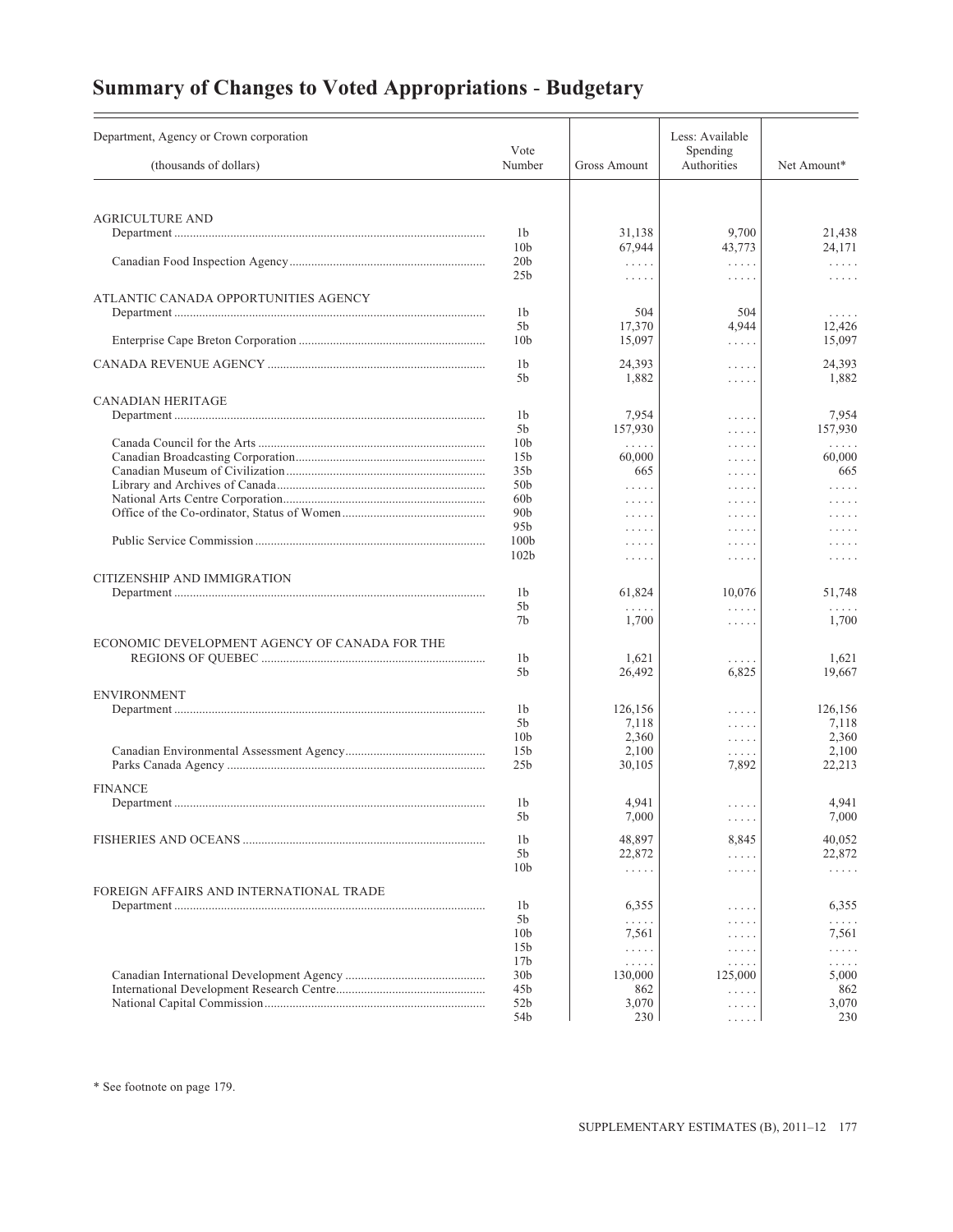| Department, Agency or Crown corporation                  | Vote                               |                                        | Less: Available                           |                                                    |
|----------------------------------------------------------|------------------------------------|----------------------------------------|-------------------------------------------|----------------------------------------------------|
| (thousands of dollars)                                   | Number                             | Gross Amount                           | Spending<br>Authorities                   | Net Amount*                                        |
| <b>HEALTH</b>                                            |                                    |                                        |                                           |                                                    |
|                                                          | 1b                                 | 279,993                                | .                                         | 279,993                                            |
|                                                          | 5b                                 | 3,600                                  | .                                         | 3,600                                              |
|                                                          | 10 <sub>b</sub>                    | 38,252                                 | .                                         | 38,252                                             |
|                                                          | 20 <sub>b</sub>                    | 909                                    | $\alpha$ , $\alpha$ , $\alpha$ , $\alpha$ | 909                                                |
|                                                          | 25 <sub>b</sub>                    | 24,926                                 | 886                                       | 24,040                                             |
|                                                          | 27 <sub>b</sub>                    | 308                                    | 1.1.1.1                                   | 308                                                |
|                                                          | 29 <sub>b</sub>                    | 1,698                                  | .                                         | 1,698                                              |
|                                                          | 40 <sub>b</sub>                    | 27,276                                 | .                                         | 27,276                                             |
|                                                          | 45b<br>50 <sub>b</sub>             | 1,597                                  | .                                         | 1,597<br>1,000                                     |
|                                                          |                                    | 1,000                                  | .                                         |                                                    |
| HUMAN RESOURCES AND SKILLS DEVELOPMENT                   |                                    |                                        |                                           |                                                    |
|                                                          | 1b<br>5b                           | 14,997                                 | 5,312                                     | 9,685                                              |
|                                                          | 7b                                 | 61,700<br>149,542                      | 54,702                                    | 6,998<br>149,542                                   |
|                                                          | 26 <sub>b</sub>                    |                                        | $\ldots$                                  |                                                    |
|                                                          | 28 <sub>b</sub>                    | $\alpha$ is a second .<br>.            | $\alpha$ is a second<br>.                 | $\mathbb{Z}^n$ . In the $\mathbb{Z}^n$<br>$\cdots$ |
|                                                          |                                    |                                        |                                           |                                                    |
| INDIAN AFFAIRS AND NORTHERN DEVELOPMENT                  | 1 <sub>b</sub>                     | 287,667                                |                                           | 287,667                                            |
|                                                          | 5b                                 | 2,783                                  | .                                         | 2,783                                              |
|                                                          | 10 <sub>b</sub>                    | 256,032                                | .<br>4,794                                | 251,238                                            |
|                                                          | 25 <sub>b</sub>                    | $\mathbb{R}^n$ . In the $\mathbb{R}^n$ | .                                         | $\mathbb{Z}^n$ . In the $\mathbb{Z}^n$             |
|                                                          | 30 <sub>b</sub>                    | .                                      | .                                         | $\cdots$                                           |
| <b>INDUSTRY</b>                                          |                                    |                                        |                                           |                                                    |
|                                                          | 1 <sub>b</sub>                     | 34,425                                 | 946                                       | 33,479                                             |
|                                                          | 5b                                 | 582                                    | .                                         | 582                                                |
|                                                          | 10 <sub>b</sub>                    | 51,709                                 | 11,039                                    | 40,670                                             |
|                                                          | 25 <sub>b</sub>                    | 391                                    | $\ldots$                                  | 391                                                |
|                                                          | 30 <sub>b</sub>                    | .                                      | .                                         | $\ldots$                                           |
|                                                          | 35 <sub>b</sub>                    | 677                                    | 677                                       | .                                                  |
|                                                          | 40 <sub>b</sub>                    | 5,000                                  | .                                         | 5,000                                              |
| Federal Economic Development Agency for Southern Ontario | 50 <sub>b</sub>                    | 1,432                                  | .                                         | 1,432                                              |
|                                                          | 55b                                | 7,500                                  | .                                         | 7,500                                              |
|                                                          | 60 <sub>b</sub>                    | 9,550                                  | .                                         | 9,550                                              |
|                                                          | 65b                                | 567                                    | .                                         | 567                                                |
|                                                          | 70 <sub>b</sub><br>75 <sub>b</sub> | 20,085<br>464                          | .                                         | 20,085<br>464                                      |
|                                                          | 80 <sub>b</sub>                    | 37,016                                 | .<br>1,555                                | 35,461                                             |
|                                                          | 90 <sub>b</sub>                    | 239                                    | .                                         | 239                                                |
|                                                          | 95 <sub>b</sub>                    | 20,059                                 | .                                         | 20,059                                             |
|                                                          | 100 <sub>b</sub>                   | 500                                    | .                                         | 500                                                |
|                                                          | 105b                               | 6,034                                  | .                                         | 6,034                                              |
| <b>JUSTICE</b>                                           |                                    |                                        |                                           |                                                    |
|                                                          | 30 <sub>b</sub>                    | 2,481                                  | .                                         | 2,481                                              |
|                                                          | 35 <sub>b</sub>                    | 4,778                                  | 39                                        | 4,739                                              |
| <b>NATIONAL DEFENCE</b>                                  |                                    |                                        |                                           |                                                    |
|                                                          | 1b                                 | 65,358                                 | 60,008                                    | 5,350                                              |
|                                                          | 5b                                 | 9,348                                  | 9,348                                     | .                                                  |
|                                                          | 10 <sub>b</sub>                    | .                                      | .                                         | .                                                  |
|                                                          | 20 <sub>b</sub>                    | 2,300                                  | .                                         | 2,300                                              |
| NATURAL RESOURCES                                        |                                    |                                        |                                           |                                                    |
|                                                          | 1 <sub>b</sub>                     | 102,725                                | 2,292                                     | 100,433                                            |
|                                                          | 5b                                 | $\ldots$                               | .                                         |                                                    |
|                                                          | 10 <sub>b</sub>                    | 451,035                                | 1,170                                     | 449,865                                            |
|                                                          | 15 <sub>b</sub>                    | 275,512                                | .                                         | 275,512                                            |
|                                                          | 20 <sub>b</sub>                    | 13,107                                 | .                                         | 13,107                                             |
|                                                          | 25 <sub>b</sub><br>30 <sub>b</sub> | .<br>1,700                             | .                                         | .<br>1,700                                         |
|                                                          |                                    |                                        | .                                         |                                                    |

# **Summary of Changes to Voted Appropriations** - **Budgetary**

\* See footnote on page 179.

178 SUPPLEMENTARY ESTIMATES (B), 2011–12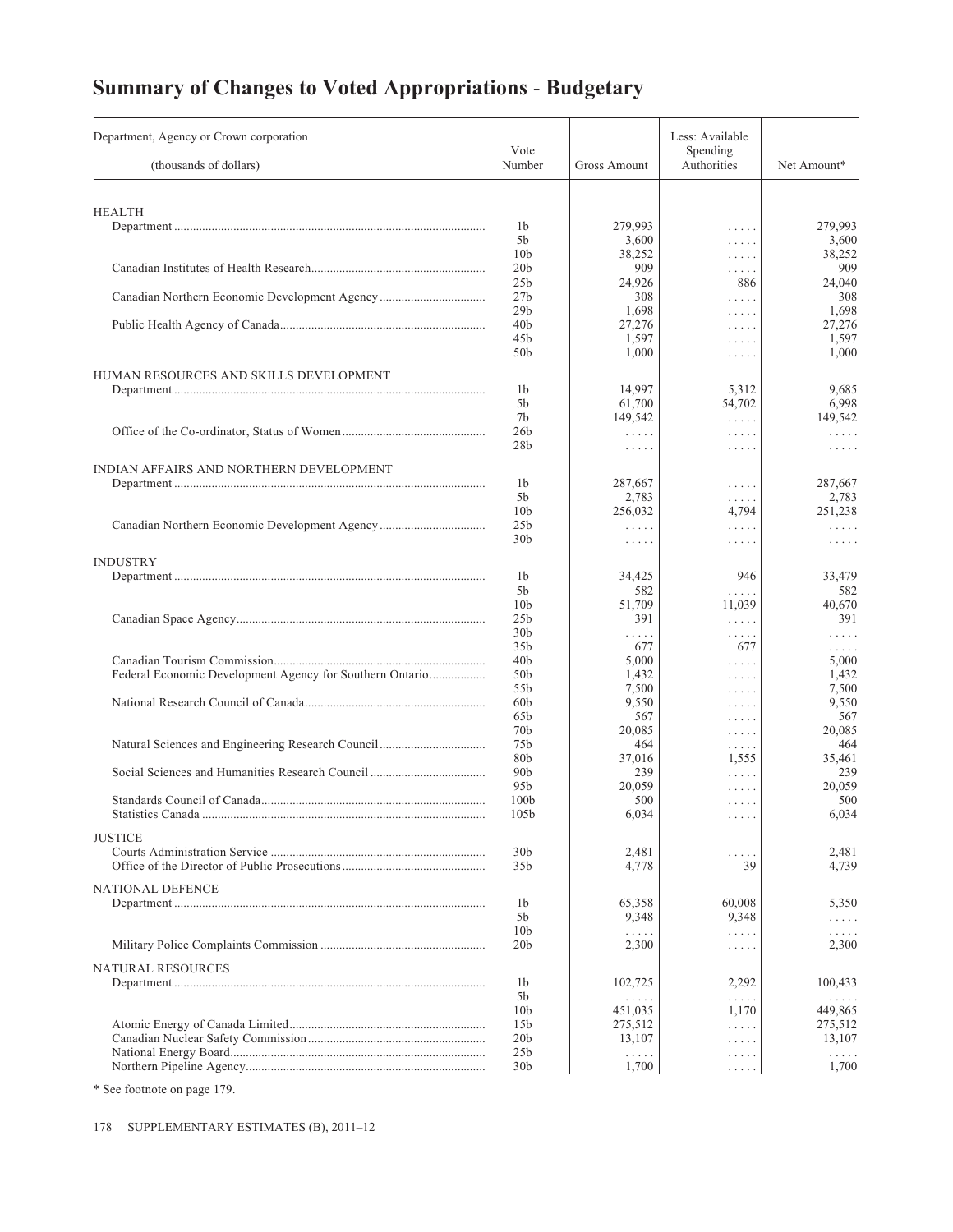|  | <b>Summary of Changes to Voted Appropriations - Budgetary</b> |  |
|--|---------------------------------------------------------------|--|
|  |                                                               |  |

| Department, Agency or Crown corporation                 |                 |                     | Less: Available                        |             |
|---------------------------------------------------------|-----------------|---------------------|----------------------------------------|-------------|
| (thousands of dollars)                                  | Vote<br>Number  | Gross Amount        | Spending<br>Authorities                | Net Amount* |
|                                                         |                 |                     |                                        |             |
| PRIVY COUNCIL                                           |                 |                     |                                        |             |
|                                                         | 1 <sub>b</sub>  | 12,741              | 1,120                                  | 11,621      |
|                                                         | 25 <sub>b</sub> | .                   | .                                      | .           |
| PUBLIC SAFETY AND EMERGENCY PREPAREDNESS                |                 |                     |                                        |             |
|                                                         | 1 <sub>b</sub>  | 2,091               | 1.1.1.1                                | 2,091       |
|                                                         | 5b              | 22,682              | .                                      | 22,682      |
|                                                         | 10 <sub>b</sub> | 58,065              | 20,519                                 | 37,546      |
|                                                         | 15 <sub>b</sub> | 3,450               | $\ldots$ .                             | 3,450       |
|                                                         | 20 <sub>b</sub> | 4,376               | .                                      | 4,376       |
|                                                         | 25 <sub>b</sub> | 3,874               | 3,874                                  | .           |
|                                                         | 35 <sub>b</sub> | 440                 | .                                      | 440         |
|                                                         | 45b             | 43,119              | 4,130                                  | 38,989      |
|                                                         | 50 <sub>b</sub> | 15,264              | $\ldots$                               | 15,264      |
|                                                         | 55b             | 8,074               | $\ldots$                               | 8,074       |
| Royal Canadian Mounted Police External Review Committee | 60 <sub>b</sub> | .                   | $\ldots$                               | .           |
| PUBLIC WORKS AND GOVERNMENT SERVICES                    |                 |                     |                                        |             |
|                                                         | 1 <sub>b</sub>  | 101,089             | 16,568                                 | 84.521      |
|                                                         | 5b              | 46,850              | .                                      | 46,850      |
|                                                         | 13 <sub>b</sub> | $\ldots$            | .                                      | $\ldots$    |
| <b>TRANSPORT</b>                                        |                 |                     |                                        |             |
|                                                         | 1 <sub>b</sub>  | 29,901              |                                        | 29,901      |
|                                                         | 5b              | 2,348               | .<br>.                                 | 2,348       |
|                                                         | 10 <sub>b</sub> | 45,820              | .                                      | 45,820      |
|                                                         | 35 <sub>b</sub> | 1,500               | .                                      | 1.500       |
|                                                         | 40 <sub>b</sub> | $\ldots$ .          | .                                      | .           |
|                                                         | 45 <sub>b</sub> | $\ldots$            | $\ldots$                               | .           |
|                                                         | 50 <sub>b</sub> | $\ldots$            | $\alpha$ , $\alpha$ , $\alpha$         | 1.1.1.1     |
|                                                         | 55b             | 1,061,752           | 70,942                                 | 990,810     |
|                                                         | 60 <sub>b</sub> | 23,135              | $\ldots$ .                             | 23,135      |
|                                                         | 65 <sub>b</sub> | $\sim 1.1$ , $\sim$ | $\ldots$                               | $\ldots$    |
|                                                         | 70 <sub>b</sub> | 50,000              | $\ldots \ldots$                        | 50,000      |
| <b>TREASURY BOARD</b>                                   |                 |                     |                                        |             |
|                                                         | 1b              | 32,106              | 4,364                                  | 27,742      |
|                                                         | 15 <sub>b</sub> | 11,475              | .                                      | 11,475      |
|                                                         | 20 <sub>b</sub> | $\ldots$            | .                                      | $\ldots$    |
|                                                         |                 |                     |                                        |             |
| <b>VETERANS AFFAIRS</b>                                 |                 |                     |                                        |             |
|                                                         | 1 <sub>b</sub>  | 33,051              | $\mathbb{Z}^n$ . In the $\mathbb{Z}^n$ | 33,051      |
|                                                         | 5 <sub>b</sub>  | 31,050              | $\ldots$                               | 31,050      |
|                                                         | 1b              | 2,359               | 241                                    | 2,118       |
|                                                         | 5 <sub>b</sub>  | 17,185              | 2,950                                  | 14,235      |
|                                                         |                 |                     |                                        |             |
|                                                         |                 | 4,816,794           | 497,178                                | 4,319,616   |

\* Totals may not agree with the "Ministry Summary" due to rounding.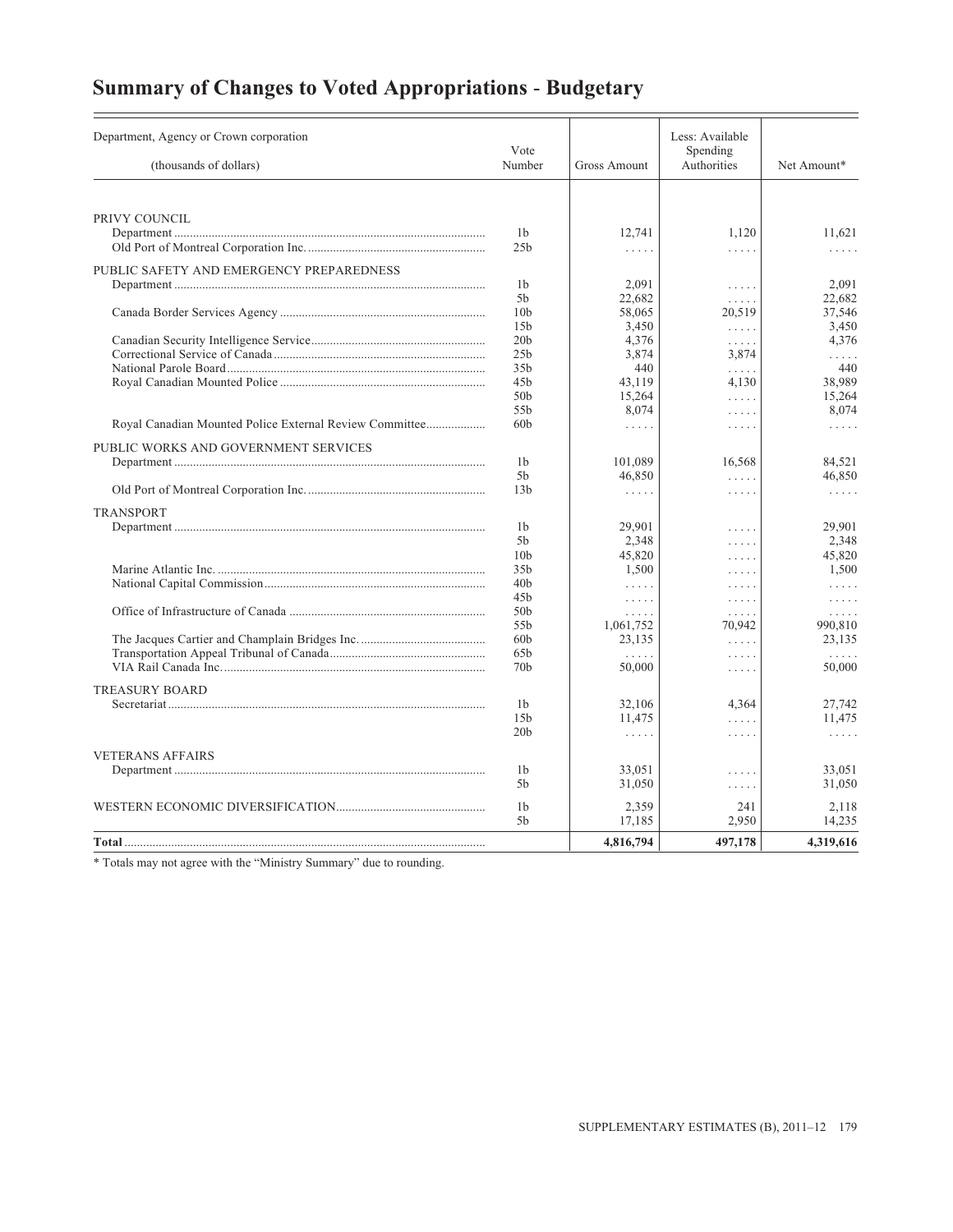# **Summary of Changes to Voted Appropriations - Non Budgetary**

| Department, Agency or Crown corporation |                |              | Less: Available         |             |
|-----------------------------------------|----------------|--------------|-------------------------|-------------|
| (thousands of dollars)                  | Vote<br>Number | Gross Amount | Spending<br>Authorities | Net Amount* |
|                                         |                |              |                         |             |
| <b>FINANCE</b>                          |                |              |                         |             |
|                                         | L15b           | .            | .                       | .           |
| Total                                   |                | .            | .                       | .           |

\* Totals may not agree with the "Ministry Summary" due to rounding.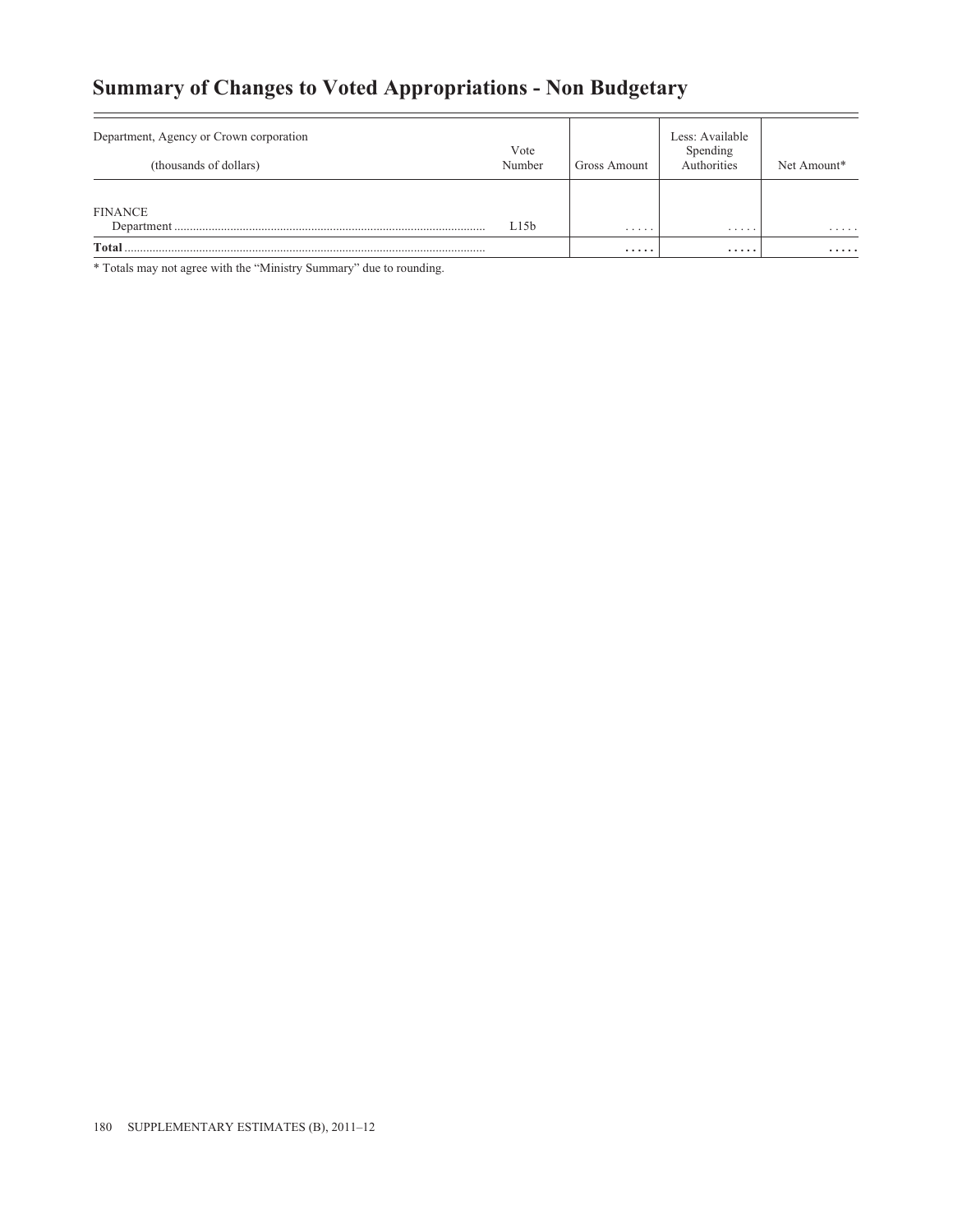#### *Explanations of the Standard Objects of Expenditure*

#### 1. **Personnel**

- Salaries and wages, overtime, severance pay, retroactive pay and other special pay of civilian continuing (full-time) or term (part-time, seasonal and casual) employees except those of agency and proprietary Crown corporations, as well as members of the military and the Royal Canadian Mounted Police.
- Judges' salaries, those of the Governor General, the Lieutenant-Governors and the indemnities to Members of both Houses of Parliament, and all types of allowances paid to or in respect of continuing and term employees (such as living, terminable, foreign service, isolated post, board and subsistence allowances, shift differential allowances for assistants, and other such allowances).
- Ministers' motor car allowances, and the expense allowances to Senators and Members of the House of Commons.
- The Government's contribution to various employee benefit plans (the Public Service Superannuation Account, the Supplementary Retirement Benefits Account, the Canada Pension Plan Account, the Quebec Pension Plan Account, the Public Service Death Benefit Account and the Employment Insurance Account).
- The Royal Canadian Mounted Police Superannuation Account, the Canadian Forces Superannuation Account and the Members of Parliament Retiring Allowances Account, and the Government's contribution to provincial and other medical and hospital insurance plans and supplementary personnel costs for various purposes.

#### 2. **Transportation and Communications**

- Traveling and transportation expenses of Government employees, members of the Canadian Forces and the Royal Canadian Mounted Police, removal expenses of those persons and their dependants, and living and other expenses of such persons on travel status, judges' traveling expenses, and traveling expenses and allowances payable to Senators and Members of the House of Commons.
- Transportation of persons by contract and chartered facilities or by other means (including traveling expenses of persons engaged in field survey work, inspections and investigations), and traveling and transportation of non-Government employees such as travel costs of veterans who are applicants for treatment or pensions.
- Ordinary postage, airmail, registered mail, parcel post special delivery mail, post office box rentals, and any other postal charges.
- Expenditures relating to the transportation of goods other than initial delivery cost on a purchase (which is included in the Standard Object covering the cost of the purchase itself) including charges for courier services provided by outside carriers.
- All costs of telecommunication services by telephone, telegram, cable, teletype, radio and wireless communication (tolls, rates, etc.) and other communication costs such as courier services provided by outside agencies and communication services performed under contract or agreement.

#### **3. Information**

- Advertising services acquired for publicity and general purposes from advertising agencies or directly for time on broadcast media or for space in print media or on outdoor posters or billboards. It includes advertising and creative work services such as graphic artwork.
- Publishing services for commissioning, marketing, distribution and sales of publications sponsored by the department, and for the acquisition of related government publications. Also included are services for printing, duplicating, photocopying, text editing, design of graphics, art work, technical and advisory services such as computerized text processing and mass transmission of printed material. In addition, it includes exposition services such as exhibits and associated audio-visual services related to exhibitions and displays.
- Public relations and public affairs services for attitude and service assessment surveys, sales promotion, marketing, export marketing, public relations and publicity, opinion polls, and contracts to organize and operate focus groups and media monitoring services. It also includes services for speech writing, press releases, briefing, press conferences and special events.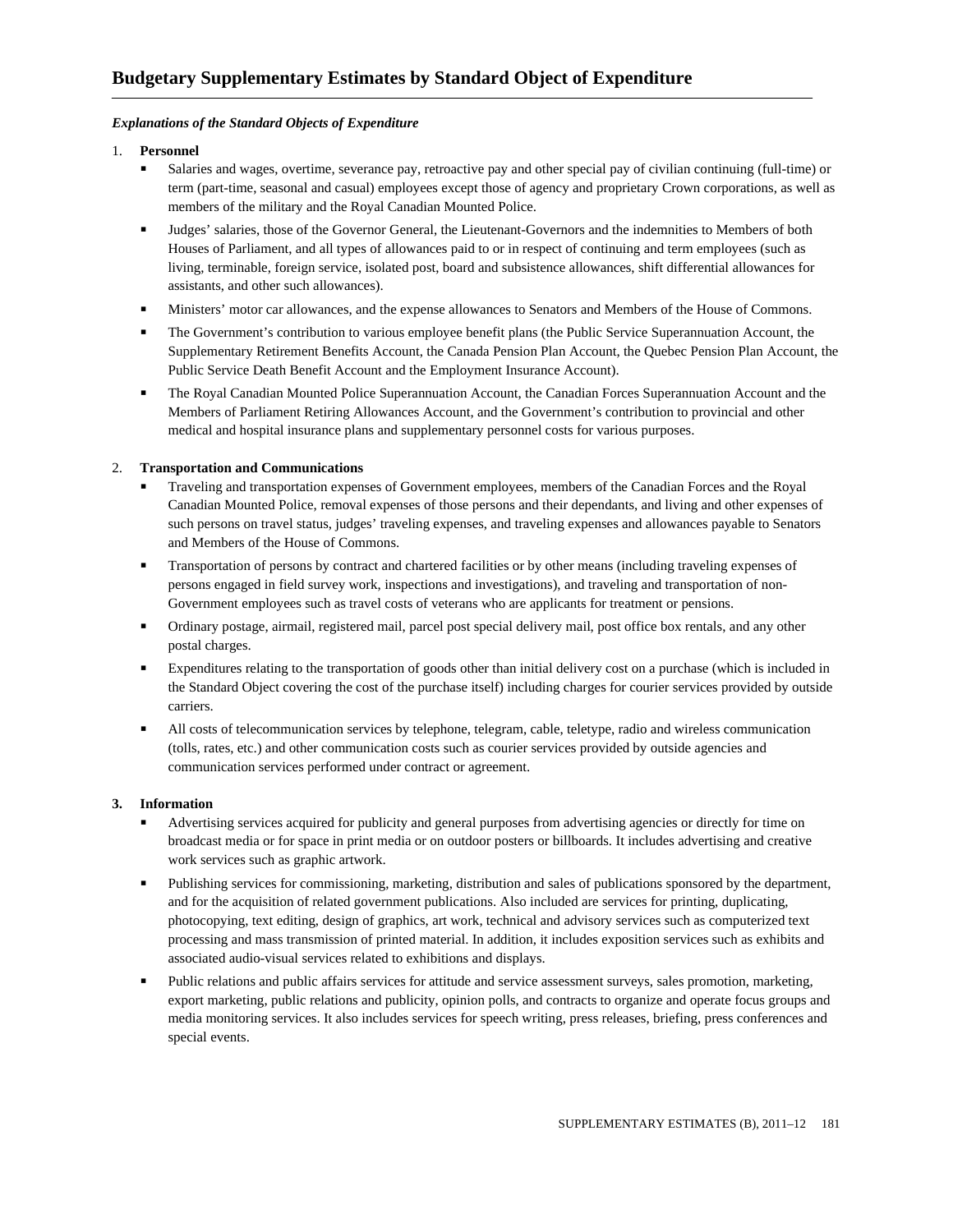#### **4. Professional and Special Services**

- Provision for all professional services performed by individuals or organizations such as payments (in the nature of fees, commissions, etc.) for the services of accountants, lawyers, architects, engineers, scientific analysts, reporters, and translators; for teachers at various levels of educational institutions; for doctors, nurses and other medical personnel; for management, data processing and other research consultants; and for other outside technical, professional and other expert assistance.
- Payments for hospital treatment, care of veterans and welfare services, payments for the provision of informatics services, payment of tuition for Indians at non-federal schools, purchase of training services under the *Adult Occupational Training Act*, and payments made to the Canada School of Public Service for training.
- **Payments for Corps of Commissionaires services and for other operational and maintenance services performed under** contract, such as armoured cars, laundry and dry cleaning, cleaning of buildings, temporary help, hospitality, storage and warehousing, and other business services, as well as payments made to the Department of Public Works and Government Services for contract administration.

#### **5. Rentals**

- **Rental of properties required for special purposes by the various departments and for the accommodation of** government offices and services by the Department of Public Works and Government Services.
- Hire and charter with or without crew of vessels, aircraft, motor vehicles and other equipment, and rental of telecommunication and office equipment including computers.
- Storage and warehousing services is, however, in Standard Object 4 even though it involves the rental of space.

#### **6. Purchased Repair and Maintenance**

- The repair and upkeep under contract of the durable physical assets provided for in Standard Object 8 for Acquisition of Land, Buildings, and Works and of equipment provided for in Standard Object 9 for Acquisition of Machinery and Equipment.
- Payments to the Department of Public Works and Government Services for tenant services.
- Materials, supplies and other charges for repairs undertaken by a department directly are coded to other objects, according to the nature of the purchase.

#### **7. Utilities, Materials and Supplies**

- The provision for all payments for services of a type normally provided by a municipality, or public utility service such as the supply of water, electricity, gas, etc., and includes water, light, power and gas services, and payment for such services whether obtained from the municipality or elsewhere.
- The provision for materials and supplies required for normal operation and maintenance of government services such as:
	- gasoline and oil purchased in bulk; fuel for ships, planes, transport and heating
	- **feed for livestock**
	- food and other supplies for ships and other establishments
	- **I** livestock purchased for ultimate consumption or resale
	- seed for farming operations
	- **books** and other publications purchased for outside distribution
	- uniforms and kits
	- photographs, maps and charts purchased for administrative and operational purposes
	- laboratory and scientific supplies, including samples for testing
	- drafting, blueprinting and artists' supplies; supplies for surveys and investigations
	- **n** chemicals
	- hospital, surgical and medical supplies
	- works of art for exhibits, and historical material for galleries, museums and archives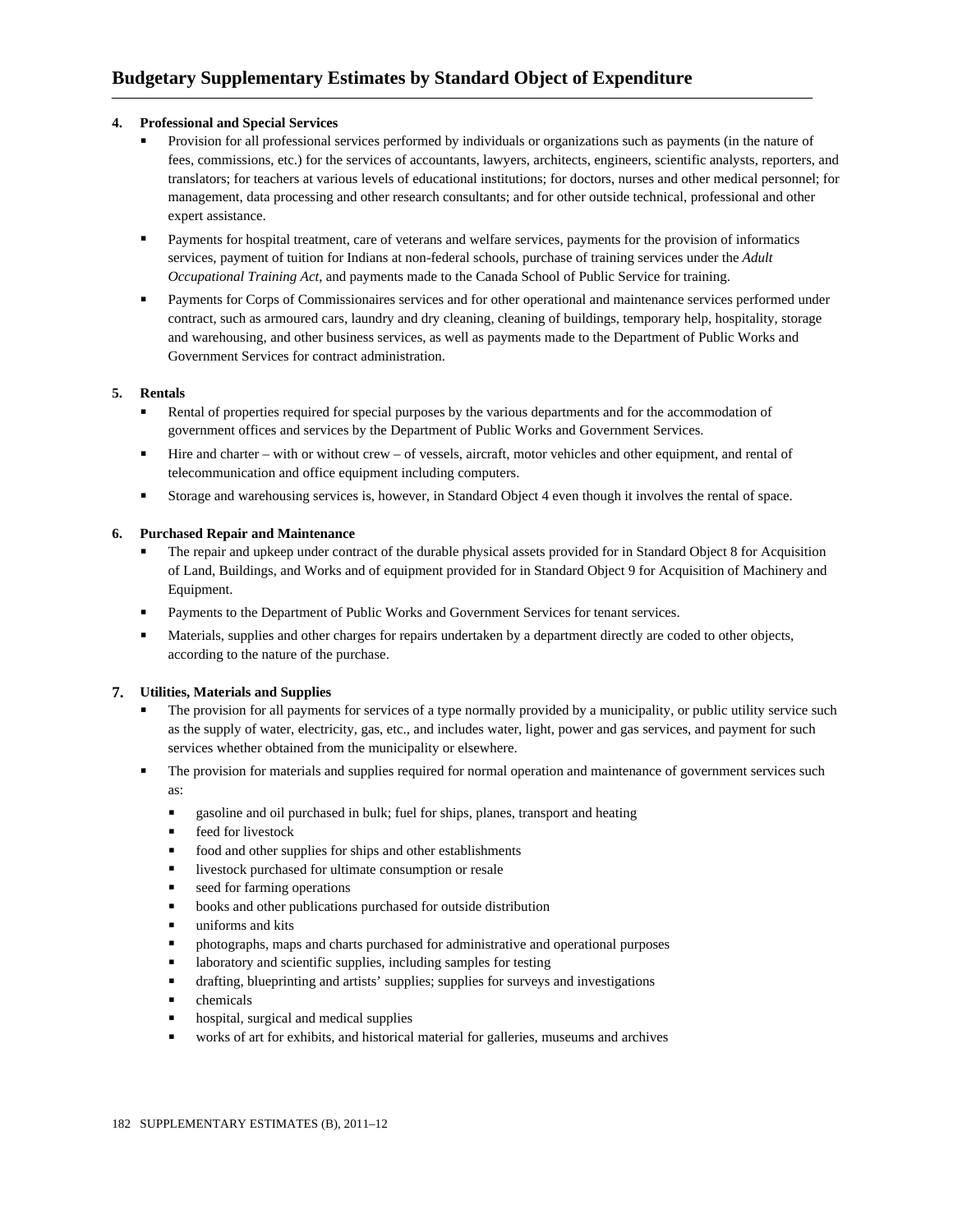- char service supplies
- coal and wood
- $\blacksquare$  electrical supplies
- repair parts other than parts normally acquired with equipment at the time of purchase for aircraft, ships, road vehicles, and for communication and other equipment; and all other materials and supplies.

#### **8. Acquisition of Land, Buildings, and Works**

- All expenditures for the acquisition of buildings, roads, irrigation works, canals, airports, wharves, bridges and other such types of fixed assets.
- Improvements involving additions or changes of a structural nature, and for installing fixed equipment which is essentially a part of the work or structure such as elevators, heating and ventilating equipment.
- In All reconstruction of such types of physical assets and such projects performed under contract or agreement.
- The purchase of land.
- Expenditures pursuant to contracts for new construction for casual employees hired or continuing employees assigned to work full or part-time on specified projects, travel, professional services, equipment rentals, equipment maintenance and of materials purchased directly for use on such projects are charged to the relevant standard objects (Standard Objects 1 to 9).

#### **9. Acquisition of Machinery and Equipment**

- Expenditures for the acquisition of all machinery, equipment, office furniture and furnishings, electronic data processing and electronic or other office equipment.
- Microfilming equipment and supplies, inter-office communication equipment, postal meter machines, machine records and all other office equipment.
- Motor vehicles, aeroplanes, tractors, road equipment, telecommunications and related equipment, laboratory and other scientific equipment, vessels, icebreakers and other aids to navigation and all other types of light and heavy equipment; includes ammunition and various types of equipment for National Defence, such as ships, aircraft, mechanical equipment, fighting vehicles, weapons, engines and such spare parts and supplies as are normally acquired with that equipment at the time of purchase.

#### **10. Transfer Payments**

- Grants, contributions, and all other transfer payments made by Government, such as:
	- Major social assistance payments made to persons such as Old Age Security benefits and related allowances, Veterans' pensions and allowances.
	- Payments to the provinces and territories under the *Constitution Acts* , the *Federal-Provincial Fiscal Arrangements Act* , the Canada Health and Social Transfers and for official languages.
	- Payments to Indians and Inuit in support of self-government initiatives, health, educational, social and community development programming and in respect of native claims.
	- **Payments to the territorial governments pursuant to financing agreements entered into between the Minister of** Finance and the respective territorial Minister of Finance.
	- Capital assistance to industry; research grants and other assistance towards research carried on by nongovernmental organizations; scholarships.
	- Sustaining grants to national and international non-profit organizations.
	- Contributions to international organizations and assessments for membership in such organizations, such as the contribution to the International Food Aid Program and Canada's assessment for membership in the United Nations.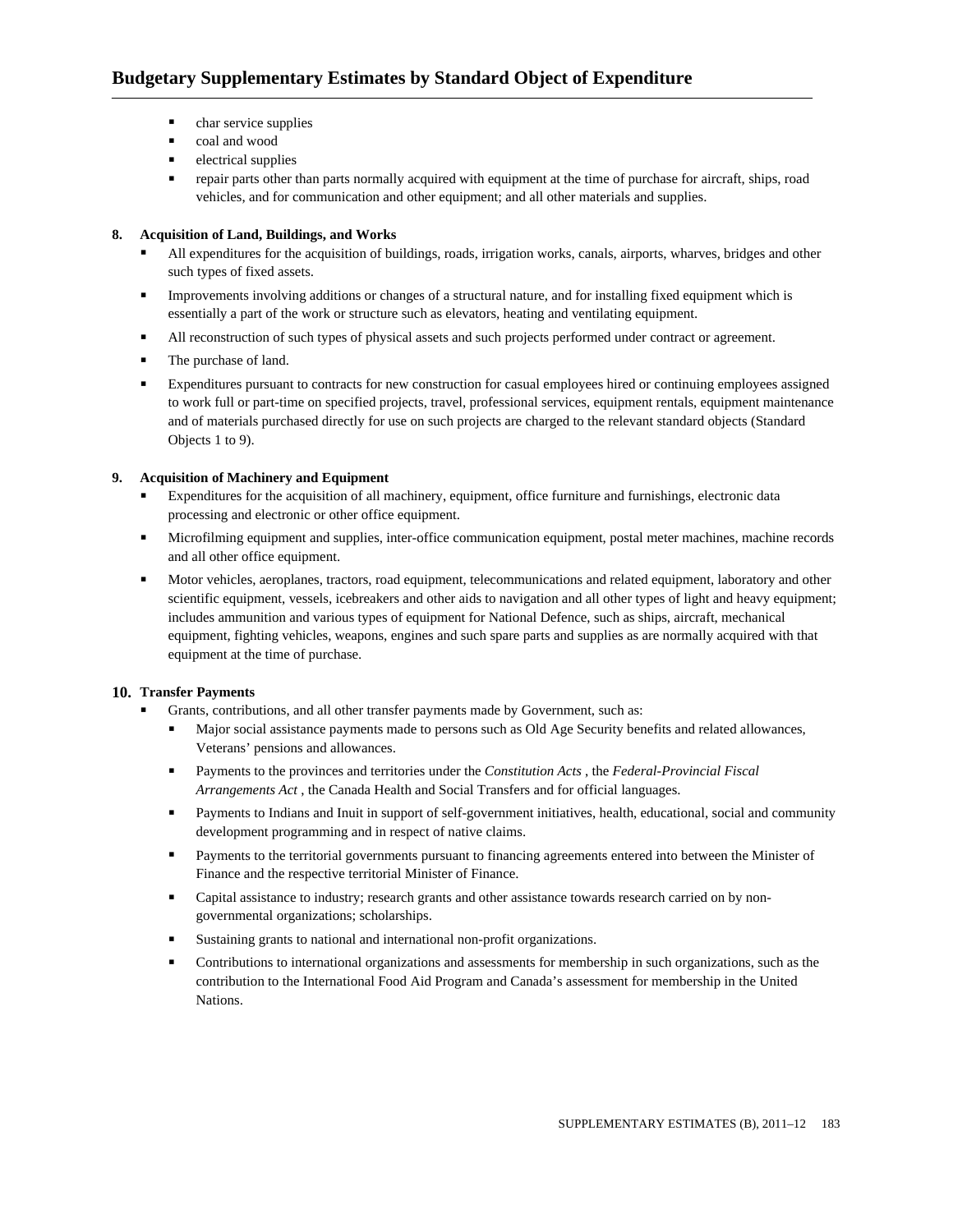Most of the payments in this standard object category are identified in the Estimates as "Grants" or "Contributions". The former are not subject to audit and are therefore restricted by Parliament as to amount and recipient and often as to purpose through the approval of the Supply bill which specifies "grants listed in the Estimates"; the latter are conditional and subject to audit and are not so restricted. Grants and their total values have a legislative character and specific descriptions that govern their use.

#### **11. Public Debt Charges**

- Interest on the unmatured debt of Canada (including Treasury Bills) and on other liabilities such as trust and other special funds.
- The cost of issuing new loans, amortization of bond discount, premiums and commissions.
- The cost of servicing and administering the Public Debt.

#### **12. Other Subsidies and Payments**

- Payments to Crown corporations that include those made to provide for operating deficits as well as other transfers paid to Crown corporations.
- Payments to certain non-budgetary accounts (such as the government contributions to agricultural commodities stabilization accounts, as well as benefits under the *Veterans Land Act*), as well as the write-offs of various types of losses, the annual adjustment of reserves for financial claims and some other miscellaneous items referred to as "Sundries".
- Miscellaneous expenditures include licenses, permits and payments for dockage, towage, wharfage and mooring privileges; bonding of government employees, loss of personal effects, and expenditures for small miscellaneous articles and services. Also included are many small items and services that do not lend themselves to identification under specific headings detailed in this summary.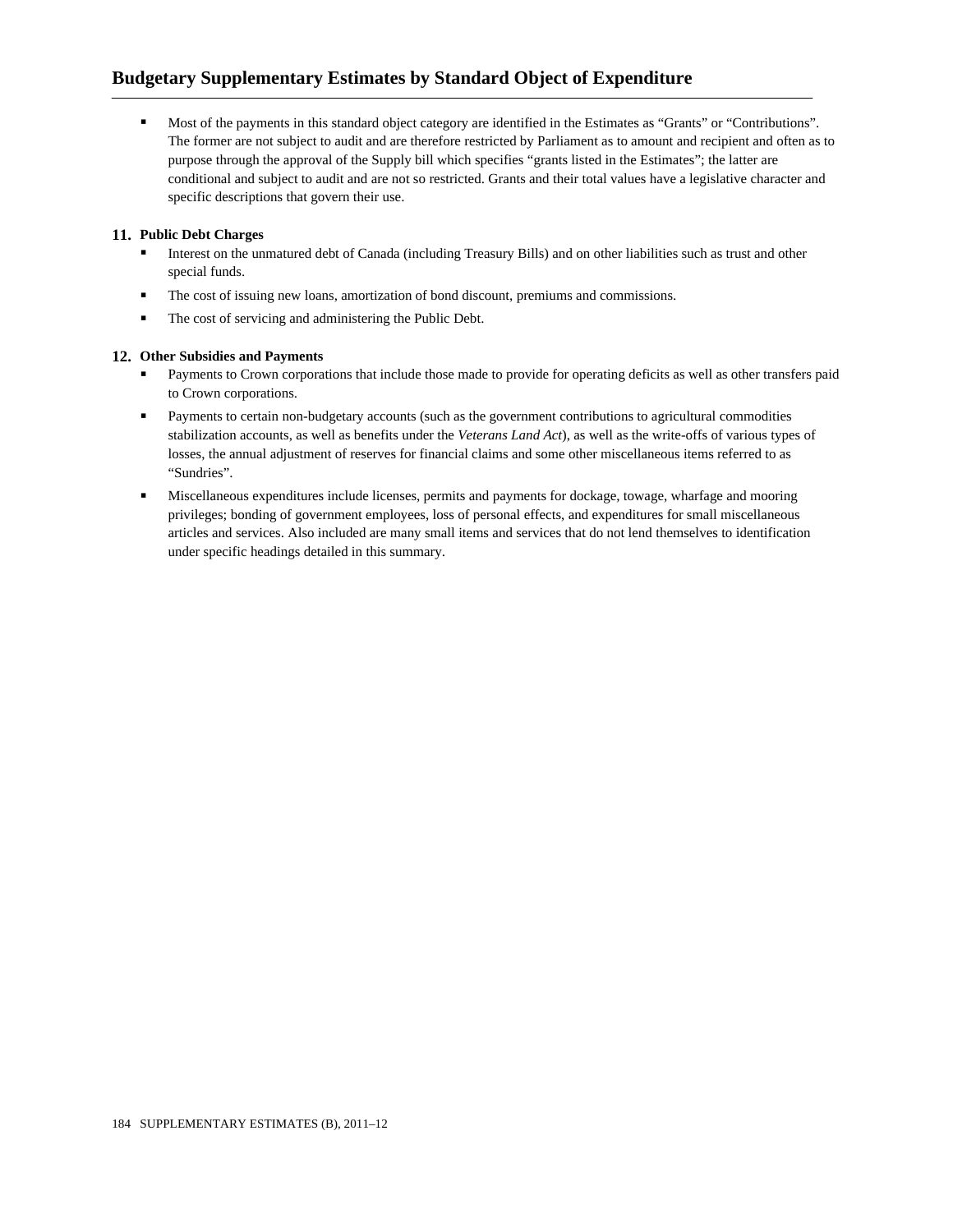SUPPLEMENTARY ESTIMATES (B), 2011–12 185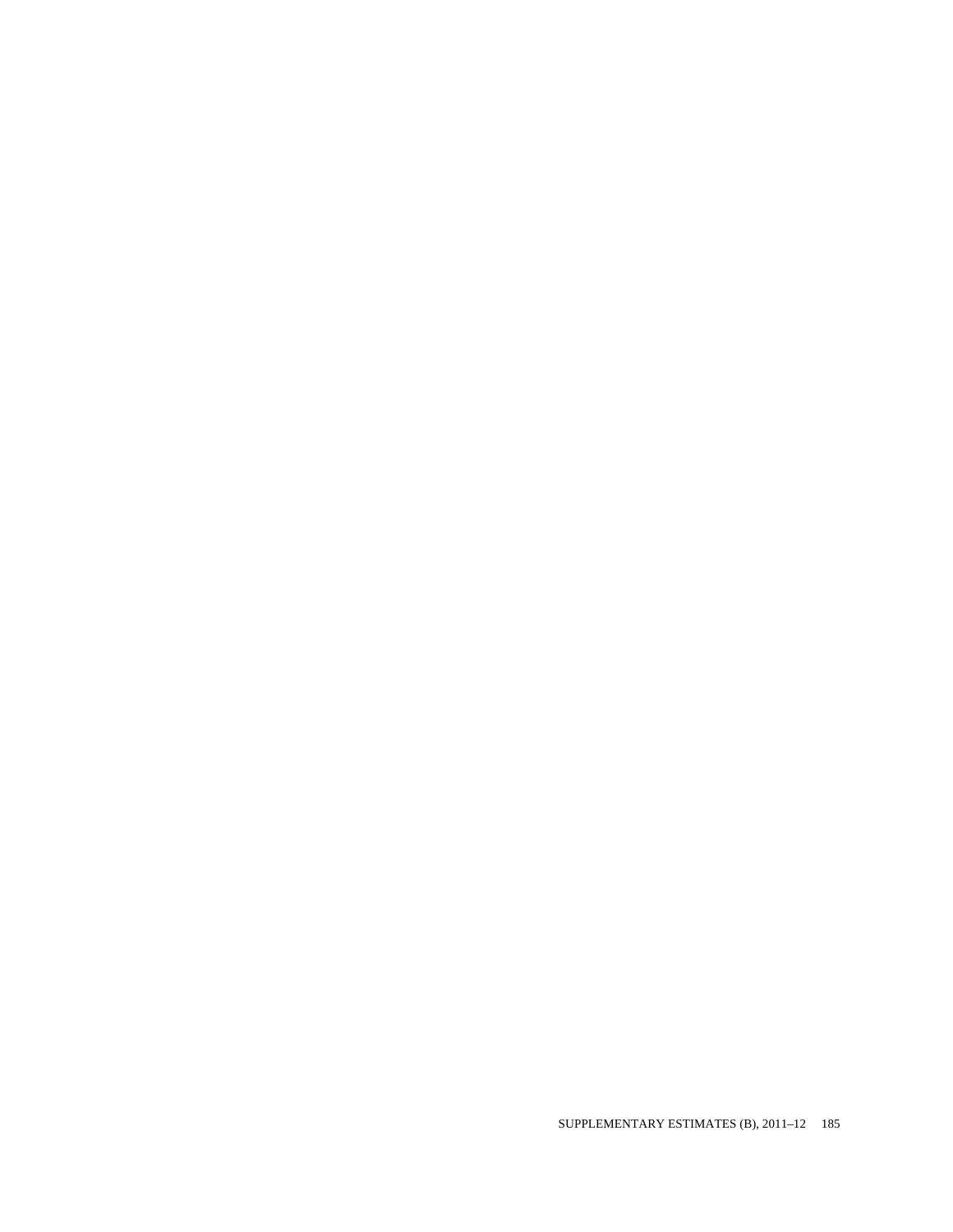| Department, Agency or Crown corporation                                                                                                                                                                                                                     | Personnel                                        | Transportation Information Professional<br>and<br>communications                |                                                                                                                            | and<br>special                                                                                                                                      | Rentals                                                                                         |
|-------------------------------------------------------------------------------------------------------------------------------------------------------------------------------------------------------------------------------------------------------------|--------------------------------------------------|---------------------------------------------------------------------------------|----------------------------------------------------------------------------------------------------------------------------|-----------------------------------------------------------------------------------------------------------------------------------------------------|-------------------------------------------------------------------------------------------------|
| (thousands of dollars)                                                                                                                                                                                                                                      |                                                  |                                                                                 |                                                                                                                            | services                                                                                                                                            |                                                                                                 |
|                                                                                                                                                                                                                                                             | (1)                                              | (2)                                                                             | (3)                                                                                                                        | (4)                                                                                                                                                 | (5)                                                                                             |
| Agriculture and<br>Department<br>Canadian Food Inspection Agency                                                                                                                                                                                            | 10,321<br>.                                      | 415<br>1,706                                                                    | 93<br>373                                                                                                                  | 1,662<br>3,096                                                                                                                                      | 55<br>39                                                                                        |
| Atlantic Canada Opportunities Agency<br>Department<br>Enterprise Cape Breton Corporation                                                                                                                                                                    | 480<br>.                                         | 26<br>.                                                                         | $\cdots$<br>$\cdots\cdots\cdots$                                                                                           | .<br>.                                                                                                                                              | .<br>.                                                                                          |
| Canada Revenue Agency<br>Department                                                                                                                                                                                                                         | 17,058                                           | 2,200                                                                           | 200                                                                                                                        | 3,617                                                                                                                                               | 1.1.1.1                                                                                         |
| Canadian Heritage<br>Department<br>Canada Council for the Arts<br>Canadian Broadcasting Corporation<br>Canadian Museum of Civilization<br>Library and Archives of Canada<br>National Arts Centre Corporation<br>Office of the Co-ordinator, Status of Women | 1,572<br>.<br>.<br>.<br>.<br>$\cdots$<br>(6,082) | 1,149<br>$\ldots$<br>$\sim$ $\sim$ $\sim$ $\sim$ $\sim$<br>.<br>.<br>.<br>(761) | 920<br>$\cdots\cdots\cdots$<br>$\sim$ $\sim$ $\sim$ $\sim$ $\sim$<br>$\cdots$<br>$\cdots\cdots\cdots$<br>$\ldots$<br>(164) | 2,256<br>$\sim$ $\sim$ $\sim$ $\sim$ $\sim$<br>$\sim$ $\sim$ $\sim$ $\sim$ $\sim$<br>$\ldots$<br>9<br>$\sim$ $\sim$ $\sim$ $\sim$ $\sim$<br>(1,277) | 313<br>$\cdots$<br>1.1.1.1<br>$\cdots$<br>.<br>$\cdots$<br>(65)                                 |
| Citizenship and Immigration<br>Department                                                                                                                                                                                                                   | 11,376                                           | 1,326                                                                           | 5,746                                                                                                                      | 41,086                                                                                                                                              | 1,701                                                                                           |
| Economic Development Agency of Canada for the Regions<br>of Quebec                                                                                                                                                                                          | 1,456                                            | 165                                                                             | $\cdots$                                                                                                                   | .                                                                                                                                                   | .                                                                                               |
| Environment<br>Department<br>Canadian Environmental Assessment Agency<br>Parks Canada Agency                                                                                                                                                                | 65,942<br>$\cdots$<br>1,282                      | 12,574<br>$\cdots$<br>20                                                        | 759<br>.<br>2,336                                                                                                          | 29,739<br>$\sim$ $\sim$ $\sim$ $\sim$ $\sim$<br>2,714                                                                                               | 5,827<br>$\mathbb{R}^2$ , $\mathbb{R}^2$ , $\mathbb{R}^2$<br>$\sim$ $\sim$ $\sim$ $\sim$ $\sim$ |
| Finance<br>Department                                                                                                                                                                                                                                       | 1,318                                            | 44                                                                              | 2,400                                                                                                                      | 1,147                                                                                                                                               | $\cdots$                                                                                        |
| <b>Fisheries and Oceans</b>                                                                                                                                                                                                                                 | 3,015                                            | (24)                                                                            | 621                                                                                                                        | 45,746                                                                                                                                              | $\cdots$                                                                                        |
| Foreign Affairs and International Trade<br>Department<br>Canadian International Development Agency<br>International Development Research Centre<br>National Capital Commission                                                                              | 72,315<br>$\ldots$<br>1.1.1.1<br>.               | (437)<br>$\mathcal{L} \times \mathcal{L} \times \mathcal{L}$<br>.<br>.          | (59)<br>$\mathcal{L} \times \mathcal{L} \times \mathcal{L}$<br>$\ldots$<br>$\cdots\cdots\cdots$                            | 6<br>.<br>$\sim$ $\sim$ $\sim$ $\sim$ $\sim$<br>.                                                                                                   | (890)<br>1.1.1.1<br>.<br>.                                                                      |
| Health<br>Department<br>Canadian Institutes of Health Research<br>Canadian Northern Economic Development Agency<br>Public Health Agency of Canada                                                                                                           | 45,650<br>275<br>5,591<br>780                    | 39,972<br>915<br>1,404<br>69                                                    | 10,575<br>$\ldots$<br>28<br>99                                                                                             | 79,803<br>635<br>2,889<br>10,035                                                                                                                    | 3,350<br>.<br>774<br>.                                                                          |

## **Budgetary Supplementary Estimates by Standard Object of Expenditure**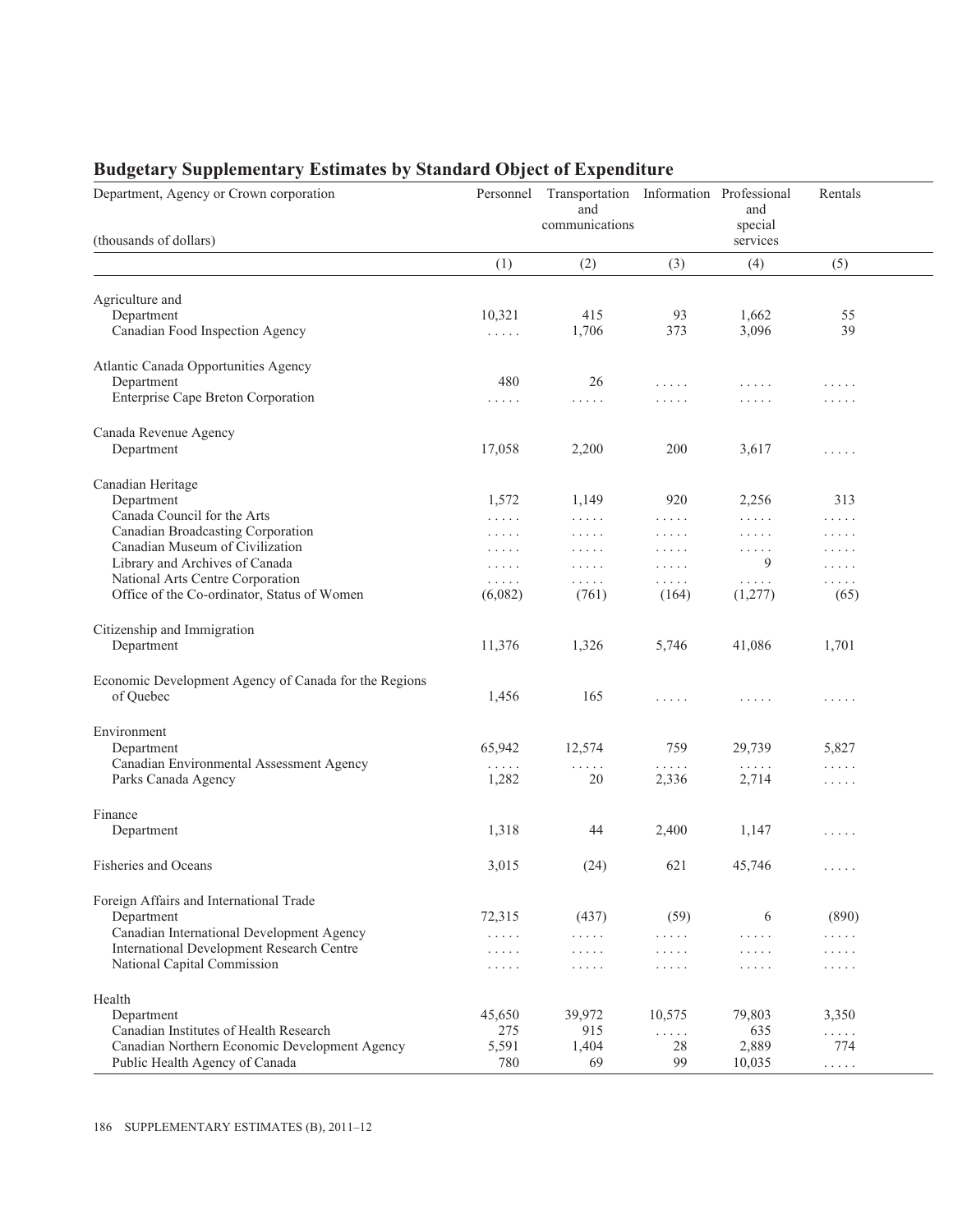| Purchased<br>repair and<br>maintenance                                   | Utilities,<br>materials<br>and<br>supplies       | Acquisition<br>of land,<br>buildings<br>and works | Acquisition<br>of machinery<br>and<br>equipment | Transfer<br>payments               | Public<br>debt<br>charges                                                    | Other<br>subsidies<br>and<br>payments | Less:<br>Funds<br>Available        | <b>Total</b><br>net<br>expenditures* |
|--------------------------------------------------------------------------|--------------------------------------------------|---------------------------------------------------|-------------------------------------------------|------------------------------------|------------------------------------------------------------------------------|---------------------------------------|------------------------------------|--------------------------------------|
| (6)                                                                      | (7)                                              | (8)                                               | (9)                                             | (10)                               | (11)                                                                         | (12)                                  |                                    |                                      |
|                                                                          |                                                  |                                                   |                                                 |                                    |                                                                              |                                       |                                    |                                      |
| 423<br>178                                                               | 585<br>869                                       | $\mathbb{Z}^2$ . The set of $\mathbb{Z}^2$<br>.   | .<br>634                                        | 367,986<br>569                     | $\ldots$<br>$\ldots$                                                         | 165<br>267                            | 53,473<br>.                        | 328,232<br>7,731                     |
|                                                                          | .                                                | .                                                 | $\ldots$                                        | 19,287                             | $\sim$ $\sim$ $\sim$ $\sim$ $\sim$                                           | $\alpha$ , $\beta$ , $\alpha$         | 5,448                              | 14,345                               |
| $\sim$ $\sim$ $\sim$ $\sim$ $\sim$<br>$\sim$ $\sim$ $\sim$ $\sim$ $\sim$ | $\dots$                                          | $\ldots$                                          | $\ldots$                                        | $\sim$ $\sim$ $\sim$ $\sim$        | $\ldots$                                                                     | 15,097                                | .                                  | 15,097                               |
| 1,300                                                                    | 400                                              | $\ldots$                                          | 1,400                                           | $\sim$ $\sim$ $\sim$ $\sim$ $\sim$ | .                                                                            | .                                     | .                                  | 26,175                               |
| 219                                                                      | 382                                              | 169                                               |                                                 | 157,198                            |                                                                              | 548                                   |                                    | 164,726                              |
| $\cdots$                                                                 | $\sim$ $\sim$ $\sim$ $\sim$ $\sim$               | $\cdots$                                          | .<br>.                                          | $\ldots$                           | $\sim$ $\sim$ $\sim$ $\sim$ $\sim$<br>$\mathbb{Z}^n$ . In the $\mathbb{Z}^n$ | 157                                   | .<br>.                             | 157                                  |
| $\sim$ $\sim$ $\sim$ $\sim$ $\sim$                                       | $\sim$ $\sim$ $\sim$ $\sim$ $\sim$               | $\sim$ $\sim$ $\sim$ $\sim$ $\sim$                | $\sim$ $\sim$ $\sim$ $\sim$ $\sim$              | $\sim$ $\sim$ $\sim$ $\sim$ $\sim$ | $\sim$ $\sim$ $\sim$ $\sim$ $\sim$                                           | 60,000                                | .                                  | 60,000                               |
| $\sim$ $\sim$ $\sim$ $\sim$ $\sim$                                       | $\ldots$                                         | $\sim$ $\sim$ $\sim$ $\sim$ $\sim$                | $\dots$                                         | $\sim$ $\sim$ $\sim$ $\sim$ $\sim$ | $\ldots$                                                                     | 665                                   | .                                  | 665                                  |
| $\sim$ $\sim$ $\sim$ $\sim$ $\sim$                                       | 437                                              | $\sim$ $\sim$ $\sim$ $\sim$ $\sim$                | $\sim$ $\sim$ $\sim$ $\sim$ $\sim$              | .                                  | .                                                                            | .                                     | .                                  | 446                                  |
| $\cdots$                                                                 | $\ldots$                                         | .                                                 | .                                               | $\sim$ $\sim$ $\sim$ $\sim$ $\sim$ | $\mathbb{Z}^n$ . In the $\mathbb{Z}^n$                                       | 150                                   | .                                  | 150                                  |
| (100)                                                                    | (98)                                             | $\ldots$                                          | (246)                                           | (18, 456)                          | $\ldots$                                                                     | (65)                                  | .                                  | (27, 314)                            |
| 637                                                                      | 2,438                                            | 5,761                                             | 1,845                                           | $\sim$ $\sim$ $\sim$ $\sim$ $\sim$ | $\sim$ $\sim$ $\sim$ $\sim$ $\sim$                                           | 1,708                                 | 10,076                             | 63,548                               |
| $\sim$ $\sim$ $\sim$ $\sim$ $\sim$                                       | .                                                | .                                                 | $\sim$ $\sim$ $\sim$ $\sim$ $\sim$              | 26,411                             | .                                                                            | $\cdots$                              | 6,825                              | 21,207                               |
| 2,671                                                                    | 7,070                                            | 595                                               | 6,848                                           | 2,398                              | 1.1.1.1                                                                      | 934                                   | .                                  | 135,357                              |
| .                                                                        | .                                                | $\ldots$                                          | $\ldots$                                        | 2,100                              | $\ldots$                                                                     | $\ldots$                              | $\alpha$ is a set of               | 2,100                                |
| 940                                                                      | 320                                              | 16,887                                            | $\ldots$                                        | 6,380                              | $\sim$ $\sim$ $\sim$ $\sim$ $\sim$                                           | $\ldots$                              | 7,892                              | 22,987                               |
| $\sim$ $\sim$ $\sim$ $\sim$ $\sim$                                       | $28\,$                                           | $\sim$ $\sim$ $\sim$ $\sim$ $\sim$                | $\alpha$ , $\alpha$ , $\alpha$                  | 1,590,757                          | (410,000)                                                                    | $\sim$ $\sim$ $\sim$ $\sim$ $\sim$    | $\sim$ $\sim$ $\sim$ $\sim$ $\sim$ | 1,185,694                            |
| 1,353                                                                    | 764                                              | 22,873                                            | $\ldots$                                        | (3,680)                            | $\sim$ $\sim$ $\sim$ $\sim$ $\sim$                                           | $\ldots$                              | 8,845                              | 61,823                               |
| (103)                                                                    | 3,009                                            | (5, 598)                                          | (420)                                           | 8,579                              | $\ldots$                                                                     | $\sim$ $\sim$ $\sim$ $\sim$ $\sim$    | $\ldots$                           | 76,402                               |
| $\sim$ $\sim$ $\sim$ $\sim$ $\sim$                                       | $\sim$ $\sim$ $\sim$ $\sim$ $\sim$               | $\mathbb{Z}^n$ . In the $\mathbb{Z}^n$            | $\ldots$                                        | 149,524                            | $\cdots$                                                                     | $\sim$ $\sim$ $\sim$ $\sim$ $\sim$    | 125,000                            | 24,524                               |
| $\sim$ $\sim$ $\sim$ $\sim$ $\sim$                                       | $\sim$ $\sim$ $\sim$ $\sim$ $\sim$               | $\sim$ $\sim$ $\sim$ $\sim$ $\sim$                | $\ldots$                                        | $\alpha$ , $\alpha$ , $\alpha$     | $\sim$ $\sim$ $\sim$ $\sim$ $\sim$                                           | 3,037                                 | $\sim$ $\sim$ $\sim$ $\sim$ $\sim$ | 3,037                                |
| $\sim$ $\sim$ $\sim$ $\sim$ $\sim$                                       | $\ldots$                                         | $\sim$ $\sim$ $\sim$ $\sim$ $\sim$                | $\ldots$                                        | $\ldots$                           | $\sim$ $\sim$ $\sim$ $\sim$ $\sim$                                           | 97,017                                | $\sim$ $\sim$ $\sim$ $\sim$ $\sim$ | 97,017                               |
| 9,150                                                                    | 95,935                                           | 749                                               | 4,246                                           | 39,665                             | 1.1.1.1                                                                      | 1,226                                 | $\ldots$                           | 330,321                              |
| $\sim$ $\sim$ $\sim$ $\sim$ $\sim$                                       | $\mathbb{Z}^2$ . $\mathbb{Z}^2$ , $\mathbb{Z}^2$ | $\ldots$                                          | $\ldots$                                        | 24,554                             | .                                                                            | .                                     | 886                                | 25,493                               |
| 595                                                                      | 170                                              | 855                                               | 292                                             | 31,755                             | $\cdots$                                                                     | 550                                   | $\ldots$                           | 44,903                               |
| $\alpha$ is a set of                                                     | 16,408                                           | 1,597                                             | 500                                             | 1,229                              | $\sim$ $\sim$ $\sim$ $\sim$ $\sim$                                           | (50)                                  | $\alpha$ , $\alpha$ , $\alpha$     | 30,667                               |

\* See footnote on page 191.

SUPPLEMENTARY ESTIMATES (B), 2011–12 187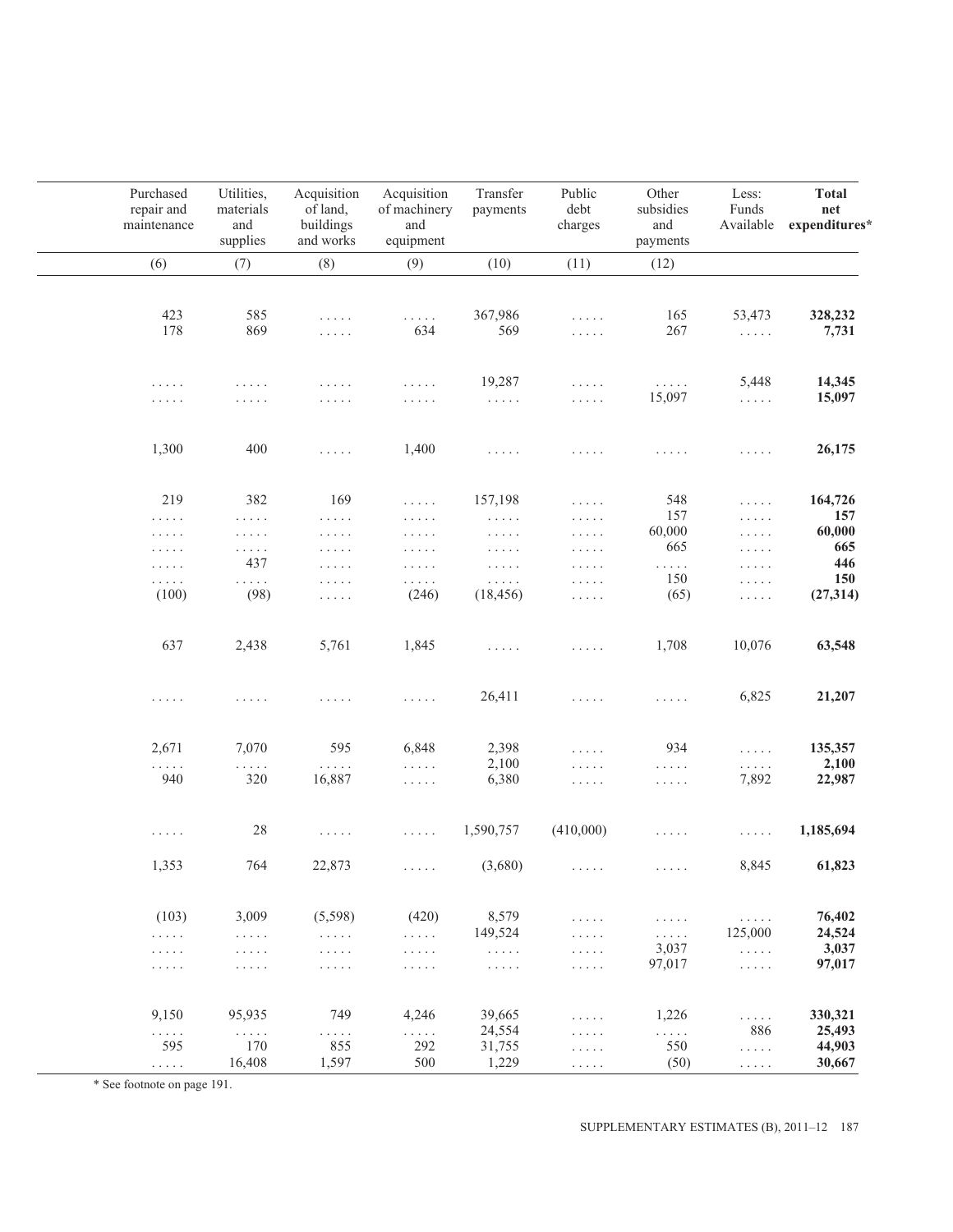| Department, Agency or Crown corporation<br>(thousands of dollars)                                    | Personnel                                          | Transportation Information Professional<br>and<br>communications |                    | and<br>special<br>services         | Rentals                                   |  |
|------------------------------------------------------------------------------------------------------|----------------------------------------------------|------------------------------------------------------------------|--------------------|------------------------------------|-------------------------------------------|--|
|                                                                                                      | (1)                                                | (2)                                                              | (3)                | (4)                                | (5)                                       |  |
| Human Resources and Skills Development                                                               |                                                    |                                                                  |                    |                                    |                                           |  |
| Department                                                                                           | 3,521                                              | 160                                                              | 9,940              | 1,046                              | 169                                       |  |
| Office of the Co-ordinator, Status of Women                                                          | 6,082                                              | 761                                                              | 164                | 1,277                              | 65                                        |  |
| Indian Affairs and Northern Development                                                              |                                                    |                                                                  |                    |                                    |                                           |  |
| Department                                                                                           | 12,462                                             | 14,827                                                           | 3,773              | 70,576                             | 3,163                                     |  |
| Canadian Northern Economic Development Agency                                                        | (5, 543)                                           | (1,624)                                                          | (32)               | (1, 599)                           | (895)                                     |  |
| Industry                                                                                             |                                                    |                                                                  |                    |                                    |                                           |  |
| Department                                                                                           | 4,931                                              | 622                                                              | 808                | (2, 534)                           | 22                                        |  |
| Canadian Space Agency                                                                                | .                                                  | .                                                                | .                  | (1, 545)                           | .                                         |  |
| Canadian Tourism Commission                                                                          | $\sim$ $\sim$ $\sim$ $\sim$ $\sim$                 | $\ldots$                                                         | $\cdots$           | $\cdots$                           | .                                         |  |
| Federal Economic Development Agency for Southern                                                     |                                                    |                                                                  |                    |                                    |                                           |  |
| Ontario                                                                                              | 1,332                                              | 64                                                               | 17                 | 304                                | 167                                       |  |
| National Research Council of Canada                                                                  | 4,867                                              | 26                                                               | 3                  | 60                                 | 5                                         |  |
| Natural Sciences and Engineering Research Council<br>Social Sciences and Humanities Research Council | 196<br>93                                          | 85<br>38                                                         | $\mathbf{9}$<br>11 | 105<br>30                          | $\,$ $\,$<br>5                            |  |
| Standards Council of Canada                                                                          |                                                    |                                                                  |                    |                                    |                                           |  |
| <b>Statistics Canada</b>                                                                             | .<br>5,051                                         | .<br>90                                                          | $\ldots$<br>2      | .<br>359                           | .<br>.                                    |  |
| Justice                                                                                              |                                                    |                                                                  |                    |                                    |                                           |  |
| <b>Courts Administration Service</b>                                                                 | 815                                                | 90                                                               | 10                 | 1,451                              | .                                         |  |
| Office of the Director of Public Prosecutions                                                        | 1,223                                              | 297                                                              | 36                 | 435                                | 52                                        |  |
| National Defence                                                                                     |                                                    |                                                                  |                    |                                    |                                           |  |
| Department                                                                                           | 2,610                                              | 472                                                              | $\ldots$           | 107,143                            | .                                         |  |
| Military Police Complaints Commission                                                                | $\sim$ $\sim$ $\sim$ $\sim$ $\sim$                 | 5                                                                | 20                 | 2,268                              | 2                                         |  |
| Natural Resources                                                                                    |                                                    |                                                                  |                    |                                    |                                           |  |
| Department                                                                                           | 25,585                                             | 9,394                                                            | 2,269              | 58,241                             | 692                                       |  |
| Atomic Energy of Canada Limited<br>Canadian Nuclear Safety Commission                                | $\mathbb{Z}^n$ . $\mathbb{Z}^n$ , $\mathbb{Z}^n$ , | $\mathbb{Z}^2$ . The set of $\mathbb{Z}^2$                       | $\cdots$<br>224    | $\sim$ $\sim$ $\sim$ $\sim$ $\sim$ | $\sim$ $\sim$ $\sim$ $\sim$ $\sim$<br>159 |  |
| National Energy Board                                                                                | 7,000                                              | 1,366<br>1,356                                                   |                    | 2,919<br>644                       |                                           |  |
| Northern Pipeline Agency                                                                             | $\sim$ $\sim$ $\sim$ $\sim$ $\sim$<br>$\cdots$     | 25                                                               | 1.1.1.1<br>10      | 135                                | .<br>.                                    |  |
| Privy Council                                                                                        |                                                    |                                                                  |                    |                                    |                                           |  |
| Department                                                                                           | 2,065                                              | 237                                                              | 125                | 6,292                              | 514                                       |  |
| Old Port of Montreal Corporation Inc.                                                                | .                                                  | $\cdots$                                                         | $\cdots$           | $\sim$ $\sim$ $\sim$ $\sim$ $\sim$ | .                                         |  |
| Public Safety and Emergency Preparedness                                                             |                                                    |                                                                  |                    |                                    |                                           |  |
| Department                                                                                           | 974                                                | 2                                                                | 41                 | 1,016                              | 2                                         |  |
| Canada Border Services Agency                                                                        | 32,335                                             | 4,214                                                            | 188                | 17,434                             | 396                                       |  |
| Canadian Security Intelligence Service                                                               | .                                                  | $\ldots$                                                         | $\ldots$           | $\ldots$                           | $\sim$ $\sim$ $\sim$ $\sim$ $\sim$        |  |
| Correctional Service of Canada                                                                       | 2,256                                              | 131                                                              | $\overline{4}$     | 755                                | 34                                        |  |
| National Parole Board<br>Royal Canadian Mounted Police                                               | $\ldots$<br>14,421                                 | 220                                                              | $\ldots$<br>426    | 180<br>19,456                      | .<br>5,376                                |  |
| Royal Canadian Mounted Police External Review                                                        |                                                    | 14,512                                                           |                    |                                    |                                           |  |
| Committee                                                                                            | $\alpha$ is a set of                               | 85                                                               | 80                 | 230                                | $\sim$ $\sim$ $\sim$ $\sim$ $\sim$        |  |
|                                                                                                      |                                                    |                                                                  |                    |                                    |                                           |  |

## **Budgetary Supplementary Estimates by Standard Object of Expenditure**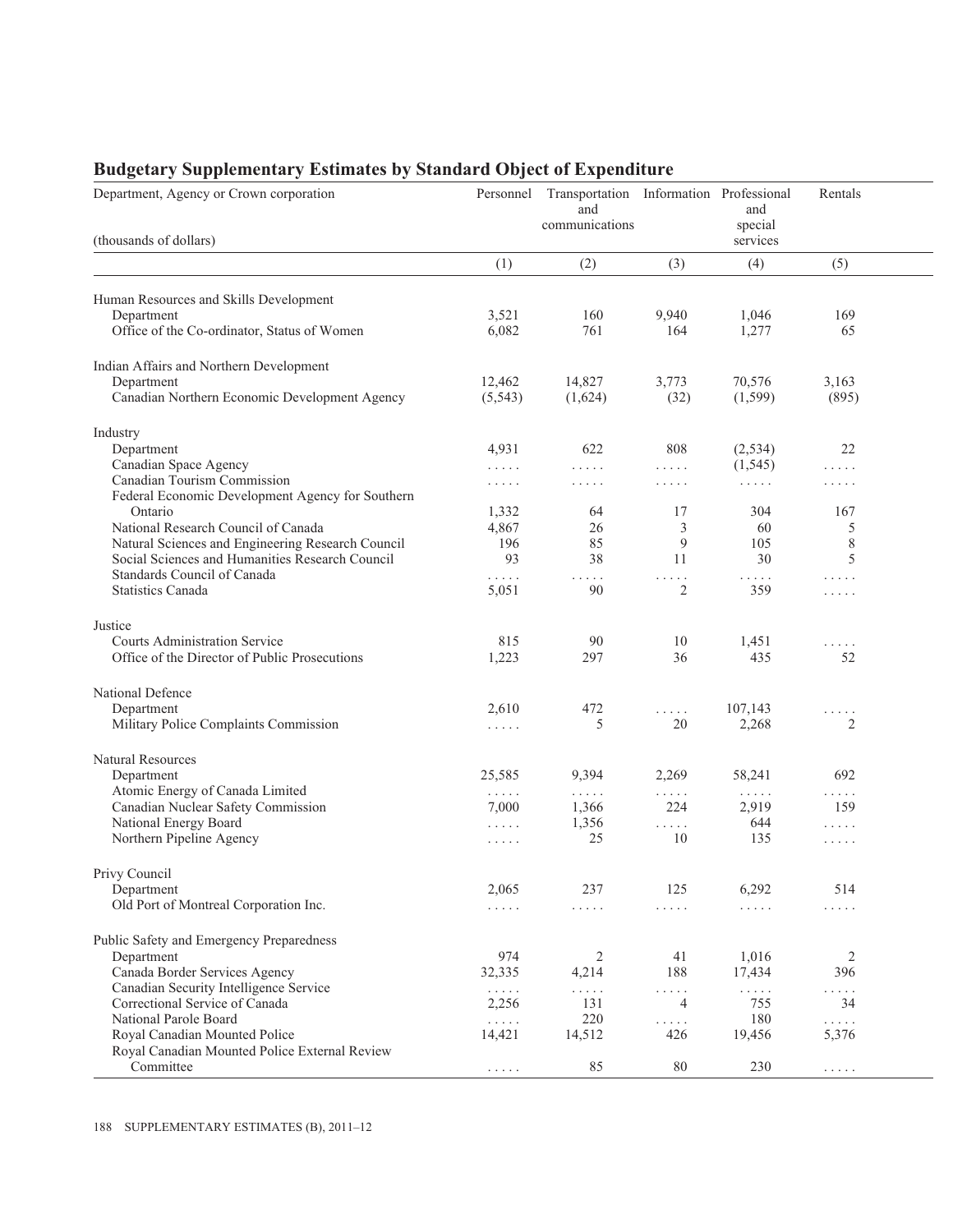| Purchased<br>repair and<br>maintenance | Utilities,<br>materials<br>and<br>supplies                      | Acquisition<br>of land,<br>buildings<br>and works               | Acquisition<br>of machinery<br>and<br>equipment  | Transfer<br>payments               | Public<br>debt<br>charges                  | Other<br>subsidies<br>and<br>payments            | Less:<br>Funds<br>Available        | <b>Total</b><br>net<br>expenditures* |
|----------------------------------------|-----------------------------------------------------------------|-----------------------------------------------------------------|--------------------------------------------------|------------------------------------|--------------------------------------------|--------------------------------------------------|------------------------------------|--------------------------------------|
| (6)                                    | (7)                                                             | (8)                                                             | (9)                                              | (10)                               | (11)                                       | (12)                                             |                                    |                                      |
|                                        |                                                                 |                                                                 |                                                  |                                    |                                            |                                                  |                                    |                                      |
| $\ldots$                               | 73                                                              | $\mathbb{Z}^2$ . $\mathbb{Z}^2$ , $\mathbb{Z}^2$                | 87                                               | 105,592                            | $\ldots$                                   | 149,140                                          | 60,014                             | 209,714                              |
| 100                                    | 98                                                              | .                                                               | 246                                              | 18,456                             | .                                          | 65                                               | .                                  | 27,314                               |
|                                        |                                                                 |                                                                 |                                                  |                                    |                                            |                                                  |                                    |                                      |
| 1,395<br>(688)                         | 2,332<br>(196)                                                  | 2,783<br>(989)                                                  | .<br>(338)                                       | 257,107<br>(30,057)                | 1.1.1.1<br>.                               | 180,057<br>(637)                                 | 4,794<br>.                         | 543,681<br>(42,598)                  |
|                                        |                                                                 |                                                                 |                                                  |                                    |                                            |                                                  |                                    |                                      |
| 3,822                                  | 1,703                                                           | $\ldots$                                                        | 9,263                                            | 301,118                            | .                                          | 16,921                                           | 11,985                             | 324,691                              |
| $\sim$ $\sim$ $\sim$ $\sim$ $\sim$     | $\mathcal{L}(\mathcal{L}(\mathcal{L},\mathcal{L},\mathcal{L}))$ | $\mathbb{Z}^n$ . In the $\mathbb{Z}^n$                          | $\alpha$ , $\alpha$ , $\alpha$                   | 2,613                              | $\ldots$                                   | .                                                | 677                                | 391                                  |
| $\sim$ $\sim$ $\sim$ $\sim$ $\sim$     | $\ldots$                                                        | .                                                               | .                                                | .                                  | $\ldots$                                   | 5,000                                            | .                                  | 5,000                                |
| $\cdots$                               | 15                                                              | .                                                               | .                                                | 7,500                              | $\ldots$                                   | .                                                | .                                  | 9,399                                |
| 20                                     | 80                                                              | 861                                                             | .                                                | 24,885                             | $\cdots\cdots\cdots$                       | 21                                               | .                                  | 30,828                               |
| 11                                     | 6                                                               | .                                                               | .                                                | 36,353                             | $\cdots\cdots\cdots$                       | .                                                | 1,555                              | 35,218                               |
| 7                                      | 3                                                               | .                                                               | .                                                | 19,225                             | $\cdots\cdots\cdots$                       | .                                                | .                                  | 19,412                               |
| $\sim$ $\sim$ $\sim$ $\sim$            | .                                                               | .                                                               | .                                                | .                                  | $\cdots\cdots\cdots$                       | 500                                              | .                                  | 500                                  |
| 130                                    | 304                                                             | .                                                               | 98                                               | $\cdots$                           | $\ldots$                                   | .                                                | .                                  | 6,034                                |
|                                        |                                                                 |                                                                 | 115                                              |                                    |                                            |                                                  |                                    | 2,481                                |
| .<br>1,079                             | .<br>56                                                         | .<br>.                                                          | 1,727                                            | .<br>.                             | .<br>$\ldots$                              | .<br>.                                           | .<br>39                            | 4,866                                |
|                                        |                                                                 |                                                                 |                                                  |                                    |                                            |                                                  |                                    |                                      |
| 3,182                                  | .                                                               | (472)                                                           | (43,902)                                         | .                                  | .                                          | .                                                | 69,356                             | (323)                                |
| $\alpha$ is a set of                   | 5                                                               | $\mathcal{L}(\mathcal{L}(\mathcal{L},\mathcal{L},\mathcal{L}))$ | $\mathbb{Z}^2$ . $\mathbb{Z}^2$ , $\mathbb{Z}^2$ | .                                  | .                                          | .                                                | .                                  | 2,300                                |
| 40                                     | 3,154                                                           | 3,646                                                           | 83                                               | 450,035                            | .                                          | 180                                              | 3,463                              | 549,856                              |
| .                                      | $\mathbb{Z}^2$ . $\mathbb{Z}^2$ , $\mathbb{Z}^2$                | $\mathbb{Z}^2$ . $\mathbb{Z}^2$ , $\mathbb{Z}^2$                | $\cdots$                                         | .                                  | $\ldots$                                   | 560,368                                          | $\ldots$                           | 560,368                              |
| 1,164                                  | 220                                                             | $\mathbb{Z}^n$ . In the $\mathbb{Z}^n$                          | 290                                              | $\alpha$ , $\alpha$ , $\alpha$     | $\ldots$                                   | 20                                               | $\ldots$                           | 13,362                               |
| $\sim$ $\sim$ $\sim$ $\sim$ $\sim$     | $\sim$ $\sim$ $\sim$ $\sim$ $\sim$                              | $\ldots$                                                        | $\sim$ $\sim$ $\sim$ $\sim$ $\sim$               | $\sim$ $\sim$ $\sim$ $\sim$ $\sim$ | $\cdots$                                   | $\sim$ $\sim$ $\sim$ $\sim$ $\sim$               | $\ldots$                           | 2,000                                |
| $\sim$ $\sim$ $\sim$ $\sim$ $\sim$     | $\cdots$                                                        | $\cdots$                                                        | $\sim$ $\sim$ $\sim$ $\sim$ $\sim$               | 1,530                              | $\mathbb{Z}^n$ . In the $\mathbb{Z}^n$     | $\sim$ $\sim$ $\sim$ $\sim$ $\sim$               | $\sim$ $\sim$ $\sim$ $\sim$ $\sim$ | 1,700                                |
|                                        |                                                                 |                                                                 |                                                  |                                    |                                            |                                                  |                                    |                                      |
| 25                                     | 65                                                              | .                                                               | 109                                              | 3,100                              | $\mathbb{Z}^2$ . The set of $\mathbb{Z}^2$ | $\mathbb{Z}^2$ . $\mathbb{Z}^2$ , $\mathbb{Z}^2$ | 1,120                              | 11,412                               |
| $\ldots$                               | $\mathcal{L}(\mathcal{L}(\mathcal{L},\mathcal{L},\mathcal{L}))$ | .                                                               | $\ldots$                                         | $\alpha$ , $\alpha$ , $\alpha$     | $\mathbb{Z}^2$ . The set of $\mathbb{Z}^2$ | (24, 826)                                        | $\bar{z}$ is a set                 | (24, 826)                            |
| 52                                     | $\sim$ $\sim$ $\sim$ $\sim$                                     | .                                                               | $\alpha$ , $\alpha$ , $\alpha$                   | (12,318)                           | $\sim$ $\sim$ $\sim$ $\sim$ $\sim$         | $\alpha$ is a set of                             | $\sim$ $\sim$ $\sim$ $\sim$        | (10, 231)                            |
| 1,413                                  | 1,560                                                           | $\sim$ $\sim$ $\sim$ $\sim$ $\sim$                              | 2,959                                            | $\alpha$ , $\alpha$ , $\alpha$     | $\sim$ $\sim$ $\sim$ $\sim$ $\sim$         | 196                                              | 20,519                             | 40,176                               |
| $\ldots$                               | $\ldots$                                                        | $\ldots$                                                        | $\sim$ $\sim$ $\sim$ $\sim$ $\sim$               | $\alpha$ , $\alpha$ , $\alpha$     | $\sim$ $\sim$ $\sim$ $\sim$ $\sim$         | 10,071                                           | $\ldots$                           | 10,071                               |
| 115                                    | 427                                                             | $\sim$ $\sim$ $\sim$ $\sim$ $\sim$                              | $\alpha$ , $\alpha$ , $\alpha$                   | 12                                 | $\cdots\cdots\cdots$                       | 140                                              | 3,874                              | .                                    |
| $\ldots$                               | 40                                                              | $\ldots$                                                        | $\sim$ $\sim$ $\sim$ $\sim$                      | $\ldots$                           | $\sim$ $\sim$ $\sim$ $\sim$ $\sim$         | $\ldots$                                         | $\ldots$                           | 440                                  |
| 6,467                                  | 7,809                                                           | 7,571                                                           | 15,212                                           | 8,074                              | $\sim$ $\sim$ $\sim$ $\sim$ $\sim$         | 4,903                                            | 4,130                              | 100,097                              |
| $\sim$ $\sim$ $\sim$ $\sim$ $\sim$     | 50                                                              | $\sim$ $\sim$ $\sim$ $\sim$ $\sim$                              | 35                                               | $\sim$ $\sim$ $\sim$ $\sim$ $\sim$ | $\sim$ $\sim$ $\sim$ $\sim$ $\sim$         | $\sim$ $\sim$ $\sim$ $\sim$ $\sim$               | $\sim$ $\sim$ $\sim$ $\sim$ $\sim$ | 480                                  |

\* See footnote on page 191.

SUPPLEMENTARY ESTIMATES (B), 2011–12 189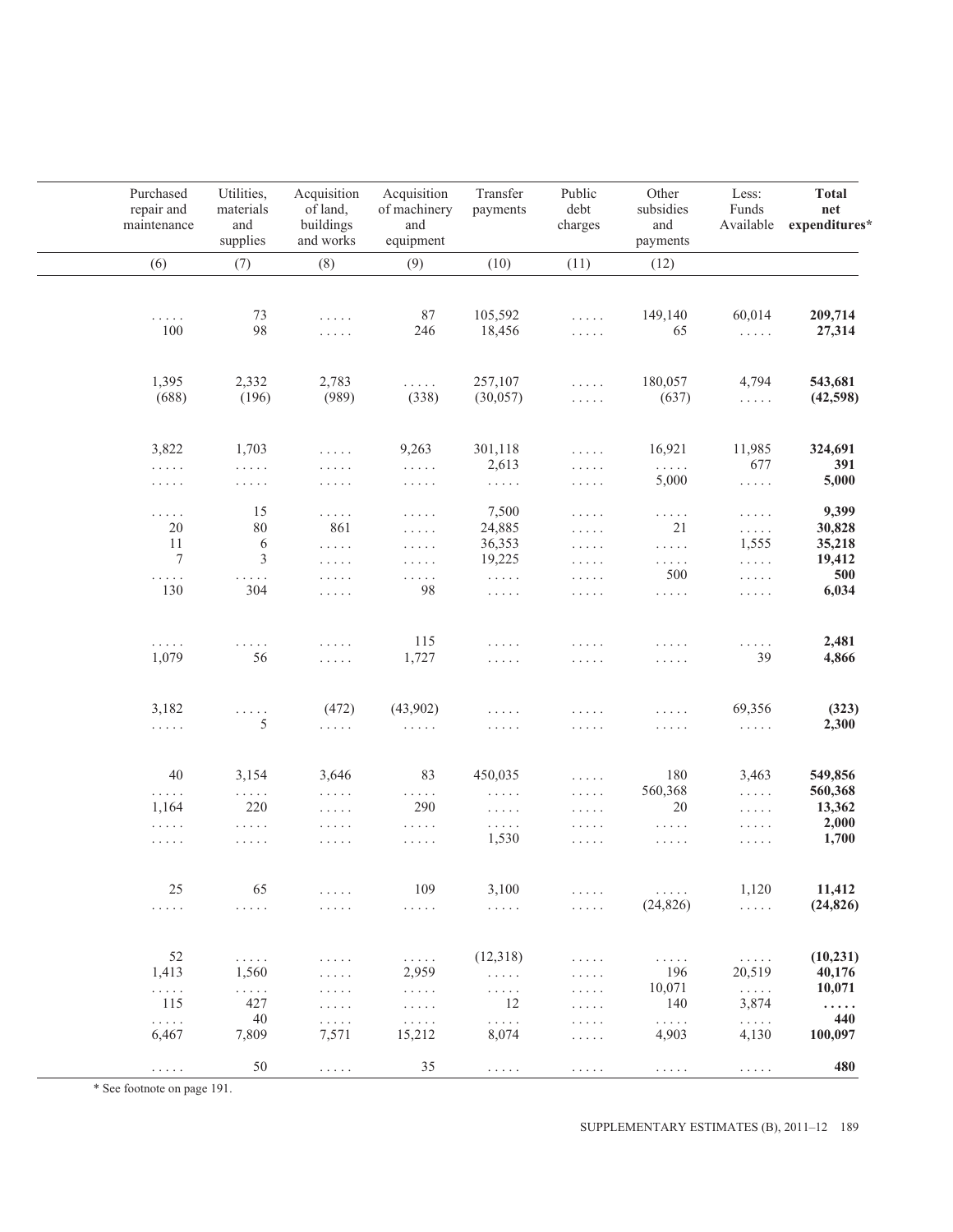| Department, Agency or Crown corporation<br>(thousands of dollars) | Personnel | Transportation Information Professional<br>and<br>communications |        | and<br>special<br>services | Rentals |  |
|-------------------------------------------------------------------|-----------|------------------------------------------------------------------|--------|----------------------------|---------|--|
|                                                                   | (1)       | (2)                                                              | (3)    | (4)                        | (5)     |  |
|                                                                   |           |                                                                  |        |                            |         |  |
| Public Works and Government Services                              | 315       | 356                                                              | 76     | 44,639                     | 16,903  |  |
| Old Port of Montreal Corporation Inc.                             | .         | .                                                                | .      | .                          | .       |  |
| Transport                                                         |           |                                                                  |        |                            |         |  |
| Department                                                        | 6,614     | (140)                                                            | (3)    | 21,929                     | 22      |  |
| Marine Atlantic Inc.                                              | .         | .                                                                | .      | .                          | .       |  |
| National Capital Commission                                       | .         | .                                                                | .      | .                          | .       |  |
| Office of Infrastructure of Canada                                | .         | 1,792                                                            | 183    | 6,899                      | 463     |  |
| The Jacques Cartier and Champlain Bridges Inc.                    | .         | .                                                                | .      | .                          | .       |  |
| Transportation Appeal Tribunal of Canada<br>VIA Rail Canada Inc.  | .         | .                                                                | .      | .                          | .       |  |
|                                                                   | .         | .                                                                | .      | .                          | .       |  |
| <b>Treasury Board</b>                                             |           |                                                                  |        |                            |         |  |
| Secretariat                                                       | (55, 146) | 231                                                              | 107    | 25,532                     | 19      |  |
| Veterans Affairs                                                  |           |                                                                  |        |                            |         |  |
| Department                                                        | 1,117     | 500                                                              | 1,105  | 6,168                      | .       |  |
| Western Economic Diversification                                  | 1,502     | 206                                                              | 17     | 452                        | 52      |  |
| <b>Total, Departments, Agencies and Crown corporations</b>        | 309,027   | 111,163                                                          | 43,540 | 615,459                    | 38,499  |  |
| <b>Employment Insurance Operating Account</b>                     | .         | .                                                                | .      | .                          | .       |  |
| 2011-12 Total                                                     | 309,027   | 111,163                                                          | 43,540 | 615,459                    | 38,499  |  |

## **Budgetary Supplementary Estimates by Standard Object of Expenditure**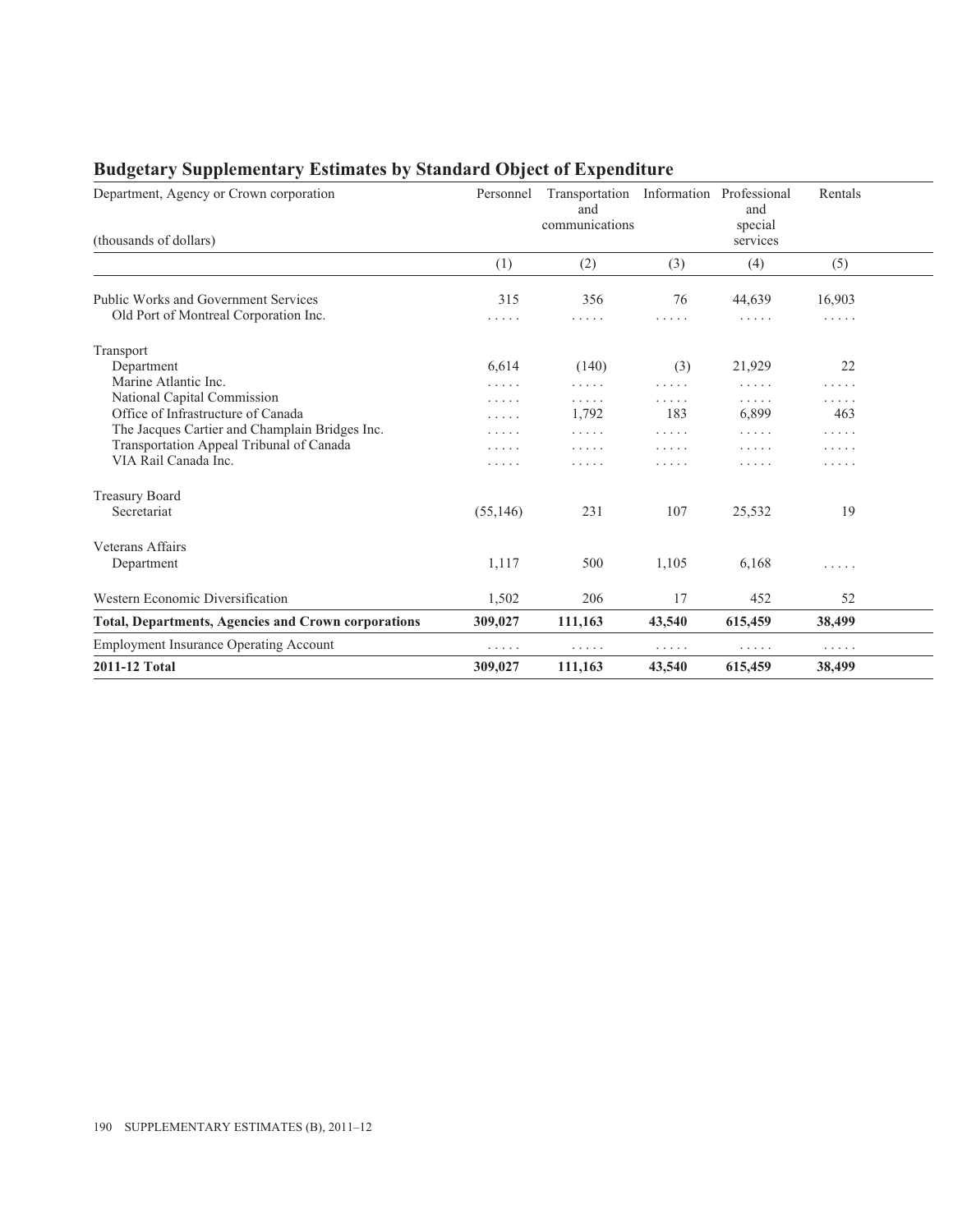| Purchased<br>repair and<br>maintenance | Utilities.<br>materials<br>and<br>supplies | Acquisition<br>of land,<br>buildings<br>and works | Acquisition<br>of machinery<br>and<br>equipment | Transfer<br>payments | Public<br>debt<br>charges               | Other<br>subsidies<br>and<br>payments | Less:<br>Funds<br>Available | <b>Total</b><br>net<br>expenditures* |
|----------------------------------------|--------------------------------------------|---------------------------------------------------|-------------------------------------------------|----------------------|-----------------------------------------|---------------------------------------|-----------------------------|--------------------------------------|
| (6)                                    | (7)                                        | (8)                                               | (9)                                             | (10)                 | (11)                                    | (12)                                  |                             |                                      |
| 41,950<br>.                            | 1,549<br>.                                 | 22,860<br>.                                       | 3,281<br>.                                      | .<br>.               | .<br>.                                  | 10,051<br>24,826                      | 16,568<br>.                 | 125,412<br>24,826                    |
| 1,193<br>.                             | 121<br>.                                   | (6,077)<br>.                                      | 475<br>.                                        | 53,220<br>.          | .<br>$\sim$ $\sim$ $\sim$ $\sim$ $\sim$ | (1,149)<br>1,500                      | .<br>.                      | 76,205<br>1,500                      |
| .<br>77                                | .<br>269                                   | .<br>.                                            | .<br>.                                          | .<br>1,233,978       | .<br>.                                  | (92, 937)<br>6                        | .<br>70,942                 | (92, 937)<br>1,172,725               |
| .<br>.                                 | .<br>.                                     | .<br>.                                            | .<br>.                                          | $\cdots$<br>.        | .<br>.                                  | 23,135<br>311<br>50,000               | .<br>.                      | 23,135<br>311<br>50,000              |
| .                                      | .                                          | .                                                 | .                                               | .                    | .                                       |                                       | .                           |                                      |
| 4                                      | 190                                        | .                                                 | 1,798                                           | .                    | .                                       | 1                                     | 4,364                       | (31, 628)                            |
| 800                                    | 312                                        | .                                                 | 3,049                                           | 31,225               | .                                       | 20,000                                | .                           | 64,276                               |
| 26                                     | 34                                         | $\cdots$                                          | 69                                              | 17,186               | .                                       | .                                     | 3,191                       | 16,353                               |
| 79,647                                 | 148,996                                    | 83,334                                            | 492                                             | 4,935,090            | (410,000)                               | 1,119,269                             | 497,179                     | 6,577,338                            |
| .                                      | .                                          | .                                                 | .                                               | .                    | .                                       | .                                     | .                           | .                                    |
| 79,647                                 | 148,996                                    | 83,334                                            | 492                                             | 4,935,090            | (410,000)                               | 1,119,269                             | 497,179                     | 6,577,338                            |

\* Totals may not agree with the "Summary of These Supplementary Estimates" due to rounding.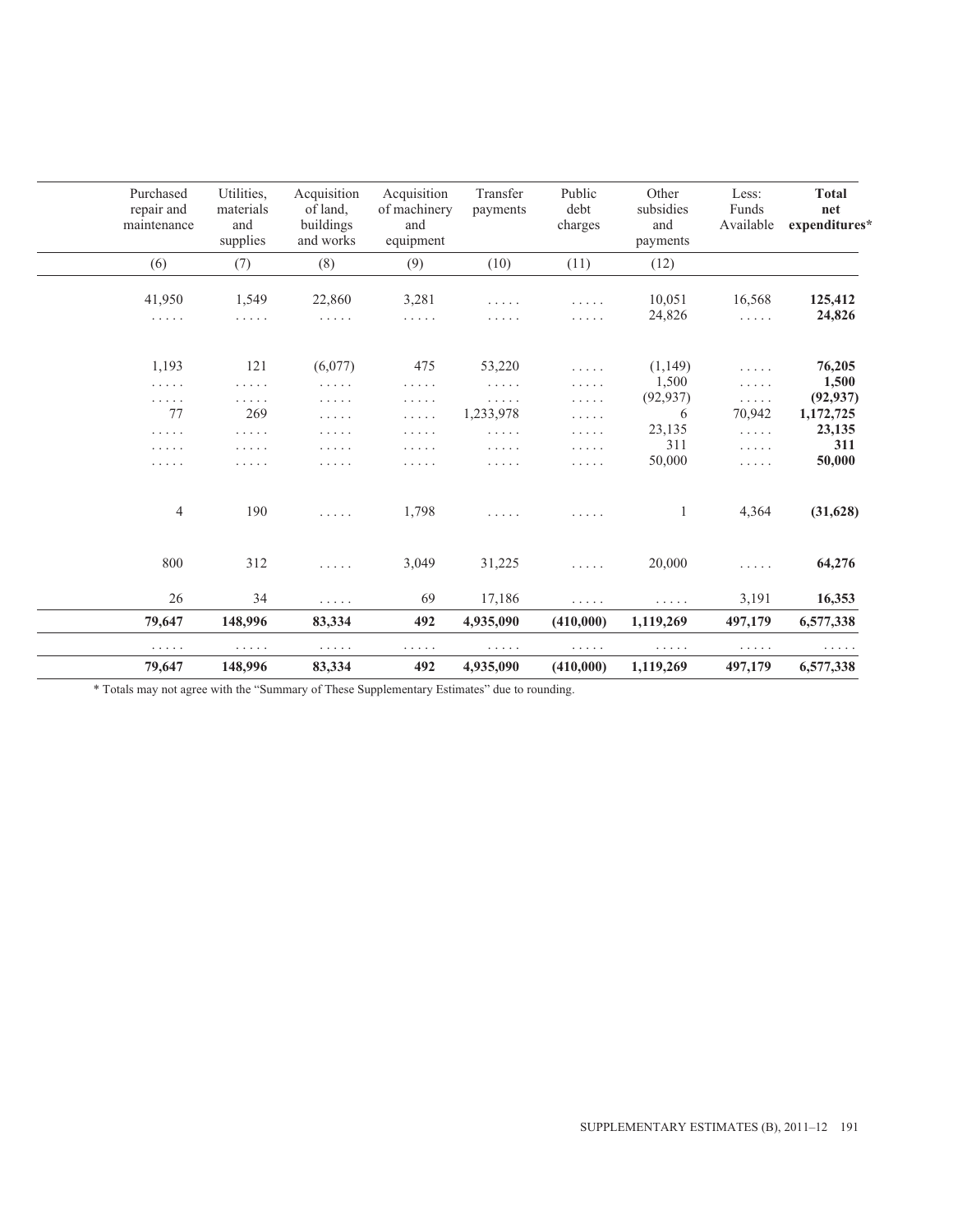#### **Vote 5 – Government Contingencies \$331,093,619**

Subject to the approval of the Treasury Board, this serves to supplement other appropriations and to provide the government with sufficient flexibility to meet urgent or unforeseen expenditures where a valid cash requirement exists in advance of a Supply period. This authority to supplement other appropriations is provided until parliamentary approval can be obtained and as long as the expenditures are within the legal mandate of the organization. Temporary allocations are reimbursed to TB Vote 5 upon receiving Royal Assent for an Appropriation Act.

| <b>Department/Agency/Crown Corporation</b>                                                                                                                                                                                                                                                                                                                                                                                                                                                                            | <b>Authorized</b><br>(dollars) | <b>Allocated</b><br>(dollars) |
|-----------------------------------------------------------------------------------------------------------------------------------------------------------------------------------------------------------------------------------------------------------------------------------------------------------------------------------------------------------------------------------------------------------------------------------------------------------------------------------------------------------------------|--------------------------------|-------------------------------|
| <b>National Defence - Military Police Complaints Commission</b>                                                                                                                                                                                                                                                                                                                                                                                                                                                       | 1,273,619                      |                               |
| Authority to access TB Vote 5 has been granted to meet operational<br>requirements associated with the Afghanistan Public Interest Hearing as well as<br>a Public Interest Hearing concerning investigations by the Canadian Forces<br>National Investigative Services announced in September 2011.                                                                                                                                                                                                                   |                                |                               |
| Military Police Complaints Commission does not have the flexibility within its<br>annual operating budget to cash manage the mandatory costs associated with<br>these hearings and will have exhausted all existing resources in advance of<br>supply of Supplementary Estimates.                                                                                                                                                                                                                                     |                                |                               |
| <b>Natural Resources - Department</b>                                                                                                                                                                                                                                                                                                                                                                                                                                                                                 | 62,000,000                     |                               |
| Authority to access TB Vote 5 has been granted for the ecoENERGY Retrofit-<br>Homes Program.                                                                                                                                                                                                                                                                                                                                                                                                                          |                                |                               |
| The program provides grants to homeowners who implement energy efficiency<br>improvements based on the results of a home energy audit performed by a<br>certified home energy auditor. TB Vote 5 is required to ensure that grant<br>authority is in place in advance of Supplementary Estimates to ensure that there<br>are no delays in payments to eligible participants under the program.                                                                                                                        |                                |                               |
| <b>Natural Resources - Department</b>                                                                                                                                                                                                                                                                                                                                                                                                                                                                                 | 820,000                        | 530,000                       |
| Authority to access TB Vote 5 has been granted to cover anticipated grant<br>payments under the Property Value Protection Program of the Port Hope Area<br>Initiative.                                                                                                                                                                                                                                                                                                                                                |                                |                               |
| The Port Hope Area Initiative is a cleanup program of radioactively<br>contaminated sites in the Port Hope area of southern Ontario. The Property<br>Value Protection Program provides compensation to homeowners who realize a<br>financial loss on the sale of their home as a result of a Project Effect related to<br>the Initiative. Since the grant authority will be exhausted prior the Royal Assent<br>for Supplementary Estimates, access to TB Vote 5 is required to ensure<br>payments under the Program. |                                |                               |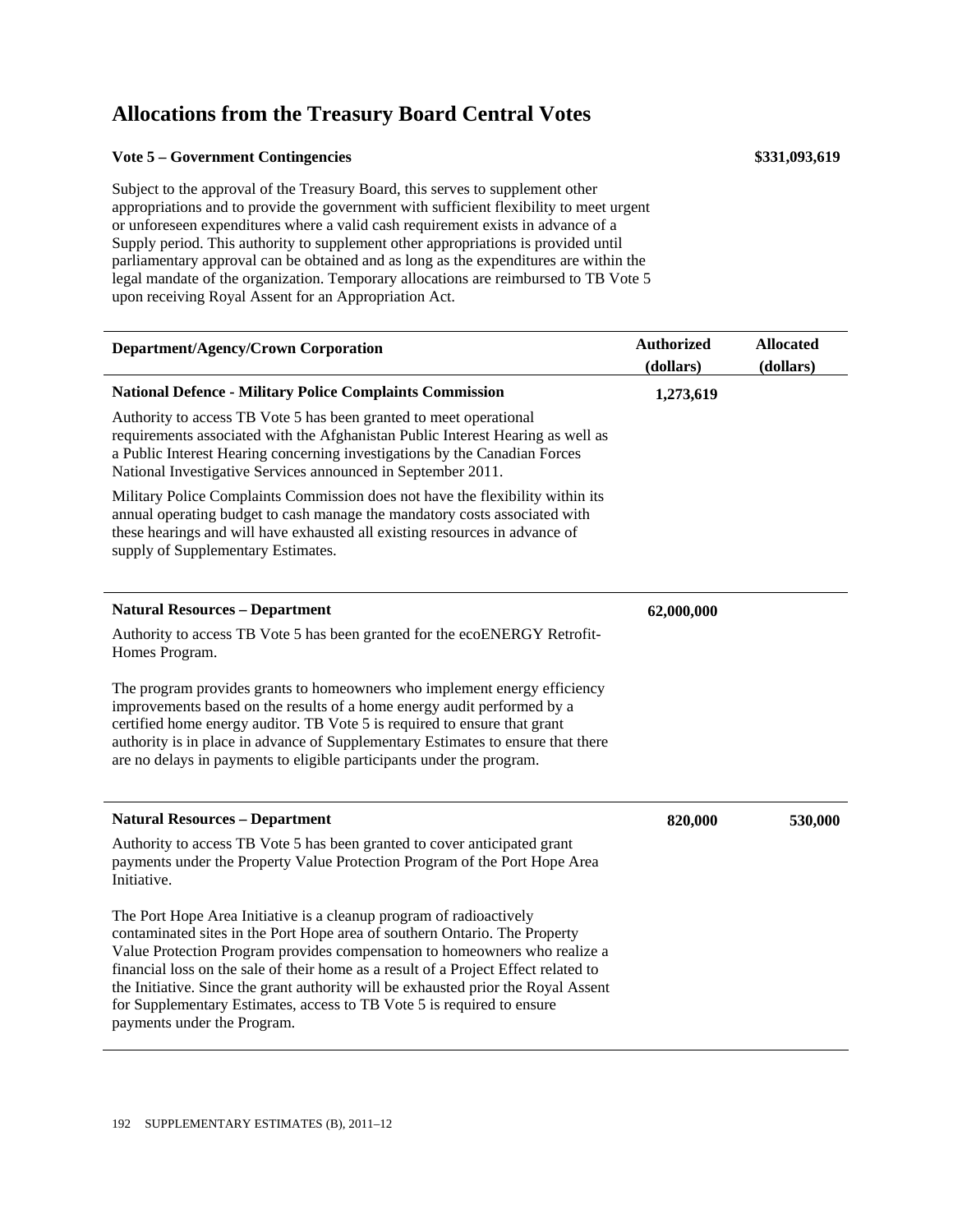| <b>Department/Agency/Crown Corporation</b>                                                                                                                                                                                                                                                                                                                                                                                                                                                              | <b>Authorized</b><br>(dollars) | <b>Allocated</b><br>(dollars) |
|---------------------------------------------------------------------------------------------------------------------------------------------------------------------------------------------------------------------------------------------------------------------------------------------------------------------------------------------------------------------------------------------------------------------------------------------------------------------------------------------------------|--------------------------------|-------------------------------|
| <b>Natural Resources - Atomic Energy of Canada Limited (AECL)</b>                                                                                                                                                                                                                                                                                                                                                                                                                                       | 192,000,000                    | 170,000,000                   |
| Authority to access TB Vote 5 has been granted for funding to meet operational<br>requirements and ongoing programs such as ensuring continued isotope<br>production; addressing legacy costs associated with the wind-down of the<br>Dedicated Isotopes Facility; implementing health and safety upgrades; investing<br>in new build reactor technology development and addressing refurbishment<br>project shortfalls and restructuring costs.                                                        |                                |                               |
| AECL is a commercial Crown Corporation that manages commercial nuclear<br>reactor sales and services, nuclear laboratories maintenance, nuclear research<br>and development, medical isotope production, and radioactive waste and<br>decommissioning of nuclear facilities. Since the existing appropriation for<br>AECL will be exhausted prior to receiving Royal Assent for Supplementary<br>Estimates, access to TB Vote 5 is required to ensure all legal and contractual<br>obligations are met. |                                |                               |
| <b>Natural Resources - Atomic Energy of Canada Limited (AECL)</b>                                                                                                                                                                                                                                                                                                                                                                                                                                       | 75,000,000                     | 1,000,000                     |
| Authority to access TB Vote 5 has been granted for funding for costs associated<br>with workforce transition.                                                                                                                                                                                                                                                                                                                                                                                           |                                |                               |
| AECL is reducing its workforce to adjust to changing business requirements.<br>Since the existing appropriation for AECL will be exhausted prior to receiving<br>Royal Assent for Supplementary Estimates, access to TB Vote 5 is required in<br>order to facilitate the workforce adjustment actions.                                                                                                                                                                                                  |                                |                               |
| <b>Total</b>                                                                                                                                                                                                                                                                                                                                                                                                                                                                                            | 331,093,619                    | 171,530,000                   |

#### **Vote 10 – Government-Wide Initiatives**

Subject to the approval of the Treasury Board, this Vote supplements other appropriations in support of the implementation of strategic management initiatives in the public service of Canada. Departments and agencies are not required to reimburse funding allocated from Vote 10.

No allocations have been made from TB Vote 10.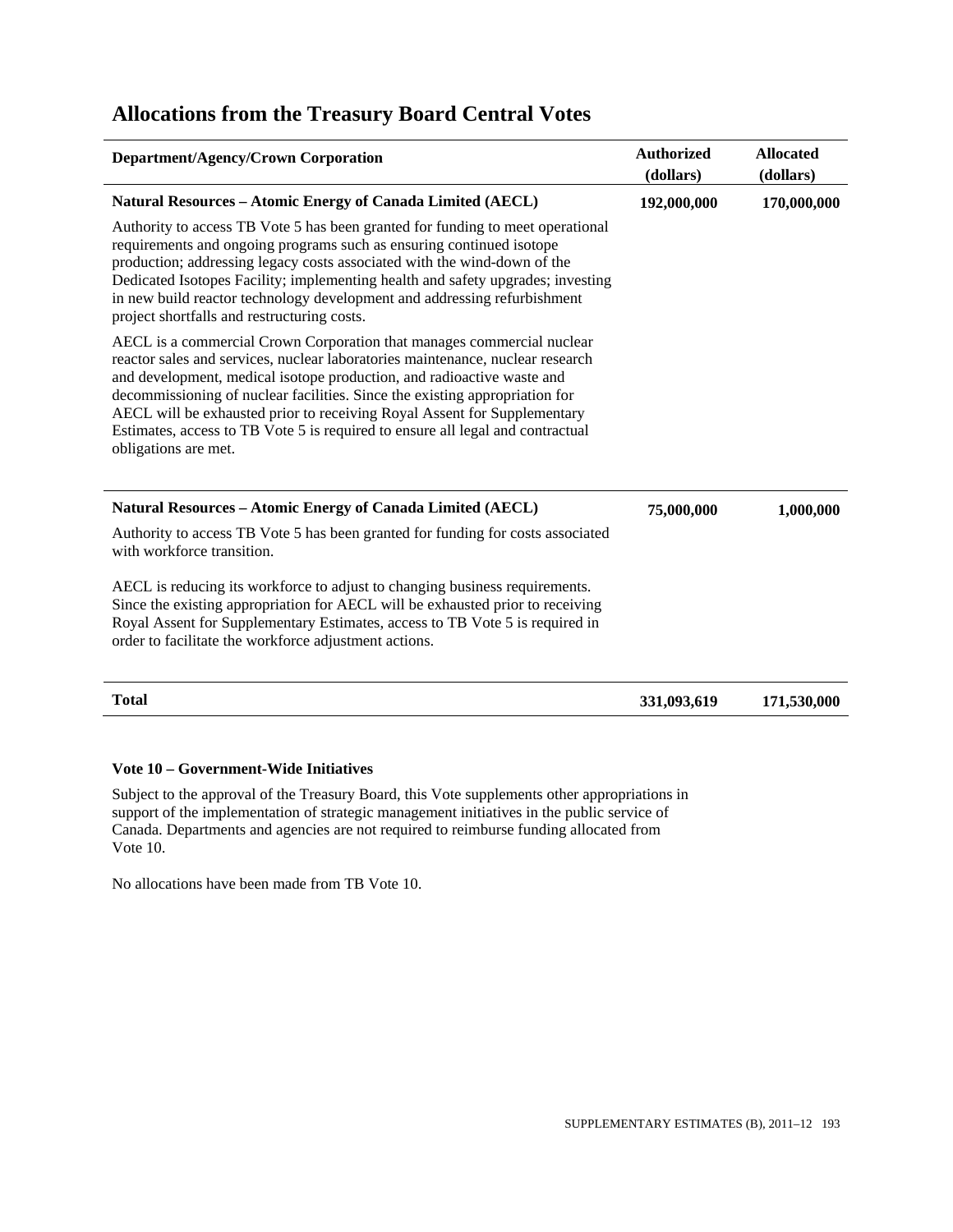#### **Vote 15 – Compensation Adjustments \$11,474,853**

Subject to the approval of the Treasury Board, this Vote supplements other appropriations as a result of adjustments made to terms and conditions of service or employment of the federal public administration, including members of the Royal Canadian Mounted Police and the Canadian Forces, Governor in Council appointees and Crown corporations as defined in section 83 of the *Financial Administration Act*. Departments, agencies and Crown corporations are not required to reimburse funding allocated from Vote 15.

Permanent allocations from Treasury Board Vote 15 will be given to organizations upon release of Supply for Supplementary Estimates (B), 2011–12.

| Department/Agency/Crown Corporation                             | <b>Vote</b>  | (dollars) |
|-----------------------------------------------------------------|--------------|-----------|
| Agriculture and Agri-Food                                       |              |           |
| Department                                                      | $\mathbf{1}$ | 292,739   |
| <b>Canadian Dairy Commission</b>                                | 15           | 7,318     |
| Atlantic Canada Opportunities Agency                            |              |           |
| Department                                                      | $\mathbf{1}$ | 27,427    |
| Canadian Heritage                                               |              |           |
| Department                                                      | $\mathbf{1}$ | 58,591    |
| Library and Archives of Canada                                  | 50           | 25,582    |
| <b>Public Service Commission</b>                                | 100          | 33,175    |
| Public Service Labour Relations Board                           | 105          | 2,041     |
| Public Service Staffing Tribunal                                | 110          | 843       |
| Citizenship and Immigration                                     |              |           |
| Department                                                      | $\mathbf{1}$ | 90,769    |
| Immigration and Refugee Board                                   | 10           | 16,800    |
| Economic Development Agency of Canada for the Regions of Québec | 1            | 18,571    |
| Environment                                                     |              |           |
| Department                                                      | 1            | 154,490   |
| Canadian Environmental Assessment Agency                        | 15           | 3,284     |
| National Round Table on the Environment and the Economy         | 20           | 868       |

194 SUPPLEMENTARY ESTIMATES (B), 2011–12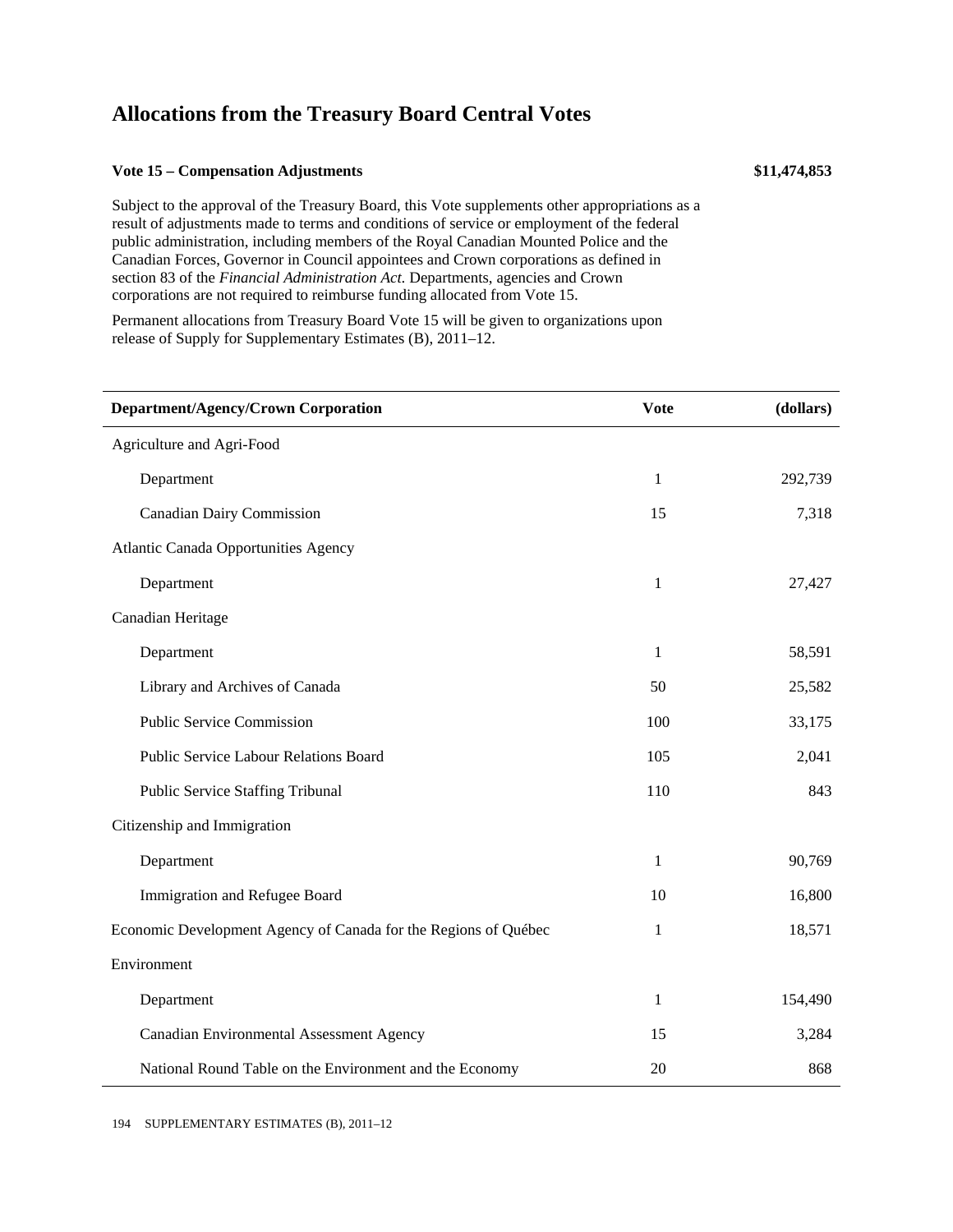| Department/Agency/Crown Corporation               | <b>Vote</b>  | (dollars) |
|---------------------------------------------------|--------------|-----------|
| Finance                                           |              |           |
| Department                                        | $\mathbf{1}$ | 76,558    |
| Canadian International Trade Tribunal             | 25           | 1,489     |
| <b>Fisheries and Oceans</b>                       |              |           |
| Department                                        | $\mathbf{1}$ | 4,601,874 |
| Foreign Affairs and International Trade           |              |           |
| Department                                        | $\mathbf{1}$ | 110,616   |
| Canadian International Development Agency         | 25           | 83,252    |
| International Joint Commission (Canadian Section) | 50           | 1,951     |
| Governor General                                  | 1            | 3,967     |
| Health                                            |              |           |
| Department                                        | $\mathbf{1}$ | 266,652   |
| Hazardous Materials Information Review Commission | 30           | 946       |
| Patented Medicine Prices Review Board             | 35           | 1,152     |
| Public Health Agency of Canada                    | 40           | 25,513    |
| Human Resources and Skills Development            |              |           |
| Department                                        | $\mathbf{1}$ | 142,255   |
| Canada Industrial Relations Board                 | 10           | 2,356     |
| Office of the Co-ordinator, Status of Women       | 26           | 1,280     |
| Indian Affairs and Northern Development           |              |           |
| Department                                        | $\mathbf{1}$ | 166,242   |
| Industry                                          |              |           |
| Department                                        | $\mathbf{1}$ | 106,314   |
| <b>Canadian Space Agency</b>                      | 25           | 37,546    |
| National Research Council of Canada               | 60           | 59,688    |
| Registry of the Competition Tribunal              | 85           | 946       |
| <b>Statistics Canada</b>                          | 105          | 80,032    |

SUPPLEMENTARY ESTIMATES (B), 2011–12 195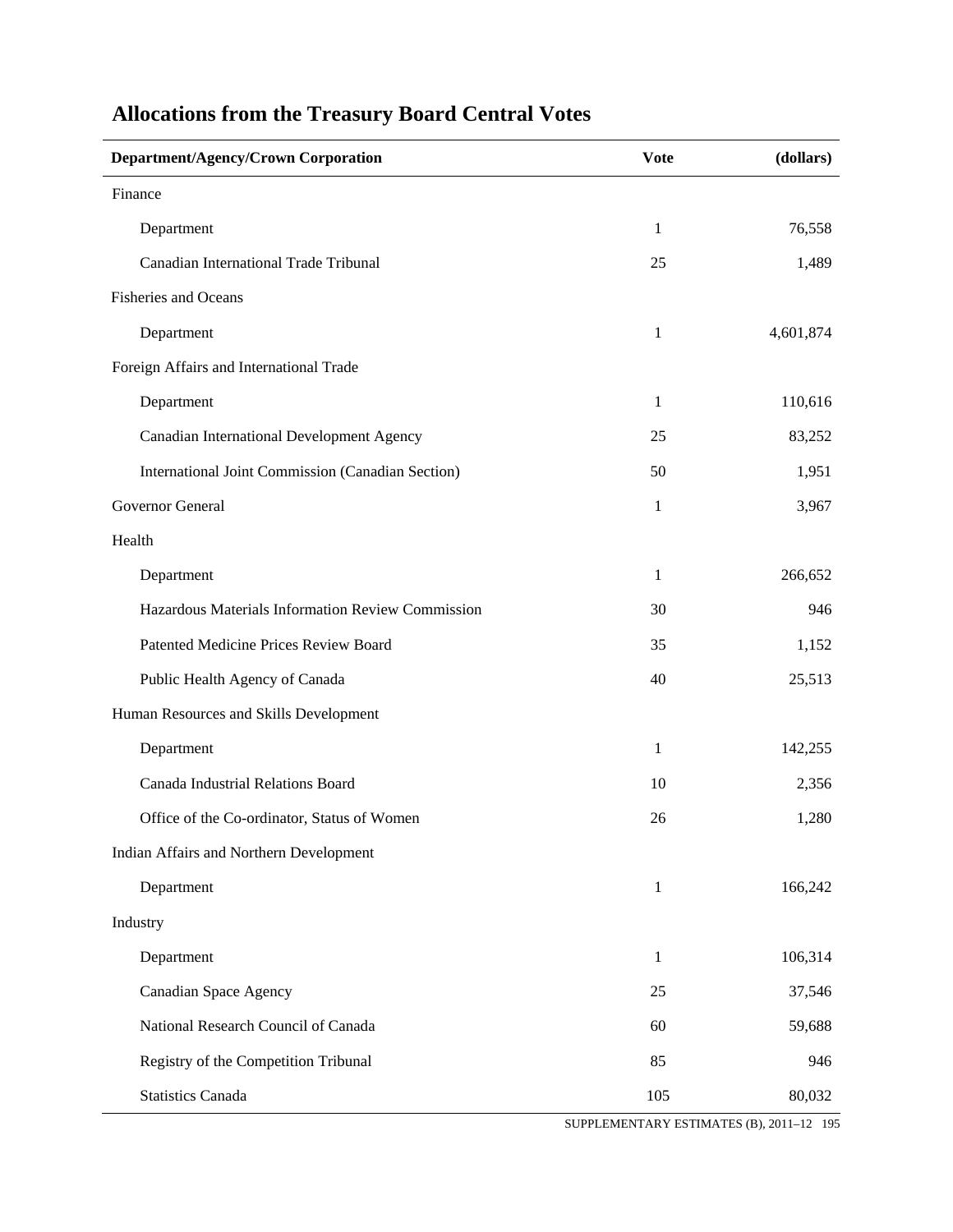| Department/Agency/Crown Corporation                             | <b>Vote</b> | (dollars) |
|-----------------------------------------------------------------|-------------|-----------|
| Justice                                                         |             |           |
| Department                                                      | 1           | 268,492   |
| Canadian Human Rights Commission                                | 10          | 6,840     |
| Canadian Human Rights Tribunal                                  | 15          | 2,310     |
| <b>Commissioner for Federal Judicial Affairs</b>                | 20          | 4,096     |
| <b>Courts Administration Service</b>                            | 30          | 12,678    |
| Offices of the Information and Privacy Commissioners of Canada  | 40          | 1,489     |
| Offices of the Information and Privacy Commissioners of Canada  | 45          | 3,722     |
| Supreme Court of Canada                                         | 50          | 5,570     |
| <b>National Defence</b>                                         |             |           |
| Department                                                      | 1           | 2,971,851 |
| Canadian Forces Grievance Board                                 | 15          | 3,722     |
| <b>Natural Resources</b>                                        |             |           |
| Department                                                      | 1           | 89,948    |
| Privy Council                                                   |             |           |
| Department                                                      | 1           | 24,741    |
| Canadian Intergovernmental Conference Secretariat               | 5           | 3,757     |
| Canadian Transportation Accident Investigation and Safety Board | 10          | 7,075     |
| Chief Electoral Officer                                         | 15          | 32,269    |
| Office of the Commissioner of Official Languages                | 20          | 2,259     |
| Public Safety And Emergency Preparedness                        |             |           |
| Department                                                      | 1           | 12,090    |
| Canada Border Services Agency                                   | 10          | 109,508   |
| Correctional Service of Canada                                  | 25          | 184,861   |
| National Parole Board                                           | 35          | 9,857     |
| Royal Canadian Mounted Police                                   | 45          | 217,630   |
| Royal Canadian Mounted Police Public Complaints Commission      | 65          | 2,816     |

196 SUPPLEMENTARY ESTIMATES (B), 2011–12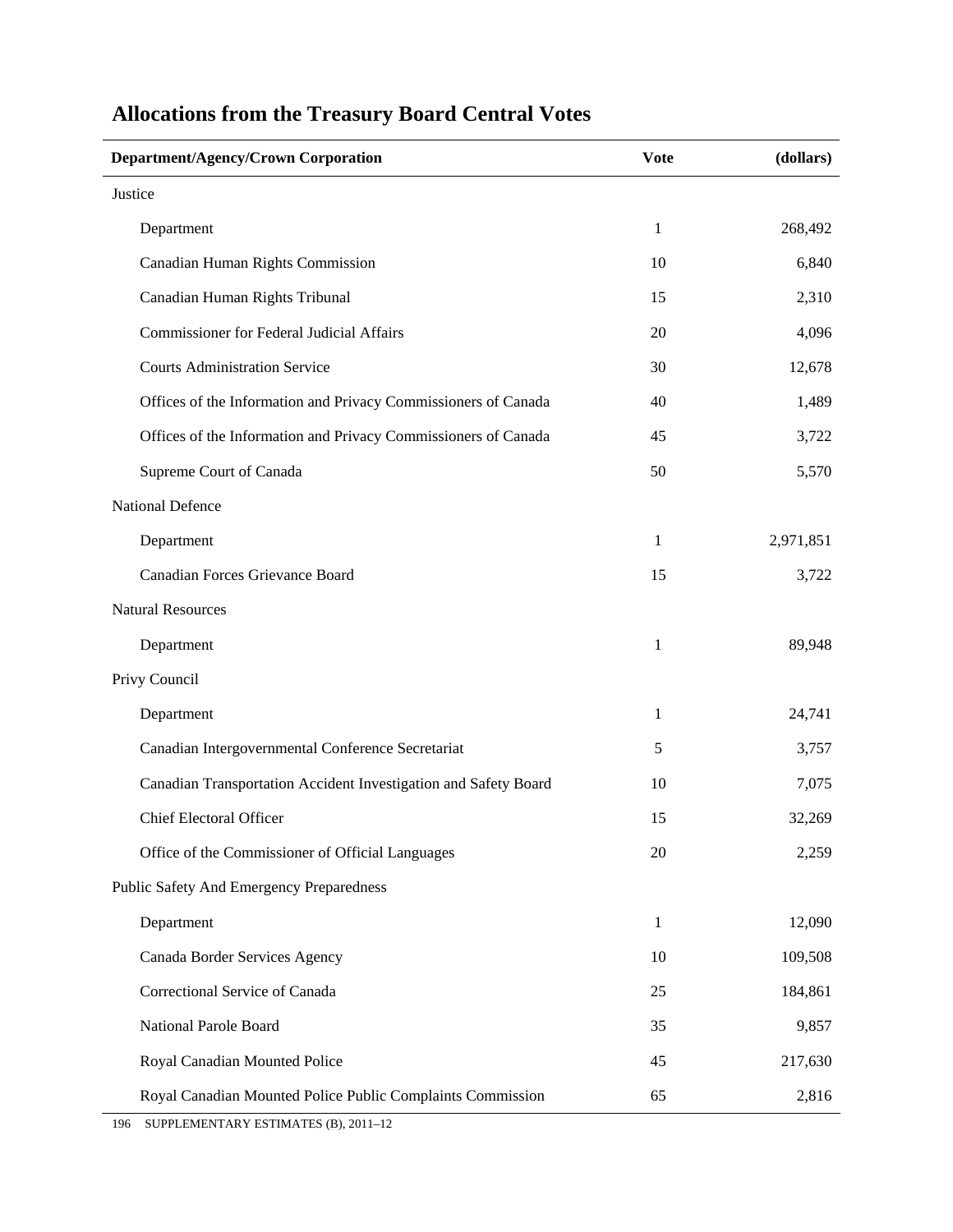| Department/Agency/Crown Corporation         | <b>Vote</b>  | (dollars)  |
|---------------------------------------------|--------------|------------|
| <b>Public Works and Government Services</b> | $\mathbf{1}$ | 507,407    |
| Transport                                   |              |            |
| Department                                  | $\mathbf{1}$ | 204,389    |
| <b>Canadian Transportation Agency</b>       | 25           | 8,032      |
| Office of Infrastructure of Canada          | 50           | 7,103      |
| <b>Treasury Board</b>                       |              |            |
| Secretariat                                 | 1            | 108,421    |
| Canada School of Public Service             | 35           | 23,490     |
| Office of the Commissioner of Lobbying      | 40           | 1,951      |
| <b>Veterans Affairs</b>                     |              |            |
| Department                                  | $\mathbf{1}$ | 98,991     |
| <b>Western Economic Diversification</b>     | 1            | 34,361     |
| Total approved allocations                  |              | 11,474,853 |

### **Vote 25 – Operating Budget Carry Forward \$814,740,905**

Subject to the approval of the Treasury Board, this Vote supplements other appropriations by authorizing a carry forward of unused funds from the previous fiscal year up to a maximum of five per cent of departments' and agencies' Main Estimates operating budget from that previous fiscal year. Departments and agencies are not required to reimburse funding allocated from Vote 25.

| Department/Agency/Crown Corporation         | <b>V</b> ote | (dollars)  |
|---------------------------------------------|--------------|------------|
| Agriculture and Agri-Food                   |              |            |
| Department                                  | 1            | 39,366,288 |
| Canadian Food Inspection Agency             | 20           | 22,329,125 |
| Canadian Grain Commission                   | 30           | 136,800    |
| <b>Atlantic Canada Opportunities Agency</b> |              |            |
| Department                                  |              | 4,239,841  |
| Canadian Heritage                           |              |            |
| Department                                  |              | 11,075,525 |

SUPPLEMENTARY ESTIMATES (B), 2011–12 197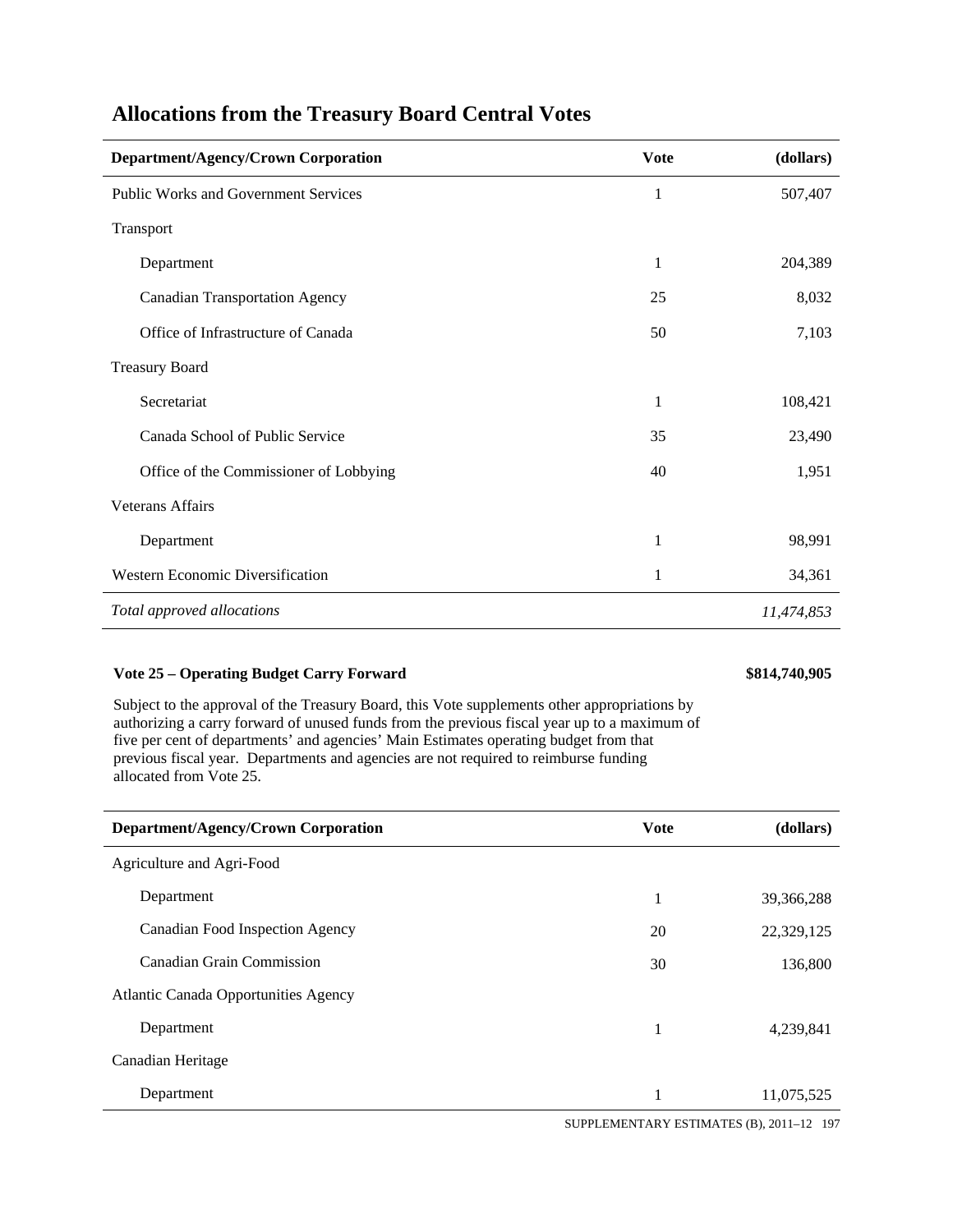| Department/Agency/Crown Corporation                             | <b>Vote</b> | (dollars)  |
|-----------------------------------------------------------------|-------------|------------|
| Canadian Radio-television and Telecommunications Commission     | 45          | 1,330,414  |
| Library and Archives of Canada                                  | 50          | 3,637,980  |
| National Battlefields Commission                                | 65          | 374,278    |
| National Film Board                                             | 70          | 602,920    |
| Office of the Co-ordinator, Status of Women                     | 90          | 485,874    |
| <b>Public Service Commission</b>                                | 100         | 4,988,324  |
| Public Service Labour Relations Board                           | 105         | 620,050    |
| Public Service Staffing Tribunal                                | 110         | 214,576    |
| Registry of the Public Servants Disclosure Protection Tribunal  | 115         | 82,200     |
| Citizenship and Immigration                                     |             |            |
| Department                                                      | 1           | 20,115,400 |
| Immigration and Refugee Board                                   | 10          | 4,651,252  |
| Economic Development Agency of Canada for the Regions of Quebec | 1           | 2,354,130  |
| Environment                                                     |             |            |
| Department                                                      | 1           | 25,017,658 |
| Canadian Environmental Assessment Agency                        | 15          | 1,139,746  |
| National Round Table on the Environment and the Economy         | 20          | 241,291    |
| Finance                                                         |             |            |
| Department                                                      | 1           | 5,061,825  |
| <b>Auditor General</b>                                          | 20          | 3,788,192  |
| Canadian International Trade Tribunal                           | 25          | 523,713    |
| Financial Transactions and Reports Analysis Centre of Canada    | 30          | 2,229,005  |
| <b>Fisheries and Oceans</b>                                     | 1           | 37,591,668 |
| Foreign Affairs and International Trade                         |             |            |
| Department                                                      | 1           | 48,990,816 |
| Canadian International Development Agency                       | 25          | 4,124,233  |
| International Joint Commission (Canadian Section)               | 50          | 390,268    |
| Governor General                                                | 1           | 806,748    |

198 SUPPLEMENTARY ESTIMATES (B), 2011–12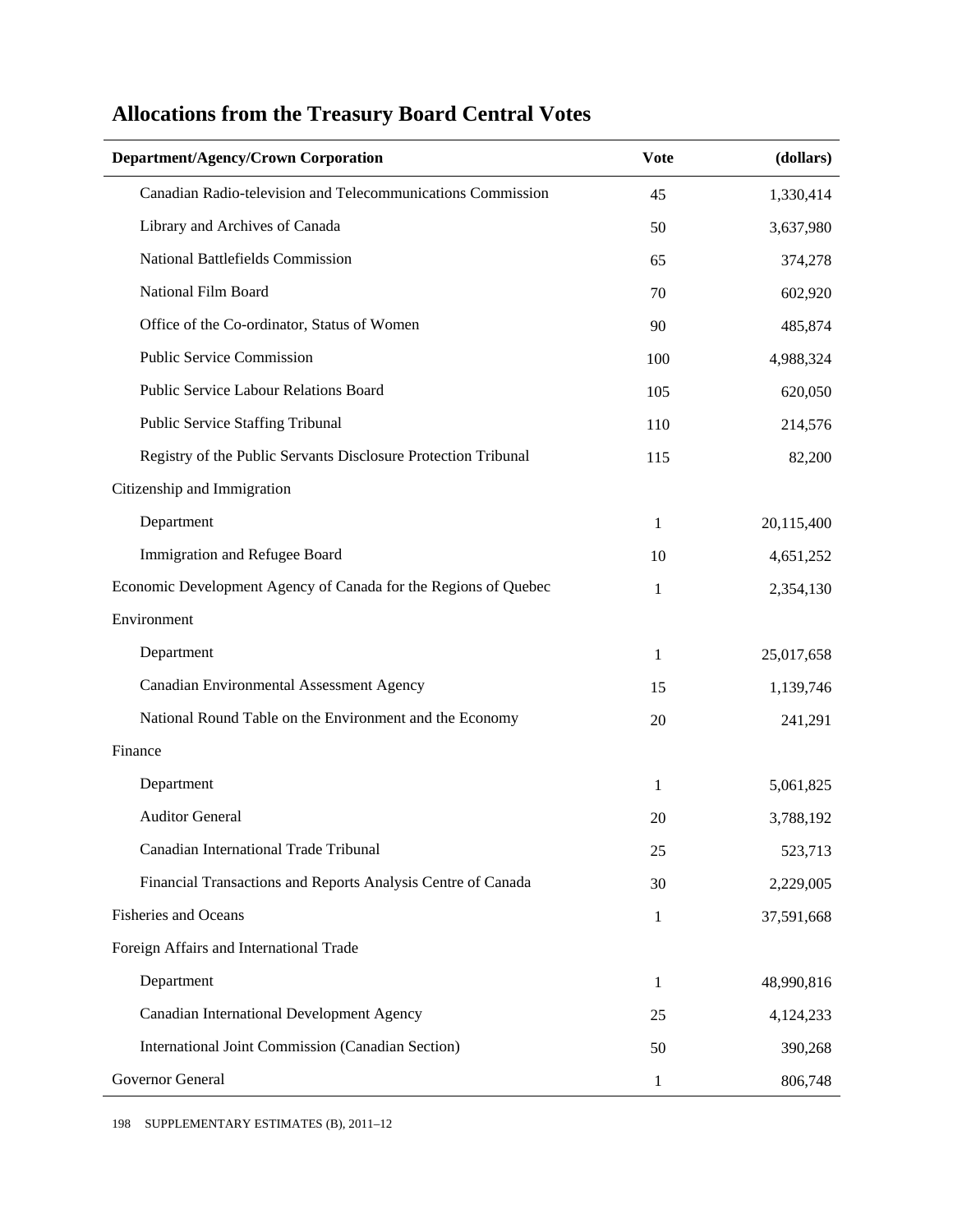| <b>Department/Agency/Crown Corporation</b>                     | <b>Vote</b>  | (dollars)  |
|----------------------------------------------------------------|--------------|------------|
| Health                                                         |              |            |
| Department                                                     | $\mathbf{1}$ | 91,451,827 |
| Assisted Human Reproduction Agency of Canada                   | 15           | 496,457    |
| Hazardous Materials Information Review Commission              | 30           | 11,854     |
| Patented Medicine Prices Review Board                          | 35           | 403,165    |
| Public Health Agency of Canada                                 | 40           | 18,063,286 |
| Human Resources and Skills Development                         |              |            |
| Department                                                     | 1            | 27,380,288 |
| Canada Industrial Relations Board                              | 10           | 497,747    |
| Canadian Artists and Producers Professional Relations Tribunal | 20           | 94,541     |
| Canadian Centre for Occupational Health and Safety             | 25           | 202,283    |
| Indian Affairs and Northern Development                        |              |            |
| Department                                                     | $\mathbf{1}$ | 13,383,010 |
| Canadian Northern Economic Development Agency                  | 25           | 685,501    |
| <b>Canadian Polar Commission</b>                               | 35           | 33,194     |
| Indian Residential Schools Truth and Reconciliation Commission | 45           | 21,582,282 |
| Registry of the Specific Claims Tribunal                       | 50           | 132,242    |
| Industry                                                       |              |            |
| Department                                                     | 1            | 20,968,054 |
| <b>Canadian Space Agency</b>                                   | 25           | 7,229,203  |
| Federal Economic Development Agency for Southern Ontario       | 50           | 1,700,544  |
| National Research Council of Canada                            | 60           | 124,530    |
| Natural Sciences and Engineering Research Council              | 75           | 2,125,551  |
| Registry of the Competition Tribunal                           | 85           | 95,350     |
| Social Sciences and Humanities Research Council                | 90           | 1,013,610  |
| <b>Statistics Canada</b>                                       | 105          | 30,550,057 |
| Justice                                                        |              |            |
| Department                                                     | $\mathbf{1}$ | 23,637,864 |
| Canadian Human Rights Commission                               | 10           | 848,939    |

SUPPLEMENTARY ESTIMATES (B), 2011–12 199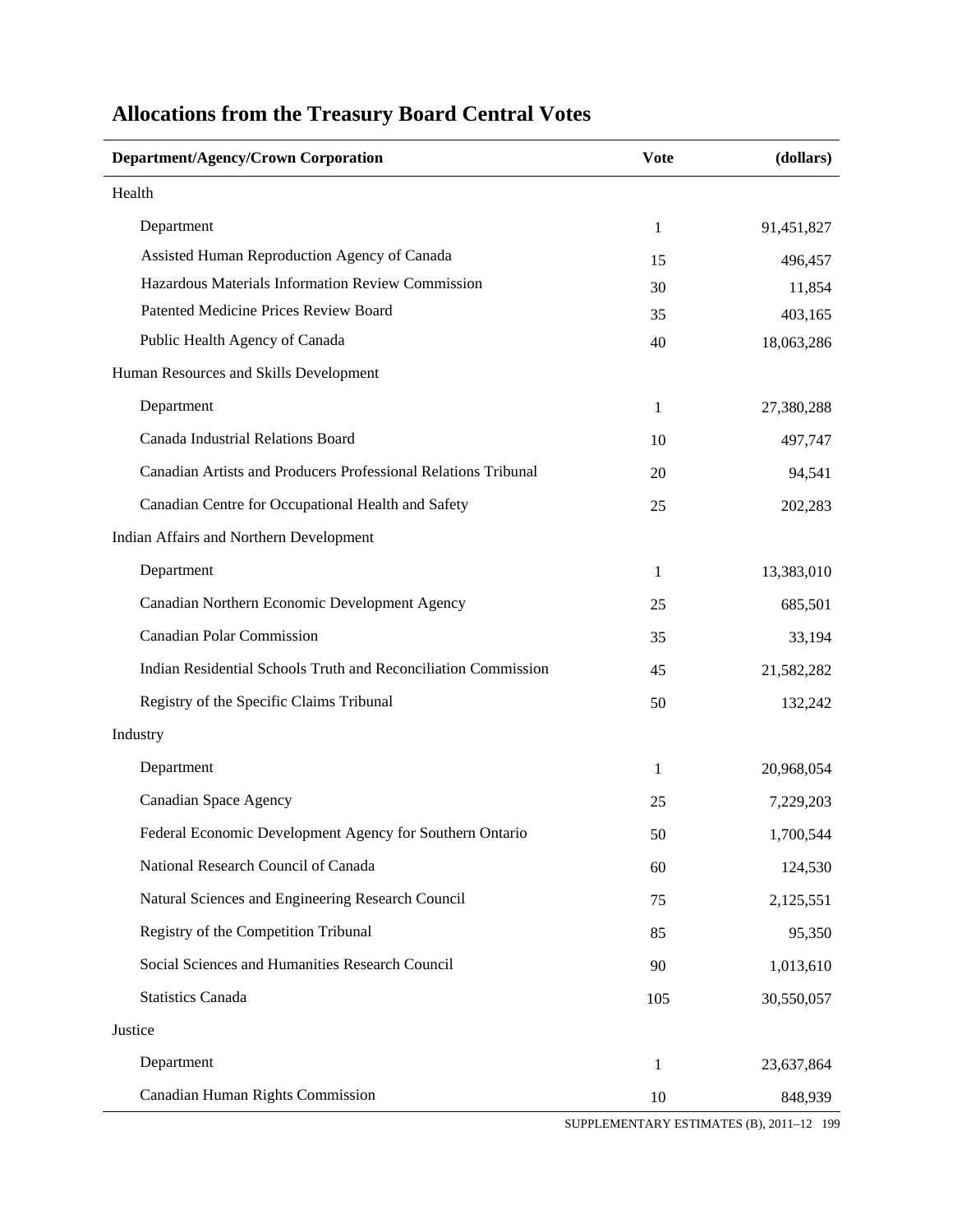| Department/Agency/Crown Corporation                                   | <b>Vote</b> | (dollars)  |
|-----------------------------------------------------------------------|-------------|------------|
| Canadian Human Rights Tribunal                                        | 15          | 199,685    |
| <b>Commissioner for Federal Judicial Affairs</b>                      | 20          | 381,507    |
| Commissioner for Federal Judicial Affairs - Canadian Judicial Council | 25          | 27,532     |
| <b>Courts Administration Service</b>                                  | 30          | 1,245,046  |
| Office of the Director of Public Prosecutions                         | 35          | 6,260,559  |
| Office of the Information and Privacy Commissioners of Canada         | 40          | 234,870    |
| Office of the Information and Privacy Commissioners of Canada         | 45          | 979,959    |
| Supreme Court of Canada                                               | 50          | 1,081,598  |
| <b>National Defence</b>                                               |             |            |
| Canadian Forces Grievance Board                                       | 15          | 302,669    |
| Military Police Complaints Commission                                 | 20          | 159,761    |
| Office of the Communications Security Establishment Commissioner      | 25          | 98,526     |
| <b>Natural Resources</b>                                              |             |            |
| Department                                                            | 1           | 32,964,527 |
| <b>Canadian Nuclear Safety Commission</b>                             | 20          | 1,130,599  |
| National Energy Board                                                 | 25          | 2,293,084  |
| Northern Pipeline Agency                                              | 30          | 60,150     |
| Privy Council Office                                                  |             |            |
| Department                                                            | 1           | 6,283,904  |
| Canadian Intergovernmental Conference Secretariat                     | 5           | 308,641    |
| Canadian Transportation Accident Investigation and Safety Board       | 10          | 1,317,693  |
| <b>Chief Electoral Officer</b>                                        | 15          | 1,478,398  |
| Office of the Commissioner of Official Languages                      | 20          | 552,908    |
| <b>Public Appointments Commission Secretariat</b>                     | 30          | 47,250     |
| Security Intelligence Review Committee                                | 35          | 135,367    |
| Public Safety and Emergency Preparedness                              |             |            |
| Department                                                            | 1           | 6,876,680  |
| Canadian Security Intelligence Service                                | 20          | 19,404,546 |

200 SUPPLEMENTARY ESTIMATES (B), 2011–12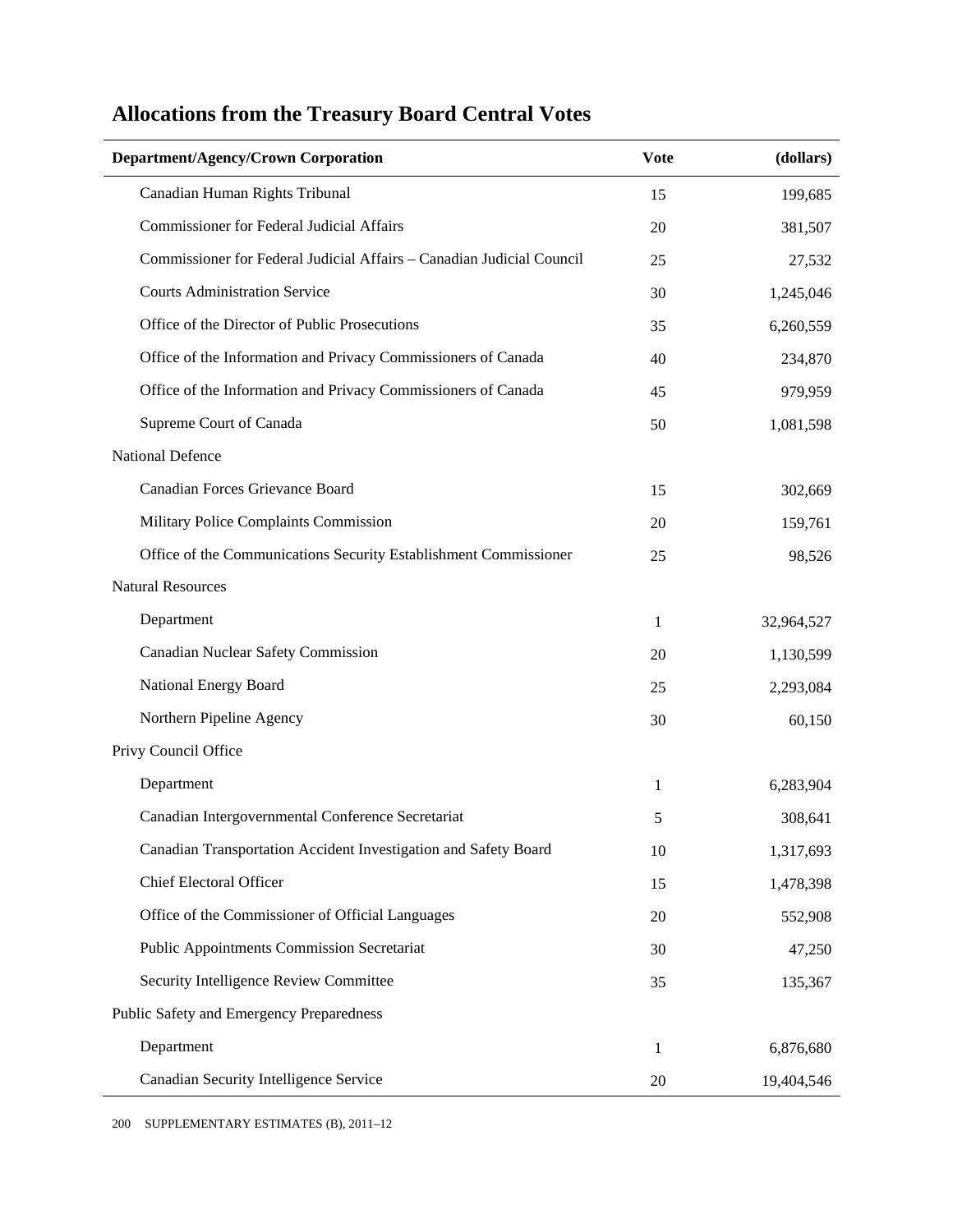| Department/Agency/Crown Corporation                        | <b>Vote</b>  | (dollars)   |
|------------------------------------------------------------|--------------|-------------|
| Correctional Service of Canada                             | 25           | 49,722,441  |
| National Parole Board                                      | 35           | 2,036,162   |
| Office of the Correctional Investigator                    | 40           | 139,615     |
| Royal Canadian Mounted Police                              | 45           | 93,860,938  |
| Royal Canadian Mounted Police External Review Committee    | 60           | 79,708      |
| Royal Canadian Mounted Police Public Complaints Commission | 65           | 241,497     |
| <b>Public Works and Government Services</b>                | 1            | 30,763,615  |
| Transport                                                  |              |             |
| Department                                                 | $\mathbf{1}$ | 20,219,048  |
| <b>Canadian Transportation Agency</b>                      | 25           | 817,108     |
| Office of Infrastructure of Canada                         | 50           | 2,094,018   |
| Transportation Appeal Tribunal of Canada                   | 65           | 47,191      |
| <b>Treasury Board Secretariat</b>                          |              |             |
| Department                                                 | $\mathbf{1}$ | 11,819,552  |
| Canada School of Public Service                            | 40           | 456,456     |
| Office of the Commissioner of Lobbying                     | 45           | 210,154     |
| Office of the Public Sector Integrity Commissioner         | 50           | 301,650     |
| Veterans Affairs                                           |              |             |
| Department                                                 | $\mathbf{1}$ | 5,915,183   |
| Veterans Review and Appeal Board                           | 10           | 224,851     |
| Western Economic Diversification                           | $\mathbf{1}$ | 2,744,740   |
| Total approved allocations                                 |              | 814,740,905 |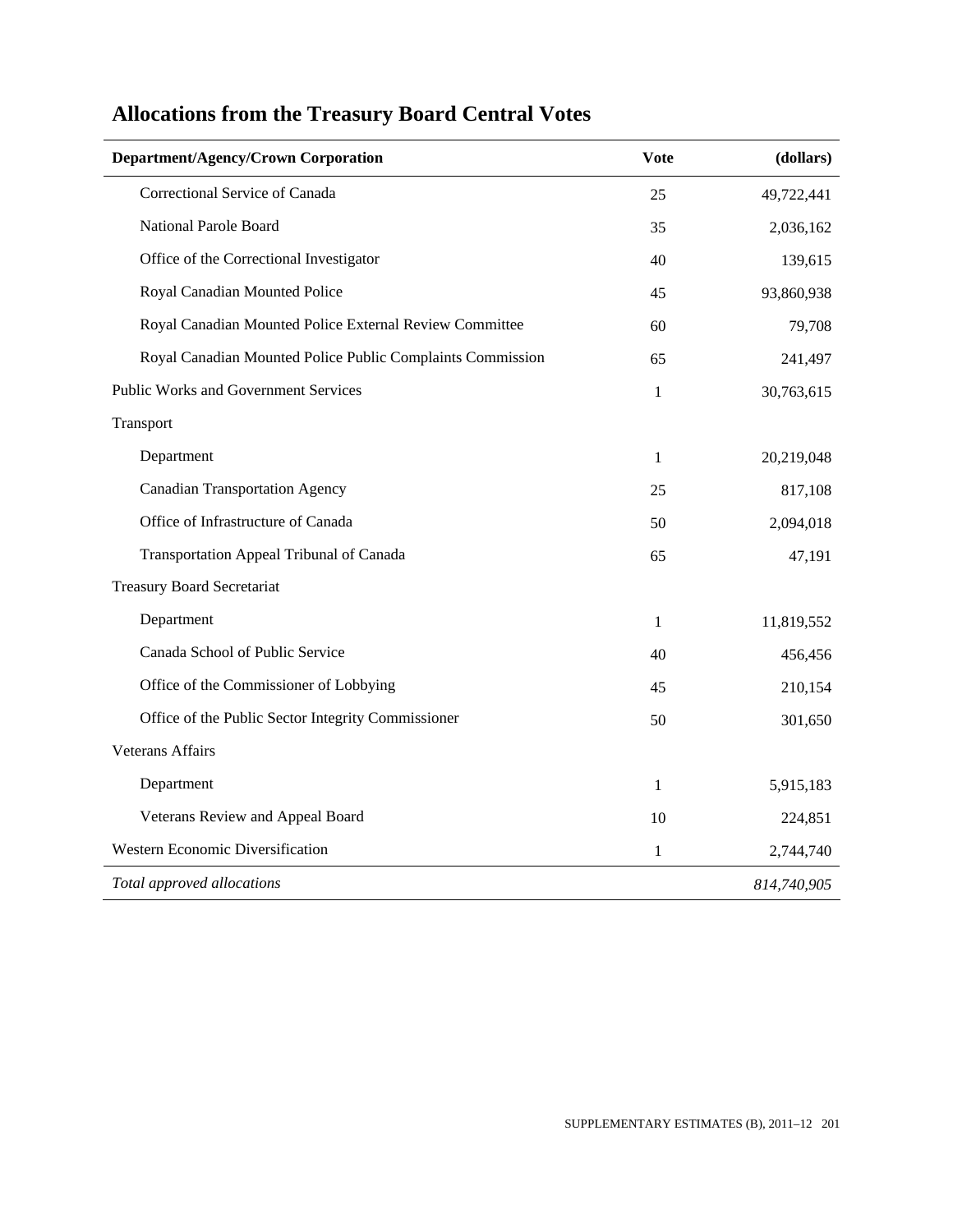#### **Vote 30 – Paylist Requirements \$173,593,025**

Subject to the approval of the Treasury Board, this supplements other appropriations by providing the government with funding to meet legal requirements of the employer such as parental and maternity leave, entitlements upon cessation of service or employment and adjustments made to terms and conditions of service or employment in the public service. Departments and agencies may access this throughout the fiscal year.

| Department/Agency/Crown Corporation                             | <b>Vote</b>  | (dollars)  |
|-----------------------------------------------------------------|--------------|------------|
| Agriculture and Agri-Food                                       |              |            |
| <b>Canadian Grain Commission</b>                                | 30           | 2,659      |
| Canadian Heritage                                               |              |            |
| National Film Board                                             | 70           | 528,205    |
| Economic Development Agency of Canada for the Regions of Quebec | $\mathbf{1}$ | 1,555,385  |
| Environment                                                     |              |            |
| Department                                                      | $\mathbf{1}$ | 9,901,727  |
| Finance                                                         |              |            |
| Department                                                      | $\mathbf{1}$ | 2,635,008  |
| Foreign Affairs and International Trade                         |              |            |
| Department                                                      | $\mathbf{1}$ | 16,659,223 |
| Canadian International Development Agency                       | 25           | 6,299,429  |
| Health                                                          |              |            |
| Department                                                      | $\mathbf{1}$ | 34,311,333 |
| Hazardous Materials Information Review Commission               | 30           | 144,661    |
| Human Resources and Skills Development                          |              |            |
| Department                                                      | $\mathbf{1}$ | 41,581,400 |
| Canada Industrial Relations Board                               | 10           | 363,630    |
| Indian Affairs and Northern Development                         |              |            |
| Canadian Northern Economic Development Agency                   | 25           | 246,240    |
| <b>Canadian Polar Commission</b>                                | 35           | 20,921     |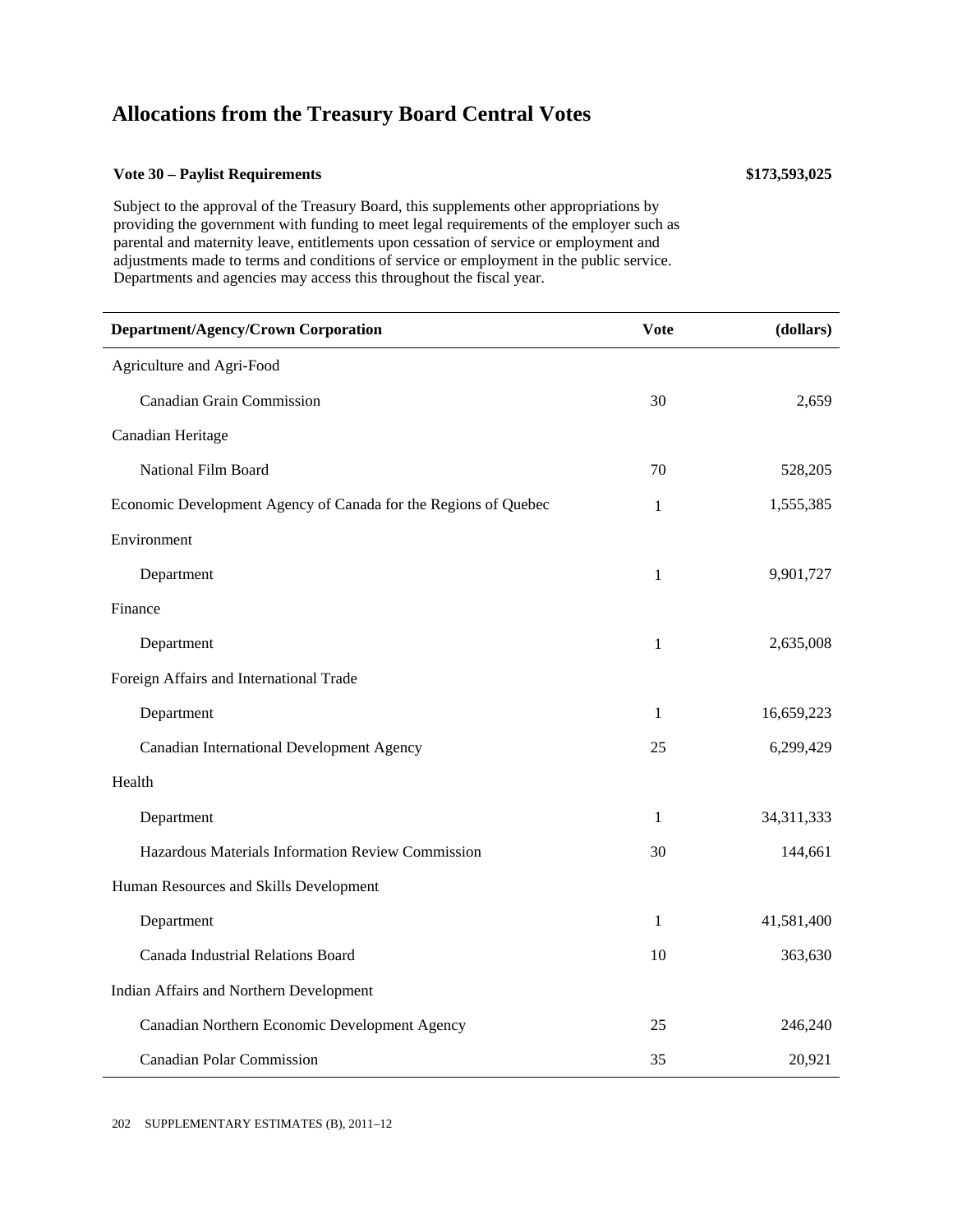| Department/Agency/Crown Corporation                        | <b>Vote</b>  | (dollars)   |
|------------------------------------------------------------|--------------|-------------|
| Justice                                                    |              |             |
| Supreme Court of Canada                                    | 50           | 834,712     |
| <b>Natural Resources</b>                                   |              |             |
| Department                                                 | $\mathbf{1}$ | 2,945,849   |
| Canadian Nuclear Safety Commission                         | 20           | 297,762     |
| Privy Council                                              |              |             |
| Canadian Intergovernmental Conference Secretariat          | 5            | 34,447      |
| Office of the Commissioner of Official Languages           | 20           | 523,780     |
| Public Safety And Emergency Preparedness                   |              |             |
| Canada Border Services Agency                              | 10           | 11,244,921  |
| Correctional Service of Canada                             | 25           | 8,375,146   |
| National Parole Board                                      | 35           | 392,323     |
| Office of the Correctional Investigator                    | 40           | 21,877      |
| Royal Canadian Mounted Police Public Complaints Commission | 65           | 322,208     |
| <b>Public Works and Government Services</b>                | 1            | 31,720,128  |
| Transport                                                  |              |             |
| <b>Canadian Transportation Agency</b>                      | 25           | 1,219,046   |
| <b>Treasury Board</b>                                      |              |             |
| Office of the Commissioner of Lobbying                     | 40           | 198,811     |
| Western Economic Diversification                           | $\mathbf{1}$ | 1,212,192   |
| Total approved allocations                                 |              | 173,593,025 |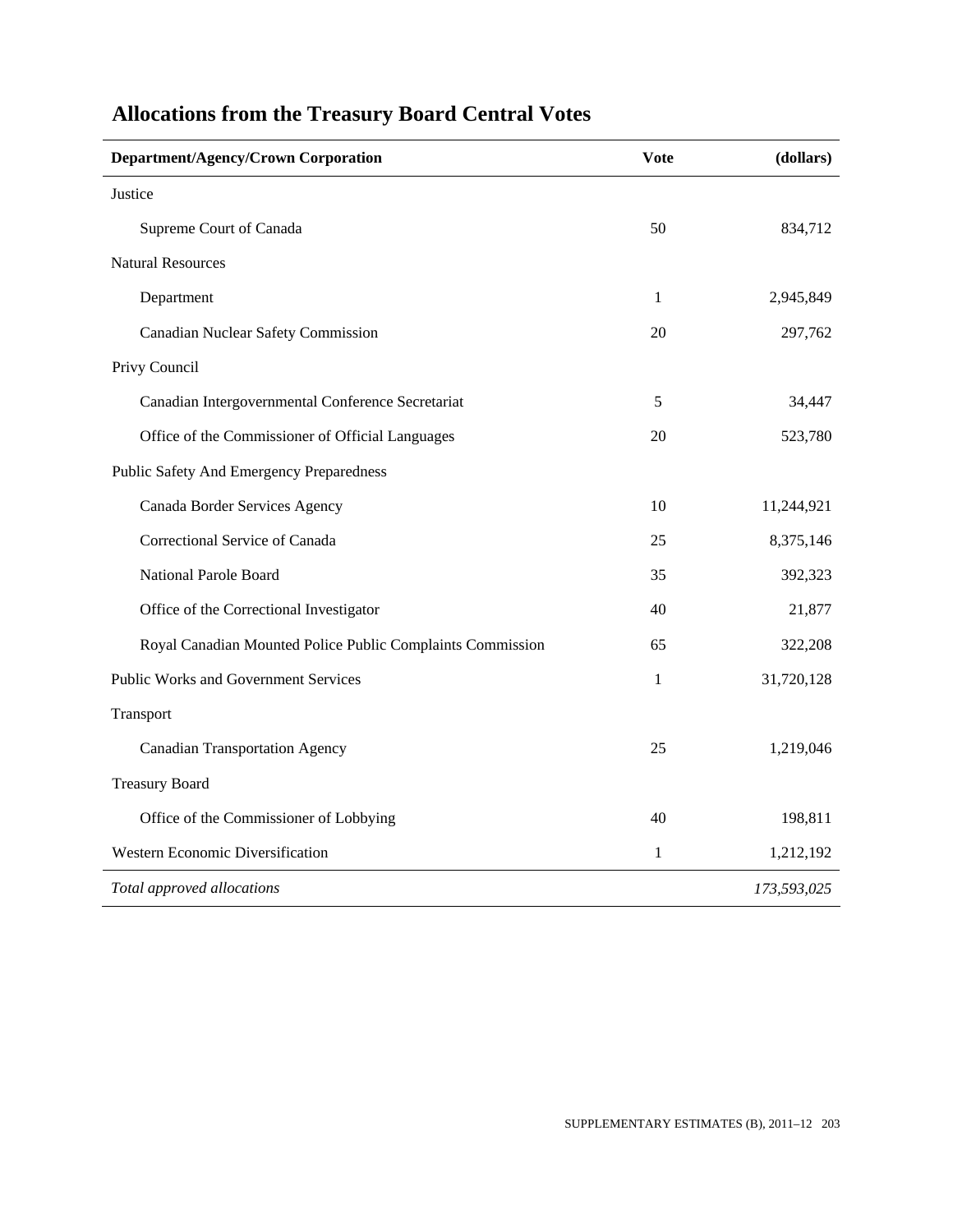#### **Vote 33 – Capital Budget Carry Forward \$290,083,172**

Subject to the approval of the Treasury Board, this Vote supplements other appropriations by authorizing a carry forward of unused funds from the previous fiscal year. Departments and agencies with a separate Capital Vote are entitled to carry forward up to 20% of their year-end capital budget. Departments and agencies are not required to reimburse funding allocated from Vote 33.

| <b>Department/Agency/Crown Corporation</b>  | <b>Vote</b> | (dollars)   |
|---------------------------------------------|-------------|-------------|
| Agriculture and Agri-Food                   |             |             |
| Department                                  | 5           | 6,000,556   |
| <b>Canadian Food Inspection Agency</b>      | 25          | 2,839,595   |
| Environment                                 |             |             |
| Department                                  | 5           | 7,444,848   |
| <b>Fisheries and Oceans</b>                 | 5           | 21,542,590  |
| Foreign Affairs and International Trade     |             |             |
| Department                                  | 5           | 42,345,283  |
| Health                                      |             |             |
| Department                                  | 5           | 2,623,506   |
| Public Health Agency of Canada              | 45          | 3,376,425   |
| Industry                                    |             |             |
| Department                                  | 5           | 1,122,085   |
| <b>Canadian Space Agency</b>                | 30          | 7,185,741   |
| National Research Council of Canada         | 65          | 3,288,532   |
| Public Safety and Emergency Preparedness    |             |             |
| Correctional Service of Canada              | 30          | 54,462,115  |
| Royal Canadian Mounted Police               | 50          | 59,636,000  |
| <b>Public Works and Government Services</b> | 5           | 68,276,539  |
| Transport                                   |             |             |
| Department                                  | 5           | 9,939,357   |
| Total approved allocations                  |             | 290,083,172 |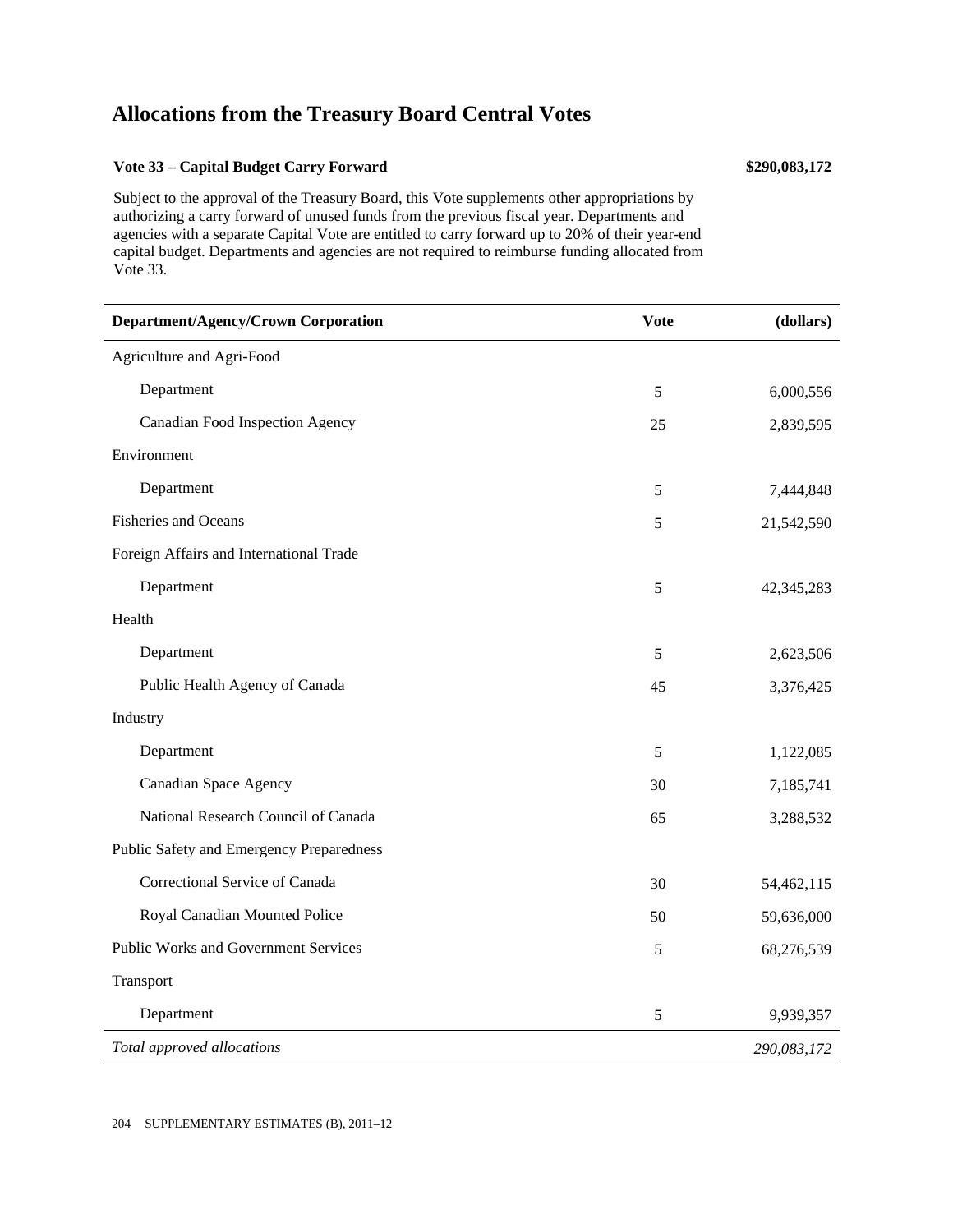Department, Agency or Crown Corporation \$000s

#### **Funding in support of clean energy programs to strengthen Canada's economy and improve its environmental performance**

*Clean Energy initiatives increase the supply of clean energy, improve energy efficiency and reduce greenhouse gas emissions and other pollutants. This funding will be used to provide grants to homeowners who implement energy efficiency improvements; fund research, development and demonstration activities of clean energy technologies; and target improved energy efficiency through regulations, standards and information tools. Funding for Indian Affairs and Northern Development is for an Aboriginal and Northern Communities Initiative – ecoENERGY.*

Indian Affairs and Northern Development 3,813 Natural Resources 469,667

| Total | 473,480 |
|-------|---------|

#### **Funding related to the assessment, management and remediation of federal contaminated sites**

*This funding will support the Federal Contaminated Sites Action Plan to reduce and eventually eliminate federal financial liability for contaminated sites. Funding sought through these Supplementary Estimates will be allocated to federal departments, agencies and crown corporations to continue the assessment, remediation and/or risk management of contaminated sites.*

| Agriculture and Agri-Food                      | 332     |
|------------------------------------------------|---------|
| Correctional Service of Canada                 | 1,157   |
| Environment                                    | 6,706   |
| <b>Fisheries and Oceans</b>                    | 5,169   |
| Health                                         | 3,722   |
| Indian Affairs and Northern Development        | 109,097 |
| Industry                                       | 53      |
| National Capital Commission                    | 3,300   |
| National Defence                               | 64,696  |
| National Research Council of Canada            | 136     |
| Natural Resources                              | 304     |
| Parks Canada Agency                            | 2,845   |
| <b>Public Works and Government Services</b>    | 5,176   |
| Royal Canadian Mounted Police                  | 828     |
| The Jacques Cartier and Champlain Bridges Inc. | 875     |
| Transport                                      | 13,007  |
| <b>Treasury Board Secretariat</b>              | 492     |
| Total                                          | 217,895 |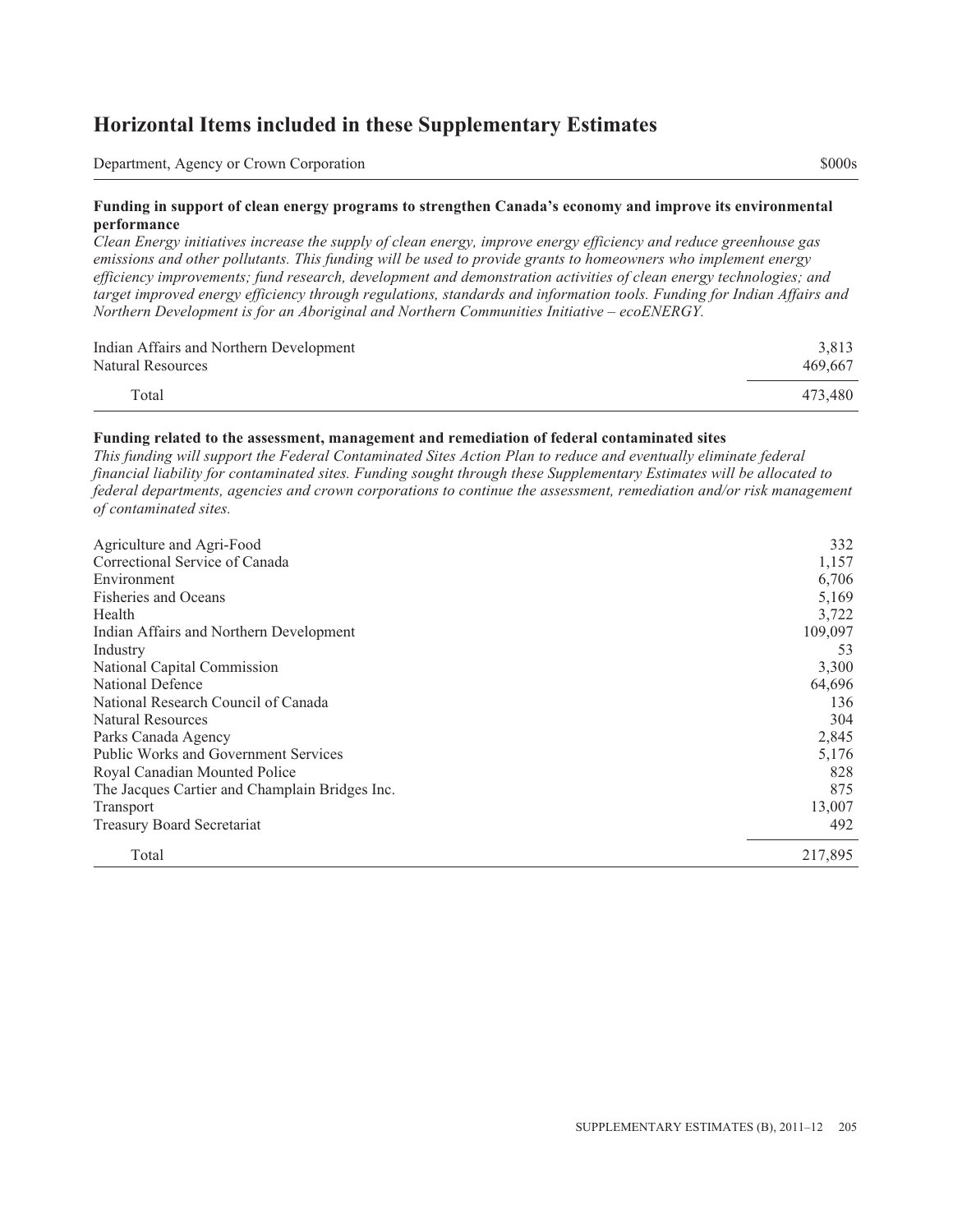Department, Agency or Crown Corporation \$000s

#### **Funding for the renewal of the Clean Air Regulatory Agenda**

*The objective of the Clean Air Regulatory Agenda is to improve air quality through the development and enforcement of regulations. This funding will support work at all stages of the regulatory cycle, from foundational science and policy analysis to reporting and enforcement activities. These activities will enable implementation of a five-year regulatory plan that is aligned with actions in the U.S. and designed to reduce greenhouse gas and air pollutant emissions. This funding will also support research into oil sands' impacts and allow for ongoing implementation of the Air Quality Management System, a Canada-wide air quality standards system that will facilitate air pollutant management on a national scale.*

| Environment<br>Health               | 84.488<br>25,613 |
|-------------------------------------|------------------|
| National Research Council of Canada | 1.666            |
| Total                               | 111,767          |

#### **Funding to protect Canadians' health and the environment through a renewed Chemicals Management Plan**

*Under the Chemicals Management Plan, chemicals identified under the Canada Environmental Protection Act and others which potentially pose threats through consumer products, food and drugs, pesticides, industry and environmental emergencies, are assessed for their health and environmental risks. Chemical management and enforcement strategies are then established when determined necessary by risk analysis.*

| Environment | 25,127 |
|-------------|--------|
| Health      | 64,432 |
| Total       | 89,559 |

#### **Funding to support construction activities related to recreational infrastructure**

*The Recreational Infrastructure of Canada Program was created to stimulate the Canadian economy by making contributions to construction activity related to recreational infrastructure such as arenas, gymnasia, swimming pools, and sports fields, with an emphasis on rehabilitation and repair. This funding supports the completion of projects approved and underway.*

| Supplementary Estimates (A), $2011-12$<br>Federal Economic Development Agency for Southern Ontario | 36.684 |
|----------------------------------------------------------------------------------------------------|--------|
| Supplementary Estimates $(B)$ , 2011–12                                                            |        |
| Atlantic Canada Opportunities Agency                                                               | 3,376  |
| Canadian Northern Economic Development Agency                                                      | 22     |
| Economic Development Agency of Canada for the Regions of Quebec                                    | 16,793 |
| Western Economic Diversification                                                                   | 14,854 |
| Total                                                                                              | 35,045 |
| <b>Cumulative Total for 2011-12</b>                                                                | 71,729 |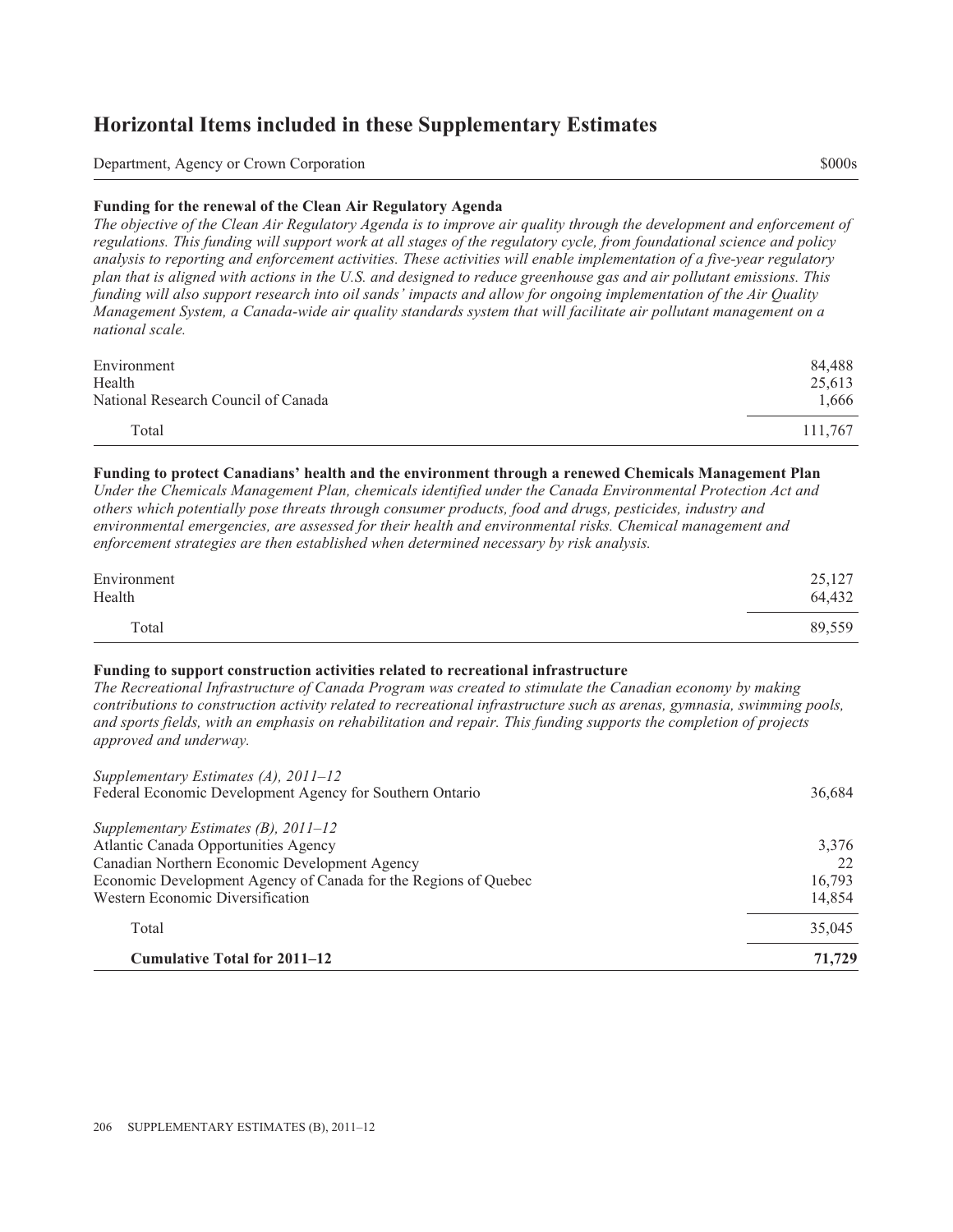| Department, Agency or Crown Corporation | \$000s |
|-----------------------------------------|--------|
|                                         |        |

#### **Funding related to government advertising programs**

*This funding will support advertising campaigns and initiatives intended to provide information to Canadians on a variety of government programs and services.*

| Canada Revenue Agency                   | 1,000      |
|-----------------------------------------|------------|
| Canadian Heritage                       | 2,700      |
| Citizenship and Immigration             | 5,500      |
| Finance                                 | 2,400      |
| Health                                  | 6,000      |
| Human Resources and Skills Development  | 9,500      |
| Indian Affairs and Northern Development | <b>200</b> |
| <b>Natural Resources</b>                | 6,000      |
| Privy Council                           | 150        |
| Veterans Affairs                        | 500        |
| Total                                   | 33.950     |

#### **Funding to support the Centres of Excellence for Commercialization and Research**

*The Centres of Excellence for Commercialization and Research Program's goal is to fund internationally recognized centres of commercialization and research expertise in four priority areas: environmental science and technologies; natural resources and energy; health and related life sciences and technologies; and, information and communications technologies. Funds from these Supplementary Estimates will be used to make grant payments to the successful Centres selected in the third competition under this program.*

| Canadian Institutes of Health Research            | 10.226 |
|---------------------------------------------------|--------|
| Natural Sciences and Engineering Research Council | 18.045 |
| Social Sciences and Humanities Research Council   | 3.005  |
| Total                                             | 31,276 |

#### **Funding to continue work on the inclusion of biometrics in the temporary visa stream**

*This funding will support the planning and design of the required systems, processes, and infrastructure to set the stage for the successful rollout of biometrics as a tool for enhancing identity management in the Temporary Resident Program.*

| Canada Border Services Agency | 3.404  |
|-------------------------------|--------|
| Citizenship and Immigration   | 11.701 |
| Royal Canadian Mounted Police | 10.057 |
| Total                         | 25,162 |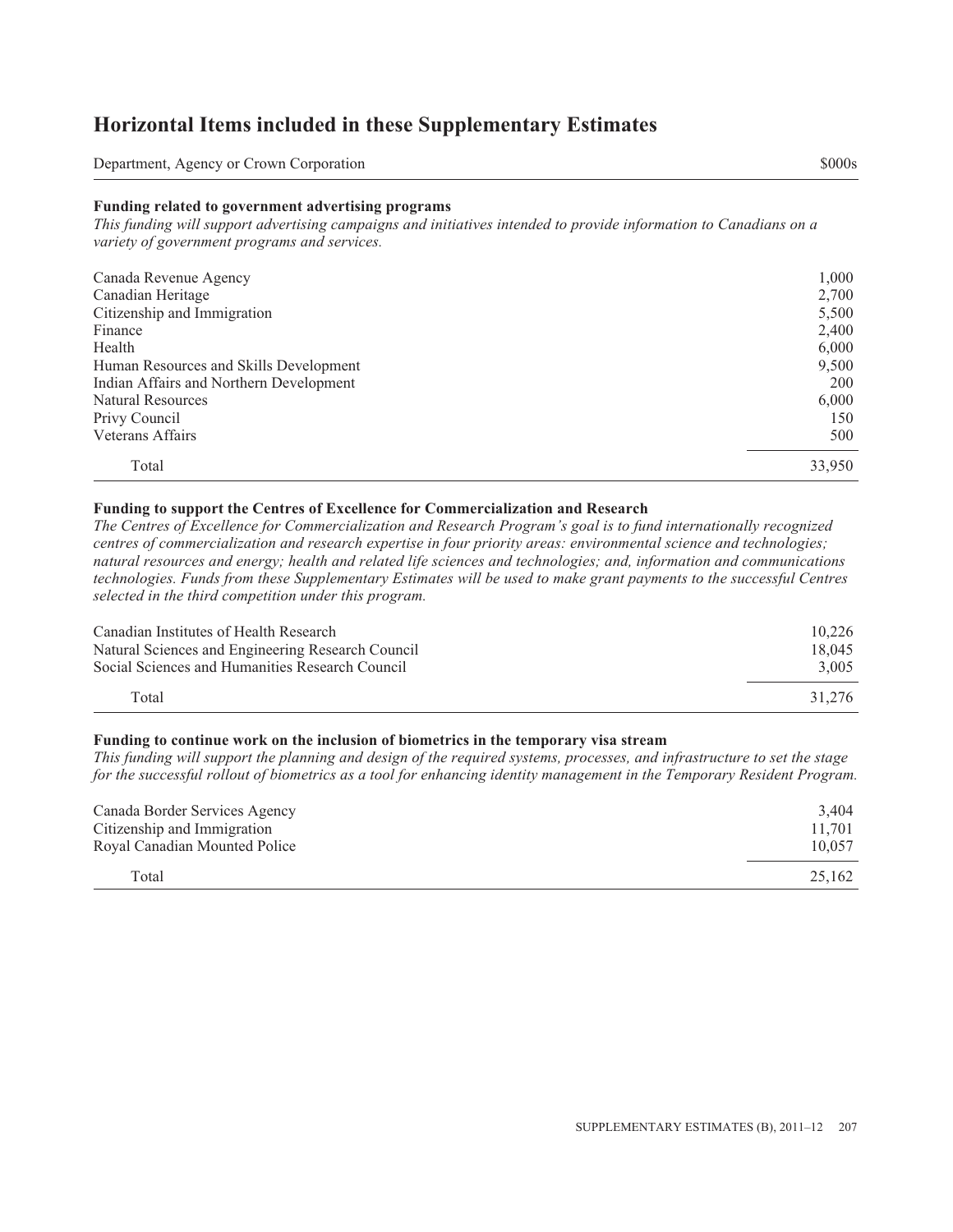Department, Agency or Crown Corporation \$000s

#### **Funding for the implementation of the Digital Technologies Adoption Pilot Program to assist small and medium-sized enterprises accelerate their adoption of information and communications technology**

*The objective of Digital Technologies Adoption Pilot Program (DTAPP) is to accelerate the adoption of digital technologies to improve productivity by: providing advice and financial assistance to small and medium-sized enterprises (SMEs); collecting information and data about lessons learned by clients throughout the adoption process; disseminating the lessons learned and best practices to inform the broader base of SMEs in Canada; and building awareness of the positive influence that the adoption of digital technologies has on SME productivity growth, competitiveness and innovation. DTAPP leverages and maximizes the use of local college resources in providing services to small and medium-sized enterprises to assist them with their digital technology adoption projects.*

| Industry                            | 500    |
|-------------------------------------|--------|
| National Research Council of Canada | 19.370 |
| Total                               | 19,870 |

#### **Funding for the renewal of the Genomics Research and Development Initiative**

*Genomics is the science that studies DNA sequences, the functions of the tens of thousands of genes found in living organisms, and the complexity of their multiple interactions. This funding supports genomic research on issues of key importance to Canadians: protecting and improving human health, developing new treatments for chronic and infectious diseases, protecting the environment, and managing agricultural and natural resources in a way that is sustainable.*

| Agriculture and Agri-Food           | 5,340  |
|-------------------------------------|--------|
| Environment                         | 950    |
| <b>Fisheries and Oceans</b>         | 855    |
| Health                              | 1.900  |
| National Research Council of Canada | 6,030  |
| <b>Natural Resources</b>            | 1,848  |
| Public Health Agency of Canada      | 1.869  |
| Total                               | 18.792 |

### **Funding to help Canadians adapt to the impacts of climate change under Canada's Clean Air Agenda**

*This funding will support the development of tools and knowledge necessary to minimize the risks and exploit the new opportunities resulting from climate change. Specifically, it will improve the capacity to predict and assess climate change impacts, build on previous work to strengthen health system responses to climate change-driven health risk, support the integration of climate risks into building codes and standards for northern infrastructure, support adaptation planning in Aboriginal and northern communities and develop regional partnerships that support the integration of adaptation risk management tools and practices into decision-making processes for key economic sectors.*

| Environment                             | 5,141  |
|-----------------------------------------|--------|
| <b>Fisheries and Oceans</b>             | 2,130  |
| Health                                  | 1,930  |
| Indian Affairs and Northern Development | 1,423  |
| <b>Natural Resources</b>                | 3,700  |
| Parks Canada Agency                     | 484    |
| Public Health Agency of Canada          | 1,512  |
| Standards Council of Canada             | 500    |
| Transport                               | 351    |
| Total                                   | 17.171 |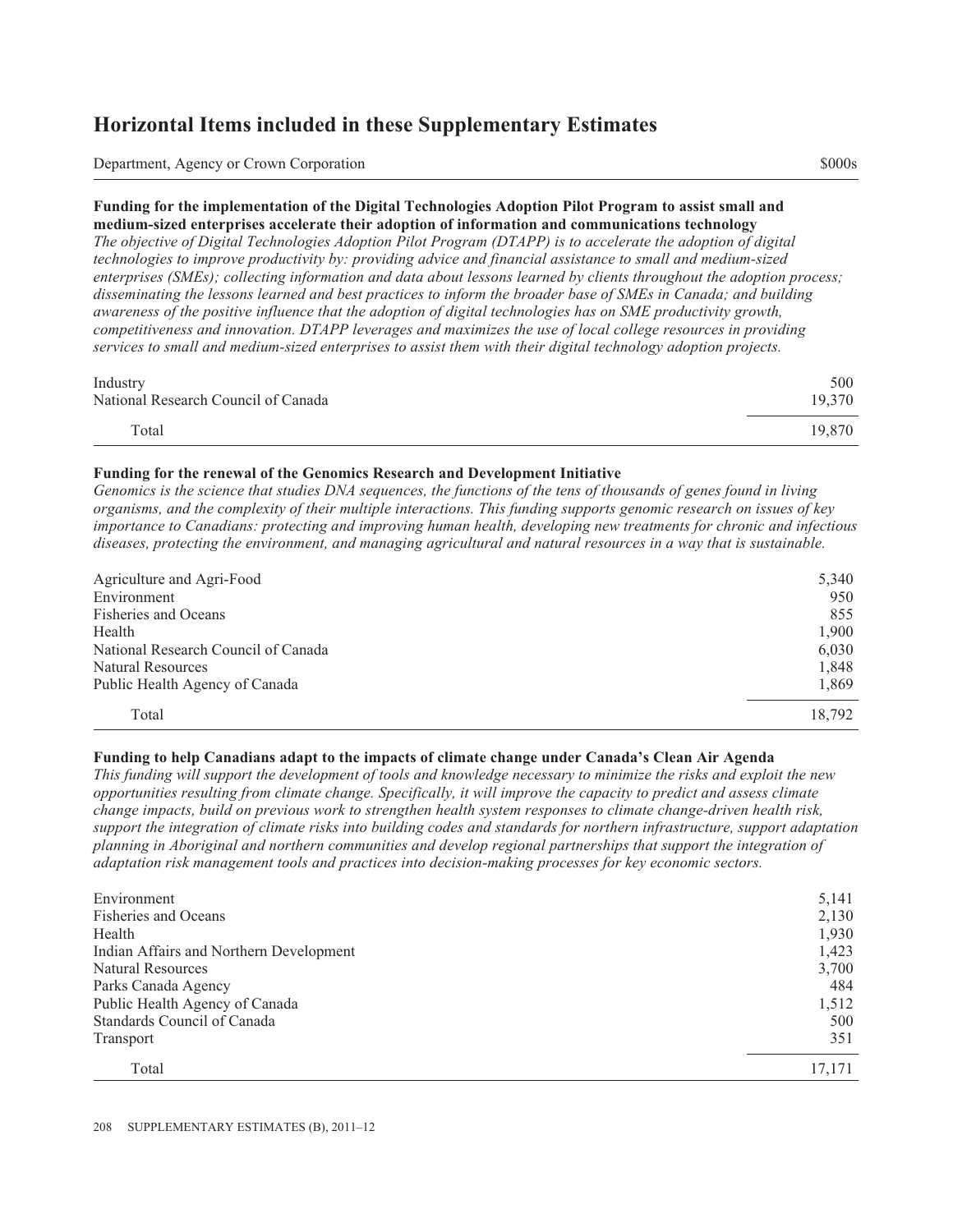Department, Agency or Crown Corporation \$000s

#### **Funding for the operation of the Commission of Inquiry into the Decline of Sockeye Salmon in the Fraser River**

*This funding will be used to support the day-to-day operations of the Commission and cover costs of legal advice, document management, and reimbursing the costs of witnesses appearing before the Commission. The Commission's mandate is two-fold: first, to conduct a factual investigation of the sockeye salmon stocks in the Fraser River and a review of Fisheries and Oceans' policies and practices on fisheries management; and, second, to provide recommendations on the future sustainability of the fisheries.*

| Fisheries and Oceans | 5.315  |
|----------------------|--------|
| Privy Council        | 10,559 |
| Total                | 15,874 |

#### **Funding to reduce air pollution and greenhouse gas emissions related to transportation under Canada's Clean Air Agenda**

*This funding will support the reduction of transport-related pollution and greenhouse gas emissions through regulations (aviation, marine and rail) along with targeted incentives to support the adoption of clean technologies and practices. The program will promote practices which ease traffic, optimize the use of the transportation system and reduce fuel use and costs.*

| Environment | 1,711  |
|-------------|--------|
| Transport   | 12,804 |
| Total       | 14,515 |

#### **Funding to combat human smuggling**

*This funding will provide dedicated resources to the investigation and disruption of human smuggling networks. Supported measures include an increase in the number of Migration Integrity Officers and International Liaison Officers in Southeast Asia and the creation of the Office of the Special Advisor for Human Smuggling and Illegal Migration.*

| Canada Border Services Agency           | 1,508  |
|-----------------------------------------|--------|
| Foreign Affairs and International Trade | 5.978  |
| National Defence                        | 662    |
| Privy Council                           | 1.007  |
| Royal Canadian Mounted Police           | 4.614  |
| Total                                   | 13.769 |

#### **Funding for the ongoing implementation of the Harmonized Sales Tax, Harmonized Sales Tax Credit, and Nova Scotia Affordable Living Tax Credit**

*This funding will support the administration of the Harmonized Sales Tax as well as the collection of the tax related to non-commercial importations.*

| Canada Border Services Agency | 11,205 |
|-------------------------------|--------|
| Finance                       | 1,566  |
| Statistics Canada             | 775    |
| Total                         | 13,546 |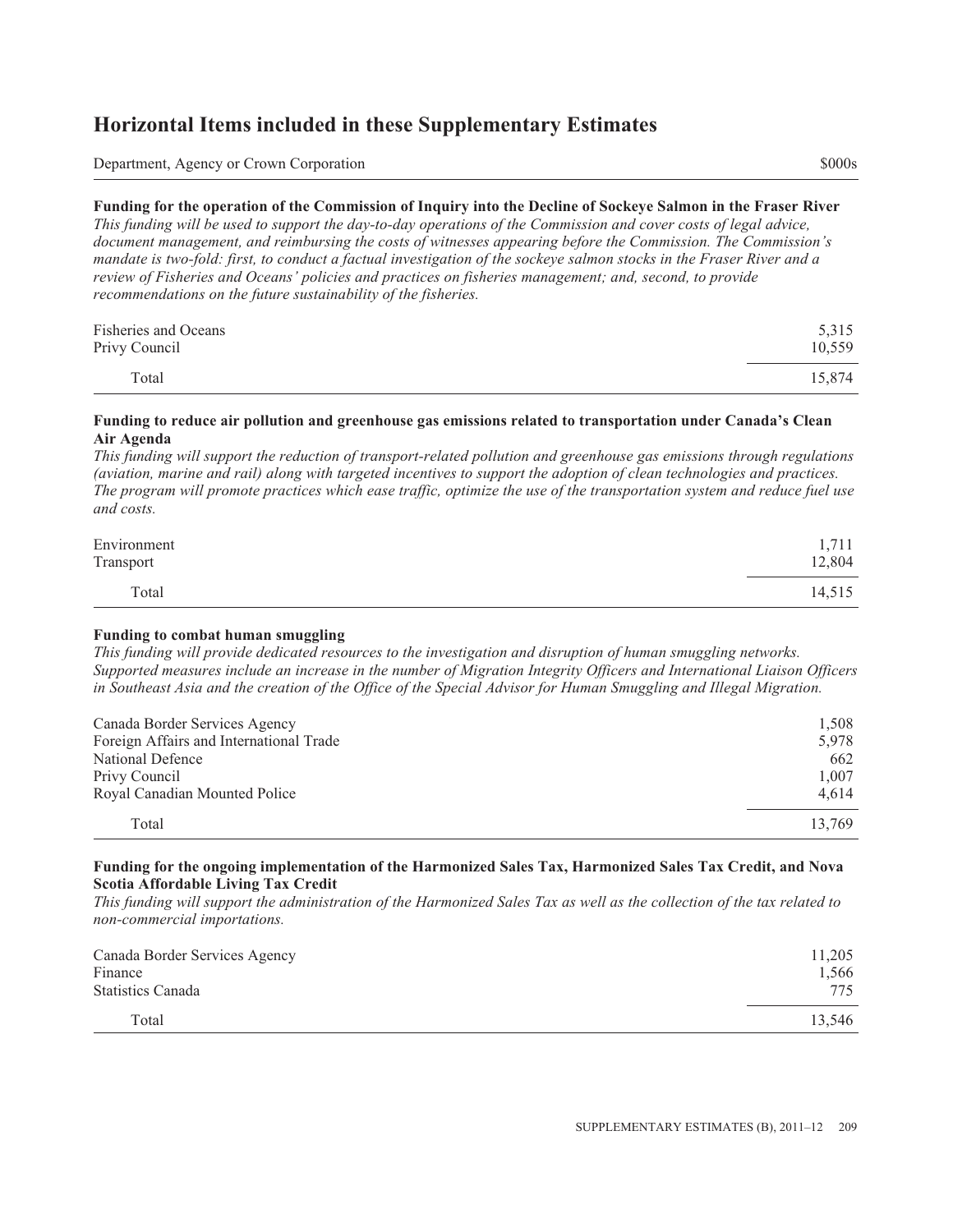Department, Agency or Crown Corporation \$000s

#### **Funding to extend the deployment of police in Haiti for post-earthquake stabilization and reconstruction efforts**

*Police officers within the United Nations Stabilization Mission in Haiti monitor, advise and train the Haitian National Police, assessing and identifying current training standards and needs. This funding will allow Canadian police to continue to work with their Haitian counterparts in restoring a secure and stable environment.*

| Foreign Affairs and International Trade | 2.916<br>9.281 |
|-----------------------------------------|----------------|
| Royal Canadian Mounted Police           |                |
| Total                                   | 12.197         |

#### **Funding for the bicentennial commemoration of the War of 1812**

*Funding will be used to increase public awareness and shared understanding of the War of 1812 and its importance to the development of Canada; to support community-based activities and events; and to ensure a lasting impact of the commemoration through capital projects at related national historic sites.*

| Canadian Heritage               | 4.839  |
|---------------------------------|--------|
| Canadian Museum of Civilization | 665    |
| Parks Canada Agency             | 4.860  |
| Total                           | 10.364 |

#### **Funding to bolster the combat against the laundering of proceeds of crime and the financing of terrorist activities in accordance with the** *Proceeds of Crime (Money Laundering) and Terrorist Financing Act*

*This funding will support the collection and analysis of financial information, criminal investigation, prosecution, as well as border inspections in order to fight money laundering and terrorist financing.*

| Cumulative Total for 2011–12                                 | 24,847 |
|--------------------------------------------------------------|--------|
| Total                                                        | 10,177 |
| Royal Canadian Mounted Police                                | 6.283  |
| Office of the Director of Public Prosecutions                | 955    |
| Canada Border Services Agency                                | 2,939  |
| Supplementary Estimates $(B)$ , 2011–12                      |        |
| Financial Transactions and Reports Analysis Centre of Canada | 14,670 |
| Supplementary Estimates (A), $2011-12$                       |        |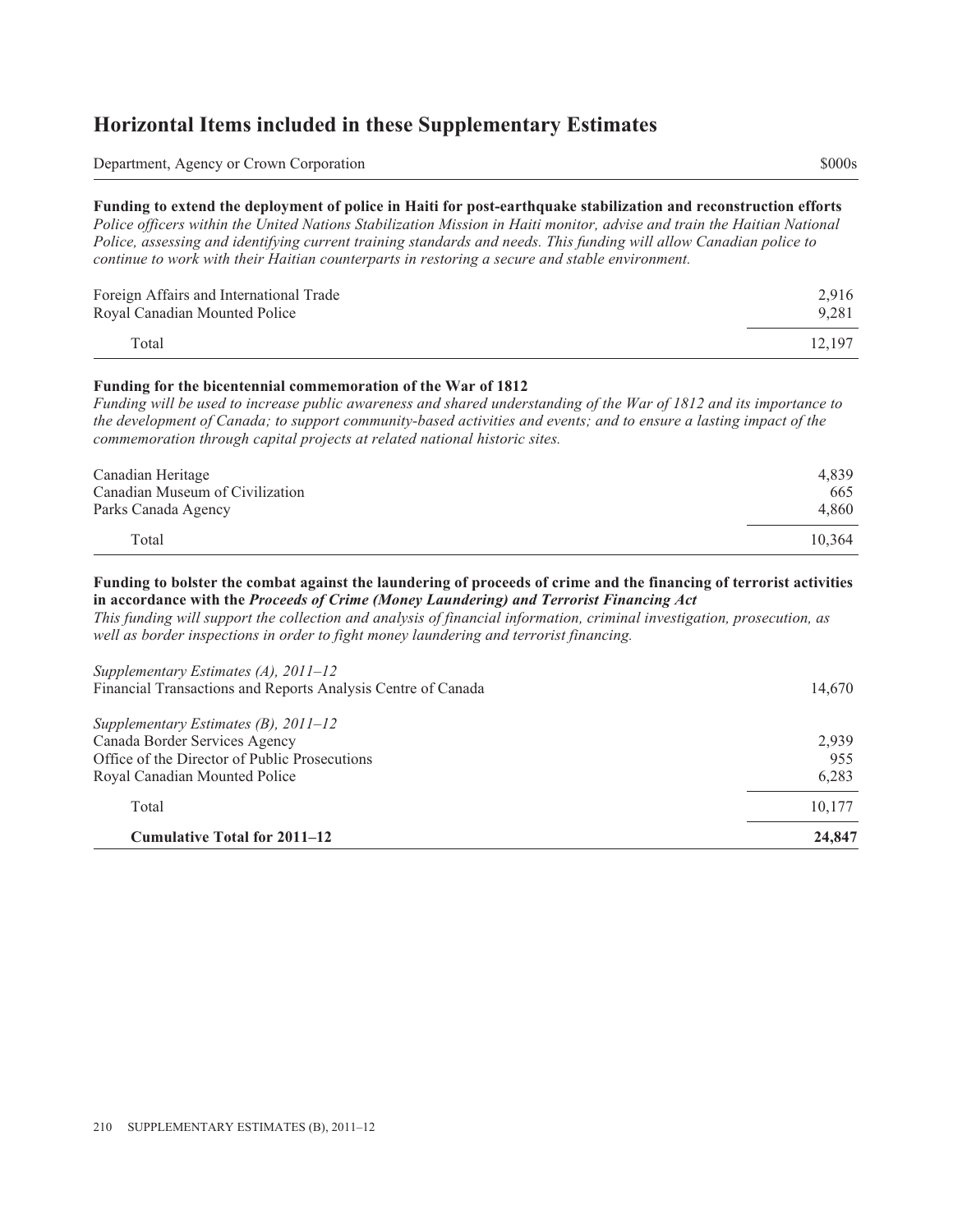Department, Agency or Crown Corporation \$000s

#### **Funding to improve financial systems and to support financial decision-making in the Government of Canada**

*This funding will be used to implement three projects and one program initiative under the Financial Interoperability and Stewardship Initiative to improve the interoperability and efficiency of financial information systems, to better support Deputy Ministers in their role as accounting officers and to facilitate the move toward audited financial statements.*

| <b>Public Works and Government Services</b> | 1.365 |
|---------------------------------------------|-------|
| <b>Treasury Board Secretariat</b>           | 4.139 |
| Total                                       | 5.504 |

#### **Funding for the delivery of large-scale and community-based infrastructure projects under the Building Canada Fund Program**

*This funding will enable federal partners in the Building Canada Program to deliver large-scale and community-based infrastructure projects under the Building Canada Program. These responsibilities include project oversight, financial and information management, audit, performance reporting, environmental assessments and communications.*

| Atlantic Canada Opportunities Agency                            | 504   |
|-----------------------------------------------------------------|-------|
| Economic Development Agency of Canada for the Regions of Quebec | 1.320 |
| Federal Economic Development Agency for Southern Ontario        | 1.432 |
| Transport                                                       | 124   |
| Western Economic Diversification                                | 1.997 |
| Total                                                           | 5.377 |

#### **Funding for the renewal of Canada's Program on Crime Against Humanity and War Crimes Program**

*Funding will support Canada's War Crimes Program's objective to deny safe haven in Canada to individuals who may have been either directly involved in or cooperated with others in the commission of war crimes, crimes against humanity or genocide. The program detects, investigates and, where appropriate, prosecutes alleged perpetrators of war crimes and prevents the entry into Canada of suspected war criminals.*

| Cumulative Total for 2011–12                                                                            | 7.096        |
|---------------------------------------------------------------------------------------------------------|--------------|
| Total                                                                                                   | 2.468        |
| Supplementary Estimates $(B)$ , 2011–12<br>Citizenship and Immigration<br>Royal Canadian Mounted Police | 1,848<br>620 |
| Supplementary Estimates $(A)$ , 2011–12<br>Justice                                                      | 4,628        |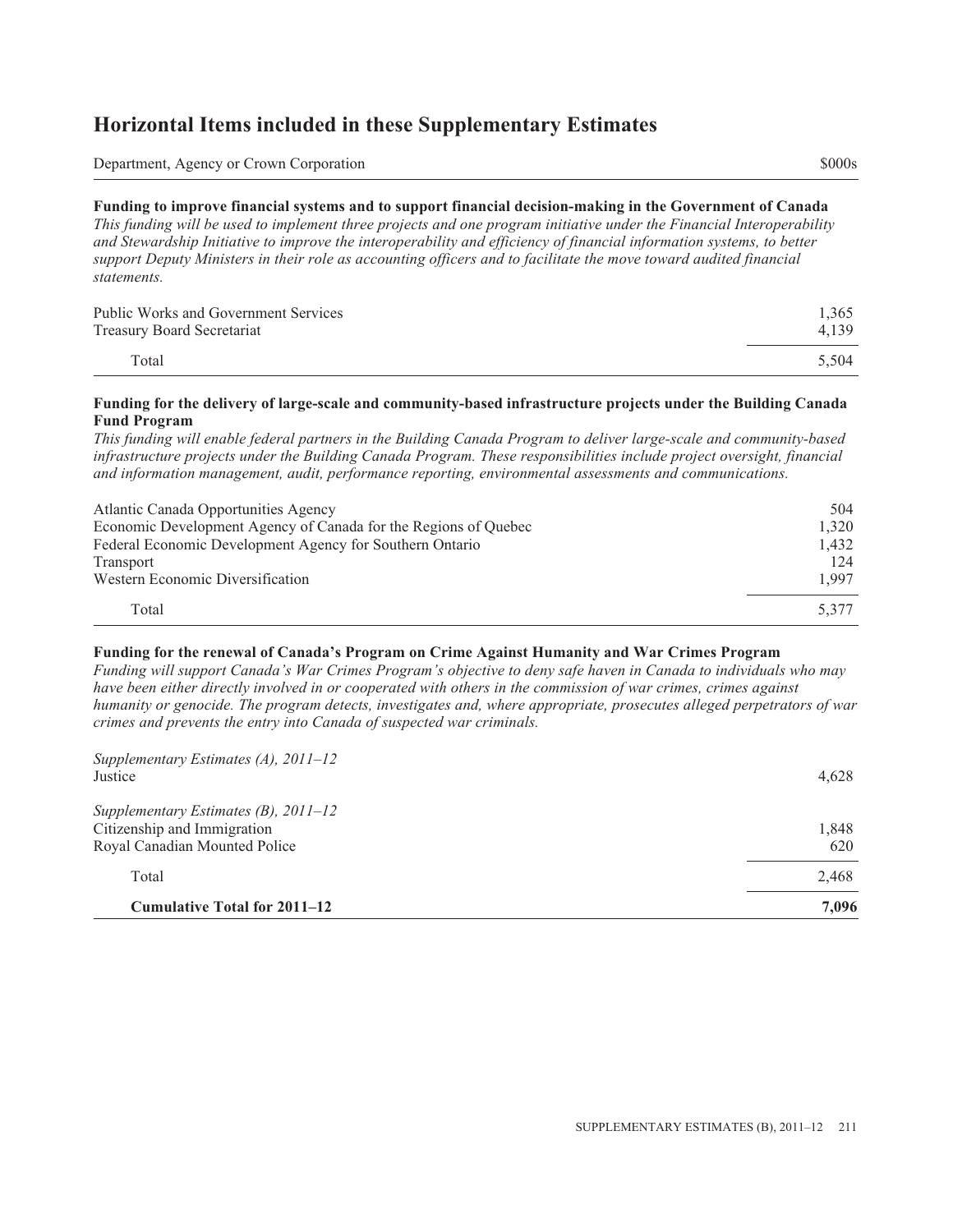Department, Agency or Crown Corporation \$000s

#### **Funding to support international research on the impact of climate change specifically regarding vulnerable populations**

*This funding will support multinational research teams that pursue the following specific objectives: advancing a fuller understanding of climate and related stressors on vulnerable populations, resources and ecosystem health and their potential to worsen inequities within and between countries; shaping policies or practices that help vulnerable populations and sectors adapt to climate change; and training personnel and establishing networks that enhance the capacity of governments, the private sector and civil society to adapt to and mitigate climate change.*

| <b>GRAND TOTAL</b>                                | 1,235,264 |
|---------------------------------------------------|-----------|
| Total                                             | 1.524     |
| Social Sciences and Humanities Research Council   | 324       |
| Natural Sciences and Engineering Research Council | 500       |
| Canadian Institutes of Health Research            | 700       |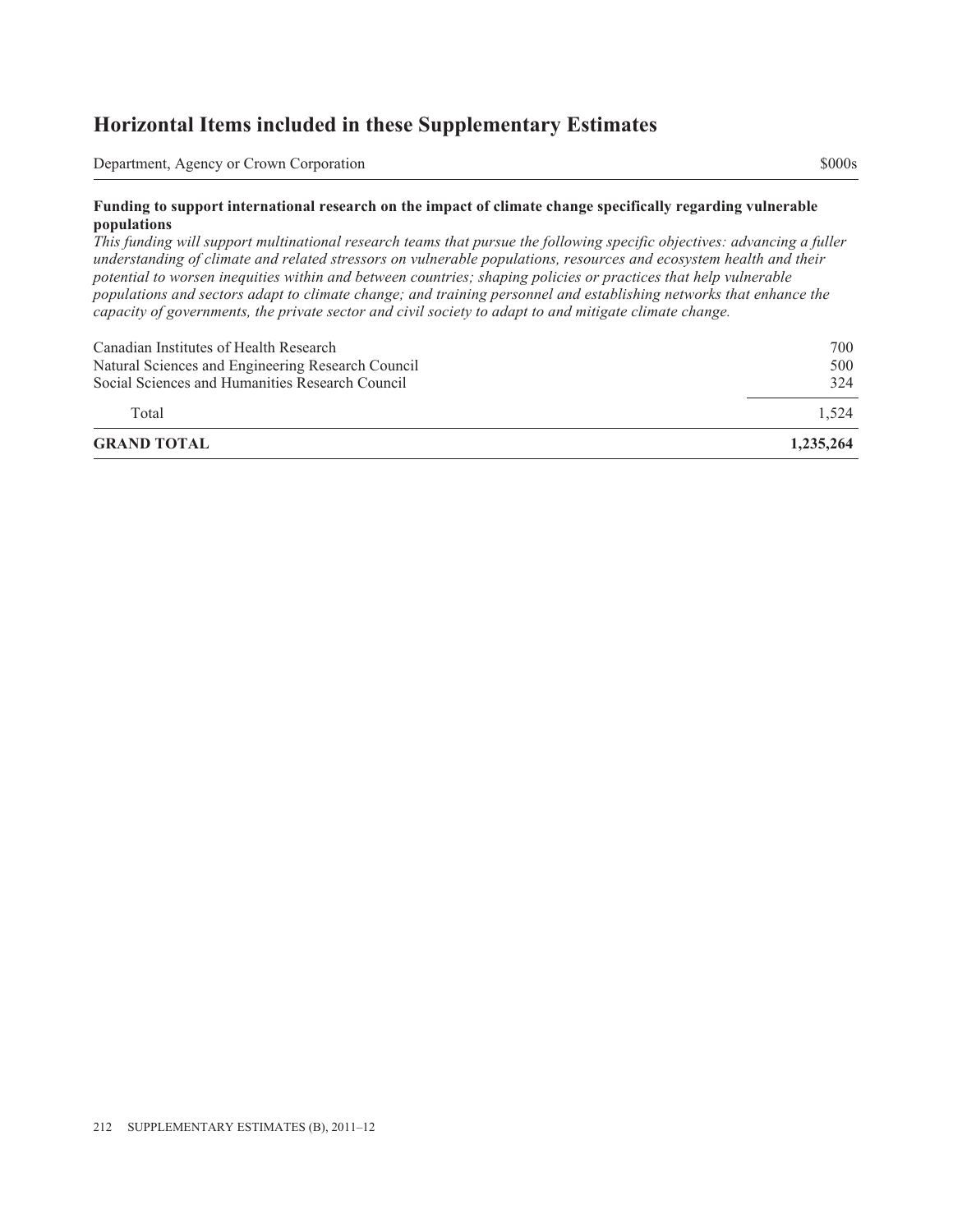Through the Supplementary Estimates, an organization can seek changes to various spending authorities originally received through parliamentary approval of the previous Supply bills for Main or Supplementary Estimates. These alterations might include requests for additional funding relating to a transfer of funds from another organization, a re-allocation or amendment of existing spending authorities, or the addition of new authorities.

Parliamentary approval of such changes is sought through an enabling Supply bill. However, in order to be included in a Supply bill, an item must have a monetary value. This is not an issue when a department is also requesting an adjustment to its appropriation. However, in the absence of any increase to the Vote, a notional amount of \$1 allows the item to be included in the Supply bill.

The authority associated with each \$1 item relates to either:

- 1. *Approval of grants* The wording used in the Estimates to describe a grant has a legislative character and, therefore all new grants or increases to existing grants must first be approved by Parliament before any payments can be made to eligible recipients. A \$1 item is included when there is no requirement for additional appropriations because the new grant or the increase to an existing grant is to be funded from within existing resources or from a transfer of funds from another organization.
- 2. *Vote transfers within an organization* Through Supply legislation, an organization may have received spending authorities in more than one Vote (e.g., operating expenditures Vote and capital expenditures Vote). As the fiscal year progresses, and for various reasons, the organization may need to realign its approved funding due to changes in delivery mechanisms within organizational priorities.
- 3. *Transfers between organizations* Transfers between organizations are used for a variety of reasons such as: to redirect funding from one organization to another in order to manage or to implement more efficiently an initiative or project; and/or to reflect new organizational responsibilities.
- 4. *Modify authority embedded in existing vote wording* The Supplementary Estimates can be used to amend an existing authority that is embedded in the Vote wording of an organization. Most of these authorities can be found in the non-budgetary Vote wording of organizations and are related to limits or ceilings on loans, investments and advances. Such Votes are preceded by the letter "L".
- 5. *Create new vote and associated wording* The Supplementary Estimates can be used to create a new vote with the associated wording which will give the organization the authority as specified in the new vote wording.

The following table captures, under each of the above categories, the instances where a \$1 item is required in these Supplementary Estimates. A number of these transactions can be captured in a department's Vote wording, but will require a single \$1 item. Therefore, as the following table is presented by category, there may be some departmental Votes that appear more than once despite the fact they relate to a single \$1 item.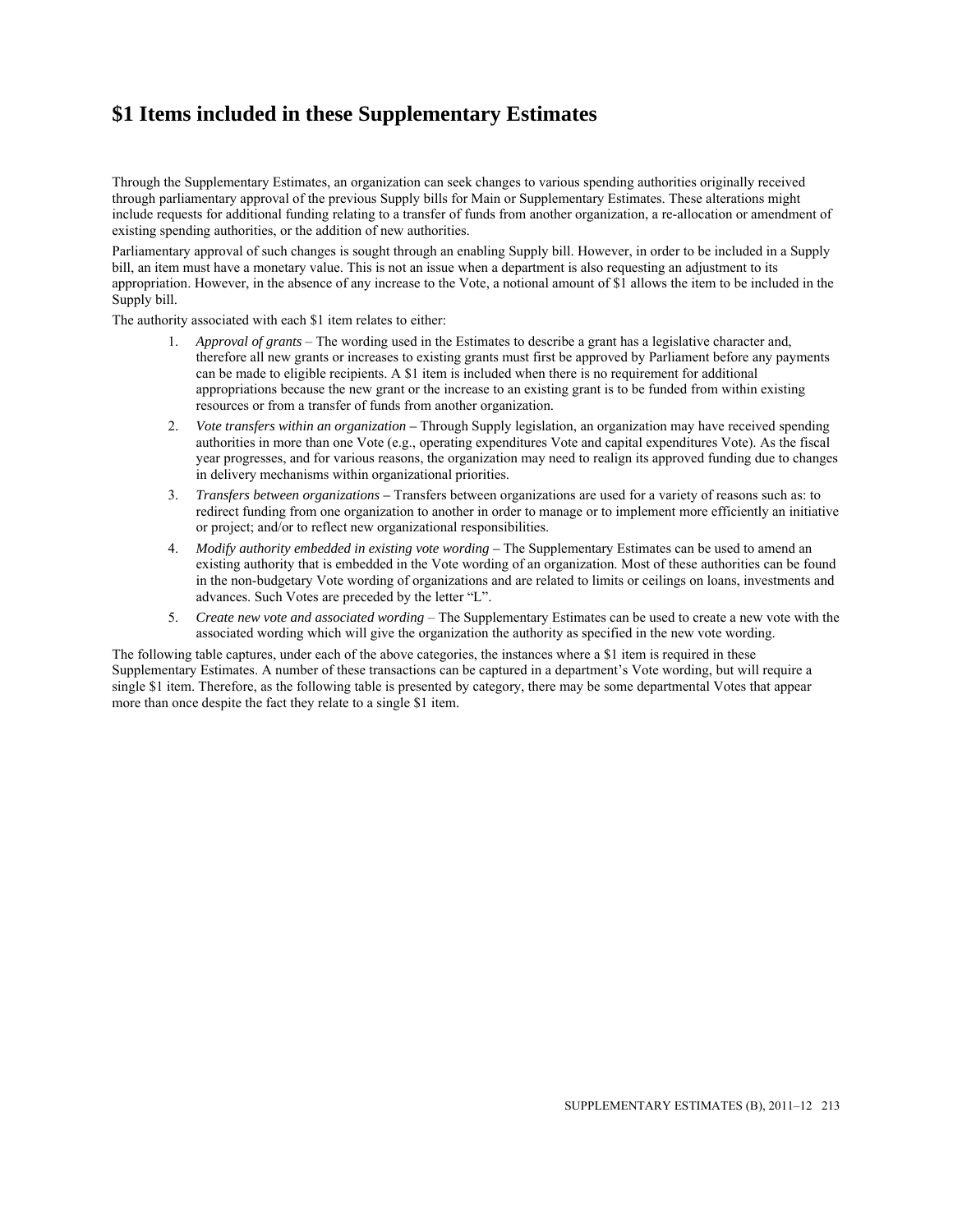### **1. Approval of grants**

| <b>Organization</b>                                                          | <b>V</b> ote<br><b>Number</b> | <b>Explanation</b>                                                                                                                            |
|------------------------------------------------------------------------------|-------------------------------|-----------------------------------------------------------------------------------------------------------------------------------------------|
| Industry – Canadian Space Agency                                             | 35 <sub>b</sub>               | To <b>increase the Class Grant</b> Program to Support<br>Research, Awareness, and Learning in Space Science and<br>Technology by \$1,936,000. |
| Public Safety and Emergency Preparedness –<br>Correctional Service of Canada | 25 <sub>b</sub>               | To <b>increase the grant</b> for a psychiatric residency seat by<br>\$11,565.                                                                 |

### **2. Vote transfers within an organization**

| Organization                                     | <b>Vote</b><br><b>Number</b> | <b>Explanation</b>                                                                                                                                                                                                                                                                                                                                                                                                                                                                                                                                                         |
|--------------------------------------------------|------------------------------|----------------------------------------------------------------------------------------------------------------------------------------------------------------------------------------------------------------------------------------------------------------------------------------------------------------------------------------------------------------------------------------------------------------------------------------------------------------------------------------------------------------------------------------------------------------------------|
| Canadian Heritage - Public Service<br>Commission | 100 <sub>b</sub>             | To authorize the transfer of \$543,528 from Canadian<br>Heritage Vote 102 to transfer the deemed appropriations<br>received for the control and supervision of the portion of<br>the federal public administration known as the Internal<br>E-staffing Unit.                                                                                                                                                                                                                                                                                                               |
| <b>Fisheries and Oceans</b>                      | 10 <sub>b</sub>              | To authorize the transfer of \$2,055,205 from Fisheries and<br>Oceans Vote 1 to support projects under the Small Craft<br>Harbours program (\$713,900); to support organizations that<br>research, develop, manage and promote fisheries and<br>oceans-related issues (\$638,994); to support academic<br>research and development related to science priorities<br>(Academic Research Contribution Program) (\$552,311);<br>and to support fisheries and conservation enforcement<br>capacity (Aboriginal Aquatic Resource and Oceans<br>Management Program) (\$150,000). |
| Industry – Canadian Space Agency                 | 35 <sub>b</sub>              | To authorize the transfer of \$1,936,000 from Industry<br>Vote 30 to support research, awareness, and learning in<br>space science and technology.                                                                                                                                                                                                                                                                                                                                                                                                                         |
| Natural Resources - Department                   | .5b                          | To authorize the transfer of \$2,700,000 from Natural<br>Resources Vote 1 for the Port Hope Area initiative.                                                                                                                                                                                                                                                                                                                                                                                                                                                               |
| Transport – Office of Infrastructure of Canada   | 50 <sub>b</sub>              | To authorize the transfer of \$9,687,732 from Transport<br>Vote 55 to administer the extension of the Infrastructure<br>Stimulus Fund.                                                                                                                                                                                                                                                                                                                                                                                                                                     |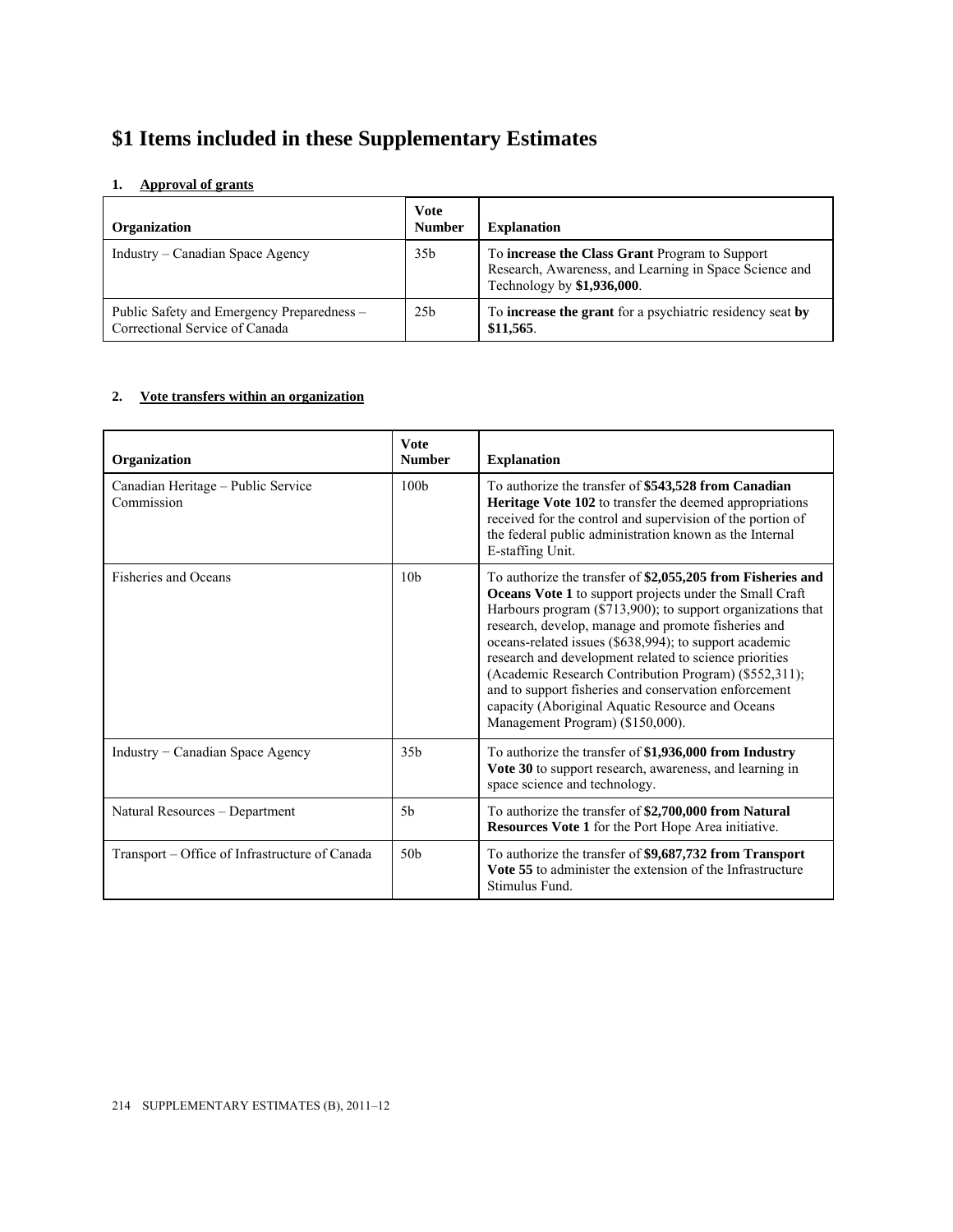#### **3. Transfers between organizations**

| Organization                                                          | <b>Vote</b><br><b>Number</b> | <b>Explanation</b>                                                                                                                                                                                                                                                                                                                                                                                                                                                                                                                                                                                                                                                                                                          |
|-----------------------------------------------------------------------|------------------------------|-----------------------------------------------------------------------------------------------------------------------------------------------------------------------------------------------------------------------------------------------------------------------------------------------------------------------------------------------------------------------------------------------------------------------------------------------------------------------------------------------------------------------------------------------------------------------------------------------------------------------------------------------------------------------------------------------------------------------------|
| Agriculture and Agri-Food - Canadian Food<br><b>Inspection Agency</b> | 20 <sub>b</sub>              | To authorize the transfer of \$7,215,136 from Agriculture<br>and Agri-Food Vote 1 to support programs that address<br>food safety, biosecurity and traceability (Canadian<br>Integrated Food Safety Initiative) (\$4,575,400); to support<br>the National Baseline Study relating to Salmonella and<br>Campylobacter in broiler chickens (Agricultural Flexibility<br>Fund) (\$2,029,900); to support the World Organization for<br>Animal Health in providing Canadian expertise on capacity<br>building and regional activities which contribute to science-<br>based standards for safe trade (\$569,436); and to share the<br>financial responsibility for departmental staff located at<br>missions abroad (\$40,400). |
| Agriculture and Agri-Food - Canadian Food<br><b>Inspection Agency</b> | 25 <sub>b</sub>              | To authorize the transfer of \$634,000 from National<br><b>Defence Vote 5</b> for public security related to the Chemical,<br>Biological, Radiological and Nuclear Research and<br>Technology Initiative.                                                                                                                                                                                                                                                                                                                                                                                                                                                                                                                   |
| Canadian Heritage - Canada Council for the<br>Arts                    | 10 <sub>b</sub>              | To authorize the transfer of \$177,000 from Canadian<br>Heritage Vote 5 to support multilateral cooperation projects<br>in French language, as well as to ensure Canada's<br>participation in meetings of the Commission internationale<br>du Théâtre francophone (\$127,000); and to jointly support a<br>research study on the current and future state of arts<br>presentation in Canada (\$50,000).                                                                                                                                                                                                                                                                                                                     |
| Canadian Heritage - Library and Archives of<br>Canada                 | 50 <sub>b</sub>              | To authorize the transfer of \$445,804 from Canadian<br>Heritage Vote 1 to fund film acquisition and preservation<br>activities under the Preservation and Access Component of<br>the Canadian Feature Film Policy.                                                                                                                                                                                                                                                                                                                                                                                                                                                                                                         |
| Canadian Heritage - National Arts Centre<br>Corporation               | 60 <sub>b</sub>              | To authorize the transfer of \$150,000 from Canadian<br>Heritage Vote 5 for the 2011 edition of the biennial<br>meeting "Zones théâtrales" whose mandate is to give<br>exposure to Canadian francophone communities' and<br>Quebec regions' professional theatre.                                                                                                                                                                                                                                                                                                                                                                                                                                                           |
| Fisheries and Oceans                                                  | 10 <sub>b</sub>              | To authorize the transfer of \$100,000 from National<br>Defence Vote 1 for investments in search and rescue<br>prevention and coordination initiatives across Canada.                                                                                                                                                                                                                                                                                                                                                                                                                                                                                                                                                       |
| Foreign Affairs and International Trade -<br>Department               | 5 <sub>b</sub>               | To authorize the transfer of \$175,000 from Public Safety<br>and Emergency Preparedness Vote 15 in support of<br>departmental staff located at missions abroad.                                                                                                                                                                                                                                                                                                                                                                                                                                                                                                                                                             |
| Foreign Affairs and International Trade -<br>Department               | 17 <sub>b</sub>              | To authorize the transfer of \$70,140,000 from Treasury<br><b>Board Vote 20</b> to fund the provision of pensions, insurance<br>and social security for locally engaged staff.                                                                                                                                                                                                                                                                                                                                                                                                                                                                                                                                              |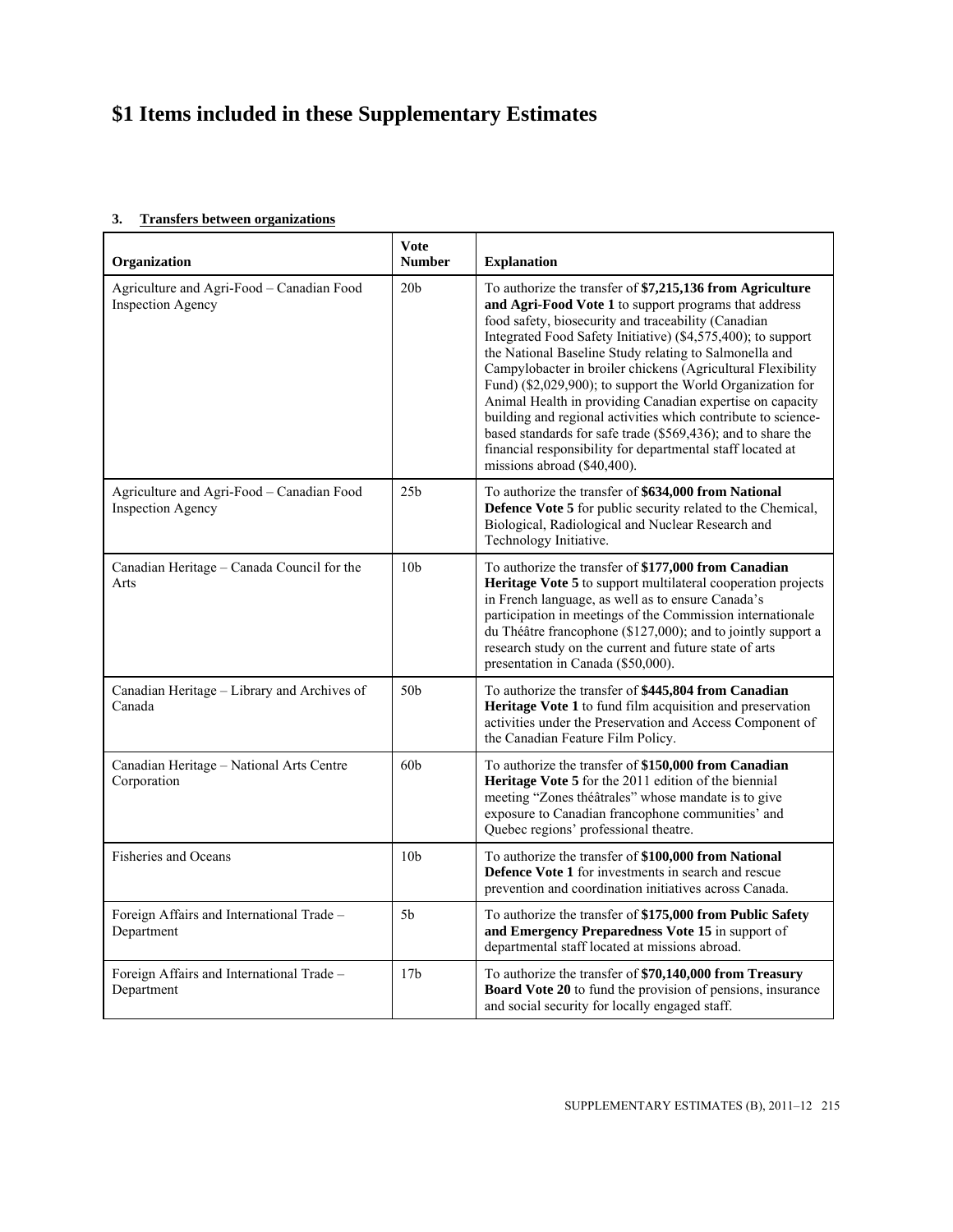| Organization                                                                                                    | <b>Vote</b><br><b>Number</b> | <b>Explanation</b>                                                                                                                                                                                                                                                                                                                                                                                                                                                           |
|-----------------------------------------------------------------------------------------------------------------|------------------------------|------------------------------------------------------------------------------------------------------------------------------------------------------------------------------------------------------------------------------------------------------------------------------------------------------------------------------------------------------------------------------------------------------------------------------------------------------------------------------|
| Human Resources and Skills Development -<br>Office of the Co-ordinator, Status of Women                         | 26 <sub>b</sub>              | To authorize the transfer of \$8,857,151 from Canadian<br>Heritage Vote 90 for the transfer the Office of the<br>Co-ordinator, Status of Women to the Human Resources<br>and Skills Development portfolio due to government<br>restructuring.                                                                                                                                                                                                                                |
| Human Resources and Skills Development -<br>Office of the Co-ordinator, Status of Women                         | 28 <sub>b</sub>              | To authorize the transfer of \$18,456,422 from Canadian<br>Heritage Vote 95 for the transfer the Office of the<br>Co-ordinator, Status of Women to the Human Resources<br>and Skills Development portfolio due to government<br>restructuring.                                                                                                                                                                                                                               |
| Natural Resources - Department                                                                                  | 5 <sub>b</sub>               | To authorize the transfer of \$3,057,000 from National<br><b>Defence Vote 5</b> for the construction of the Canadian Forces<br>Arctic Training Centre in Resolute, Nunavut (\$2,762,000)<br>and for public security related to the Chemical, Biological,<br>Radiological and Nuclear Research and Technology<br>Initiative (\$295,000).                                                                                                                                      |
| Natural Resources - National Energy Board                                                                       | 25 <sub>b</sub>              | To authorize the transfer of \$2,000,000 from Natural<br>Resources Vote 1 for the review of arctic safety and<br>environmental offshore drilling requirements.                                                                                                                                                                                                                                                                                                               |
| Public Safety and Emergency Preparedness -<br>Royal Canadian Mounted Police External<br><b>Review Committee</b> | 60 <sub>b</sub>              | To authorize the transfer of \$480,000 from Public Safety<br>and Emergency Preparedness Vote 45 for funding<br>received from contract policing partners in support of Royal<br>Canadian Mounted Police External Review Committee<br>operations.                                                                                                                                                                                                                              |
| Public Works and Government Services - Old<br>Port of Montreal Corporation Inc.                                 | 13 <sub>b</sub>              | To authorize the transfer of \$24,826,375 from Privy<br>Council Vote 25 for the transfer of the Old Port of Montreal<br>from the Privy Council portfolio to the Public Works and<br>Government Services portfolio, as a result of government<br>restructuring whereby the Minister of Public Works and<br>Government Services is now the Minister responsible for<br>the Canada Lands Company Limited, including its<br>subsidiary the Old Port of Montreal Corporation Inc. |
| Transport - Transportation Appeal Tribunal of<br>Canada                                                         | 65 <sub>b</sub>              | To authorize the transfer of \$310,698 from Transport<br>Vote 1 to support an increase in workload as a result of an<br>expanded jurisdiction in the marine and rail sectors<br>including an increase in the number of tribunal members<br>and anticipated growth in the number of appeals related to<br>aviation, marine and rail services.                                                                                                                                 |